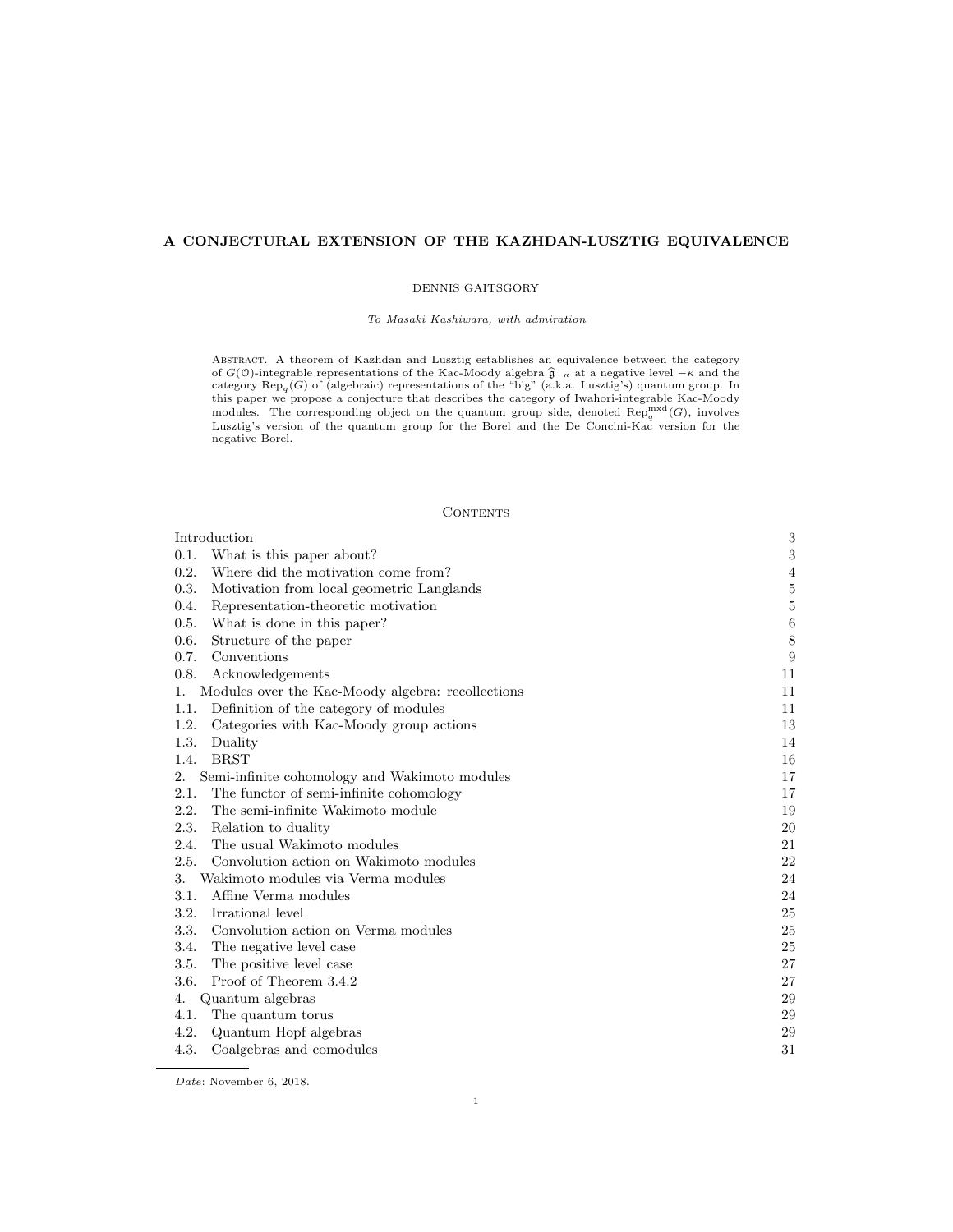2 DENNIS GAITSGORY

| Formation of the relative Drinfeld double<br>4.4.                                         | $32\,$ |
|-------------------------------------------------------------------------------------------|--------|
| Basic structures on the category of modules<br>4.5.                                       | 32     |
| 5.<br>Modules over the quantum group                                                      | 34     |
| 5.1.<br>The various version of $U_q(N)$                                                   | $34\,$ |
| 5.2.<br>Cohomology of the De Concini-Kac algebra                                          | 35     |
| 5.3.<br>The mixed quantum group                                                           | 36     |
| The category of modules over the "big" quantum group<br>5.4.                              | 37     |
| "Big" vs "mixed"<br>5.5.                                                                  | 38     |
| The small quantum group<br>6.                                                             | 39     |
| 6.1.<br>Modules for the graded small quantum group                                        | 39     |
| 6.2.<br>Renormalized categories                                                           | 39     |
| 6.3.<br>The ungraded small quantum group                                                  | 42     |
| Relation between the "big" and the "small" quantum groups<br>6.4.                         | 43     |
| Digression: "big" vs "small" for the quantum Borel<br>6.5.                                | 44     |
| The " $\frac{1}{2}$ " version of the quantum group<br>7.                                  | 46     |
| Definition of the " $\frac{1}{2}$ " version<br>7.1.                                       | 46     |
| "Mixed" vs $\frac{a_1}{2}$ "<br>7.2.                                                      | 48     |
| More on mixed vs $\frac{1}{2}$<br>7.3.                                                    | 50     |
| 7.4.<br>Some consequences of the Frobenius algebra property                               | 51     |
| Duality for quantum groups<br>8.                                                          | 53     |
| Framework for duality<br>8.1.                                                             | 53     |
| 8.2.                                                                                      | 55     |
| The case of quantum groups<br>8.3.<br>Cohomological duality for the mixed category        | 57     |
|                                                                                           |        |
| 8.4.<br>The long intertwining functor                                                     | 58     |
| 8.5.<br>Cohomological vs contragredient duality                                           | 60     |
| A conjectural extension of the Kazhdan-Lusztig equivalence<br>9.                          | 61     |
| 9.1.<br>The Kazhdan-Lusztig equivalence                                                   | 61     |
| 9.2.<br>Conjectural extension to the Iwahori case                                         | 62     |
| 9.3.<br>Digression: dual Weyl modules                                                     | 64     |
| 9.4.<br>Digression: Kazhdan-Lusztig equivalence for positive level                        | 65     |
| Extension to the Iwahori case for positive level<br>9.5.                                  | 66     |
| 10.<br>Cohomology of the small quantum group via Kac-Moody algebras                       | 68     |
| 10.1.<br>The Drinfeld-Plücker formalism                                                   | 68     |
| 10.2.<br>Digression: a conceptual explanation                                             | 69     |
| 10.3.<br>The baby Verma object via the Drinfeld-Plücker formalism                         | 70     |
| The semi-infinite IC sheaf<br>10.4.                                                       | 72     |
| 10.5.<br>The semi-infinite IC sheaf, Iwahori version                                      | 72     |
| The baby Verma object via Wakimoto modules: positive level case<br>10.6.                  | 75     |
| 10.7.<br>The baby Verma object via Wakimoto modules: the negative level case              | 77     |
| Drinfeld-Plücker formalism and duality<br>10.8.                                           | 80     |
| 10.9. Cohomology of the small quantum group                                               | $81\,$ |
| Compatibility with the Arkhipov-Bezrukavnikov action action<br>11.                        | 83     |
| 11.1.<br>The Arkhipov-Bezrukavnikov action: a reminder                                    | 83     |
| 11.2.<br>Compatibility with the equivalences $F_{-\kappa}$ and $F_{\kappa}$               | 84     |
| 11.3.<br>More on spherical vs Iwahori                                                     | 85     |
| 12.<br>Cohomology of the De Concini-Kac quantum group via Kac-Moody algebras              | 87     |
| 12.1.<br>The statement                                                                    | 87     |
| Cohomology of $U_q^{\text{DK}}(N^-)$ via the cohomology of $U_q^{\text{Lus}}(N)$<br>12.2. | 88     |
| 12.3.<br>The $P_\mu$ functors on the geometric side                                       | 91     |
| Relation to semi-infinite cohomology on the Kac-Moody side: negative level case<br>12.4.  | 92     |
| Relation to semi-infinite cohomology on the Kac-Moody side: positive level case<br>12.5.  | 93     |
| 12.6.<br>Proof of Theorem 12.3.5                                                          | 94     |
| 12.7.<br>Proof of Proposition 12.4.2                                                      | 95     |
|                                                                                           |        |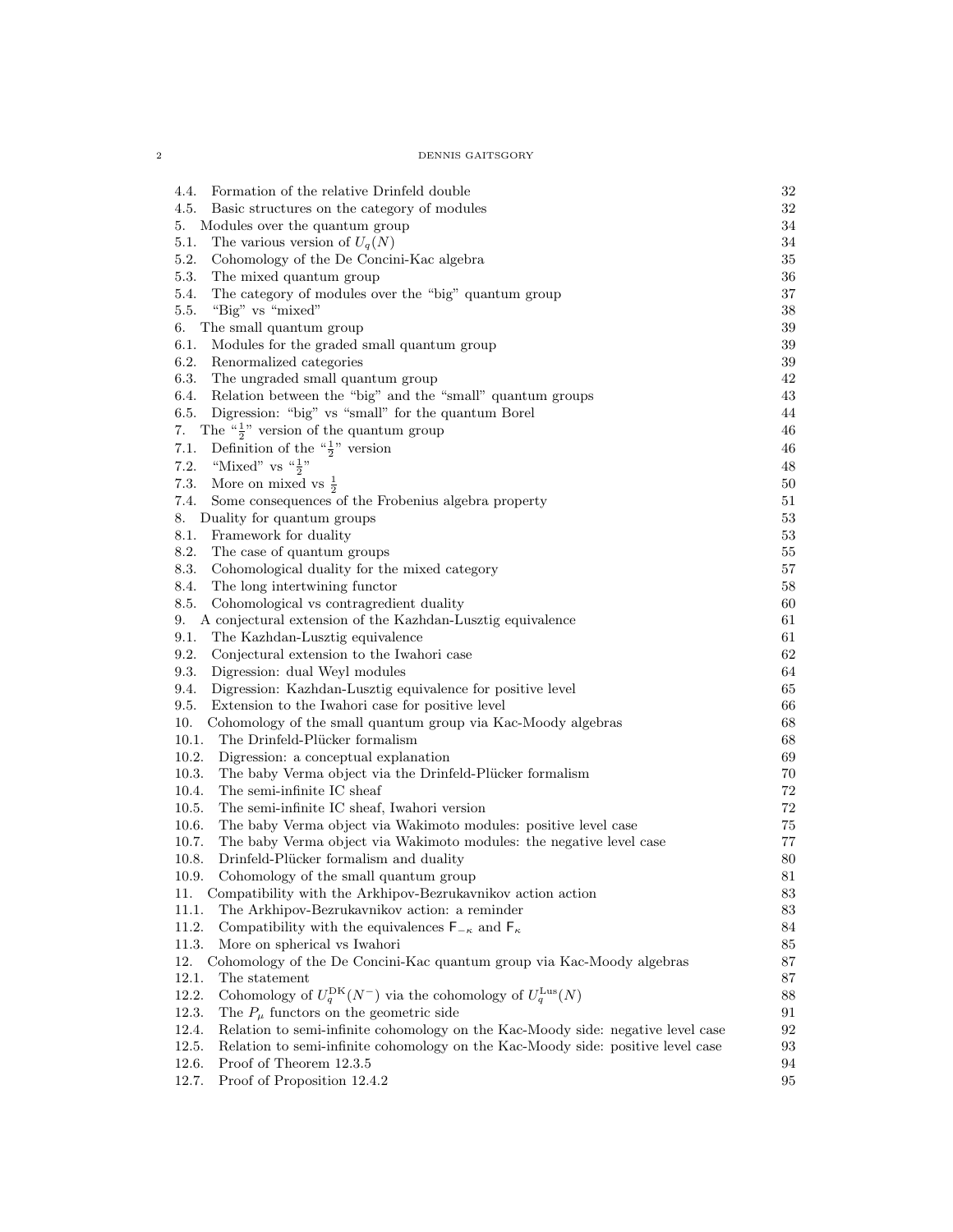| A CONJECTURAL EXTENSION OF THE KAZHDAN-LUSZTIG EQUIVALENCE    | 3   |
|---------------------------------------------------------------|-----|
|                                                               |     |
| 13. Interpretation in terms of coherent sheaves               | 98  |
| 13.1. Bezrukavnikov's theory: recollections                   | 98  |
| 13.2. Regular block categories                                | 99  |
| 13.3. Spherical case and relation to the [ABG] equivalence    | 102 |
| 13.4. Cohomology of the DK quantum group via coherent sheaves | 104 |
| 13.5. The big Schubert cell on the D-modules side             | 106 |
| References                                                    | 107 |

## **INTRODUCTION**

# 0.1. What is this paper about?

0.1.1. In their series of papers [KL], D. Kazhdan and G. Lusztig established an equivalence between the (abelian) category

$$
KL(G, -\kappa) := \hat{\mathfrak{g}}\text{-mod}_{-\kappa}^{G(\mathfrak{O})}
$$

of  $G(0)$ -integrable modules over the affine Kac-Moody Lie algebra at a negative level  $-\kappa$  and the (abelian) category  $\text{Rep}_q(G)$  of integrable (=algebraic) representations of the "big" quantum group, whose quantum parameter q is related to  $\kappa$  via formula (0.7).

This paper addresses the following natural question: if we enlarge the category  $\hat{\mathfrak{g}}$ -mod $\frac{G(0)}{\kappa}$  to  $\hat{\mathfrak{g}}$ -mod<sup>I</sup><sub>-κ</sub>, i.e., if we relax  $G(0)$ -integrability to Iwahori-integrability, what would the corresponsing category on the quantum group side be?

0.1.2. We propose a conjectural answer to this question: namely, we define a version of the category of modules over the quantum group, denoted  $\text{Rep}_{q}^{\text{mxd}}(G)$ , where we let the positive quantum Borel be the Lusztig version, and the negative quantum Borel be the De Concini-Kac version, see Sect. 5.3 for the actual definition. Our Conjecture 9.2.2 says that there supposed to be an equivalence

(0.1) 
$$
\mathsf{F}_{-\kappa} : \widehat{\mathfrak{g}}\text{-}\mathrm{mod}^{\mathit{I}}_{-\kappa} \simeq \mathrm{Rep}_q^{\mathrm{mxd}}(G).
$$

0.1.3. Here is one caveat: as was just mentioned, the original equivalence of [KL]

(0.2) 
$$
\mathsf{F}_{-\kappa} : \hat{\mathfrak{g}}\text{-}\mathrm{mod}_{-\kappa}^{G(\mathfrak{0})} \simeq \mathrm{Rep}_q(G)
$$

is an exact equivalence of abelian categories. Hence, it induces to an equivalence of their derived categories, preserving the t-structures.

From now on, when we say "category" we will mean a triangulated category, or even more precisely, a DG category. If C is such a category, and if it is equipped with a t-structure, we will write  $\mathcal{C}^{\heartsuit}$  for the heart of the t-structure. So let us read  $(0.2)$  as an equivalence of derived categories; the original equivalence at the abelian level is

$$
(\widehat{\mathfrak{g}}\text{-mod}_{-\kappa}^{G(\mathfrak{0})})^{\heartsuit} \simeq (\text{Rep}_q(G))^{\heartsuit}.
$$

Now, the point here is that the extended equivalence (0.1) only holds at the level of DG categories. I.e., it is not t-exact with respect to the natural t-structures that exist on both sides.

Remark 0.1.4. That said, one can try to mimic the construction of [FG2, Sect. 2] to define a new t-structure on  $\hat{\mathfrak{g}}$ -mod<sup>I</sup><sub>-κ</sub> so that the equivalence (0.1) becomes t-exact. This is an interesting problem, but we will not pursue it in this paper. See, however, Sect. 0.2.4 below.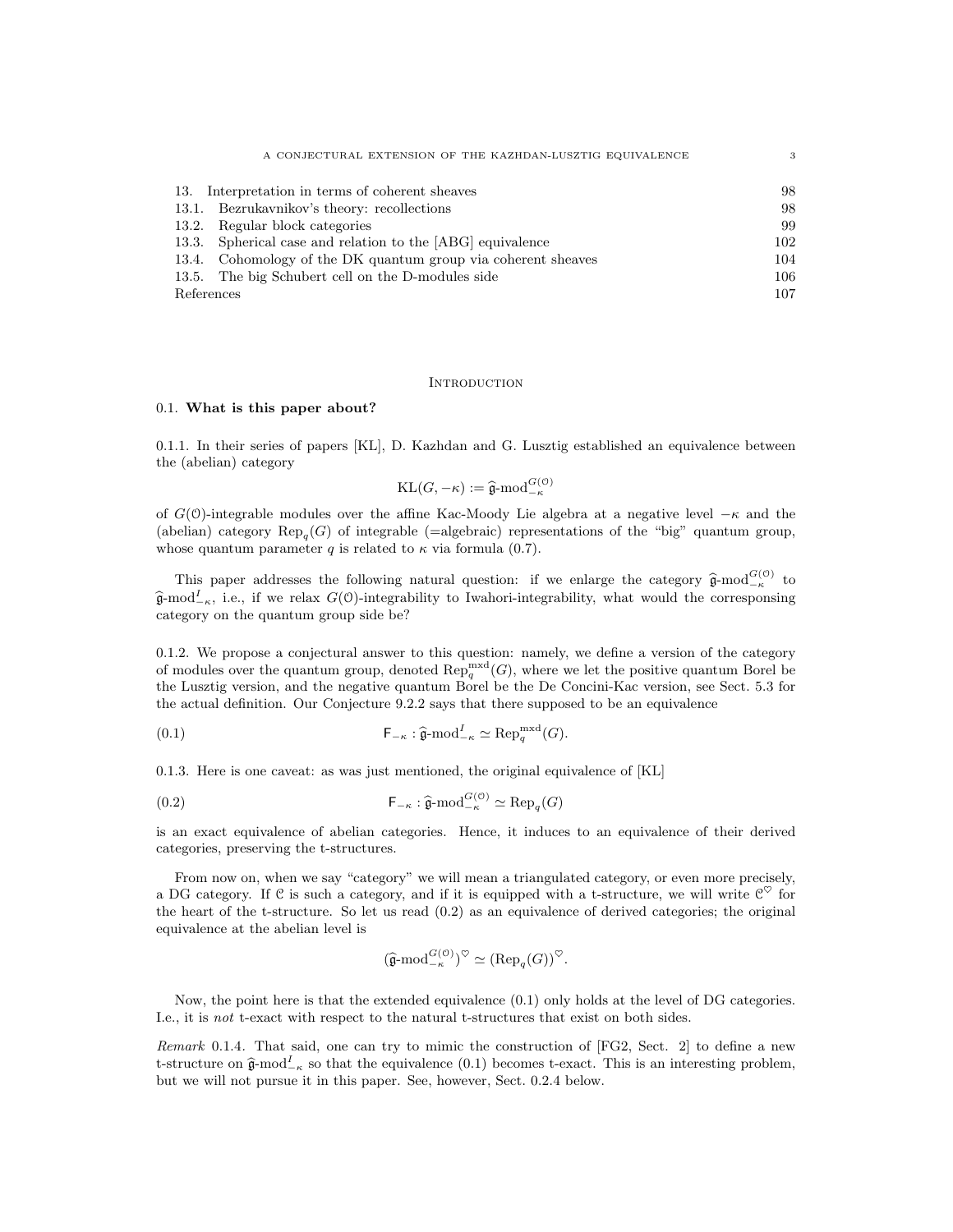0.1.5. Let us mention one curious feature of the equivalence (0.1).

Recall that the Kazhdan-Lusztig equivalence (0.2) sends the standard objects

$$
\mathbb{V}_{-\kappa}^{\check{\lambda}} \in \widehat{\mathfrak{g}}\text{-mod}_{-\kappa}^{G(\mathcal{O})}, \quad \check{\lambda} \in \check{\Lambda}^+
$$

(affine Weyl modules) to the standard objects

$$
\mathcal{V}_q^{\check{\lambda}} \in \text{Rep}_q(G), \quad \check{\lambda} \in \check{\Lambda}^+
$$

(quantum Weyl modules).

Now, the category  $\operatorname{Rep}_q^{\operatorname{mxd}}(G)$  contains a naturally defined family of standard objects, denoted  $\mathbb{M}_{q,\text{mixed}}^{\tilde{\lambda}}$ , where  $\tilde{\lambda}$  is a weight of G. These are modules induced from characters of the quantum Borel.

Under the equivalence (0.1), the objects  $\mathbb{M}_{q,\text{mixed}}^{\check{\lambda}}$  do not correspond to the affine Verma modules. Rather, they go over the *Wakimoto modules*<sup>1</sup>, denoted  $\mathbb{W}_{-\kappa}^{\check{\lambda}}$ .

Let us mention that if  $\kappa$  is irrational, then  $\mathbb{W}_{-\kappa}^{\check{\lambda}}$  is actually isomorphic to the affine Verma module  $\mathbb{M}^{\check{\lambda}}_{-\kappa}$ . If  $\kappa$  is rational, the isomorphism still holds for  $\check{\lambda}$  dominant, but not otherwise. For example, if  $\check{\lambda}$  is sufficiently anti-dominant, the Wakimoto module  $\mathbb{W}_{-\kappa}^{\check{\lambda}}$  is isomorphic to the *dual affine Verma* module  $\mathbb{M}_{-\kappa}^{\vee,\check{\lambda}}$ .

0.2. Where did the motivation come from? The motivation for guessing the equivalence  $(0.1)$ came from multiple sources.

One source of motivation is the author's desire to re-prove the original Kazhdan-Lusztig equivalence (0.2) by a "more algebraic method".

0.2.1. We recall that the statement of the equivalence  $(0.2)$  in [KL] is not as mere abelian categories, but as braided monoidal abelian categories. In fact, the proof of the equivalence in [KL] uses this additional structure in a most essential way.

One can interpret the braided monoidal structure on  $KL(G, -\kappa)$  as a structure of de Rham factor*ization category*, and the braided monoidal structure on  $\text{Rep}_q(G)$  as a structure of *Betti factorization* factorization category. From this point of view, the equivalence (0.2) should read that these two structures match up under the (appropriately defined) Riemann-Hilbert functor that maps Betti factorization categories to de Rham factorization categories.

0.2.2. Now, a structure of factorization category in either of the two contexts is a complicated piece of data. However, there one case when a factorization category can be described succinctly: namely, when a factorization category in question is that of *factorization modules* for a *factorization algebra* (say, within another factorization category, but one which is easier to understand).

The "trouble with" the original Kazhdan-Lusztig equivalence (0.2) is that the categories involved are not of this form.

0.2.3. By contrast, the factorization category corresponding to  $\text{Rep}_q^{\text{mxd}}(G)$  is (more or less tautologically) equivalent to that of factorization modules.

The ambient factorization category in question is the factorization category corresponding to the braided monoidal category  $\text{Rep}_q(T)$  of representations of the quantum torus. The factorization algebra in question, denoted  $\Omega_q^{\text{Lus}}$ , is the Koszul dual of the Hopf algebra  $U_q^{\text{Lus}}(N) \in \text{Rep}_q(T)$ . This actually explains the appearance of the De Concini-Kac version: it enters as the dual Hopf algebra of  $U_q^{\text{Lus}}(N)$ .

<sup>1</sup>Our conventions regarding Wakimoto modules are different from those in most places in the literature such as [Fr2] abd [FG2], see Remark 2.4.5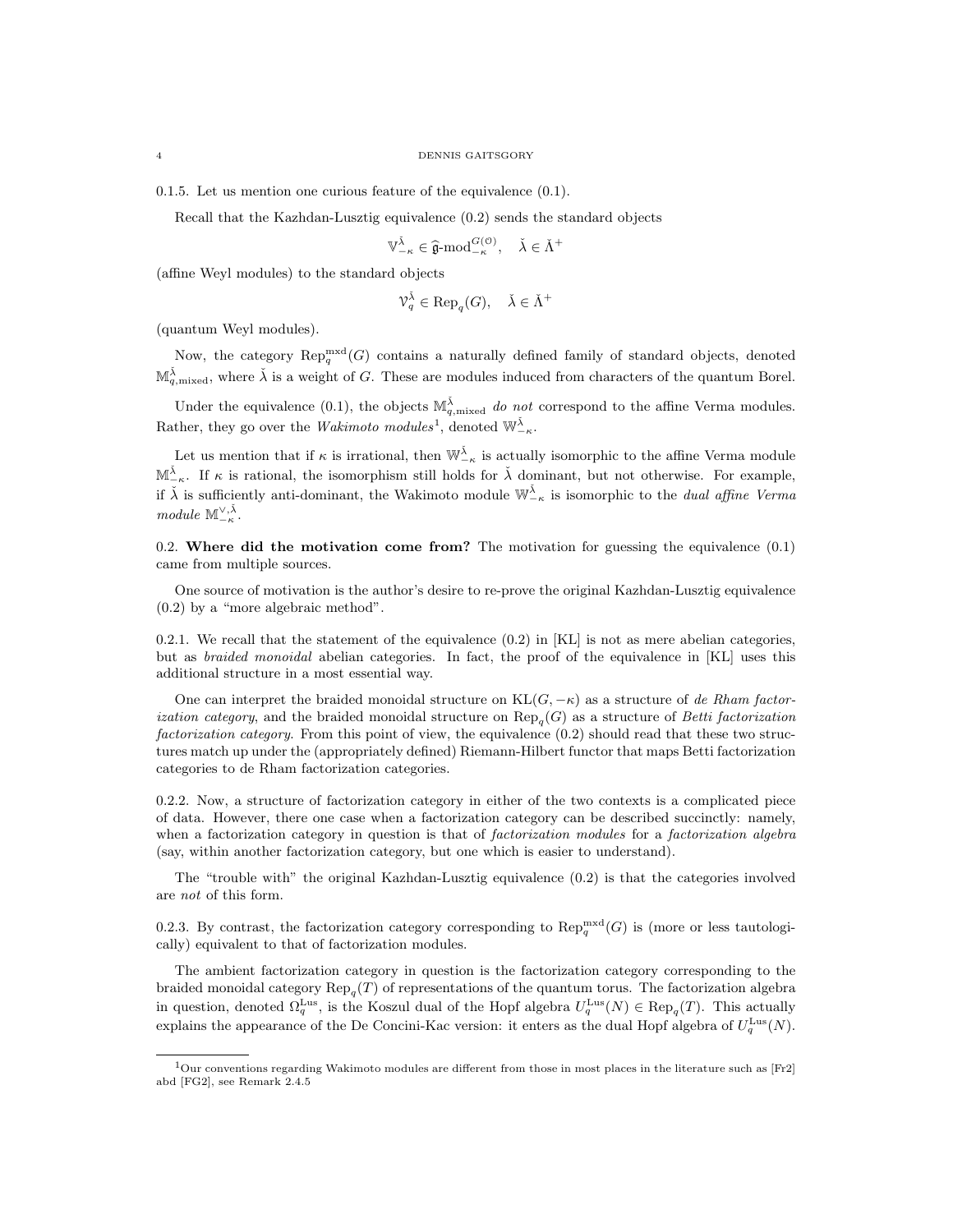0.2.4. Let us now look at the left-hand side of the proposed equivalence (0.1).

The Iwahori subgroup  $I$  is not a factorizable object. However, the following result was proved by S. Raskin (see, e.g., [Ga2, Sect. 5] for a proof): for a category C equipped with an action of  $G(\mathfrak{K})$  (see Sect. 1.2.2 for what this means), there is a canonical equivalence

$$
e^I \simeq e^{N(\mathcal{K}) \cdot T(\mathcal{O})};
$$

here the superscript indicates taking the equivariant category with respect to the corresponding subgroup.

Hence, we can interpret the category  $\hat{\mathfrak{g}}$ -mod $_{-\kappa}^{I}$  as

$$
\widehat{\mathfrak{g}}\text{-mod}_{-\kappa}^{N(\mathcal{K})\cdot T(\mathfrak{0})}.
$$

This paves a way to using factorization methods, as the category (0.3) admits a natural factorization structure.

If we could prove that a certain explicit functor from  $\hat{\mathfrak{g}}$ -mod<sup>N(X)·T(0)</sup> to the category of factorization modules over a De Rham version  $\Omega_{-\kappa}^{\text{Lus}}$  of  $\Omega_q^{\text{Lus}}$  was an equivalence, that would establish the equivalence (0.1). And having (0.1), one can hope to be able to extract the original equivalence (0.2).

0.2.5. Now, an equivalence between  $\hat{\mathfrak{g}}$ -mod<sup>N(X)·T(0)</sup> and  $\Omega_{-\kappa}^{\text{Lus}}$ -mod<sup>Fact</sup> as factorization categories may be too much to hope for (i.e., it is likely that it *does not* hold "as-is").

However, such an equivalence is supposed to take place at the level of fibers (this is what our Conjecture (0.1) says) and also on sufficiently large subcategories, which should be enough to deduce the original equivalence (0.2).

0.3. Motivation from local geometric Langlands. There is yet another aspect to the above story, which has to do with local geometric Langlands.

0.3.1. One of the key conjectures (proposed in 2008 by J. Lurie and the author) is that the category  $KL(G, -\kappa)$  is supposed to be equivalent (as a factorization category) to the twisted Whittaker category Whit<sub>− $\check{\kappa}$ </sub>(Gr<sub> $\check{G}$ </sub>) of the affine Grassmannian of the Langlands dual group (here  $\check{\kappa}$  is the level for  $\check{G}$  dual to the level  $\kappa$  for G, see Sect. 0.5.2):

(0.4) 
$$
\widehat{\mathfrak{g}}\text{-mod}_{-\kappa}^{G(0)} \simeq \text{Whit}_{-\kappa}(\text{Gr}_{\check{G}})
$$

This conjecture is called the Fundamental Local Equivalence, or the FLE.

The trouble with proving the FLE is essentially the same one as with the original Kazhdan-Lusztig equivalence (0.2): the two sides are some complicated factorization categories, yet we must relate them, based just on the combinatorial information that the groups  $G$  and  $\check{G}$  are mutually dual.

0.3.2. However, just as in Sect. 0.2, one can have a better chance to first prove the Iwahori version of the FLE, namely, an equivalence

(0.5) 
$$
\widehat{\mathfrak{g}}\text{-mod}_{-\kappa}^I \simeq \text{Whit}_{-\kappa}(\mathrm{Fl}_{\check{G}}^{\text{aff}}),
$$

and then bootstrap from it the original FLE (0.4).

0.3.3. In a subsequent publication, the author is planning to record the properties of the conjectural equivalence (0.5): the behavior of the standard and costandard objects, compatibility with duality, etc.

0.4. Representation-theoretic motivation. Finally, there is a purely representation-theoretic piece of motivation for the conjectural equivalence  $(0.1)^2$ .

 ${}^{2}$ It originated in discussions between S. Arkhipov, R. Bezrukavnikov, M. Finkelberg, I. Miković and the author some 20 years ago.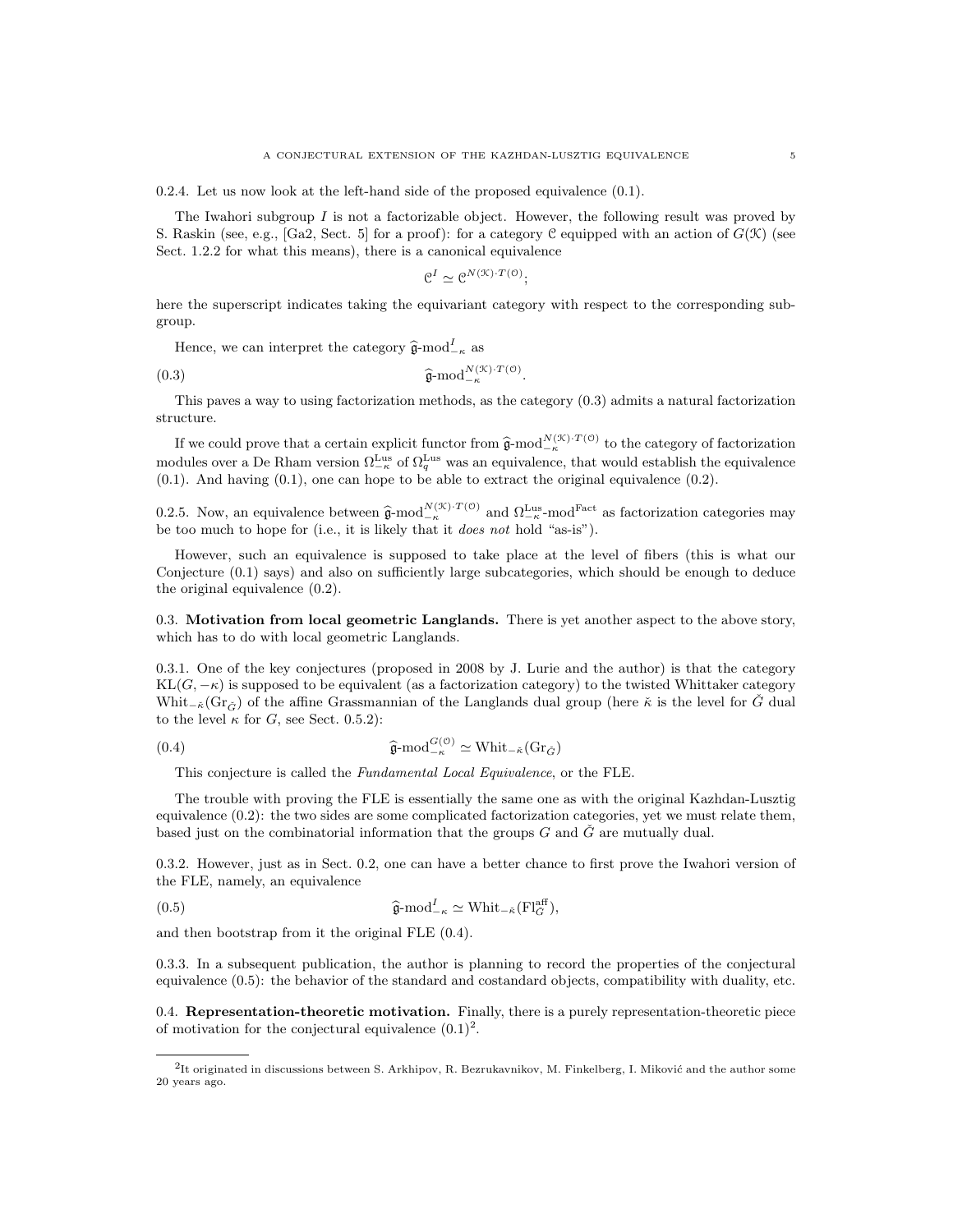0.4.1. We have the equivalence established in the paper [ABG] that says that a regular block  $\text{Bl}(\text{Rep}_q^{\text{sml}}(G))$  of the category of modules over the small quantum group is equivalent to the category

$$
\operatorname{IndCoh}(\{0\}\underset{\check{\mathfrak{g}}}{\times}\widetilde{\check{\mathfrak{g}}})
$$

of ind-coherent sheaves on the derived Spring fiber over 0 for the Langlands dual Lie algebra.

0.4.2. Let now  $\chi$  be a point of the spectrum of the "q-center" of the De Concini-Kac algebra. We can form the corresponding category

$$
\mathrm{Rep}_q^{\chi}(G)
$$

(so that for  $\chi = 0$  we recover  $\text{Rep}_q^{\text{small}}(G)$ ), and consider its regular block  $\text{Bl}(\text{Rep}_q^{\chi}(G))$ .

By analogy with representations in positive characteristic, one conjectured an equivalence

(0.6) 
$$
\text{Bl}(\text{Rep}_q^{\chi}(G)) \simeq \text{IndCoh}(\{\chi\} \underset{\tilde{\mathfrak{g}}}{\times} \tilde{\tilde{\mathfrak{g}}}),
$$

generalizing the equivalence of [ABG].

0.4.3. Now, as we shall see in Sect. 13, our conjectural equivalence (0.1), when restricted to a regular block gives an equivalence

$$
\text{Bl}(\text{Rep}_q^{\text{mxd}}(G)) \simeq \text{IndCoh}((\check{\mathfrak{n}} \times \widetilde{\check{\mathfrak{g}}})/\check{B}),
$$

which is a version of (0.6) in the family  $\chi \in \mathfrak{n}/\text{Ad}(\check{B})$ .

0.5. What is done in this paper? We now proceed to review the actual mathematical contents of the paper.

0.5.1. This paper centers around Conjecture 9.2.2, which proclaims the existence of an equivalence (0.1). However, the statement of the conjecture is both preceded and followed by some 45 pages of mathematical text.

In fact, this paper is divided into 3 parts. In the first part, we recall some facts pertaining to the affine category O. In the second part, we review various versions of the category of modules over the quantum group. Neither Part I nor Part II contain substantial original results. In the third part, after stating Conjecture 9.2.2, we run some consistency checks and derive some consequences.

0.5.2. Part 3 is the core of this paper, in which study the affine algebra vs quantum group relationship. Here we need to take our field of coefficients  $k$  to be  $\mathbb{C}$ .

Our quantum parameter is the quadratic form q on  $\check{\Lambda}$  with coefficients in  $k^{\times}$ , related with  $\kappa$  by the formula

(0.7) 
$$
q(\check{\lambda}) := \exp(2 \cdot \pi \cdot i \cdot \frac{\check{\kappa}(\check{\lambda}, \check{\lambda})}{2}),
$$

where  $\check{\kappa}$  is as in Sect. 0.7.3 below.

Note that the quadratic form  $q$  comes as restriction to the diagonal of the symmetric bilinear form b' on  $\check{\Lambda}$  with coefficients in  $k^{\times}$  equal to

(0.8) 
$$
b'(\check{\lambda}_1, \check{\lambda}_2) := \exp(2 \cdot \pi \cdot i \cdot \frac{\check{\kappa}(\check{\lambda}_1, \check{\lambda}_2)}{2}).
$$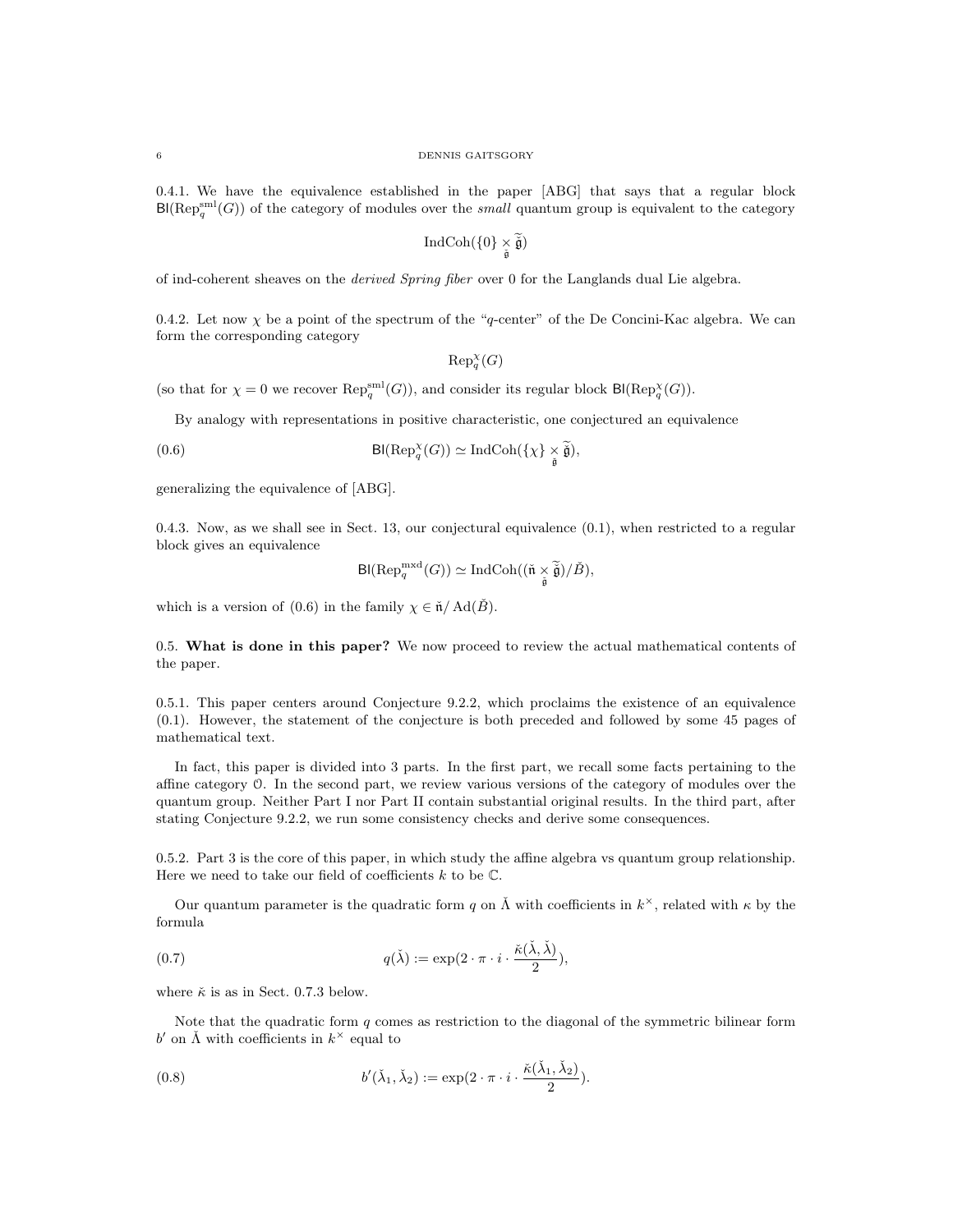0.5.3. After stating Conjecture 9.2.2, we do the following:

–We note that Conjecture 9.2.2 implies that original Kazhdan-Lusztig equivalence (0.2) satisfies

(0.9) 
$$
\mathsf{F}_{-\kappa}(\mathbb{V}_{-\kappa}^{\check{\lambda}}) := \mathbb{V}_q^{\check{\lambda}}, \quad \check{\lambda} \in \check{\Lambda}
$$

where  $\mathbb{V}_{-\kappa}^{\check{\lambda}} \in \text{KL}(G, -\kappa)$  is the (derived) Weyl module, defined by

$$
\mathbb{V}_{-\kappa}^{\check{\lambda}} := \mathrm{Av}_{!}^{G(\mathcal{O})/I}(\mathbb{W}_{-\kappa}^{\check{\lambda}}),
$$

and  $\mathcal{V}_q^{\check{\lambda}} \in \text{Rep}_q(G)$  is the (derived) Weyl module, defined by

$$
\mathcal{V}^{\check{\lambda}}_{-\kappa}:=\mathbf{ind}_{\text{Rep}_q(B)}^{\text{Rep}_q(G)}(k^{\check{\lambda}}).
$$

–We prove the isomorphism (0.9) unconditionally (i.e., without assuming Conjecture 9.2.2). This occupies most of Sect. 10. We should mention that this isomorphism is essentially equivalent to the main result of [Liu].

–We give an expression for the functor

(0.10) 
$$
\operatorname{Rep}_q(G) \to \operatorname{Vect}, \quad \mathcal{M} \mapsto \mathrm{C}^{\cdot}(u_q(N), \mathcal{M})^{\check{\lambda}}, \quad \check{\lambda} \in \check{\Lambda}
$$

in terms of the original Kazhdan-Lusztig equivalence (0.2). This is done in Sect. 10.9.

–Assuming Conjecture 9.2.2, we show that the functor

(0.11) 
$$
\operatorname{Rep}_q^{\operatorname{mixed}}(G) \to \operatorname{Vect}, \quad \mathcal{M} \mapsto \operatorname{C}(U_q^{\operatorname{DK}}(N^-), \mathcal{M})^{\check{\lambda}}, \quad \check{\lambda} \in \check{\Lambda}
$$

corresponds under the equivalence (0.1) to the functor

$$
\widehat{\mathfrak{g}}\text{-mod}_{-\kappa}^{\mathcal{I}} \to \text{Vect}, \quad \mathfrak{M} \mapsto \mathrm{C}^{\frac{\infty}{2}}(\mathfrak{n}^-(\mathfrak{K}), \mathfrak{M})^{\tilde{\lambda}},
$$

see Sect. 2.1.1 for the notation. This is done in Sect. 12.

–Assuming Conjecture 9.2.2, we show that under the equivalence

$$
\textrm{Bl}(\textrm{Rep}^{\textrm{mixed}}_q(G))\simeq \textrm{Ind}\textrm{Coh}((\widetilde{\mathcal{N}}\times \widetilde{\widetilde{\mathfrak{g}}})/\check{G})
$$

(normalized as in Sect. 13.2.7), the functor (0.11) for  $\check{\lambda} = \check{\lambda}_0$  corresponds to the functor of restriction to the big Schubert cell

$$
\mathrm{pt}/\check{T}\simeq(\check{G}/\check{B}\times\check{G}/\check{B})^o/\check{G}\subset(\widetilde{\mathcal{N}}\times\underset{\check{\mathfrak{g}}}{\widetilde{\mathfrak{g}}})/\check{G},
$$

followed by the functor of  $\overline{T}$ -invariants. This is done in Sect. 13.4.

–Finally, we show that the duality equivalences

$$
(\text{Rep}_q(G))^{\vee} \simeq \text{Rep}_{q^{-1}}(G) \text{ and } (\text{Rep}_q^{\text{mxd}}(G))^{\vee} \simeq \text{Rep}_{q^{-1}}^{\text{mxd}}(G)
$$

and

$$
KL(G, -\kappa)^{\vee} \simeq KL(G, \kappa) \text{ and } (\widehat{\mathfrak{g}}\text{-mod}_{-\kappa}^{I})^{\vee} \simeq \widehat{\mathfrak{g}}\text{-mod}_{\kappa}^{I}
$$

combined with the equivalence(s)  $F_{-\kappa}$  induce an equivalence

$$
\mathsf{F}_{\kappa}:\mathrm{KL}(G,\kappa)\simeq \mathrm{Rep}_{q^{-1}}(G),
$$

and, assuming Conjecture 9.2.2, also an equivalence

$$
\mathsf{F}_{\kappa} : \widehat{\mathfrak{g}}\text{-mod}_{\kappa}^{I} \simeq \text{Rep}_{q^{-1}}^{\text{mxd}}(G).
$$

We study properties of these dual equivalences parallel to ones at the negative level, listed above.

0.5.4. What is not done in this paper? There are two main themes that could have been part of this paper but that are not:

One is the discussion of factorization (see Sect. 0.2). The other is the relationship of the categories appearing in (0.1) to the Whittaker category Whit<sub>− $\tilde{\kappa}$ </sub>(Fl<sub> $\tilde{G}$ </sub>).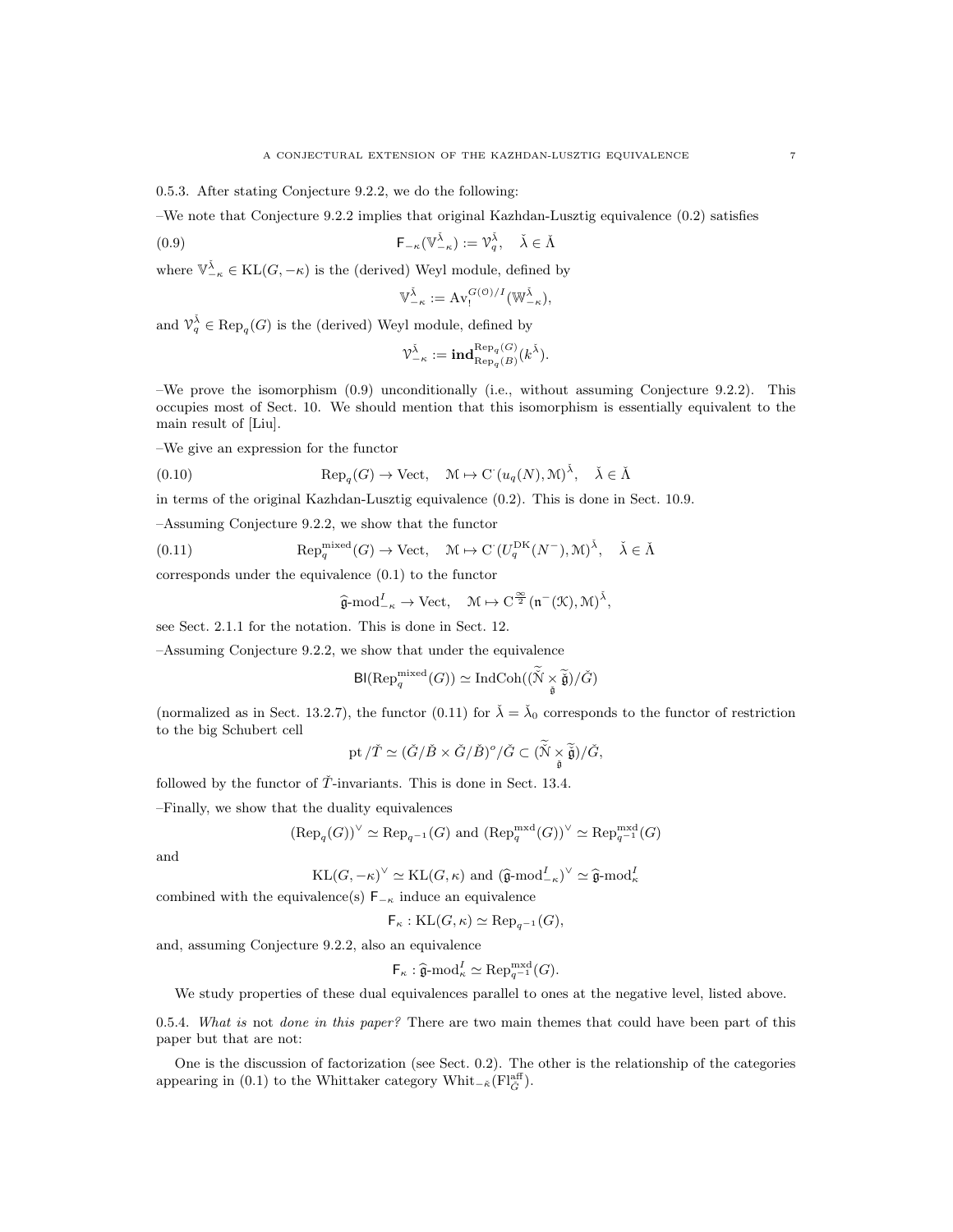#### 8 DENNIS GAITSGORY

0.6. Structure of the paper. We now proceed to describing the contents of the paper section-bysection.

0.6.1. In Sect. 1 we recollect some basic facts pertaining to the category of Kac-Moody modules: the definition is not completely straightforward as it involves a renormalization procedure designed to make the category compactly generated. We explain that the categories at opposite levels are in relation of duality, see Sect. 0.7.7 for what this means.

In Sect. 2 we introduce Wakimoto modules. We first introduce "the true", i.e., semi-infinite Wakimoto modules  $\mathbb{W}_{\kappa}^{\tilde{\lambda},\frac{\infty}{2}}$ ; they are as induced from the loop subalgebra  $\mathfrak{b}(\mathcal{K})\subset \mathfrak{g}(\mathcal{K})$ . The key feature of  $\mathbb{W}_{\kappa}^{\tilde{\lambda}, \frac{\infty}{2}}$  is that it belongs to the category  $\hat{\mathfrak{g}}$ -mod $_{\kappa}^{N(\mathcal{K}) \cdot T(\mathcal{O})}$ , see Sect. 0.2.4. We then show that the usual Wakimoto module  $\mathbb{W}_{\kappa}^{\bar{\lambda}}$  can be obtained from  $\mathbb{W}_{\kappa}^{\bar{\lambda}, \frac{\infty}{2}}$  by the procedure of averaging with respect to the Iwahori group. We study the pattern of convolution of Wakimoto modules with the standard objects  $J_{\mu}$  in the category D-mod<sub>− $\kappa$ </sub>(Fl<sub>G</sub><sup>aff</sup>)<sup>I</sup>. We show that

$$
J_\mu \star \mathbb{W}_\kappa^{\check{\lambda}} \simeq \mathbb{W}_\kappa^{\check{\lambda}+\mu}.
$$

(This result had been previously obtained in [FG2].)

In Sect. 3 we study the relationship between Wakimoto modules and Verma modules. We recall that these two classes of modules coincide when the level  $\kappa$  is irrational. When the level  $\kappa$  is negative, we re-prove the theorem of [Fr1] which says that the Wakimoto module  $\mathbb{W}_{\kappa}^{\check{\lambda}}$  is isomorphic to the affine Verma module  $\mathbb{M}_{\kappa}^{\check{\lambda}}$  if  $\check{\lambda}$  is dominant, and to the dual affine Verma module  $\mathbb{M}_{\kappa}^{\vee,\check{\lambda}}$  if  $\check{\lambda}$  is sufficiently anti-dominant. Whereas the original proof in [Fr1] relies on the analysis of singular vectors, our proof uses the Kashiwara-Tanisaki localization theorem.

0.6.2. In Sect. 4 we introduce the general framework that most versions of the category of modules over the quantum group fit in. Namely, we start with the datum of quadratic form  $q$  on the weight lattice with values in  $k^{\times}$  and attach to it the braided monoidal category  $\text{Rep}_{q}(T)$  that we think of as the category of representations of the quantum torus. Given a Hopf algebra A in  $\text{Rep}_{q}(T)$ , we consider the category  $A\text{-mod}(\text{Rep}_q(T))_{\text{loc,nilp}}$  of locally nilpotent A-modules and its (relative to  $\text{Rep}_q(T)$ ) Drinfeld's center, denoted  $Z_{\text{Dr},\text{Rep}_q(T)}(A\text{-mod}(\text{Rep}_q(T))_{\text{loc,nilp}})$ . We study the basic properties of such categories: t-structures, standard and costandard objects, etc.

In Sect. 5 we specialize to the case of Hopf algebras A relevant to quantum groups. The main example is  $A = U_q^{\text{Lus}}(N)$ . The resulting category  $Z_{\text{Dr},\text{Rep}_q(T)}(A\text{-mod}(\text{Rep}_q(T))_{\text{loc,nilp}})$  is our  $\text{Rep}_q^{\text{mixed}}(G)$ . In this section we also recall the definition of the category of algebraic (a.k.a. locally finite or integrable) modules of Lusztig's quantum group, denoted  $\text{Rep}_q(G)$ . We note that this category does not fit into the pattern of  $Z_{Dr,Rep_q(T)}(A\text{-mod}(Rep_q(T))_{loc,nilp})$ , which makes it more difficult and more interesting to study.

In Sect. 6 we specialize to the case when  $q$  takes values in the group of roots of unity, and consider the case of the Hopf algebra  $A = u_q(N)$ , the positive part of the "small" quantum group. We introduce the corresponding category  $\text{Rep}_q^{\text{sml,grd}}(G) := Z_{\text{Dr},\text{Rep}_q}(T) (A\text{-mod}(\text{Rep}_q(T))_{\text{loc,nilp}})$ , and study how it is related to the category  $\text{Rep}_q(G)$ . We note that there are three versions of  $\text{Rep}_q^{\text{sml},\text{grd}}(G)$  that differ from each other by renormalization (i.e., which objects are declared compact); it is important to keep track of these distinctions, for otherwise various desired equivalences would not hold "as-is".

In Sect. 7 we introduce yet another *non-standard* version of the category of modules over the quantum group, denoted  $\text{Rep}_q^{\frac{1}{2}}(G)$ : it corresponds to having as the positive part Lusztig's algebra  $U_q^{\text{Lus}}(N)$  and as the negative part the "small" version  $u_q(N^-)$ . There are three versions of this category that differ from each other by renormalization, and they serve as intermediaries between  $\text{Rep}_q^{\text{sml},\text{grd}}(G)$  and  $\text{Rep}_q^{\text{mxd}}(G)$ .

In Sect. 8 we prove that the categories  $\text{Rep}_q^{\text{mixed}}(G)$  and  $\text{Rep}_{q^{-1}}^{\text{mixed}}(G)$  are each other's duals. The corresponding duality functor  $\mathbb{D}^{\text{can}}$  sends the standard object  $\mathbb{M}^{\tilde{\lambda}}_{q,\text{mixed}}$  to  $\mathbb{M}^{-\tilde{\lambda}-2\tilde{\rho}}_{q^{-1},\text{mixed}}[d]$ . In additon, we introduce a contragredient duality functor  $\mathbb{D}^{\text{contr}}$  from (a certain subcategory containing all compact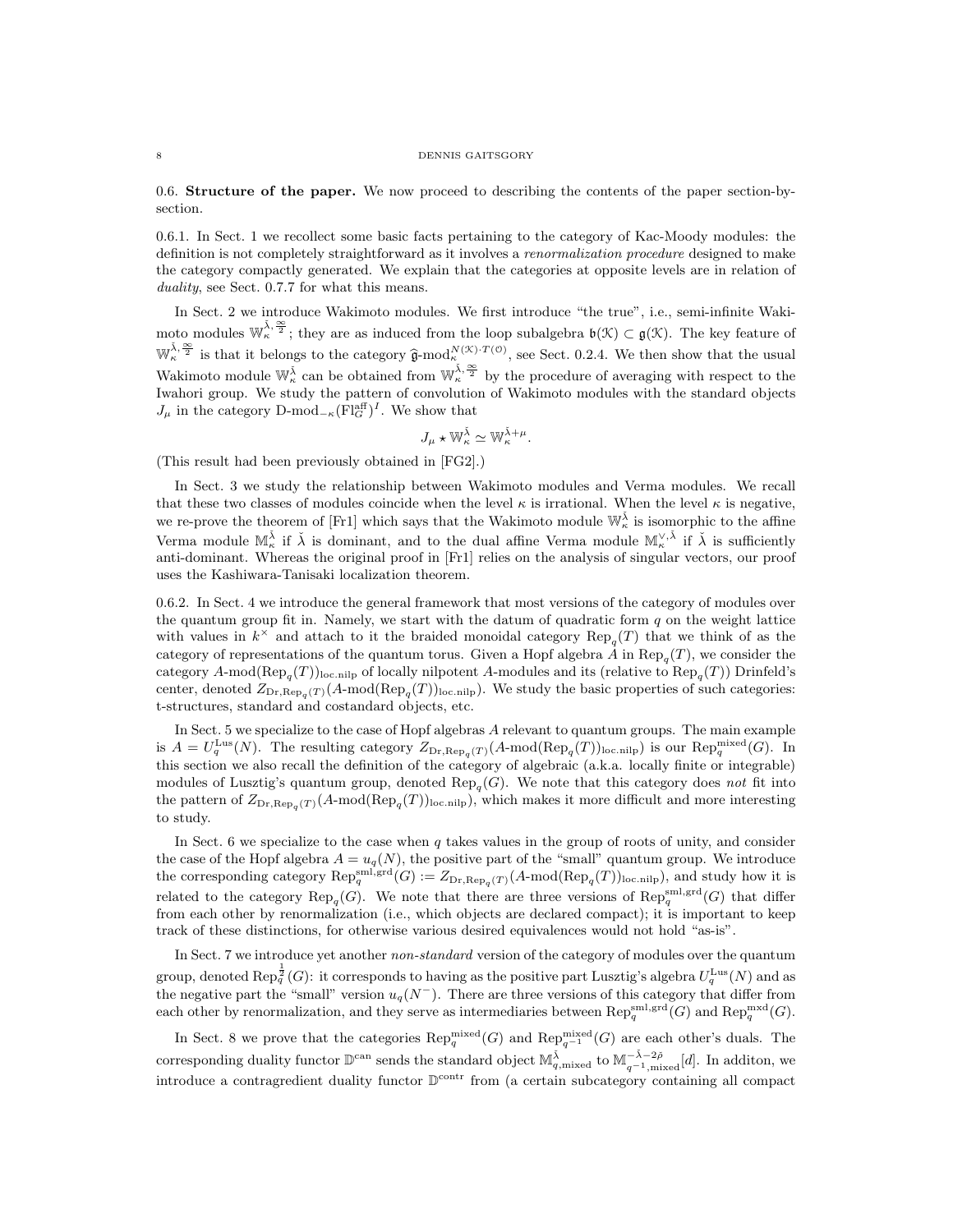objects of)  $\text{Rep}_q^{\text{mixed}}(G)$  to the category  $\text{Rep}_{q^{-1}}^{\widetilde{\text{mixed}}}(G)$  (in which the roles of Lusztig's version and the De Concini-Kac version are swapped). We show that the functors  $\mathbb{D}^{\text{can}}$  and  $\mathbb{D}^{\text{contr}}$  differ by a "long intertwining functor"

$$
\Upsilon: \mathrm{Rep}^{\mathrm{mixed}}_q(G) \rightarrow \mathrm{Rep}^{\widetilde{\mathrm{mixed}}}_q(G).
$$

0.6.3. In Sect. 9 we formulate our Conjecture 9.2.2, which states the existence of the equivalence satisfying certain properties. We then run some initial consistency checks. We also formulate a version of Conjecture 9.2.2 for the positive level, obtained from the initial one by duality.

In Sect. 10 we prove Theorem 9.2.8, which states the existence of the isomorphism  $(0.9)$ . The key idea in the proof is to identify the object in the category

(0.12) 
$$
\operatorname{Rep}(\check{B}) \underset{\operatorname{Rep}(\check{G})}{\otimes} \operatorname{KL}(G, -\kappa)
$$

that corresponds to the baby Verma module, considered as an object of the category

$$
\operatorname{Rep}_q^{\frac{1}{2}}(G) \simeq \operatorname{Rep}(\check{B}) \underset{\operatorname{Rep}(\check{G})}{\otimes} \operatorname{Rep}_q(G).
$$

It turns out that such a description is essentially equivalent to the description of the functor

$$
KL(G, -\kappa) \to Vect
$$

corresponding to  $(0.10)$  via the Kazhdan-Lusztig equivalence  $(0.2)$ . The description of the sought-for object in (0.12) is closely related to a certain geometric object which was recently introduced in [Ga2] under the name semi-infinite intersection cohomology sheaf.

In Sect. 11 we introduce an additional requirement that the conjectural equivalence (0.1) is supposed to satisfy. namely, it is supposed to be compatible with the actions on the two sides of the monoidal category QCoh(n/Ad( $B_H$ ), where QCoh(n/Ad( $B_H$ ) acts on  $\hat{\mathfrak{g}}$ -mod<sup>I</sup><sub>-κ</sub> via the Arkhipov-Bezrukavnikov functor

$$
\operatorname{QCoh}(\mathfrak{n}/\operatorname{Ad}(B_H) \to \operatorname{D-mod}_{-\kappa}(\operatorname{Fl}_G^{\operatorname{aff}})^I.
$$

We will see that this compatibility gives a conceptual explanation of the identification of the object in (0.12) corresponding to the baby Verma module.

In Sect. 12 we will show that the functor  $\hat{\mathfrak{g}}$ -mod<sup>I</sup><sub>- $\kappa$ </sub> → Vect corresponding under the conjectural<br>includes (0.1) to the functor (0.11) is given by some infinite sehemology with respect to  $\mathfrak{n}^{-}(T)$ equivalence (0.1) to the functor (0.11), is given by *semi-infinite cohomology* with respect to  $\mathfrak{n}^-(\mathfrak{K})$ .

Finally, in Sect. 13, we will explain how the equivalence (0.1) leads to the identification of a regular block  $\text{Bl}(\text{Rep}_q^{\text{mixed}}(G))$  of  $\text{Rep}_q^{\text{mixed}}(G)$  with the category  $\text{IndCoh}((\check{N} \times \check{g})/\check{G})$  of ind-coherent sheaves

on the Steinberg stack  $(\check{N} \times \widetilde{\check{\mathfrak{g}}})/\check{G}$ .

## 0.7. Conventions.

0.7.1. Ground field. In this paper we will be working over a ground field  $k$ , assumed algebraically closed and of characteristic 0. All algebro-geometric objects in this paper will be schemes (or more generally, prestacks) over k.

0.7.2. Reductive groups. We let G be a reductive group over k. We denote by B a (chosen) Borel subgroup in  $G$  and by  $T$  its Cartan quotient. We let

 $\mathfrak{g} \supset \mathfrak{b} \rightarrow \mathfrak{t}$ 

denote their respective Lie algebras.

Deviating slightly from the usual conventions, we will denote by  $\Lambda$  the *coweight* lattice of T, and by  $\tilde{\Lambda}$  the weight lattice.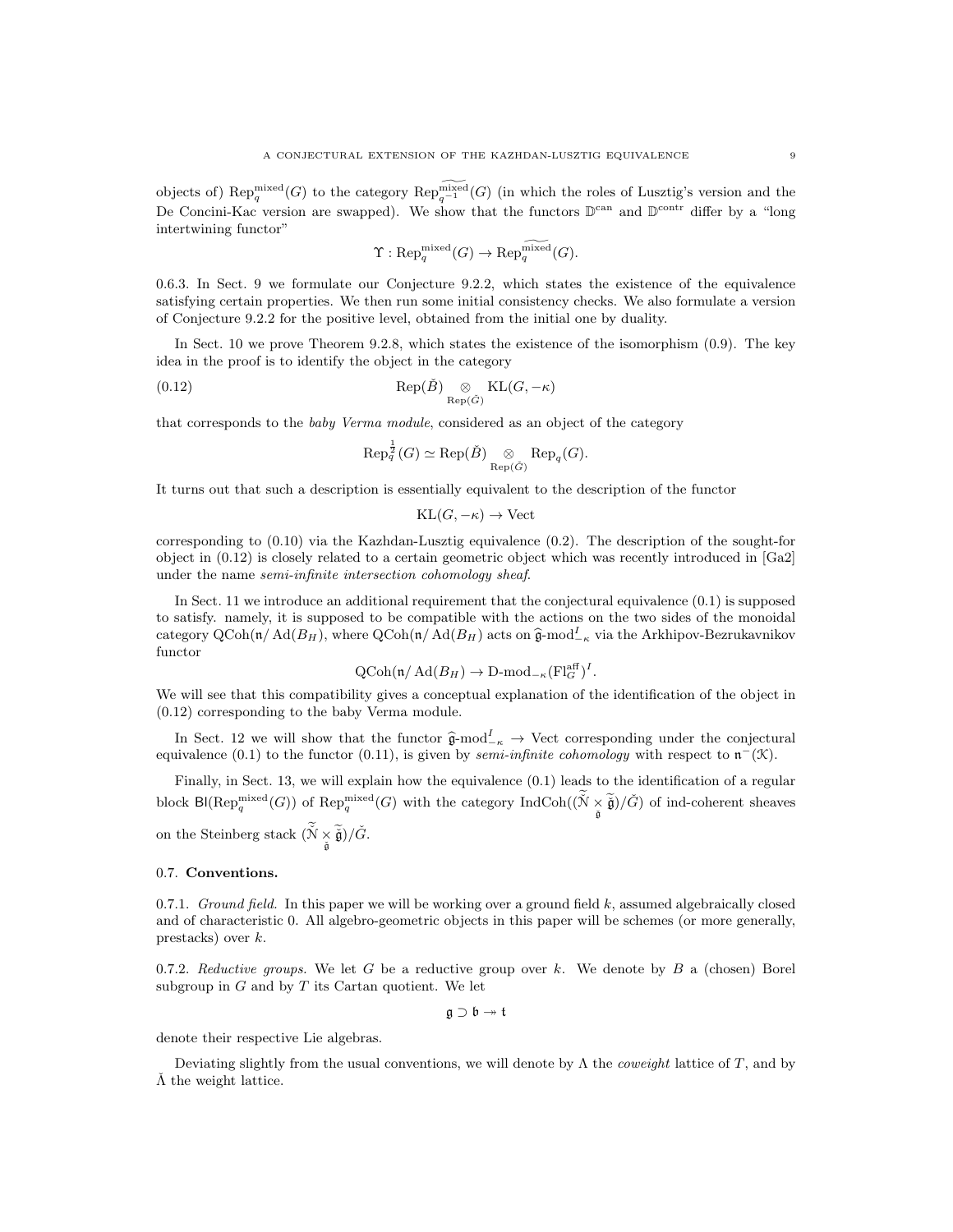0.7.3. The level. By a level we will mean a W-invariant symmetric bilinear form  $\kappa$  on t, or which is the same, a W-invariant symmetric bilinear form on the coweight lattice  $\Lambda$  with coefficients in k.

We will assume that  $\kappa$  is non-degenerate, i.e., it defines an isomorphism  $t \to t^{\vee} =: \check{t}$ . We let  $\check{\kappa}$  denote the resulting symmetric bilinear form on  $\mathfrak{t}^{\vee}$ , or which is the same, a W-invariant symmetric bilinear form on the weight lattice  $\tilde{\Lambda}$  with coefficients in k.

To  $\kappa$  we attach an Ad(G)-invariant symmetric bilinear form on g so that its restriction to t equals

$$
\kappa+\frac{\kappa_{\text{Kil}}}{2},
$$

where  $\kappa_{\text{Kil}}$  is the Killing form of the adjoint action of t on g.

Remark 0.7.4. Note that the level  $\kappa = 0$  corresponds to the form  $-\frac{\kappa_{\text{Kil}}}{2}$  on g; it is called the critical level. Our convention of shifting the level for g by the critical is an affine version of the " $\rho$ -shift" in the usual representation theory of g.

0.7.5. DG categories. The object of study of this paper is DG categories over k. This automatically puts us in the context of higher algebra, developed in [Lu]. We refer the reader to [GR, Chapter 1] for a user guide.

There are a few things we need to mention about DG categories, viewed both intrinsically and extrinsically.

When we say "DG category" we will assume it to be *cocomplete*, unless explicitly stated otherwise. When talking about a functor between two DG categories, we will always mean an *exact* functor (i.e., a functor preserving finite colimits). When the DG categories in question are cocomplete, we will assume our functor to be continuous (i.e., preserving infinite direct sums, which, given exactness, is equivalent to preserving filtered colimits, and in fact all colimits).

Most of the DG categories we will encounter (and ones that we will end up working with) are compactly generated. If C is such a category, we will denote by  $C_c$  its full (but not cocomplete) subcategory consisting of compact objects.

Vice versa, starting from a non-cocomplete category  $\mathfrak{C}_0$ , one can produce a cocomplete DG category by the procedure of ind-completion; the resulting cocomplete category  $C$  will be denoted IndCompl( $C_0$ ). The category C is compactly generated and  $\mathcal{C}_0 \subset \mathcal{C}_c$ . For any compactly generated C, we have  $\mathcal{C} \simeq$  $IndCompl(\mathcal{C}_c)$ .

Given a DG category C one can talk about a t-structure on C. We will denote by  $\mathfrak{C}^{\leq 0}$  (resp.,  $\mathfrak{C}^{\geq 0}$ ) the full subcategory of connective (resp., coconnetive) objects. We let  $\mathcal{C}^{\heartsuit} := \mathcal{C}^{\leq 0} \cap \mathcal{C}^{\geq 0}$  denote the heart of the t-structure; this is an abelian category. We let  $C^{\infty}$  (resp.,  $C^{\infty}$ ) the full subcategory consisting of eventually connective (resp., eventually coconnective) objects.

0.7.6. Tensor product of DG categories. The  $(\infty, 1)$ -category DGCat of DG categories carries a symmetric monoidal structure, denoted  $\mathcal{C}_1, \mathcal{C}_2 \mapsto \mathcal{C}_1 \otimes \mathcal{C}_2$ .

The unit object for this symmetric monoidal structure is the category Vect of chain complexes of vector spaces.

As a basic example, if  $C_i = A_i$ -mod for an associative algebra  $A_i$ , then

$$
\mathfrak{C}_1 \otimes \mathfrak{C}_2 \simeq (A_1 \otimes A_2)\text{-mod}.
$$

0.7.7. Duality for DG categories. In particular, it makes sense to talk about a DG category  $C$  being dualizable. For a functor  $F: \mathcal{C}_1 \to \mathcal{C}_2$  between two dualizable DG categories we let  $F^\vee: \mathcal{C}_2^\vee \to \mathcal{C}_1^\vee$ denote the dual functor.

If C is compactly generated, it is dualizable and we have

$$
\mathcal{C}^{\vee} \simeq \mathrm{IndCompl}((\mathcal{C}_c)^{\mathrm{op}}).
$$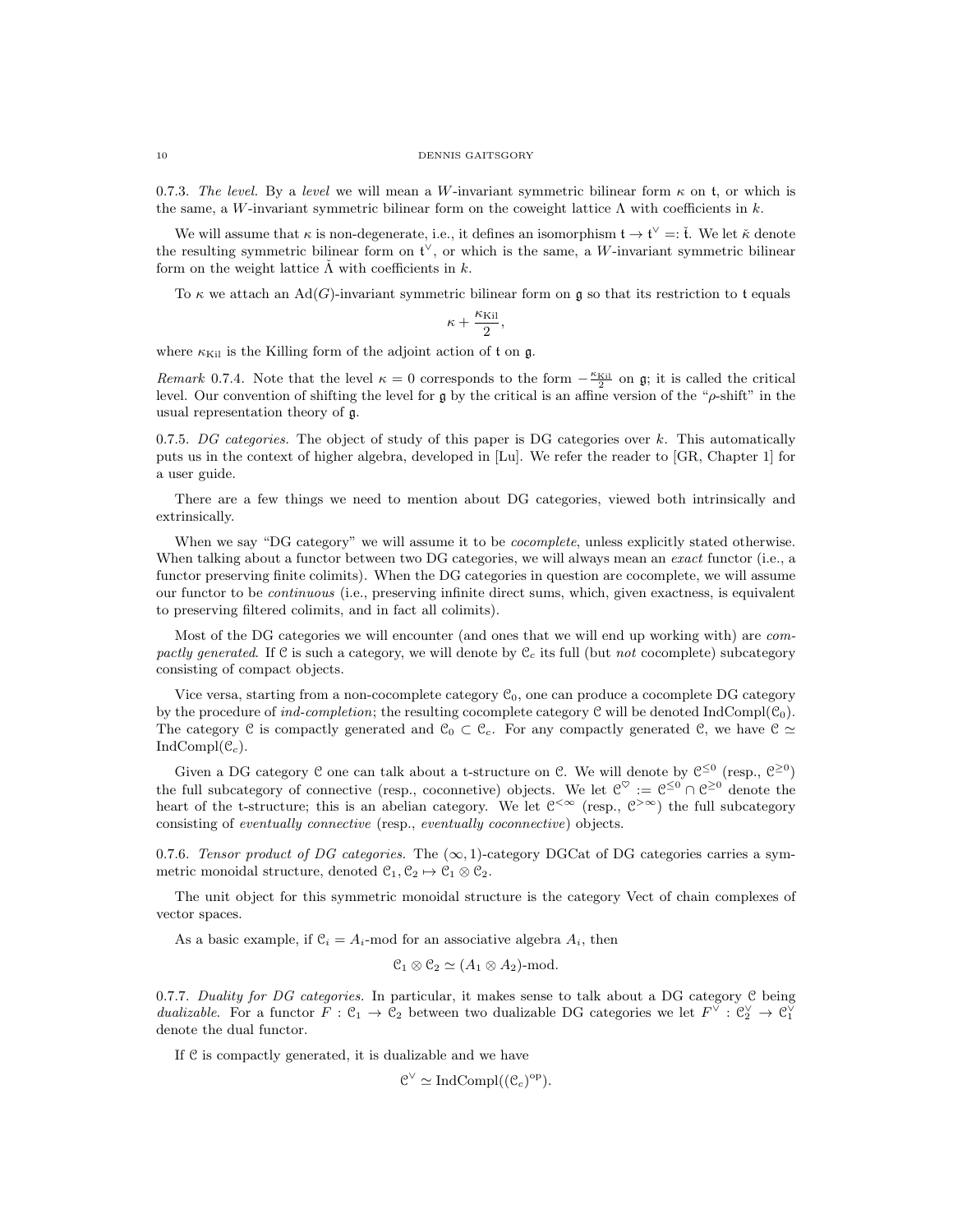0.7.8. Algebra in DG categories. The symmetric monoidal structure on DGCat allows "to do algebra" in the world of DG categories. In particular, given a monoidal DG category  $\mathcal C$  (i.e., an associative algebra object in DGCat) and its right and left module categories  $C_1$  and  $C_2$ , respectively, it makes sense to talk about

$$
\mathcal{C}_1\underset{\mathcal{C}}{\otimes}\mathcal{C}_2\in DGCat\,.
$$

0.7.9. (Weak) actions of groups on categories. We have the symmetric monoidal functor

$$
(\mathrm{Sch}_{\mathrm{f.t.}})_{/k} \to \mathrm{DGCat}, \quad S \mapsto \mathrm{QCoh}(S), \quad (S_1 \stackrel{f}{\to} S_2) \mapsto \mathrm{QCoh}(S_1) \stackrel{f_*}{\longrightarrow} \mathrm{QCoh}(S_2).
$$

In particular, if H is an algebraic group, the DG category  $\mathrm{QCoh}(H)$  a structure of monoidal category under convolution. We a category acted on *weakly* by  $H$  we will mean a module category over  $QCoh(H)$ .

For such a module category C, we set

$$
\mathbf{inv}_H(\mathcal{C}) := \mathrm{Funct}_{H\text{-}\mathbf{mod}}(\mathrm{Vect}, \mathcal{C}).
$$

For  $\mathcal{C} = \text{Vect}$ , we have

$$
inv_H(\text{Vect}) \simeq \text{Rep}(H),
$$

and for any C, the category  $\text{inv}_H(\mathcal{C})$  is naturally a module category over Rep(H).

It is shown in [Ga3, Theorem 2.5.5], the above functor

$$
H\text{-}\mathbf{mod} \to \text{Rep}(H)\text{-}\mathbf{mod}, \quad \mathcal{C} \mapsto \mathbf{inv}_H(\mathcal{C})
$$

is an equivalence, with the inverse given by

$$
\mathcal{C}' \mapsto \mathrm{Vect} \underset{\mathrm{Rep}(H)}{\otimes} \mathcal{C}'.
$$

Remark 0.7.10. In this paper we will also encounter the notion of *strong* action of an algebraic group (rather, group ind-scheme) on a DG category. We defer the discussion of this notion until Sect. 1.2.

0.8. Acknowledgements. It is an honor to dedicate this paper to Masaki Kashiwara, especially as this paper deals with areas where he had made crucial contributions: quantum groups and representations of affine Kac-Moody algebras.

I am grateful to S. Arkhipov, R. Bezrukavnikov, M. Finkelberg, E. Frenkel, D. Kazhdan and I. Mirković, discussions with whom have shaped my thinking about the subjects treated in this paper over the years.

I am grateful to J. Lurie for introducing me to the world of higher categories, without which this project could never take off.

I am grateful to P. Etingof for providing me with some very useful references.

The author's research is supported by NSF grant DMS-1063470.

# Part I: Iwahori-intergrable Kac-Moody representations

#### 1. Modules over the Kac-Moody algebra: recollections

1.1. Definition of the category of modules. One of the two primary objects of study in this paper is the (DG) category of modules over the Kac-Moody algebra at a given level  $\kappa$ , denoted  $\hat{\mathfrak{g}}$ -mod<sub> $\kappa$ </sub>. In this subsection we recall its definition and discuss some basic properties.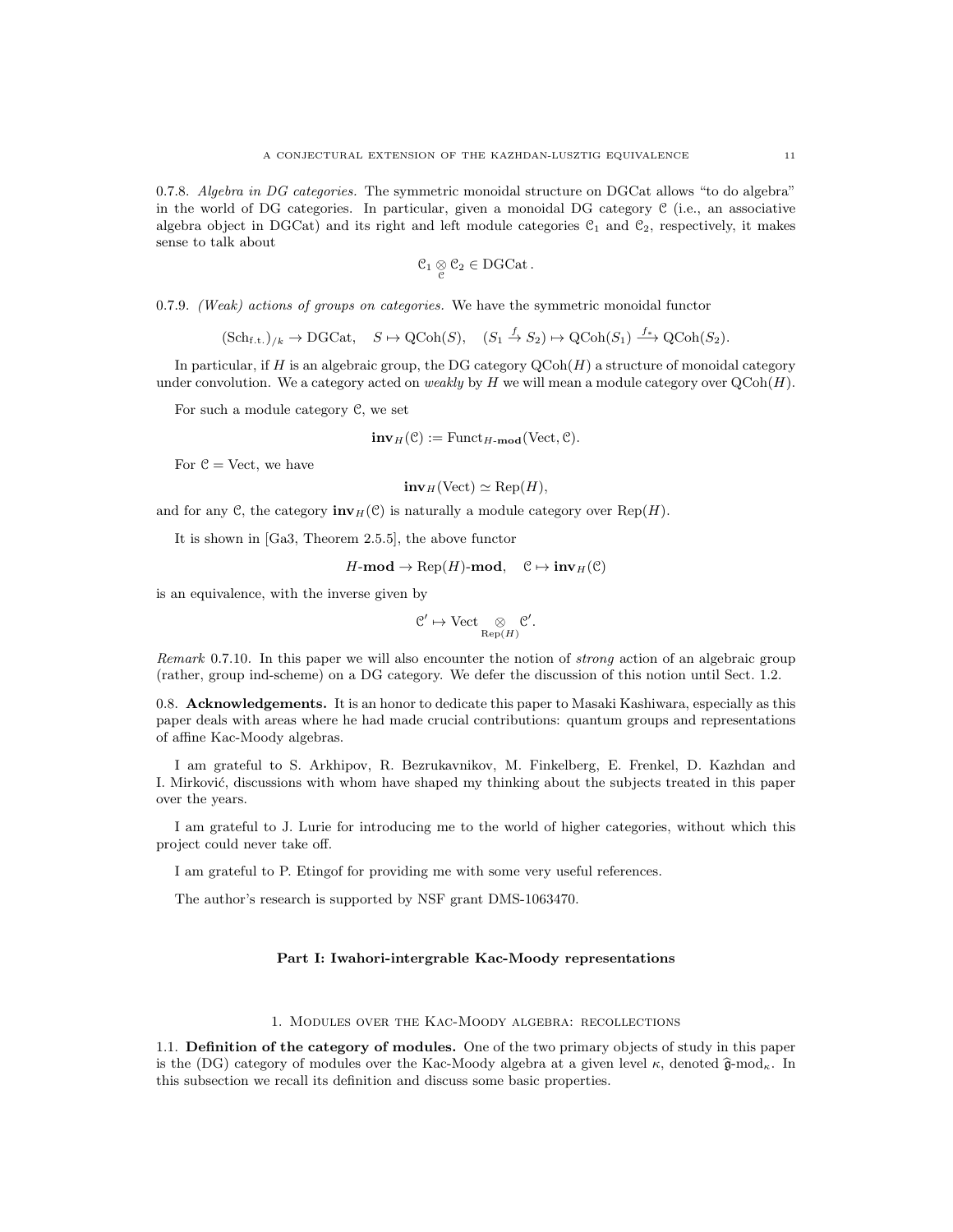1.1.1. The version of the DG category  $\hat{\mathfrak{g}}$ -mod<sub>k</sub> that we will use was defined in [FG3, Sect. 23.1]. It involves a renormalization procedure.

Namely, we start with the abelian category  $(\hat{\mathfrak{g}}{\text{-mod}}_k)^\heartsuit$  and consider the usual derived category  $D((\hat{\mathfrak{g}}\text{-mod}_\kappa)^\heartsuit)$  (by which we mean the corresponding DG category, following [Lu, Sect. 1.3.2]).

For every congruence subgroup  $K_i \subset G(0)$ , we consider the corresponding induced module

(1.1) 
$$
\operatorname{Ind}_{\mathfrak{k}_i}^{\widehat{\mathfrak{g}}_\kappa}(k) \in (\widehat{\mathfrak{g}}\text{-}\mathrm{mod}_\kappa)^{\heartsuit}.
$$

We let  $\hat{\mathfrak{g}}$ -mod<sub>K</sub> be the ind-completion of the full (but not cocomplete) subcategory of  $D((\hat{\mathfrak{g}}\text{-mod}_K)^{\heartsuit})$ generated under finite colimits by the objects (1.1). By construction, the objects (1.1) form a set of compact generators of  $\widehat{\mathfrak{g}}$ -mod<sub>k</sub>.

Ind-completing the tautological embedding, we obtain a functor

(1.2) 
$$
\qquad \qquad \mathfrak{s}: \hat{\mathfrak{g}} \text{-mod}_{\kappa} \to D(\left(\hat{\mathfrak{g}} \text{-mod}_{\kappa}\right)^{\heartsuit}).
$$

It is shown in loc.cit. that  $\hat{\mathfrak{g}}$ -mod<sub>k</sub> carries a unique t-structure, for which the functor (1.2) is t-exact and defines an equivalence of the corresponding eventually coconnective subcategories, i.e.,

$$
(\widehat{\mathfrak{g}}\text{-mod}_\kappa)^{>\infty} \to D^+(\left(\widehat{\mathfrak{g}}\text{-mod}_\kappa\right)^{\heartsuit}).
$$

Note, however, that the functor  $\mathfrak s$  is not conservative. In particular, the category  $\hat{\mathfrak a}$ -mod<sub>k</sub> is not left-separated in its t-structure.

1.1.2. Let K be a subgroup of finite-codimension in  $G(\mathcal{O})$ . The category  $\hat{\mathfrak{g}}$ -mod<sub>K</sub> has a version, denoted  $\widehat{\mathfrak{g}}$ -mod $_{\kappa}^{K}$  and defined as follows.

We start with the abelian category  $(\hat{\mathfrak{g}}_{\kappa} \mod N^{\heartsuit})^{\heartsuit}$  of modules for the Harish-Chandra pair  $(\hat{\mathfrak{g}}_{\kappa}, K)$ , and consider its derived category  $D((\widehat{\mathfrak{g}}\text{-mod}_\kappa)^\heartsuit).$ 

The renormalization procedure is done with respect to modules of the form

$$
\mathrm{Ind}_{\mathfrak{k}}^{\widehat{\mathfrak{g}}_{\kappa}}(V), \quad V \in (\mathrm{Rep}(K)_{\mathrm{f.d.}})^\heartsuit.
$$

When K is pro-unipotent, the object  $\text{Ind}_{\mathfrak{k}}^{\widehat{\mathfrak{g}}_{\kappa}}(k)$  is a compact generator of  $\widehat{\mathfrak{g}}$ -mod $_{\kappa}^{K}$ .

1.1.3. The cases of particular interest for us are when  $K = G(0)$  and  $K = I$ , the Iwahori subgroup. We denote

(1.3) 
$$
\mathbb{V}_{\kappa}^{\check{\lambda}} := \mathrm{Ind}_{\mathfrak{g}(\mathcal{O})}^{\widehat{\mathfrak{g}}_{\kappa}}(V^{\check{\lambda}}) \in \widehat{\mathfrak{g}}\text{-}\mathrm{mod}_{\kappa}^{G(\mathcal{O})}, \quad \check{\lambda} \in \check{\Lambda}^+,
$$

where  $V^{\check{\lambda}}$  denote the irreducible representation of G with highest weight  $\check{\lambda}$ , viewed as a representation of  $G(0)$  via the evaluation map  $G(0) \to G$ .

Denote also

$$
\mathbb{M}_{\kappa}^{\check{\lambda}} := \mathrm{Ind}_{\mathrm{Lie}}^{\widehat{\mathfrak{g}}_{\kappa}}(k^{\check{\lambda}}) \in \widehat{\mathfrak{g}}\text{-}\mathrm{mod}^I_{\kappa}, \quad \check{\lambda} \in \check{\Lambda},
$$

where  $k^{\check{\lambda}}$  is one-dimensional representation of T corresponding to character  $\check{\lambda}$ , viewed as a representation of I via  $I \to T$ .

The Weyl modules  $\mathbb{V}_{\kappa}^{\tilde{\lambda}}$  (resp., the Verma modules  $\mathbb{M}_{\kappa}^{\tilde{\lambda}}$ ) form a set of compact generators for  $\hat{\mathfrak{g}}$ -mod $_{\kappa}^{G(0)}$  $(\text{resp., } \widehat{\mathfrak{g}}\text{-mod}^I_{\kappa}).$ 

1.1.4. Let us be given a pair of subgroups  $K' \subset K''$ . In this case we have the (obvious) forgetful functor

$$
\mathbf{oblv}_{K''/K'} : \widehat{\mathfrak{g}}\text{-mod}_{\kappa}^{K''} \to \widehat{\mathfrak{g}}\text{-mod}_{\kappa}^{K'},
$$

which admits a right adjoint, denoted

$$
\mathrm{Av}^{K''/K'}_{*}: \widehat{\mathfrak{g}}\text{-mod}_{\kappa}^{K'} \to \widehat{\mathfrak{g}}\text{-mod}_{\kappa}^{K''}.
$$

If the quotient  $K''/K'$  is homologically contractible, i.e., if  $k \simeq H_{\rm dR}(K''/K')$  (e.g., both  $K'$  and  $K''$ are pro-unipotent), then the functor  $oblv_{K''/K'}$  is fully faithful.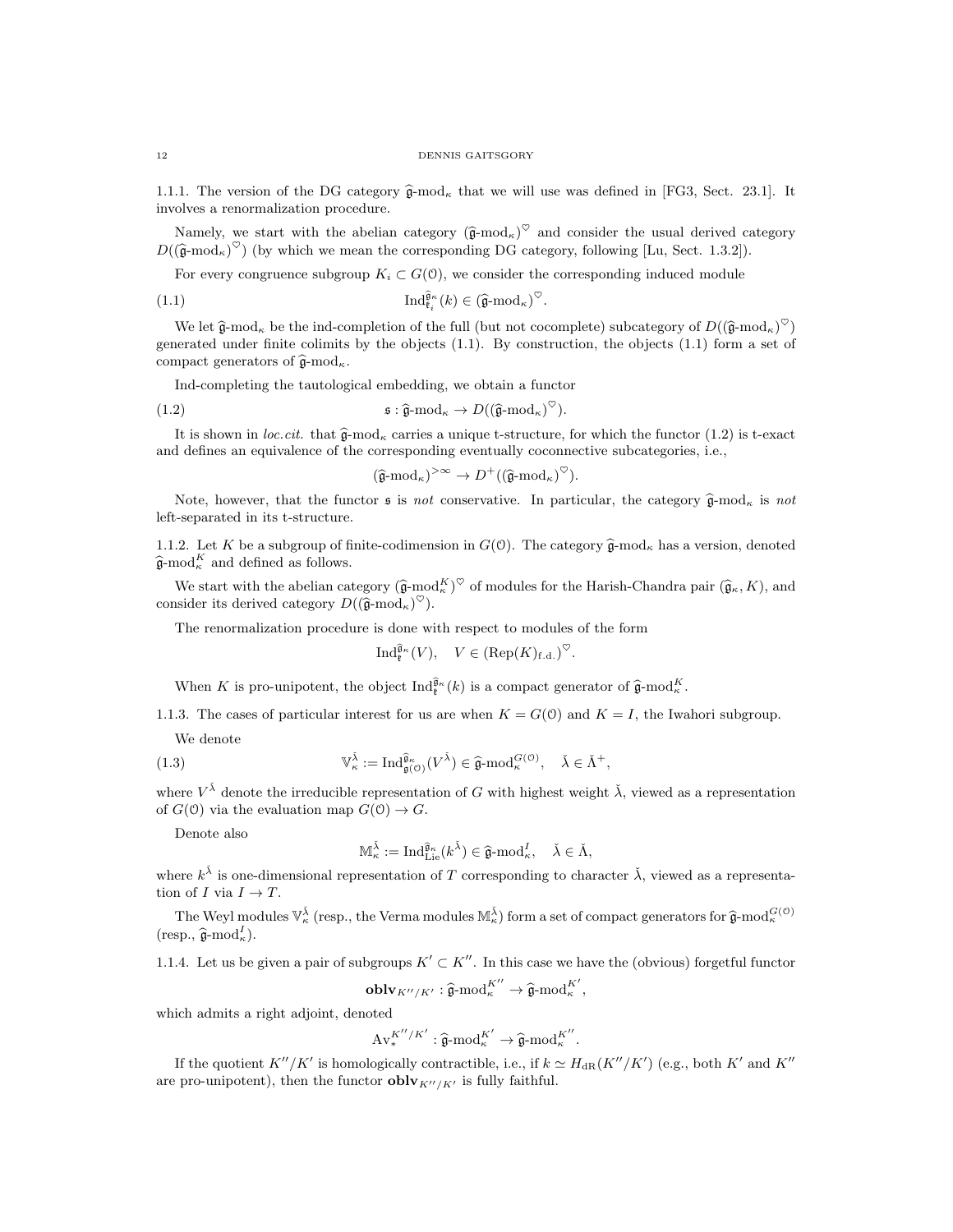1.1.5. One shows that the naturally defined functor

$$
\operatorname*{colim}_{i} \widehat{\mathfrak{g}}\text{-mod}_{\kappa}^{K_{i}} \to \widehat{\mathfrak{g}}\text{-mod}_{\kappa}
$$

is an equivalence.

From here we obtain that for any  $K \subset G(0)$  as above, there is an adjoint pair

$$
\mathbf{oblv}_K : \widehat{\mathfrak{g}}\text{-mod}_\kappa^K \rightleftarrows \widehat{\mathfrak{g}}\text{-mod}_\kappa : \mathbf{Av}_*^K.
$$

1.1.6. Assume for a moment that  $K''/K'$  is a proper scheme (e.g.,  $K'' = G(0)$  and  $K' = I$ ). Then the functor **oblv**<sub>K''/K'</sub> also admits a *left* adjoint, denoted  $Av_!^{K''/K'}$ .

However, Verdier duality on  $K''/K'$  implies that we have a canonical isomorphism

$$
\mathrm{Av}_{!}^{K''/K'} \simeq \mathrm{Av}_{*}^{K''/K'}[2(\dim(K''/K')],
$$

see [FG2, Sect. 22.10].

1.2. Categories with Kac-Moody group actions. In certain places in this paper, it will be convenient to place the pattern described in Sect. 1.1 in the more general context of categories equipped with an action of  $G(\mathcal{K})$ .

The material in this subsection is drawn from [FG2, Sect. 22].

1.2.1. We introduce the category  $D\text{-mod}_\kappa(G(\mathcal{K}))$  of D-modules on the loop group  $G(\mathcal{K})$  as follows.

We start with the abelian category  $(D\text{-mod}_{\kappa}(G(\mathcal{K})))^{\heartsuit}$  defined in [FG2, Sect. 21], and apply the renormalization procedure with respect to the following class of objects:

$$
\text{Ind}_{\text{Ind}\text{Coh}(G(\mathcal{K}))}^{\text{D-mod}_{\kappa}(G(\mathcal{K}))}(\mathcal{F}), \quad \mathcal{F} \in (\text{Coh}(G(\mathcal{K})))^{\heartsuit},
$$

where  $\text{Ind}_{\text{IndCoh}(G(\mathcal{K}))}^{\text{D-mod}_{\kappa}(G(\mathcal{K}))}$  is the left adjoint of the forgetful functor

$$
(\mathrm{D\text{-}mod}_\kappa(G(\mathcal{K})))^\heartsuit \to (\mathrm{IndCoh}(G(\mathcal{K})))^\heartsuit
$$

(one can show that the above functor  $\text{Ind}_{\text{Ind}\text{Coh}(G(\mathcal{K}))}^{\text{D-mod}_{\kappa}(G(\mathcal{K}))}$  is exact).

Convolution defines on  $D\text{-mod}_\kappa(G(\mathcal{K}))$  a structure of monoidal DG category, see [FG2, Sect. 22.3].

1.2.2. By a (DG) category C acted on (strongly) by  $G(\mathcal{K})$  at level  $\kappa$  we will mean a module category over  $D\text{-mod}_{\kappa}(G(\mathcal{K}))$ .

In particular, such C acquires an action of the group-scheme  $G(0)$ . For every subgroup  $K \subset G(0)$ of finite codimension, we can consider the corresponding equivariant category  $\mathcal{C}^K$ . It is acted on by the corresponding Hecke category  $D\text{-mod}_{\kappa}(G(\mathcal{K})/K))^{K}$ .

An example of a category acted on (strongly) by  $G(\mathcal{K})$  at level  $\kappa$  at level  $\kappa$  is  $\mathcal{C} := \widehat{\mathfrak{g}}$ -mod<sub> $\kappa$ </sub>. The corresponding categories  $\mathcal{C}^K$  are what we have denoted earlier by  $\widehat{\mathfrak{g}}$ -mod $_{\kappa}^K$ 

The categories  $\mathcal{C}^K$  for different K are related by the functors (oblv, Av<sub>\*</sub>) as in Sects. 1.1.4 and 1.1.6.

1.2.3. Let C be a category acted (strongly) on by  $G(\mathfrak{X})$  at level  $\kappa$ , and let  $H \subset G(\mathfrak{X})$  be a group indsubscheme, such that the Kac-Moody extension  $\hat{\mathfrak{g}}_{\kappa}$  splits over its Lie algebra.

Then it makes sense to consider the equivariant category  $\mathcal{C}^H$ .

A case of particular interest for us is when  $H = N(\mathcal{K}) \cdot T(\mathcal{O})$ . Explicitly, if we write  $N(\mathcal{K})$  as a union of group subschemes  $N_{\alpha}$  that are invariant under conjugation by  $T(0)$ , then each  $\mathcal{C}^{N_{\alpha} \cdot T(0)}$  is a full subcategory in  $\mathcal{C}^{T(\mathcal{O})}$  (due to pro-unipotence), and we have

$$
e^{N(\mathcal{K}) \cdot T(\mathcal{O})} = e^{\alpha N_{\alpha} \cdot T(\mathcal{O})},
$$

which is also a full subcategory in  $\mathcal{C}^{T(\mathcal{O})}$ .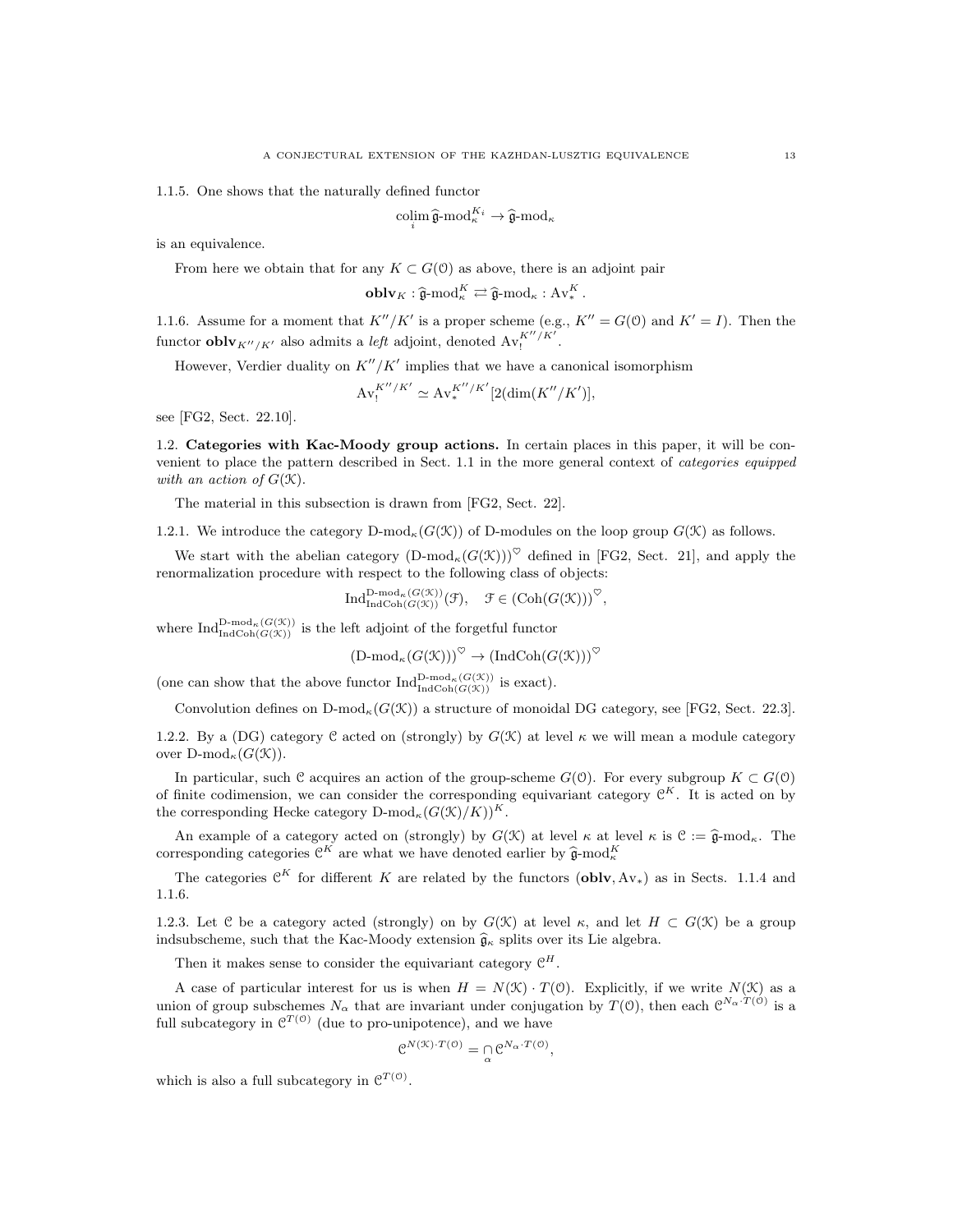1.3. Duality. It turns out that the categories of Kac-Moody modules at opposite levels are related to each other by the procedure of *duality of DG categories*, see Sect. 0.7.7. This often provides a convenient tool for the study of their representation theory.

The material in this subsection does not admit adequate references in the published literature.

1.3.1. We start with the discussion of the finite-dimensional  $\mathfrak{g}$ . Let A be an associative algebra and let  $A<sup>rev</sup>$  be the algebra with reversed multiplication. Then the categories

A-mod and  $A^{rev}$ -mod

are related by

 $(A\text{-mod})^{\vee} \simeq A^{\text{rev}}\text{-mod}.$ 

The pairing

$$
A\text{-mod} \otimes A^{\text{rev}}\text{-mod} \to \text{Vect}
$$

is given by

$$
M_1, M_2 \mapsto M_1 \underset{A}{\otimes} M_2.
$$

The dualizing object in  $A$ -mod  $\otimes A$ <sup>rev</sup>-mod is provided by A, viewed as a bimodule.

Taking  $A = U(\mathfrak{g})$ , and identifying  $U(\mathfrak{g})^{\text{rev}} \simeq U(\mathfrak{g})$  via the antipode map, we obtain a canonical identification

$$
(\mathfrak{g}\text{-mod})^{\vee} \simeq \mathfrak{g}\text{-mod}.
$$

The corresponding pairing

$$
\mathfrak{g}\text{-mod}\otimes\mathfrak{g}\text{-mod}\to\mathrm{Vect}
$$

is given by

$$
M_1, M_2 \mapsto \mathfrak{Hom}_{\mathfrak{g}\text{-}\mathrm{mod}}(k, \mathfrak{M}_1 \otimes \mathfrak{M}_2).
$$

The duality (1.4) induces a duality

 $(\mathfrak{g}\text{-mod}^K)^\vee \simeq \mathfrak{g}\text{-mod}^K$ 

for any subgroup  $K \subset G$ , so that the functors

$$
\mathbf{oblv}_K : \mathfrak{g}\text{-mod}^K \to \mathfrak{g}\text{-mod} : \text{Av}_*^K
$$

satisfy

$$
(oblv_K)^{\vee} \simeq Av_K^*
$$
 and  $(Av_K^*)^{\vee} \simeq oblv_K$ .

Let  $\mathbb D$  denote the resulting contravariant auto-equivalence

$$
(\mathfrak{g}\text{-}\mathrm{mod}^K)_c\rightarrow (\mathfrak{g}\text{-}\mathrm{mod}^K)_c.
$$

Taking  $K = G$ , the corresponding duality on  $\mathfrak{g}\text{-mod}^G = \text{Rep}(G)$  is just contragredient duality, i.e.,

 $\mathbb{D}(V) \simeq V^{\vee}.$ 

For  $K = B$ , we have

$$
\mathbb{D}(M^{\check{\lambda}}) \simeq M^{-\check{\lambda}-2\check{\rho}}[d].
$$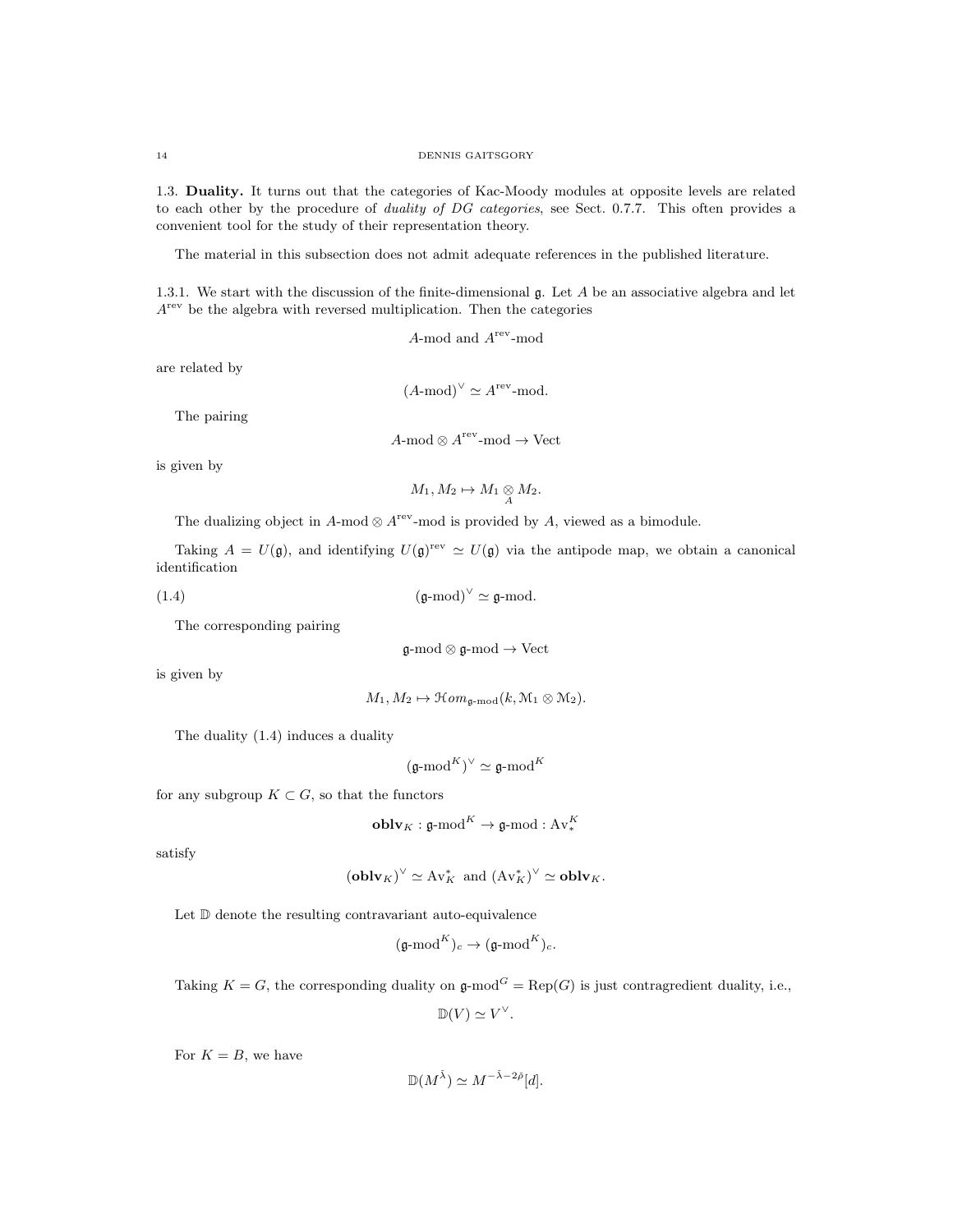1.3.2. We now discuss the Kac-Moody case.

Let  $-\kappa$  be the opposite level of  $\kappa$ . A key feature of the category D-mod<sub> $\kappa(G(\mathcal{K}))$ </sub> is that it admits a global sections functor

$$
\Gamma(G(\mathcal{K}), -): \mathrm{D\text{-}mod}_{\kappa}(G(\mathcal{K})) \to \widehat{\mathfrak{g}}\text{-}mod_{\kappa} \otimes \widehat{\mathfrak{g}}\text{-}mod_{-\kappa},
$$

see [FG2, Sect. 21].

For a subgroup 
$$
K \subset G(\mathcal{O})
$$
 of finite codimension, consider the object

$$
\delta_{G(\mathcal{K}),K} := \text{Ind}_{\text{IndCoh}(G(\mathcal{K}))}^{\text{D-mod}_{\kappa}(G(\mathcal{K}))}(\mathbb{O}_{K}) \in \text{D-mod}_{\kappa}(G(\mathcal{K})),
$$

where  $\mathcal{O}_K \in \text{Coh}(G(\mathcal{K}))$  is the structure sheaf of K.

Consider the object

$$
\Gamma(G(\mathcal{K}), \delta_{G(\mathcal{K}), K}) \in \widehat{\mathfrak{g}}\text{-mod}_\kappa \otimes \widehat{\mathfrak{g}}\text{-mod}_{-\kappa}.
$$

It naturally upgrades to an object of  $\hat{\mathfrak{g}}$ -mod $_K^K \otimes \hat{\mathfrak{g}}$ -mod $_{-\kappa}^K$ . Denote

$$
\text{unit}_K := \Gamma(G(\mathcal{K}), \delta_{G(\mathcal{K}), K})[-\dim(G(\mathcal{O})/K)].
$$

1.3.3. The following assertion is proved in the same way as [AG2, Theorem 6.2]:

**Proposition 1.3.4.** The object  $\text{unit}_K$  defines the co-unit of a duality.

Thus, we obtain that the categories  $\hat{\mathfrak{g}}$ -mod $_K^K$  are and  $\hat{\mathfrak{g}}$ -mod $_{-\kappa}^K$  are canonically mutually dual. We let

 $\mathbb{D}: (\widehat{\mathfrak{g}}\text{-mod}^K_{\kappa})_c \to (\widehat{\mathfrak{g}}\text{-mod}^K_{-\kappa})_c$ 

denote the resulting contravariant equivalence.

We will denote the resulting pairing

$$
\widehat{\mathfrak{g}}\text{-mod}_\kappa\otimes \widehat{\mathfrak{g}}\text{-mod}_\kappa\to \text{Vect}
$$

by  $\langle -, -\rangle_{\widehat{\mathfrak{g}}\text{-mod}^K_{\kappa}}$ .

Remark 1.3.5. The pairing  $\langle -, - \rangle_{\hat{\mathfrak{g}}\text{-mod}_K^K}$  is explicitly given by the operation semi-infinite Tor relative to K. Alternatively, we can take  $\langle -, -\rangle_{\widehat{\mathfrak{g}}\text{-mod}_K^K}$  as the definition of this semi-infinite Tor functor.

1.3.6. By unwinding the definitions, we obtain the following:

**Lemma 1.3.7.** For  $V \in \text{Rep}(K)_{\text{fin.dim}}$ , we have a canonical isomorphism

$$
\mathbb{D}(\mathrm{Ind}^{\widehat{\mathfrak{g}}_{\kappa}}_{\mathfrak{k}}(V))\simeq \mathrm{Ind}^{\widehat{\mathfrak{g}}_{-\kappa}}_{\mathfrak{k}}(V^{\vee}\otimes \mathrm{det}(\mathfrak{g}(\mathfrak{O})/\mathfrak{k})).
$$

In the above formula, the line  $\det(\mathfrak{g}(\mathcal{O})/\mathfrak{k})$  is, according to our conventions, placed in cohomological degree  $-\dim(G(0)/K)$ , and is regarded as a one-dimensional representation of K.

In particular, for  $K = G(0)$ , we have

$$
\mathbb{D}(\mathrm{Ind}^{\widehat{\mathfrak{g}}_{\kappa}}_{\mathfrak{g}(\mathcal{O})}(V))\simeq \mathrm{Ind}^{\widehat{\mathfrak{g}}_{-\kappa}}_{\mathfrak{g}(\mathcal{O})}(V^{\vee})
$$

and for  $K = I$ , we have

(1.5) 
$$
\mathbb{D}(\mathbb{M}_{\kappa}^{\check{\lambda}}) \simeq \mathbb{M}_{-\kappa}^{-\check{\lambda}-2\check{\rho}}[d].
$$

1.3.8. Let  $K' \subset K''$  be a pair of subgroups. Then the functors

$$
\mathbf{oblv}_{K''/K'}: \widehat{\mathfrak{g}}\text{-}\mathrm{mod}^{K''}_{\kappa} \rightleftarrows \widehat{\mathfrak{g}}\text{-}\mathrm{mod}^{K'}_{\kappa}: \mathrm{Av}^{K''/K'}_{*}
$$

and

$$
\mathbf{oblv}_{K''/K'}: \widehat{\mathfrak{g}}\text{-}\mathrm{mod}^{K''}_{-\kappa} \rightleftarrows \widehat{\mathfrak{g}}\text{-}\mathrm{mod}^{K'}_{-\kappa}: \mathrm{Av}^{K''/K'}_{*}
$$

are related by

$$
(\mathbf{oblv}_{K''/K'})^{\vee} \simeq \mathrm{Av}^{K''/K'}_{*} \text{ and } (\mathrm{Av}^{K''/K'}_{*})^{\vee} \simeq \mathbf{oblv}_{K''/K'},
$$

with respect to the identifications

$$
(\widehat{\mathfrak{g}}\text{-mod}_{\kappa}^{K''})^{\vee} \simeq \widehat{\mathfrak{g}}\text{-mod}_{-\kappa}^{K''} \text{ and } (\widehat{\mathfrak{g}}\text{-mod}_{\kappa}^{K'})^{\vee} \simeq \widehat{\mathfrak{g}}\text{-mod}_{-\kappa}^{K'}.
$$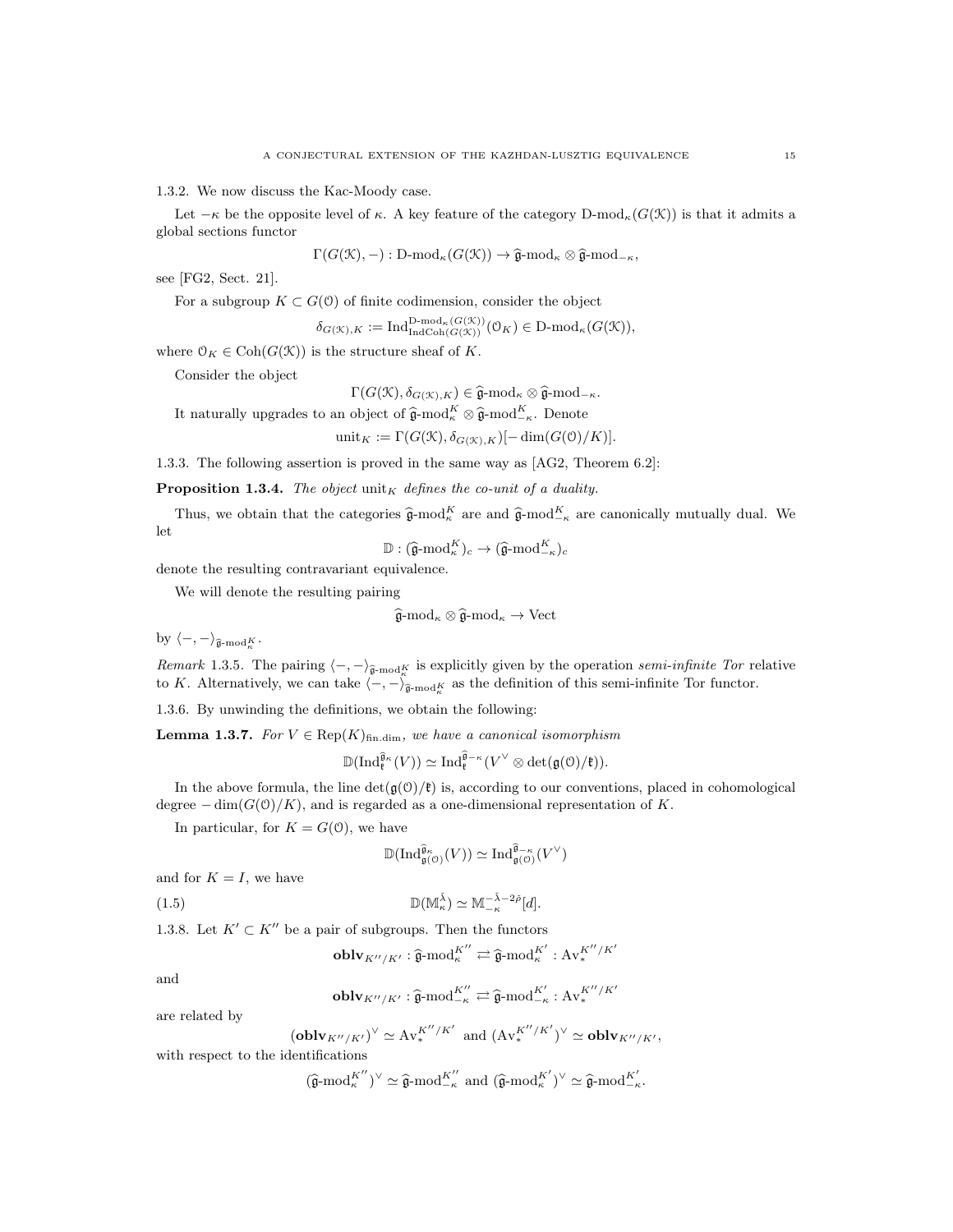1.3.9. The compatible family of equivalences

$$
(\widehat{\mathfrak{g}}\text{-mod}_{\kappa}^{K_i})^{\vee} \simeq \widehat{\mathfrak{g}}\text{-mod}_{-\kappa}^{K_i}
$$

for congruence subgroups induces an equivalence

$$
(\widehat{\mathfrak{g}}\text{-}\mathrm{mod}_\kappa)^\vee \simeq \widehat{\mathfrak{g}}\text{-}\mathrm{mod}_{-\kappa},
$$

uniquely characterized by the property that for every  $K$  as above, the functors

$$
\mathbf{oblv}_K : \widehat{\mathfrak{g}}\text{-mod}_\kappa^K \rightleftarrows \widehat{\mathfrak{g}}\text{-mod}_\kappa : \mathbf{Av}_*^K
$$

and

$$
\mathbf{oblv}_K : \widehat{\mathfrak{g}}\text{-mod}_{-\kappa}^K \rightleftarrows \widehat{\mathfrak{g}}\text{-mod}_{-\kappa} : \mathbf{Av}_*^K
$$

are obtained from each other as duals.

We denote the corresponding pairing

$$
\widehat{\mathfrak{g}}\text{-mod}_{\kappa} \otimes \widehat{\mathfrak{g}}\text{-mod}_{-\kappa} \to \text{Vect}
$$

by  $\langle -, -\rangle_{\hat{\mathfrak{g}}\text{-mod}_\kappa}.$ 

For any group-scheme,  $H \subset G(\mathcal{K})$ , the pairing  $\langle -, -\rangle_{\hat{\mathfrak{g}}\text{-mod}_\kappa}$  induces a perfect pairing

 $\langle -, -\rangle_{\widehat{\mathfrak{g}}\text{-}\mathrm{mod}^H_{\kappa}} : \widehat{\mathfrak{g}}\text{-}\mathrm{mod}^H_{-\kappa} \otimes \widehat{\mathfrak{g}}\text{-}\mathrm{mod}^{H}_{-\kappa} \to \mathrm{Vect},$ 

so that the functors  $\textbf{oblv}_H$  and  $\text{Av}_*^H$  are mutually dual as before.

1.4. **BRST.** We will now discuss the functor of BRST reduction (a.k.a. semi-infinite cohomology) with respect to the loop algebra  $n(\mathcal{K})$ . It appears prominently in this paper as it is closely related to Wakimoto modules.

1.4.1. Consider the topological Lie algebra  $n(\mathcal{K})$ , and consider the category  $n(\mathcal{K})$ -mod, defined in the same manner as in Sect. 1.1.1.

We define the functor

$$
\operatorname{C}^{\frac{\infty}{2}}(\mathfrak{n}(\mathfrak{K}),-):\widehat{\mathfrak{g}}\text{-}\mathrm{mod}_\kappa\to\operatorname{Vect}
$$

as follows.

Write  $\mathfrak{n}(\mathcal{K}) = \bigcup_{\alpha} N_{\alpha}$ . Note that for  $N_{\alpha_1} \subset N_{\alpha_2}$  we we have a canonically defined natural transformation

$$
\mathrm{C}^\cdot(\mathfrak{n}_{\alpha_1},-)\to \mathrm{C}^\cdot(\mathfrak{n}_{\alpha_2},-\otimes \det(\mathfrak{n}_{\alpha_2}/\mathfrak{n}_{\alpha_1})).
$$

Assume without loss of generality that  $n(0) \subset n_{\alpha}$  for all  $\alpha$ . The assignment

 $\alpha \mapsto C(\mathfrak{n}_{\alpha}, -\otimes \det(n_{\alpha}/\mathfrak{n}(0)))$ 

is a functor from the category of indices  $\alpha$  to that of functors  $\hat{\mathfrak{g}}$ -mod<sub> $\kappa$ </sub>  $\rightarrow$  Vect.

We set

$$
C^{\frac{\infty}{2}}(\mathfrak{n}(\mathcal{K}), -) := \operatorname{colim}_{\alpha} C^{\cdot}(\mathfrak{n}_{\alpha}, - \otimes \det(n_{\alpha}/\mathfrak{n}(\mathcal{O})).
$$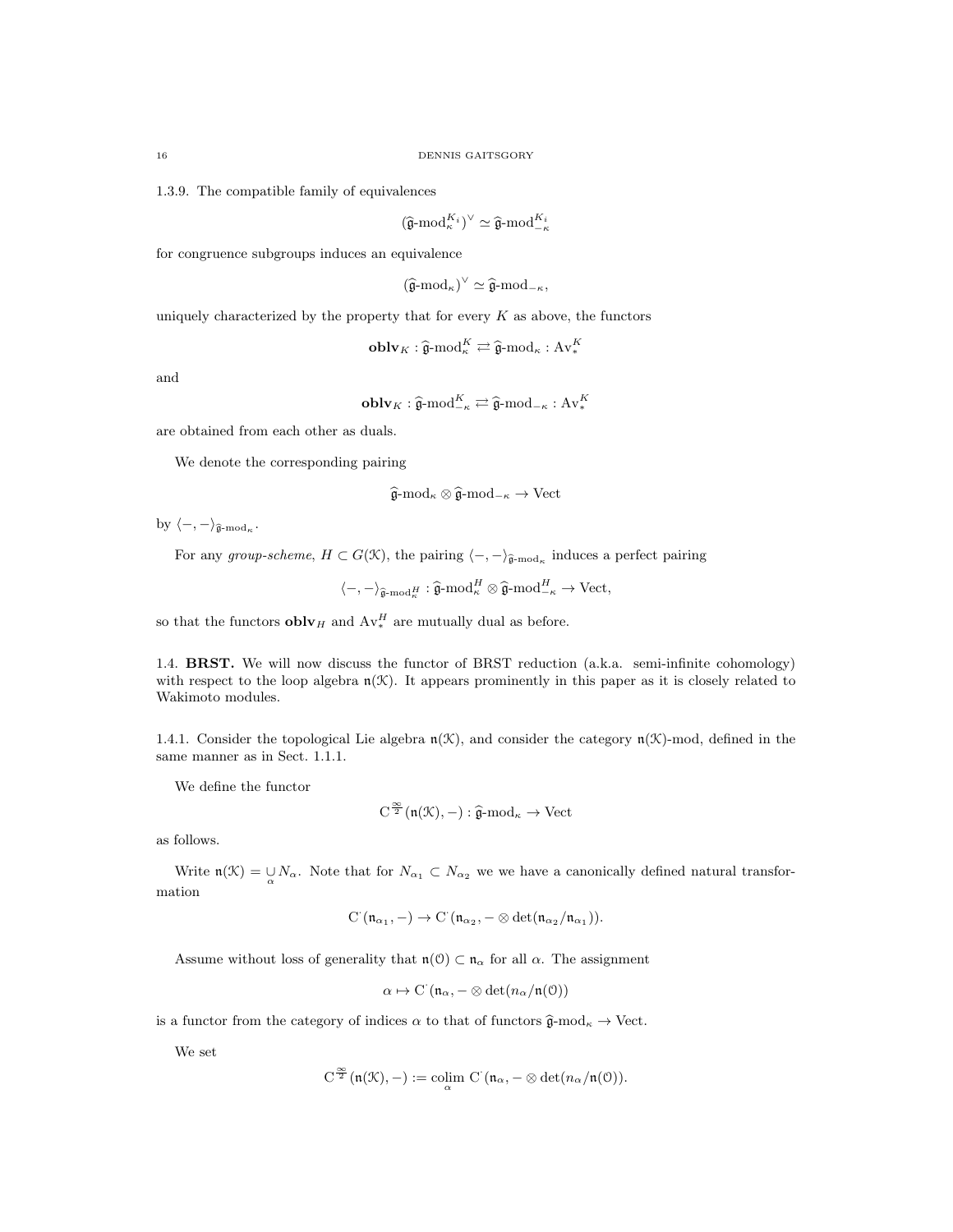1.4.2. Consider now the topological Lie algebra  $\mathfrak{b}(\mathfrak{K})$ . According to [BD, Sect. 2.7.7], there exists a canonically defined central extension

(1.6) 
$$
0 \to k \to \hat{\mathfrak{t}}_{\text{Tate}} \to \mathfrak{t}(\mathfrak{K}) \to 0
$$

with the following property:

The composite functor

$$
\mathfrak{b}(\mathfrak{K})\text{-}\mathrm{mod} \to \mathfrak{n}(\mathfrak{K})\text{-}\mathrm{mod} \overset{\mathrm{C}^{\,\frac{\infty}{2}}(\mathfrak{n}(\mathfrak{K}),-)}{\longrightarrow} \mathrm{Vect}
$$

canonically lifts to a functor

(1.7) 
$$
BRST_n : \mathfrak{b}(\mathcal{K})\text{-mod} \to \widehat{\mathfrak{t}}_{\text{Tate}}\text{-mod}
$$

Moreover, the above functor (1.7) has a structure of functor between categories acted on by  $B(0)$ .

Remark 1.4.3. A remarkable feature of the extension (1.6) is that it does not admit a canonical slitting at the level of vector space. In fact, it does not admit a splitting which is  $Aut(0)$ -invariant.

1.4.4. Since (1.6) is a central extension of the abelian Lie algebra  $\mathfrak{t}(\mathcal{K})$ , it corresponds to a skew symmetric form on  $t(\mathcal{K})$ . It is shown in [BD, Sect. 2.8.17] that this form equals the usual Kac-Moody cocycle corresponding to the symmetric bilinear form on t equal to

$$
\frac{\kappa_{\text{Kil}}}{2}|_{\mathfrak{t}}=-\kappa_{\text{crit}}|_{\mathfrak{t}}.
$$

Given a symmetric bilinear form  $\kappa$  on  $t$ , let  $\widehat{t}'_{\kappa}$  be the central extension

$$
0 \to k \to \widehat{\mathfrak{t}}'_\kappa \to \mathfrak{t}(\mathfrak{K}) \to 0
$$

equal to the Baer sum of the restriction of

$$
\widehat{\mathfrak{g}}_\kappa|_{\mathfrak{t}(\mathfrak{K})}:=\widehat{\mathfrak{g}}_\kappa\underset{\mathfrak{g}(\mathfrak{K})}{\times}\widehat{\mathfrak{t}}(\mathfrak{K})
$$

and  $\widehat{\mathfrak{h}}_{\text{Tate}}$ .

Note that due to out conventions of shifting the level for  $\mathfrak{g}$  by the critical value, the extension  $\hat{\mathcal{t}}_{\kappa}$  is the Baer sum of  $\hat{t}_{\kappa}$  and an abelian (but not canonically split) extension of  $t(\mathcal{K})$ .

We obtain that the composite functor

$$
\widehat{\mathfrak{g}}_{\kappa}\text{-mod} \to \widehat{\mathfrak{g}}_{\kappa}|_{\mathfrak{b}(\mathcal{K})}\text{-mod} \to \mathfrak{n}(\mathcal{K})\text{-mod} \to \text{Vect}
$$

can be canonically lifted to a functor

(1.8) 
$$
\text{BRST}_{n}: \widehat{\mathfrak{g}}_{\kappa} \text{-mod} \to \widehat{\mathfrak{t}}' \text{-mod}_{\kappa}.
$$

## 2. Semi-infinite cohomology and Wakimoto modules

Wakimoto modules for the Kac-Moody Lie algebra  $\hat{\mathfrak{g}}_{\kappa}$ , first introduced in [FF], play a central role in this paper.

In this section we will reinterpret the construction of Wakimoto modules by first defining semiinfinite Wakimoto modules (as modules in a certain precise sense (co)induced from loops into the Borel subalgebra), and then applying the functor of Iwahori-averaging.

2.1. The functor of semi-infinite cohomology. In this subsection we will discuss a "hands-on" way to describe a certain variant of the functor of semi-infinite cohomology

$$
\mathrm{BRST}_n : \widehat{\mathfrak{g}}\text{-}\mathrm{mod}_\kappa \to \widehat{\mathfrak{t}}' \text{-}\mathrm{mod}_\kappa,
$$

see (1.8).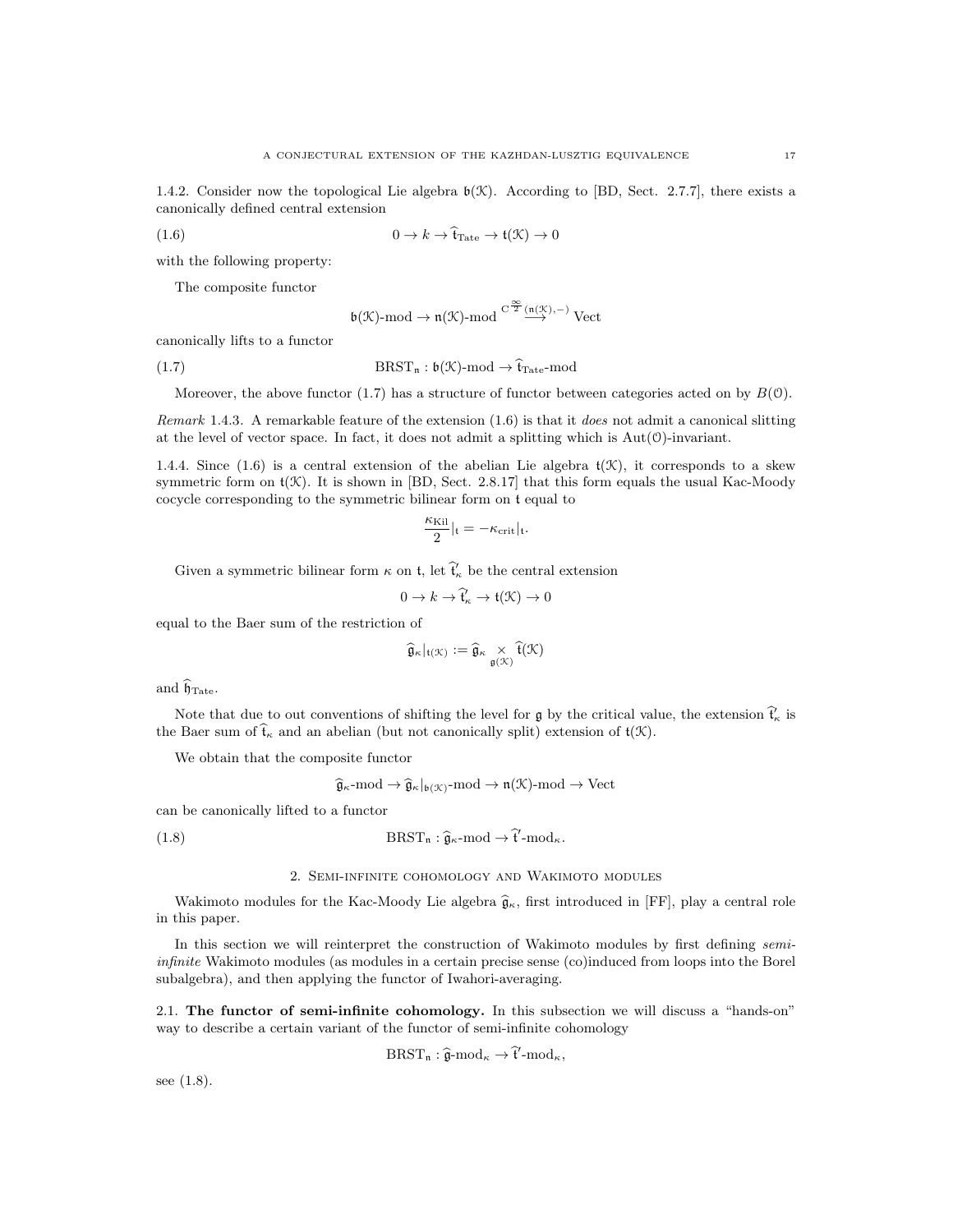2.1.1. The above functor BRST<sub>n</sub> is a functor between categories acted on by  $B(0)$ . In particular, it gives rise to the (same-named) functor

(2.1) 
$$
\text{BRST}_{n}: \widehat{\mathfrak{g}}\text{-mod}_{\kappa}^{T(\mathfrak{O})} \to \widehat{\mathfrak{t}}'\text{-mod}_{\kappa}^{T(\mathfrak{O})}.
$$

Fix  $\check{\lambda} \in \check{\Lambda}$ , and let

$$
C^{\frac{\infty}{2}}(\mathfrak{n}(\mathcal{K}), -)^{\check{\lambda}} : \widehat{\mathfrak{g}}\text{-mod}_{\kappa}^{T(\mathcal{O})} \to \text{Vect}
$$

be the functor equal to the composite of  $BRST_n$  of  $(2.1)$  and the functor

(2.2) 
$$
\hat{\mathbf{t}} \text{-mod}_{\kappa}^{T(\mathcal{O})} \to \text{Vect}, \quad \mathcal{M} \mapsto \mathcal{H}om_{\text{Rep}(T(\mathcal{O}))}(k^{\check{\lambda}}, \mathcal{M}).
$$

We will now describe the functor  $C^{\frac{\infty}{2}}(\mathfrak{n}(\mathcal{K}), -)^{\tilde{\lambda}}$  explicitly as a colimit.

Remark 2.1.2. Recall that when we write  $\hat{\mathfrak{g}}$ -mod<sub>k</sub>, we take into account the critical shift (so that the symmetric bilinear form on g corresponding to  $\kappa$  is one whose restriction to t is  $\kappa - \kappa_{\rm crit}$ ). Recall that we are assuming that  $\kappa$  is non-degenerate. In this case, the category

$$
KL(T)'_{\kappa} := \hat{\mathfrak{t}}' \text{-mod}_{\kappa}^{T(\mathfrak{O})}
$$

is semi-simple and is equivalent to  $\text{Rep}(T) \simeq \text{Vect}^{\tilde{\Lambda}}$  by means of

$$
k^{\check\lambda} \mapsto \mathrm{Ind}_{\mathfrak{t}(\mathfrak{O})}^{\tilde{\mathfrak{t}}'_{\kappa}}(k^{\check\lambda}),
$$

with the functors (2.2) providing the inverse. Hence, in this case, the collection of the functors  $C^{\frac{\infty}{2}}(\mathfrak{n}(\mathcal{K}), -)^{\tilde{\lambda}}$  recovers the functor (2.1).

2.1.3. Let A be a filtered set, and let

 $\alpha \in I_{\alpha}$ 

be a family of pro-solvable subgroups of  $G(\mathcal{K})$  with the following properties:

•  $T(0) \subset I_{\alpha}$  and each  $I_{\alpha}$  admits a triangular decomposition in the sense that the multiplication map defines an isomorphism of schemes

$$
I_{\alpha}^{+} \times T(\mathcal{O}) \times I_{\alpha}^{-} \to I_{\alpha},
$$

where

$$
I_{\alpha}^{+} := I_{\alpha} \cap N(\mathfrak{K}), \quad I_{\alpha}^{-} := I_{\alpha} \cap N^{-}(\mathfrak{K}).
$$

• For each  $\alpha$ , we have  $N(0) \subset I_{\alpha}^+$ , for  $\alpha_1 < \alpha_2$ , we have  $I_{\alpha_1}^+ \subset I_{\alpha_2}^+$  and

$$
\bigcup_{\alpha \in A} I_{\alpha}^{+} = N(\mathcal{K}).
$$

• For each  $\alpha$ , we have  $N^-(0) \supset I_\alpha^-$ , for  $\alpha_1 < \alpha_2$ , we have  $I_{\alpha_1}^- \supset I_{\alpha_2}^-$  and

$$
\bigcap_{\alpha \in A} I_{\alpha}^- = \{1\}.
$$

2.1.4. An example of such a family of subgroups is provided by taking  $A = \Lambda^+$  with the order relation given by

$$
\mu_1 < \mu_2 \Leftrightarrow \mu_2 - \mu_1 \in \Lambda^+,
$$

and setting

$$
I_{\mu}:=\mathrm{Ad}_{t^{-\mu}}(I).
$$

2.1.5. It follows that for every  $\alpha$  we have a canonical (surjective) homomorphism  $I_{\alpha} \to T$ , whose kernel, denoted  $\hat{I}_{\alpha}$ , is the pro-unipotent radical of  $I_{\alpha}$ , i.e.,

$$
I_{\alpha} \simeq T \ltimes \overset{\circ}{I}_{\alpha}.
$$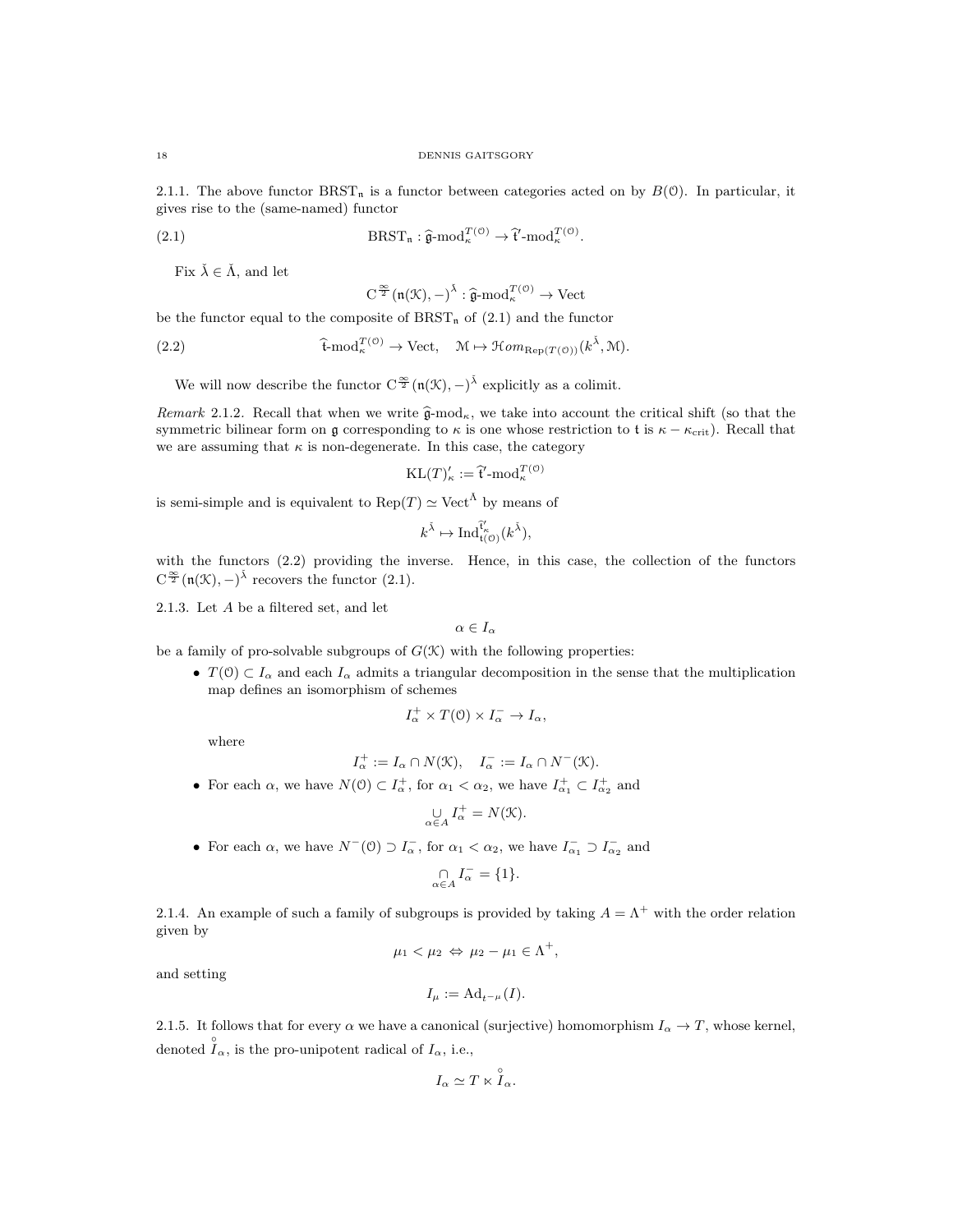2.1.6. Note the restriction of the Kac-Moody extension  $\hat{\mathfrak{g}}_{\kappa}$  to each Lie( $I_{\alpha}$ ) admits a canonical splitting fixed by the condition that it agrees with the given splitting over  $\mathfrak{t}(\mathcal{O}) \subset \mathfrak{g}(\mathcal{O})$ . These splittings agree under the inclusions

$$
\mathrm{Lie}(I_{\alpha_1}) \supset \mathrm{Lie}(I_{\alpha_1} \cap I_{\alpha_2}) \subset \mathrm{Lie}(I_{\alpha_2}), \quad \alpha_1, \alpha_2 \in A.
$$

In particular, for every  $\mathcal{M} \in \hat{\mathfrak{g}}$ -mod<sub>k</sub> and  $\alpha \in A$ , it makes sense to consider

$$
C^{\cdot}(\mathop{\rm Lie}(\overset{\circ}{I}_{\alpha}),{\mathcal {M}})\in\mathfrak{t}\text{-}\mathrm{mod},
$$

and for a pair of indices  $\alpha_1, \alpha_2 \in A$  we have the natural maps of t-modules

$$
C^{\cdot}(\mathrm{Lie}(\overset{\circ}{I}_{\alpha_1}), \mathcal{M}) \to C^{\cdot}(\mathrm{Lie}(\overset{\circ}{I}_{\alpha_1} \cap \overset{\circ}{I}_{\alpha_2}), \mathcal{M}) \leftarrow C^{\cdot}(\mathrm{Lie}(\overset{\circ}{I}_{\alpha_2}), \mathcal{M}).
$$

In what follows, for  $\mathcal{M} \in \hat{\mathfrak{g}}$ -mod $^T_{\kappa}$  and  $\check{\lambda} \in \check{\Lambda}$ , we will write

$$
\text{C}^\cdot(\text{Lie}(\overset{\circ}{I}_\alpha),\mathcal{M})^{\check{\lambda}}:=\mathcal{H}\mathit{om}_{\text{Rep}(T)}\left(k^{\check{\lambda}},\text{C}^\cdot(\text{Lie}(\overset{\circ}{I}_\alpha),\mathcal{M})\right).
$$

2.1.7. Note that for every pair of indices  $\alpha_1 < \alpha_2$  and  $\mathcal{M} \in \hat{\mathfrak{g}}$ -mod<sub> $\kappa$ </sub>, we have the canonical maps

$$
C^{\cdot}(\mathrm{Lie}(\overset{\circ}{I}_{\alpha_{1}}), \mathcal{M}) \to C^{\cdot}(\mathrm{Lie}(\overset{\circ}{I}_{\alpha_{1}} \cap \overset{\circ}{I}_{\alpha_{2}}), \mathcal{M}) \to C^{\cdot}(\mathrm{Lie}(\overset{\circ}{I}_{\alpha_{2}}), \mathcal{M} \otimes \ell_{\alpha_{1}, \alpha_{2}}),
$$

where  $\ell_{\alpha_1,\alpha_2}$  is the graded line

$$
\det(\mathrm{Lie}(I_{\alpha_2}^+)/\,\mathrm{Lie}(I_{\alpha_1}^+)),
$$

equipped with the natural T-action.

Here and thereafter, for a finite-dimensional vector space  $V$ , its determinant line  $det(V)$  will be placed in cohomological degree  $-\dim(V)$ .

2.1.8. Let  $\ell_{\alpha}$  be the graded line  $\det(\mathrm{Lie}(I_{\alpha}^{+})/\mathfrak{n}(0))$ , equipped with the natural action of T.

Thus, for  $\alpha_1 < \alpha_2$  and  $\mathcal{M} \in \hat{\mathfrak{g}}$ -mod<sub> $\kappa$ </sub>, we have a canonical map

$$
\mathrm{C}^\cdot(\mathrm{Lie}(\overset{\circ}{I}_{\alpha_1}),{\mathcal M}\otimes\ell_{\alpha_1})\to\mathrm{C}^\cdot(\mathrm{Lie}(\overset{\circ}{I}_{\alpha_2}),{\mathcal M}\otimes\ell_{\alpha_2})
$$

of t-modules. The assignment

$$
\alpha \mapsto C^{\cdot}(\mathrm{Lie}(\overset{\circ}{I}_{\alpha}), \mathcal{M} \otimes \ell_{\alpha})^{\check{\lambda}}
$$

upgrades to a functor from the category of indices  $A$  to Vect. Set

(2.3) 
$$
\widehat{\mathfrak{g}}\text{-mod}_{\kappa}^T \to \text{Vect}, \quad \mathcal{M} \mapsto \underset{\alpha}{\text{colim }} \mathrm{C}^{\cdot}(\mathrm{Lie}(\widehat{I}_{\alpha}), \mathcal{M} \otimes \ell_{\alpha})^{\check{\lambda}}.
$$

It is easy to see that the above construction is canonically independent of the choice of the family  $\alpha \mapsto I_{\alpha}.$ 

The following results by unfolding the definitions:

**Proposition 2.1.9.** For  $M \in \hat{\mathfrak{g}}$ -mod $_{\kappa}^{T(\mathfrak{O})}$  there exists a canonical isomorphism

$$
C^{\frac{\infty}{2}}(\mathfrak{n}(\mathfrak{K}),\mathfrak{M})^{\check{\lambda}}\simeq \underset{\alpha}{\operatorname{colim}}\;C\left(\mathrm{Lie}(\overset{\circ}{I}_\alpha),\mathfrak{M}\otimes \ell_\alpha\right)^{\check{\lambda}}.
$$

2.2. The semi-infinite Wakimoto module. In this subsection we will define the *semi-infinite* Wakimoto modules, denoted  $\mathbb{W}_{\kappa}^{\check{\lambda}, \frac{\infty}{2}}$  for  $\check{\lambda} \in \check{\Lambda}$ .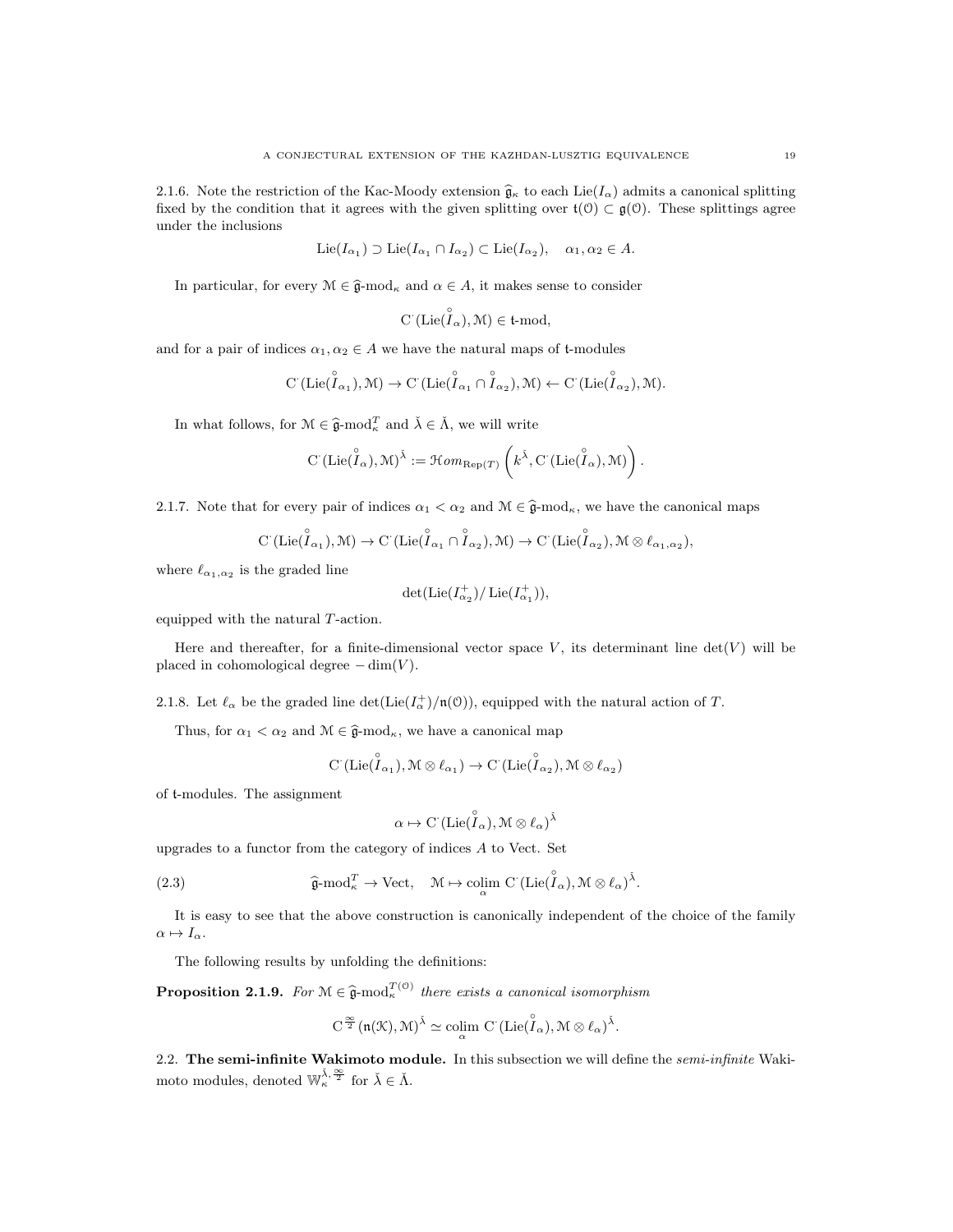2.2.1. Let  $\alpha \mapsto I_{\alpha}$  be as in Sect. 2.1.3. Let  $\ell_{\alpha}^-$  denote the graded line

$$
\det(\mathrm{Lie}(I^-)/\operatorname{Lie}(I^-_\alpha)).
$$

For each  $\alpha$  consider the object

$$
\mathrm{Ind}_{\mathrm{Lie}(I_{\alpha})}^{\widehat{\mathfrak{g}}_{\kappa}}(k^{\check{\lambda}} \otimes \ell_{\alpha}^{-}) \in \widehat{\mathfrak{g}}\text{-}\mathrm{mod}_{\kappa}.
$$

Note that it naturally belongs to

$$
\widehat{\mathfrak{g}}\text{-}\mathrm{mod}_{\kappa}^{I_{\alpha}} \subset \widehat{\mathfrak{g}}\text{-}\mathrm{mod}_{\kappa}^{I_{\alpha}^{+}\cdot T(\mathfrak{O})} \subset \widehat{\mathfrak{g}}\text{-}\mathrm{mod}_{\kappa}^{T(\mathfrak{O})}.
$$

Note also that it is concentrated in cohomological degree  $-\dim(I^-/I^-_{\alpha})$ , which is the cohomological degree of  $\ell_{\alpha}^-$ .

2.2.2. We claim that for  $\alpha_1 \leq \alpha_2$  we have a naturally defined map

$$
\mathrm{Ind}_{\mathrm{Lie}(I_{\alpha_1})}^{\widehat{\mathfrak{g}}_\kappa}(k^{\check{\lambda}}\otimes \ell_{\alpha_1}^-)\to \mathrm{Ind}_{\mathrm{Lie}(I_{\alpha_2})}^{\widehat{\mathfrak{g}}_\kappa}(k^{\check{\lambda}}\otimes \ell_{\alpha_2}^-).
$$

Indeed, this map equals the composition

$$
\mathrm{Ind}_{\mathrm{Lie}(I_{\alpha_1})}^{\widehat{\mathfrak{g}}_\kappa}(k^{\check{\lambda}}\otimes \ell_{\alpha_1}^-)\to \mathrm{Ind}_{\mathrm{Lie}(I_{\alpha_1}\cap I_{\alpha_2})}^{\widehat{\mathfrak{g}}_\kappa}(k^{\check{\lambda}}\otimes \ell_{\alpha_2}^-)\to \mathrm{Ind}_{\mathrm{Lie}(I_{\alpha_2})}^{\widehat{\mathfrak{g}}_\kappa}(k^{\check{\lambda}}\otimes \ell_{\alpha_2}^-),
$$

where the second arrow comes by applying  $\text{Ind}_{\text{Lie}(I_{\alpha_2})}^{\hat{\mathfrak{g}}_\kappa}$  to the counit of the adjunction

$$
\text{Ind}_{\text{Lie}(I_{\alpha_1} \cap I_{\alpha_2})}^{\text{Lie}(I_{\alpha_2})} \circ \text{Res}_{\text{Lie}(I_{\alpha_1} \cap I_{\alpha_2})}^{\text{Lie}(I_{\alpha_2})} \to \text{Id},
$$

and the first arrow comes by applying  $\text{Ind}_{\text{Lie}(I_{\alpha_1})}^{\widehat{\mathfrak{g}}_\kappa}$  to the natural transformation

$$
\operatorname{Id}\otimes \ell_{\alpha_1,\alpha_2}^{-}\to \operatorname{Ind}_{\operatorname{Lie}(I_{\alpha_1}\cap I_{\alpha_2})}^{\operatorname{Lie}(I_{\alpha_1})}\circ \operatorname{Res}^{\operatorname{Lie}(I_{\alpha_1})}_{\operatorname{Lie}(I_{\alpha_1}\cap I_{\alpha_2})},
$$

where

$$
\ell^-_{\alpha_1,\alpha_2}:=\det(\mathrm{Lie}(I^-_{\alpha_1})/\operatorname{Lie}(I^-_{\alpha_1}\cap I^-_{\alpha_2}))^{\otimes -1}.
$$

2.2.3. We define

$$
\mathbb{W}_{\kappa}^{\tilde{\lambda},\frac{\infty}{2}}:=\underset{\alpha}{\text{colim }}\operatorname{Ind}_{\operatorname{Lie}(I_{\alpha})}^{\widehat{\mathfrak{g}}_{\kappa}}(k^{\tilde{\lambda}}\otimes \ell_{\alpha}^{-})\in \widehat{\mathfrak{g}}\text{-}\mathrm{mod}^{T(\mathfrak{0})}_{\kappa}.
$$

By construction,  $\mathbb{W}_{\kappa}^{\bar{\lambda}, \frac{\infty}{2}}$  belongs to the full subcategory  $\hat{\mathfrak{g}}$ -mod $_{\kappa}^{N(\mathcal{K})}$   $T^{(0)} \subset \hat{\mathfrak{g}}$ -mod $_{\kappa}^{T^{(0)}}$ , i.e., it is equivariant with respect to any group-subscheme of  $N(\mathcal{K})$ .

It is easy to see that  $\mathbb{W}_{\kappa}^{\tilde{\lambda},\frac{\infty}{2}}$  is canonically independent of the choice of the family of the subgroups  $\alpha \mapsto I_{\alpha}$ .

Remark 2.2.4. A feature of  $\mathbb{W}_{\kappa}^{\tilde{\lambda}, \frac{\infty}{2}}$  is that, when viewed as an object of  $\hat{\mathfrak{g}}$ -mod $_T^{T(\mathcal{O})}$ , it is infinitely connective, i.e., is cohomologically  $\leq -n$  for any n with respect to the natural t-structure on  $\hat{\mathfrak{g}}$ -mod $_{\kappa}^{T(0)}$ . In other words, all of its cohomologies with respect to this t-structure are zero.

2.3. Relation to duality. As we shall presently see, the semi-infinite Wakimoto modules defined above are precisely the objects that represent the BRST functor.

2.3.1. Recall that we have a canonical pairing

$$
\langle -, - \rangle_{\widehat{\mathfrak{g}}\text{-}\mathrm{mod}^{T(\mathfrak{O})}} : \widehat{\mathfrak{g}}\text{-}\mathrm{mod}^{T(\mathfrak{O})}_{\kappa} \otimes \widehat{\mathfrak{g}}\text{-}\mathrm{mod}^{T(\mathfrak{O})}_{-\kappa} \to \mathrm{Vect},
$$

see Sect. 1.3.9.

We claim:

Proposition 2.3.2. The functor

 $\langle \mathbb{W}_{\kappa}^{\check{\lambda}, \frac{\infty}{2}}, \mathcal{M} \rangle_{\hat{\mathfrak{g}}\text{-}\mathrm{mod}^{T(\mathcal{O})}} : \hat{\mathfrak{g}}\text{-}\mathrm{mod}^{T(\mathcal{O})}_{-\kappa} \to \mathrm{Vect}$ 

is canonically isomorphic to the functor

$$
C^{\frac{\infty}{2}}(\mathfrak{n}(\mathcal{K}),\mathcal{M}\otimes\det(\mathfrak{n}^-)^{\otimes -1})^{-\check{\lambda}}.
$$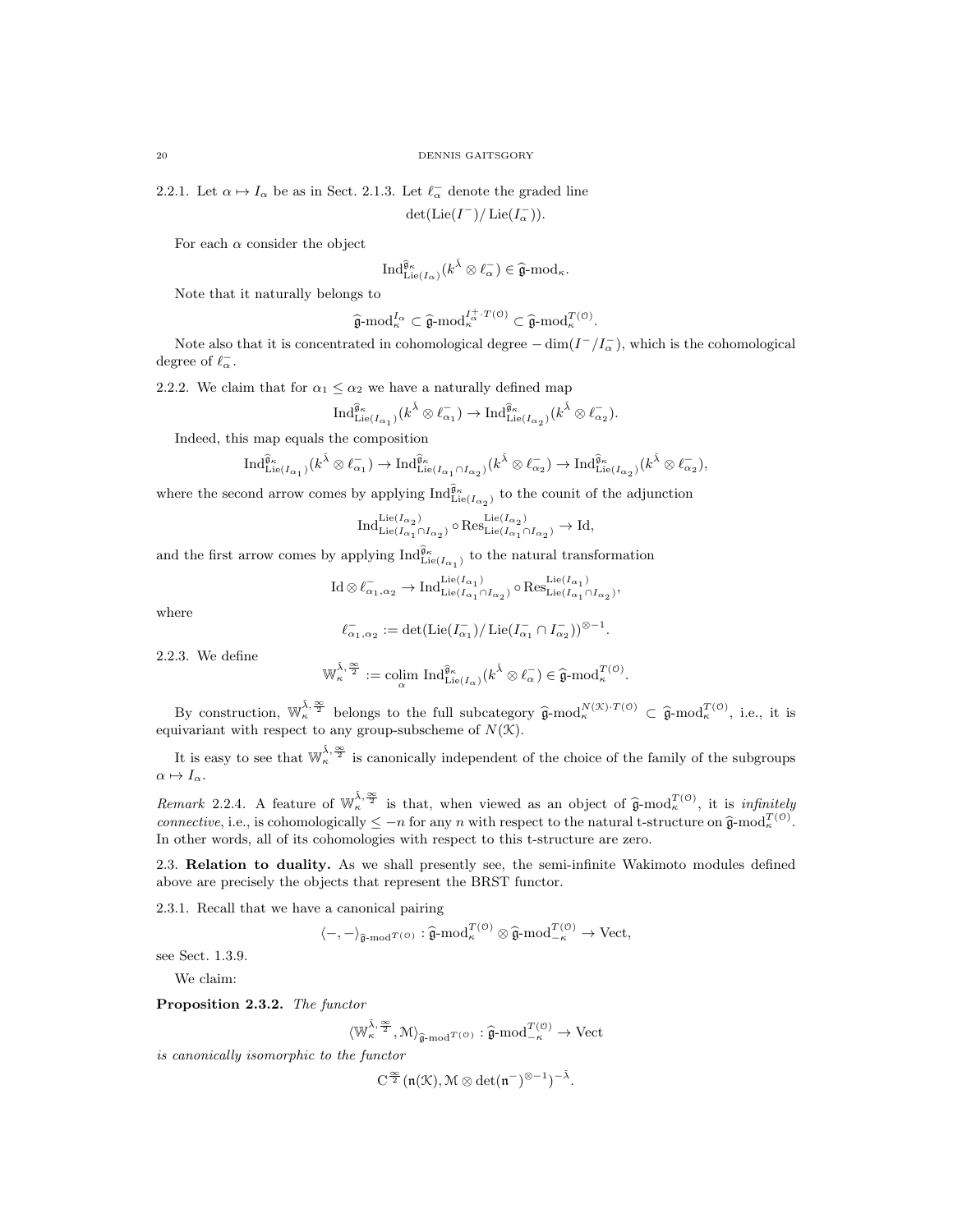Note that in the above formula, the graded line  $\det(\mathfrak{n}^{-})^{\otimes -1}$  is placed in the cohomological degree  $\dim(\mathfrak{n}^-) =: d := \dim(\mathfrak{n})$ , and as a character of T, it corresponds to  $2\rho$ . In other words, of we trivialize  $det(\mathfrak{n}^-)$  as a line, we have:

$$
C^{\frac{\infty}{2}}(\mathfrak{n}(\mathfrak{K}),\mathfrak{M}\otimes \det(\mathfrak{n}^-)^{\otimes -1})^{-\tilde{\lambda}}\simeq C^{\frac{\infty}{2}}(\mathfrak{n}(\mathfrak{K}),\mathfrak{M})^{-\tilde{\lambda}-2\tilde{\rho}}[-d].
$$

Remark 2.3.3. Note that Proposition 2.3.2 is an affine analog of the following isomorphism of functors for the category  $\mathfrak{g}\text{-mod}^T$ :

$$
\langle M^{\tilde{\lambda}}, \mathcal{M} \rangle_{\mathfrak{g}\text{-}\mathrm{mod}^T} \simeq \mathrm{C}^{\cdot}(\mathfrak{n}, \mathcal{M} \otimes \det(\mathfrak{n}^-)^{\otimes -1})^{-\tilde{\lambda}} \simeq \mathrm{C}^{\cdot}(\mathfrak{n}, \mathcal{M})^{-\tilde{\lambda}-2\tilde{\rho}}[-d],
$$

where  $M^{\check{\lambda}} \in \mathfrak{g}\text{-mod}^B$  is the Verma module, i.e.,  $M^{\check{\lambda}} = \text{Ind}_{\mathfrak{b}}^{\mathfrak{g}}(k^{\check{\lambda}})$ .

Proof of Proposition 2.3.2. The proof is tautological from the following canonical identification:

Let I' be a solvable group sub-scheme of  $G(\mathcal{K})$  that contains  $T \subset T(\mathcal{O})$  as a maximal torus. Let  $\hat{I}'$ denote the unipotent radical of  $I'$ , so that  $I' \simeq T \ltimes \overset{\circ}{I'}$ . Note that the Kac-Moody extension  $\hat{\mathfrak{g}}_{\kappa}$ , as well as  $\hat{\mathfrak{g}}$ -mod<sub>− $\kappa$ </sub>, is equipped with splittings over Lie(I'), compatible with the given splitting over  $T(0)$ .

Note also that the splitting of the extension  $\hat{\mathfrak{g}}_{\text{Kil}}$  endows the determinant line

$$
\det.\mathrm{rel.}(\mathfrak{g}(\mathcal{O}),\mathrm{Lie}(I')):=\det(\mathfrak{g}(\mathcal{O})/\mathfrak{g}(\mathcal{O})\cap\mathrm{Lie}(I'))\otimes\det(\mathrm{Lie}(I')/\mathfrak{g}(\mathcal{O})\cap\mathrm{Lie}(I'))^{\otimes -1}
$$

with an action of  $I'$ . The corresponding character of T corresponds to the natural action of T on det. rel. $(\mathfrak{g}(\mathfrak{O}), \mathrm{Lie}(I'))$  (note T is contained in  $G(\mathfrak{O}) \cap I'$ ).

Let M be an object of  $\hat{\mathfrak{g}}$ -mod $_{-\kappa}^T$ , and let N be an object of Lie(I')-mod<sup>T</sup>. Then we have a canonical isomorphism:

$$
\langle \mathbb{N} \otimes \det \det \det(\mathfrak{g}(\mathcal{O}), \mathrm{Lie}(I')), \mathcal{M} \rangle_{\mathrm{Lie}(I')\text{-}\mathrm{mod}^T} \simeq \langle \mathrm{Ind}_{I'}^{\widehat{\mathfrak{g}}\text{-}\mathrm{mod}^\kappa}(\mathbb{N}), \mathcal{M} \rangle_{\widehat{\mathfrak{g}}\text{-}\mathrm{mod}^{T(\mathcal{O})}}.
$$

2.4. The usual Wakimoto modules. In this section we will define the "usual" Wakimoto modules and relate them to the semi-infinite Wakimoto modules defined earlier.

2.4.1. Recall the averaging functor

$$
\mathrm{Av}_{*}^{I/T} : \widehat{\mathfrak{g}}\text{-}\mathrm{mod}_{\kappa}^{T} \to \widehat{\mathfrak{g}}\text{-}\mathrm{mod}_{\kappa}^{I}.
$$

We set

(2.4) 
$$
\mathbb{W}_{\kappa}^{\check{\lambda}} := \mathrm{Av}_{*}^{I/T}(\mathbb{W}_{\kappa}^{\check{\lambda},\frac{\infty}{2}}).
$$

Remark 2.4.2. A remarkable feature of  $\mathbb{W}_{\kappa}^{\check{\lambda}}$ , not obvious from the above definition, is that it belongs to the heart of the t-structure on  $\hat{\mathfrak{g}}$ -mod<sub> $\kappa$ </sub>.

2.4.3. From Proposition 2.3.2 and Sect. 1.3.8 we obtain:

**Corollary 2.4.4.** There exists a canonical isomorphism of functors  $\hat{\mathfrak{g}}$ -mod<sup>I</sup><sub>-K</sub> → Vect

$$
\langle \mathbb{W}_{\kappa}^{\check{\lambda}}, \mathfrak{M} \rangle_{\widehat{\mathfrak{g}}\text{-}\mathrm{mod}^{\mathrm{\mathit{I}}}} \simeq \mathrm{C}^{\frac{\infty}{2}}(\mathfrak{n}(\mathfrak{K}), \mathfrak{M} \otimes \mathrm{det}(\mathfrak{n}^-)^{\otimes -1})^{-\check{\lambda}}.
$$

This corollary shows that  $\mathbb{W}_{\kappa}^{\check{\lambda}}$ , defined by formula (2.4), indeed agrees with the usual definition of Wakimoto modules, defined e.g. in [FG2, Sect. 11].

Remark 2.4.5. Our conventions regarding what we call "the usual" Wakimoto modules are slightly different from those in [FG2].

Namely, the most standard Wakimoto module is what in *loc.cit.* was denoted  $\mathbb{W}_{\kappa,\tilde{\lambda}}^{w_0}$ ; for example for  $\check{\lambda} = 0$ , it has a structure of chiral/vertex operator algebra. Our  $\mathbb{W}_{\kappa}^{\check{\lambda}}$  is what in [FG2] is denoted  $\mathbb{W}_{\kappa,\check{\lambda}}^1$ .

Note, however, that  $\mathbb{W}^{w_0}_{\kappa,\check{\lambda}}$  and  $\mathbb{W}^1_{\kappa,\check{\lambda}}$  can be easily related:

$$
\mathbb{W}_{\kappa,\check{\lambda}}^{w_0} \simeq j_{w_0,*} \star \mathbb{W}_{\kappa,\check{\lambda}}^1 \text{ and } \mathbb{W}_{\kappa,\check{\lambda}}^1 \simeq j_{w_0,!} \star \mathbb{W}_{\kappa,\check{\lambda}}^{w_0}.
$$

 $\Box$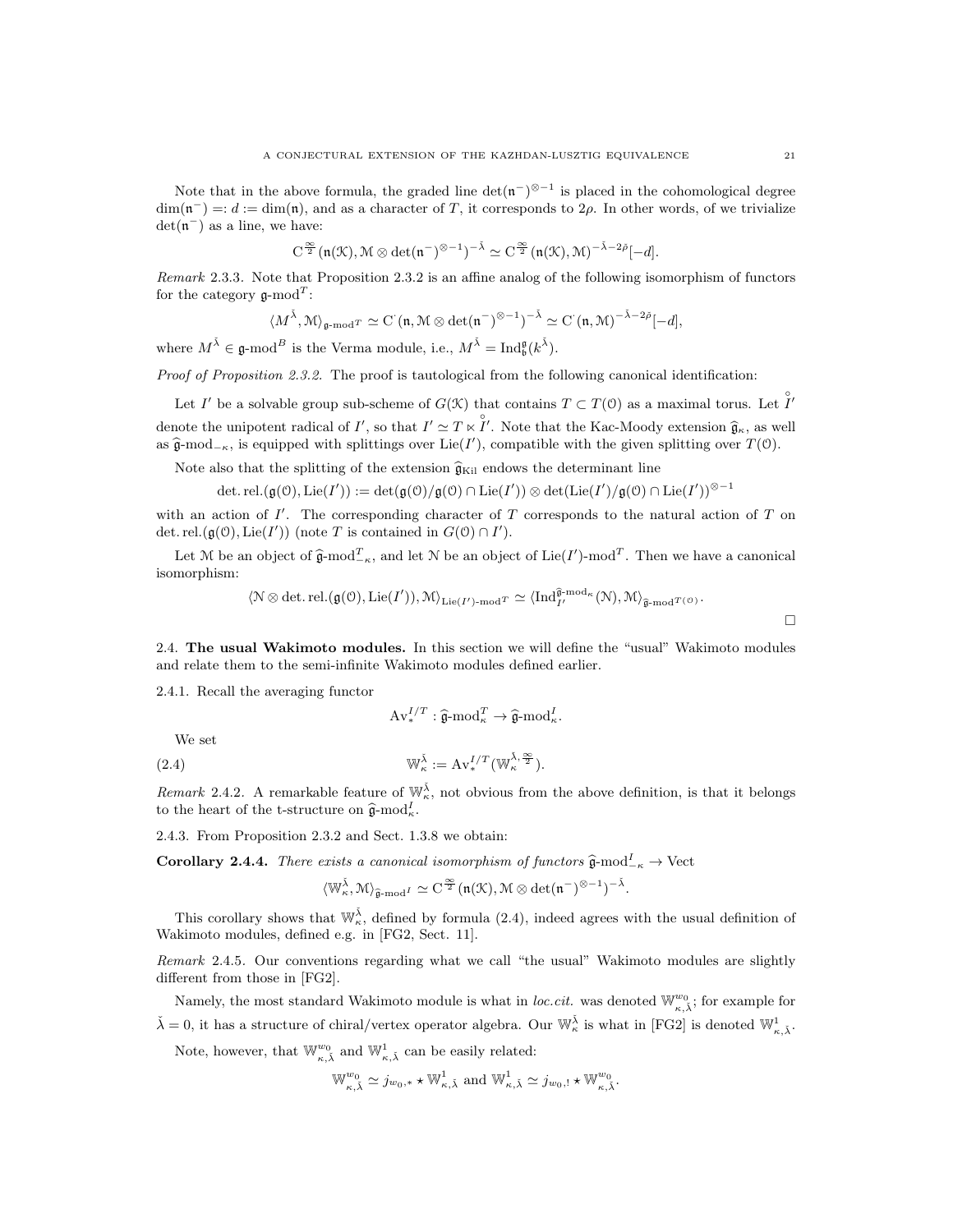2.4.6. For completeness, we will show:

**Proposition 2.4.7.** The semi-infinite cohomology  $C^{\frac{\infty}{2}}(\mathfrak{n}^{-}(\mathfrak{X}), \mathbb{W}_{\kappa}^{\check{\lambda}})^{\check{\lambda}'}$  is given by:

$$
\begin{cases} \det(\mathfrak{n}^-)^{\otimes -1} \text{ for } \check{\lambda}' = \check{\lambda} + 2\check{\rho} \\ 0 \text{ otherwise.} \end{cases}
$$

*Proof.* For any  $\mathcal{M} \in \mathfrak{g}\text{-mod}_{\kappa}^{\mathcal{T}(\mathcal{O})}$ , we have

$$
C^{\frac{\infty}{2}}(\mathfrak{n}^-(\mathfrak{K}),\mathfrak{M})^{\check{\lambda}'}\simeq C^{\frac{\infty}{2}}(\mathfrak{n}^-(\mathfrak{K}),A{v_*^1}^-(\mathfrak{M}))^{\check{\lambda}'}.
$$

If  $M$  was  $I^+$ -equivariant, the latter further identifies with

$$
C^{\frac{\infty}{2}}(\mathfrak{n}^-(\mathfrak{K}), Av_*^{I/T}(\mathfrak{M}))^{\check{\lambda}'}.
$$

Hence, it suffices to show that

$$
C^{\frac{\infty}{2}}(\mathfrak{n}^-(\mathcal{K}), \mathbb{W}_{\kappa}^{\check{\lambda}, \frac{\infty}{2}})^{\check{\lambda}'} = \begin{cases} \det(\mathfrak{n}^-)^{\otimes -1} \text{ for } \check{\lambda}' = \check{\lambda} + 2\check{\rho} \\ 0 \text{ otherwise.} \end{cases}
$$

Let  $\ulcorner$ Lie( $I_\alpha$ ) be the opposite subalgebra to  $I_\alpha$ , i.e.,

$$
{}^-\mathrm{Lie}(I_\alpha) \cap \mathrm{Lie}(I_\alpha) = \mathfrak{t}(\mathfrak{O}) \text{ and } {}^-\mathrm{Lie}(I_\alpha) \oplus \mathrm{Lie}(\overset{\circ}{I}_\alpha) = \mathfrak{g}(\mathfrak{O}).
$$

Parallel to Proposition 2.1.9, for  $\mathcal{M} \in \mathfrak{g}\text{-mod}_{\kappa}^{\mathcal{T}(\mathcal{O})}$ , we have:

$$
C^{\frac{\infty}{2}}(\mathfrak{n}^-(\mathfrak{K}),\mathfrak{M})^{\tilde{\lambda}'}\simeq\operatornamewithlimits{colim}_{\alpha} C.(\text{-}\operatorname{Lie}(\overset{\circ}{\mathcal{I}}_\alpha),\mathfrak{M}\otimes\det(\text{-}\operatorname{Lie}(I^-_\alpha)/\text{-}\operatorname{Lie}(I^-))^{\otimes-1}\otimes\det(\mathfrak{n}^-)^{\otimes-1})^{\tilde{\lambda}'}.
$$

Taking

$$
\mathcal{M}=\mathbb{W}_\kappa^{\tilde{\lambda},\frac{\infty}{2}}:=\operatornamewithlimits{colim}_{\alpha}\; \operatorname{Ind}_{\operatorname{Lie}(I_\alpha)}^{\widehat{\mathfrak{g}}_\kappa}(\mathit{k}^{\tilde{\lambda}}\otimes \ell_\alpha^-)\in \widehat{\mathfrak{g}}\text{-}\mathrm{mod}_\kappa^{\cal{T}(\mathfrak{O})},
$$

and contracting the double colimit, it suffices to show that for each index  $\alpha$ , we have

$$
\mathrm{C.}(\ulcorner \mathrm{Lie}(\overset{\circ}{I}_{\alpha}), \mathrm{Ind}_{\mathrm{Lie}(I_{\alpha})}^{\widehat{\mathfrak{g}}_{\kappa}}(k^{\check{\lambda}} \otimes \det(\ulcorner \mathrm{Lie}(I_{\alpha}^-)/\ulcorner \mathrm{Lie}(I^-))^{\otimes -1} \otimes \ell_{\alpha}^-)^{\check{\lambda}'} = \left\{\begin{array}{c} k \text{ for } \check{\lambda}' = \check{\lambda}'\\ 0 \text{ otherwise.} \end{array} \right.
$$

However, this follows from the fact that  $\text{Ind}_{\text{Lie}(I_{\alpha})}^{\hat{\mathfrak{g}}_{\kappa}}(-)$  is free over  $\text{Lie}(\hat{I}_{\alpha})$ , while the lines det(<sup>-</sup>Lie( $I_{\alpha}^-$ )/<sup>-</sup>Lie( $I^-$ )) and  $\ell_{\alpha}^-$  are canonically isomorphic.

 $\Box$ 

2.5. Convolution action on Wakimoto modules. In this subsection we will assume that our level is integral; we will denote it by  $-\kappa$ . That said, the discussion will go through verbatim for a rational level, see Remark 2.5.2.

We will study the behavior of Wakimoto modules with respect to convolution with certain standard D-modules on the affine flag scheme.

2.5.1. Let us view  $\kappa$  (i.e., the opposite of the given level) as a pairing

 $\kappa:\Lambda\otimes\Lambda\to\mathbb{Z}.$ 

Hence,  $\kappa$  defines an embedding

 $\Lambda \rightarrow \check{\Lambda}$ .

Remark 2.5.2. If  $\kappa$  is rational, rather than integral, in what follows the sublattice  $\Lambda \subset \check{\Lambda}$  should be replaced by

$$
\{\check{\mu}\in\check{\Lambda}\,|\,\kappa(\check{\mu},\check{\lambda})\in\mathbb{Z},\,\forall\check{\lambda}\in\check{\Lambda}\}.
$$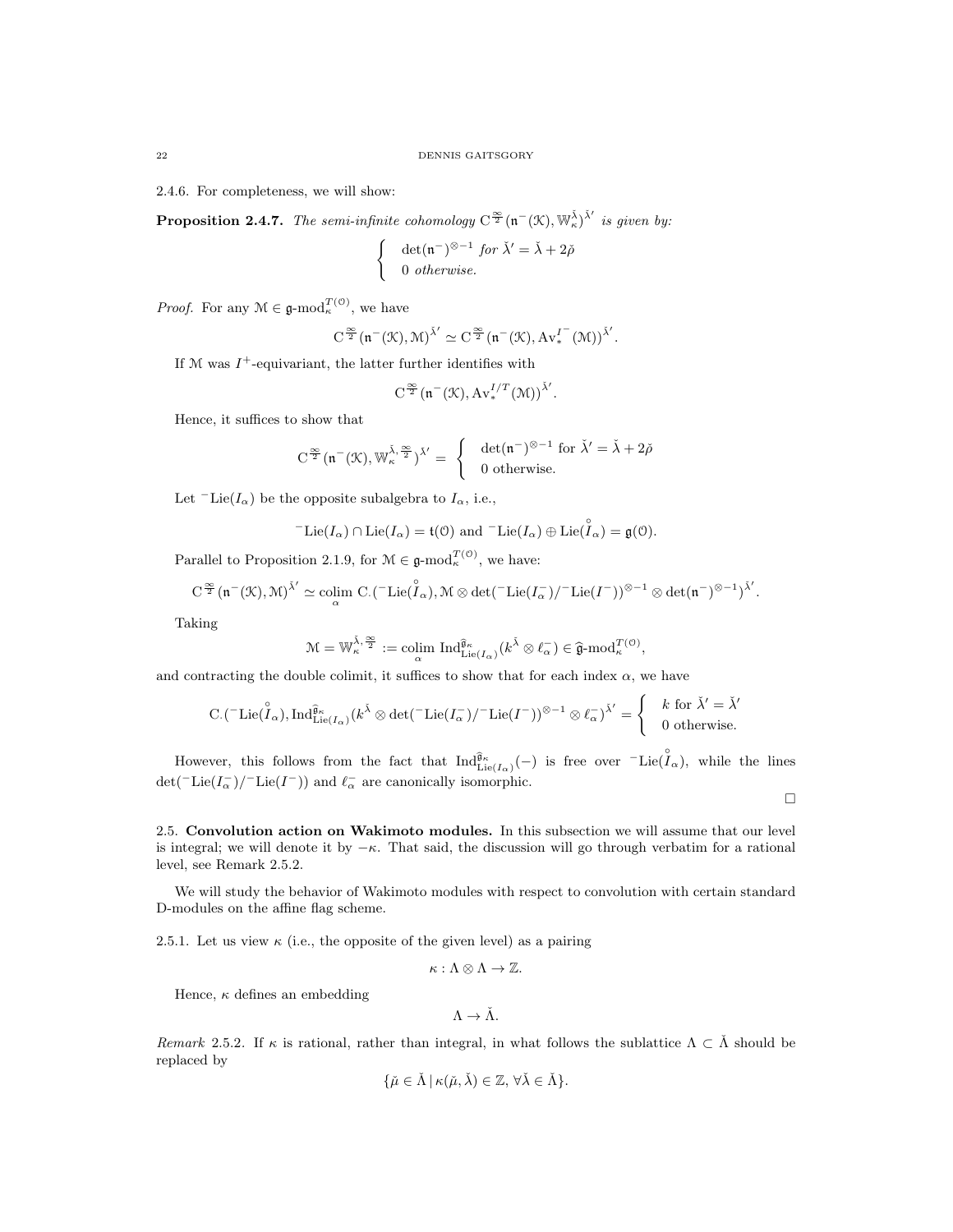2.5.3. Let t be a uniformizer in Spec $(0)$ , so that for  $\mu \in \Lambda$ , we can view  $t^{\mu}$  as a point in  $T(\mathcal{K})$ . Note, however, that for  $\mathcal{M} \in \hat{\mathfrak{g}}$ -mod $_{\kappa}^{T(\mathcal{O})}$ , the object

 $t^{\mu} \cdot \mathcal{M} \in \widehat{\mathfrak{g}}\text{-mod}_{\kappa}$ 

is canonically independent of the choice of t (this is because the image of  $t^{\mu}$  modulo  $T(0)$  is independent of the choice of  $t$ ).

Let  $\omega_x$  denote the cotangent fiber of the formal disc Spec(O). A choice of t trivializes this line, and a change  $t \mapsto f(t) \cdot t$  results the scaling this trivialization by  $f(0)$ .

For  $\mu \in \Lambda^-$  let  $\mathfrak{l}_{\mu}$  denote the line  $\det(\mathrm{Lie}(I^-)/\mathrm{Lie}(\mathrm{Ad}_{t^{\mu}}(I^-)))$ , considered without the grading or T-action.

We claim:

**Proposition 2.5.4.** For  $\mu \in \Lambda^-$  we have a canonical isomorphism.

$$
(t^{\mu} \cdot \mathbb{W}_{-\kappa}^{\check{\lambda},\frac{\infty}{2}}) \otimes \mathfrak{l}_{\mu}[-\langle \mu,2\check{\rho}\rangle] \simeq \mathbb{W}_{-\kappa}^{\check{\lambda}+\mu,\frac{\infty}{2}} \otimes \omega_x^{\langle \mu,\check{\lambda}\rangle}.
$$

*Proof.* Follows from the observation that for  $\mu \in \Lambda^{-}$ , the action of T on the determinant line of Lie(I<sup>-</sup>)/Lie(Ad<sub>t<sup>µ</sup></sub>(I<sup>-</sup>)) is given by the character  $\kappa_{\rm crit}(\mu, -)$ .  $\Box$ 

2.5.5. The (monoidal) category  $D\text{-mod}_{-\kappa}(\mathrm{Fl}_{G}^{\text{aff}})^{I}$  of  $-\kappa$ -twisted D-modules on the affine flag scheme  $\mathrm{Fl}^{\mathrm{aff}}_G = G(\mathfrak{K})/I$  acts on  $\widehat{\mathfrak{g}}$ -mod $_{-\kappa}^I$  by convolutions.

(As  $\kappa$  was assumed integral, we can identity D-mod<sub>- $\kappa$ </sub> $\left(\mathrm{Fl}_{G}^{\text{aff}}\right)^{I}$  with the non-twisted version  $D\text{-mod}(\text{Fl}_G^{\text{aff}})^I$ , but it is more convenient not to resort to this identification.)

For  $\mu \in \Lambda^-$  we let

$$
j_{\mu, !}, j_{\mu,*} \in (D\text{-mod}_{-\kappa}(\mathrm{Fl}_{G}^{\mathrm{aff}})^{I})^{\heartsuit}
$$

denote the corresponding standard (resp., standard object) corresponding to the coset  $I \cdot t^{\mu} \in G(\mathcal{K})/I$ , normalized so that its !-fiber at  $t^{\mu}$  is the line  $\mathfrak{l}_{\mu}$  placed in degree  $\langle -\mu, 2\rho \rangle$ .

For  $\mu_1, \mu_2 \in \Lambda^-$  we have a canonical isomorphism

(2.5) 
$$
j_{\mu_1,*} \star j_{\mu_2,*} \simeq j_{\mu_1+\mu_2,*} \otimes \omega_x^{\kappa(\mu_1,\mu_2)}.
$$

2.5.6. It is known after [AB] that the assignment

$$
\mu \mapsto j_{\mu,*}, \quad \mu \in \Lambda^-
$$

can be extended to an assignment

$$
\mu \mapsto J_{\mu}, \quad \mu \in \Lambda,
$$

uniquely determined by the requirement that

(2.6) 
$$
J_{\mu_1} \star J_{\mu_2} \simeq J_{\mu_1 + \mu_2} \otimes \omega_x^{\kappa(\mu_1, \mu_2)}.
$$

It is also known that for  $\mu \in \Lambda^+$ , the corresponding object  $J_\mu$  is a standard object object on the orbit  $I \cdot t^{\mu} \subset \mathrm{Fl}_{G}^{\mathrm{aff}}$ ; denote it by  $j_{\mu, \mathsf{l}}$ .

The !-fiber of  $j_{\mu,}$  at  $t^{\mu}$  is the line

$$
\mathfrak{l}_{\mu}:=\det(\mathrm{Lie}(I^+)/\mathrm{Lie}(\mathrm{Ad}_{t^{\mu}}(I^+)))\simeq \mathfrak{l}_{-\mu}^{\otimes -1}\otimes \omega_x^{-\kappa_{\mathrm{crit}}(\mu,\mu)},
$$

placed in degree  $\langle \mu, 2\check{\rho} \rangle$ . Note that for  $\mu \in \Lambda^+$ , we have

$$
j_{-\mu,*}\star j_{\mu,!}\simeq \delta_{1,\mathrm{Fl}}\otimes \omega_x^{-\kappa(\mu,\mu)}\simeq j_{\mu,!}\star j_{-\mu,*}.
$$

For future reference we introduce the corresponding costandard object  $j_{\mu,*}$  normalized so that its !-fiber at  $t^{\mu}$  is the above line  $I_{\mu}$ .

By construction

$$
\begin{cases} J_{\mu} \simeq \operatorname{Av}_{*}^{I/T}(t^{\mu} \cdot \delta_{\text{FI}}) \otimes \mathfrak{l}_{\mu}[-\langle \mu, 2\check{\rho} \rangle], \quad \mu \in \Lambda^{-};\\ J_{\mu} \simeq \operatorname{Av}_{!}^{I/T}(t^{\mu} \cdot \delta_{1,\text{FI}}) \otimes \mathfrak{l}_{\mu}[-\langle \mu, 2\check{\rho} \rangle], \quad \mu \in \Lambda^{+}. \end{cases}
$$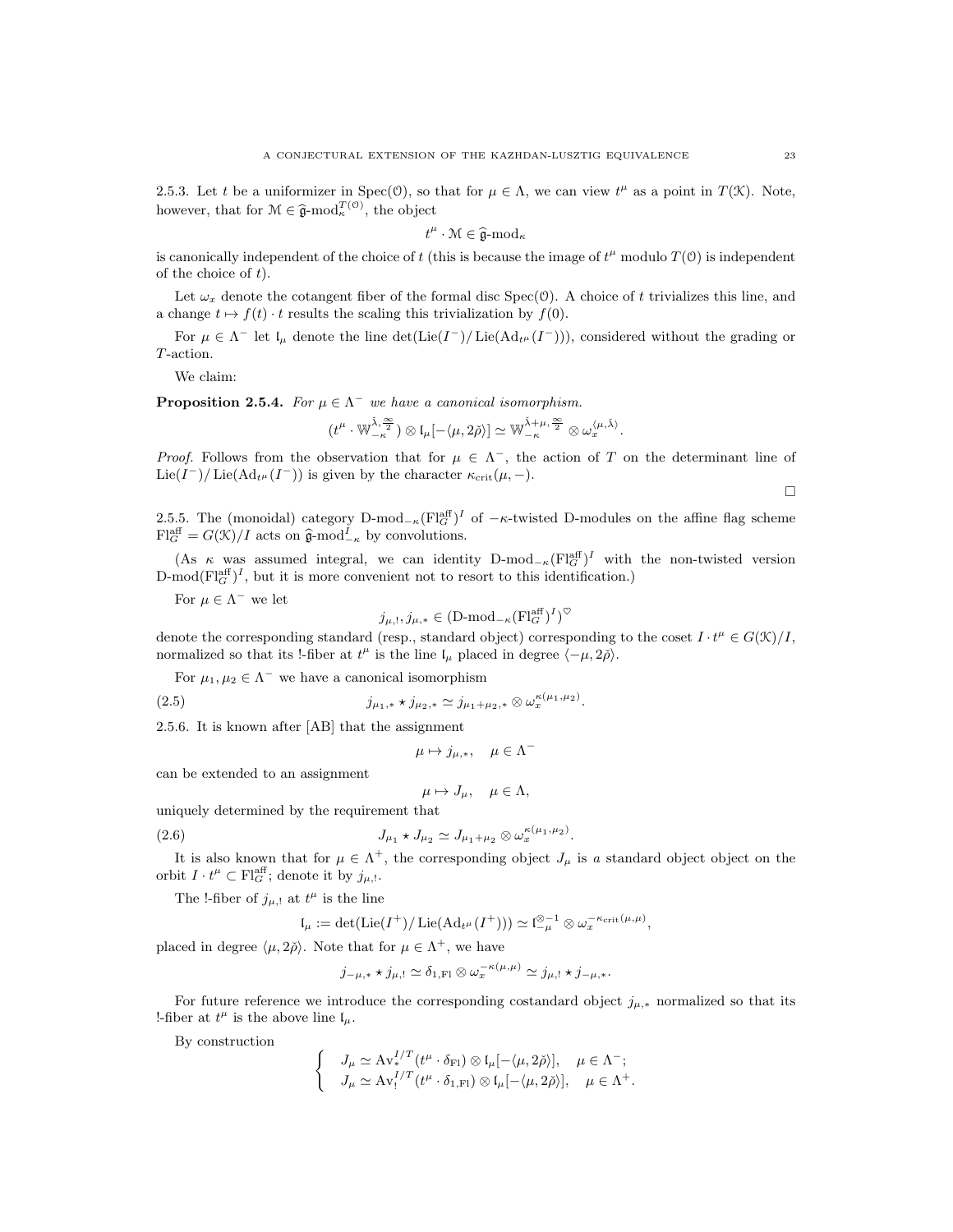From here, for  $\mathcal{M} \in \hat{\mathfrak{g}}$ -mod $_{\kappa}^{I}$ , we have:

(2.7) 
$$
\begin{cases} J_{\mu} \star \mathcal{M} \simeq \mathrm{Av}_{*}^{I/T}(t^{\mu} \cdot \mathcal{M}) \otimes \mathrm{I}_{\mu}[-\langle \mu, 2\check{\rho} \rangle], & \mu \in \Lambda^{-}; \\ J_{\mu} \star \mathcal{M} \simeq \mathrm{Av}_{1}^{I/T}(t^{\mu} \cdot \mathcal{M}) \otimes \mathrm{I}_{\mu}[-\langle \mu, 2\check{\rho} \rangle], & \mu \in \Lambda^{+}. \end{cases}
$$

2.5.7. From Proposition 2.5.4 (and Corollary 2.4.4) we obtain:

**Corollary 2.5.8.** Let  $\mathcal{M} \in \widehat{\mathfrak{g}}\text{-mod}_{-\kappa}^I$ .

(a) For  $\mu \in \Lambda^-$  there exists the canonical isomorphism

$$
j_{\mu,*}\star \mathbb{W}^{\check{\lambda}}_{-\kappa}\simeq \mathbb{W}^{\check{\lambda}+\mu}_{-\kappa}\otimes \omega_x^{\langle \mu, \check{\lambda}\rangle}.
$$

(b) For  $\mu \in \Lambda^+$  there exists the canonical isomorphism

$$
C^{\frac{\infty}{2}}(\mathfrak{n}(\mathfrak{K}),j_{\mu,*}\star\mathfrak{M})^{\check{\lambda}}\simeq C^{\frac{\infty}{2}}(\mathfrak{n}(\mathfrak{K}),\mathfrak{M})^{\check{\lambda}-\mu}\otimes \omega_x^{\langle\mu,\check{\lambda}\rangle-\kappa(\mu,\mu)}.
$$

From Corollary 2.5.8(a) we also obtain:

**Corollary 2.5.9.** For any  $\mu \in \Lambda$  and any  $\check{\lambda} \in \check{\Lambda}$ , there exists a canonical isomorphism

$$
J_\mu \star \mathbb W^{\check\lambda}_{-\kappa} \simeq \mathbb W^{\check\lambda + \mu}_{-\kappa} \otimes \omega_x^{\langle \mu, \check\lambda \rangle}.
$$

Remark 2.5.10. We can define a new family of twisted D-modules

$$
{}'J_{\mu,*}:=J_{\mu,*}\otimes \omega_x^{\frac{\kappa(\mu,\mu+2\check{\rho})}{2}},\quad \mu\in \Lambda^-,
$$

and for this family we will have

$$
{}'J_{\mu_1,*}\star'J_{\mu_2,*}\simeq {}'J_{\mu_1+\mu_2,*}.
$$

Similarly, choosing a compatible family of powers  $\omega_x^c$  with  $c \in \mathbb{Q}$ , we can define

$$
{}'\mathbb{W}^{\check{\lambda}}_{-\kappa}:=\mathbb{W}^{\check{\lambda}}_{-\kappa}\otimes\omega_x^{\frac{\kappa^{-1}(\check{\lambda},\check{\lambda}+2\check{\rho})}{2}},
$$

where  $\kappa^{-1}$  is the resulting form  $\check{\Lambda} \otimes \check{\Lambda} \to \mathbb{Q}$ . In this case we have

$$
{}'J_\mu \star {}' \mathbb{W}^{\check{\lambda}}_{-\kappa} \simeq {}' \mathbb{W}^{\check{\lambda}+\mu}_{-\kappa}.
$$

In fact, the module  $\langle W_{-\kappa}^{\tilde{\lambda}}\rangle$  defined in the above way carries a unique action of (a finite cover of) the group ind-scheme

$$
Aut(0), \quad Lie(Aut(0)) = Span(t^i \partial_t, i \ge 0)
$$

compatible with the Aut(O)-action on  $\hat{g}_{\kappa}$ , in such a way that its highest weight line, i.e.,  $\omega_x^{\frac{\kappa^{-1}(\lambda,\lambda+2\check{\rho})}{2}}$ , is acted on by (a finite cover of) the group-scheme

$$
Aut_0(Spec(0)), \text{ Lie}(Aut_0(Spec(0))) = Span(t^i \partial_t, i \ge 1)
$$

by character  $\frac{\kappa^{-1}(\check{\lambda}, \check{\lambda}+2\check{\rho})}{2}$ .

#### 3. Wakimoto modules via Verma modules

In this section we will give a more explicit description of Wakimoto modules within the affine category  $\mathcal{O}$ , i.e.,  $\widehat{\mathfrak{g}}$ -mod<sub>k</sub>. Namely, we will express them via affine Verma modules.

## 3.1. Affine Verma modules.

3.1.1. The affine Verma module  $\mathbb{M}_{\kappa}^{\tilde{\lambda}} \in \hat{\mathfrak{g}}$ -mod $_{\kappa}^{I}$  is defined to be

$$
\mathbb{M}^{\check{\lambda}}_\kappa:=\mathrm{Ind}_{\mathrm{Lie}(I)}^{\widehat{\mathfrak{g}}_\kappa}(k^{\check{\lambda}}).
$$

Note that  $\mathbb{M}_{\kappa}^{\check{\lambda}} \in \hat{\mathfrak{g}}$ -mod $_{\kappa}^I$  co-represents the functor

$$
C(\overset{\circ}{I}, \mathcal{M})^{\check{\lambda}} \simeq \mathcal{H}om_{\text{Rep}(I)}(k^{\check{\lambda}}, \mathcal{M})
$$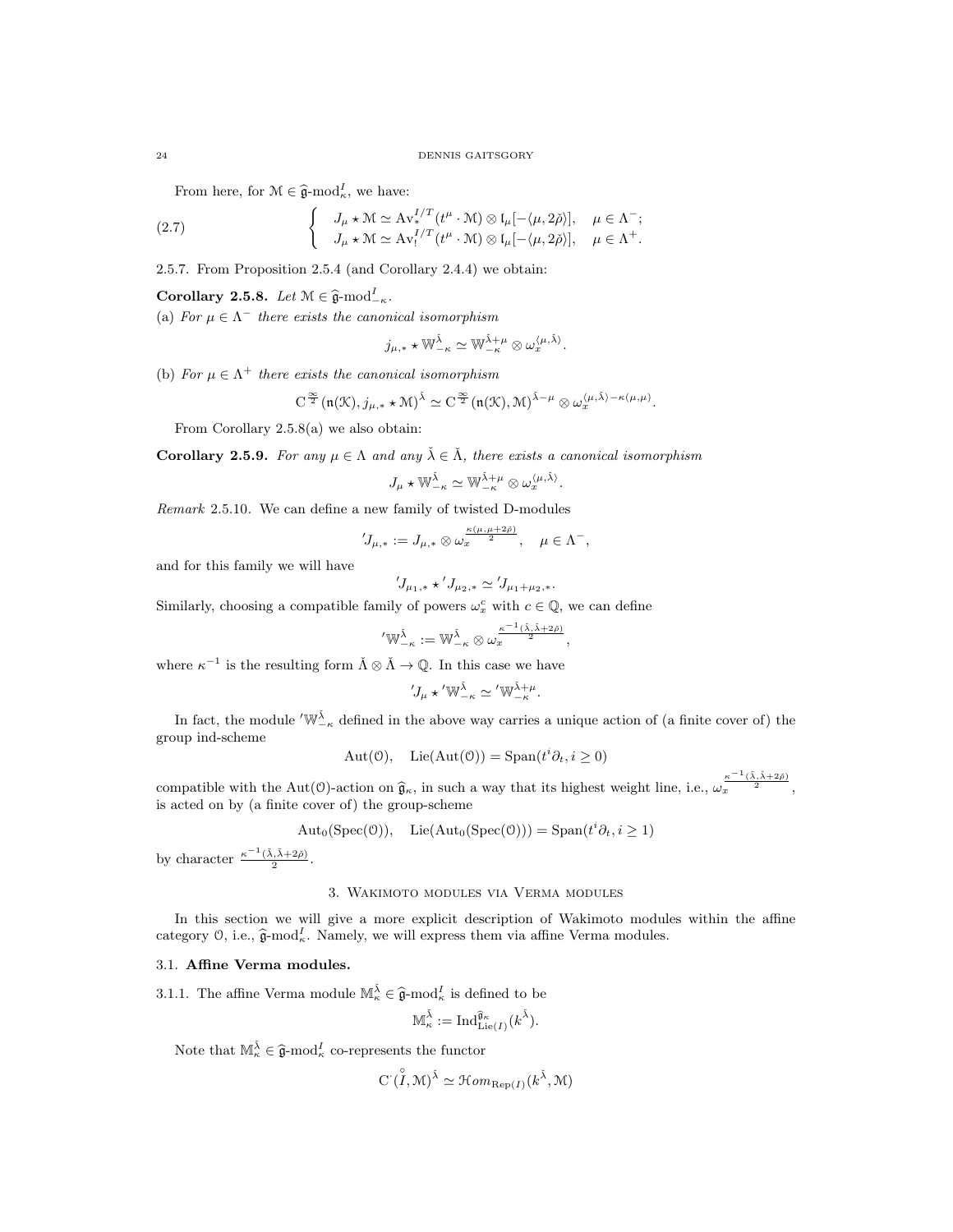3.1.2. Note that by taking  $I_{\alpha} = I$ , we obtain a canonical map

$$
\mathbb{M}_{\kappa}^{\check{\lambda}} \to \mathbb{W}_{\kappa}^{\check{\lambda},\frac{\infty}{2}}.
$$

From here, by adjunction, we obtain a map in  $\hat{\mathfrak{g}}$ -mod<sub>k</sub>

$$
\mathbb{M}_{\kappa}^{\check{\lambda}} \to \mathbb{W}_{\kappa}^{\check{\lambda}}.
$$

3.2. Irrational level.

3.2.1. We have:

**Proposition 3.2.2.** Let  $\kappa$  be irrational. Then the map (3.1) is an isomorphism for any  $\check{\lambda}$ .

*Proof.* Follows from the fact that for  $\kappa$  irrational, the induction functor

$$
\operatorname{Ind}_{\mathfrak{g}(\mathcal{O})}^{\widehat{\mathfrak{g}}_{\kappa}}:\mathfrak{g}\text{-}\mathrm{mod}^B\to \widehat{\mathfrak{g}}\text{-}\mathrm{mod}^I_{\kappa}
$$

is an equivalence.

3.2.3. As a corollary, combining Corollary 2.4.4 and (1.5), with we obtain:

**Corollary 3.2.4.** For irrational  $\kappa$  and any  $\check{\lambda} \in \check{\Lambda}$ , the functors  $\hat{\mathfrak{g}}$ -mod $_{\kappa}^I \to \text{Vect}$ 

 $C^{\frac{\infty}{2}}(\mathfrak{n}(\mathcal{K}),\mathcal{M})^{\check{\lambda}}$  and  $C^{\hat{}}(\overset{\circ}{I},\mathcal{M})^{\check{\lambda}}$ 

are canonically isomorphic.

3.3. Convolution action on Verma modules. From now on until the end of this section we will assume that our level is integral; we will denote it by  $-\kappa$ . That said, the discussion will go through verbatim for a negative-rational level, see Remark 2.5.2.

3.3.1. As in Sect. 2.2.2, for any  $\lambda \in \Lambda$  and  $\mu \in \Lambda^+$  there exists a canonical map in  $\hat{\mathfrak{g}}_{-\kappa}$ -mod<sup>T</sup>.

$$
\mathbb{M}^{\check{\lambda}-\mu}_{-\kappa} \otimes \omega_x^{\langle -\mu, \check{\lambda} \rangle} \to (t^{-\mu} \cdot \mathbb{M}^{\check{\lambda}}_{-\kappa}) \otimes \mathfrak{l}_{-\mu}[\langle \mu, 2\check{\rho} \rangle].
$$

From here, we obtain a map

(3.2) 
$$
\mathbb{M}_{-\kappa}^{\check{\lambda}-\mu} \otimes \omega_x^{\langle -\mu, \check{\lambda} \rangle} \to j_{-\mu,*} \star \mathbb{M}_{-\kappa}^{\check{\lambda}}, \quad \mu \in \Lambda^+.
$$

We claim:

Proposition 3.3.2. There exists a canonical isomorphism

$$
\mathbb{W}_{-\kappa}^{\check{\lambda}} \simeq \operatorname*{colim}_{\mu \in \Lambda^+} j_{-\mu,*} \star \mathbb{M}_{-\kappa}^{\check{\lambda}+\mu} \otimes \omega_x^{\langle \check{\lambda}, \mu \rangle + \kappa(\mu,\mu)}.
$$

Proof. By construction

$$
\mathbb{W}_{-\kappa}^{\check{\lambda},\frac{\infty}{2}}\simeq \underset{\mu\in \Lambda^{+}}{\mathrm{colim}}\, (t^{-\mu}\cdot \mathbb{M}^{\check{\lambda}+\mu}_{-\kappa})\otimes \mathfrak{l}_{-\mu} \otimes \omega_x^{\langle \check{\lambda},\mu\rangle+\kappa(\mu,\mu)}[\langle \mu,2\check{\rho}\rangle].
$$

The required isomorphism follows from (2.7) by applying  $Av_*^{I/T}$ .

3.3.3. Combining with Corollary 2.4.4, we obtain:

**Corollary 3.3.4.** For  $M \in \hat{\mathfrak{g}}_{-\kappa}$ -mod<sup>I</sup> and any  $\check{\lambda} \in \check{\Lambda}$ , there exists a canonical equivalence

$$
C^{\frac{\infty}{2}}(\mathfrak{n}(\mathcal{K}),\mathcal{M})^{\tilde{\lambda}}\simeq \underset{\mu\in\Lambda^{+}}{\operatorname{colim}}\mathcal{H}om_{\widehat{\mathfrak{g}}_{-\kappa}\text{-mod}^{I}}(\mathbb{M}^{\tilde{\lambda}+\mu}_{-\kappa},j_{\mu,*}\star\mathcal{M})\otimes \omega_{x}^{-\langle\mu,\tilde{\lambda}\rangle}.
$$

3.4. The negative level case. In turns out that when the level is rational, the precise relation between Verma modules and Wakimoto modules drastically depends on the sign of the level. In this subsection we will specialize to the case when the level is negative.

 $\Box$ 

 $\Box$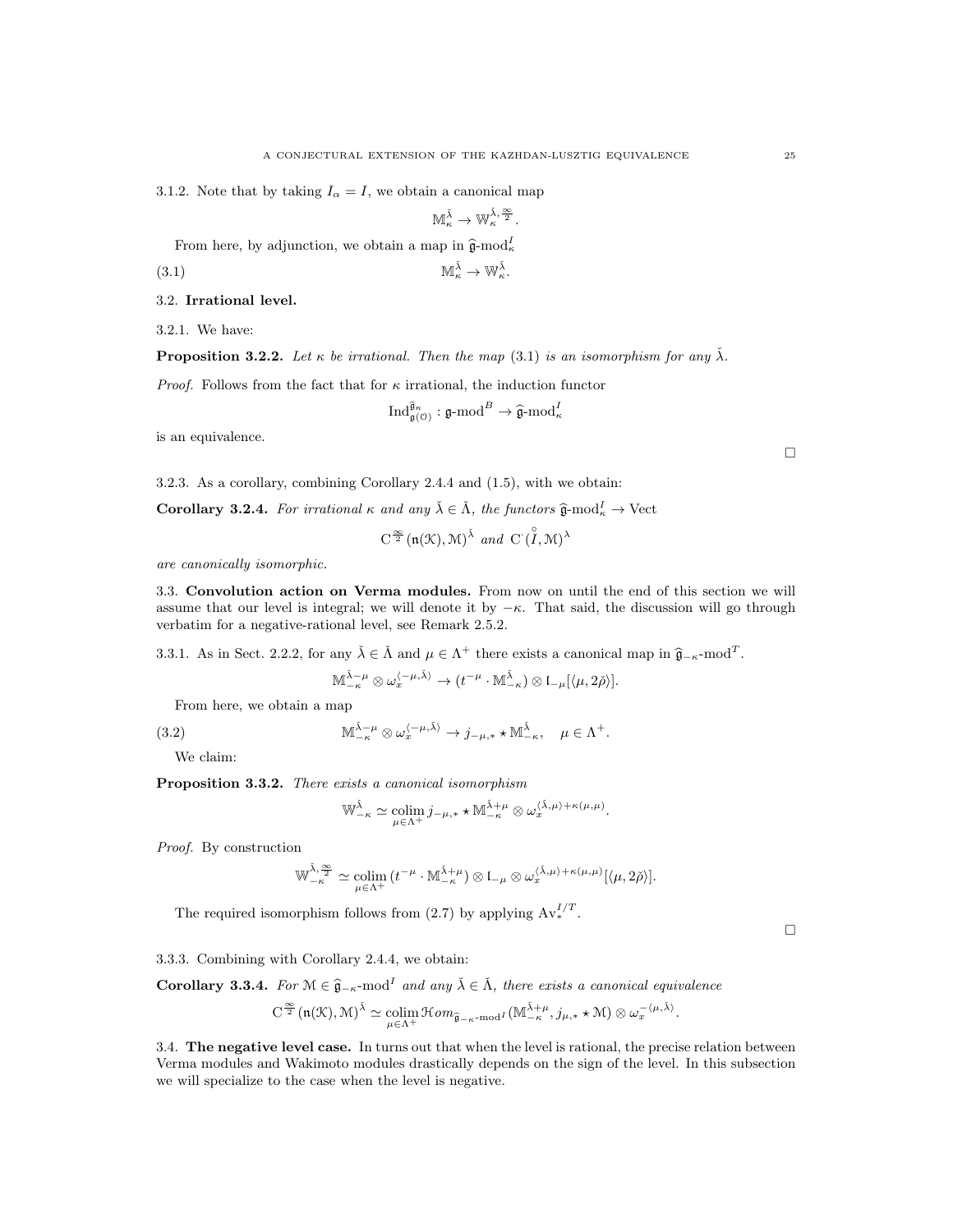3.4.1. We have the following assertion that follows from Kashiwara-Tanisaki localization, proved in Sect. 3.6:

**Theorem 3.4.2.** If  $\check{\lambda} - \mu \in \check{\Lambda}^+$ , then the map (3.2) is an isomorphism.

From here, using Proposition 3.3.2, we obtain:

Corollary 3.4.3. For  $\check{\lambda} \in \check{\Lambda}^+$ , the map

$$
\mathbb{M}_{-\kappa}^{\check{\lambda}} \to \mathbb{W}_{-\kappa}^{\check{\lambda}}
$$

is an isomorphism.

Remark 3.4.4. Corollary 3.4.3 was originally proved in [Fr1, Theorem 2], by a different method. Note also that Theorem 3.4.2 is logically equivalent to Corollary 3.4.3.

3.4.5. Let us now give an expression for  $\mathbb{W}_{-\kappa}^{\check{\lambda}}$  for  $\check{\lambda}$  not necessarily dominant. Namely, let  $\mu \in \Lambda^+$  be such that  $\check{\lambda} + \mu \in \check{\Lambda}^+$ . We have:

$$
\mathbb{W}_{-\kappa}^{\check{\lambda}} \simeq j_{-\mu,*} \star \mathbb{W}_{-\kappa}^{\check{\lambda}+\mu} \otimes \omega_x^{\langle \mu, \check{\lambda} \rangle + \kappa(\mu,\mu)},
$$

and combining with Theorem 3.4.2, we obtain:

(3.3) 
$$
\mathbb{W}_{-\kappa}^{\check{\lambda}} \simeq j_{-\mu,*} \star \mathbb{M}_{-\kappa}^{\check{\lambda}+\mu} \otimes \omega_x^{\langle \mu, \check{\lambda} \rangle + \kappa(\mu,\mu)}.
$$

3.4.6. We have just seen that Wakimoto modules at the negative level are expressible via affine Verma modules by a "finite" procedure. By contrast, the expression for functor of semi-infinite cohomology  $C^{\frac{\infty}{2}}(n(\mathcal{K}), -)^{\tilde{\lambda}}$  involves a colimit. Indeed, by combining Theorem 3.4.2 and Corollary 3.3.4, we obtain:

**Corollary 3.4.7.** For any  $\check{\lambda} \in \check{\Lambda}$  and  $\mathcal{M} \in \hat{\mathfrak{g}}$ -mod<sup>I</sup><sub>- $\kappa$ </sub>, there exists a canonical isomorphism

$$
C^{\frac{\infty}{2}}(\mathfrak{n}(\mathcal{K}),\mathcal{M})^{\tilde{\lambda}}\simeq \underset{\mu\in\Lambda^{+}}{\mathrm{colim}}\mathcal{H}om_{\widehat{\mathfrak{g}}\text{-}\mathrm{mod}^{\mathcal{I}}_{-\kappa}}(\mathbb{W}_{-\kappa}^{\tilde{\lambda}},j_{-\mu,*}\star j_{\mu,*}\star\mathcal{M}\otimes\omega_{x}^{\kappa(\mu,\mu)}),
$$

where the transition maps are given by the maps

$$
j_{-\mu,*}\star j_{\mu,*} \otimes \omega_x^{\kappa(\mu,\mu)} \to j_{-\mu-\mu',*}\star j_{\mu+\mu',*} \otimes \omega_x^{\kappa(\mu+\mu',\mu+\mu')}, \quad \mu'\in \Lambda^+
$$

that come from the canonical maps  $j_{\mu',!} \to j_{\mu',*}.$ 

Remark 3.4.8. Let us also note that the object

$$
\underset{\mu \in \Lambda^{+}}{\text{colim}} j_{-\mu,*} \star j_{\mu,*} \star \omega_{x}^{\kappa(\mu,\mu)} \in \mathcal{D} \text{-mod}_{-\kappa}(\mathcal{F}^{\text{aff}}_{\mathcal{G}})^{I}
$$

identifies with

$$
\operatorname{Av}^{I/T}_*(\iota_*(\omega_{N(\mathfrak{X})\cdot 1})),
$$

where

$$
N(\mathcal{K})\cdot 1 \xrightarrow{\iota} \mathrm{Fl}_G^{\mathrm{aff}}
$$

is the embedding of the  $N(\mathcal{K})$ -orbit of the point  $1 \in Fl_G^{\text{aff}}$ ; here we are using the fact that the twisting corresponding to  $\kappa$  is canonically trivialized on  $N(\mathcal{K}) \cdot 1$  so that

$$
\iota_*(\omega_{N(\mathcal{K})\cdot 1}) \in \mathbf{D}\text{-mod}_{-\kappa}(\mathbf{Fl}_G^{\text{aff}})^{N(\mathcal{K})\cdot T(\mathbf{0})}
$$

makes sense.

So the conclusion of Corollary 3.4.7 can we rewritten as

$$
\textstyle \mathrm{C}^{\frac{\infty}{2}}(\mathfrak{n}(\mathcal K),\mathcal M)^{\check\lambda}\simeq \mathcal Hom_{\mathfrak{g}\text{-}\mathrm{mod}^T_{-\kappa}}(\mathbb W^{\check\lambda}_{-\kappa},\iota_*(\omega_{N(\mathcal K)\cdot 1})\star \mathcal M),
$$

where we can further rewrite

$$
\iota_*(\omega_{N(\mathcal{K})\cdot 1}) \star \mathcal{M} \simeq \omega_{N(\mathcal{K})/N(\mathcal{O})} \star \mathcal{M}
$$

in terms of the action of the group  $N(\mathcal{K})$  on  $\hat{\mathfrak{g}}$ -mod<sub>k</sub>.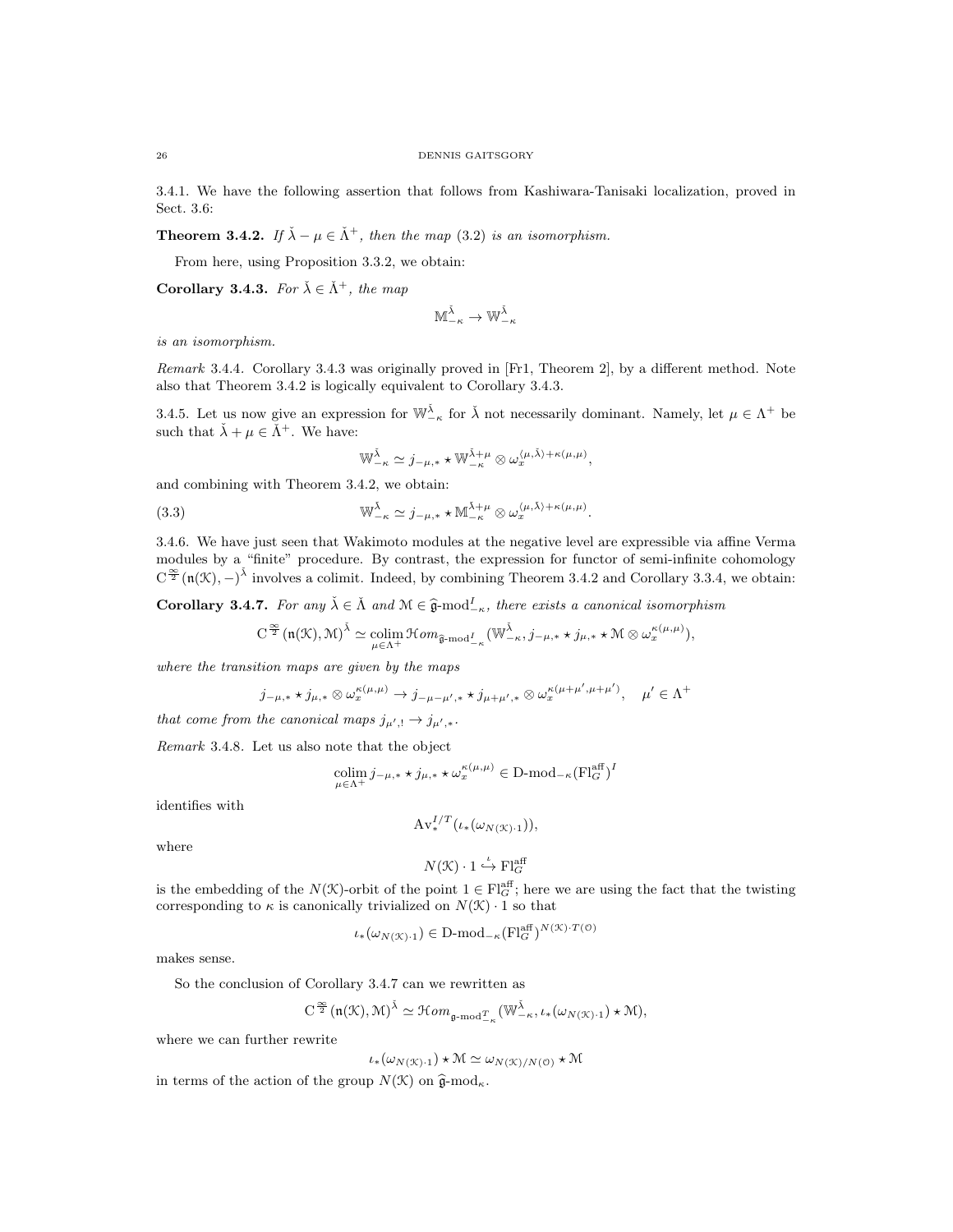3.4.9. We can now exhibit the collection of objects that are right-orthogonal to the Wakimito modules: Corollary 3.4.10. The collection of modules

$$
\check{\lambda}' \mapsto \operatornamewithlimits{colim}_{\mu \in \Lambda^+} j_{-\mu,*} \star j_{\mu,*} \star j_{w_0,*} \star \mathbb{W}^{w_0(\check{\lambda}')-2\check{\rho}}_{-\kappa} \otimes \omega_x^{\kappa(\mu,\mu)}
$$

is right-orthogonal to the collection

$$
\check{\lambda}\mapsto \mathbb{W}^{\check{\lambda}}_{-\kappa}.
$$

Proof. Follows by combining Proposition 2.4.7 and Corollary 3.4.7.

 $\Box$ 

3.5. The positive level case. In this subsection we will take our level  $\kappa$  to be positive integral.

3.5.1. At the positive level, the behavior of Wakimoto modules and the functor of semi-infinite cohomology will be in a certain sense opposite to that of the negative level: the latter will be co-representable by a compact object, while the former will be (infinite) colimits of Verma modules.

Indeed, the latter assertion amounts to the isomorphism

$$
\mathbb{W}_\kappa^{\check{\lambda}} \simeq \underset{\mu \in \Lambda^+}{\text{colim}} j_{-\mu,*} \star \mathbb{M}_\kappa^{\check{\lambda}-\mu} \otimes \omega_x^{\langle \check{\lambda}, \mu \rangle - \kappa(\mu,\mu)},
$$

given by Proposition 3.3.2.

3.5.2. For the expression of semi-infinite cohomology we have the following consequence of Corollaries 2.4.4 and 3.4.3:

**Corollary 3.5.3.** For  $M \in \hat{\mathfrak{g}}$ -mod<sub> $\vec{k}$ </sub> and  $\check{\lambda} \in \check{\Lambda}$  such that  $-\check{\lambda} - 2\check{\rho} \in \check{\Lambda}^+$ , we have a canonical isomorphism:

$$
C^{\frac{\infty}{2}}(\mathfrak{n}(\mathfrak{K}),\mathfrak{M})^{\check{\lambda}}\simeq \mathcal{H}om_{\widehat{\mathfrak{g}}\text{-}\mathrm{mod}^I_{\kappa}}(\mathbb{M}_{\kappa}^{\check{\lambda}},\mathfrak{M}).
$$

For  $\mu \in \Lambda^+$ , we have a canonical isomorphism

$$
C^{\frac{\infty}{2}}(\mathfrak{n}(\mathcal{K}),\mathcal{M})^{\tilde{\lambda}+\mu}\simeq C^{\frac{\infty}{2}}(\mathfrak{n}(\mathcal{K}),j_{\mu,*}\star\mathcal{M})^{\tilde{\lambda}}\otimes \omega_x^{-\langle\mu,\tilde{\lambda}\rangle-\kappa(\mu,\mu)}.
$$

Remark 3.5.4. Let  $\check{\lambda} \in \check{\Lambda}$  be such that  $-\check{\lambda} - 2\check{\rho} \in \check{\Lambda}^+$ . Then from the above corollary we obtain an isomorphism

$$
j_{\mu,*}\star{\mathbb M}_\kappa^{\check\lambda}\simeq{\mathbb M}_\kappa^{\check\lambda-\mu}\otimes\omega_x^{\langle\mu,\check\lambda\rangle},\quad \mu\in\Lambda^+
$$

The latter isomorphism can be obtained from the Kashiwara-Tanisaki localization at the positive level.

3.6. **Proof of Theorem 3.4.2.** For the proof of Theorem 3.4.2 we will choose a uniformizer  $t \in \mathcal{O}$ ; so we will trivialize the line  $\omega_x$ .

3.6.1. First, let us recall the version of the Kasiwara-Tanisaki localization theorem that we will need.

Let us call a weight  $\check{\lambda}_0 \in \check{\Lambda}$  *admissible* for  $\kappa$  is the following conditions hold:

(3.4) 
$$
\begin{cases} \langle \alpha, \check{\lambda}_0 + \check{\rho} \rangle \notin \mathbb{Z}^{>0} \text{ for all positive coroots } \alpha, \\ \pm \langle \alpha, \check{\lambda}_0 + \check{\rho} \rangle + n \cdot \frac{-\kappa(\alpha, \alpha)}{2} \notin \mathbb{Z}^{>0} \text{ for all positive coroots } \alpha \text{ and all } n \in \mathbb{Z}^{>0}. \end{cases}
$$

We consider the twisting  $(-\kappa, \check{\lambda}_0)$  on the affine flag scheme  $\text{Fl}^{\text{aff}_G}$  such that

$$
\Gamma(Fl^{\mathrm{aff}_G},\delta_{1,Fl})\simeq \mathbb{M}_{-\kappa}^{\check{\lambda}_0}
$$

.

The Kasiwara-Tanisaki theorem of [KT] says that in this case the functor

$$
\Gamma(\mathrm{Fl}^{\mathrm{aff}_G}, -): \mathrm{D\text{-}mod}_{(-\kappa, \check{\lambda}_0)}(\mathrm{Fl}^{\mathrm{aff}_G})^I \to \hat{\mathfrak{g}}\text{-} \mathrm{mod}^I_{-\kappa}
$$

is t-exact, sends standard objects to standard objects, and costandard objects to costandard objects.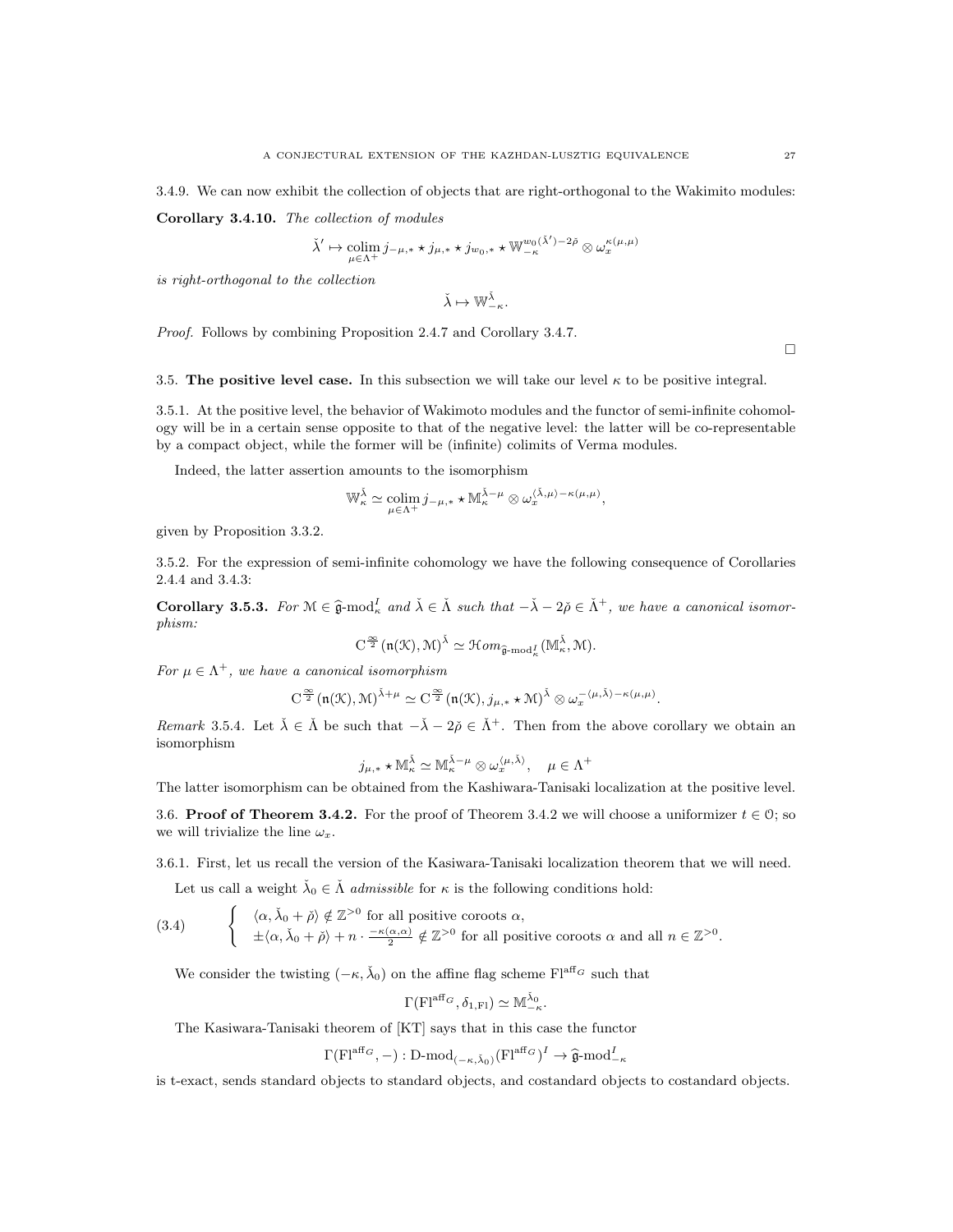3.6.2. For an element  $\check{\lambda} \in \check{\Lambda}$  we can always find an element

$$
\mu \cdot w \in W^{\text{aff}} := W \ltimes \Lambda,
$$

so that

$$
\check{\lambda} = \mu + w(\check{\lambda}_0 + \check{\rho}) - \check{\rho}
$$

with  $\lambda_0$  being  $\kappa$ -admissible.

Hence,

$$
\mathbb{M}_{-\kappa}^{\check{\lambda}}\simeq \Gamma(\mathrm{Fl}^{\mathrm{aff}_G},j_{\mu\cdot w,!}),\quad j_{\mu\cdot w,!}\in \mathrm{D\text{-}mod}_{(-\kappa,\check{\lambda}_0)}(\mathrm{Fl}^{\mathrm{aff}_G})^I.
$$

Similarly, for any  $\nu \in \Lambda$ ,

$$
\mathbb{M}_{-\kappa}^{\check{\lambda}+\nu} \simeq \Gamma(\mathrm{Fl}^{\mathrm{aff}_G}, j_{(\nu+\mu)\cdot w,!}).
$$

Thus, to prove Theorem 3.4.2 it suffices to show that if  $\check{\lambda} \in \check{\Lambda}^+$  and  $\nu \in \Lambda^+$ , we have

 $j_{\nu,!}\star j_{\mu\cdot w,!}\simeq j_{(\nu+\mu)\cdot w,!}.$ 

The latter is a combinatorial condition that translates as

$$
\ell(\nu) + \ell(\mu \cdot w) = \ell((\nu + \mu) \cdot w), \quad \nu \in \Lambda^+.
$$

It is equivalent to

(3.5) 
$$
\ell(\mu \cdot w) = \langle \mu, 2\breve{\rho} \rangle + \ell(w).
$$

3.6.3. In order to prove (3.5) it is easy to see that it suffices to show that the element  $\mu \cdot w$  satisfies the following condition for every positive root  $\check{\alpha}$ :

(3.6) 
$$
\begin{cases} \langle \mu, \check{\alpha} \rangle > 0 \text{ if } w^{-1}(\check{\alpha}) \text{ is positive,} \\ \langle \mu, \check{\alpha} \rangle \ge 0 \text{ if } w^{-1}(\check{\alpha}) \text{ is negative.} \end{cases}
$$

We claim that (3.6) is forced by the condition that  $\check{\lambda}$  is dominant.

Suppose that there exists a positive root  $\check{\alpha}$  for which  $\langle \mu, \check{\alpha} \rangle \leq 0$  and  $w^{-1}(\check{\alpha}) =: \beta$  is positive. We have

$$
0<\langle\alpha,\check{\lambda}+\check{\rho}\rangle=\langle\alpha,w(\check{\lambda}_0+\check{\rho})\rangle+\langle\alpha,\mu\rangle=\langle\beta,\check{\lambda}_0+\check{\rho}\rangle+\langle\mu,\check{\alpha}\rangle\cdot\frac{\kappa(\alpha,\alpha)}{2}.
$$

However, this violates (3.4).

Similarly, suppose there exists a positive root  $\check{\alpha}$  for which  $\langle \mu, \check{\alpha} \rangle < 0$  and  $w^{-1}(\check{\alpha}) =: \beta$  is negative. We have

$$
0 < \langle \alpha, \check{\lambda} + \check{\rho} \rangle = \langle \alpha, w(\check{\lambda}_0 + \check{\rho}) \rangle + \langle \alpha, \mu \rangle = -\langle -\beta, \check{\lambda}_0 + \check{\rho} \rangle + \langle \mu, \check{\alpha} \rangle \cdot \frac{\kappa(\alpha, \alpha)}{2},
$$

and this again violates (3.4).

 $\Box$ [Theorem 3.4.2]

3.6.4. For  $\check{\lambda} \in \check{\Lambda}$ , let  $\mathbb{M}^{\vee, \check{\lambda}}_{-\kappa} \in \hat{\mathfrak{g}}$ -mod $^I_{-\kappa}$  be the dual Verma module, i.e.,

$$
\mathcal{H}om_{\widehat{\mathfrak{g}}\text{-}\mathrm{mod}^I_{-\kappa}}(\mathbb{M}_{-\kappa}^{\check{\lambda}'}\mathbb{M}_{-\kappa}^{\vee,\check{\lambda}})=\begin{cases} & k \text{ if } \check{\lambda}'=\check{\lambda}, \\ & 0 \text{ otherwise.} \end{cases}
$$

Let us note that a similar argument to the one proving Theorem 3.4.2, proves the following assertion:

**Theorem 3.6.5.** Let  $\check{\lambda}$  be dominant and  $\mu \in \Lambda^+$  be such that  $-2\check{\rho} - \check{\lambda} + \mu \in \check{\Lambda}^+$ . Then  $j_{\mu,!}\star \mathbb{M}_{-\kappa}^{\vee,-2\check{\rho}-\check{\lambda}} \simeq \mathbb{M}_{-\kappa}^{-2\check{\rho}-\check{\lambda}+\mu}.$ 

From here, we obtain the following result originally proved in [Fr2, Proposition 6.3 and Remark 6.4] (see also [FG2, Proposition 13.2.1] for a proof):

**Corollary 3.6.6.** For  $\check{\lambda} \in \check{\Lambda}^+$  we have a canonical isomorphism

$$
\mathbb{W}_{-\kappa}^{-2\check{\rho}-\check{\lambda}}\simeq \mathbb{M}_{-\kappa}^{\vee,-2\check{\rho}-\check{\lambda}}
$$

.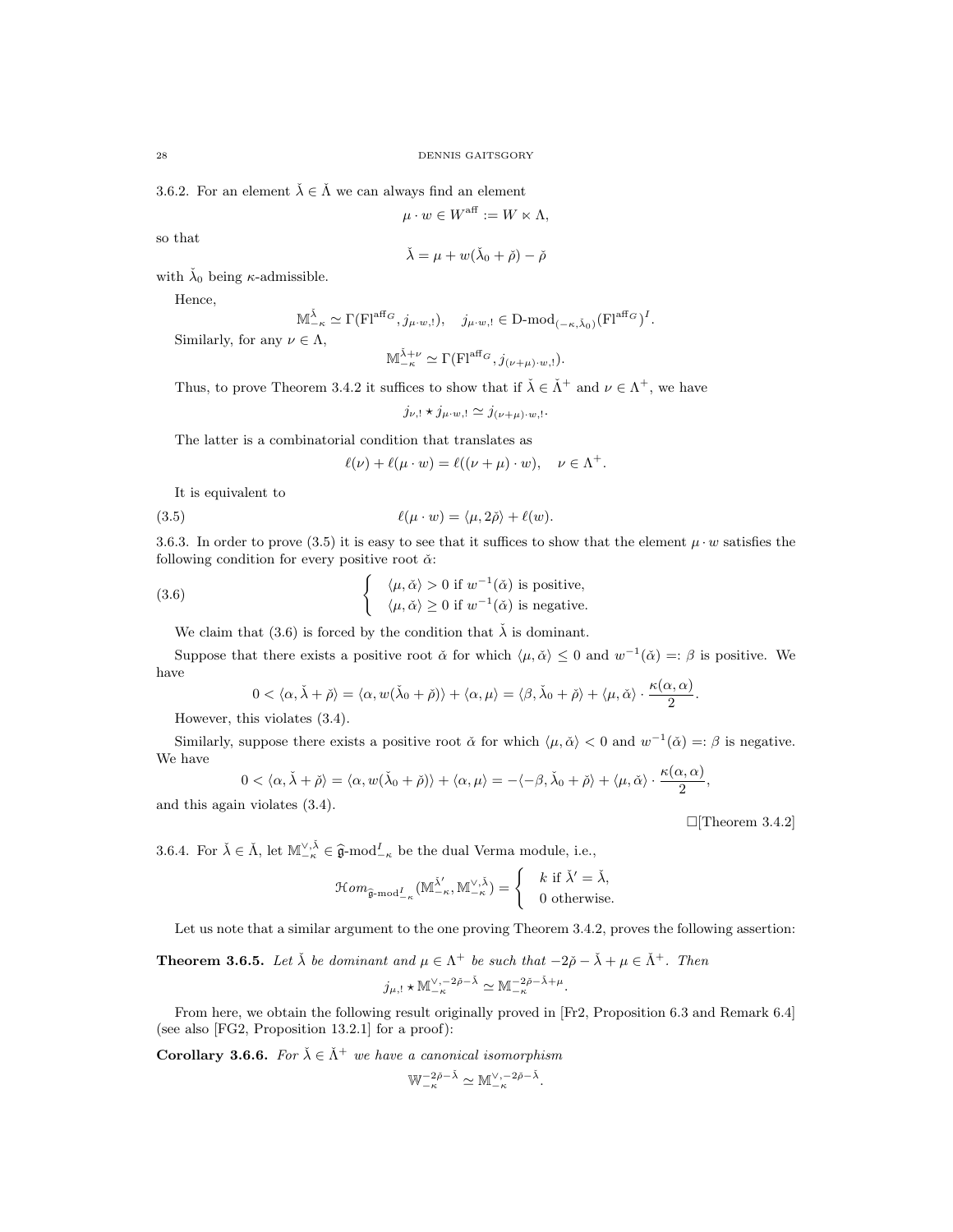#### Part II: Representations of the quantum group

#### 4. Quantum algebras

This section is devoted to the review of the basic setting in which quantum groups are constructed. It can be summarized as follows: we start with the quantum torus, take a Hopf algebra A in the corresponding braided monoidal category, and then take the (relative) Drinfeld center of the category of the category of A-modules.

4.1. The quantum torus. Our approach to the definition of categories of modules for the various versions of the quantum group is to build them starting from the basic case, and that being the case of the quantum torus.

4.1.1. We start with the lattice  $\check{\Lambda}$  and a symmetric bilinear W-invariant form, denoted  $b'$ ,

$$
\check{\Lambda} \otimes \check{\Lambda} \to k^{\times}.
$$

We denote by q the associated quadratic form  $q(\lambda) = b'(\lambda, \lambda)$ , and by b the symmetric bilinear form associated to q, i.e.,

$$
b(\check{\lambda}_1, \check{\lambda}_2) = q(\check{\lambda}_1 + \check{\lambda}_2) \cdot q(\check{\lambda}_1)^{-1} \cdot q(\check{\lambda}_2)^{-1} = b'(\check{\lambda}_1, \check{\lambda}_2)^2.
$$

We regard  $\text{Rep}(T)$  as a monoidal category, and the form b' defines on  $\text{Rep}(T)$  a new braided structure, obtained by multiplying the tautological one by  $b'$ : the new braiding

$$
R_{k^{\check\lambda_1},k^{\check\lambda_2}}:k^{\check\lambda_1}\otimes k^{\check\lambda_2}\to k^{\check\lambda_2}\otimes k^{\check\lambda_1}
$$

is the identity map times  $b'(\check{\lambda}_1, \check{\lambda}_2)$ .

Denote the resulting braided monoidal category by  $\text{Rep}_q(T)$ .

4.1.2. Although we will not use this extensively in the current paper, we remark that the braided monoidal category  $\text{Rep}_q(T)$  carries a ribbon structure, where the ribbon automorphism of the object  $k^{\check{\lambda}} \in \text{Rep}_q(T)$  equals

$$
b'(\check{\lambda}, \check{\lambda} + 2\check{\rho}).
$$

The  $2\rho$ -shift in this formula is necessary in order to make the quantum Hopf algebras in Sect. 5.1 ribbon-equivariant.

4.1.3. Let c be a compact object of  $\text{Rep}_q(T)$ . To it we can attach its left monoidal and right monoidal duals, which are objects equipped with perfect pairings

$$
c^{\vee, L} \otimes c \to k
$$
 and  $c \otimes c^{\vee, R} \to k$ ,

respectively.

The braided structure on  $\text{Rep}_q(T)$  allows to identify  $c^{\vee,L} \simeq c^{\vee,R}$ . Multiplying this identification by the ribbon twist, we can make it compatible with the monoidal structure

$$
(c_1 \otimes c_2)^{\vee, L} \longrightarrow (c_2 \otimes c_1)^{\vee, R}
$$
  
\n
$$
\downarrow \qquad \qquad \downarrow
$$
  
\n
$$
c_2^{\vee, L} \otimes c_1^{\vee, L} \longrightarrow c_2^{\vee, R} \otimes c_1^{\vee, R}
$$

Henceforth, we will use the above identification between  $c^{\vee,L}$  and  $c^{\vee,R}$  and simply write  $c^{\vee}$ .

4.1.4. Let  $\text{Rep}_{q^{-1}}(T)$  denote the braided monoidal category with the inverted b'. Note that it can be identified with  $(\text{Rep}_q(T))^\text{rev-br}$ , the braided monoidal category obtained from  $\text{Rep}_q(T)$  by reversing the braiding.

4.2. Quantum Hopf algebras. The Hopf algebras that appear in this subsection should be thought of as "positive" parts of the corresponding versions of the quantum group.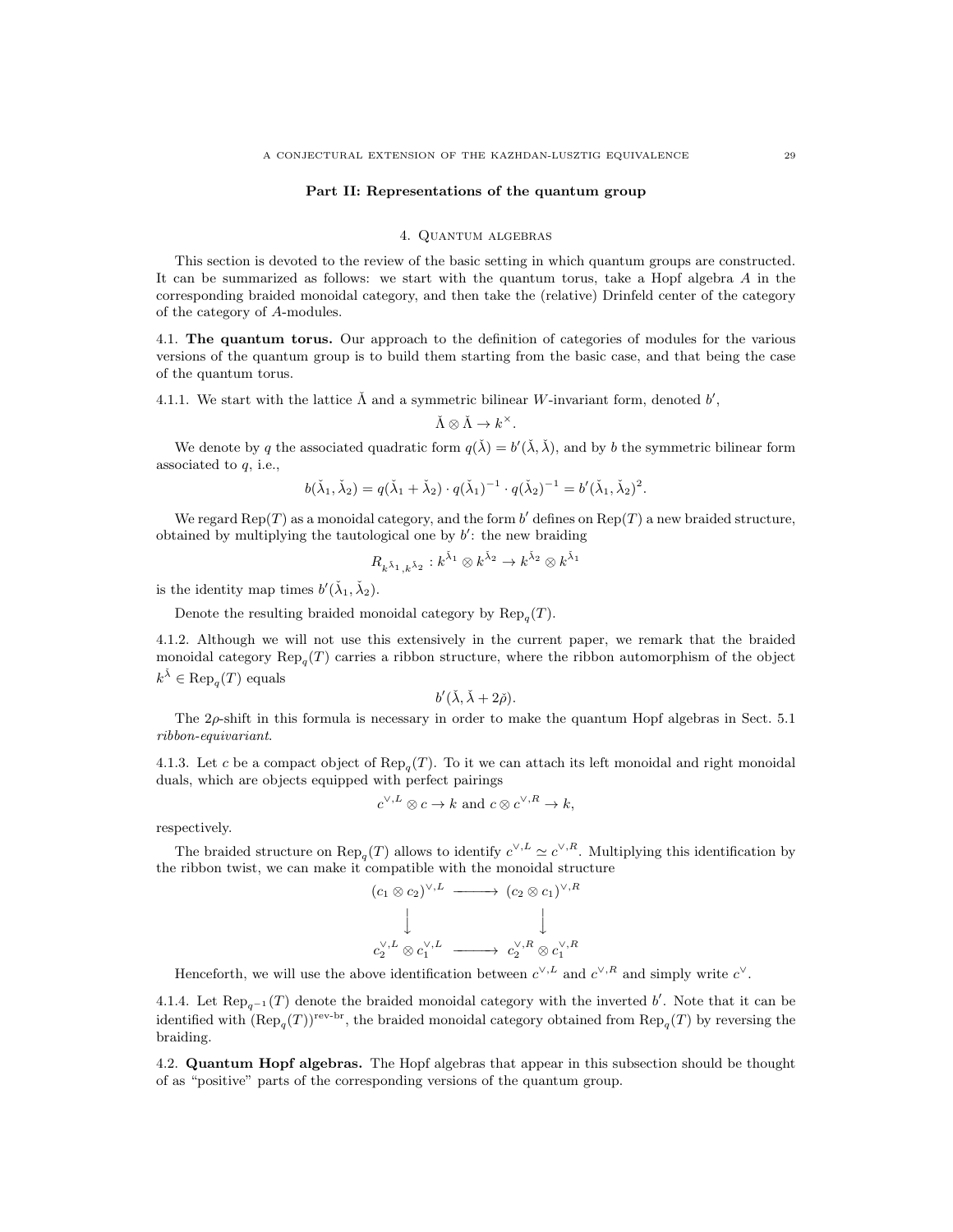4.2.1. Note that given a braided monoidal category, it makes sense to talk about Hopf algebras in it. Our interest will be Hopf algebras A in  $(\text{Rep}_q(T))^{\heartsuit}$  such that their weight components  $A^{\bar{\lambda}}$  satisfy

$$
A^{\check{\lambda}} = \begin{cases} 0 \text{ for } \check{\lambda} \notin \check{\Lambda}^+ \\ k \text{ for } \check{\lambda} = 0 \\ \text{ is finite-dimensional for } \check{\lambda} \in \check{\Lambda}^+. \end{cases}
$$

We will also consider Hopf algebras that satisfy the opposite condition (i.e., replace  $\check{\Lambda}^+$  by  $-\check{\Lambda}^+$ ).

For a given A, we will consider the DG category  $A\text{-mod}(\text{Rep}_q(T))$ , equipped with the forgetful functor **obly** A to  $\text{Rep}_q(T)$ . Let  $\text{ind}_A : \text{Rep}_q(T) \to A$ -mod $(\text{Rep}_q(T))$  denote its left adjoint.

The datum of Hopf algebra structure on A is equivalent to a structure of monoidal category on  $A\text{-mod}(\text{Rep}_q(T))$  so that the functor **obly** A is monoidal.

4.2.2. Let  $A\text{-mod}(\text{Rep}_q(T))_{\text{fin.dim}} \subset A\text{-mod}(\text{Rep}_q(T))$  denote the full (but not cocomplete) subcategory of finite-dimensional A-modules. We let

# $A\text{-mod}(\text{Rep}_q(T))_{\text{loc.nilp}}$

denote the ind-completion of  $A$ -mod $(\text{Rep}_q(T))_{\text{fin.dim}}$ .

The monoidal structure on  $A$ -mod $(\text{Rep}_q(T))$  restricts to one on  $A$ -mod $(\text{Rep}_q(T))$ <sub>fin.dim</sub>, which, in turn, ind-extends to one on  $A$ -mod $(\text{Rep}_q(T))_{\text{loc.nilp}}$ .

Below we will give a different interpretation of  $A$ -mod $(\text{Rep}_q(T))_{\text{loc,nilp}}$ .

4.2.3. By ind-extending the tautological embedding  $A\text{-mod}(\text{Rep}_q(T))_{\text{fin.dim}} \hookrightarrow A\text{-mod}(\text{Rep}_q(T))$  we obtain a functor

 $A\text{-mod}(\text{Rep}_q(T))_{\text{loc,nilp}} \to A\text{-mod}(\text{Rep}_q(T)).$ 

Warning: in general, this functor does not send compacts to compacts (as  $A\text{-mod}(\text{Rep}_q(T))_{\text{fin.dim}}$  is not necessarily contained in  $A\text{-mod}(\text{Rep}_q(T))_c)$ , nor is it fully faithful. In fact, this functor may fail to even be conservative (this is the case if k is non-compact as an object of  $A\text{-mod}(\text{Rep}_q(T)))$ .

By a slight abuse of notation, we will denote by the same symbol  $oblv<sub>A</sub>$  the composite functor

$$
A\text{-mod}(\text{Rep}_q(T))_{\text{loc,nilp}} \to A\text{-mod}(\text{Rep}_q(T)) \stackrel{\text{oblv}_A}{\to} \text{Rep}_q(T).
$$

Note that the resulting functor

(4.1) 
$$
\mathbf{oblv}_A : A\text{-mod}(\text{Rep}_q(T))_{\text{loc,nilp}} \to \text{Rep}_q(T)
$$

is not necessarily conservative.

4.2.4. Since A was assumed connective, the category  $A\text{-mod}(\text{Rep}_q(T))$  carries a t-structure, for which the forgetful functor **obly** A is t-exact. The subcategory  $A$ -mod $(\text{Rep}_q(T))$ <sub>fin.dim</sub> is compatible with this t-structure, and that in turn induces a t-structure on  $A\text{-mod}(\text{Rep}_q(T))_{\text{loc,nilp}}$ . The functor (4.1) is t-exact, and an object of  $A\text{-mod}(\text{Rep}_q(T))_{\text{loc.nilp}}$  is connective if and only if its image under (4.1) is connective.

Note, however, that the above t-structure on  $A\text{-mod}(\text{Rep}_{q}(T))_{\text{fin.dim}}$  is in general not left separated.

Since A was assumed co-connective (recall that we are assuming that A is actually in the heart), it follows (e.g., using Sect. 4.3.6 below) that  $(A\text{-mod}(\text{Rep}_q(T))_{\text{loc,nilp}})^\heartsuit$  contains enough injective objects I, such that

 $\mathfrak{Hom}_{A\operatorname{\!-mod}\nolimits(\mathop{\mathrm{Rep}}\nolimits_q(T))_{\rm loc\mathinner{\mathrm{.nilp}}\nolimits}}(\mathfrak{M},\mathfrak{I})$ 

is acyclic off degree 0 for any  $\mathcal{M} \in (A\text{-mod}(\text{Rep}_q(T))_{\text{loc,nilp}})^\heartsuit$ .

This implies that the bounded part of  $A$ -mod $(\text{Rep}_q(T))_{\text{loc.nilp}}$ , i.e.,  $(A\text{-mod}(\text{Rep}_q(T))_{\text{loc.nilp}})$  $\leq \infty$ ,  $\geq \infty$ can be recovered from the abelian category  $(A\text{-mod}(\text{Rep}_q(T))_{\text{loc,nilp}})^\heartsuit$  as its *bounded derived category* in the sense of [Lu, Sect. 1.3.2].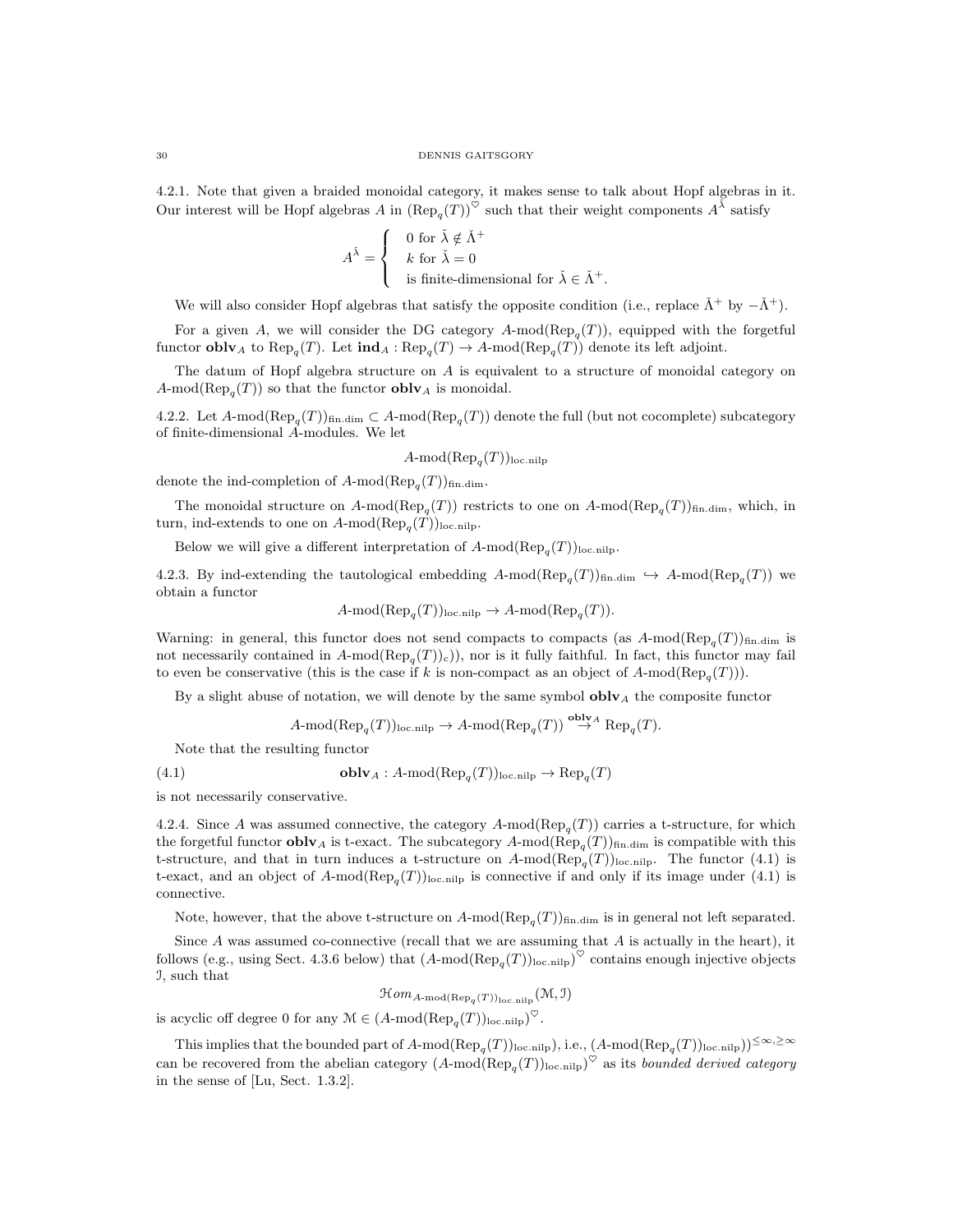All of  $A\text{-mod}(\text{Rep}_q(T))_{\text{loc,nilp}}$  can be recovered as the ind-completion of  $(A\text{-mod}(\text{Rep}_q(T))_{\text{loc,nilp}})_{c}$ , which is a full subcategory in  $(A\text{-mod}(\text{Rep}_q(T))_{\text{loc,nilp}}))^{\leq \infty, \geq \infty}$ .

### 4.3. Coalgebras and comodules.

4.3.1. Let  $A^{\vee} \in \text{Rep}_q(T)$  be the component-wise monoidal dual of A. The Hopf algebra structure on A induces one on  $A^{\vee}$  so that the diagrams

id<sup>A</sup> ⊗ multA<sup>∨</sup>

$$
A \otimes A^{\vee} \otimes A^{\vee}
$$
\n
$$
A \otimes A^{\vee} \otimes A^{\vee}
$$
\n
$$
A \otimes A \otimes A^{\vee} \otimes A^{\vee}
$$
\n
$$
A \otimes A \otimes A^{\vee} \otimes A^{\vee}
$$
\n
$$
A \otimes A \otimes A^{\vee}
$$
\n
$$
A \otimes A \otimes A^{\vee}
$$
\n
$$
A \otimes A \otimes A^{\vee}
$$
\n
$$
A \otimes A \otimes A^{\vee}
$$
\n
$$
A \otimes A \otimes A^{\vee}
$$
\n
$$
A \otimes A \otimes A^{\vee}
$$
\n
$$
A \otimes A \otimes A^{\vee}
$$
\n
$$
A \otimes A \otimes A^{\vee}
$$
\n
$$
A \otimes A \otimes A^{\vee}
$$
\n
$$
A \otimes A^{\vee}
$$
\n
$$
A \otimes A^{\vee}
$$
\n
$$
A \otimes A^{\vee}
$$
\n
$$
A \otimes A^{\vee}
$$
\n
$$
A \otimes A^{\vee}
$$
\n
$$
A \otimes A^{\vee}
$$
\n
$$
A \otimes A^{\vee}
$$
\n
$$
A \otimes A^{\vee}
$$
\n
$$
A \otimes A^{\vee}
$$
\n
$$
A \otimes A^{\vee}
$$
\n
$$
A \otimes A^{\vee}
$$
\n
$$
A \otimes A^{\vee}
$$
\n
$$
A \otimes A^{\vee}
$$
\n
$$
A \otimes A^{\vee}
$$
\n
$$
A \otimes A^{\vee}
$$
\n
$$
A \otimes A^{\vee}
$$
\n
$$
A \otimes A^{\vee}
$$
\n
$$
A \otimes A^{\vee}
$$
\n
$$
A \otimes A^{\vee}
$$
\n
$$
A \otimes A^{\vee}
$$
\n
$$
A \otimes A^{\vee}
$$
\n
$$
A \otimes A^{\vee}
$$
\n
$$
A \otimes A^{\vee}
$$
\n<

and

4.3.2. Note also that if B is a Hopf algebra in a braided monoidal category C, we can attach to it a Hopf algebra  $B^{\text{rev-comult}}$  in the braided monoidal category  $C^{\text{rev-br}}$ .

Namely, we let  $B^{\text{rev-comult}}$  be the same as B as an associative algebra, but we set the comultiplication to be

$$
B\stackrel{\rm comult}{\longrightarrow} B\otimes B\stackrel{R^{-1}_{B,B}}{\longrightarrow} B\otimes B.
$$

Similarly, we can consider the Hopf algebra  $B^{\text{rev-mult}}$  in  $\mathbb{C}^{\text{rev-br}}$ . It is the same as B as a co-associative coalgebra, and the multiplication is defined by

$$
B\otimes B\stackrel{R_{B,B}^{-1}}{\longrightarrow} B\otimes B\stackrel{\operatorname{mult}}{\rightarrow} B.
$$

We note, however, that the antipode on B identifies  $B^{\text{rev-comult}}$  and  $B^{\text{rev-mult}}$  as Hopf algebras.

4.3.3. If B is a coalgebra as in Sect. 4.2.1, we let

$$
B\text{-comod}(\text{Rep}_q(T))_{\text{fin.dim}}
$$

denote the category of finite-dimensional B-comodules. We let  $B$ -comod $(\text{Rep}_q(T))$  denote the indcompletion of B-comod $(\text{Rep}_q(T))_{\text{fin.dim}}$ .

We have the forgetful functor

$$
oblvB : B-comod( $\text{Rep}_q(T)$ )  $\to$   $\text{Rep}_q(T)$ ,
$$

which admits a continuous *right* adjoint, denoted **coind**<sub>B</sub>. The corresponding comonad on  $\text{Rep}_q(T)$  is given by tensor product with B.

Note, however, that the functor  $oblv_B$  is not necessarily conservative.

4.3.4. We have:

Lemma 4.3.5. There exists a canonical equivalence of monoidal categories

$$
A\text{-mod}(\text{Rep}_q(T))_{\text{loc,nilp}} \simeq (A^{\vee})^{\text{rev-mult}}\text{-comod}(\text{Rep}_{q^{-1}}(T))
$$

that commutes with the forgetful functors to

$$
\text{Rep}_{q}(T) \simeq (\text{Rep}_{q^{-1}}(T))^{\text{rev-br}}.
$$

4.3.6. As a consequence, we obtain that the forgetful functor  $oblv<sub>A</sub>$  of (4.1) admits a continuous *right*  $adjoint$ , denoted  $\mathbf{coind}_A$ .

The corresponding co-monad on  $\text{Rep}_q(T)$  is given by tensor product with  $A^{\vee}$ .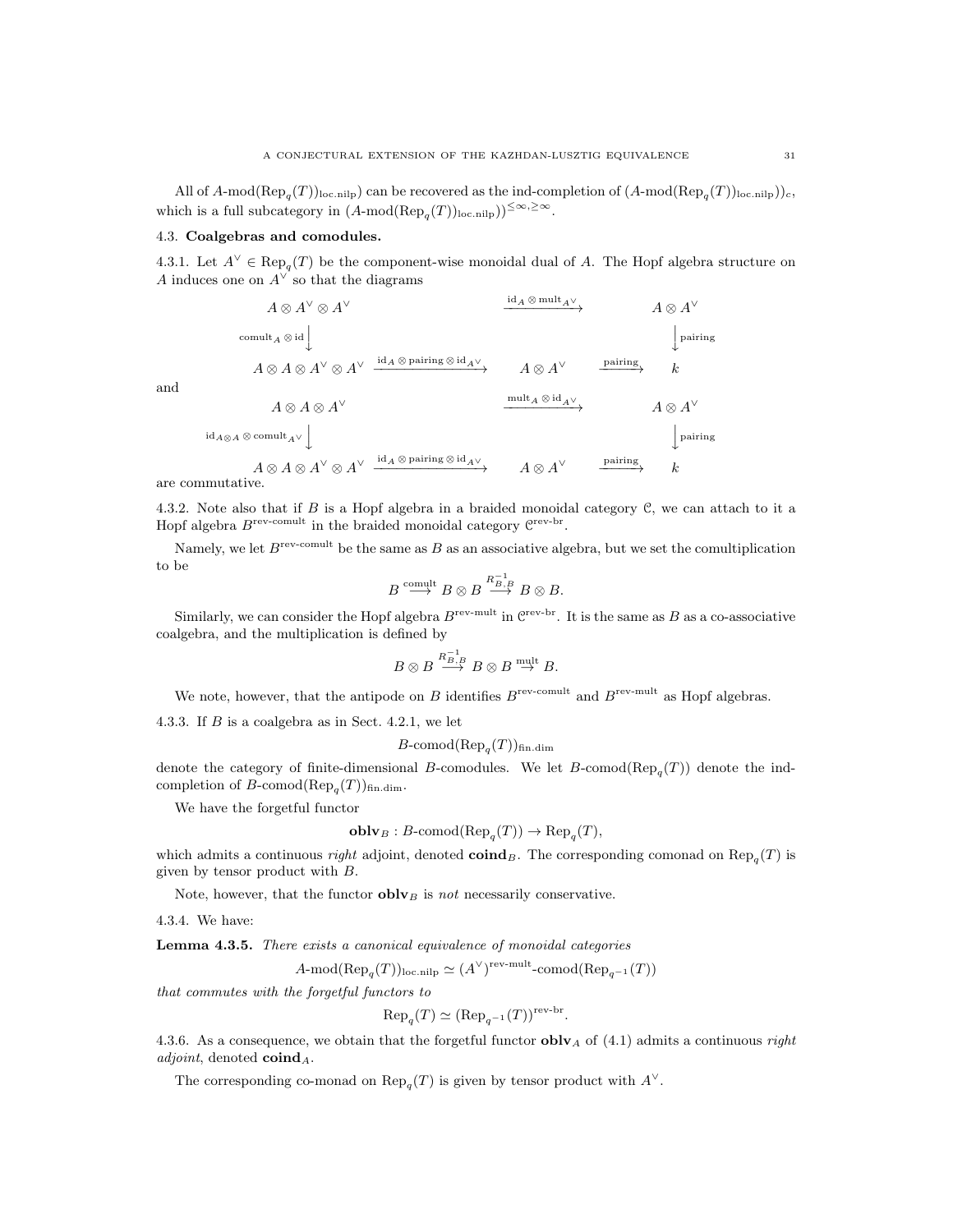4.4. Formation of the relative Drinfeld double. We will now perform the crucial step in the construction of quantum groups: we will add the "negative part" of the quantum group by considering the (relative) Drinfeld center.

4.4.1. Note that tensor product by objects of  $\text{Rep}_q(T)$  on the right makes the monoidal category A-mod( $\text{Rep}_q(T)$ )<sub>loc.nilp</sub> into a *right module category* for the braided monoidal category  $\text{Rep}_q(T)$ .

In this case, it makes sense to form the relative Drinfeld double

$$
Z_{\text{Dr}, \text{Rep}_q(T)}(A \text{-mod}(\text{Rep}_q(T))_{\text{loc.nilp}}).
$$

This is a braided monoidal category, universal with respect to the property that it acts on A-mod( $\text{Rep}_q(T)$ )<sub>loc.nilp</sub> on the left, in a way commuting with the right action of  $\text{Rep}_q(T)$ .

4.4.2. Explicitly, objects of  $Z_{Dr,Rep_q(T)}(A\text{-mod}(Rep_q(T))_{loc,nilp})$  are objects  $z \in A\text{-mod}(Rep_q(T))_{loc,nilp}$ equipped with a system of identifications

(4.2) 
$$
z \otimes M \to M \otimes z
$$
,  $\forall M \in A$ -mod( $\text{Rep}_q(T)$ )<sub>loc.nilp</sub>,

compatible with tensor products of the  $M$ 's, and such that for  $M$  coming via augmentation from an object  $c \in \text{Rep}_q(T)$ , the resulting map

 $z \otimes c \rightarrow c \otimes z$ 

is the braiding  $R_{z,c}$  in  $\text{Rep}_q(T)$ .

4.4.3. We have the evident (monoidal) conservative forgetful functor

 ${\bf oblv}_{{\rm Dr}\rightarrow A}:Z_{{\rm Dr}, {\rm Rep}_q(T)}(A{\text{-mod}}({\rm Rep}_q(T))_{\rm loc. nilp})\rightarrow A{\text{-mod}}({\rm Rep}_q(T))_{\rm loc. nilp},$ 

which admits a *left* adjoint, denoted  $\text{ind}_{A\rightarrow\text{Dr}}$ .

Via the equivalence of Lemma 4.3.5, we obtain that  $Z_{\text{Dr},\text{Rep}_q(T)}(A\text{-mod}(\text{Rep}_q(T))_{\text{loc.nilp}})$  admits also a (monoidal) forgetful functor

 ${\bf oblv}_{{\rm Dr}\rightarrow A^\vee}:Z_{{\rm Dr}, {\rm Rep}_q(T)}(A{\text{-mod}}({\rm Rep}_q(T))_{\rm loc. nilp})\rightarrow (A^\vee)^{\rm rev-mult}{\rm -mod}({\rm Rep}_{q^{-1}}(T))_{\rm loc. nilp},$ 

which we further identify with

$$
(A^{\vee})^{\text{rev-comult}}
$$
-mod( $\text{Rep}_{q^{-1}}(T)$ )<sub>loc.nilp</sub>,

via the antipode map.

If we disregard the monoidal structures, we can view the latter functor as

$$
Z_{\mathrm{Dr}, \mathrm{Rep}_q(T)}(A \text{-mod}(\mathrm{Rep}_q(T))_{\mathrm{loc}, \mathrm{nilp}}) \to A^{\vee} \text{-mod}(\mathrm{Rep}_q(T)).
$$

# 4.5. Basic structures on the category of modules.

4.5.1. We have the following commutative diagram

(4.3)  
\n
$$
Z_{\text{Dr}, \text{Rep}_{q}(T)}(A \text{-mod}(\text{Rep}_{q}(T))_{\text{loc.nilp}}) \xrightarrow{\text{oblv}_{\text{Dr}\to A}} A \text{-mod}(\text{Rep}_{q}(T))_{\text{loc.nilp}}
$$
\n
$$
\downarrow \text{oblv}_{A}
$$
\n
$$
A^{\vee} \text{-mod}(\text{Rep}_{q}(T)) \xrightarrow{\text{oblv}_{A^{\vee}}} \text{Rep}_{q}(T),
$$

and the following two commutative diagrams, obtained by passing to left adjoints along the horizontal arrows (resp., right adjoints along the vertical arrows):

(4.4)  
\n
$$
Z_{\text{Dr}, \text{Rep}_q(T)}(A \text{-mod}(\text{Rep}_q(T))_{\text{loc.nilp}}) \xleftarrow{\text{ind}_{\text{Dr}\to A}} A \text{-mod}(\text{Rep}_q(T))_{\text{loc.nilp}}
$$
\n
$$
(\text{4.4}) \qquad \qquad \text{oblv}_{\text{Dr}\to A^{\vee}} \qquad \qquad \downarrow \text{oblv}_{A}
$$
\n
$$
A^{\vee} \text{-mod}(\text{Rep}_q(T)) \qquad \qquad \xleftarrow{\text{ind}_{A^{\vee}}} \text{Rep}_q(T),
$$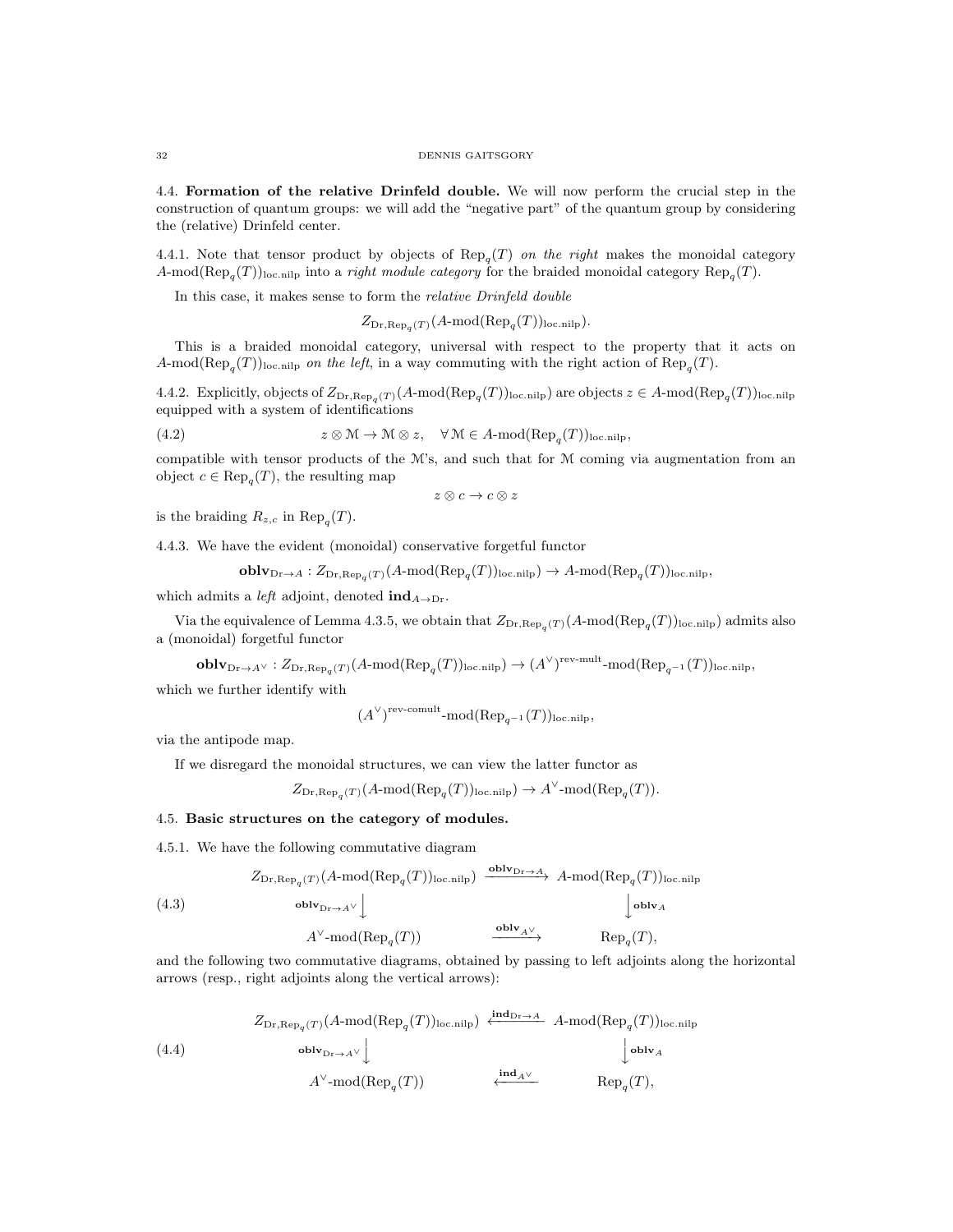and

(4.5)  
\n
$$
Z_{\text{Dr}, \text{Rep}_{q}(T)}(A\text{-mod}(\text{Rep}_{q}(T))_{\text{loc.nilp}}) \xrightarrow{\text{oblv}_{\text{Dr}\to A}} A\text{-mod}(\text{Rep}_{q}(T))_{\text{loc.nilp}}
$$
\n
$$
\uparrow \text{coind}_{A}
$$
\n
$$
A^{\vee}\text{-mod}(\text{Rep}_{q}(T)) \xrightarrow{\text{oblv}_{A^{\vee}}} \text{Rep}_{q}(T).
$$

4.5.2. The category  $Z_{Dr,Rep_q}(T)$  (A-mod(Rep<sub>q</sub>(T))<sub>loc.nilp</sub>) carries a t-structure for which the functor  $oblv_{Dr\rightarrow A}$  is t-exact.

It follows from the diagrams (4.3), (4.4) and (4.5) that the functors  $\textbf{oblv}_{\text{Dr}\rightarrow A}\vee$ ,  $\textbf{ind}_{\text{Dr}\rightarrow A}$  and  $\mathbf{coind}_{\mathrm{Dr}\to A^{\vee}}$  are also t-exact.

Note, however, that the above t-structure on  $Z_{\text{Dr},\text{Rep}_q(T)}(A\text{-mod}(\text{Rep}_q(T))_{\text{loc.nilp}})$  is in general not separated. In particular, the functor  $\textbf{oblv}_{Dr\to A}\vee$  is in general not conservative.

4.5.3. For every  $\check{\lambda} \in \check{\Lambda}$ , we have the standard and the costandard objects

$$
\mathbb{M}_{A}^{\tilde{\lambda}} := \mathbf{ind}_{\mathrm{Dr}\to A}(k^{\tilde{\lambda}}) \text{ and } \mathbb{M}_{A}^{\vee, \tilde{\lambda}} := \mathbf{coind}_{\mathrm{Dr}\to A^{\vee}}(k^{\tilde{\lambda}})
$$

that both lie in the heart of  $Z_{\text{Dr},\text{Rep}_q(T)}(A\text{-mod}(\text{Rep}_q(T))_{\text{loc,nilp}})$ .

From the commutative diagrams (4.4) and (4.5) we obtain that

$$
\mathbf{oblv}_{\mathrm{Dr}\to A^\vee}(\mathbb{M}_A^{\check{\lambda}})\simeq \mathbf{ind}_{A^\vee}(k^{\check{\lambda}})\text{ and } \mathbf{oblv}_{\mathrm{Dr}\to A^\vee}(\mathbb{M}_A^{\vee,\check{\lambda}})\simeq \mathbf{coind}_{A}(k^{\check{\lambda}}).
$$

From either of those we obtain:

$$
\mathcal{H}om_{Z_{\mathrm{Dr}, \mathrm{Rep}_{q}(T) }(A\text{-}\mathrm{mod}(\mathrm{Rep}_{q}(T))_{\mathrm{loc. nilp}})} (\mathbb{M}_{A}^{\check{\lambda}}, \mathbb{M}_{A}^{\vee, \check{\lambda}'})=\left\{\begin{array}{c} k \text{ if } \check{\lambda}'=\lambda \\ 0 \text{ otherwise.} \end{array} \right.
$$

4.5.4. Note that, by construction, the objects  $\mathbb{M}_{A}^{\check{\lambda}} \in Z_{\text{Dr},\text{Rep}_q(T)}(A\text{-mod}(\text{Rep}_q(T))_{\text{loc,nilp}})$  are compact and generate  $Z_{\text{Dr}, \text{Rep}_q(T)}(A \text{-mod}(\text{Rep}_q(T))_{\text{loc.nilp}})$ . From here it follows that

 $(Z_{\text{Dr},\text{Rep}_{q}(T)}(A\text{-mod}(\text{Rep}_{q}(T))_{\text{loc.nilp}}))_{c} \subset (Z_{\text{Dr},\text{Rep}_{q}(T)}(A\text{-mod}(\text{Rep}_{q}(T))_{\text{loc.nilp}}))^{\leq \infty, \geq \infty}.$ 

We will now give an explicit description of all compact objects in  $Z_{\text{Dr},\text{Rep}_q(T)}(A\text{-mod}(\text{Rep}_q(T))_{\text{loc,nilp}})$ :

**Proposition 4.5.5.** An object  $M \in (Z_{Dr, Rep_q(T)}(A\text{-mod}(Rep_q(T))_{loc,nilp}))^{\leq \infty, \geq \infty}$  is compact if and *only if* **oblv**<sub>Dr→A</sub>∨(M)  $\in$  A<sup>V</sup>-mod(Rep<sub>q</sub>(T)) is compact.

Warning: if in the statement of the proposition we omited the condition that M be cohomologically bounded, the assertion would be false: indeed, the functor  $\textbf{oblv}_{\text{Dr}\to A^{\vee}}$  is not necessarily conservative.

*Proof.* The "only if" direction is clear, since the functor  $oblv_{Dr\to A}$  preserves compactness, being the left adjoint of a continuous functor.

For the "if" direction, let us start with an object in

$$
\mathcal{M} \in (Z_{\mathrm{Dr}, \mathrm{Rep}_q(T)}(A \text{-}\mathrm{mod}(\mathrm{Rep}_q(T))_{\mathrm{loc}, \mathrm{nilp}}))^{\leq \infty, \geq \infty}
$$

whose image in  $A^{\vee}$ -mod( $\text{Rep}_{q}(T)$ ) along **oblv**<sub>Dr→A</sub> $\vee$  is compact. A standard argument shows that there exists a fiber sequence

 $\mathcal{M}' \to \mathcal{M}'' \to \mathcal{M}',$ 

where  $\mathcal{M}'' \in (Z_{\text{Dr},\text{Rep}_{q}(T)}(A\text{-mod}(\text{Rep}_{q}(T)))_{\text{loc.nilp}}))_{c}$  and  $\mathcal{M}' \in (Z_{\text{Dr},\text{Rep}_{q}(T)}(A\text{-mod}(\text{Rep}_{q}(T)))_{\text{loc.nilp}}))_{c}$ is such that its image in  $A^{\vee}$ -mod( $\text{Rep}_{q}(T)$ ) along **oblv**<sub>Dr→A</sub> $\vee$  is finitely generated and free.

It is easy to see that such  $M'$  admits a filtration

$$
0 = \mathcal{M}'_0 \subset \mathcal{M}'_1 \subset \ldots \subset \mathcal{M}'_n = \mathcal{M}',
$$

where each successive quotient is generated under the action of  $A^{\vee}$  by an element of a single degree. However, such as element is necessarily annihilated by the action of A. Hence, we obtain that each successive quotient is isomorphic to  $\mathbb{M}_{A}^{\tilde{\lambda}}$  for some  $\tilde{\lambda}$ .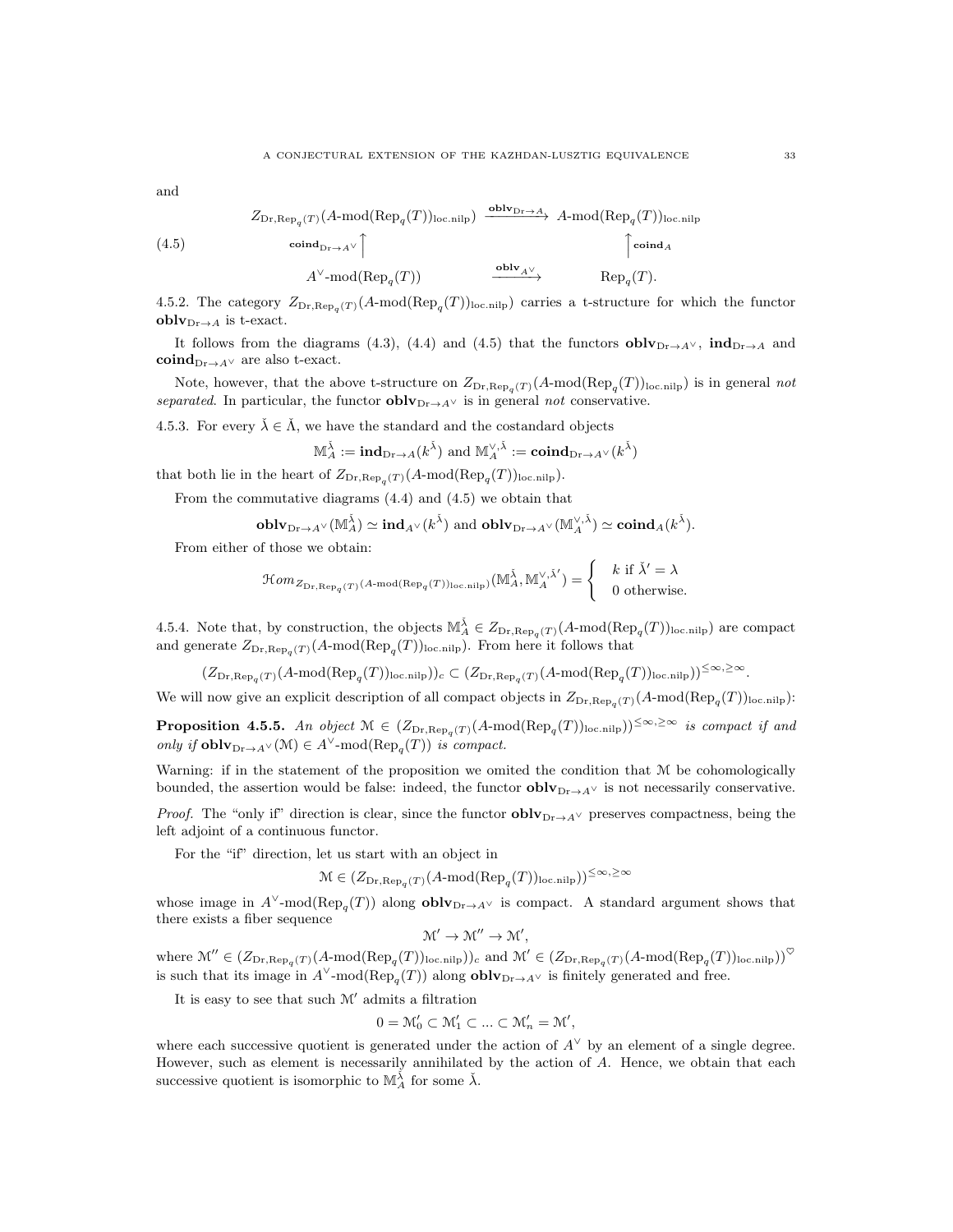4.5.6. From Sect. 4.2.4 it follows that the abelian category  $(Z_{Dr,Rep_q}(T)(A-mod(Rep_q(T))_{loc.nilp}))^{\heartsuit}$  has enough injectives, which are also acyclic in  $Z_{Dr, Rep_q(T)}(A\text{-mod}(Rep_q(T))_{loc,nilp}).$ 

This implies that the cohomologically bounded part of  $Z_{Dr,Rep_q(T)}(A\text{-mod}(Rep_q(T))_{loc,nilp}),$  i.e.,

$$
(Z_{\mathrm{Dr}, \mathrm{Rep}_{q}(T)}(A \text{-}\mathrm{mod}(\mathrm{Rep}_{q}(T))_{\mathrm{loc. nilp}}))^{\leq \infty, \geq \infty},
$$

can be recovered from the abelian category  $(Z_{Dr, Rep_q(T)}(A\text{-mod}(\text{Rep}_q(T))_{\text{loc.nilp}}))^{\heartsuit}$  as its bounded derived category. The entire  $Z_{\text{Dr},\text{Rep}_q(T)}(A\text{-mod}(\text{Rep}_q(T))_{\text{loc.nilp}})$  can be recovered as the ind-completion of  $(Z_{\text{Dr},\text{Rep}_{q}(T)}(A\text{-mod}(\text{Rep}_{q}(T))_{\text{loc.nilp}}))_{c} \subset (Z_{\text{Dr},\text{Rep}_{q}(T)}(A\text{-mod}(\text{Rep}_{q}(T))_{\text{loc.nilp}}))^{\leq \infty, \geq \infty}$ .

### 5. Modules over the quantum group

We continue to review the basics of quantum groups. In this section we define the categories of primary interest,  $\text{Rep}_q(G)$  and  $\text{Rep}_q^{\text{mxd}}(G)$ . The former is (the usual) category of modules over Lusztig's quantum group. The latter category is less known: it combines Lusztig's version for the positive part and the De Concini-Kac version for the negative part.

5.1. The various version of  $U_q(N)$ . In this subsection we will introduce some particular Hopf algebras in  $\text{Rep}_q(T)$  that correspond to the several versions of the quantum group that we will consider.

5.1.1. Let  $U_q^{\text{free}}(N)$  be the free associative algebra in  $\text{Rep}_q(T)$  on the generators  $e_i$ , each in degree the simple root  $\check{\alpha}_i$ . It has a canonical Hopf algebra structure, defined by the condition that the comultiplication sends

$$
e_i \mapsto e_1 \otimes 1 + 1 \otimes e_i.
$$

Remark 5.1.2. We emphasize that  $U_q^{\text{free}}(N)$  is a Hopf algebra in  $\text{Rep}_q(T)$ , and not in Vect. The usual formula

$$
\nabla(e_i) = e_i \otimes 1 + K_i \cdot e_i \otimes 1
$$

arises from the braiding on  $\text{Rep}_q(T)$ , where  $K_i$  acts on the  $\check{\lambda}$ -weight space as  $b'(\check{\alpha}_i, \check{\lambda})$ .

5.1.3. We introduce the De Concini-Kac version of  $U_q(N)$ , denoted  $U_q^{\text{DK}}(N)$ , as the quotient of  $U_q^{\text{free}}(N)$ by the quantum Serre relations.

It is known that the ideal generated by the quantum Serre relations is a Hopf ideal; hence  $U_q^{\text{DK}}(N)$ has a unique structure of Hopf algebra, compatible with the projection

$$
U_q^{\text{free}}(N) \twoheadrightarrow U_q^{\text{DK}}(N).
$$

Swapping the roles of  $\check{\Lambda}$ <sup>+</sup> and  $\check{\Lambda}$ <sup>-</sup>, we obtain the Hopf algebras in  $\text{Rep}_q(T)$ :

$$
U_q^{\text{free}}(N^-) \twoheadrightarrow U_q^{\text{DK}}(N^-).
$$

5.1.4. We define

$$
U_q^{\rm{Lus}}(N)
$$

to be the Hopf algebra in  $\text{Rep}_q(T)$  equal to the graded dual of  $U_q^{\text{DK}}(N^-)$ .

5.1.5. Let  $U_q^{\text{cofree}}(N)$  be the graded dual of  $U_q^{\text{free}}(N^-)$ . By duality, we have an injection

$$
U_q^{\text{Lus}}(N) \hookrightarrow U_q^{\text{cofree}}(N).
$$

It is known that  $U_q^{\text{Lus}}(N)$  is Lusztig's (i.e., quantum divided power) version of the quantum group. In what follows we will use the notation

$$
\text{Rep}_{q}(B) := U_{q}^{\text{Lus}}(N) \text{-mod}(\text{Rep}_{q}(T))_{\text{loc,nilp}}.
$$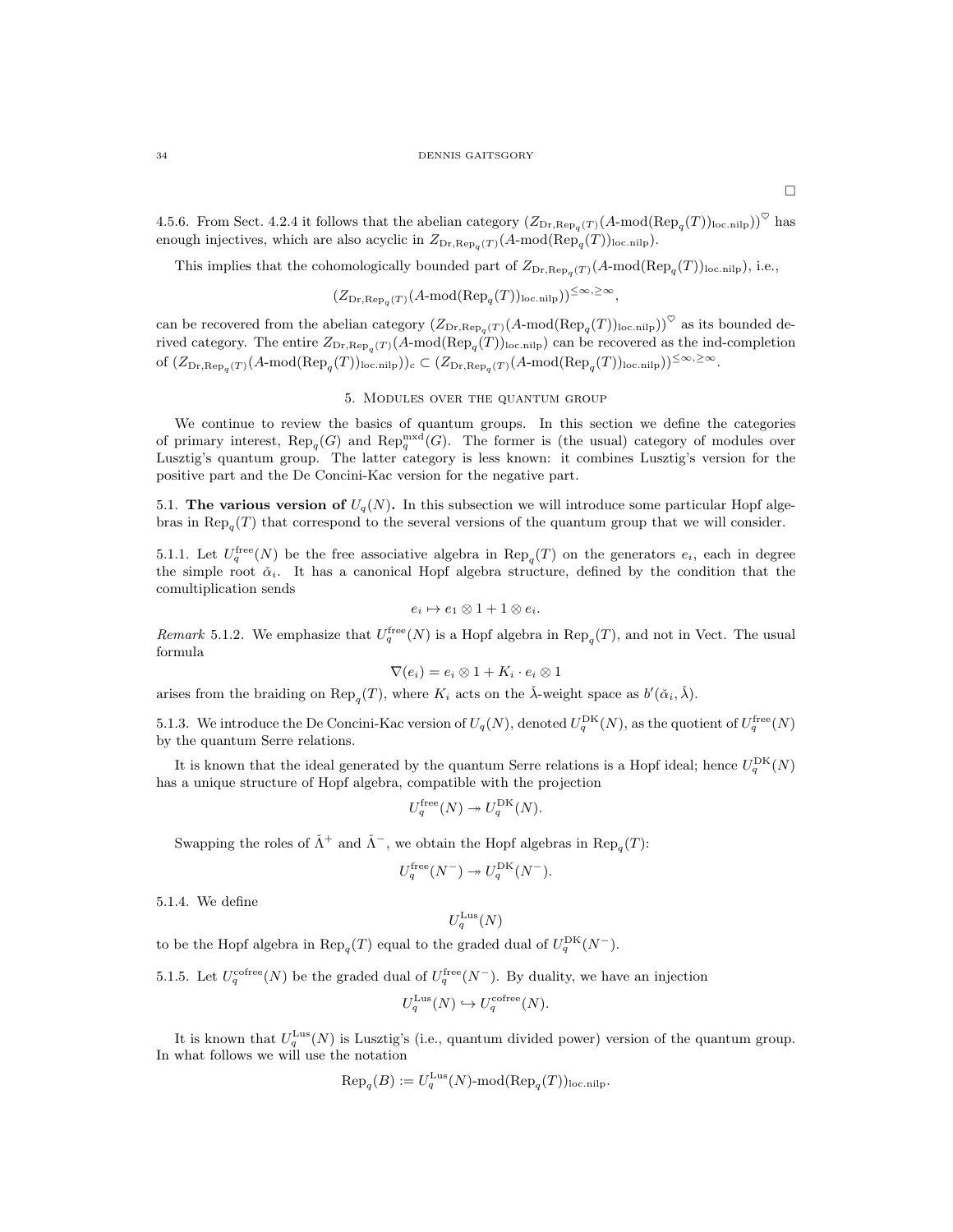5.1.6. Note that we have a canonical identification

$$
(U_q^{\text{free}}(N^-))^{\text{rev-comult}} \simeq U_{q^{-1}}^{\text{free}}(N^-),
$$

which induces an identification

$$
(U_q^{\rm DK}(N^-))^{rev\text{-comult}} \simeq U_{q^{-1}}^{\rm DK}(N^-).
$$

This implies that we can think of  $U_{q^{-1}}^{\text{DK}}(N^-)$  as obtained from  $U_q^{\text{Lus}}(N)$  by the procedure of Lemma 4.3.5.

5.1.7. We have a canonical map of Hopf algebras

 $(5.1)$  $U_q^{\text{free}}(N) \to U_q^{\text{cofree}}(N),$ 

obtained by extending the identity map on the generators.

It is known that the quantum Serre relations belong to the kernel of 
$$
(5.1)
$$
. Hence,  $(5.1)$  factors as

$$
U_q^{\text{free}}(N) \twoheadrightarrow U_q^{\text{DK}}(N) \to U_q^{\text{cofree}}(N).
$$

By duality, (5.1) also factors as

$$
I_q^{\text{free}}(N) \to U_q^{\text{Lus}}(N) \hookrightarrow U_q^{\text{cofree}}(N).
$$

Hence, the map (5.1) actually factors as

(5.2) 
$$
U_q^{\text{free}}(N) \twoheadrightarrow U_q^{\text{DK}}(N) \to U_q^{\text{Lus}}(N) \hookrightarrow U_q^{\text{cofree}}(N).
$$

 $\overline{I}$ 

5.1.8. We let  $u_q(N)$  denote the image of the above map  $U_q^{\text{DK}}(N) \to U_q^{\text{Lus}}(N)$ , so that we have

(5.3) 
$$
U_q^{\text{free}}(N) \twoheadrightarrow U_q^{\text{DK}}(N) \twoheadrightarrow u_q(N) \hookrightarrow U_q^{\text{Lus}}(N) \hookrightarrow U_q^{\text{cofree}}(N).
$$

The Hopf algebra  $u_q(N)$  is the positive part of the "small" quantum group.

5.1.9. Let  $u_q(N^-)$  be defined similarly. We have:

$$
(u_q(N))^\vee \simeq u_q(N^-).
$$

In what follows we will denote

$$
\text{Rep}_q^{\text{sml},\text{grd}}(B) := u_q(N)\text{-mod}(\text{Rep}_q(T))_{\text{loc.nilp}}.
$$

5.1.10. It is known that away from the case of the root of unity (i.e., when  $q(\check{\alpha}_i)$  is not a root of unity for any simple root  $\check{\alpha}_i$ , the maps

$$
U_q^{\mathrm{DK}}(N) \to u_q(N) \hookrightarrow U_q^{\mathrm{Lus}}(N)
$$

are isomorphisms.

By contrast, in the root of unity case (i.e., when  $q(\check{\alpha}_i)$  is a root of unity for all simple roots), it is known that  $u_q(N)$  is finite-dimensional. In fact, its generators  $e_i$  satisfy  $e_i^{d_i} = 0$  for  $d_i = \text{ord}(q(\check{\alpha}_i))$ .

5.2. Cohomology of the De Concini-Kac algebra. For what follows we will need to review some cohomological properties of  $U_q^{\text{DK}}(N^-)$ , viewed as an associative algebra. They can be summarized by saying that it behaves like the classical universal enveloping  $U(\mathfrak{n}^-)$ .

5.2.1. The following assertion is established in [Geo, Theorem 6.4.1]:

Theorem 5.2.2. We have

$$
\operatorname{Tor}_i^{U_q^{\operatorname{DK}}(N^-)}(k,k)^{\check{\lambda}} = \begin{cases} & k, \quad \check{\lambda} = w(\check{\rho}) - \rho \text{ for } w \in W \text{ and } i = \ell(w), \\ & 0 \text{ otherwise.} \end{cases}
$$

In other words, this theorem says that the homology of  $U_q^{\text{DK}}(N^-)$  looks exactly the same as that of the classical universal enveloping  $U(\mathfrak{n}^-)$ .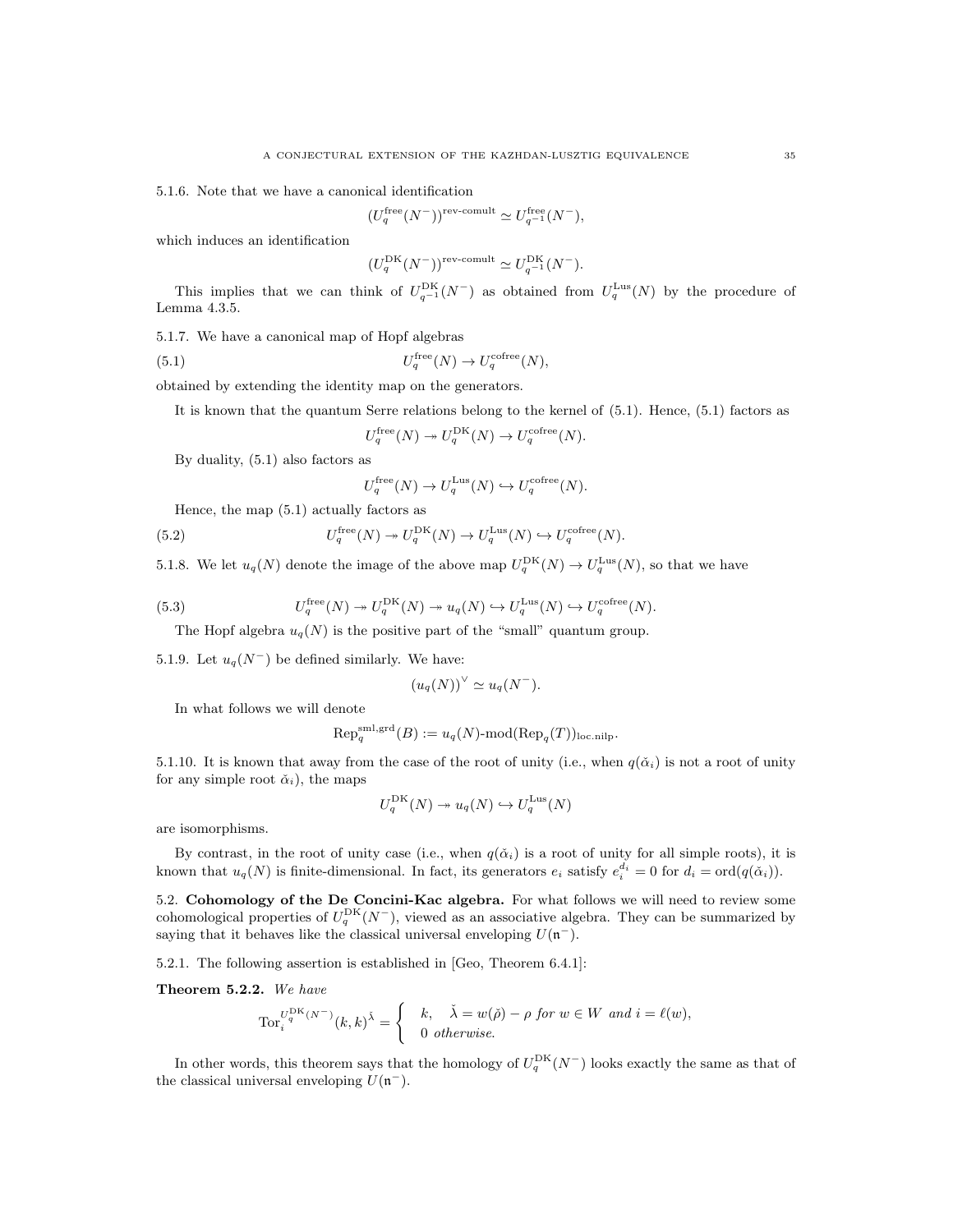5.2.3. In particular from Theorem 5.2.2, we obtain:

Corollary 5.2.4. The groups  $\text{Tor}_i^{U_2^{\text{DK}}(N^-)}$  $\int_{i}^{\infty}$  (i.e., i.e. one non-zero only for finitely many i.

Note that a statement analogous to Corollary 5.2.4 would be completely false for the other two versions of the quantum group:  $U_q^{\text{Lus}}(N^-)$  and  $u_q(N^-)$ .

5.2.5. We have the following general assertion:

**Lemma 5.2.6.** Let an an associative algebra A is graded by monoid isomorphic to  $(\mathbb{Z}^+)^n$  and such that  $k \to A^0$  is an isomorphism. Then the following conditions are equivalent:

- (i)  $\text{Tor}_i^A(k,k) \neq 0$  for finitely many i.
- (ii) A has a finite cohomological dimension.

Combining this with Corollary 5.2.4, we obtain:

**Corollary 5.2.7.** The algebra  $U_q^{\text{DK}}(N^-)$  has a finite cohomological dimension.

In particular:

**Corollary 5.2.8.** The augmentation module k is perfect as a  $U_q^{\text{DK}}(N^-)$ -module.

5.3. The mixed quantum group. In this subsection we will define the second principal actor for this paper: the category of modules over the mixed quantum group. The terminology "mixed" comes from the fact that this version has Lusztig's quantum group as its positive part, and the De Concini-Kac one as the negative part.

5.3.1. The basic object of study in this paper is the category

$$
\text{Rep}_q^{\text{mxd}}(G) := Z_{\text{Dr}, \text{Rep}_q(T)}(\text{Rep}_q(B)).
$$

By Sect. 4.4.3, this category is equipped with a pair of adjoint functors

$$
\mathbf{ind}_{\mathrm{Lus}^+ \to \mathrm{mxd}} : \mathrm{Rep}_q(B) \rightleftarrows \mathrm{Rep}_q^{\mathrm{mxd}}(G) : \mathbf{oblv}_{\mathrm{mxd} \to \mathrm{Lus}^+}.
$$

In addition, we have the following adjoint pair

$$
\textbf{oblv}_{\text{mxd}\to \text{DK}^-}:\text{Rep}_q^{\text{mxd}}(G)\rightleftarrows U_q^{\text{DK}}(N^-)\text{-mod}(\text{Rep}_q(T)):\textbf{coind}_{\text{DK}^-\to \text{mxd}}.
$$

5.3.2. For  $\check{\lambda} \in \check{\Lambda}$  we let

$$
\mathbb{M}^{\tilde{\lambda}}_{q,\mathrm{mxd}} := \mathrm{\mathbf{ind}}_{\mathrm{Lus}^+ \to \mathrm{mxd}}(k^{\tilde{\lambda}}) \in \mathrm{Rep}_q^{\mathrm{mxd}}(G) \text{ and } \mathbb{M}_{q,\mathrm{mxd}}^{\vee,\tilde{\lambda}} := \mathrm{\mathbf{coind}}_{\mathrm{DK}^- \to \mathrm{mxd}}(k^{\tilde{\lambda}}) \in \mathrm{Rep}_q^{\mathrm{mxd}}(G)
$$

be the corresponding standard and contandard objects, respectively.

From the commutative diagrams (4.4) and (4.5), we obtain that  $\mathbb{M}^{\check{\lambda}}_{q,\text{maxd}}$  is free over  $U_q^{\text{DK}}(N^-)$  and **obl**  $\mathbf{v}_{\text{mxd}\to\text{Lus}^+}(\mathbb{M}_{q,\text{mxd}}^{\vee,\tilde{\lambda}})$  is cofree as an object of  $\text{Rep}_q(B)$ , and we have

$$
\mathcal{H}om_{\text{Rep}_q^{\text{mxd}}(G)}(\mathbb{M}_{q,\text{mxd}}^{\tilde{\lambda}}, \mathbb{M}_{q,\text{mxd}}^{\vee,\tilde{\lambda}'} ) = \begin{cases} & k \text{ if } \tilde{\lambda} = \tilde{\lambda}'; \\ & 0 \text{ otherwise.} \end{cases}
$$

5.3.3. The objects  $\mathbb{M}_{q,\text{mxd}}^{\tilde{\lambda}}$  are compact and generate  $\text{Rep}_q^{\text{mxd}}(G)$ .

Recall (see Sect. 4.5.4) that an object of  $(\text{Rep}_q^{\text{mxd}}(G))^{\leq \infty, \geq \infty}$  is compact if and only if its image under **obl**  $\mathbf{v}_{\text{mxd}\to\text{DK}-}$  is compact in  $U_q^{\text{DK}}(N^-)$ -mod(Rep<sub>q</sub>(T)). Note that according to Corollary 5.2.7, the compactness condition in  $U_q^{\text{DK}}(\mathfrak{n}^-)$ -mod $(\text{Rep}_q(T))$  is equivalent to finite generation.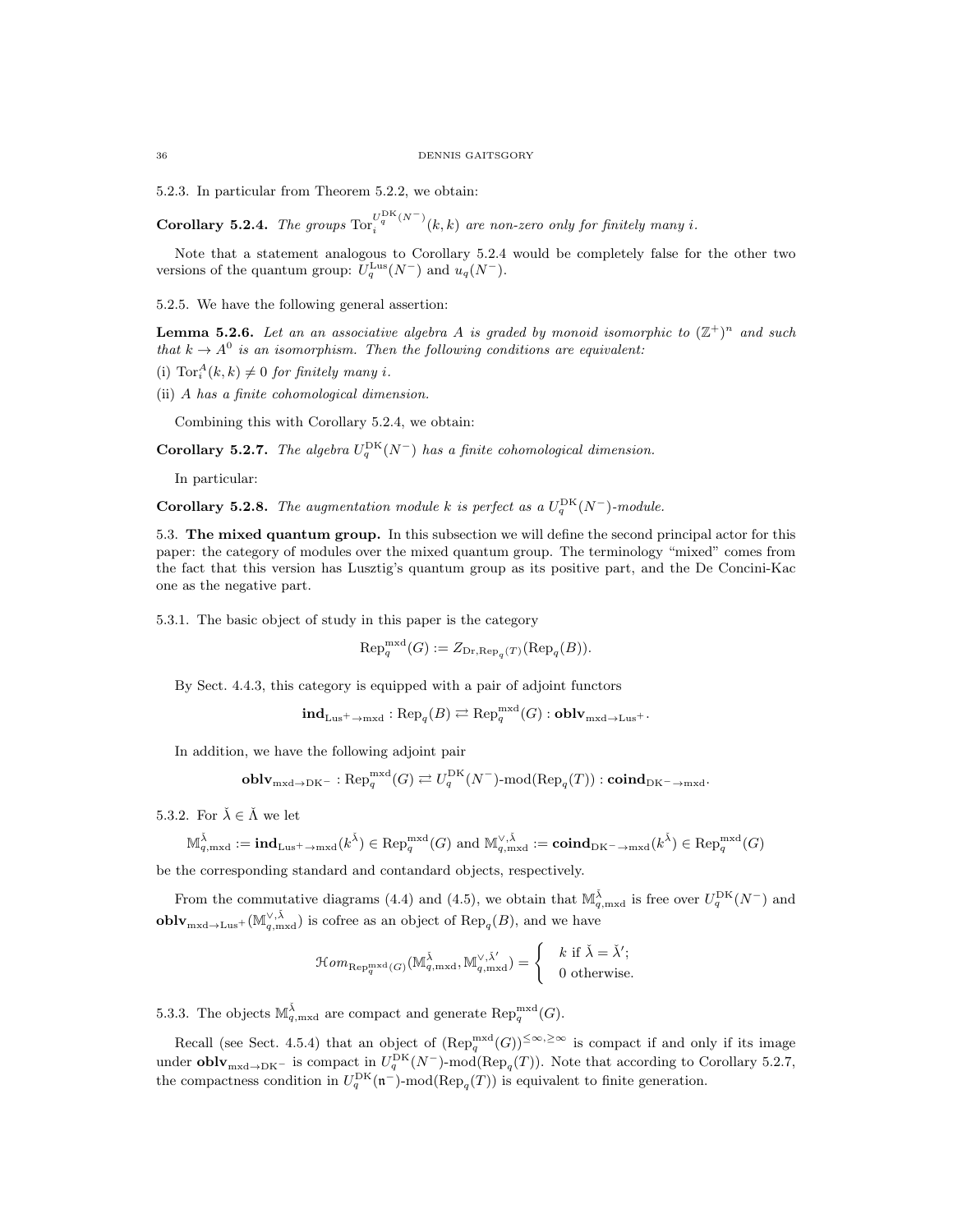5.3.4. According to Sect. 4.5.2, the category  $\text{Rep}_q^{\text{mxd}}(G)$  carries a unique t-structure for which the functors  $\textbf{oblv}_{\text{mxd}\to\text{Lus}^+}$  and  $\textbf{oblv}_{\text{mxd}\to\text{DK}^-}$  are t-exact. Moreover, the functors  $\textbf{ind}_{\text{Lus}^+ \to \text{mxd}}$  and  $\mathbf{coind}_{\mathrm{DK}-\to\mathrm{mxd}}$  are also t-exact, and in particular,  $\mathbb{M}_{q,\mathrm{mxd}}^{\check{\lambda}}$  and  $\mathbb{M}_{q,\mathrm{mxd}}^{\vee,\check{\lambda}}$  belong to  $(\mathrm{Rep}_q^{\mathrm{mxd}}(G))^{\heartsuit}$ .

Remark 5.3.5. As was explained in Sect. 4.5.6, the abelian category  $(\text{Rep}_q^{\text{mxd}}(G))^{\heartsuit}$  can be described explicitly as the category of objects of  $(\text{Rep}_q(T))^{\heartsuit}$ , endowed with a locally nilpotent action of  $U_q^{\text{Lus}}(N)$ and a compatible action of  $U_q^{\text{DK}}(N^-)$ . Furthermore,  $\text{Rep}_q^{\text{mxd}}(G)$  can be recovered from  $(\text{Rep}_q^{\text{mxd}}(G))^{\heartsuit}$ by the following procedure:

First, we note that the cohomologically bounded part of  $\text{Rep}_q^{\text{mxd}}(G)$ , i.e.,  $(\text{Rep}_q^{\text{mxd}}(G))^{<\infty,>\infty}$ , is recovered as

$$
\left(\mathrm{Rep}_q^{\mathrm{mxd}}(G)\right)^{<\infty,>\infty}\simeq D^b\left(\left(\mathrm{Rep}_q^{\mathrm{mxd}}(G)\right)^\heartsuit\right).
$$

Now, all of  $\mathrm{Rep}_q^{\mathrm{mxd}}(G)$  is recovered as the ind-completion of the full subcategory of  $(\mathrm{Rep}_q^{\mathrm{mxd}}(G))^{<\infty,>\infty}$ generated under finite colimits by the objects  $\mathbb{M}_{q,\text{mxd}}^{\check{\lambda}}$ .

5.4. The category of modules over the "big" quantum group. In this subsection we recall the definition of another object of primary interest: the category of (algebraic=a.k.a. locally finite) modules over Lusztig's quantum group, denoted  $\text{Rep}_q(G)$ .

A salient feature of this category is that it does not arise as Drinfeld's center. The only way we know how to construct  $\text{Rep}_q(G)$  is via the underlying abelian category.

5.4.1. Let  $\text{Rep}_{q}(G)_{\text{fin.dim}}$  be the category of algebraic representations of Lusztig's quantum group. By definition, this is the bounded derived category of the abelian category  $(\text{Rep}_q(G)_{\text{fin.dim}})^\heartsuit$  that consists of finite-dimensional objects of  $(\text{Rep}_q(T))^{\heartsuit}$ , endowed with actions of  $U_q^{\text{Lus}}(N)$  and  $U_q^{\text{Lus}}(N^-)$  that satisfy the usual relations.

The abelian category  $(\text{Rep}_q(G)_{\text{fin.dim}})^\heartsuit$  has enough projectives. We let

(5.4) 
$$
\operatorname{Rep}_q(G)_{\text{perf}} \subset \operatorname{Rep}_q(G)_{\text{fin.dim}}
$$

be the full subcategory consisting of perfect objects (i.e., those represented by finite complexes of projectives).

We set

 $\text{Rep}_q(G)_{\text{ren}} := \text{IndCompl}(\text{Rep}_q(G)_{\text{fin.dim}})$  and  $\text{Rep}_q(G) := \text{IndCompl}(\text{Rep}_q(G)_{\text{perf}})$ .

Both the categories  $\text{Rep}_{q}(G)_{\text{ren}}$  and  $\text{Rep}_{q}(G)$  carry naturally defined t-structures.

5.4.2. The inclusion (5.4) extends to a fully faithful functor

$$
\mathfrak{r} \text{;} \text{Rep}_q(G) \to \text{Rep}_q(G)_{\text{ren}}.
$$

The above functor  $\mathfrak r$  admits a right adjoint, denoted  $\mathfrak s$ , given by ind-extending the inclusion

$$
\text{Rep}_{q}(G)_{\text{fin.dim}} \hookrightarrow \text{Rep}_{q}(G).
$$

Note, however, that the functor  $\mathfrak s$  is not fully faithful (even though its restriction to the subcategory of compact objects is.)

5.4.3. The situation of the adjoint pair

$$
\mathfrak{r}: \text{Rep}_q(G) \rightleftarrows \text{Rep}_q(G)_{\text{ren}} : \mathfrak{s}
$$

is completely parallel to that of

$$
\mathrm{QCoh}(X) \rightleftarrows \mathrm{IndCoh}(X)
$$

of [Ga1, Sect. 1] for a finite type scheme X. In particular, both  $\text{Rep}_q(G)_{\text{ren}}$  and  $\text{Rep}_q(G)$  have t-structures such that the following properties hold:

- The functor  $\epsilon$  is t-exact and induces an equivalence on eventually coconnective subcategories (in particular, on the hearts);
- The category  $\text{Rep}_q(G)$  is left-complete in its t-structure;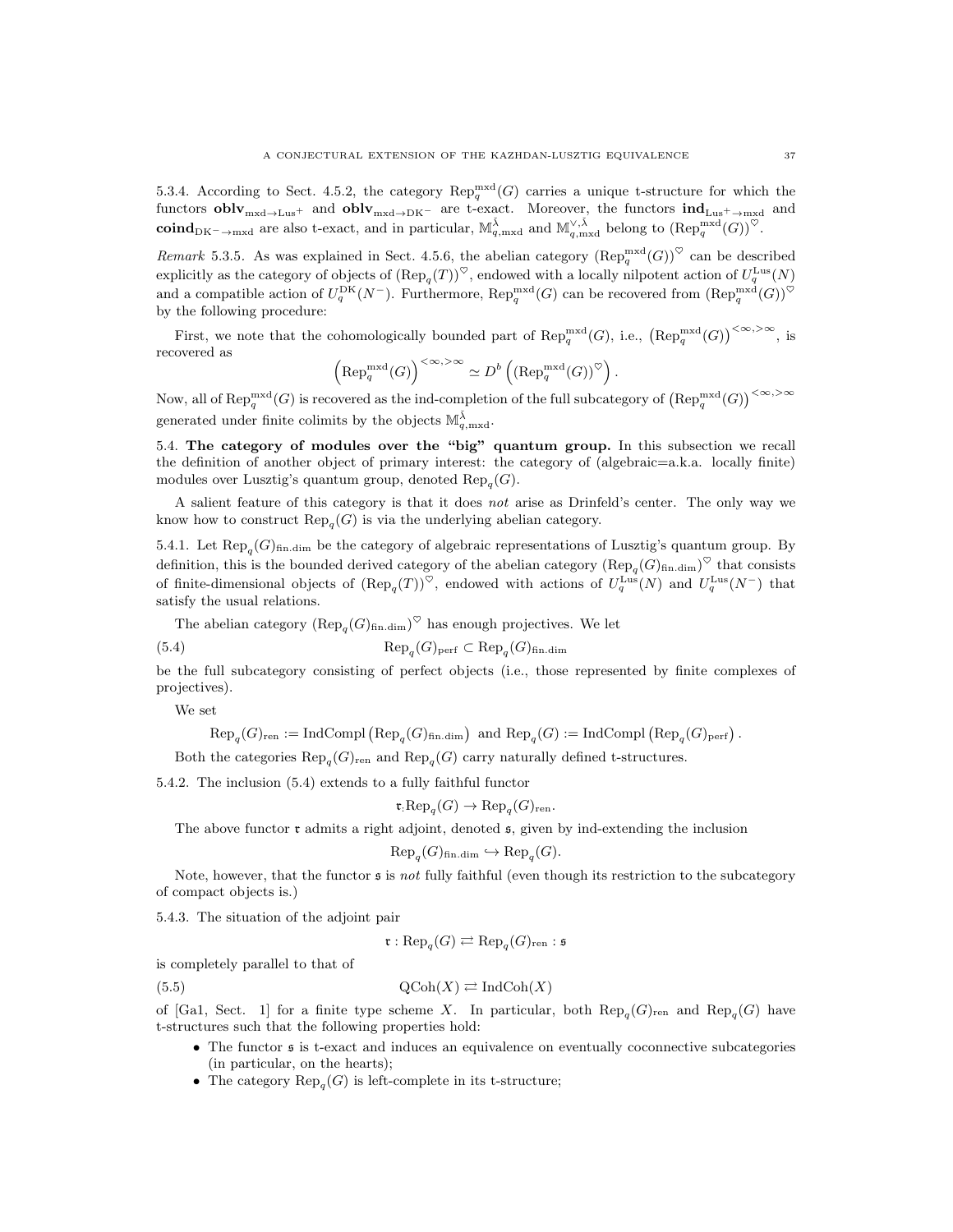• The kernel of  $\mathfrak s$  consists of objects that are infinitely connective (i.e., those objects all of whose cohomologies are zero).

5.4.4. We have the obvious forgetful functor

 $\textbf{oblv}_{\text{big} \to \text{Lus}^+} : \text{Rep}_q(G)_{\text{ren}} \to \text{Rep}_q(B).$ 

It admits both a left and a right adjoints, denoted  $\text{ind}_{\text{Lus}^+ \to \text{big}}$  and  $\text{coind}_{\text{Lus}^+ \to \text{big}}$ , respectively. For  $\check{\lambda} \in \check{\Lambda}$ , set

$$
\mathcal{V}_q^{\check\lambda}:=\mathbf{ind}_{{\rm{Lus}}^+ \to {\rm{big}}}(k^{\check\lambda}) \in {\rm{Rep}}_q(G)_{\rm{ren}}.
$$

It is known that for  $\check{\lambda} \in \check{\Lambda}^+$ , the object  $\mathcal{V}_q^{\check{\lambda}}$  belongs to  $\text{Rep}_q(G)^\heartsuit$ ; it is called the Weyl module of highest weight  $\lambda$ .

Denote:

$$
\mathcal{V}_q^{\vee, \check{\lambda}}:= {\rm \bf coind}_{\rm \bf Lus^+ \rightarrow big}(k^{w_0(\check{\lambda})}) \in {\rm Rep}_q(G)_{\rm ren}.
$$

It is known that for  $\check{\lambda} \in \check{\Lambda}^+$ , the object  $\mathcal{V}_q^{\vee,\check{\lambda}}$  belongs to  $\text{Rep}_q(G)^\heartsuit$ ; it is called the dual Weyl module of highest weight  $\lambda$ .

5.5. "Big" vs "mixed".

5.5.1. We have a canonically defined (braided monoidal) functor

$$
(\text{Rep}_{q}(G)_{\text{fin.dim}})^{\heartsuit} \to (Z_{\text{Dr}, \text{Rep}_{q}(T)}(\text{Rep}_{q}(B)))^{\heartsuit} = (\text{Rep}_{q}^{\text{mxd}}(G))^{\heartsuit},
$$

which extends to a (braided monoidal) functor

$$
\mathbf{oblv}_{\mathrm{big}\to\mathrm{mxd}}:\mathrm{Rep}_{q}(G)_{\mathrm{ren}}\to\mathrm{Rep}_q^{\mathrm{mxd}}(G).
$$

Remark 5.5.2. Note that the functor  $oblv_{\text{big}\rightarrow\text{mxd}}$  does not factor through the projection

$$
\mathfrak{s}:\mathrm{Rep}_q(G)_{\mathrm{ren}} \to \mathrm{Rep}_q(G).
$$

This is due to the fact that  $\mathrm{Rep}_q^{\mathrm{mxd}}(G)$  is not separated in its t-structure.

5.5.3. We claim:

Proposition 5.5.4. The functor oblybig $\rightarrow$ mxd sends compacts to compacts.

*Proof.* First, by Sect. 5.3.3, the image of  $k \in (\text{Rep}_q(G))^{\heartsuit}$  under **obl**  $\mathbf{v}_{\text{big}\to\text{mxd}}(k)$ , viewed as an object of  $(\text{Rep}_q^{\text{mxd}}(G))^{\heartsuit} \subset \text{Rep}_q^{\text{mxd}}(G)$ , is compact.

For any  $\mathcal{M} \in \text{Rep}_q(G)_{\text{fin.dim}}$ , we have

$$
\mathbf{oblv}_{\mathrm{big}\to\mathrm{mxd}}(\mathcal{M})\simeq \mathcal{M}\otimes \mathbf{oblv}_{\mathrm{big}\to\mathrm{mxd}}(k).
$$

However, it is easy to see that the operation of tensor product by  $\mathcal{M} \in \text{Rep}_q(G)_{\text{fin.dim}}$  on  $\text{Rep}_q^{\text{mxd}}(G)$ preserves the subcategory generated under finite colimits by objects  $\mathbb{M}_{q,\text{mxd}}^{\tilde{\lambda}}$ . Indeed, every

$$
\mathcal{M} \otimes \mathbb{M}^{\check{\lambda}}_{q,\mathrm{mxd}}
$$

admits a finite filtration with subquotients  $\mathbb{M}_{q,\text{mxd}}^{\check{\lambda}+\check{\lambda}'}$ , where  $\check{\lambda}'$  runs through the set of weights of M (with multiplicities).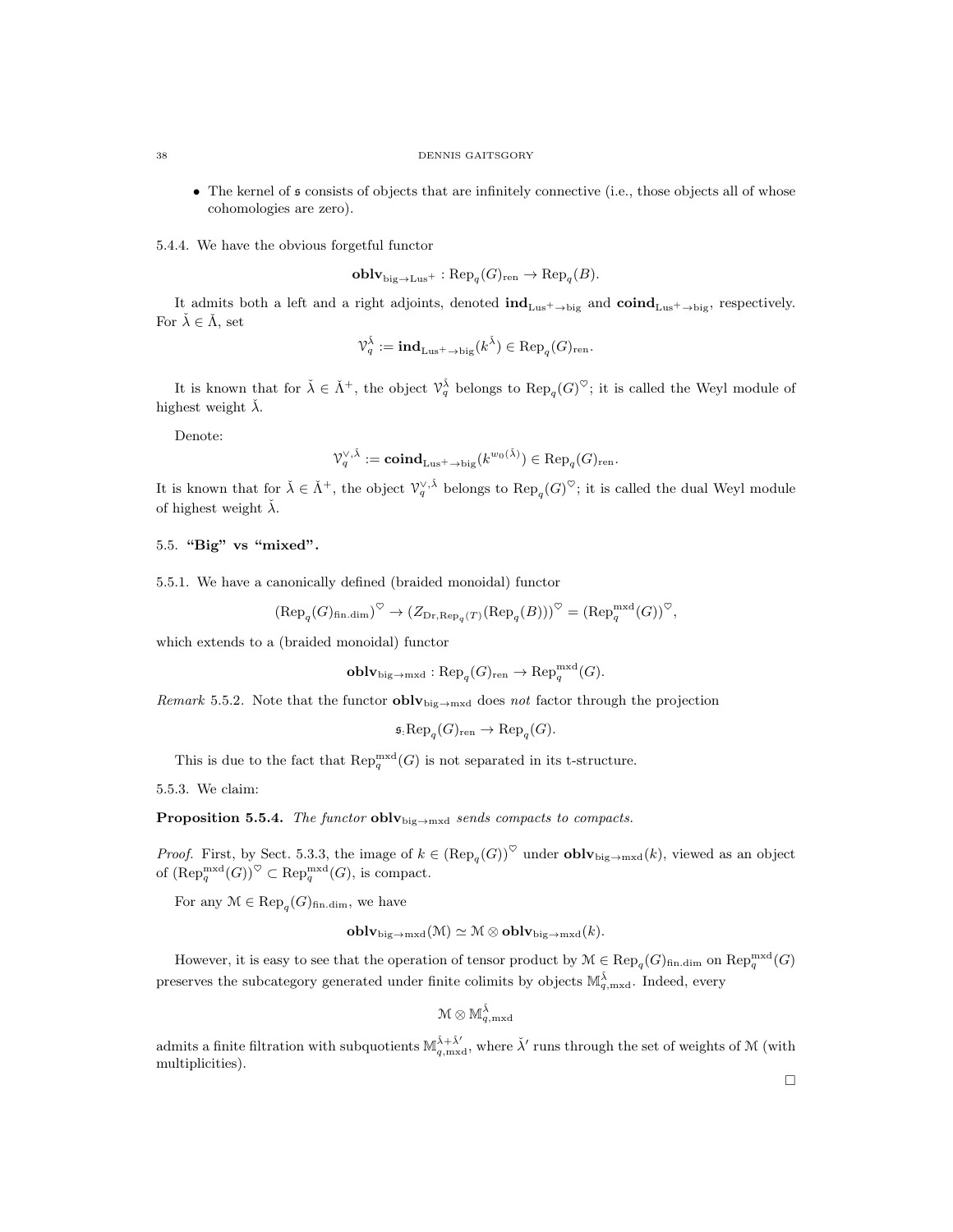5.5.5. By construction, the composite functor

$$
\text{Rep}_{q}(G)_{\text{ren}} \stackrel{\text{oblv}_{\text{big}\to\text{mxd}}}{\longrightarrow} \text{Rep}_{q}^{\text{mxd}}(G) \stackrel{\text{oblv}_{\text{mxd}\to\text{Lus}^{+}}}{\longrightarrow} \text{Rep}_{q}(B)
$$

identifies with the functor  $oblv_{\text{big}\rightarrow\text{Lus}^+}$ .

By adjunction, we obtain an identification

$$
\mathrm{ind}_{\mathrm{mxd}\to\mathrm{big}}\circ\mathrm{ind}_{\mathrm{Lus}^+ \to \mathrm{mxd}}\simeq \mathrm{ind}_{\mathrm{Lus}^+ \to \mathrm{big}}.
$$

In particular, we have a canonical isomorphism

(5.6) 
$$
\mathbf{ind}_{\mathrm{mxd}\to \mathrm{big}}(\mathbb{M}_{q,\mathrm{mxd}}^{\check{\lambda}}) \simeq \mathbf{ind}_{\mathrm{Lus}^+ \to \mathrm{big}}(k^{\check{\lambda}}) =: \mathcal{V}_q^{\check{\lambda}}
$$

for any  $\check{\lambda} \in \check{\Lambda}$ .

#### 6. The small quantum group

In this section we will specialize to the case when  $q$  takes values in the group of roots of unity in k ∗ . We will study the category of representations of the small quantum group and its relation to that of Lusztig's version.

6.1. Modules for the graded small quantum group. In this subsection we define the (one of the three versions of the) category of modules for the  $\tilde{\Lambda}$ -graded version of the small quantum group. We will have two more versions versions of this category that differ from each by *renormalization* (i.e., which objects are declared to be compact).

6.1.1. We set

$$
\text{Rep}_q^{\text{sml},\text{grd}}(G)_{\text{baby-ren}} := Z_{\text{Dr},\text{Rep}_q(T)}(\text{Rep}_q^{\text{sml},\text{grd}}(B)).
$$

We have the usual adjunctions

$$
\mathbf{ind}_{\text{sml}^+ \rightarrow \text{sml}}: \text{Rep}_q^{\text{sml}, \text{grd}}(B) \rightleftarrows \text{Rep}_q^{\text{sml}, \text{grd}}(G)_{\text{baby-ren}}: \mathbf{oblv}_{\text{sml}^+ \rightarrow \text{sml}}
$$

and

$$
\textbf{oblv}_{\text{sml}\rightarrow \text{sml}^-}:\text{Rep}_q^{\text{sml},\text{grd}}(G)_{\text{baby-ren}}\rightleftarrows u_q(N^-)\text{-mod}(\text{Rep}_q(T)):\textbf{coind}_{\text{sml}^-\rightarrow \text{sml}^+}
$$

6.1.2. For  $\check{\lambda} \in \check{\Lambda}$ , we let

$$
\mathbb{M}^{\check{\lambda}}_{q,\mathrm{sml}}:=\mathrm{\mathbf{ind}}_{\mathrm{sml}^+ \to \mathrm{sml}}(k^{\check{\lambda}}) \text{ and } \mathbb{M}^{\vee,\check{\lambda}}_{q,\mathrm{sml}}:=\mathbf{coind}_{\mathrm{sml}^-\to \mathrm{sml}}(k^{\check{\lambda}})
$$

be the corresponding standard and costandard objects.

We have

$$
\mathcal{H}om_{\mathrm{Rep}^{\mathrm{sml},\mathrm{grd}}_q(G)_{\mathrm{baby}\text{-}\mathrm{ren}}}(\mathbb{M}^{\check{\lambda}}_{q,\mathrm{sml}},\mathbb{M}^{\vee,\check{\lambda}'}_{q,\mathrm{sml}})=\left\{\begin{array}{c} k \text{ if } \check{\lambda}=\check{\lambda}'; \\ 0 \text{ otherwise.} \end{array}\right.
$$

Remark 6.1.3. The objects  $\mathbb{M}_{q,\text{sml}}^{\check{\lambda}}$  and  $\mathbb{M}_{q,\text{sml}}^{\vee,\check{\lambda}}$  are sometimes called the baby Verma and dual baby Verma modules, respectively. This is the origin of the notation "baby-ren" in the subscript.

6.2. Renormalized categories. We will now introduce two more versions of the category of modules over the small quantum group, denoted  $\text{Rep}_q^{\text{sml},\text{grd}}(G)_{\text{ren}}$  and  $\text{Rep}_q^{\text{sml},\text{grd}}(G)$ , respectively, that differ from the original one by a renormalization procedure (i.e., by redefining the class of compact objects).

6.2.1. Note that since  $u_q(N)$  is finite-dimensional, we have a fully faithful embedding

$$
u_q(N)
$$
-mod $(\text{Rep}_q(T))_{\text{perf}} \hookrightarrow u_q(N)$ -mod $(\text{Rep}_q(T))_{\text{fin.dim}}$ ,

and by ind-extension a fully faithful embedding

$$
\mathfrak{r}_{\mathrm{baby}}: u_q(N)\text{-}\mathrm{mod}(\mathrm{Rep}_q(T)) \hookrightarrow u_q(N)\text{-}\mathrm{mod}(\mathrm{Rep}_q(T))_{\mathrm{loc.nilp}}.
$$

The latter admits a right adjoint, denoted  $\mathfrak{s}_{\text{baby}}$ ; it is the ind-extension of the fully faithful embedding

$$
u_q(N)
$$
-mod( $\text{Rep}_q(T)$ )<sub>fin.dim</sub>  $\hookrightarrow u_q(N)$ -mod( $\text{Rep}_q(T)$ ).

The adjoint pair  $(r, \mathfrak{s})$  has the same properties as the pair (5.5).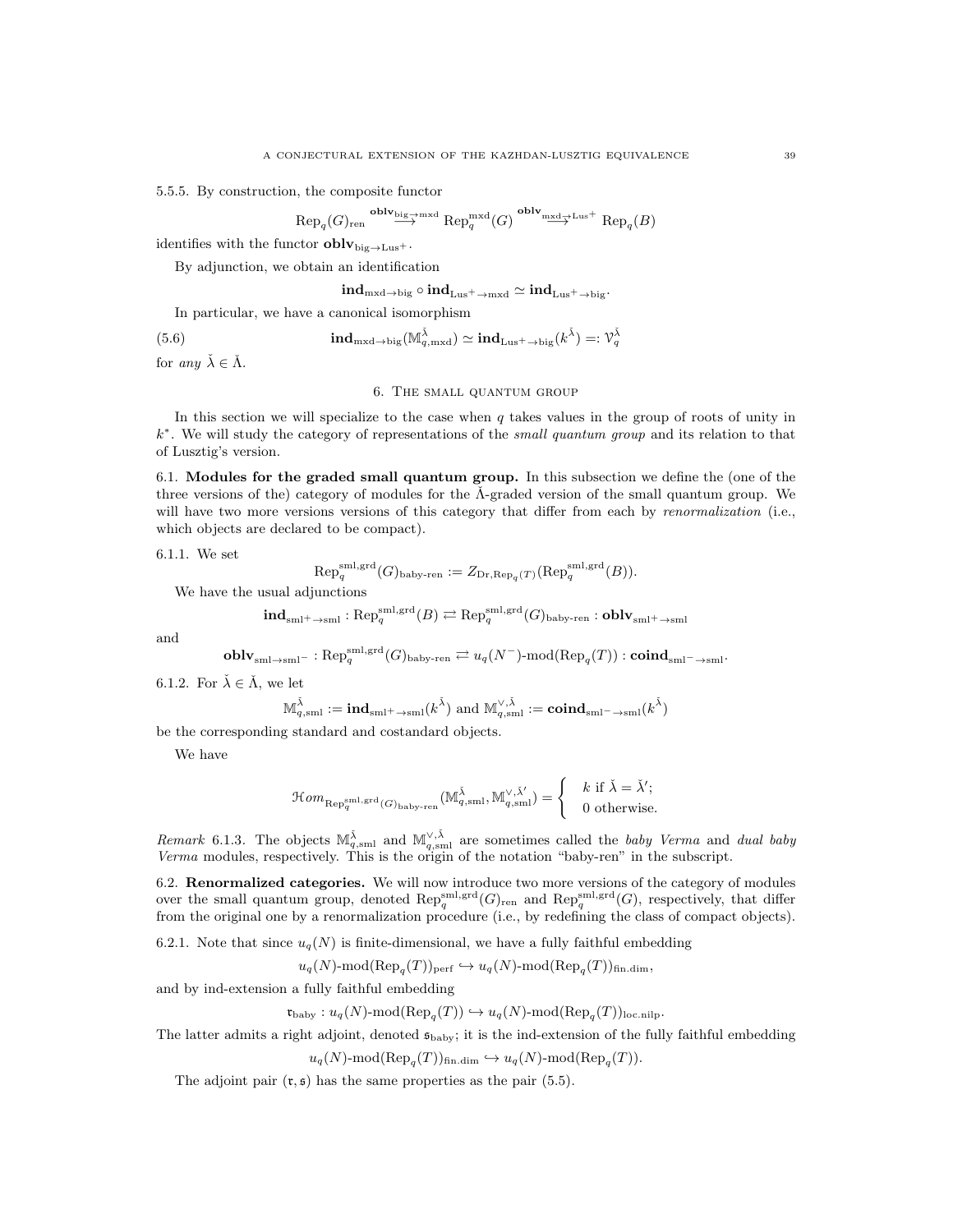6.2.2. Note that the category  $\mathrm{Rep}_q^{\mathrm{sml,grd}}(G)_{\text{baby-ren}}$  can be thought of as modules for the monad

 ${\bf oblv}_{\rm sml^+ \rightarrow sml} \circ {\bf ind}_{sml^+ \rightarrow sml}$ 

acting on  $u_q(N)$ -mod( $\text{Rep}_q(T)$ )<sub>loc.nilp</sub>. We observe that the action of this monad preserves the subcategory  $u_q(N)$ -mod $(\text{Rep}_q(T))_{\text{perf}}$ , and hence also  $u_q(N)$ -mod $(\text{Rep}_q(T))$ .

We define the category  $\mathrm{Rep}_q^{\mathrm{sml},\mathrm{grd}}(G)$  to be

$$
\mathbf{oblv}_{\mathrm{sml}^+ \to \mathrm{sml}} \circ \mathbf{ind}_{\mathrm{sml}^+ \to \mathrm{sml}} \text{-mod}(u_q(N)\text{-mod}(\mathrm{Rep}_q(T))).
$$

6.2.3. By construction, we have an adjoint pair

$$
\mathbf{ind}_{\mathrm{sml}^+ \rightarrow \mathrm{sml}}: u_q(N)\text{-}\mathrm{mod}(\mathrm{Rep}_q(T)) \rightleftarrows \mathrm{Rep}_q^{\mathrm{sml},\mathrm{grd}}(G): \mathbf{oblv}_{\mathrm{sml}^+ \rightarrow \mathrm{sml}},
$$

and a pair of adjoint functors

$$
\mathfrak{r}_{\mathrm{baby}}:\mathrm{Rep}^{\mathrm{sml},\mathrm{grd}}_q(G)\rightleftarrows \mathrm{Rep}^{\mathrm{sml},\mathrm{grd}}_q(G)_{\mathrm{baby}\text{-}ren}:\mathfrak{s}_{\mathrm{baby}}
$$

that makes all circuits in the following diagram commute:

(6.1) 
$$
u_q(N) \text{-mod}(\text{Rep}_q(T)) \xrightarrow{\text{B}(\text{Rep}_q(T))} \text{Rep}_q^{\text{sml,grd}}(G)^{\text{non-ren}}
$$
\n
$$
u_q(N) \text{-mod}(\text{Rep}_q(T))_{\text{loc,nilp}} \xrightarrow{\text{Sp}_q^{\text{sml,grd}}(G)_{\text{baby-ren}}}
$$

The adjoint pair  $(\mathfrak{r}_{\text{baby}}, \mathfrak{s}_{\text{baby}})$  has the same properties as the pair (5.5), specified in Sect. 5.4.3. In particular,  $\operatorname{Rep}_q^{\operatorname{sml},\operatorname{grd}}(G)$  is left-complete in its t-structure.

6.2.4. By a slight abuse of notation, we will denote by the same symbol  $\mathbb{M}_{q,\text{sml}}^{\tilde{\lambda}}$  the image of  $\mathbb{M}_{q,\text{sml}}^{\tilde{\lambda}} \in$  $\operatorname{Rep}_q^{\operatorname{sml},\operatorname{grd}}(G)_{\operatorname{baby-ren}}$  under the functor

$$
\mathfrak{s}_{\mathrm{baby}}:\mathrm{Rep}_q^{\mathrm{sml},\mathrm{grd}}(G)_{\mathrm{baby}\text{-}\mathrm{ren}}\to \mathrm{Rep}_q^{\mathrm{sml},\mathrm{grd}}(G).
$$

Note, however, that  $\mathbb{M}_{q,\mathrm{sml}}^{\check{\lambda}} \in \mathrm{Rep}_q^{\mathrm{sml},\mathrm{grd}}(G)$  is not compact. Moreover, it is not true that the image of  $\mathbb{M}_{q,\mathrm{sml}}^{\check{\lambda}} \in \mathrm{Rep}_q^{\mathrm{sml},\mathrm{grd}}(G)$  under the functor

$$
\mathfrak{r}_{\mathrm{baby}}:\mathrm{Rep}_q^{\mathrm{sml},\mathrm{grd}}(G)\rightleftarrows \mathrm{Rep}_q^{\mathrm{sml},\mathrm{grd}}(G)_{\mathrm{baby}\text{-}\mathrm{ren}}
$$

gives back  $\mathbb{M}_{q,\mathrm{sml}}^{\check{\lambda}} \in \mathrm{Rep}_q^{\mathrm{sml},\mathrm{grd}}(G)$ <sub>baby-ren</sub> (but we do have a map from the former to the latter).

Similarly, we define  $\mathbb{M}_{q,\mathrm{sml}}^{\vee,\check{\lambda}} \in \mathrm{Rep}_q^{\mathrm{sml},\mathrm{grd}}(G)$ <sub>baby-ren</sub>, and the above remarks apply. Since the functor  $\mathfrak{s}_{\text{baby}}$  is an equivalence on the eventually coconnective subcategories, we have:

$$
\mathcal{H}om_{\mathrm{Rep}_q^{\mathrm{sml},\mathrm{grd}}(G)}(\mathbb{M}_{q,\mathrm{sml}}^{\check{\lambda}},\mathbb{M}_{q,\mathrm{sml}}^{\vee,\check{\lambda}^{\prime}})=\left\{\begin{array}{c} k \text{ if } \check{\lambda}=\check{\lambda}^{\prime}; \\ 0 \text{ otherwise}. \end{array}\right.
$$

6.2.5. Let

$$
\mathrm{Rep}^{\mathrm{sml},\mathrm{grd}}_{q}(G)_{\mathrm{fin.dim}}\subset \mathrm{Rep}^{\mathrm{sml},\mathrm{grd}}_{q}(G)
$$

be the full (but not cocomplete) subcategory consisting of finite-dimensional objects (i.e., those objects that have non-zero cohomology only in finitely many cohomological degrees, and each of these cohomologies is finite-dimensional).

We define

$$
\mathrm{Rep}_q^{\mathrm{sml},\mathrm{grd}}(G)_{\mathrm{ren}} := \mathrm{IndCompl}(\mathrm{Rep}_q^{\mathrm{sml},\mathrm{grd}}(G)_{\mathrm{fin.dim}}).
$$

We have the adjoint pair

$$
\mathfrak r: \operatorname{Rep}_q^{\operatorname{sml},\operatorname{grd}}(G) \rightleftarrows \operatorname{Rep}_q^{\operatorname{sml},\operatorname{grd}}(G)_{\operatorname{ren}}:\mathfrak s
$$

that has the same properties as the pair (5.5), specified in Sect. 5.4.3.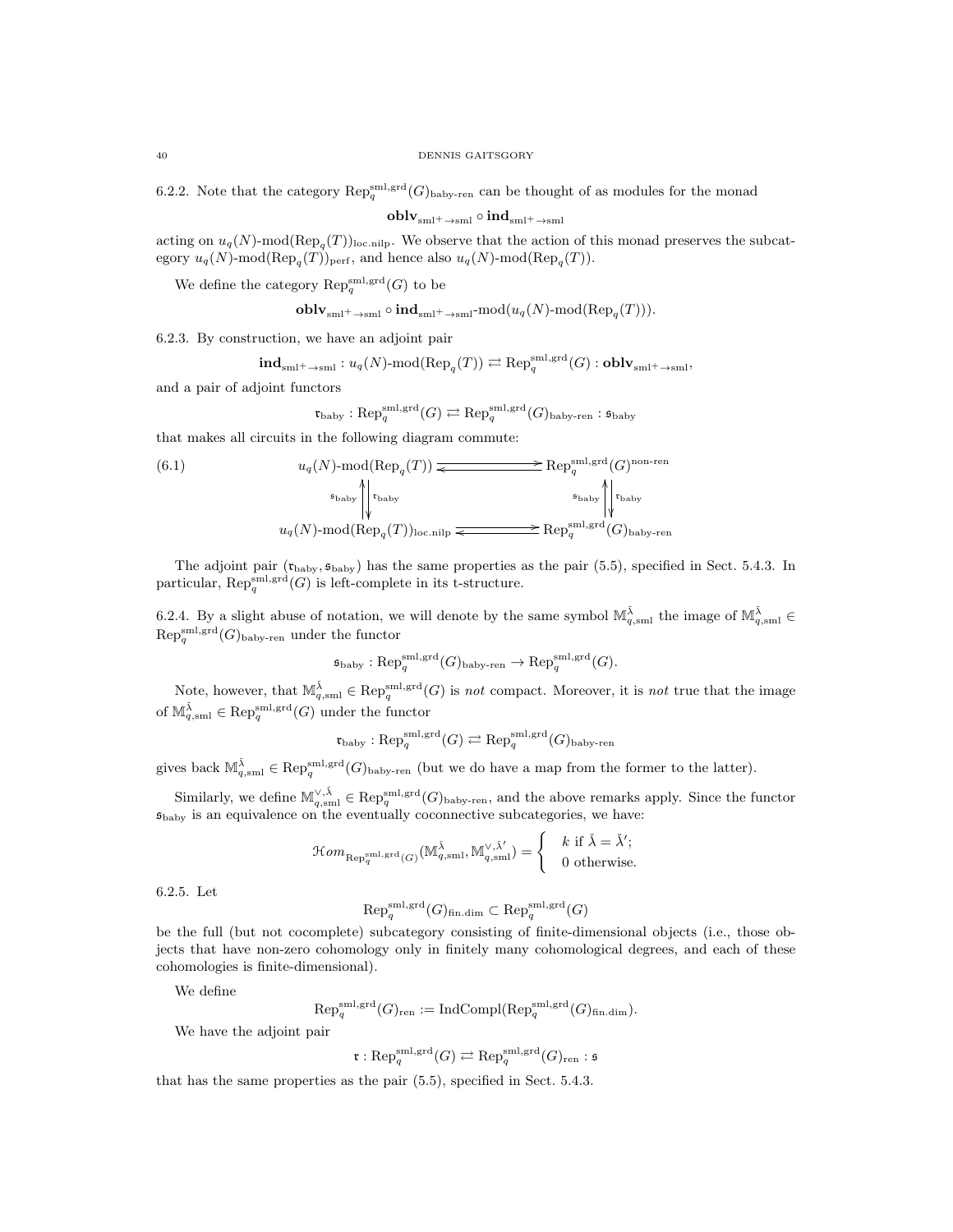6.2.6. Consider the category  $\mathrm{Rep}_q^{\mathrm{sml,grd}}(G)_{c,\mathrm{baby-ren}}$  of compact objects in  $\mathrm{Rep}_q^{\mathrm{sml,grd}}(G)_{\mathrm{baby-ren}}$ . Note that the functor  $\mathfrak{r}_{\mathrm{baby}}$  induces a fully faithful embedding

$$
\text{Rep}_q^{\text{sml},\text{grd}}(G)_{c,\text{baby-ren}} \hookrightarrow \text{Rep}_q^{\text{sml},\text{grd}}(G)_{\text{fin.dim}}.
$$

Ind-extending, we obtain a fully faithful functor

$$
\mathfrak{r}_{\mathrm{baby}\text{-}ren\to ren}: \mathrm{Rep}_q^{\mathrm{sml},\mathrm{grd}}(G)_{\mathrm{baby}\text{-}ren}\to \mathrm{Rep}_q^{\mathrm{sml},\mathrm{grd}}(G)_{\mathrm{ren}}
$$

so that

$$
\mathfrak{r}_{\simeq}\mathfrak{r}_{\rm baby\text{-}ren\to ren}\circ\mathfrak{r}_{\rm baby}.
$$

Since the functor  $\mathfrak{r}_{\text{baby-ren}\to \text{ren}}$  sends compacts to compacts, it admits a continuous right adjoint, which we will denote by

$$
\mathfrak{s}_{\text{ren}\to\text{bay-ren}}:\text{Rep}_q^{\text{sml,grd}}(G)_{\text{ren}}\to\text{Rep}_q^{\text{sml,grd}}(G)_{\text{baby-ren}}.
$$

By adjunction, we have:

$$
\mathfrak{s} \simeq \mathfrak{s}_{\mathrm{baby}} \circ \mathfrak{s}_{\mathrm{ren}\to \mathrm{baby}\text{-}\mathrm{ren}}.
$$

6.2.7. As in [AriG, Corollary 4.4.3], we obtain that the functor  $\mathfrak{s}_{ren \to baby-ren}$  is t-exact and induces an equivalence on the eventually coconnective subcategories.

To summarize, we have the following sequence of fully faithful embeddings

$$
\mathrm{Rep}^{\mathrm{sml},\mathrm{grd}}_q(G) \stackrel{\mathsf{t}_{\mathrm{baby}}}{\hookrightarrow} \mathrm{Rep}^{\mathrm{sml},\mathrm{grd}}_q(G)_{\mathrm{baby}\text{-}ren} \stackrel{\mathsf{t}_{\mathrm{baby}\text{-}ren}\to \mathrm{ren}}{\hookrightarrow} \mathrm{Rep}^{\mathrm{sml},\mathrm{grd}}_q(G)_{\mathrm{ren}}
$$

and their right adjoints

$$
\mathrm{Rep}^{\mathrm{sml},\mathrm{grd}}_{q}(G) \stackrel{\mathfrak{s}_{\mathrm{baby}}}{\twoheadleftarrow} \mathrm{Rep}^{\mathrm{sml},\mathrm{grd}}_{q}(G)_{\mathrm{baby}\text{-}\mathrm{ren}} \stackrel{\mathfrak{s}_{\mathrm{ren}\to\mathrm{baby}\text{-}\mathrm{ren}}}{\twoheadleftarrow} \mathrm{Rep}^{\mathrm{sml},\mathrm{grd}}_{q}(G)_{\mathrm{ren}}.
$$

6.2.8. By a slight abuse of notation, for  $\check{\lambda} \in \check{\Lambda}$  set

$$
\mathbb{M}^{\check{\lambda}}_{q,\mathrm{sml}}:=\mathfrak{r}_{\mathrm{baby}\text{-}\mathrm{ren}\to\mathrm{ren}}(\mathbb{M}^{\check{\lambda}}_{q,\mathrm{sml}})\in\mathrm{Rep}^{\mathrm{sml},\mathrm{grd}}_{q}(G)_{\mathrm{ren}}.
$$

By construction,  $\mathbb{M}_{q,\mathrm{sml}}^{\tilde{\lambda}}$  lies in the heart of  $\mathrm{Rep}_q^{\mathrm{sml},\mathrm{grd}}(G)_{\mathrm{ren}}$ , and when we apply the functor  $\mathfrak{s}_{\text{ren}\to\text{baby-ren}}$  to it we recover the original  $\mathbb{M}_{q,\text{sml}}^{\check{\lambda}} \in \text{Rep}_q^{\text{sml},\text{grd}}(G)_{\text{baby-ren}}$ .

We let

$$
\mathbb{M}_{q,\mathrm{sml}}^{\vee,\check{\lambda}}\in \mathrm{Rep}_q^{\mathrm{sml},\mathrm{grd}}(G)_{\mathrm{ren}}
$$

be the unique object in the heart that gets sent to  $\mathbb{M}_{q,\mathrm{sml}}^{\vee,\check{\lambda}} \in \mathrm{Rep}_q^{\mathrm{sml},\mathrm{grd}}(G)_{\mathrm{baby-ren}}$  by the functor  $\mathfrak{r}_{\mathrm{ren}\to\mathrm{baby}\text{-} \mathrm{ren}}$ .

By adjunction, we have:

$$
\mathcal{H}om_{\text{Rep}_q^{\text{sml},\text{grd}}(G)_{\text{ren}}}(\mathbb{M}_{q,\text{sml}}^{\check{\lambda}},\mathbb{M}_{q,\text{sml}}^{\vee,\check{\lambda}'} )=\begin{cases} & k \text{ if } \check{\lambda}=\check{\lambda}'; \\ & 0 \text{ otherwise.} \end{cases}
$$

Remark 6.2.9. A variant of the remark 5.3.5 applies to the above three versions of modules over the small quantum group as well. Namely, in all three cases, the corresponding abelian category

$$
\left(\mathrm{Rep}_q^{\mathrm{sml},\mathrm{grd}}(G)\right)^\heartsuit \simeq \left(\mathrm{Rep}_q^{\mathrm{sml},\mathrm{grd}}(G)_{\mathrm{baby}\text{-}ren}\right)^\heartsuit \simeq \left(\mathrm{Rep}_q^{\mathrm{sml},\mathrm{grd}}(G)_{\mathrm{ren}}\right)^\heartsuit
$$

is that of objects of  ${\rm Rep}_q(T)^{\heartsuit}$  equipped with an action of  $u_q(N)$  (which is automatically locally nilpotent as  $u_q(N)$  is finite-dimensional) and a compatible action of  $u_q(N^-)$  (which also automatically happens to be locally nilpotent).

Each of the categories

$$
\left(\mathrm{Rep}_q^{\mathrm{sml},\mathrm{grd}}(G)\right)^{<\infty,>\infty} \simeq \left(\mathrm{Rep}_q^{\mathrm{sml},\mathrm{grd}}(G)_{\mathrm{baby}\text{-}\mathrm{ren}}\right)^{<\infty,>\infty} \simeq \left(\mathrm{Rep}_q^{\mathrm{sml},\mathrm{grd}}(G)_{\mathrm{ren}}\right)^{<\infty,>\infty}
$$
 identifies with  $D^b\left(\left(\mathrm{Rep}_q^{\mathrm{sml},\mathrm{grd}}(G)\right)^\heartsuit\right)$ .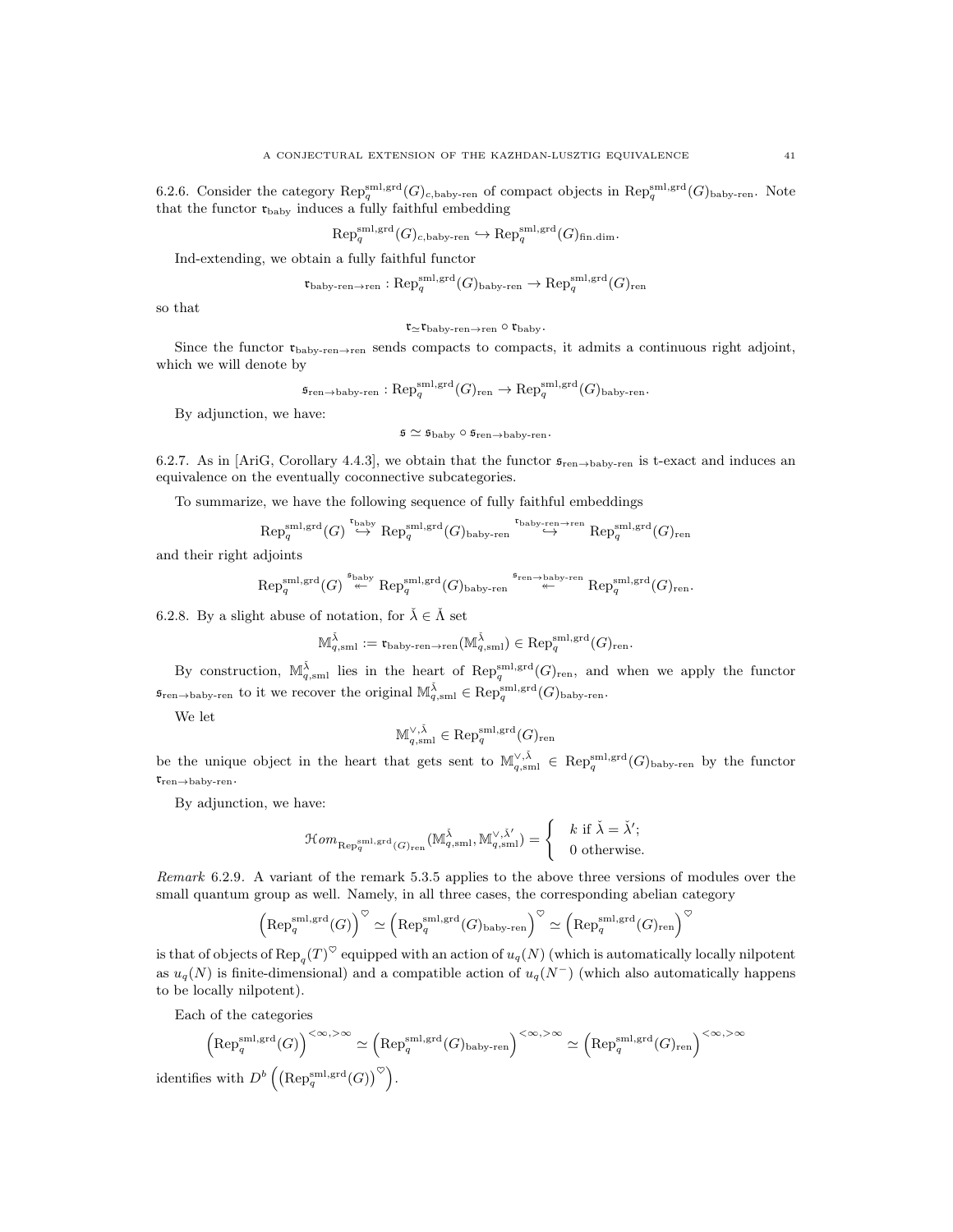#### 42 DENNIS GAITSGORY

Now,  $\text{Rep}_q^{\text{sml},\text{grd}}(G)$ <sub>baby-ren</sub> (resp.,  $\text{Rep}_q^{\text{sml},\text{grd}}(G)$ ) identifies with the ind-completion of the category generated under finite colimits by objects of the form  $\mathbb{M}^{\check{\lambda}}_{q,\text{sml}}$  (resp.,  $\text{ind}_{\text{sml}^+ \to \text{sml}}(k^{\check{\lambda}} \otimes u_q(N))$ ).

For Rep<sub>g</sub><sup>sml,grd</sup> $(G)$ <sub>ren</sub> we take as generators all finite-dimensional objects of  $(\text{Rep}_q^{\text{sml},\text{grd}}(G))^{\heartsuit}$ .

#### 6.3. The ungraded small quantum group.

6.3.1. Let  $H$  be the reductive group that is the recipient of Lusztig's quantum Frobenius. Let

$$
T_H \subset B_H \subset H
$$

be the Cartan and Borel subgroups of  $H$ , respectively.

Denote by  $\Lambda_H$  the weight lattice of  $T_H$ . Explicitly,

$$
\Lambda_H = \{ \check{\lambda} \in \Lambda \, | \, b(\check{\lambda}, \check{\lambda}') = 1 \text{ for all } \check{\lambda}' \in \check{\Lambda}' \}.
$$

6.3.2. Quantum Frobenius for tori defines a map from the category Rep( $T_H$ ) to the  $E_3$ -center of  $\text{Rep}_{q}(T)$ . In particular, we obtain an action of  $\text{Rep}(T_H)$  on any of the categories of the form

$$
Z_{\text{Dr}, \text{Rep}_q(T)}(A \text{-mod}(\text{Rep}_q(T))_{\text{loc.nilp}})
$$

of Sect. 4.2.1, and in particular on  $\text{Rep}_q^{\text{mxd}}(G)$  and  $\text{Rep}_q^{\text{sml},\text{grd}}(G)$ <sub>baby-ren</sub>.

In addition, by unwinding the constructions, we obtain that we also have an action of  $\text{Rep}(T_H)$  on the categories  $\operatorname{Rep}_q^{\operatorname{sml},\operatorname{grd}}(G)$  and  $\operatorname{Rep}_q^{\operatorname{sml},\operatorname{grd}}(G)_{\operatorname{ren}}$ .

Set

$$
Rep_q^{\text{sml}}(G) := \text{Vect} \underset{\text{Rep}(T_H)}{\otimes} Rep_q^{\text{sml},\text{grd}}(G),
$$
  
\n
$$
Rep_q^{\text{sml}}(G)_{\text{baby-ren}} := \text{Vect} \underset{\text{Rep}(T_H)}{\otimes} Rep_q^{\text{sml},\text{grd}}(G)_{\text{baby-ren}},
$$
  
\n
$$
Rep_q^{\text{sml}}(G)_{\text{ren}} := \text{Vect} \underset{\text{Rep}(T_H)}{\otimes} Rep_q^{\text{sml},\text{grd}}(G)_{\text{ren}},
$$

where  $\text{Rep}(T_H) \to \text{Vect}$  is the forgetful functor.

These are the three versions of the category of representation of the ungraded small quantum group. Each of these categories carries a t-structure, uniquely characterized by the property that the forgetful functor from the corresponding graded version is t-exact.

6.3.3. Note that the identification

$$
\mathrm{Rep}^{\mathrm{sml}}_q(G)_{\mathrm{ren}}:=\mathrm{Vect} \underset{\mathrm{Rep}(T_H)}{\otimes} \mathrm{Rep}^{\mathrm{sml},\mathrm{grd}}_q(G)_{\mathrm{ren}}
$$

gives rise to an action of  $T_H$  on the category  $\mathrm{Rep}_q^{\mathrm{sml}}(G)_{\mathrm{ren}}$  so that

$$
\mathbf{inv}_{T_H}\left({\rm Rep}_q^{\rm sml}(G)_{\rm ren}\right) \simeq {\rm Rep}_q^{\rm sm,grd}(G)_{\rm ren},
$$

and similarly for the two other versions.

6.3.4. We have the fully faithful embeddings

(6.2) 
$$
\text{Rep}_q^{\text{sml}}(G) \stackrel{\text{t}_{\text{baby}}}{\hookrightarrow} \text{Rep}_q^{\text{sml}}(G)_{\text{baby-ren}} \stackrel{\text{t}_{\text{baby-ren}\to ren}}{\hookrightarrow} \text{Rep}_q^{\text{sml}}(G)_{\text{ren}}
$$

and their right adjoints

(6.3) 
$$
\text{Rep}_q^{\text{sml}}(G) \stackrel{\text{s}_{\text{baby}}}{\text{#}} \text{Rep}_q^{\text{sml}}(G)_{\text{baby-ren}} \stackrel{\text{s}_{\text{ren}\to \text{baby-ren}}}{\text{#}} \text{Rep}_q^{\text{sml}}(G)_{\text{ren}}
$$

which are t-exact and induce equivalences on eventually coconnective parts. The adjoint pairs

$$
\mathfrak{r}_{\mathrm{baby}}:\mathrm{Rep}^{\mathrm{sml}}_q(G)\rightleftarrows \mathrm{Rep}^{\mathrm{sml}}_q(G)_{\mathrm{baby}\text{-}ren}:\mathfrak{s}_{\mathrm{baby}}
$$

and

$$
\mathfrak{r}: \text{Rep}_q^{\text{sml}}(G) \rightleftarrows \text{Rep}_q^{\text{sml}}(G)_{\text{ren}}: \mathfrak{s}
$$

have the same properties as the pair  $(5.5)$ , specified in Sect. 5.4.3.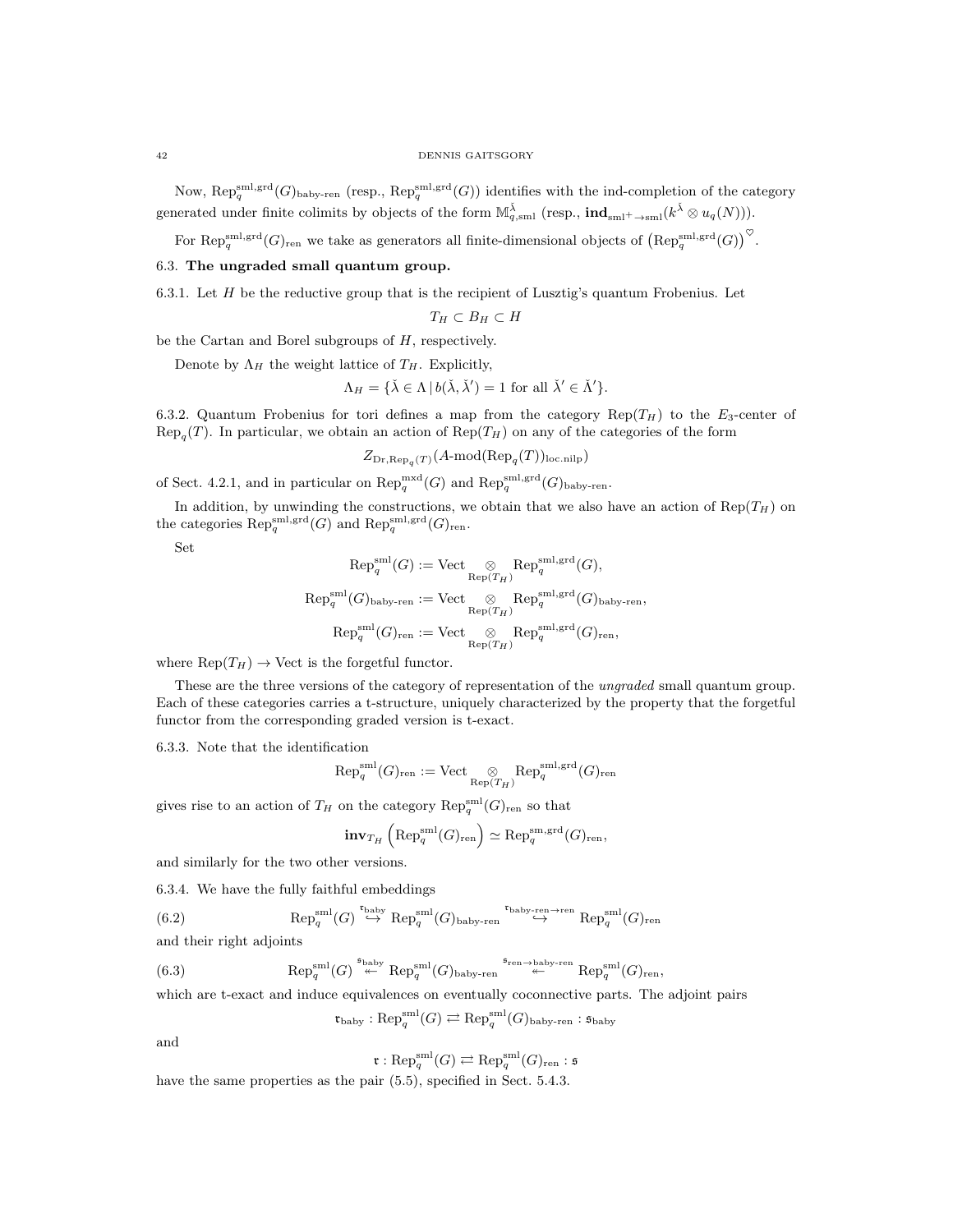6.3.5. By a slight abuse of notation we will denote by

$$
\mathbb{M}_{q,\mathrm{sml}}^{\check{\lambda}}\in \mathrm{Rep}_q^{\mathrm{sml}}(G)_?
$$

(for the above three options for the value of ?) the image of the standard object  $\mathbb{M}_{q,\mathrm{sml}}^{\tilde{\lambda}} \in \mathrm{Rep}_q^{\mathrm{sml},\mathrm{grd}}(G)$ ? under the forgetful functor

$$
\text{Rep}_q^{\text{sml},\text{grd}}(G) \to \text{Rep}_q^{\text{sml}}(G) \to .
$$

Note, however, that these objects of the ungraded category only depend on  $\tilde{\lambda}$  as an element of the quotient group  $\dot{\Lambda}/\Lambda_H$ .

Remark 6.3.6. As in the case of the graded version, each of the above three categories can be recovered from its heart. First off, the abelian category

$$
\left(\mathrm{Rep}_q^{\mathrm{sml}}(G)\right)^\heartsuit \simeq \left(\mathrm{Rep}_q^{\mathrm{sml}}(G)_{\mathrm{baby}\text{-}ren}\right)^\heartsuit \simeq \left(\mathrm{Rep}_q^{\mathrm{sml}}(G)_{\mathrm{ren}}\right)^\heartsuit
$$

identifies with modules over the usual small quantum universal enveloping algebra  $u_q(G)$ .

The category  $\mathrm{Rep}_q^{\mathrm{sml}}(G)$ , as defined above, identifies with the (derived) category of modules over  $u_q(G)$ . This is the most commonly used version of the category of modules over the small quantum group.

The categories

$$
Rep_q^{\text{sml}}(G)_{\text{baby-ren}}
$$
 and  $Rep_q^{\text{sml}}(G)_{\text{ren}}$ 

are obtained as ind-completions of the full (but not cocomplete subcategory) of  $\mathrm{Rep}_q^{\mathrm{sml}}(G)$ , generated under finite colimits by modules of the form  $\mathbb{M}_{q,\text{sml}}^{\tilde{\lambda}}$  (for the "baby" version) and all finite-dimensional modules (for the "ren" version), respectively.

## 6.4. Relation between the "big" and the "small" quantum groups.

6.4.1. As in Sect. 5.5.1, we have a canonically defined braided monoidal functor

(6.4) 
$$
\mathbf{oblv}_{\mathrm{big}\to\mathrm{sml}}:\mathrm{Rep}_q(G)_{\mathrm{ren}}\to\mathrm{Rep}_q^{\mathrm{sml},\mathrm{grd}}(G)_{\mathrm{ren}}.
$$

By construction, this functor sends compacts to compacts.

By a slight abuse of notation, we will denote by the same symbol  $\text{oblv}_{\text{big}\rightarrow\text{sm}}$  the composition of the above functor with the forgetful functor

$$
\text{Rep}_q^{\text{sml},\text{grd}}(G)_{\text{ren}} \to \text{Rep}_q^{\text{sml}}(G)_{\text{ren}}.
$$

6.4.2. Let

$$
Frob_q^* : Rep(H) \to Rep_q(G)_{ren}
$$

denote Lusztig's quantum Frobenius. This functor is in fact an  $E_3$ -functor from Rep(H), viewed as an  $E_3$ -category, to the  $E_3$ -center of  $\text{Rep}_q(G)_{\text{ren}}$ .

We have the following commutative diagram

$$
\begin{array}{ccc}\n\text{Rep}(H) & \xrightarrow{\text{Frob}_{q}^{*}} & \text{Rep}_{q}(G)_{\text{ren}} \\
\text{oblv}_{H \to T_{H}} \downarrow & & \downarrow \text{oblv}_{\text{big} \to \text{sml}} \\
\text{Rep}(T_{H}) & \xrightarrow{\text{Frob}_{q}^{*}} & \text{Rep}_{q}^{\text{sml},\text{grd}}(G)_{\text{ren}}.\n\end{array}
$$

In particular, the functor  $\textbf{oblv}_{\text{big}\rightarrow\text{sml}}$  of (6.4) canonically factors as

(6.5) 
$$
\mathrm{Rep}(T_H) \underset{\mathrm{Rep}(H)}{\otimes} \mathrm{Rep}_q(G)_{\mathrm{ren}} \to \mathrm{Rep}_q^{\mathrm{sml},\mathrm{grd}}(G)_{\mathrm{ren}}.
$$

The following theorem was established in [AG1]:

**Theorem 6.4.3.** The functor  $(6.5)$  is an equivalence.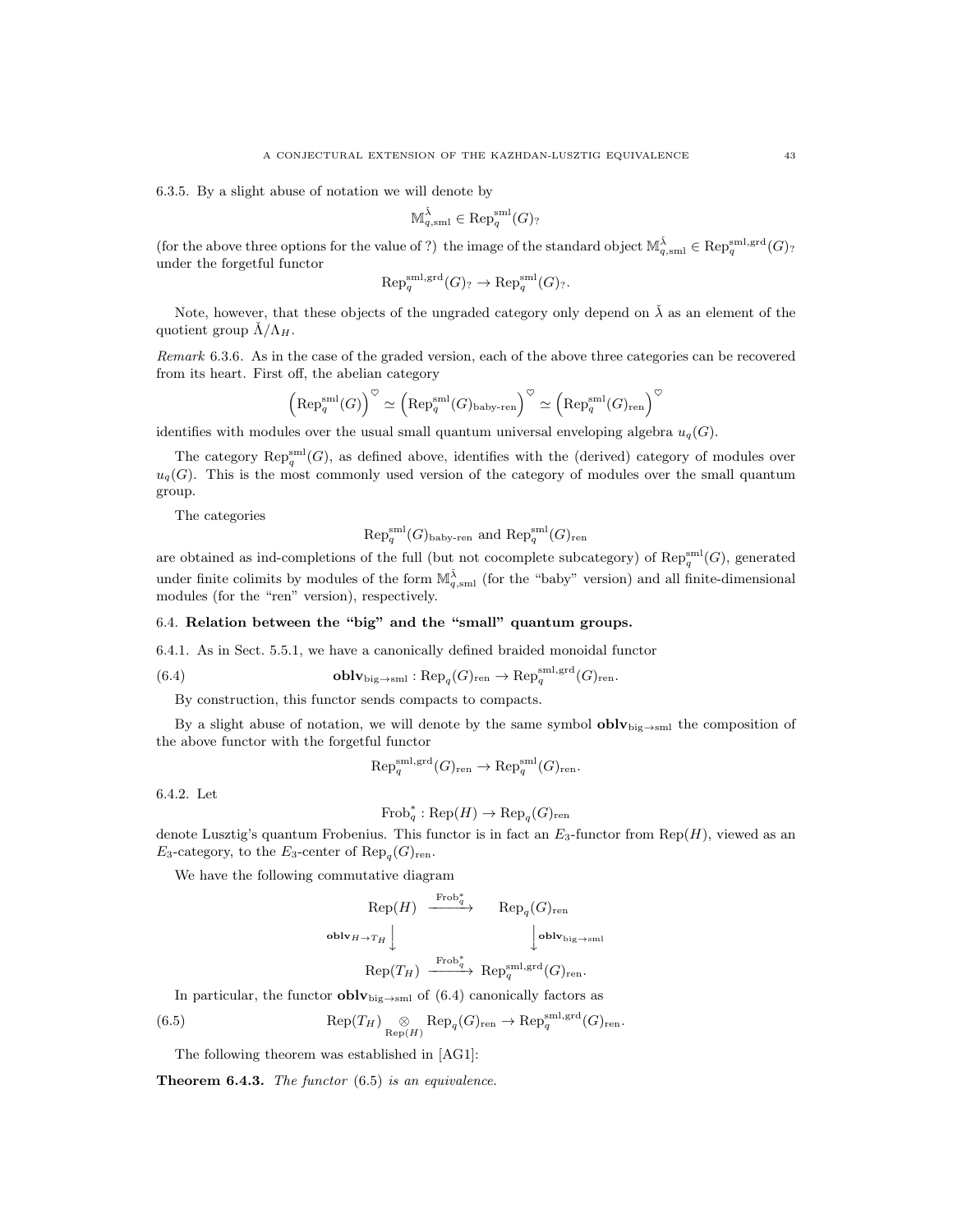6.4.4. By tensoring (6.5) with Vect over  $\text{Rep}(T_H)$ , we obtain a functor

(6.6) 
$$
\text{Vect} \underset{\text{Rep}(H)}{\otimes} \text{Rep}_q(G)_{\text{ren}} \to \text{Rep}_q^{\text{sml}}(G)_{\text{ren}}.
$$

From Theorem 6.4.3 we obtain:

**Corollary 6.4.5.** The functor (6.6) is an equivalence. In particular, the category  $\text{Rep}_q^{\text{sml}}(G)_{\text{ren}}$  carries an action of the group H, and we have an identification

$$
\mathbf{inv}_H\left(\mathrm{Rep}_q^{\mathrm{sml}}(G)_{\mathrm{ren}}\right) \simeq \mathrm{Rep}_q(G)_{\mathrm{ren}}.
$$

Note that, by construction, we have a commutative diagram

$$
\begin{array}{ccc}\n\textbf{inv}_{H}\left(\text{Rep}_{q}^{\text{small}}(G)_{\text{ren}}\right) & \xrightarrow{\sim} & \text{Rep}_{q}(G)_{\text{ren}} \\
\textbf{oblv}_{H \rightarrow T_{H}} \Big\downarrow & & \Big\downarrow \textbf{oblv}_{\text{big} \rightarrow \text{small}} \\
\textbf{inv}_{T_{H}}\left(\text{Rep}_{q}^{\text{small}}(G)_{\text{ren}}\right) & \xrightarrow{\sim} & \text{Rep}_{q}^{\text{small},\text{grd}}(G)_{\text{ren}} \\
\textbf{oblv}_{H} \Big\downarrow & & \Big\downarrow \\
\textbf{inv}_{1}\left(\text{Rep}_{q}^{\text{small}}(G)_{\text{ren}}\right) & \xrightarrow{\sim} & \text{Rep}_{q}^{\text{small}}(G)_{\text{ren}}.\n\end{array}
$$

6.4.6. The action of H on  $\text{Rep}_q^{\text{sml}}(G)_{\text{ren}}$  given by Corollary 6.4.5 respects the t-structure. Thus, by viewing  $\mathrm{Rep}_q^{\mathrm{sml}}(G)$  (resp.,  $\mathrm{Rep}_q(G)$ ) as a quotient of  $\mathrm{Rep}_q^{\mathrm{sml}}(G)_{\mathrm{ren}}$  (resp.,  $\mathrm{Rep}_q(G)_{\mathrm{ren}}$ ) by the subcategory of infinitely connective objects, we obtain that the category  $\mathrm{Rep}_q^{\mathrm{sml}}(G)$  also carries an action of  $H$ , compatible with the inclusion  $\mathfrak{r}$ , and we have a canonical identification

$$
\operatorname{Inv}_H(\operatorname{Rep}_q^{\operatorname{sml}}(G)) \simeq \operatorname{Rep}_q(G),
$$

and as a consequence

$$
\text{Rep}_q^{\text{sml}}(G) \simeq \text{Vect}_{\text{Rep}(H)} \text{Rep}_q(G).
$$

These identifications are compatible with the functors  $\mathfrak r$  and  $\mathfrak s$ .

6.5. Digression: "big" vs "small" for the quantum Borel. The material in this subsection seems not to have references in the literature.

6.5.1. Let  $\mathfrak{n}_H$  be the Lie algebra of the unipotent radical of  $B_H$ . Quantum Frobenius for B is the map of Hopf algebras

(6.7) 
$$
\operatorname{Frob}_q: U_q^{\operatorname{Lus}}(N) \to U(\mathfrak{n}_H),
$$

where  $U(\mathfrak{n}_H)$  is regarded as a Hopf algebra in  $\text{Rep}_q(T)$  via the

$$
Frob_q : Rep(T_H) \to Rep_q(T).
$$

We have a "short exact sequence" of Hopf algebras

(6.8) 
$$
0 \to u_q(N) \to U_q^{\text{Lus}}(N) \to U(\mathfrak{n}_H) \to 0
$$

A key property of (6.7) is that it is co-central.

Dually, we have a Hopf algebra homomorphism

$$
Sym(\mathfrak{n}_H^-) \to U_q^{\mathrm{DK}}(N^-),
$$

which is *central*, and a short exact sequence of Hopf algebras

(6.9) 
$$
0 \to \text{Sym}(\mathfrak{n}^-) \to U_q^{\text{DK}}(N^-) \to u_q(N^-) \to 0.
$$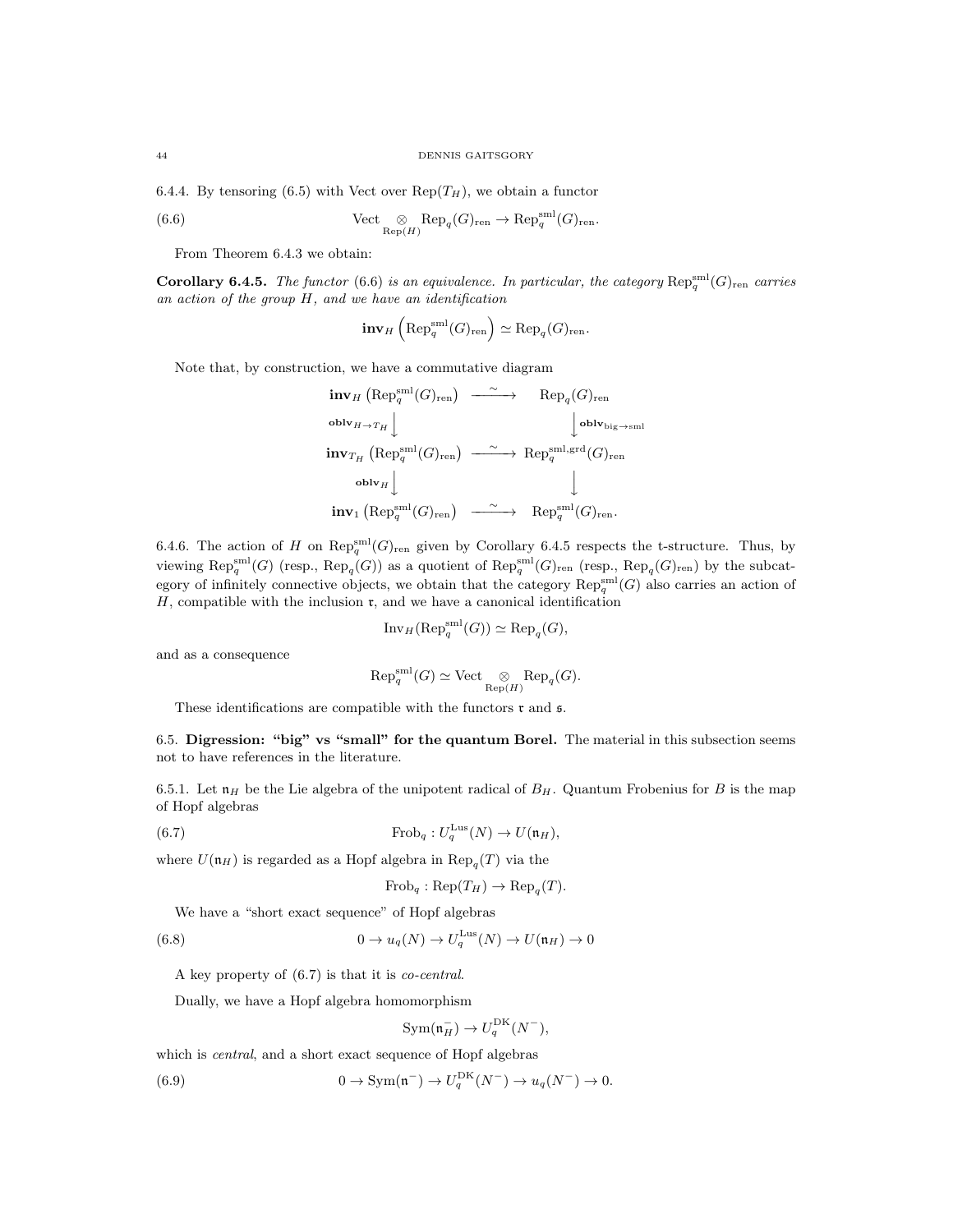6.5.2. Pullback with respect to (6.7) defines a monoidal functor

$$
Frob_q^* : Rep(B_H) \to Rep_q(B)
$$

so that the diagram

$$
\begin{array}{ccc}\n\text{Rep}(B_H) & \xrightarrow{\text{Frob}_{q}^{*}} & \text{Rep}_{q}(B) \\
\text{oblv}_{B_H \to T_H} & \downarrow & \downarrow^{\text{oblv}_{\text{Lus}^{+}} \to \text{sml}^{+}} \\
\text{Rep}(T_H) & \xrightarrow{\text{Frob}_{q}^{*}} & \text{Rep}_{q}^{\text{sml},\text{grd}}(B)\n\end{array}
$$

commutes.

In particular, we obtain that the functor

$$
\mathbf{oblv}_{\mathrm{Lus}^+ \to \mathrm{sml}^+} : \mathrm{Rep}_q(B) \to \mathrm{Rep}_q^{\mathrm{sml}, \mathrm{grd}}(B)
$$

canonically factors as

(6.10) 
$$
\operatorname{Rep}(T_H) \underset{\operatorname{Rep}(B_H)}{\otimes} \operatorname{Rep}_q(B) \to \operatorname{Rep}_q^{\operatorname{sml},\operatorname{grd}}(B).
$$

In the same way as one proves the equivalence in Theorem 6.4.3, one also establishes:

**Theorem 6.5.3.** The functor  $(6.10)$  is an equivalence.

6.5.4. By tensoring (6.11) with Vect over  $\text{Rep}(T_H)$ , we obtain a functor

(6.11) 
$$
\text{Vect}_{\text{Rep}(H)} \otimes \text{Rep}_q(B) \to \text{Vect}_{\text{Rep}(T_H)} \text{Rep}_q^{\text{sml},\text{grd}}(B) =: \text{Rep}_q^{\text{sml}}(B).
$$

From Theorem 6.5.3 we obtain:

**Corollary 6.5.5.** The functor (6.11) is an equivalence. In particular, the category  $\text{Rep}_q^{\text{sml}}(B)$  carries an action of the group  $B_H$ , and we have an identification

$$
\mathbf{inv}_{B_H}(\mathrm{Rep}_q^{\mathrm{sml}}(B)) \simeq \mathrm{Rep}_q(B).
$$

6.5.6. The restriction functor

$$
\mathbf{oblv}_{\mathrm{big} \to \mathrm{Lus}^+} : \mathrm{Rep}_q(G)_{\mathrm{ren}} \to \mathrm{Rep}_q(B)
$$

is compatible with the actions of  ${\rm Rep}({\cal H})$  and  ${\rm Rep}({\cal B}_H)$  via the commutative diagram

$$
\begin{array}{ccc}\n\text{Rep}(H) & \xrightarrow{\text{oblv}_{H \to B_{H}}} & \text{Rep}(B_{H}) \\
\text{Frob}_{q}^* & & \text{Frob}_{q}^* \\
\text{Rep}_{q}(G)_{\text{ren}} & \xrightarrow{\text{oblv}_{\text{big} \to \text{Lus}^{+}}} & \text{Rep}_{q}(B).\n\end{array}
$$

We have a commutative diagram

$$
\begin{array}{ccc}\n\text{Rep}_{q}(G)_{\text{ren}} & \xrightarrow{\text{oblv}_{\text{big}\rightarrow \text{Lus}^{+}}} & \text{Rep}_{q}(B) \\
\text{oblv}_{\text{big}\rightarrow \text{sml}} & & \downarrow{\text{oblv}}_{\text{Lus}^{+}\rightarrow \text{sml}^{+}} \\
\text{Rep}_{q}^{\text{sml,grd}}(G)_{\text{ren}} & \xrightarrow{\text{oblv}_{\text{sm}\rightarrow \text{sm}^{+}}} & \text{Rep}_{q}^{\text{sml,grd}}(B),\n\end{array}
$$

which gives rise to a commutative diagram

(6.12) 
$$
\text{Rep}(T_H) \underset{\text{Rep}_q(H) \to \text{Rep}_q(G)_{\text{ren}}}{\otimes} \text{Rep}_q(H) \longrightarrow \text{Rep}(T_H) \underset{\text{Rep}_q(H) \to \text{Rep}_q(H) \to \text{Rep}_q(H) \to \text{Rep}_q(H)}{\otimes} \text{Rep}_q(H)
$$

in which the vertical arrows are equivalences, by Theorems 6.4.3 and 6.5.3.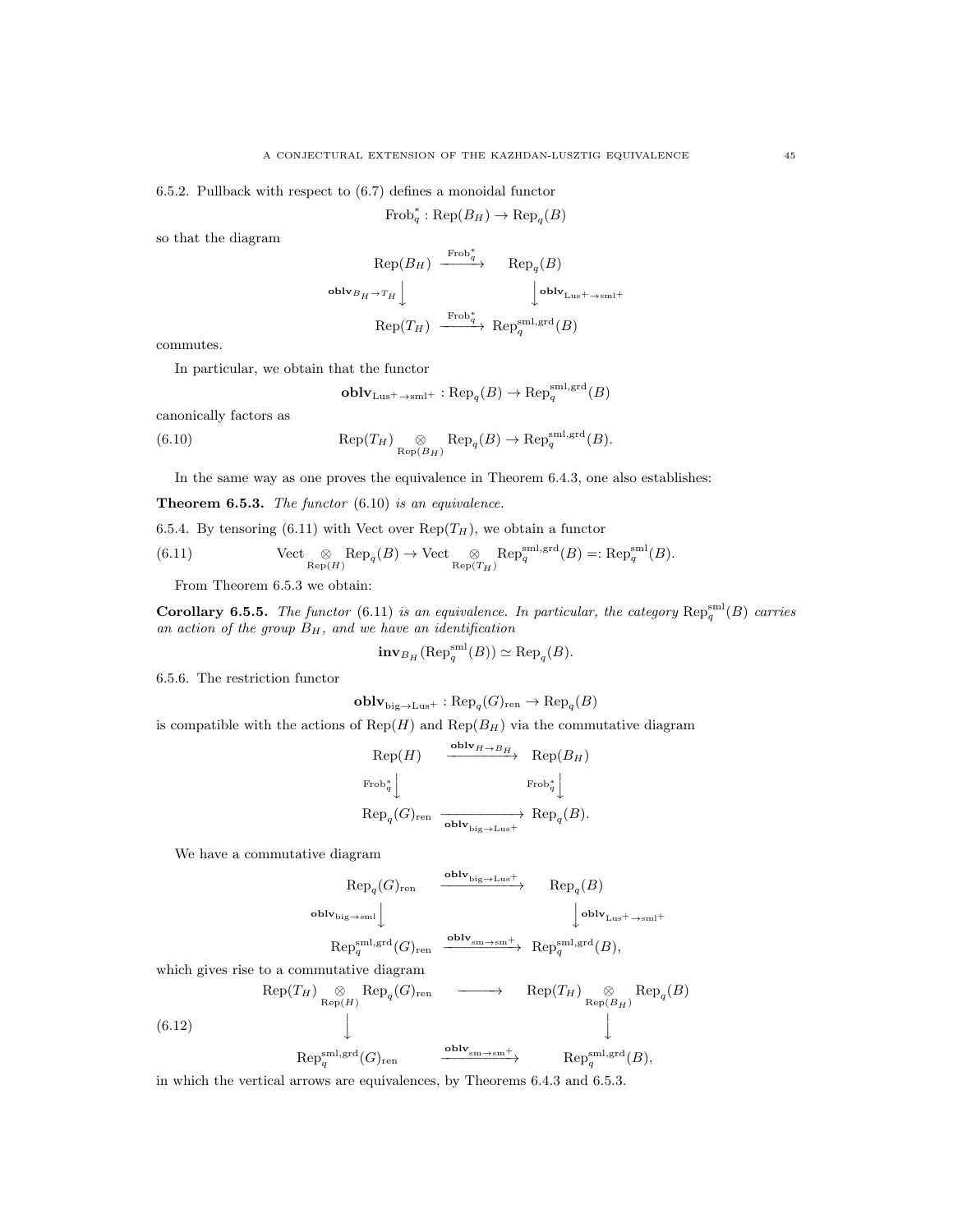#### 46 DENNIS GAITSGORY

7. THE  $\frac{a_1}{2}$ " version of the quantum group

In this section we continue to assume that  $q$  takes values in roots of unity.

We will introduce and study yet one more version of the quantum group: it is one that has Lusztig's version as its positive part and the small quantum group as its negative part. The resulting category of modules, denoted,  $\text{Rep}_q^{\frac{1}{2}}(G)$  will play the role of intermediary between  $\text{Rep}_q(G)$  and  $\text{Rep}_q^{\text{sml},\text{grd}}(G)$ .

# 7.1. Definition of the  $\frac{1}{2}$ " version.

7.1.1. We define the categories

$$
\text{Rep}_q^{\frac{1}{2}}(G)
$$
 and  $\text{Rep}_q^{\frac{1}{2}}(G)_{\text{ren}}$ 

to be

$$
\operatorname{Inv}_{B_H}(\operatorname{Rep}_q^{\operatorname{sml}}(G)) \text{ and } \operatorname{Inv}_{B_H}(\operatorname{Rep}_q^{\operatorname{sml}}(G)_{\operatorname{ren}}),
$$

respectively.

Both categories carry a t-structure, uniquely characterized by the condition that the corresponding forgetful functors

$$
\mathbf{oblv}_{\frac{1}{2}\to\mathrm{sml}}:\mathrm{Rep}_q^{\frac{1}{2}}(G)\to \mathrm{Rep}_q^{\mathrm{sml}}(G)\text{ and }\mathbf{oblv}_{\frac{1}{2}\to\mathrm{sml}}:\mathrm{Rep}_q^{\frac{1}{2}}(G)_{\mathrm{ren}}\to \mathrm{Rep}_q^{\mathrm{sml}}(G)_{\mathrm{ren}}
$$

are t-exact. We have an adjoint pair

$$
\mathfrak{r}: \text{Rep}_{q}^{\frac{1}{2}}(G) \rightleftarrows \text{Rep}_{q}^{\frac{1}{2}}(G)_{\text{ren}}: \mathfrak{s}
$$

with  $\mathfrak s$  t-exact and inducing an equivalence on eventually coconnective parts.

7.1.2. By construction, we have:

$$
\operatorname{Rep}_q^{\frac{1}{2}}(G) \simeq \operatorname{Rep}(B_H) \underset{\operatorname{Rep}(H)}{\otimes} \operatorname{Rep}_q(G) \text{ and } \operatorname{Rep}_q^{\frac{1}{2}}(G)_{\operatorname{ren}} \simeq \operatorname{Rep}(B_H) \underset{\operatorname{Rep}(H)}{\otimes} \operatorname{Rep}_q(G)_{\operatorname{ren}}.
$$

We have the obvious forgetful functors

$$
\mathbf{oblv}_{\text{big}\to\frac{1}{2}}:\text{Rep}_{q}(G)\to\text{Rep}_{q}^{\frac{1}{2}}(G)\text{ and }\mathbf{oblv}_{\text{big}\to\frac{1}{2}}:\text{Rep}_{q}(G)_{\text{ren}}\to\text{Rep}_{q}^{\frac{1}{2}}(G)_{\text{ren}}
$$

that are fully faithful because the forgetful functor

(7.1) 
$$
\mathbf{oblv}_{H \to B_H} : \mathrm{Rep}(H) \to \mathrm{Rep}(B_H)
$$

is fully faithful.

The functor  $\textbf{oblv}_{\text{big}\to\frac{1}{2}}$  admits a left and a right adjoints, denoted  $\textbf{ind}_{\frac{1}{2}\to\text{big}}$  and  $\textbf{coind}_{\frac{1}{2}\to\text{big}}$ respectively. They are related by the formula

(7.2) 
$$
\operatorname{coind}_{\frac{1}{2} \to \text{big}}(-) \simeq \operatorname{ind}_{\frac{1}{2} \to \text{big}}(- \otimes k^{-2\rho_H})[-d],
$$

because this is the case for the corresponding left and right adjoints of the forgetful functor  $oblv_{H\rightarrow B_{H}}$ of (7.1) i.e.,

$$
\mathbf{coind}_{B_H\to H}(-)\simeq\mathbf{ind}_{B_H\to H}(-\otimes k^{-2\rho_H})[-d]
$$

as functors  $\text{Rep}(B_H) \to \text{Rep}(H)$ .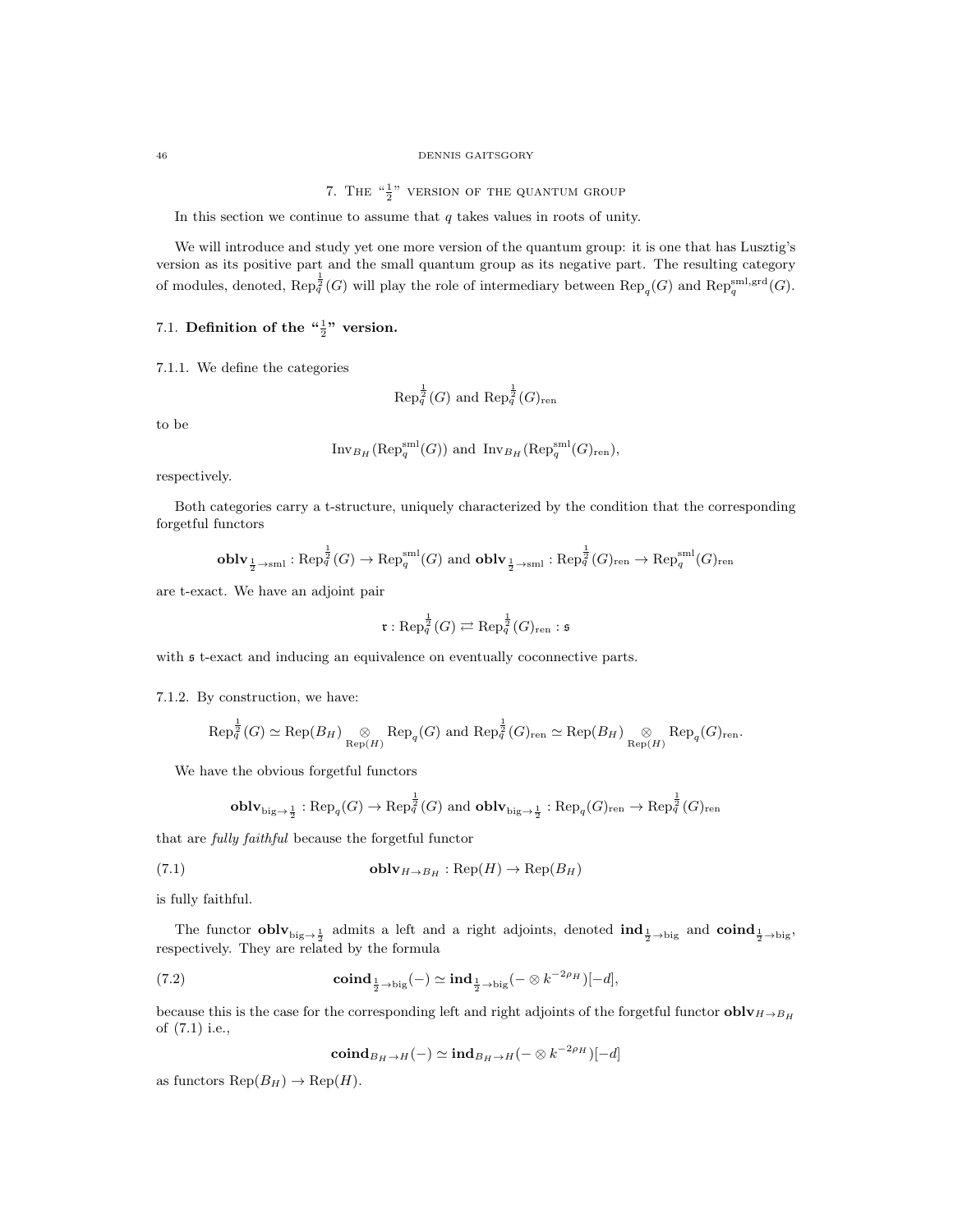7.1.3. Recall that the restriction functor

$$
\mathbf{oblv}_{\mathrm{big} \to \mathrm{Lus}^+} : \mathrm{Rep}_q(G)_{\mathrm{ren}} \to \mathrm{Rep}_q(B)
$$

is compatible with the actions of  $\text{Rep}(H)$  and  $\text{Rep}(B_H)$ , respectively, via the forgetful functor  $\text{oblv}_{H\to B_H}: \text{Rep}(H) \to \text{Rep}(B_H).$ 

From here we obtain a functor

$$
\textbf{oblv}_{\frac{1}{2}\to\text{Lus}^+}:\text{Rep}_q^{\frac{1}{2}}(G)_{\text{ren}}:=\text{Rep}(B_H) \underset{\text{Rep}(H)}{\otimes} \text{Rep}_q(G)_{\text{ren}} \to \text{Rep}_q(B).
$$

From the diagram (6.12), we obtain a commutative diagram

$$
\begin{array}{ccc}\n\text{Rep}_{q}^{\frac{1}{2}}(G)_{\text{ren}} & \xrightarrow{\text{oblv}_{\frac{1}{2}\to\text{Lus}^{+}}} & \text{Rep}_{q}(B) \\
\text{oblv}_{B_{H}\to T_{H}} \Big\downarrow & & \Big\downarrow^{\text{oblv}_{\text{Lus}^{+}\to\text{sm}^{+}}} \\
\text{Rep}_{q}^{\text{sml,grd}}(G)_{\text{ren}} & \xrightarrow{\text{oblv}_{\text{sml}\to\text{sm}^{+}}} & \text{Rep}_{q}^{\text{sml,grd}}(B),\n\end{array}
$$

in which the bottom row is obtained from the top row by  $\text{Rep}(T_H) \underset{\text{Rep}(B_H)}{\otimes}$  -.

Hence, by passing to left adjoint along the horizontal arrows, we obtain another commutative diagram

$$
\operatorname{Rep}_q^{\frac{1}{2}}(G)_{\operatorname{ren}} \xleftarrow{\operatorname{ind}_{\operatorname{Lus}^+ \to \frac{1}{2}} \operatorname{Rep}_q(B)} \operatorname{Rep}_q(B)
$$
\n
$$
\operatorname{oblv}_{B_H \to T_H} \downarrow \qquad \qquad \operatorname{lolv}_{\operatorname{Lus}^+ \to \operatorname{sml}^+} \operatorname{Rep}_q^{\operatorname{sub}}(B).
$$

7.1.4. For  $\check{\lambda} \in \check{\Lambda}$ , denote

$$
\mathbb{M}_{q,\frac{1}{2}}^{\check{\lambda}} := \mathbf{ind}_{\mathrm{Lus}^+ \to \frac{1}{2}}(k^{\check{\lambda}}) \in \mathrm{Rep}_q^{\frac{1}{2}}(G)_{\mathrm{ren}}.
$$

Note that the restriction of  $\mathbb{M}^{\check{\lambda}}_{q,\frac{1}{2}}$  along the functor

$$
\operatorname{\textbf{oblv}}_{B_H \to T_H}: \operatorname{Rep}_q^{\frac{1}{2}}(G)_{\operatorname{ren}} \to \operatorname{Rep}_q^{\operatorname{sml},\operatorname{grd}}(G)_{\operatorname{ren}}
$$

is the standard object (a.k.a. baby Verma module)  $\mathbb{M}_{q,\mathrm{sml}}^{\check{\lambda}}$ .

7.1.5. We now claim:

**Proposition 7.1.6.** The action of  $B_H$  on  $\text{Rep}_q^{\text{sml}}(G)_{\text{ren}}$  preserves the full subcategory

$$
\mathrm{Rep}_q^{\mathrm{sml}}(G)_{\mathrm{baby}\text{-}ren} \subset \mathrm{Rep}_q^{\mathrm{sml}}(G)_{\mathrm{ren}}.
$$

*Proof.* To prove the proposition, it would suffice to show that the objects  $\mathbb{M}_{q,\mathrm{sml}}^{\tilde{\lambda}} \in \mathrm{Rep}_q^{\mathrm{sml}}(G)_{\mathrm{ren}}$ could be lifted to  $\text{Inv}_{B_H}(\text{Rep}_q^{\text{sml}}(G)_{\text{ren}})$ . However, we just saw that  $\mathbb{M}_{q,\text{sml}}^{\check{\lambda}}$  lifts to an object denoted  $\mathbb{M}^{\check{\lambda}}_{q, \frac{1}{2}} \in \mathop{\mathrm{Rep}}\nolimits_q^{\frac{1}{2}}(G)_{\mathop{\mathrm{ren}}\nolimits}.$ 

 $\Box$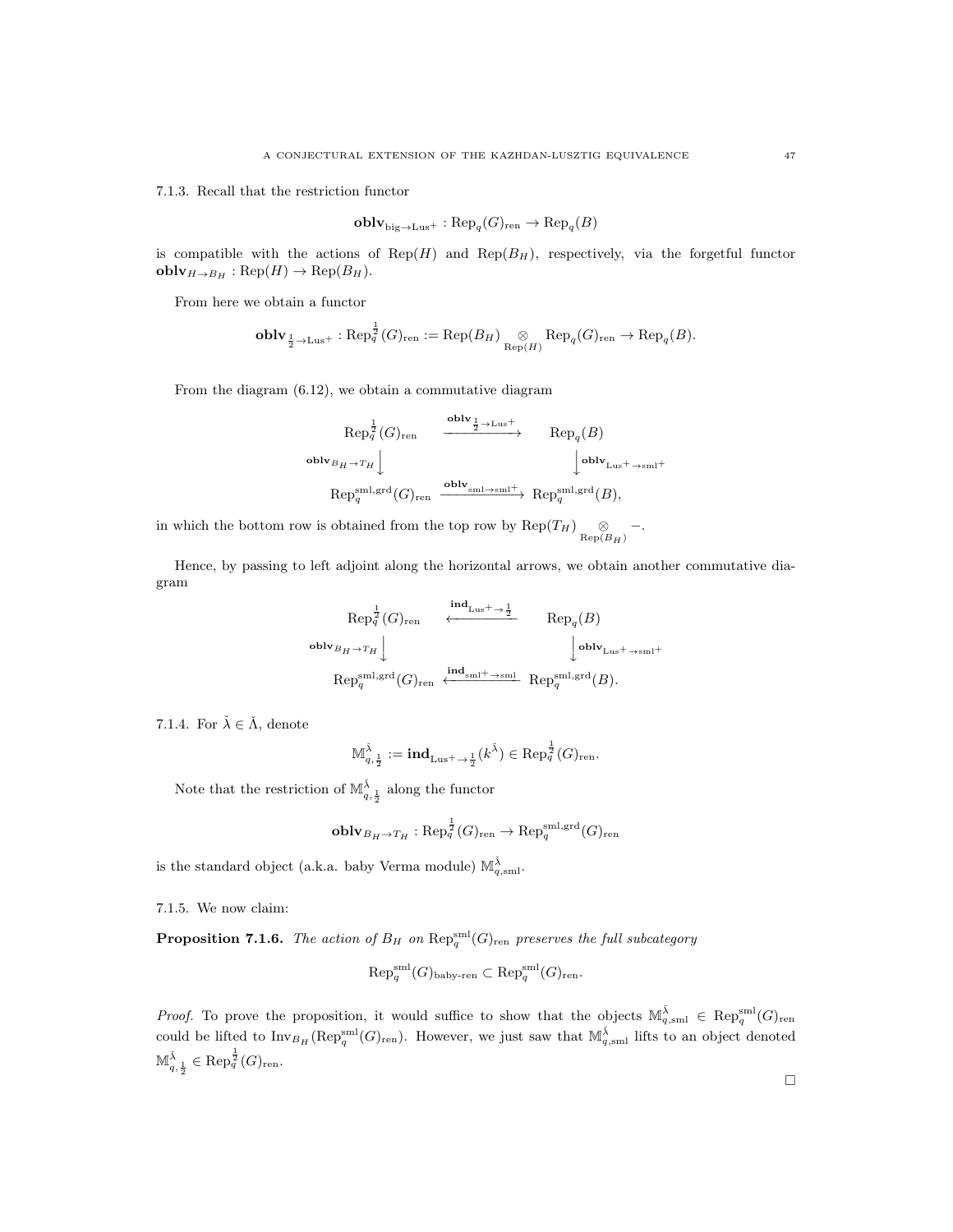7.1.7. It follows from Proposition 7.1.6 that the category  $\text{Rep}_q^{\text{sml}}(G)_{\text{baby-ren}}$  acquires a  $B_H$ -action, and the functors (6.2), and hence also the functors (6.3), are compatible with the  $B_H$ -actions.

We define

$$
\mathrm{Rep}_{q}^{\frac{1}{2}}(G)_{\mathrm{baby}\text{-}\mathrm{ren}}:=\mathrm{Inv}_{B_{H}}(\mathrm{Rep}_{q}^{\mathrm{sml}}(G)_{\mathrm{baby}\text{-}\mathrm{ren}}).
$$

We have the corresponding fully faithful embeddings

(7.3) 
$$
\text{Rep}_q^{\frac{1}{2}}(G) \stackrel{\text{t baby}}{\hookrightarrow} \text{Rep}_q^{\frac{1}{2}}(G)_{\text{baby-ren}} \stackrel{\text{tably-ren}\to\text{ren}}{\hookrightarrow} \text{Rep}_q^{\frac{1}{2}}(G)_{\text{ren}}
$$

and their right adjoints

(7.4) 
$$
\operatorname{Rep}_q^{\frac{1}{2}}(G) \stackrel{\mathfrak{s}_{\operatorname{baby}}}{\twoheadleftarrow} \operatorname{Rep}_q^{\frac{1}{2}}(G)_{\operatorname{baby-ren}} \stackrel{\mathfrak{s}_{\operatorname{ren}\to\operatorname{baby-ren}}}{\twoheadleftarrow} \operatorname{Rep}_q^{\frac{1}{2}}(G).
$$

Moreover,  $\text{Rep}_{q}^{\frac{1}{2}}(G)_{\text{baby-ren}}$  also carries a t-structure, so that the forgetful functor

$$
\mathrm{Rep}^{\frac{1}{2}}_q(G)_{\mathrm{baby}\text{-}ren}\rightarrow \mathrm{Rep}^{\mathrm{sml}}_q(G)_{\mathrm{baby}\text{-}ren}
$$

is t-exact. The functors in (7.4) are t-exact and induce equivalences on eventually coconnective parts.

7.1.8. By construction, the objects  $\mathbb{M}_{q,\frac{1}{2}}^{\tilde{\lambda}}$  lie in the essential image of  $\mathfrak{r}_{\text{baby-ren}\to \text{ren}}$ . This implies that the functor  $\mathrm{ind}_{\text{Lus}^+ \to \frac{1}{2}}$  factors as

$$
\text{Rep}_{q}(B) \rightarrow \text{Rep}_{q}^{\frac{1}{2}}(G)_{\text{baby-ren}} \overset{\mathfrak{r}_{\text{baby-ren}}}{\hookrightarrow} \text{Rep}_{q}^{\frac{1}{2}}(G)_{\text{ren}}.
$$

By adjunction, this implies that the functor

$$
\mathbf{oblv}_{\frac{1}{2}\to\text{Lus}^+}:\text{Rep}_q^{\frac{1}{2}}(G)_{\text{ren}}\to\text{Rep}_q(B)
$$

factors as

$$
\text{Rep}_q^{\frac{1}{2}}(G)_{\text{ren}} \stackrel{\mathfrak{s}_{\text{ren}\to\text{baby-ren}}}{\to} \text{Rep}_q^{\frac{1}{2}}(G)_{\text{baby-ren}} \to \text{Rep}_q(B).
$$

By a slight abuse of notation, we will denote the resulting pair of adjoint functors

$$
\text{Rep}_{q}(B) \rightleftarrows \text{Rep}_{q}^{\frac{1}{2}}(G)_{\text{baby-ren}}
$$

by the same symbols  $(\textbf{ind}_{\text{Lus}^+ \to \frac{1}{2}}, \textbf{oblv}_{\frac{1}{2} \to \text{Lus}^+}).$ 

Remark 7.1.9. The categories

$$
\text{Rep}_{q}^{\frac{1}{2}}(G), \text{ Rep}_{q}^{\frac{1}{2}}(G)_{\text{baby-ren}} \text{ and } \text{Rep}_{q}^{\frac{1}{2}}(G)_{\text{ren}}
$$

can be recovered from their common heart by the same procedure as in Remark 6.3.6.

The abelian category  $(\text{Rep}_q^{\frac{1}{2}}(G))^{\heartsuit}$  can be explicitly described as objects of  $(\text{Rep}_q(T))^{\heartsuit}$ , equipped with a locally nilpotent action of  $U_q^{\text{Lus}}(N)$  and a compatible action of  $u_q(N^-)$ .

7.2. "Mixed" vs  $\frac{a_1^2}{2}$ ".

7.2.1. Recall the co-central homomorphism

$$
U_q^{\text{Lus}}(N) \to U(\mathfrak{n}_H)
$$

of (6.7).

It induces a functor from  $\text{Rep}(B_H)$  to the  $E_3$ -center of  $\text{Rep}_q^{\text{mxd}}(G)$ . In particular, we obtain a monoidal action of  $\text{Rep}(B_H)$  on  $\text{Rep}_q^{\text{mxd}}(G)$ .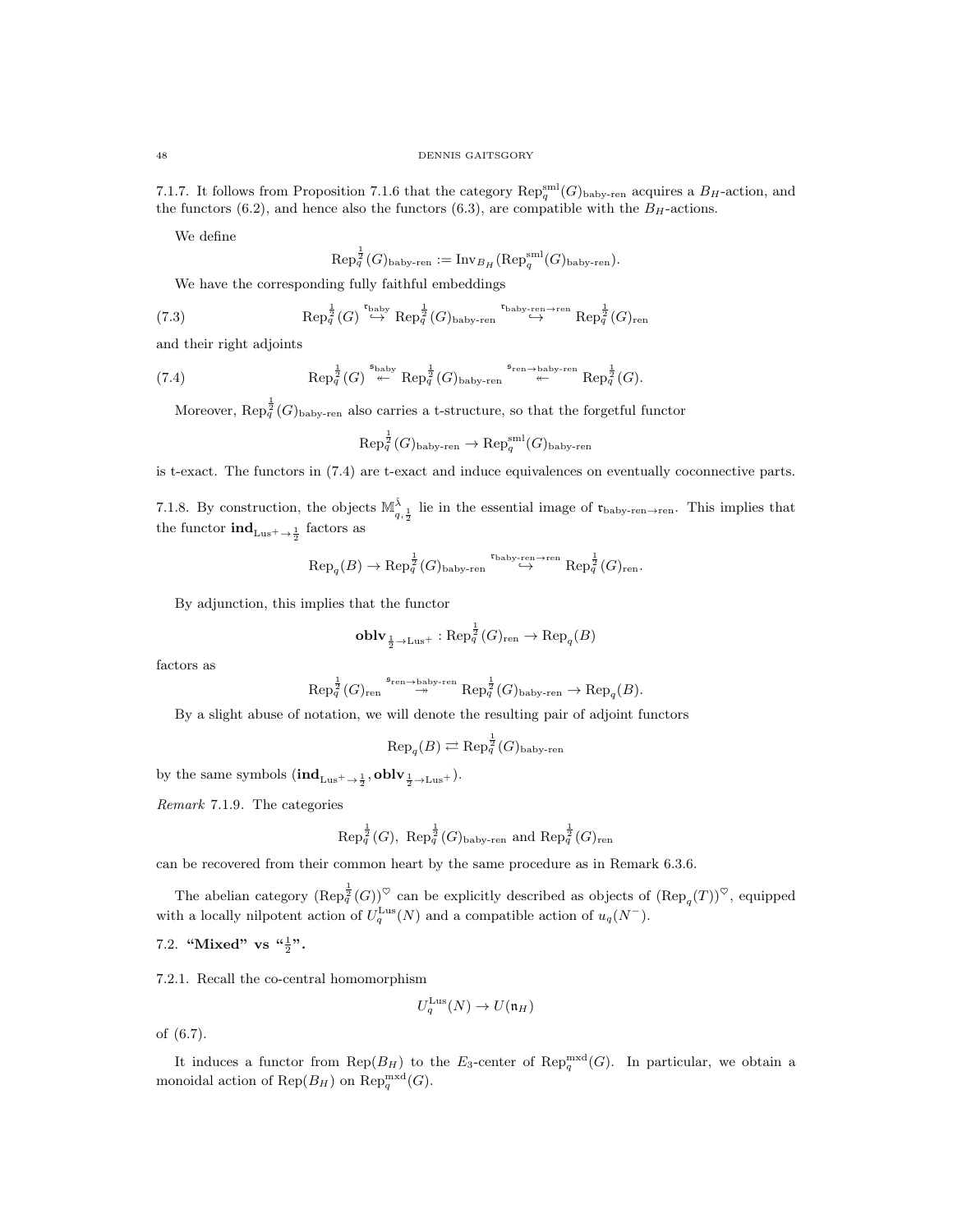7.2.2. The following conjecture seems to be within easy reach, and in what follows we will assume its validity:

**Conjecture 7.2.3.** The above action of  $\text{Rep}(B_H)$  on  $\text{Rep}_{q}^{\text{mxd}}(G)$  can be promoted to an action of the monoidal category  $Q\text{Coh}(\mathfrak{n}_H/\text{Ad}(B_H))$ . Furthermore, we have a canonical equivalence

$$
\text{Rep}_q^{\frac{1}{2}}(G)_{\text{baby-ren}} \simeq \text{Rep}(B_H) \underset{\text{QCoh}(\mathfrak{n}_H/\text{Ad}(B_H))}{\otimes} \text{Rep}_q^{\text{mxd}}(G),
$$

where the functor  $\text{QCoh}(\mathfrak{n}_H/\text{Ad}(B_H)) \to \text{Rep}(B_H)$  is given by evaluation at the point  $0 \stackrel{\iota}{\hookrightarrow} \mathfrak{n}_H$ .

Remark 7.2.4. The intuitive meaning behind the second statement in Conjecture 7.2.3 is the short exact sequence (6.9) of Hopf algebras in  $\text{Rep}_q(T)$ :

$$
0 \to \text{Sym}(\mathfrak{n}_H^-) \to U_q^{\text{DK}}(N^-) \to u_q(N^-) \to 0.
$$

Namely, the passage from  $\text{Rep}_q^{\text{mxd}}(G)$  to  $\text{Rep}_q^{\frac{1}{2}}(G)_{\text{baby-ren}}$  is obtained by imposing that the augmentation ideal in  $Sym(\mathfrak{n}_H^-)$  should act by 0. Here we identify  $\mathfrak{n}_H^-$  with the dual vector space of  $\mathfrak{n}_H$ , so that

$$
\mathfrak{n}_H \simeq \mathrm{Spec}(\mathrm{Sym}(\mathfrak{n}_H^-)).
$$

7.2.5. Assuming Conjecture 7.2.3, we obtain that there exists a forgetful functor

 $\mathrm{Rep}_q^{\frac{1}{2}}(G)_{\mathrm{baby-ren}} \to \mathrm{Rep}_q^{\mathrm{mxd}}(G),$ 

denoted

$$
\iota_* \simeq {\bf{oblv}}_{\frac{1}{2} \rightarrow {\rm{mxd}}},
$$

which admits a left and a right adjoints, denoted

$$
\iota^* \simeq \text{ind}_{\text{mxd}\to \frac{1}{2}}
$$
 and  $\iota^! \simeq \text{coind}_{\text{mxd}\to \frac{1}{2}}$ ,

respectively.

In addition, we have

(7.5) 
$$
\operatorname{coind}_{\mathrm{mxd}\to\frac{1}{2}}(-) \simeq \operatorname{ind}_{\mathrm{mxd}\to\frac{1}{2}}(-) \otimes k^{2\rho_H}[-d],
$$

because relationship holds for the functors

 $\iota^*, \iota^!: \mathrm{QCoh}(\mathfrak{n}_H/\mathrm{Ad}(B_H)) \to \mathrm{QCoh}(\mathrm{pt}/B_H).$ 

7.2.6. The statement of Conjecture 7.2.3 should be complemented by the following two additional ones:

One is that the composite functor

$$
\text{Rep}_{q}(G)_{\text{ren}} \stackrel{\text{oblv}_{\text{big} \to \frac{1}{2}}}{\longrightarrow} \text{Rep}_{q}^{\frac{1}{2}}(G)_{\text{ren}} \stackrel{\mathfrak{s}_{\text{ren}} \to \text{baby}\text{-ren}}{\longrightarrow} \text{Rep}_{q}^{\frac{1}{2}}(G)_{\text{baby}\text{-ren}} \stackrel{\text{oblv}_{\frac{1}{2} \to \text{mxd}}}{\longrightarrow} \text{Rep}_{q}^{\text{mxd}}(G)
$$

identifies with the functor  $oblv_{\text{big}\rightarrow\text{mxd}}$ .

The other is that the composite functor

$$
\mathrm{Rep}_q^{\frac{1}{2}}(G)_{\mathrm{baby}\text{-}\mathrm{ren}} \stackrel{\textbf{oblv}_{\frac{1}{2}\to\mathrm{mxd}}}{\longrightarrow} \mathrm{Rep}_q^{\mathrm{mxd}}(G) \stackrel{\textbf{oblv}_{\mathrm{mxd}\to\mathrm{Lus}^+}}{\longrightarrow} \mathrm{Rep}_q(B)
$$

identifies with the functor  ${\bf oblv}_{\frac{1}{2} \to \text{Lus}^+}$ .

These two identifications of functors must be compatible with the identification

 $\operatorname{\bf oblv}_{\frac{1}{2}\to\operatorname{Lus}^+}\circ\operatorname{\bf oblv}_{\operatorname{big}\to\frac{1}{2}}\simeq\operatorname{\bf oblv}_{\operatorname{big}\to\operatorname{Lus}^+}.$ 

7.2.7. Note that, by adjunction, the second of the above compatibilities implies an isomorphism

$$
\textup{ind}_{\textup{mxd}\to \frac{1}{2}}\circ\textup{ind}_{\textup{Lus}^+ \to \textup{mxd}}\simeq \textup{ind}_{\textup{Lus}^+ \to \frac{1}{2}}.
$$

In particular, for  $\check{\lambda} \in \check{\Lambda}$ , we obtain an isomorphism

$$
\mathbf{ind}_{\mathrm{mxd}\rightarrow\frac{1}{2}}(\mathbb{M}_{q,\mathrm{mxd}})\simeq \mathbb{M}_{q,\frac{1}{2}}
$$

.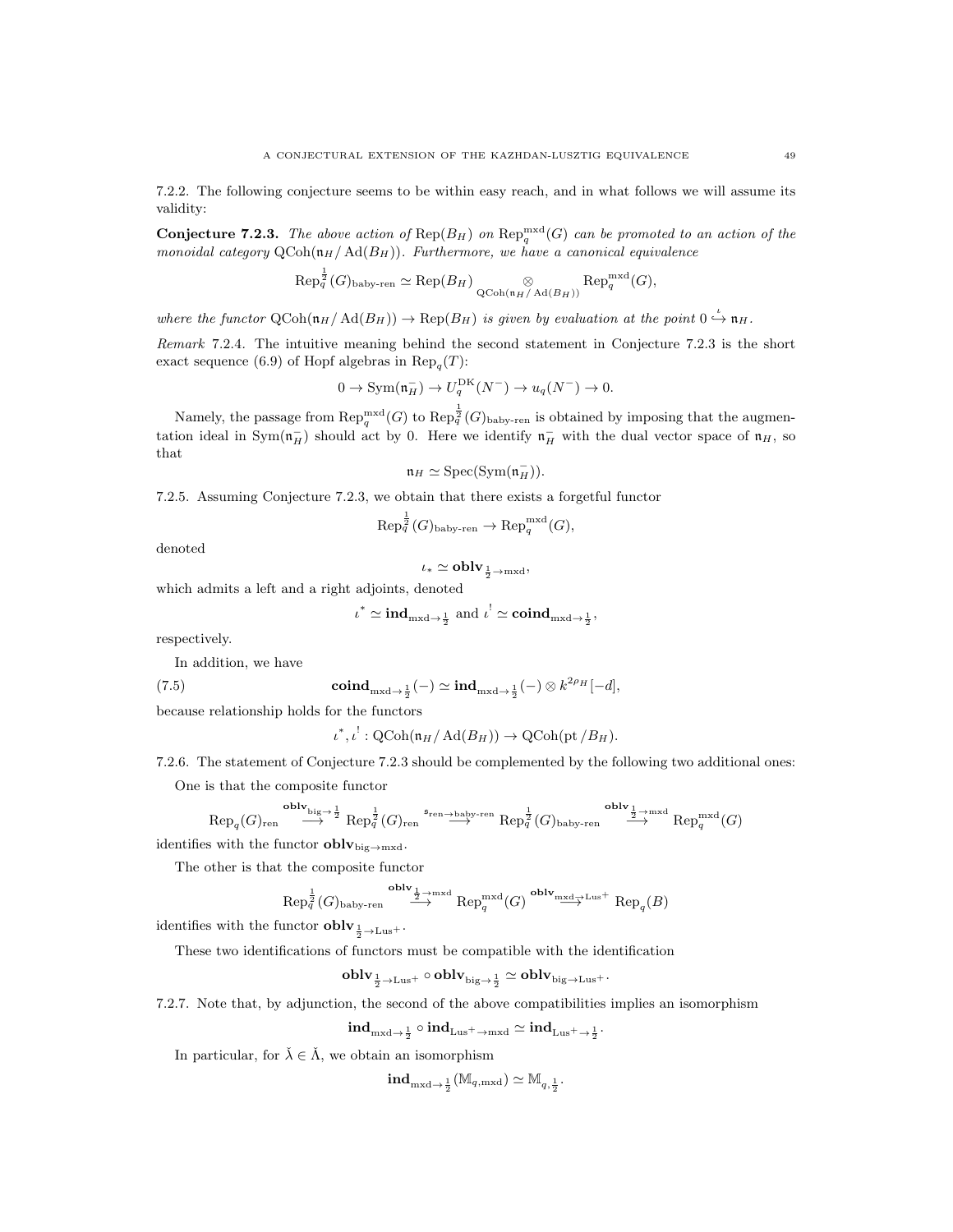7.3. More on mixed vs  $\frac{1}{2}$ .

7.3.1. We claim:

**Proposition 7.3.2.** The functor  $\textbf{oblv}_{\frac{1}{2} \to \text{mxd}} \circ \mathfrak{s}_{\text{ren} \to \text{baby-ren}}$  sends compacts to compacts.

*Proof.* The category  $\text{Rep}_{q}^{\frac{1}{2}}(G)_{\text{ren}}$  is generated by objects of the form

$$
k^{\mu} \otimes \mathbf{oblv}_{\mathrm{big} \to \frac{1}{2}}(\mathcal{M}), \quad \mathcal{M} \in \mathrm{Rep}_q(G)_{\mathrm{ren}}, \ \mu \in \Lambda.
$$

So it suffices to show that the functor  $oblv_{\frac{1}{2}\to\text{mxd}}\circ \mathfrak{s}_{\text{ren}\to\text{baby-ren}}$  sends such objects to compact objects in  $\operatorname{Rep}_q^{\operatorname{mxd}}(G)$ .

Now, since the operation  $k^{\mu} \otimes -$  on  $\text{Rep}_{q}^{\text{mxd}}(G)$  preserves compacts, the assertion follows from Proposition 5.5.4.

 $\Box$ 

Remark 7.3.3. Note that the above proposition implies the following relationship between the categories  $\mathrm{Rep}_q^{\frac{1}{2}}(G)_{\mathrm{ren}}$  and  $\mathrm{Rep}_q^{\mathrm{mxd}}(G)$ :

The functor

$$
\mathrm{Rep}(B_H) \underset{\mathrm{QCoh}(\mathfrak{n}_H/\mathrm{Ad}(B_H))}{\otimes} \mathrm{Rep}_q^{\mathrm{mxd}}(G) \to \mathrm{Rep}_q^{\frac{1}{2}}(G)_{\mathrm{ren}}
$$

is fully faithful, but not an equivalence; rather it is an equivalence onto the full subcategory  $\text{Rep}_q^{\frac{1}{2}}(G)_{\text{baby-ren}} \subset \text{Rep}_q^{\frac{1}{2}}(G)_{\text{ren}}.$ 

Instead,  $\text{Rep}_{q}^{\frac{1}{2}}(G)_{\text{ren}}$  can be obtained from  $\text{Rep}(B_H)$   $\underset{\text{QCoh}(\text{h}_H/\text{Ad}(B_H))}{\otimes}$   $\text{Rep}_{q}^{\text{mxd}}(G)$  as follows: it is the ind-completion of the full (but not cocomplete) subcategory of  $\text{Rep}(B_H) \underset{\text{QCoh}(\mathfrak{n}_H/\text{Ad}(B_H))}{\otimes} \text{Rep}_q^{\text{mxd}}(G)$ spanned by objects that become compact after applying the forgetful functor

$$
\iota_*: \mathrm{Rep}(B_H) \underset{\mathrm{QCoh}(\mathfrak{n}_H/\mathrm{Ad}(B_H))}{\otimes} \mathrm{Rep}_q^{\mathrm{mxd}}(G) \to \mathrm{Rep}_q^{\mathrm{mxd}}(G).
$$

This is analogous to [FG3, Theorem 11.4.2].

Remark 7.3.4. To summarize, we have the following diagram of stacks

pt 
$$
/T_H \longrightarrow
$$
 pt  $/B_H \xrightarrow{\iota} \mathfrak{n}_H / \text{Ad}(B_H)$   
\n  
\npt  $/H$ .

And we have the following diagram of categories over these stacks

$$
\operatorname{Rep}_q^{\operatorname{sml},\operatorname{grd}}(G)_{\operatorname{ren}} \longleftarrow \operatorname{Rep}_q^{\frac{1}{2}}(G)_{\operatorname{ren}} \xleftarrow{\operatorname{t\text{-}baby-ren}\to\operatorname{ren}} \operatorname{Rep}_q^{\frac{1}{2}}(G)_{\operatorname{baby-ren}} \xleftarrow{\operatorname{ind}_{\operatorname{mxd}\to\frac{1}{2}}} \operatorname{Rep}_q^{\operatorname{mxd}}(G)
$$
\n
$$
\uparrow
$$
\n
$$
\operatorname{Rep}_q(G)_{\operatorname{ren}}
$$

This diagram of categories is almost compatible with pullbacks along the above diagram of stacks: the only wrinkle is the functor  $\mathbf{t}_{\text{baby-ren}\to\text{ren}}$ , which is fully faithful but not an equivalence.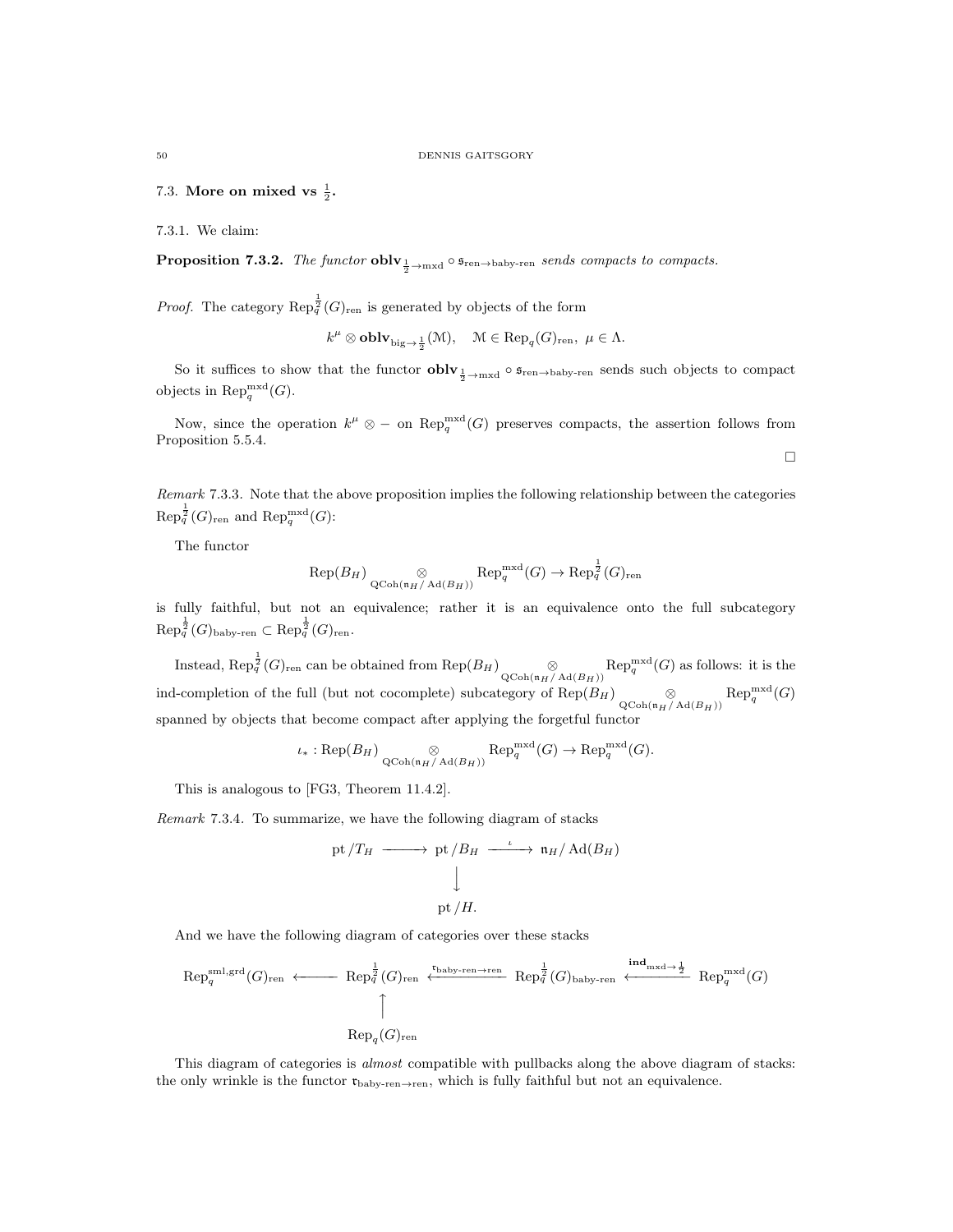7.3.5. From Proposition 7.3.2 we obtain:

Corollary 7.3.6. The functors

 $\operatorname{\textbf{oblv}}_{\frac{1}{2}\to\text{mxd}}\circ \mathfrak{s}_{\operatorname{ren}\to\text{baby-ren}}: \operatorname{Rep}_q^{\frac{1}{2}}(G)_{\operatorname{ren}}\rightleftarrows \operatorname{Rep}_q^{\operatorname{mxd}}(G): \mathfrak{r}_{\operatorname{baby-ren}\to\text{ren}}\circ \operatorname{\textbf{coind}}_{\operatorname{mxd}\to\frac{1}{2}})$ 

form an adjoint pair.

*Proof.* Given  $\mathcal{M}_1 \in \text{Rep}_q^{\frac{1}{2}}(G)_{\text{ren}}$  and  $\mathcal{M}_2 \in \text{Rep}_q^{\text{mxd}}(G)$  we need to construct a canonical isomorphism

$$
\mathcal Hom_{\text{Rep}_q^{\text{mxd}}(G)}(\textbf{oblv}_{\frac{1}{2}\to \text{mxd}}\circ \mathfrak s_{\text{ren}\to \text{baby-ren}}(\mathcal M_1),\mathcal M_2)\simeq\\ \simeq \mathcal Hom_{\text{Rep}_q^{\frac{1}{2}}(G)_{\text{ren}}}(\mathcal M_1,\mathfrak r_{\text{baby-ren}\to \text{ren}}\circ \textbf{coind}_{\text{mxd}\to \frac{1}{2}}(\mathcal M_2)).
$$

With no restriction of generality, we can assume that  $\mathcal{M}_1$  is compact. However, Proposition 7.3.2 implies that we can assume that  $M_2$  is compact as well. Note that since the functor  $\text{coind}_{m \times d \to \frac{1}{2}}$ differs from  $\text{ind}_{\text{mxd}\to \frac{1}{2}}$  by a twist, we obtain that  $\text{coind}_{\text{mxd}\to \frac{1}{2}}(\mathcal{M}_2)$  is then also compact.

Since the functor  $\mathfrak{s}_{\mathrm{ren}\to\mathrm{baby}\text{-}\mathrm{ren}}$  is fully faithful on compact objects, we have

$$
\begin{aligned} \mathcal{H}om \mathop = \limits_{\mathrm{Rep}^{\frac{1}{2}}_q(G)_{\mathrm{ren}}} \bigl( \mathcal{M}_1 , \mathfrak{r}_{\mathrm{baby-ren} \rightarrow \mathrm{ren}} \circ \mathbf{coind}_{\mathrm{mxd} \rightarrow \frac{1}{2}}(\mathcal{M}_2) \bigr) \simeq \\ \simeq \mathcal{H}om \mathop = \limits_{\mathrm{Rep}^{\frac{1}{2}}_q(G)_{\mathrm{baby-ren}}} \bigl( \mathfrak{s}_{\mathrm{ren} \rightarrow \mathrm{baby-ren}}(\mathcal{M}_1) , \mathfrak{s}_{\mathrm{ren} \rightarrow \mathrm{baby-ren}} \circ \mathfrak{r}_{\mathrm{baby-ren} \rightarrow \mathrm{ren}} \circ \mathbf{coind}_{\mathrm{mxd} \rightarrow \frac{1}{2}}(\mathcal{M}_2) \bigr) \simeq \\ \simeq \mathcal{H}om \mathop = \limits_{\mathrm{Rep}^{\frac{1}{2}}_q(G)_{\mathrm{baby-ren}}} \bigl( \mathfrak{s}_{\mathrm{ren} \rightarrow \mathrm{baby-ren}}(\mathcal{M}_1) , \mathbf{coind}_{\mathrm{mxd} \rightarrow \frac{1}{2}}(\mathcal{M}_2) \bigr) \end{aligned}
$$

and the assertion follows from the  $(\bf{oblv}_{\frac{1}{2} \to \text{mxd}}, \bf{coind}_{\text{mxd}\to\frac{1}{2}})$ -adjunction.

From here we obtain:

Corollary 7.3.7. The left and right adjoints to  $oblv_{\text{big}\rightarrow\text{mxd}}$  are related by the formula

$$
\mathbf{coind}_{\mathrm{mxd}\to\mathrm{big}}\simeq\mathbf{ind}_{\mathrm{mxd}\to\mathrm{big}}[-2d].
$$

Proof. We have:

 $\mathrm{ind}_{\mathrm{mxd}\to\mathrm{big}}\simeq\mathrm{ind}_{\frac{1}{2}\to\mathrm{big}}\circ\mathfrak{r}_{\mathrm{baby-ren}\to\mathrm{ren}}\circ\mathrm{ind}_{\mathrm{mxd}\to\frac{1}{2}}$ 

and by Corollary 7.3.6, we have

 ${\rm \bf coind}_{\rm mxd\rightarrow big}\simeq {\rm \bf coind}_{\frac{1}{2}\rightarrow big}\circ \mathfrak r_{\rm baby-ren\rightarrow ren}\circ {\rm \bf coind}_{\rm mxd\rightarrow \frac{1}{2}}$ 

The assertion follows now from (7.5) and (7.2).

Remark 7.3.8. The assertion of Corollary 7.3.7 holds as-is in the non-root of unity case. This follows from the fact that in this case the pair of categories

$$
\text{Rep}_q(G) \simeq \text{Rep}_q(G)_{\text{ren}} \stackrel{\text{oblv}_{\text{big}\to \text{mxd}}}{\longrightarrow} \text{Rep}_q^{\text{mxd}}(G)
$$

is equivalent to

 $\operatorname{Rep}(G) \to \mathfrak{g}\text{-mod}^B$ .

## 7.4. Some consequences of the Frobenius algebra property.

7.4.1. A remarkable property of  $u_q(N^-)$  is that it is a Frobenius algebra (this is the case of any finitedimensional Hopf algebra, see, e.g., [Et, Corollary 6.4.5]). We will use it in the following guise:

**Lemma 7.4.2.** The object of  $u_q(N^-)$ -mod( $\text{Rep}_q(T)$ ) given by  $u_q(N^-)$  itself is cofree:

$$
\mathcal{H}om_{u_q(N^-)-\mathrm{mod}(\mathrm{Rep}_q(T))}(\mathcal{M},u_q(N^-))\simeq \mathcal{H}om_{\mathrm{Rep}_q(T)}(\mathcal{M},k^{2\tilde{\rho}-2\rho_H}).
$$

 $\Box$ 

 $\Box$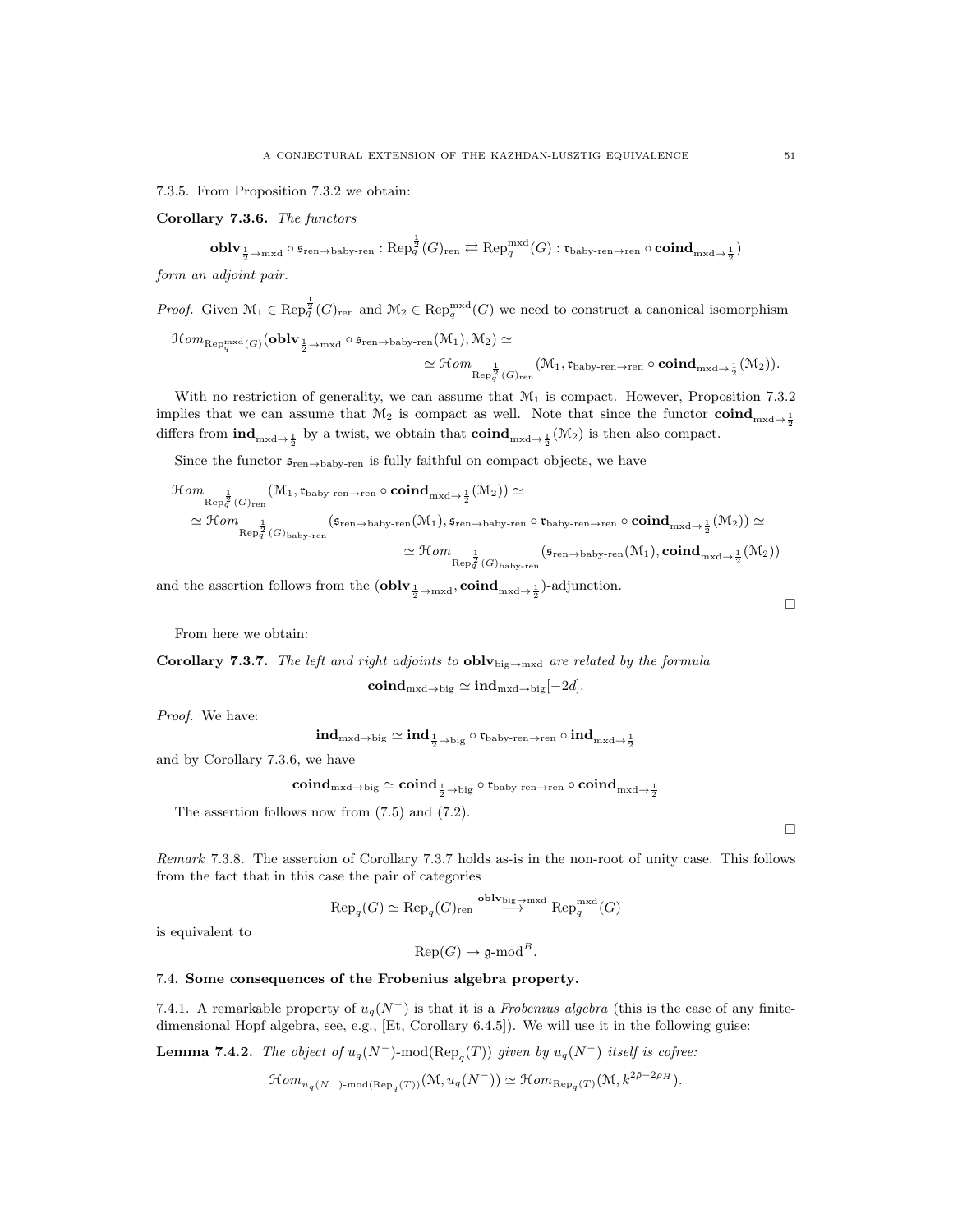7.4.3. From Lemma 7.4.2 we will deduce:

Corollary 7.4.4. For  $\check{\lambda} \in \check{\Lambda}$ , we have

$$
\mathcal{H}om_{U_q^{\rm DK}(N^-)\text{-}\mathrm{mod}(\mathrm{Rep}_q(T))}(k^{\check{\lambda}}, U_q^{\rm DK}(N^-)) = \begin{cases} & k[-d] \text{ for } \check{\lambda} = 2\check{\rho}; \\ & 0 \text{ otherwise.} \end{cases}
$$

Remark 7.4.5. One can show that the assertion of Corollary 7.4.4 holds verbatim also in the non-root of unity case.

*Proof.* For  $\mathcal{M} \in U_q^{\text{DK}}(N^-)$ -mod( $\text{Rep}_q(T)$ ), we calculate

 $\mathfrak{Hom}_{U_q^{\mathrm{DK}}(N^-)\text{-}\mathrm{mod}(\mathrm{Rep}_q(T))}(k^{\check{\lambda}},\mathfrak{M})\simeq \mathfrak{Hom}_{u_q(N^-)\text{-}\mathrm{mod}(\mathrm{Rep}_q(T))}(k^{\check{\lambda}},\mathfrak{Hom}_{\mathrm{Sym}(\mathfrak{n}_H^-)}(k,\mathfrak{M})).$ 

We note

$$
\mathcal{H}om_{\mathrm{Sym}(\mathfrak{n}_H^-)}(k,\mathcal{M}) \simeq (k \underset{\mathrm{Sym}(\mathfrak{n}_H^-)}{\otimes} \mathcal{M}) \otimes k^{2\rho_H}[-d].
$$

We take  $\mathcal{M} = U_q^{\text{DK}}(N^-)$ , and we note that

$$
k \underset{\text{Sym}(\mathfrak{n}_H^-)}{\otimes} U_q^{\text{DK}}(N^-) \simeq u_q(N^-).
$$

Now the assertion follows from Lemma 7.4.2.

Remark 7.4.6. In fact, Lemma 7.4.2 implies that the two functors

$$
u_q(N^-)\text{-}\mathrm{mod}(\mathrm{Rep}_q(T)) \rightrightarrows \mathrm{Rep}_q(T),
$$

given by

$$
\mathcal{M} \mapsto k \underset{u_q(N^-)}{\otimes} \mathcal{M} \text{ and } \mathcal{H}om_{u_q(N^-)}(k, \mathcal{M}) \otimes k^{2\tilde{\rho}-2\rho_H}
$$

are canonically isomorphic when evaluated on  $u_q(N^-)$ -mod $(\text{Rep}_q(T))_{\text{perf}}$ .

This implies that the two functors

$$
U_q^{\rm DK}(N^-)\text{-mod}(\text{Rep}_q(T)) \rightrightarrows \text{Rep}_q(T),
$$

given by

(7.6) 
$$
\mathcal{M} \mapsto k \underset{U_q^{\text{DK}}(N^-)}{\otimes} \mathcal{M} \text{ and } \mathcal{H}om_{U_q^{\text{DK}}(N^-)}(k, \mathcal{M}) \otimes k^{2\tilde{\rho}}[-d]
$$

are canonically isomorphic when evaluated on  $U_q^{\text{DK}}(N^-)$ -mod $(\text{Rep}_q(T))_{\text{perf}}$ .

Note, however that Corollary 5.2.7 implies that the isomorphism between the functors (7.6) holds on all of  $U_q^{\mathrm{DK}}(N^-)$ -mod $(\mathrm{Rep}_q(T))$ .

7.4.7. Another corollary of Lemma 7.4.2 that we will use is the following:

Corollary 7.4.8. The functor

$$
\operatorname{\textbf{oblv}}_{\operatorname{sml}\rightarrow\operatorname{sml}^+}:\operatorname{Rep}^{\operatorname{sml},\operatorname{grd}}_q(G)\operatorname{\textbf{-}mod}_{\operatorname{ren}}\to\operatorname{Rep}^{\operatorname{sml},\operatorname{grd}}_q(B)\operatorname{\textbf{-}mod}
$$

admits a right adjoint, denoted  $\text{coind}_{\text{sml}^+ \to \text{sml}}$ , and for  $\check{\lambda} \in \check{\Lambda}$  we have:

$$
\mathbf{coind}_{\mathrm{sml}^+ \to \mathrm{sml}}(k^{\check{\lambda}}) \simeq \mathbf{ind}_{\mathrm{sml}^+ \to \mathrm{sml}}(k^{\check{\lambda} + 2\rho_H - 2\check{\rho}}).
$$

*Proof.* We need to show that  $\text{coind}_{\text{sml}^+ \to \text{sml}}(k^{\check{\lambda}})$  is free over  $u_q(N^-)$  on one generator of weight equal to  $\check{\lambda} + 2\rho_H - 2\check{\rho}$ . By construction,  $\text{coind}_{\text{sml}^+ \to \text{sml}}(k^{\check{\lambda}})$  is cofree over  $u_q(N^-)$  on one generator of weight  $\lambda$ . Now the assertion follows from Lemma 7.4.2.

The same argument proves also the ungraded version of Corollary 7.4.8, as well as the following statement:

 $\Box$ 

 $\Box$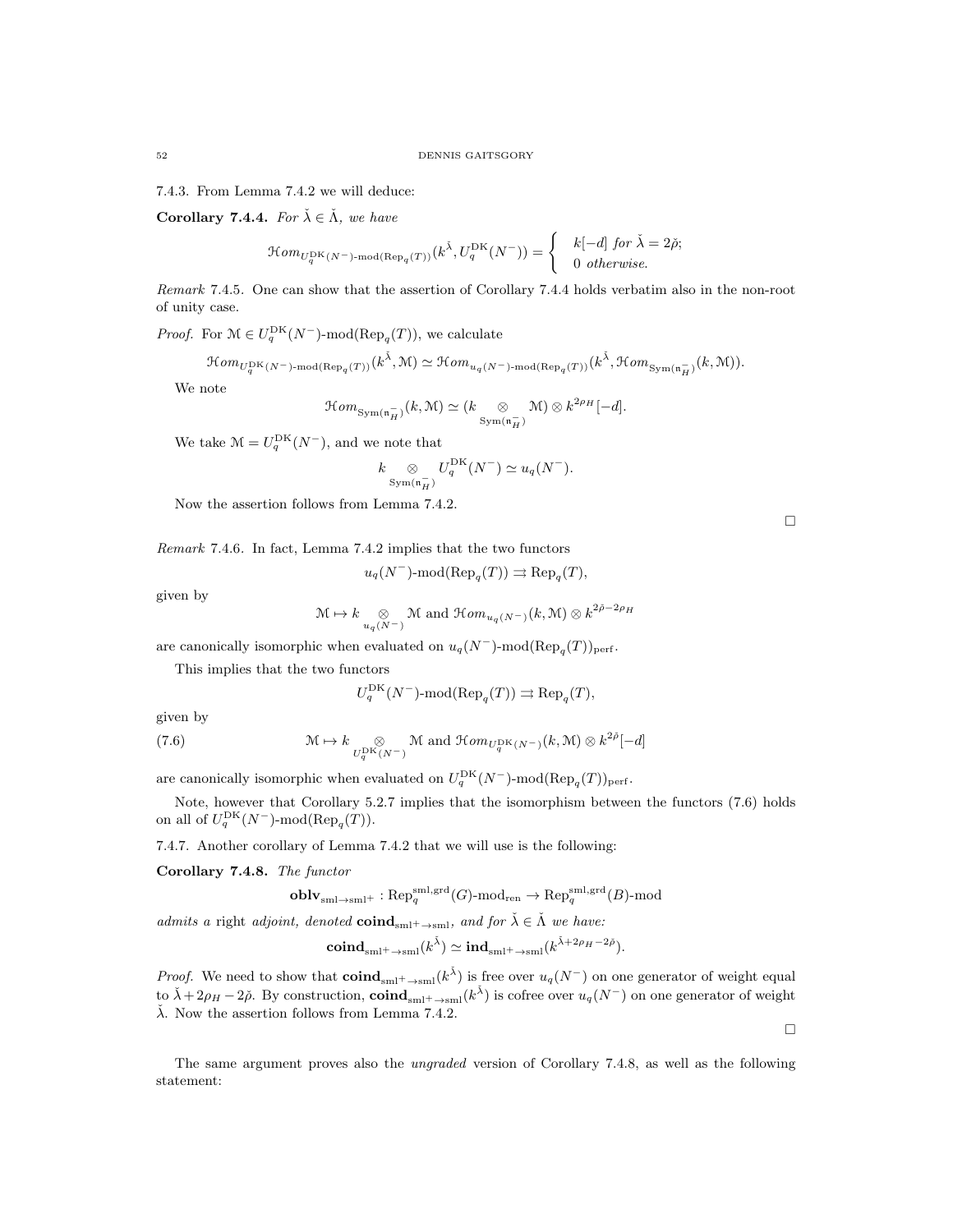Corollary 7.4.9. The functor

$$
\operatorname{\mathbf{oblv}}_{\frac{1}{2}\to\operatorname{Lus}^+}:\operatorname{Rep}_q^{\frac{1}{2}}(G)_{\operatorname{ren}}\to\operatorname{Rep}_q(B)
$$

admits a right adjoint, denoted  $\text{coind}_{Lus^+\to \frac{1}{2}}$ , and for  $\check{\lambda} \in \check{\Lambda}$  we have:

$$
\mathbf{coind}_{\mathrm{Lus}^+ \rightarrow \frac{1}{2}}(k^{\check{\lambda}}) \simeq \mathbf{ind}_{\mathrm{Lus}^+ \rightarrow \frac{1}{2}}(k^{\check{\lambda} + 2\rho_H - 2\check{\rho}}).
$$

7.4.10. One can use Corollary 7.4.9 to reproduce the result of [APW, Theorem 7.3]:

Corollary 7.4.11. The objects

$$
\mathcal{V}_q^{\check{\lambda}}:=\mathbf{ind}_{\mathrm{Lus}^+ \to \mathrm{big}}(k^{\check{\lambda}}) \ \ \text{and} \ \mathcal{V}_q^{\vee,w_0(\check{\lambda})}:=\mathbf{coind}_{\mathrm{Lus}^+ \to \mathrm{big}}(k^{\check{\lambda}})
$$

are related by the formula

$$
\mathbf{coind}_{\mathrm{Lus}^+ \to \mathrm{big}}(k^{\check{\lambda}}) \simeq \mathbf{ind}_{\mathrm{Lus}^+ \to \mathrm{big}}(k^{\check{\lambda} - 2\check{\rho}})[-d].
$$

Proof. We have:

$$
\begin{aligned} \mathbf{coind}_{\mathrm{Lus}^+ \to \mathrm{big}}(k^{\check{\lambda}}) &\simeq \mathbf{coind}_{\frac{1}{2} \to \mathrm{big}} \circ \mathbf{coind}_{\mathrm{Lus}^+ \to \frac{1}{2}}(k^{\check{\lambda}}) \simeq \\ &\simeq \mathbf{coind}_{\frac{1}{2} \to \mathrm{big}} \circ \mathbf{ind}_{\mathrm{Lus}^+ \to \frac{1}{2}}(k^{\check{\lambda}+2\rho_H-2\check{\rho}}) \simeq \mathbf{ind}_{\frac{1}{2} \to \mathrm{big}} \circ \mathbf{ind}_{\mathrm{Lus}^+ \to \frac{1}{2}}(k^{\check{\lambda}-2\check{\rho}})[-d] . \end{aligned}
$$

Remark 7.4.12. The assertion of Corollary 7.4.11 is also valid in the non-root of unity case.

## 8. Duality for quantum groups

In this section we will show that the effect of replacing q by  $q^{-1}$  is duality for DG categories for the various versions of the category of modules over the quantum group.

#### 8.1. Framework for duality.

8.1.1. Let C be a monoidal DG category, which is compactly generated, and such that the following conditions are satisfied:

- The monoidal operation preserves compactness;
- Every compact object admits a (right) monoidal dual.

Let  $C<sup>rev</sup>$  denoted the monoidal category obtained by reversing the monoidal operation. Then the functor

(8.1) C ⊗ C rev → Vect

given by ind-extending

$$
c_1, c_2 \mapsto \mathcal{H}om_{\mathcal{C}}(\mathbf{1}_{\mathcal{C}}, c_1 \otimes c_2), \quad c_1 \in \mathcal{C}_c, c_2 \in \mathcal{C}_c^{\text{rev}}
$$

defines a perfect pairing and in itself is a right-lax monoidal functor.

In particular, we obtain an identification of DG categories

$$
\mathcal{C}^{\vee} \simeq \mathcal{C}^{\mathrm{rev}}.
$$

8.1.2. Assume now that C is *braided monoidal*. We define a braiding on 
$$
\mathbb{C}^{\text{rev}}
$$
 by letting the map

$$
c_1 \stackrel{\text{rev}}{\otimes} c_2 \to c_2 \stackrel{\text{rev}}{\otimes} c_1
$$

be the map

$$
c_2 \otimes c_1 \stackrel{R^{-1}_{c_1,c_2}}{\longrightarrow} c_1 \otimes c_2.
$$

Then the above functor  $(8.1)$  has a natural right-lax braided monoidal structure.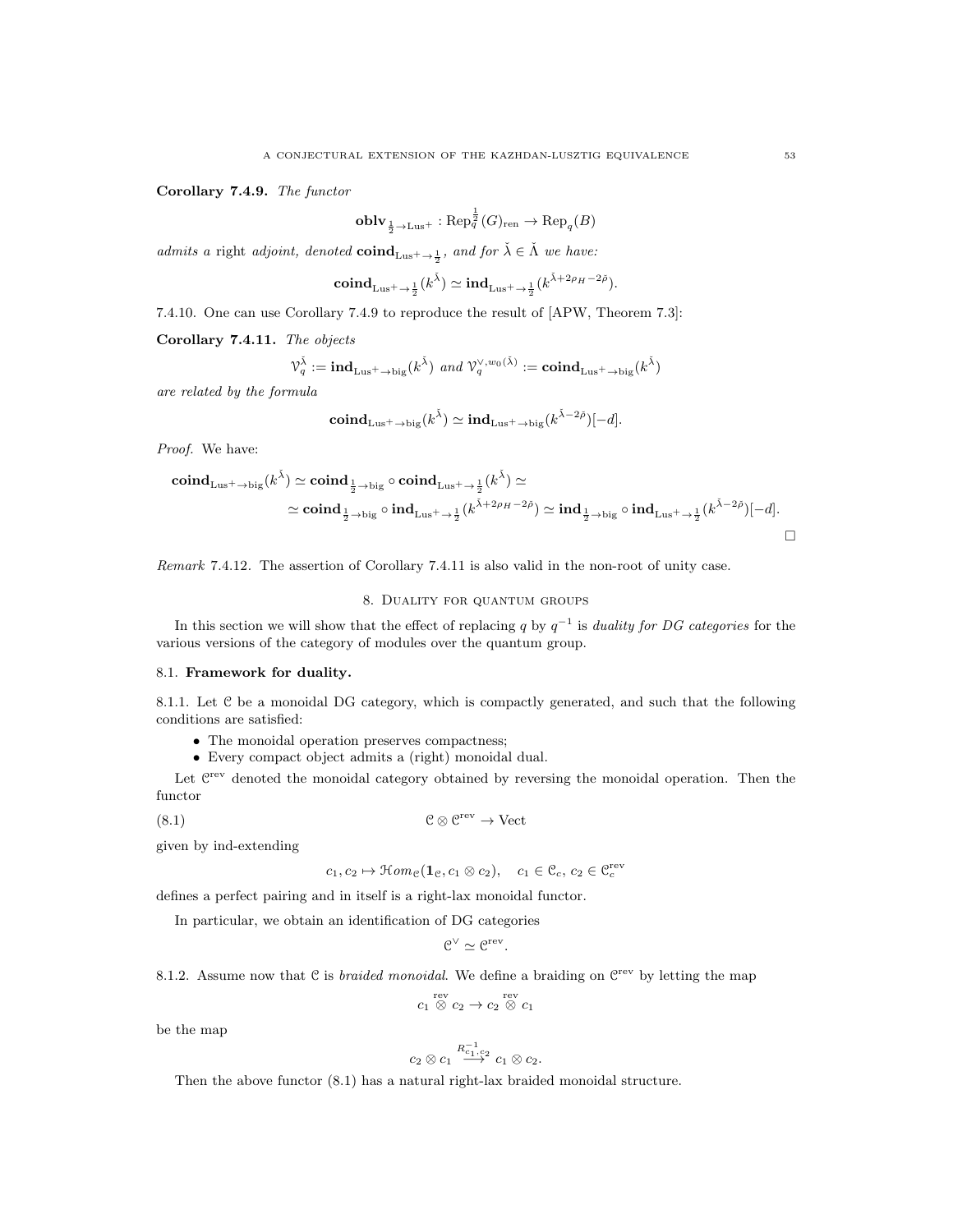8.1.3. Let C be braided monoidal, and let A be a Hopf algebra in C. Let  $A^{rev-mult}$  be the Hopf algebra in  $\mathcal{C}^{\text{rev}}$  defined as follows:

As an object,  $A^{rev-mult}$  is the same as A. The co-multiplication map

$$
A^{\text{rev-mult}} \rightarrow A^{\text{rev-mult}} \overset{\text{rev}}{\otimes} A^{\text{rev-mult}}
$$

is the initial comultiplication map

$$
A \to A \otimes A.
$$

Let the multiplication map

$$
A^{\text{rev-mult}} \overset{\text{rev}}{\otimes} A^{\text{rev-mult}} \to A^{\text{rev-mult}}
$$

is set to be the map

$$
A \otimes A \stackrel{R_{A,A}^{-1}}{\longrightarrow} A \otimes A \to A.
$$

In a similar way we define the Hopf algebra  $A^{\text{rev-comult}}$  in  $\mathbb{C}^{\text{rev}}$ . We note, however, that the antipode defines an isomorphism of Hopf algebras

$$
A^{\rm rev-mult} \simeq A^{\rm rev-comult}.
$$

Remark 8.1.4. Recall that in Sect. 4.3.2 the notation  $A^{rev-mult}$  (resp.,  $A^{rev-comult}$ ) had a different meaning: in *loc.cit.* they denoted Hopf algebras in  $\mathbb{C}^{\text{rev-br}}$ .

The two notions are related as follows: we have a canonical defined functor

(8.2) C rev → C rev-br

that reverses the product but preserves the braiding. Hence this functor maps Hopf algebras to Hopf algebras.

Now, the functor (8.2) sends  $A^{\text{rev-mult}}$  (resp.,  $A^{\text{rev-comult}}$ ) in  $C^{\text{rev}}$  to  $A^{\text{rev-mult}}$  (resp.,  $A^{\text{rev-comult}}$ ) in C rev-br .

8.1.5. Let us be in the setting of Sect. 8.1.3. We have a natural monoidal equivalence

(8.3) 
$$
(A\text{-mod}(\mathcal{C}))^{\text{rev}} \simeq A^{\text{rev-mult}} \text{-mod}(\mathcal{C}^{\text{rev}}).
$$

It sends an A-module M in C to an  $A^{\text{rev-mult}}$ -module in  $\mathbb{C}^{\text{rev}}$ , whose underlying object of  $\mathbb{C}^{\text{rev}}$  is the same  $M$ , and where the action map

$$
A^{\mathrm{rev\text{-}mult}} \overset{\mathrm{rev}}{\otimes} M \to M
$$

is set to be

$$
M \otimes A \stackrel{R_{A,M}^{-1}}{\longrightarrow} A \otimes M \to M.
$$

8.1.6. The equivalence (8.3) induces a braided monoidal equivalence

(8.4) 
$$
(Z_{\mathrm{Dr}, \mathcal{C}}(A \text{-}\mathrm{mod}(\mathcal{C})))^{\mathrm{rev}} \simeq Z_{\mathrm{Dr}, \mathcal{C}^{\mathrm{rev}}}(A^{\mathrm{rev-mult}} \text{-}\mathrm{mod}(\mathcal{C}^{\mathrm{rev}})).
$$

At the level of the underlying DG categories, we obtain an equivalence

$$
Z_{\mathrm{Dr}, \mathcal{C}}(A \text{-mod}(\mathcal{C})) \simeq Z_{\mathrm{Dr}, \mathcal{C}^{\mathrm{rev}}}(A^{\mathrm{rev\text{-}mult}} \text{-mod}(\mathcal{C}^{\mathrm{rev}})),
$$

rev)

which makes the following diagrams commute:

$$
Z_{\mathrm{Dr}, \mathcal{C}}(A \text{-mod}(\mathcal{C})) \longrightarrow Z_{\mathrm{Dr}, \mathcal{C}^{\mathrm{rev}}}(A^{\mathrm{rev\text{-}mult}} \text{-mod}(\mathcal{C}^{\mathrm{rev}}))
$$

(8.5) 
$$
\downarrow \qquad \qquad \downarrow
$$
  
  $A\text{-mod}(\mathcal{C}) \qquad \xrightarrow{\sim} \qquad A^{\text{rev-mult}}\text{-mod}(\mathcal{C}^{\text{rev}})$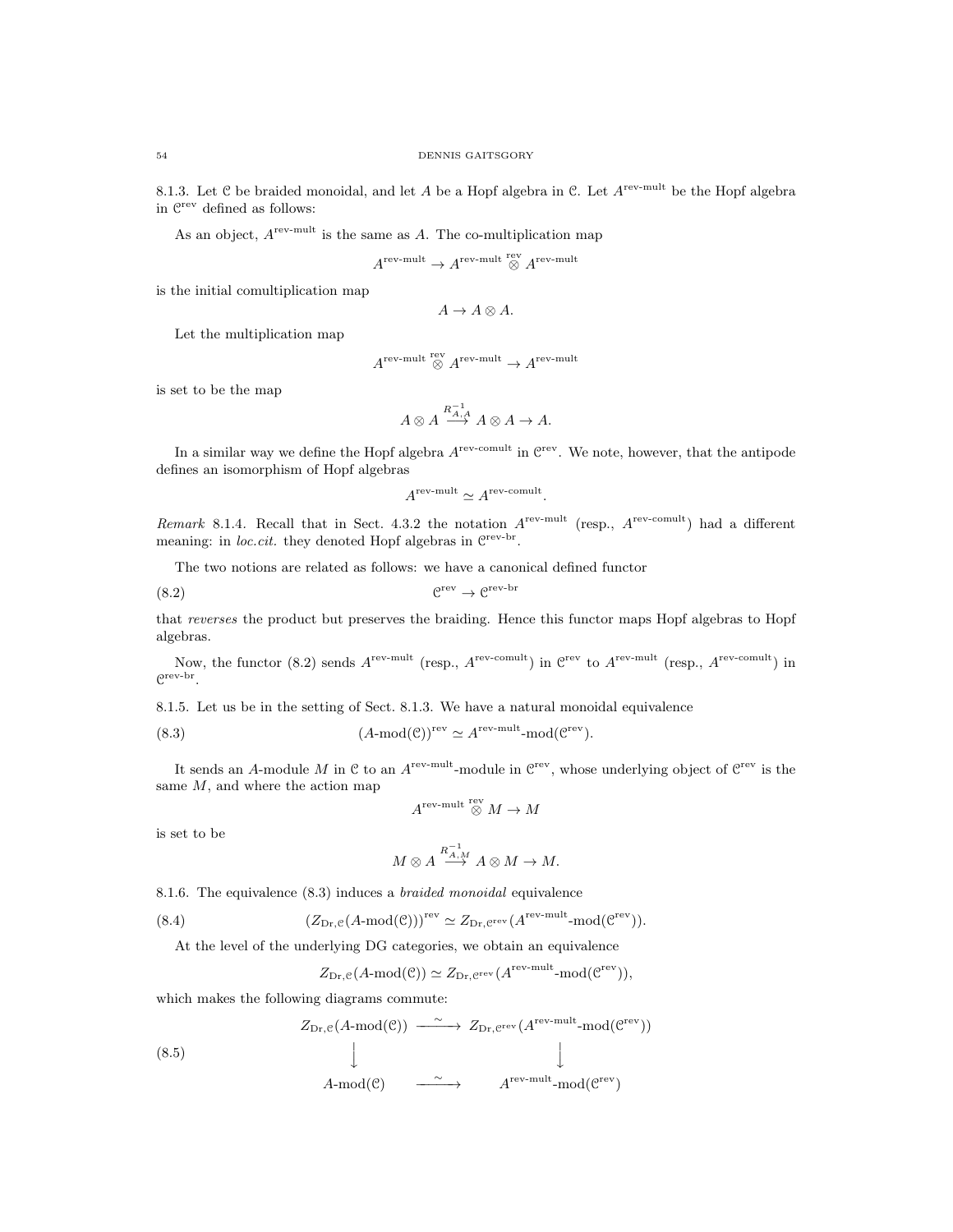and

$$
\begin{array}{ccc} Z_{\mathrm{Dr}, \mathcal{C}}(A\text{-}\mathrm{mod}(\mathcal{C})) & \xrightarrow{\ \sim\ } & & Z_{\mathrm{Dr}, \mathcal{C}^{\mathrm{rev}}}(A^{\mathrm{rev-mult}}\text{-}\mathrm{mod}(\mathcal{C}^{\mathrm{rev}})) \\ & & \downarrow & \\ & & \downarrow & \\ \end{array}
$$

(8.6)

$$
A\text{-comod}(\mathcal{C}) \quad \xrightarrow{\quad \sim \quad} A^{\text{rev-comult}}\text{-comod}(\mathcal{C}^{\text{rev}}) \simeq A^{\text{rev-mult}}\text{-comod}(\mathcal{C}^{\text{rev}}).
$$

In addition, the diagram

$$
Z_{\text{Dr}, e}(A \text{-mod}(\mathcal{C})) \xrightarrow{\sim} Z_{\text{Dr}, e}(A^{\text{rev-mult}} \text{-mod}(\mathcal{C}^{\text{rev}}))
$$
  

$$
\uparrow \qquad \qquad \uparrow
$$
  

$$
A \text{-mod}(\mathcal{C}) \xrightarrow{\sim} A^{\text{rev-mult}} \text{-mod}(\mathcal{C}^{\text{rev}}),
$$

(obtained from  $(8.5)$  by passing to *right* adjoints along the vertical arrows) and

$$
Z_{\mathrm{Dr}, \mathcal{C}}(A \text{-mod}(\mathcal{C})) \longrightarrow Z_{\mathrm{Dr}, \mathcal{C}}(A^{\mathrm{rev-mult}} \text{-mod}(\mathcal{C}^{\mathrm{rev}}))
$$
\n
$$
\uparrow
$$
\n
$$
A\text{-comod}(\mathcal{C}) \longrightarrow A^{\mathrm{rev-comult}} \text{-comod}(\mathcal{C}^{\mathrm{rev}}) \simeq A^{\mathrm{rev-mult}} \text{-comod}(\mathcal{C}^{\mathrm{rev}}).
$$

(obtained from (8.6) by passing to left adjoints along the vertical arrows) also commute.

### 8.2. The case of quantum groups.

8.2.1. We start by discussing duality for the big quantum group. We note that the braided monoidal abelian categories  $(\text{Rep}_{q}(G))^{\heartsuit}$  and  $(\text{Rep}_{q^{-1}}(G))^{\heartsuit}$  are related by

$$
((\text{Rep}_q(G))^{\heartsuit})^{\text{rev}} \simeq (\text{Rep}_{q^{-1}}(G))^{\heartsuit}, \quad \mathfrak{M} \mapsto \mathfrak{M}^{\sigma}
$$

,

induced by the canonical algebra isomorphism

$$
\sigma: U_q^{\text{Lus}}(G) \to U_{q^{-1}}^{\text{Lus}}(G),
$$

which reverses the comultiplication.

The above equivalence induces an equivalence

(8.7) 
$$
(\text{Rep}_{q}(G)_{\text{ren}})^{\text{rev}} \simeq \text{Rep}_{q^{-1}}(G)_{\text{ren}}.
$$

By Sect. 8.1.1, the equivalence (8.7) induces an identification

(8.8)  $(\text{Rep}_q(G)_{\text{ren}})^\vee \simeq \text{Rep}_{q^{-1}}(G)_{\text{ren}},$ 

with the pairing

$$
\text{Rep}_{q}(G)_{\text{ren}} \otimes \text{Rep}_{q^{-1}}(G)_{\text{ren}} \to \text{Vect}
$$

given by

$$
\mathcal{M}_1, \mathcal{M}_2 \mapsto \mathcal{H}om_{\text{Rep}_q(G)_{\text{ren}}}(k, \mathcal{M}_1 \otimes \mathcal{M}_2^{\sigma}).
$$

The corresponding contravariant functor on compact objects

 $\mathbb{D}: (\text{Rep}_{q^{-1}}(G)_{\text{fin.dim}}) \to (\text{Rep}_{q}(G)_{\text{ren}})_{\text{fin.dim}}$ 

,

is

(8.9) M 7→ (M<sup>σ</sup> ) ∨

where  $(-)^\vee$  is monoidal dualization.

*Remark* 8.2.2. The same discussion applies to  $\text{Rep}_q(G)$ . Here we use the fact that contragredient duality on  $(\text{Rep}_q(G)_{\text{fin.dim}})^\heartsuit$  sends projective to projectives; in other words, in the abelian category  $(\text{Rep}_{q}(G)_{\text{fin.dim}})^{\heartsuit}$ , the classes of projective and injective objects coincide (this is the case for any monoidal abelian category which is rigid).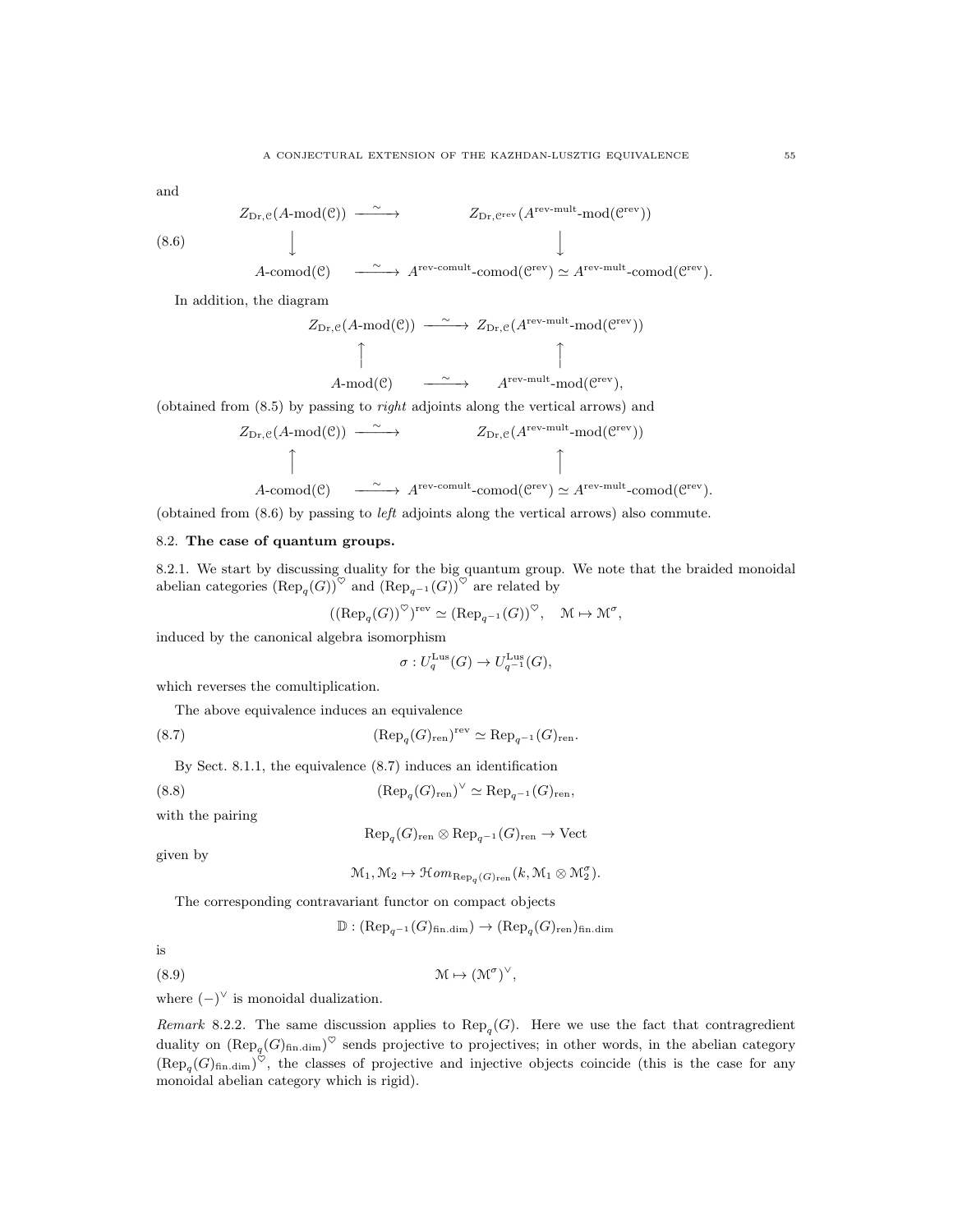8.2.3. We now consider the braided monoidal category  $\text{Rep}_q(T)$ . Note that the corresponding category  $(\text{Rep}_q(T))^{\text{rev}}$  identifies with  $\text{Rep}_{q^{-1}}(T)$ .

If A is a Hopf algebra as in Sect. 4.2.1, we obtain a canonical identification

$$
\Big(Z_{\mathrm{Dr}, \mathrm{Rep}_q(T)}(A\text{-}\mathrm{mod}(\mathrm{Rep}_q(T))_{\mathrm{loc. nilp}}\Big)^{\mathrm{rev}} \simeq Z_{\mathrm{Dr}, \mathrm{Rep}_{q^{-1}}(T)}(A^{\mathrm{rev-mult}}\text{-}\mathrm{mod}(\mathrm{Rep}_{q^{-1}}(T))_{\mathrm{loc. nilp}},
$$

denoted  $M \mapsto M^{\sigma}$ , and in particular, an identification

$$
\left(Z_{\text{Dr}, \text{Rep}_q(T)}(A \text{-mod}(\text{Rep}_q(T))_{\text{loc.nilp}}\right)^\vee \simeq Z_{\text{Dr}, \text{Rep}_{q^{-1}}(T)}(A^{\text{rev-mult}} \text{-mod}(\text{Rep}_{q^{-1}}(T))_{\text{loc.nilp}},
$$

with the pairing

 $Z_{\text{Dr},\text{Rep}_{q}(T)}(A\text{-mod}(\text{Rep}_{q}(T))_{\text{loc.nilp}}\otimes Z_{\text{Dr},\text{Rep}_{q^{-1}}(T)}(A^{\text{rev-mult}}\text{-mod}(\text{Rep}_{q^{-1}}(T))_{\text{loc.nilp}}\to \text{Vect}$ given by ind-extending

$$
\mathcal{M}_1, \mathcal{M}_2 \mapsto \mathcal{H}om_{Z_{\mathrm{Dr}, \mathrm{Rep}_q(T)}}(A\text{-}\mathrm{mod}(\mathrm{Rep}_q(T))_{\mathrm{loc. nilp}}(k, \mathcal{M}_1 \otimes \mathcal{M}_2^{\sigma}),
$$

 $\mathcal{M}_1\in Z_{\mathrm{Dr},\mathrm{Rep}_q(T)}(A\text{-mod}(\mathrm{Rep}_q(T))_{\mathrm{loc\,nilp},c},\,\mathcal{M}_2\in Z_{\mathrm{Dr},\mathrm{Rep}_{q^{-1}}(T)}(A^{\mathrm{rev\text{-}mult}}\text{-mod}(\mathrm{Rep}_{q^{-1}}(T))_{\mathrm{loc\,nilp},c}.$ 

8.2.4. Let us take  $A = u_q(N)$ . Note that by construction, we can identify

$$
(u_q(N))^{\text{rev-mult}} \simeq u_{q^{-1}}(N)
$$

as Hopf algebras in  $\text{Rep}_{q^{-1}}(T)$ .

From here we obtain an equivalence

$$
(\text{Rep}_{q}^{\text{sml,grd}}(G)_{\text{baby-ren}})^{\text{rev}} \simeq \text{Rep}_{q^{-1}}^{\text{sml,grd}}(G)_{\text{baby-ren}}, \quad \mathcal{M} \mapsto \mathcal{M}^{\sigma}
$$

This equivalence induces an equivalence

$$
(\text{Rep}_q^{\text{sml},\text{grd}}(G))^{\text{rev}} \simeq \text{Rep}_{q^{-1}}^{\text{sml},\text{grd}}(G),
$$

and further, by restriction an ind-extension, an equivalence

$$
(\text{Rep}_q^{\text{sml,grd}}(G)_{\text{ren}})^{\text{rev}} \simeq \text{Rep}_{q^{-1}}^{\text{sml,grd}}(G)_{\text{ren}}.
$$

8.2.5. Thus, we obtain an equivalence

(8.10) 
$$
(\text{Rep}_q^{\text{sml,grd}}(G)_{\text{ren}})^{\vee} \simeq \text{Rep}_{q^{-1}}^{\text{sml,grd}}(G)_{\text{ren}},
$$

with the pairing

(8.11) 
$$
Rep_q^{\text{sml,grd}}(G)_{\text{ren}} \otimes Rep_{q^{-1}}^{\text{sml,grd}}(G)_{\text{ren}} \to \text{Vect}
$$

given by (8.12)

$$
\mathcal{M}_1,\mathcal{M}_2 \mapsto \mathcal{H}om_{\mathrm{Rep}_q^{\mathrm{sml},\mathrm{grd}}(G)_{\mathrm{ren}}}(k,\mathcal{M}_1 \otimes \mathcal{M}_2^{\sigma}), \quad \mathcal{M}_1 \in \mathrm{Rep}_q^{\mathrm{sml},\mathrm{grd}}(G)_{\mathrm{fin.dim}},\, \mathcal{M}_2 \in \mathrm{Rep}_{q^{-1}}^{\mathrm{sml},\mathrm{grd}}(G)_{\mathrm{fin.dim}}
$$

Note, however, that formula (8.12) with  $any M_1 \in \text{Rep}_q^{\text{sml,grd}}(G)$  and  $M_2 \in \text{Rep}_{q^{-1}}^{\text{sml,grd}}(G)$  defines the pairing (8.15) because  $1 \in \text{Rep}_q^{\text{sml}, \text{grd}}(G)$  is compact.

8.2.6. The corresponding contravariant functor

(8.13) 
$$
\mathbb{D}: \mathrm{Rep}_{q^{-1}}^{\mathrm{sml}, \mathrm{grd}}(G)_{\mathrm{fin.dim}} \to \mathrm{Rep}_q^{\mathrm{sml}, \mathrm{grd}}(G)_{\mathrm{fin.dim}}
$$

is

$$
\mathcal{M} \mapsto (\mathcal{M}^{\sigma})^{\vee},
$$

where  $(-)^\vee$  is monoidal dualization.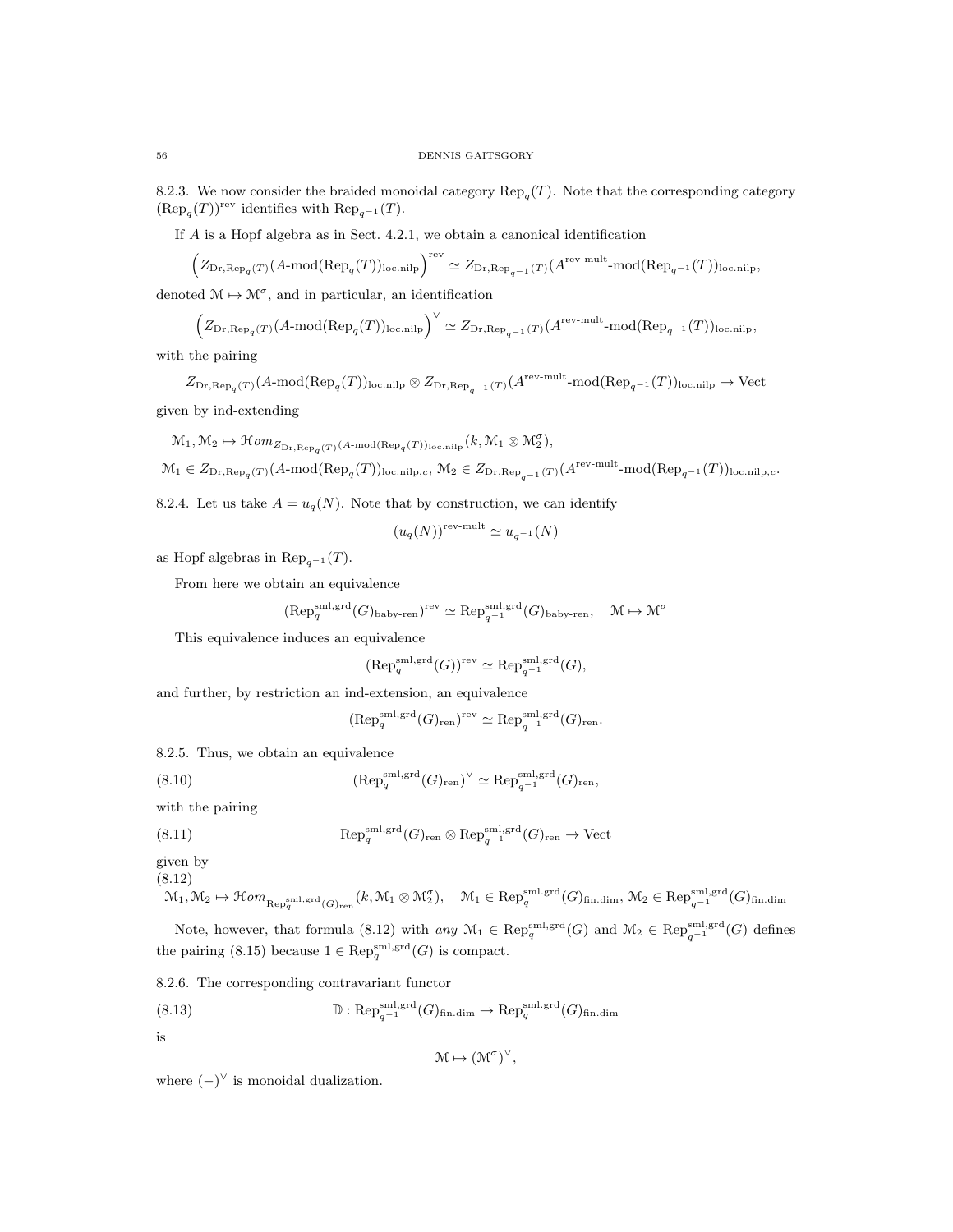8.2.7. The duality (8.10) induces the dualities

 $(\text{Rep}_{q}^{\text{sml,grd}}(G)_{\text{baby-ren}})^{\vee} \simeq (\text{Rep}_{q^{-1}}^{\text{sml,grd}}(G)_{\text{baby-ren}})^{\text{rev}}$  and  $(\text{Rep}_{q}^{\text{sml,grd}}(G))^{\vee} \simeq (\text{Rep}_{q^{-1}}^{\text{sml,grd}}(G))^{\text{rev}},$ 

with the corresponding contravariant functors

 $\mathbb{D} : \mathrm{Rep}_{q^{-1}}^{\mathrm{sml},\mathrm{grd}}(G)_{\mathrm{baby-ren},c} \to \mathrm{Rep}_q^{\mathrm{sml},\mathrm{grd}}(G)_{\mathrm{baby-ren},c} \text{ and } \mathbb{D} : \mathrm{Rep}_{q^{-1}}^{\mathrm{sml},\mathrm{grd}}(G)_c \to \mathrm{Rep}_q^{\mathrm{sml},\mathrm{grd}}(G)_c$ obtained by restriction.

### 8.3. Cohomological duality for the mixed category.

8.3.1. In the context of Sect. 8.2.3, let us take  $A = U_q^{\text{Lus}}(N)$ . Note that by construction, we can identify

$$
\left(U_q^{\text{Lus}}(N)\right)^{\text{rev-mult}} \simeq U_{q^{-1}}^{\text{Lus}}(N)
$$

as Hopf algebras in  $\text{Rep}_{q^{-1}}(T)$ .

From here we obtain an equivalence

$$
((\text{Rep}_q^{\text{mxd}}(G))^{\text{rev}} \simeq \text{Rep}_{q^{-1}}^{\text{mxd}}(G), \quad \mathcal{M} \mapsto \mathcal{M}^{\sigma},
$$

which induces an equivalence

(8.14) 
$$
(\text{Rep}_q^{\text{mxd}}(G))^{\vee} \simeq \text{Rep}_{q^{-1}}^{\text{mxd}}(G),
$$

with the pairing

(8.15) 
$$
\operatorname{Rep}_q^{\operatorname{mxd}}(G) \otimes \operatorname{Rep}_{q^{-1}}^{\operatorname{mxd}}(G) \to \operatorname{Vect}
$$

given by ind-extending

(8.16) M1, M<sup>2</sup> 7→ HomRepmxd q (G) (k, M<sup>1</sup> ⊗ M<sup>σ</sup> <sup>2</sup> ), M<sup>1</sup> ∈ Repmxd q (G)c, M<sup>2</sup> ∈ Repmxd <sup>q</sup>−<sup>1</sup> (G)c.

Note, however, that formula (8.16) with  $any M_1 \in \text{Rep}_q^{\text{mxd}}(G)$  and  $M_2 \in \text{Rep}_{q^{-1}}^{\text{mxd}}(G)$  defines the pairing (8.15) because  $1 \in \text{Rep}_q^{\text{mxd}}(G)$  is compact.

Let  $\mathbb{D}^{\text{can}}$  denote corresponding contravariant dualization functor

 $\mathrm{Rep}_{q^{-1}}^{\mathrm{mxd}}(G)_c \to \mathrm{Rep}_q^{\mathrm{mxd}}(G)_c$ 

8.3.2. Note that the resulting identifications

$$
(\text{Rep}_{q}(G)_{\text{ren}})^{\vee} \simeq \text{Rep}_{q^{-1}}(G)_{\text{ren}}
$$

and

$$
(\text{Rep}_q^{\text{mxd}}(G))^{\vee} \simeq \text{Rep}_{q^{-1}}^{\text{mxd}}(G)
$$

are compatible in the following way:

Proposition 8.3.3. The following diagram, in which the vertical arrows are contravariant functors, commutes:

$$
\begin{array}{ccc}\n\text{Rep}_{q^{-1}}(G)_{\text{fin.dim}} & \xrightarrow{\text{oblv}_{\text{big}\rightarrow\text{mxd}}} (\text{Rep}_{q^{-1}}^{\text{mxd}}(G))_{c} \\
\mathbb{D} \Big\downarrow & & \Big\downarrow{\mathbb{D}}^{\text{can}} \\
(\text{Rep}_{q}(G)_{\text{ren}})_{\text{fin.dim}} & \xrightarrow{\text{oblv}_{\text{big}\rightarrow\text{mxd}}} (\text{Rep}_{q}^{\text{mxd}}(G))_{c}\n\end{array}
$$

commutes.

*Proof.* We need to show that for  $\mathcal{M}_1 \in \text{Rep}_q^{\text{mxd}}(G)_c$  and  $\mathcal{M}_2 \in \text{Rep}_{q^{-1}}(G)_{\text{fin.dim}}$ , we have a canonical isomorphism

$$
\mathcal Hom_{\text{Rep}_q^{\text{mxd}}(G)}(\textbf{oblv}_{\text{big}\rightarrow \text{mxd}}(\mathbb D(\mathbb M_2)),\mathbb M_1)\simeq \mathcal Hom_{\text{Rep}_q^{\text{mxd}}(G)}(k,\mathbb M_1\otimes (\textbf{oblv}_{\text{big}\rightarrow \text{mxd}}(\mathbb M_2))^{\sigma}).
$$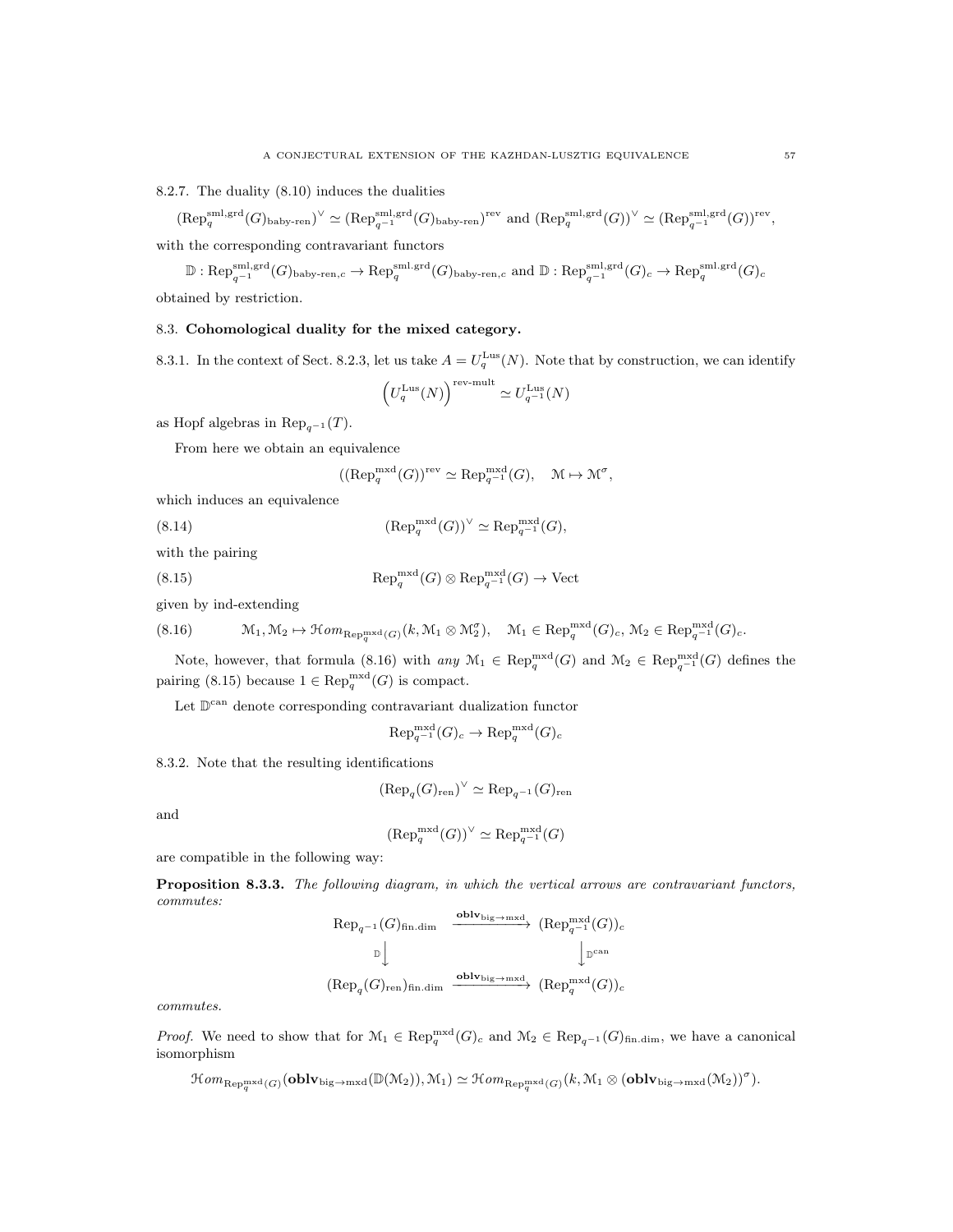This follows from the commutativity of the next diagram, which in turn follows from the construction

$$
\begin{array}{ccc}\n\text{Rep}_{q^{-1}}(G)_{\text{fin.dim}} & \xrightarrow{\text{oblv}_{\text{big}\rightarrow\text{mxd}}} & \text{Rep}_{q^{-1}}^{\text{mxd}}(G) \\
\downarrow \sigma & \downarrow \sigma \\
(\text{Rep}_q(G)_{\text{fin.dim}})^{\text{rev}} & \xrightarrow{\text{oblv}_{\text{big}\rightarrow\text{mxd}}} (\text{Rep}_q^{\text{mxd}}(G)))^{\text{rev}}.\n\end{array}
$$

 $\Box$ 

8.3.4. The goal of this section is to prove the following result:

**Theorem 8.3.5.** For  $\check{\lambda} \in \check{\Lambda}$ , we have

$$
\mathbb{D}^{\mathrm{can}}(\mathbb{M}_{q^{-1},\mathrm{mxd}}^{\check{\lambda}}) \simeq \mathbb{M}_{q,\mathrm{mxd}}^{-\check{\lambda}-2\check{\rho}}[d].
$$

The proof of Theorem 8.3.5 will use a tool which will be of independent interest: the long intertwining functor.

Remark 8.3.6. The definition of the pairing (8.16) and Theorem 8.3.5 are direct quantum analogs of the corresponding assertions in the classical situation: we have the self-duality of  $\mathfrak g$ -mod $^B$  defined by the formula

$$
\mathcal{M}_1, \mathcal{M}_2 \mapsto \mathcal{H}om_{\mathfrak{g}\text{-}\mathrm{mod}^B}(k, \mathcal{M}_1 \otimes \mathcal{M}_2),
$$

and the corresponding contravraiant dualization functor

$$
\mathbb{D}^{\mathrm{can}}:\mathfrak{g}\text{-}\mathrm{mod}_c^B\rightarrow\mathfrak{g}\text{-}\mathrm{mod}_c^B
$$

is known to send the Verma module  $M^{\check{\lambda}}$  to  $M^{-\check{\lambda}-2\rho}[d]$ .

### 8.4. The long intertwining functor.

8.4.1. Let us consider the following "opposite" version of the category  $\mathrm{Rep}_q^{\mathrm{mxd}}(G)$ .

Namely, set:

$$
\text{Rep}_q^{\overline{\text{mxd}}}(G) := Z_{\text{Dr}, \text{Rep}_q(T)}(U_q^{\text{DK}}(N^-) \text{-mod}(\text{Rep}_q(T))_{\text{loc.nilp}}).
$$

equipped with pairs of adjoint functors

$$
\mathbf{ind}_{\mathrm{DK}^{-}\to \widetilde{\mathrm{mxd}}}: U_{q}^{\mathrm{DK}}(N^{-})\text{-mod}(\mathrm{Rep}_{q}(T))_{\mathrm{loc.nilp}} \rightleftarrows \mathrm{Rep}_{q}^{\mathrm{mxd}}(G): \mathbf{oblv}_{\widetilde{\mathrm{mxd}}\to \mathrm{DK}^{-}}
$$

and

$$
\mathbf{oblv}_{\widetilde{\max} \to \mathrm{Lus}^+} : \mathrm{Rep}_q^{\mathrm{mxd}}(G) \rightleftarrows U_q^{\mathrm{DK}}(N^-) \text{-}\mathrm{mod}(\mathrm{Rep}_q(T)) : \mathbf{coind}_{\mathrm{Lus}^+ \to \widetilde{\max}^1}.
$$

For  $\check{\lambda} \in \check{\Lambda}$  we will denote by

$$
\mathbb{M}^{\check{\lambda}}_{q,\widetilde{\text{maxd}}}, \mathbb{M}^{\vee,\check{\lambda}}_{q,\widetilde{\text{maxd}}}\in \textnormal{Rep}_{q}^{\widetilde{\text{maxd}}}(G)
$$

the corresponding standard and costandard objects, respectively.

The category  $\mathrm{Rep}_q^{\mathrm{mxd}}(G)$  carries a t-structure and can be recovered from its heart by the procedure of Sect. 4.5.6.

Remark 8.4.2. Note that when q is not a root of unity, the action of  $w_0 \in \text{Aut}(\tilde{\Lambda})$  defines an equivalence

$$
\text{Rep}_q^{\text{mxd}}(G) \to \text{Rep}_q^{\widetilde{\text{mxd}}}(G).
$$

However, for  $q$  a root of unity, the two versions are truly different: in the former the Lusztig algebra is supposed to act locally nilpotently, and in the latter the De Concini-Kac one.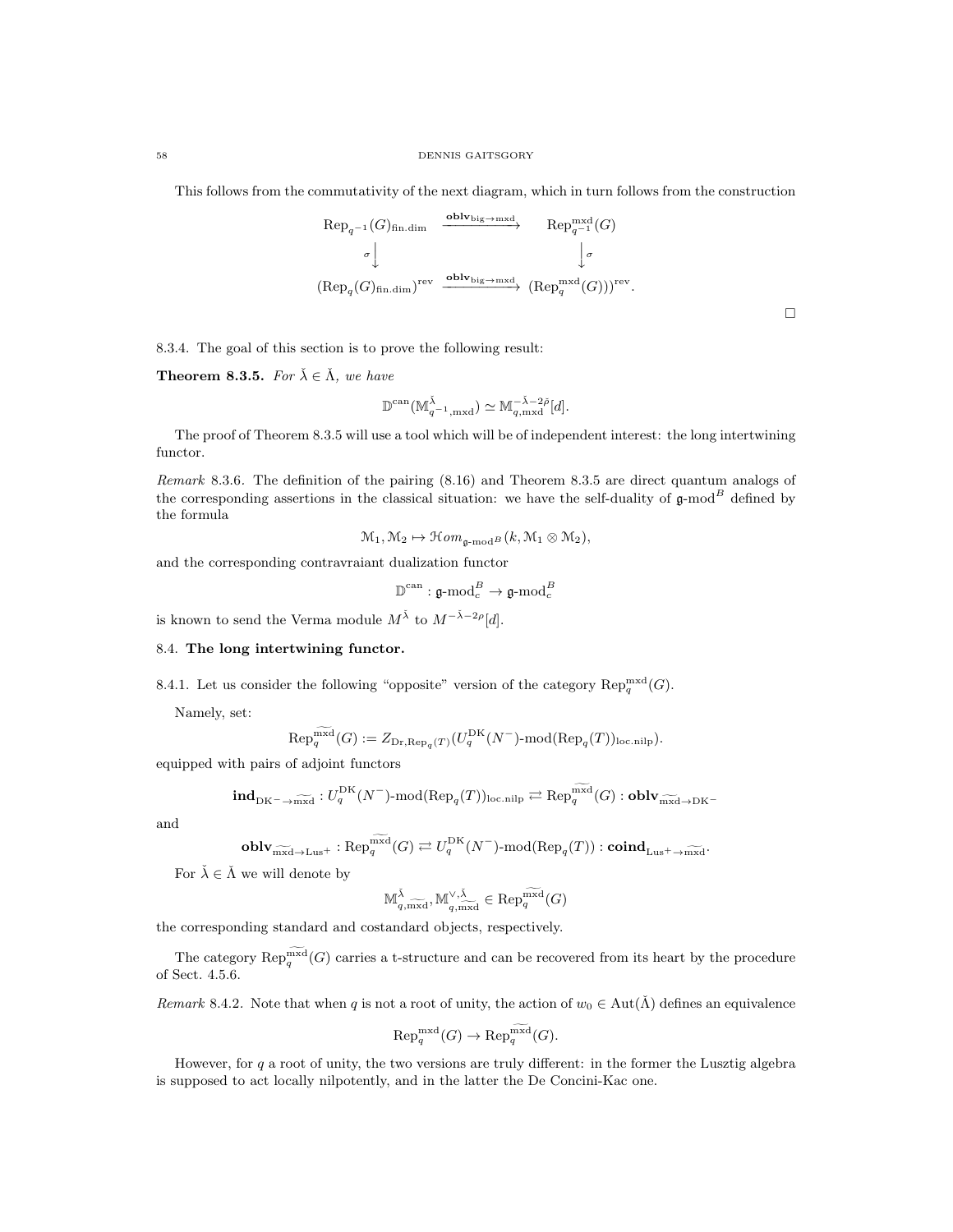8.4.3. Let  $U_q(G)$ <sup>mxd</sup>-mod be the derived category of the abelian category  $(U_q(G)$ <sup>mxd</sup>-mod)<sup> $\heartsuit$ </sup>, where the latter consists of objects of  $\text{Rep}_q(T)$ , equipped with an action of  $U_q^{\text{Lus}}(N)$  and a compatible action of  $U_q^{\text{DK}}(N^-)$ . We have the natural forgetful functors

$$
U_q^{\text{Lus}}(N)
$$
-mod $(\text{Rep}_q(T))$ <sup>oblv</sup><sub>mxd</sub>-<sub>Lus</sub><sup>+</sup> $U_q(G)$ <sup>mxd</sup>-mod <sup>oblv</sup><sub>mxd</sub>-<sub>2</sub><sub>DK</sub><sup>DK</sup> $U_q^{\text{DK}}(N^-)$ -mod $(\text{Rep}_q(T))$ ,

which admit left adjoints, denoted  $\text{ind}_{Lus^+\to mxd}$  and  $\text{ind}_{DK^-\to mxd}$ , respectively.

We have the natural forgetful functors

$$
\mathrm{Rep}_q^{\mathrm{mxd}}(G) \xrightarrow{j^+} U_q(G)^{\mathrm{mxd}} \text{-mod} \stackrel{j^-}{\longleftarrow} \mathrm{Rep}_q^{\widetilde{\mathrm{mxd}}}(G)
$$

that make the following diagrams commute:

$$
\begin{CD} \mathrm{Rep}_q^{\mathrm{mxd}}(G) @>>> U_q(G)^{\mathrm{mxd}}\text{-mod} \\ @VVV_q^{\mathrm{Lus}}(N)\text{-mod}(\mathrm{Rep}_q(T))_{\mathrm{loc,nilp}} @>>> U_q^{\mathrm{Lus}}(N)\text{-mod}(\mathrm{Rep}_q(T))\\ \end{CD}
$$

and

$$
\begin{picture}(150,10) \put(0,0){\line(1,0){10}} \put(15,0){\line(1,0){10}} \put(15,0){\line(1,0){10}} \put(15,0){\line(1,0){10}} \put(15,0){\line(1,0){10}} \put(15,0){\line(1,0){10}} \put(15,0){\line(1,0){10}} \put(15,0){\line(1,0){10}} \put(15,0){\line(1,0){10}} \put(15,0){\line(1,0){10}} \put(15,0){\line(1,0){10}} \put(15,0){\line(1,0){10}} \put(15,0){\line(1,0){10}} \put(15,0){\line(1,0){10}} \put(15,0){\line(1,0){10}} \put(15,0){\line(1,0){10}} \put(15,0){\line(1,0){10}} \put(15,0){\line(1,0){10}} \put(15,0){\line(1,0){10}} \put(15,0){\line(1,0){10}} \put(15,0){\line(1,0){10}} \put(15,0){\line(1,0){10}} \put(15,0){\line(1,0){10}} \put(15,0){\line(1,0){10}} \put(15,0){\line(1,0){10}} \put(15,0){\line(1,0){10}} \put(15,0){\line(1,0){10}} \put(15,0){\line(1,0){10}} \put(15,0){\line(1,0){10}} \put(15,0){\line(1,0){10}} \put(15,0){\line(1,0){10}} \put(15,0){\line(1,0){10}} \put(15,0){\line(1,0){10}} \put(15,0){\line(1,0){10}} \put(15,0){\line(1,0){10}} \put(15,0){\line(1,0){10}} \put(15,0){\line(1,0){10}} \put(15,0){\line(1,0){10}} \put(15,0){\line(1,0){10}} \put(15,0){\line(1,0){10}} \put(15,0){\line(1,0){10}} \put(15,0){\line(
$$

8.4.4. Note that it follows from Corollary 5.2.8 that the functor  $j^-$  sends compacts to compacts. Let  $(j^{-})^R$  denote its right adjoint.

We define the functor

$$
\Upsilon : \text{Rep}_q^{\text{mxd}}(G) \to \text{Rep}_q^{\text{mxd}}(G)
$$

$$
\Upsilon := (j^-)^R \circ j^+.
$$

as

Remark 8.4.5. We will refer to Υ as the long intertwining functor. It is a direct analog of the functor in the classical situation given by

$$
\text{Av}^{N^-}_*:\mathfrak{g}\text{-}\mathrm{mod}^B\to \mathfrak{g}\text{-}\mathrm{mod}^{B^-}.
$$

The analog of Proposition 8.4.7 below in the classical situation holds as well: the proof given below applies. Alternatively, one can deduce it from the Beilinson-Bernstein localization theory.

8.4.6. We claim:

**Proposition 8.4.7.** For  $\check{\lambda} \in \check{\Lambda}$ ,

$$
\Upsilon(\mathbb{M}^{\check{\lambda}}_{q,\mathrm{mxd}})\simeq \mathbb{M}_{q,\mathrm{\widetilde{mxd}}}^{\vee,\check{\lambda}+2\check{\rho}}[-d].
$$

Proof. It suffices to show that

$$
\mathcal{H}om_{\text{Rep}_q^{\widetilde{\text{maxd}}}(G)}(\mathbb{M}_{q,\text{maxd}}^{\check{\lambda}^\prime},\Upsilon(\mathbb{M}_{q,\text{maxd}}^{\check{\lambda}}))\simeq \left\{\begin{array}{c}k[-d] \text{ if } \check{\lambda}^\prime=\check{\lambda}+2\check{\rho}\\0 \text{ otherwise.}\end{array}\right.
$$

By definition,

$$
\mathcal{H}om_{\text{Rep}_{\overline{q}^{\text{mixd}}(G)}}(\mathbb{M}_{q,\text{mixd}}^{\tilde{\lambda}'} , \Upsilon(\mathbb{M}_{q,\text{mixd}}^{\tilde{\lambda}})) \simeq \mathcal{H}om_{U_q(G)^{\text{mixd}}-\text{mod}}(j^-(\mathbb{M}_{q,\text{mixd}}^{\tilde{\lambda}'}) , j^+(\mathbb{M}_{q,\text{mixd}}^{\tilde{\lambda}})),
$$

which we further rewrite as

$$
\mathfrak{Hom}_{U_q^{\rm DK}(N^-)\text{-}\mathrm{mod}}(k^{\check\lambda'},{\bf oblv}_{\mathrm{mxd}\to\mathrm{DK}^-}(\mathbb{M}^{\check\lambda}_{q,\mathrm{mxd}})).
$$

Now, since  $\textbf{oblv}_{\text{mxd}\to\text{DK-}}(\mathbb{M}_{q,\text{mxd}}^{\tilde{\lambda}})$  is free over  $U_q^{\text{DK}}(N^-)$ , the assertion follows from Corollary 7.4.4.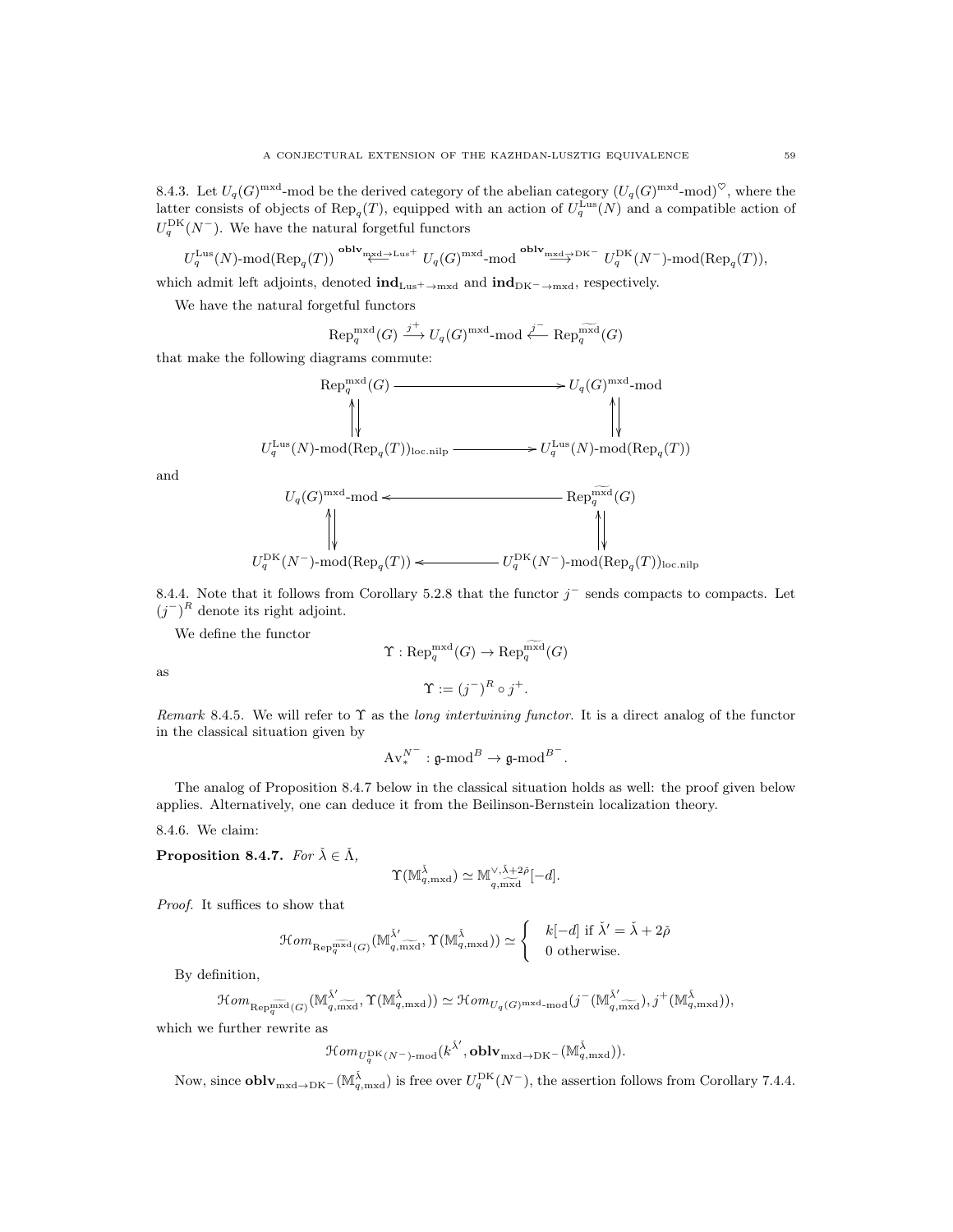### 8.5. Cohomological vs contragredient duality.

### 8.5.1. Let

$$
\text{Rep}_q^{\text{mxd}}(G)_{\text{loc-fin.dim}} \subset \text{Rep}_q^{\text{mxd}}(G)
$$
 and  $\text{Rep}_q^{\text{mxd}}(G)_{\text{loc-fin.dim}} \subset \text{Rep}_q^{\text{mxd}}(G)$ 

be the full subcategories corresponding to the condition that in each cohomological degree each graded component is finite-dimensional. Note that the standard and costandard objects belong to the corresponding subcategories; hence so do all compact objects.

Component-wise dualization, combined with the identifications

$$
U_q^{\text{Lus}}(N) \simeq (U_q^{\text{DK}}(N^-))^{\vee}
$$
 and  $U_q^{\text{DK}}(N) \simeq (U_q^{\text{Lus}}(N^-))^{\vee}$ 

defines a contravariant equivalence

$$
\text{Rep}_q^{\text{mxd}}(G)_{\text{loc-fin.dim}} \to \text{Rep}_{q^{-1}}^{\text{mxd}}(G)_{\text{loc-fin.dim}}
$$

that we will refer to as *contragredient duality* and denote by  $\mathbb{D}^{\text{contr}}$ .

By construction, we have

(8.17) 
$$
\mathbb{D}^{\text{contr}}(\mathbb{M}_{q^{-1},\text{mxd}}^{\tilde{\lambda}}) \simeq \mathbb{M}_{q,\text{mxd}}^{\vee,-\tilde{\lambda}} \text{ and } \mathbb{D}^{\text{contr}}(\mathbb{M}_{q^{-1},\text{mxd}}^{\vee,\tilde{\lambda}}) \simeq \mathbb{M}_{q,\text{mxd}}^{-\tilde{\lambda}}.
$$

8.5.2. We claim:

Proposition 8.5.3. There is a canonical isomorphism

$$
\mathbb{D}^{\mathrm{can}} \simeq (\mathbb{D}^{\mathrm{contr}})^{-1} \circ \Upsilon.
$$

Remark 8.5.4. Proposition 8.5.3 is a direct quantum analog of a similar assertion in the classical situation, see [GY, Corollary 3.2.3].

*Proof.* First, we note that  $\Upsilon$  sends  $(\text{Rep}_{q^{-1}}^{\text{mxd}}(G))_c$  to  $(\text{Rep}_{q^{-1}}^{\text{mxd}}(G))_{\text{loc-fin.dim}}$ : indeed, it suffices to check this for the standard objects, and the result follows from Proposition 8.4.7.

To prove the proposition, it suffices to show that for  $M_1 \in \text{Rep}_q^{\text{mxd}}(G)_c$  and  $M_2 \in \text{Rep}_{q^{-1}}^{\text{mxd}}(G)_c$ , we have a canonical identification

 $\mathcal{H}om_{\text{Rep}_q^{\text{mxd}}(G)}(k, \mathcal{M}_1 \otimes \mathcal{M}_2^{\sigma}) \simeq \mathcal{H}om_{\text{Rep}_q^{\text{mxd}}(G)}((\mathbb{D}^{\text{contr}})^{-1} \circ \Upsilon(\mathcal{M}_2), \mathcal{M}_1).$ 

We rewrite the RHS as

$$
\mathcal{H}om_{\mathrm{Rep}_{q^{-1}}^{\widetilde{\mathrm{mxd}}}(G)}(\mathbb{D}^{\mathrm{contr}}(\mathcal{M}_1),\Upsilon(\mathcal{M}_2)),
$$

and further as

$$
\mathcal{H}om_{U_{q^{-1}}(G)^{\mathrm{mxd}}\text{-}\mathrm{mod}}(j_{-}(\mathbb{D}^{\mathrm{contr}}(\mathcal{M}_1)),j_{+}(\mathcal{M}_2)).
$$

How, the assertion follows from the (tautological) identification

$$
\mathcal{H}om_{\text{Rep}_q^{\text{mxd}}(G)}(k,\mathcal{M}_1 \otimes \mathcal{M}_2^{\sigma}) \simeq \mathcal{H}om_{U_{q^{-1}}(G)^{\text{mxd}} \text{-mod}}(j_{-}(\mathbb{D}^{\text{contr}}(\mathcal{M}_1)),j_{+}(\mathcal{M}_2)).
$$

 $\Box$ 

8.5.5. From Proposition 8.5.3 we obtain:

Corollary 8.5.6. There are canonical isomorphisms of functors

$$
\Upsilon \simeq \mathbb{D}^{\text{contr}} \circ \mathbb{D}^{\text{can}} : (\text{Rep}_q^{\text{mxd}}(G))_c \to \text{Rep}_q^{\text{mxd}}(G)_{\text{loc-fin.dim}}
$$

and

$$
\mathbb{D}^{\text{contr}} \simeq \Upsilon \circ \mathbb{D}^{\text{can}} : (\text{Rep}_{q^{-1}}^{\text{mxd}}(G))_c \to (\text{Rep}_q^{\text{mxd}}(G))_{\text{loc-fin.dim}}.
$$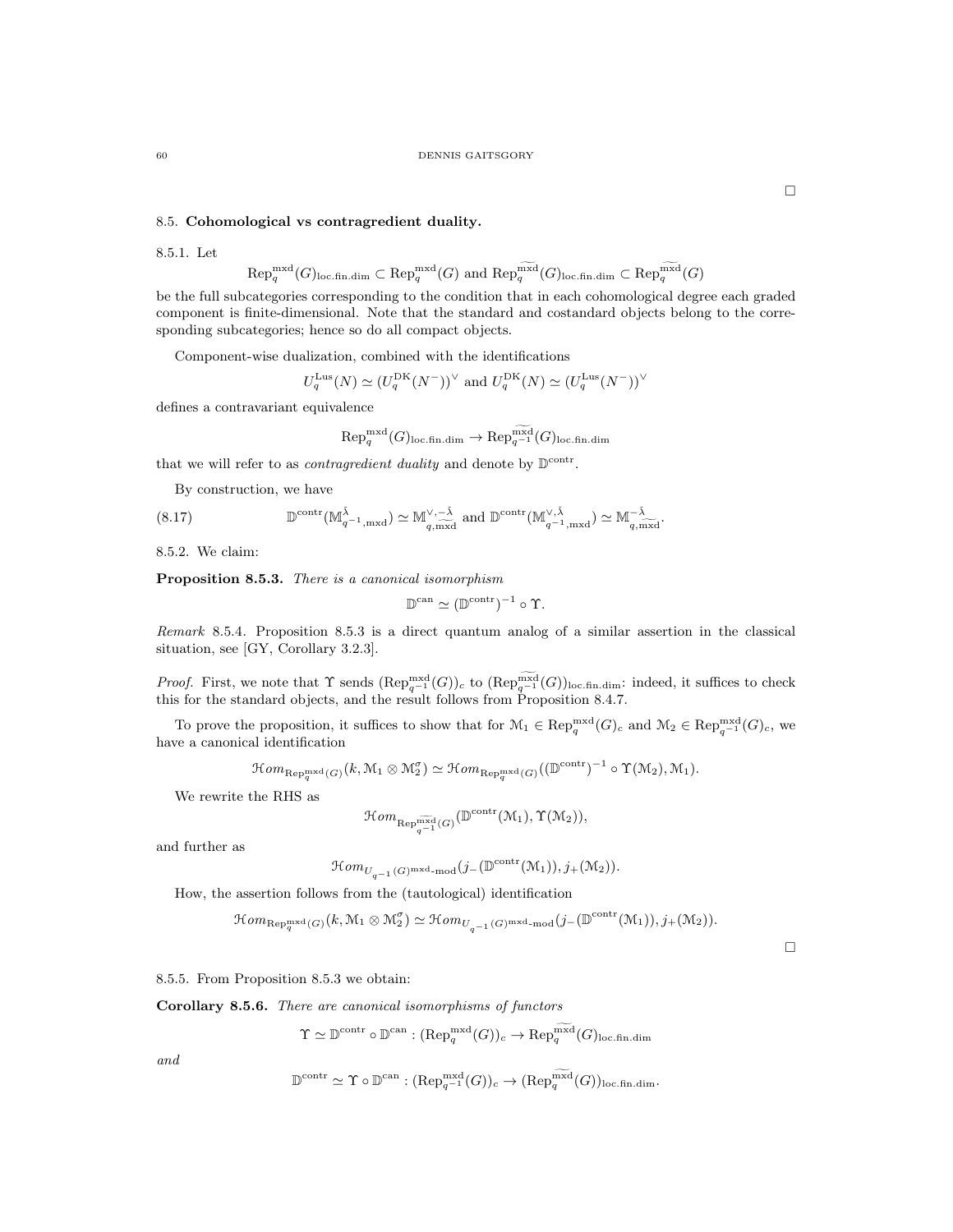8.5.7. Proof of Theorem 8.3.5. By Proposition 8.5.3, we have

$$
\mathbb{D}^{\mathrm{can}}(\mathbb{M}_{q^{-1},\mathrm{mxd}}^{\check{\lambda}}) \simeq (\mathbb{D}^{\mathrm{contr}})^{-1} \circ \Upsilon(\mathbb{M}_{q^{-1},\mathrm{mxd}}^{\check{\lambda}}),
$$

while the RHS identifies, according to Proposition 8.4.7 with

$$
(\mathbb{D}^{\mathrm{contr}})^{-1}(\mathbb{M}_{q^{-1},\mathrm{max}}^{\vee,\check{\lambda}+2\check{\rho}}[-d]),
$$

and the latter identifies, according to (8.17), with

$$
\mathbb{M}_{q,\rm mxd}^{-\check\lambda-2\check\rho}[d],
$$

as required.

 $\Box$ 

#### Part III: Kac-Moody vs quantum group representations

### 9. A conjectural extension of the Kazhdan-Lusztig equivalence

In this section we take our field of coefficients k to be  $\mathbb C$ , and we let b and  $\kappa$  be related by the formula  $(0.7).$ 

In this section we will formulate the main conjecture of this paper (Conjecture 9.2.2), which compares the categories  $\operatorname{Rep}_q^{\operatorname{mxd}}(G)$  and  $\widehat{\mathfrak{g}}$ -mod<sup>I</sup><sub>- $\kappa$ </sub>.

Technical remark: in order to unburden the notation, from this section on we will choose a uniformizer  $t \in \mathcal{O}$ , thereby trivializing the line  $\omega_x$  (see Sect. 2.5.3).

9.1. The Kazhdan-Lusztig equivalence. In this subsection we take  $-\kappa$  to be a negative integral level (although whatever we will say goes through for rational levels, see Remark 2.5.2).

We will recall the statement of the Kazhdan-Lusztig equivalence of [KL].

9.1.1. Consider the category

$$
KL(G, -\kappa) := \hat{\mathfrak{g}}\text{-mod}_{-\kappa}^{G(0)}.
$$

We recall from Sect. 1.1.2 that the category KL $(G, -\kappa)$  is by definition compactly generated by objects of the form

$$
(9.1)\qquad \qquad \mathrm{Ind}_{\mathfrak{g}(\mathfrak{O})}^{\widehat{\mathfrak{g}}_{-\kappa}}(V),
$$

where V is a *finite-dimensional* representation of  $G(0)$ .

The category  $KL(G, -\kappa)$  carries a t-structure for which the forgetful functor  $KL(G, -\kappa) \rightarrow$  Vect is t-exact. Note, however, that it is not true that  $KL(G, -\kappa)$  is left-separated complete in its t-structure.

Remark 9.1.2. Let us emphasize again the relationship between KL $(G, -\kappa)$  and the abelian category  $\mathrm{KL}(G, -\kappa)^\heartsuit:$ 

The former is the ind-completion of the full subcategory of  $D^b(\text{KL}(G, -\kappa)^\heartsuit)$  generated under finite colimits by objects (9.1).

Note that this relationship is the same as that between  $\text{Rep}_{q}(G)_{\text{ren}}$  and the abelian category  $(\text{Rep}_q(G))^{\heartsuit}.$ 

9.1.3. For  $\check{\lambda} \in \check{\Lambda}^+$  recall the notation for the Weyl modules

$$
\mathbb{V}_{-\kappa}^{\check{\lambda}}:=\mathrm{Ind}^{\widehat{\mathfrak{g}}_{-\kappa}}_{\mathfrak{g}(\mathcal{O})}(V^{\check{\lambda}})\in \mathrm{KL}(G,-\kappa),
$$

see (1.3). The objects  $\mathbb{V}_{-\kappa}^{\check{\lambda}}$  are compact and they generate  $\text{KL}(G, -\kappa)$ .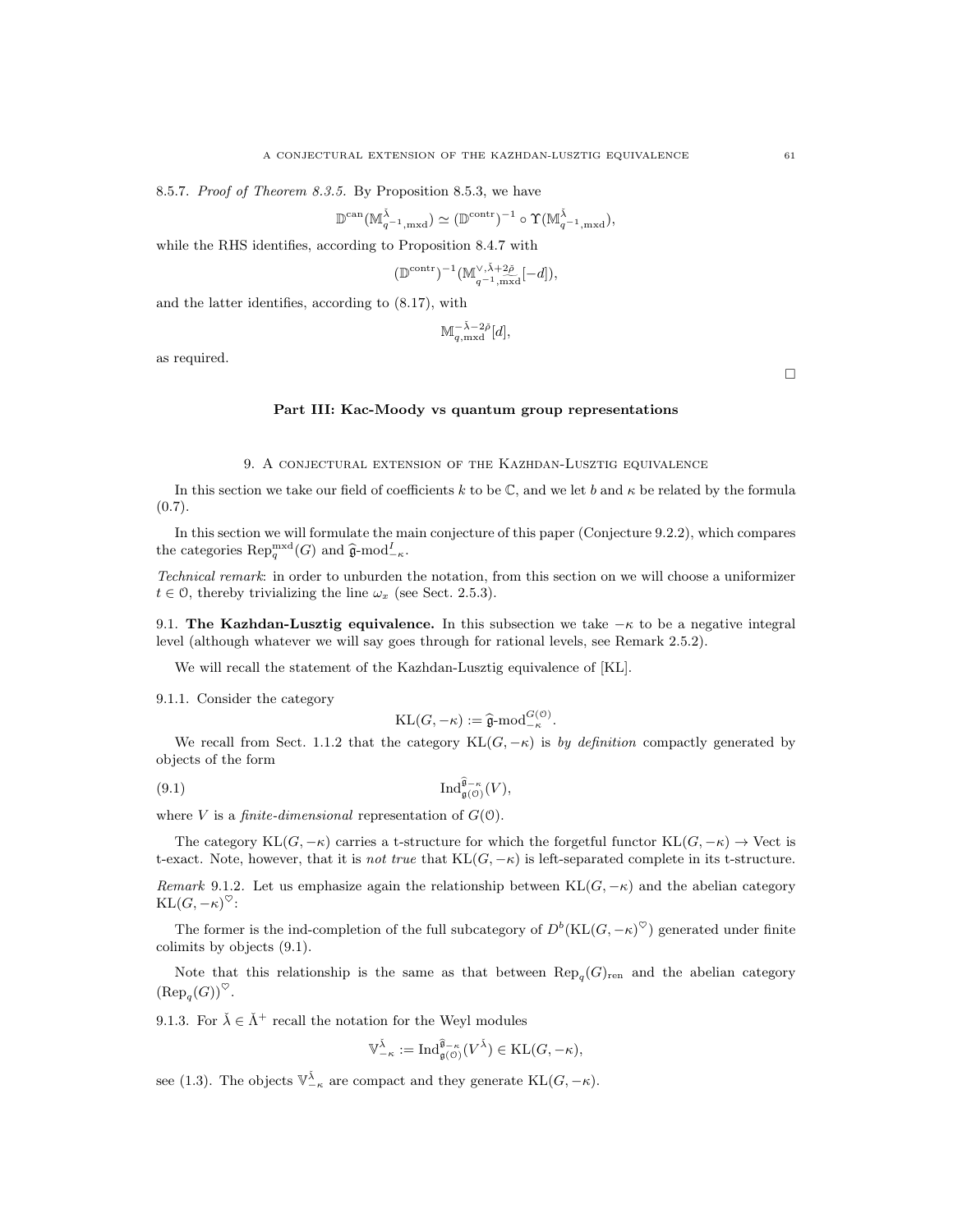9.1.4. Let D-mod<sub>− $\kappa$ </sub> $(\text{Gr}_G)^{G(\mathcal{O})}$  denote the monoidal category of spherical D-modules on the affine Grassmannian Gr<sub>G</sub>. We have a monoidal action of D-mod<sub>- $\kappa$ </sub>(Gr<sub>G</sub>)<sup>G(0)</sup> on KL(G, - $\kappa$ ),

$$
\mathcal{F}, \mathcal{M} \mapsto \mathcal{F} \star \mathcal{M}.
$$

A basic piece of structure that we need is the (classical) Geometric Satake is a monoidal functor

$$
Sat: \text{Rep}(\check{G}) \to \text{D-mod}_{-\kappa}(\text{Gr}_G)^{G(\mathcal{O})}.
$$

We normalize it so that for  $\mu \in \Lambda^+$ , we have a canonical map

$$
\mathbb{V}_{-\kappa}^{\mu} \to \text{Sat}(V^{\mu}) \star \mathbb{V}_{-\kappa}^{0}.
$$

Here  $V^{\mu}$  is the irreducible object of  $\text{Rep}(\check{G})^{\heartsuit}$  of highest weight  $\mu$ ; when we write  $\mathbb{V}^{\mu}_{-\kappa}$ , we consider  $\mu$  as an element of  $\tilde{\Lambda}$  via  $\kappa(\lambda, -)$ .

For a pair of elements  $\mu \in \Lambda^+$  and  $\check{\lambda}^+ \in \check{\Lambda}^+$  we have a canonical map

(9.2) 
$$
\mathbb{V}_{-\kappa}^{\mu+\tilde{\lambda}} \to \text{Sat}(V^{\mu}) \star \mathbb{V}_{-\kappa}^{\tilde{\lambda}}.
$$

9.1.5. Let q be the  $\mathbb{C}^*$ -valued quadratic form on  $\check{\Lambda}$  corresponding to  $\kappa$ . Note that the assumption that  $κ$  is integral implies that the lattice  $Λ_H$  (see Sect. 6.3.1) identifies with Λ, and the group H identifies with the Langands dual  $\check{G}$  of  $G$ .

The theorem of Kazhdan and Lusztig of [KL] states the existence of an equivalence of abelian categories

(9.3) 
$$
\mathsf{F}_{-\kappa} : (\mathrm{KL}(G, -\kappa)^{\heartsuit} \simeq \mathrm{Rep}_q(G)^{\heartsuit},
$$

with the property that for  $\check{\lambda} \in \check{\Lambda}^+$  there exists a canonical isomorphism

$$
\mathsf{F}_{-\kappa}(\mathbb{V}_{-\kappa}^{\check{\lambda}}) \simeq \mathcal{V}_q^{\check{\lambda}}.
$$

In what follows we will use two more properties of the equivalence (9.3), which is not stated in the paper, but which can be deduced from it:

- The action of  $\text{Rep}(\check{G})^{\heartsuit}$  on  $\text{KL}(G, -\kappa)^{\heartsuit}$  corresponds under  $\mathsf{F}_{-\kappa}$  to the action of  $\text{Rep}(\check{G})^{\heartsuit}$  on  $\text{Rep}_q(G)^\heartsuit$  via pullback by quantum Frobenius.
- Under the above identification, the image under  $F_{-\kappa}$  of the map (9.2) is the canonical map

(9.5) 
$$
\mathcal{V}_q^{\mu+\check{\lambda}} \to \text{Frob}_q^*(V^{\mu}) \star \mathcal{V}_q^{\check{\lambda}}.
$$

9.1.6. From (9.3), by passing to the bounded derived categories and ind-completing the corresponding full subcategories, we obtain an equivalence of DG categories:

(9.6) 
$$
\mathsf{F}_{-\kappa} : \mathrm{KL}(G, -\kappa) \simeq \mathrm{Rep}_q(G)_{\mathrm{ren}}.
$$

The compatibility of the equivalence (9.3) with the action of  $\text{Rep}(\check{G})^{\heartsuit}$  at the abelian level implies the compatibility of the equivalence (9.6) with the action of Rep( $\check{G}$ ).

Remark 9.1.7. The equivalence (9.3) satisfying (9.4) for irrational levels as well (but in this case we have neither the Hecke action nor quantum Frobenius).

Note, however, that such an equivalence taken "as-is" (i.e., without taking into account the braided monoidal structures) is not very interesting as both categories are semi-simple.

#### 9.2. Conjectural extension to the Iwahori case.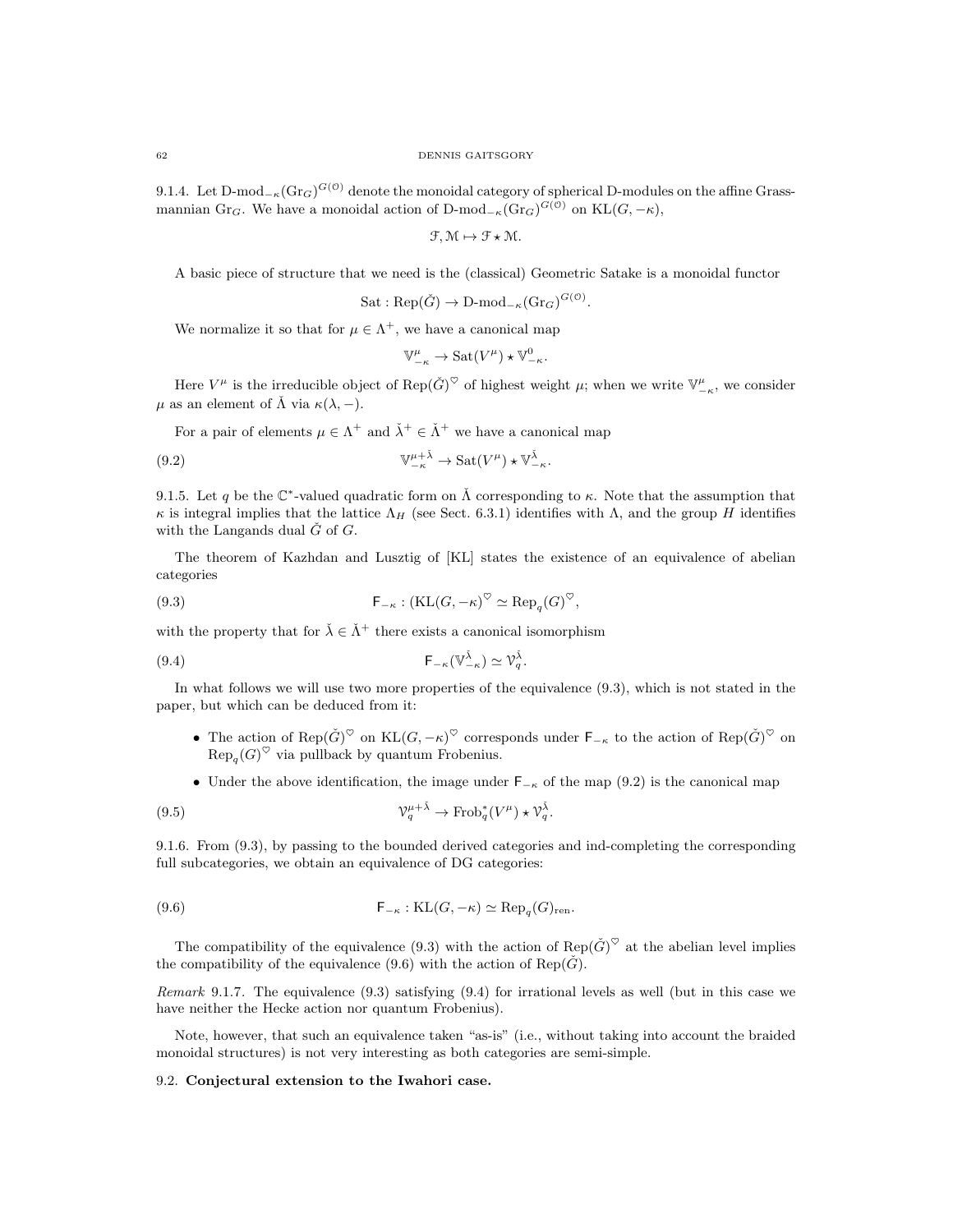9.2.1. We now consider the category  $\hat{\mathfrak{g}}$ -mod<sup>I</sup><sub>κ</sub>. We propose the following extension of the Kazhdan-Lusztig equivalence:

Conjecture 9.2.2. There exists an equivalence

(9.7) 
$$
\mathsf{F}_{-\kappa} : \widehat{\mathfrak{g}}\text{-}\mathrm{mod}^{I}_{-\kappa} \simeq \mathrm{Rep}_{q}^{\mathrm{mxd}}(G)
$$

with the following properties:

(i) The square

(9.8)  
\n
$$
\operatorname{KL}(G, -\kappa) := \hat{\mathfrak{g}}\text{-mod}_{-\kappa}^{G(\mathfrak{O})} \xrightarrow{\mathsf{F}_{-\kappa}} \operatorname{Rep}_q(G)_{\operatorname{ren}}
$$
\n
$$
\operatorname{oblv}_{G(\mathfrak{O})/I} \downarrow \qquad \qquad \downarrow \operatorname{oblv}_{\operatorname{big}\to\operatorname{mxd}}
$$
\n
$$
\hat{\mathfrak{g}}\text{-mod}_{-\kappa}^{I}
$$
\n
$$
\xrightarrow{\mathsf{F}_{-\kappa}} \operatorname{Rep}_q^{\operatorname{mxd}}(G)
$$

commutes.

(ii) For 
$$
\mu \in \Lambda
$$
, the action of  $J_{\mu}$  on  $\hat{\mathfrak{g}}\text{-mod}_{-\kappa}^{\mathcal{I}}$  corresponds to the action of  $k^{\mu} \in \text{Rep}(\check{T})$  on  $\text{Rep}_{q}^{\text{mxd}}(G)$ .

(iii) For  $\check{\lambda} \in \check{\Lambda}$ , we have

$$
\mathsf{F}_{-\kappa}(\mathbb{W}_{-\kappa}^{\check{\lambda}})\simeq \mathbb{M}_{q,\mathrm{mxd}}^{\check{\lambda}}.
$$

There is one more expected property of the functor (9.7) that has to do with the structure on both sides of categories over the stack  $\check{n}/ \text{Ad}(\check{B})$ ; we will discuss it in Sect. 11.2.1.

Remark 9.2.3. Conjecture 9.2.2, satisfying (i) and (iii) applies also for  $\kappa$  irrational. However, in this case it reduces to the known statement that both categories identify with the finite-dimensional  $\mathfrak{g}\text{-mod}^B$ so that

$$
\mathbb{M}_{-\kappa}^{\check{\lambda}} \leftrightarrow M^{\lambda} \leftrightarrow \mathbb{M}_{q,\mathrm{mxd}}^{\check{\lambda}}.
$$

Here we are using Proposition 3.2.2, which says that for  $\kappa$  irrational  $\mathbb{W}_{-\kappa}^{\tilde{\lambda}} \simeq \mathbb{M}_{-\kappa}^{\tilde{\lambda}}$ .

9.2.4. We will now run some consistency checks on Conjecture 9.2.2.

From the commutativity of the square (9.8), we deduce the commutativity of the following two squares:

(9.9)  
\n
$$
\operatorname{KL}(G, -\kappa) := \hat{\mathfrak{g}}\text{-mod}_{-\kappa}^{G(\mathcal{O})} \xrightarrow{\mathsf{F}_{-\kappa}} \operatorname{Rep}_q(G)_{\text{ren}}
$$
\n
$$
\operatorname{Av}_!^{G(\mathcal{O})/I} \uparrow \qquad \qquad \uparrow \text{ind}_{\text{mxd}\to\text{big}}
$$
\n
$$
\hat{\mathfrak{g}}\text{-mod}_{-\kappa}^I \xrightarrow{\mathsf{F}_{-\kappa}} \operatorname{Rep}_q^{\text{mxd}}(G)
$$

and

$$
\mathrm{KL}(G, -\kappa) := \hat{\mathfrak{g}}\text{-}\mathrm{mod}_{-\kappa}^{G(\mathcal{O})} \xrightarrow{\mathsf{F}_{-\kappa}} \mathrm{Rep}_q(G)_{\mathrm{ren}}
$$
\n
$$
\mathrm{Av}_{*}^{G(\mathcal{O})/I} \uparrow \qquad \qquad \uparrow \mathrm{coind}_{\mathrm{mxd \to big}}
$$
\n
$$
\hat{\mathfrak{g}}\text{-}\mathrm{mod}_{-\kappa}^{I}
$$
\n
$$
\xrightarrow{\mathsf{F}_{-\kappa}} \mathrm{Rep}_q^{\mathrm{mxd}}(G),
$$

where the vertical arrows are obtained by passing to left and right adjoints in  $(9.8)$ , respectively. Note, however, that since  $G(0)/I \simeq G/B$  is proper, we have a canonical isomorphism

$$
Av_*^{G(0)/I} \simeq Av_!^{G(0)/I}[-2d],
$$

see Sect. 1.1.6.

We note that this is consistent with Conjecture 7.3.7, which says that

 $\mathbf{coind}_{\mathrm{mxd}\to\mathrm{big}}\simeq\mathbf{ind}_{\mathrm{mxd}\to\mathrm{big}}[-2d].$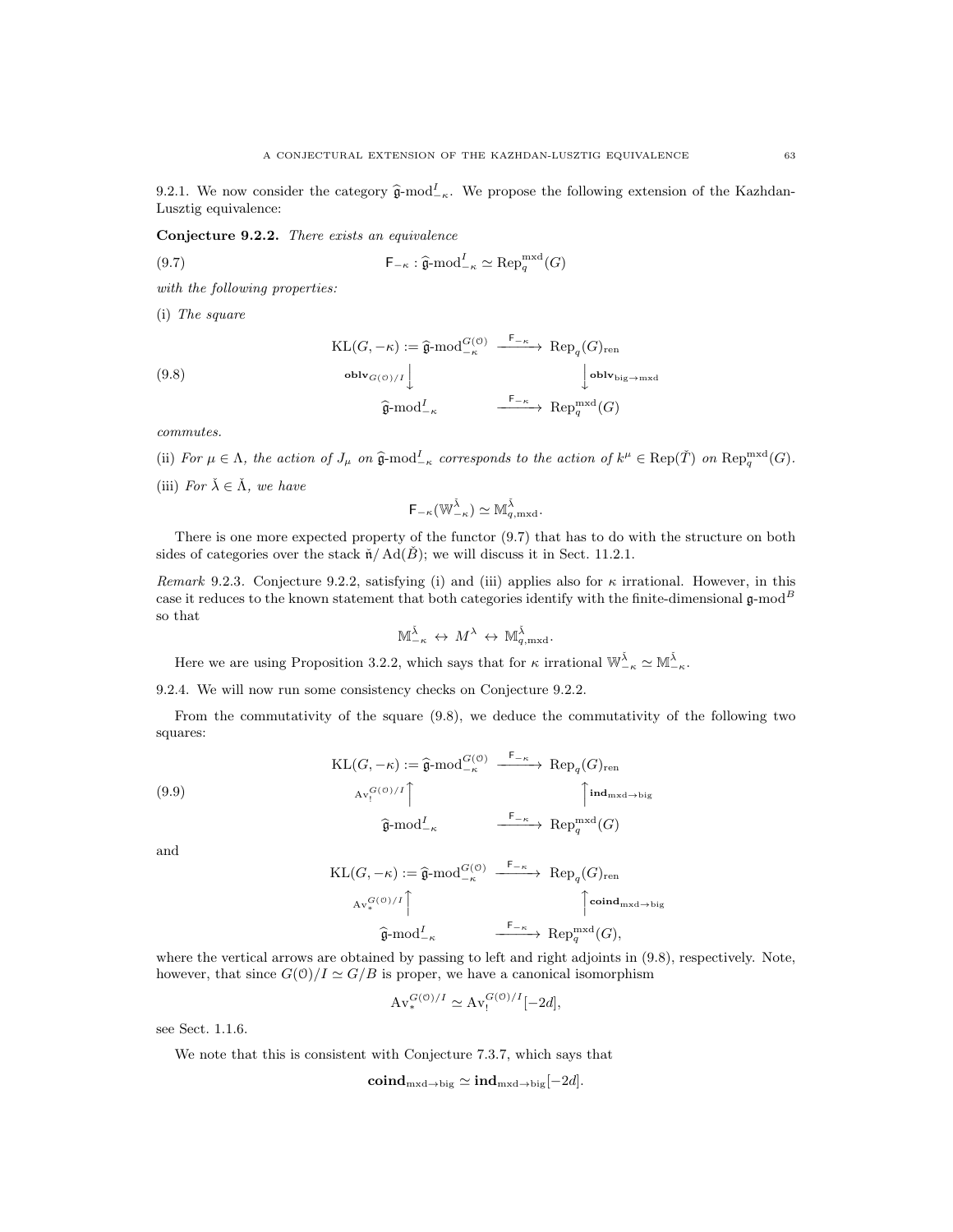9.2.5. Points (ii) and (iii) of Conjecture 9.2.2 are compatible due to the relations

$$
J_{\mu} \star \mathbb{W}_{-\kappa}^{\check{\lambda}} \simeq \mathbb{W}_{-\kappa}^{\mu+\check{\lambda}}
$$
 and  $k^{\mu} \otimes \mathbb{M}_{q,\mathrm{mxd}}^{\check{\lambda}} \simeq \mathbb{M}_{q,\mathrm{mxd}}^{\mu+\check{\lambda}}.$ 

(Note that for the first isomorphism we use the trivialization of  $\omega_x$ .)

9.2.6. Let us now investigate the compatibility between points (i) and (iii) of Conjecture 9.2.2. Namely, evaluating both circuits of the diagram (9.9) on  $\mathbb{W}_{-\kappa}^{\check{\lambda}}$  we obtain an isomorphism:

 $F_{-\kappa}(\operatorname{Av}^{G(\mathcal{O})/I}_!(\mathbb{W}_{-\kappa}^{\check{\lambda}})) \simeq \mathrm{\bf ind}_{\mathrm{mxd}\to \mathrm{big}}(\mathbb{M}^{\check{\lambda}}_{q,\mathrm{mxd}}),$ 

where  $F_{-\kappa}$  is the original Kazhdan-Lusztig equivalence.

Recall that according to (5.6), we have

$$
\mathbf{ind}_{\mathrm{mxd}\to\mathrm{big}}(\mathbb{M}^{\check{\lambda}}_{q,\mathrm{mxd}})\simeq\mathcal{V}_q^{\check{\lambda}}.
$$

Recall also that if  $\check{\lambda} \in \check{\Lambda}^+$ , then  $\mathbb{W}_{-\kappa}^{\check{\lambda}} \simeq \mathbb{M}_{-\kappa}^{\check{\lambda}}$  (see Corollary 3.4.3), and since

$$
\operatorname{Av}_{!}^{G/B}(M^{\check{\lambda}})=V^{\check{\lambda}}\in \operatorname{Rep}(G),
$$

we obtain  $\text{Av}_!^{G(0)/I}(\mathbb{M}_{-\kappa}^{\check{\lambda}}) \simeq \mathbb{V}_{-\kappa}^{\check{\lambda}}$ , and hence

(9.10) 
$$
Av_!^{G(0)/I}(\mathbb{W}_{-\kappa}^{\check{\lambda}}) \simeq \mathbb{V}_{-\kappa}^{\check{\lambda}},
$$

establishing the desired consistency.

9.2.7. We take (9.10) as the *definition* of  $\mathbb{V}_{-\kappa}^{\tilde{\lambda}}$  for  $\tilde{\lambda} \in \tilde{\Lambda}$  that is not necessarily dominant.

To summarize, we obtain the following isomorphism that references only the original Kazhdan-Lusztig functor  $F_{-\kappa}$  of (9.6)

$$
(9.11) \t\t\t F_{-\kappa}(\mathbb{V}_{-\kappa}^{\check{\lambda}}) \simeq \mathcal{V}_q^{\check{\lambda}}.
$$

Ihe isomorphism (9.11) is a basic property of  $\mathsf{F}_{-\kappa}$  for  $\check{\lambda}$  dominant, and it follows from Conjecture 9.2.2 for all  $\lambda$ . However, in Sect. 10.6.5 we will prove:

**Theorem 9.2.8.** The isomorphism (9.11) holds (unconditionally) for all  $\check{\lambda} \in \check{\Lambda}$ .

## 9.3. Digression: dual Weyl modules.

9.3.1. For  $\check{\lambda} \in \check{\Lambda}^+$  we introduce the dual Weyl module  $\mathbb{V}^{\vee,\check{\lambda}}_{-\kappa} \in KL(G,-\kappa)$  by requiring

$$
\mathcal{H}om_{\widehat{\mathfrak{g}}\text{-}\mathrm{mod}^{G(\mathcal{O})}_{-\kappa}}(\mathbb{V}^{\check{\lambda}'}_{-\kappa},\mathbb{V}^{\vee,\check{\lambda}}_{-\kappa})=\begin{cases} & k \text{ for } \check{\lambda}'=\check{\lambda}, \\ & 0 \text{ for } \check{\lambda}'\neq\check{\lambda}, \; \check{\lambda}'\in\check{\Lambda}^+. \end{cases}
$$

We have the following assertion:

**Lemma 9.3.2.** For  $\check{\lambda} \in \check{\Lambda}^+$  there exists a canonical isomorphism

$$
\mathbb{V}_{-\kappa}^{\vee,\check{\lambda}} \simeq \mathrm{Av}_{*}^{G(\mathcal{O})/I}(\mathbb{M}_{-\kappa}^{\vee,\check{\lambda}}).
$$

Proof. We have:

$$
\mathcal Hom_{\widehat{\mathfrak g}\text{-}\mathrm{mod}^{G(\mathcal O)}_{{-\kappa}}}( \mathbb V^{\check\lambda'}_{-\kappa}, \mathrm{Av}^{G(\mathcal O)/I}_*(\mathbb M^{\vee,\check\lambda}_{-\kappa}))\simeq \mathcal Hom_{\widehat{\mathfrak g}\text{-}\mathrm{mod}^I_{{-\kappa}}} ( \mathbb V^{\check\lambda'}_{-\kappa}, \mathbb M^{\vee,\check\lambda}_{-\kappa}).
$$

The BGG resolution of  $V^{\check{\lambda}}$  with terms  $M^{w(\check{\lambda}'+\check{\rho})-\check{\rho}}$  implies that  $\mathbb{V}_{-\kappa}^{\check{\lambda}'}$  admits a resolution with terms of the form  $\mathbb{M}^{w(\tilde{\lambda}'+\tilde{\rho})-\tilde{\rho}}$ . Note that for all  $w \neq 1$ , the weight  $w(\tilde{\lambda}'+\tilde{\rho})-\tilde{\rho}$  is non-dominant, and hence not equal to  $\check{\lambda}$ . Hence, we obtain that

$$
\mathcal{H}om_{\widehat{\mathfrak{g}}\text{-}\mathrm{mod}^I_{-\kappa}}(\mathbb{V}^{\check{\lambda}'}_{-\kappa}, \mathbb{M}^{\vee,\check{\lambda}}_{-\kappa}) \simeq \mathcal{H}om_{\widehat{\mathfrak{g}}\text{-}\mathrm{mod}^I_{-\kappa}}(\mathbb{M}^{\check{\lambda}'}_{-\kappa}, \mathbb{M}^{\vee,\check{\lambda}}_{-\kappa}),
$$

and the assertion follows.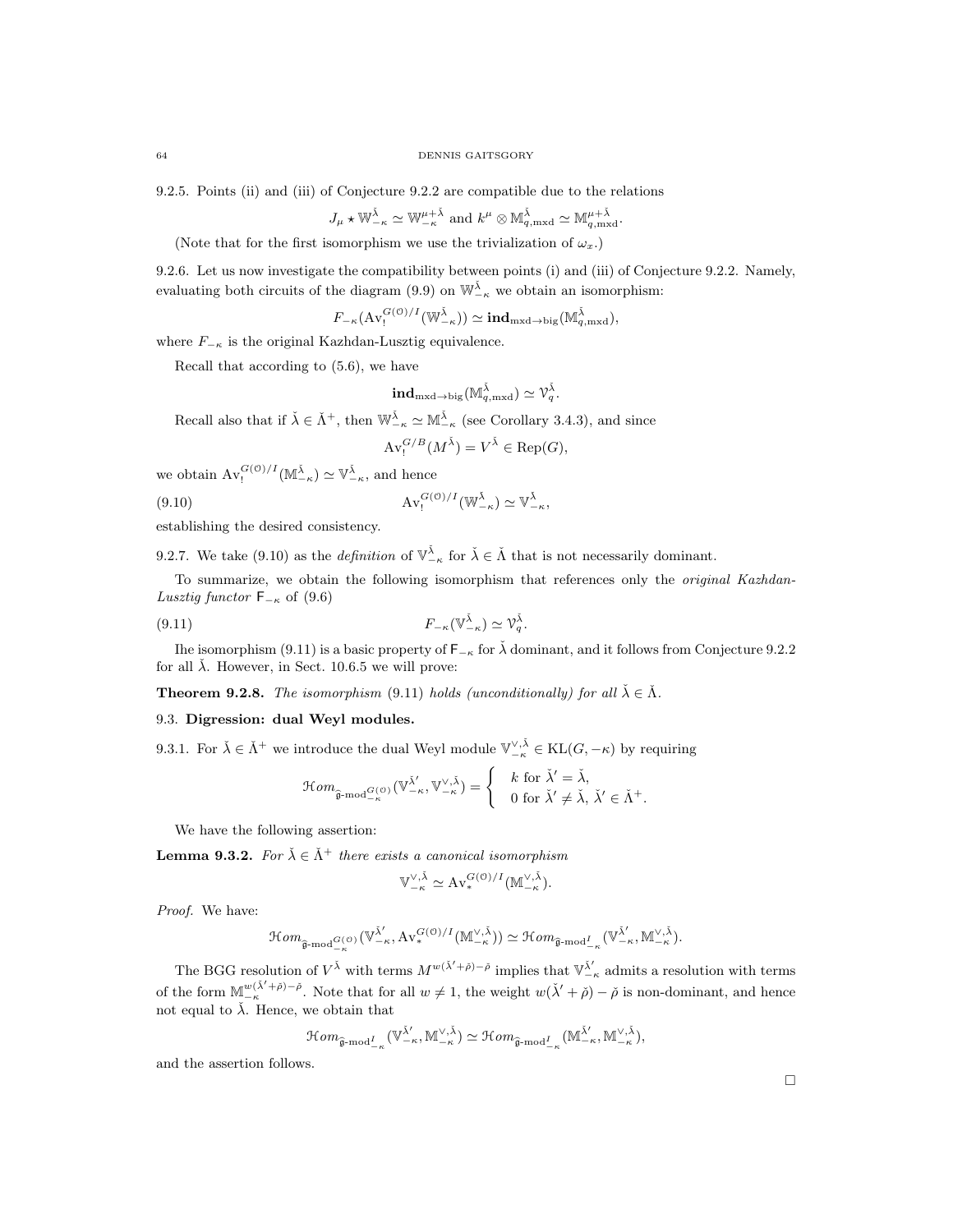9.3.3. We now define

(9.12) 
$$
\mathbb{V}_{-\kappa}^{\vee,\check{\lambda}} := \mathrm{Av}_{!}^{G(\mathbb{O})/I}(\mathbb{W}_{-\kappa}^{w_{0}(\check{\lambda})-2\check{\rho}})[-d]
$$

for any  $\check{\lambda} \in \check{\Lambda}$ .

We claim:

**Lemma 9.3.4.** For  $\check{\lambda} \in \check{\Lambda}^+$ , the definition of  $\mathbb{V}_{-\kappa}^{\vee,\check{\lambda}}$  agrees with the initial one.

*Proof.* First, we claim that for  $\lambda$  dominant, we have

$$
j_{w_0,*}\star{\mathbb M}_{-\kappa}^{\vee,w_0(\check\lambda)-2\check\rho}\simeq{\mathbb M}_{-\kappa}^{\vee,\check\lambda}.
$$

Indeed, it suffices to show that

 $\mathcal{H}om_{\widehat{\mathfrak{g}}\text{-mod}^I_{-\kappa}}(\mathbb{M}^{\check{\lambda}'}_{-\kappa},j_{w_0,*}\star\mathbb{M}^{\vee,w_0(\check{\lambda})-2\check{\rho}})\simeq \mathcal{H}om_{\widehat{\mathfrak{g}}\text{-mod}^I_{-\kappa}}(j_{w_0,!}\star\mathbb{M}^{\check{\lambda}'}_{-\kappa},\mathbb{M}^{\vee,w_0(\check{\lambda})-2\check{\rho}})=\begin{cases} & k \text{ for } \check{\lambda}'=\check{\lambda}, \\ & 0 \text{ otherwise.} \end{cases}$ 0 otherwise.

For this it suffices to show that the cone of the canonical map

$$
j_{w_0,!} \star \mathbb{M}^{\check{\lambda}'}_{-\kappa} \to \mathbb{M}^{w_0(\check{\lambda}')-2\check{\rho}}_{-\kappa}
$$

is an extension of Verma modules of highest weights different from  $w_0(\lambda) - 2\tilde{\rho}$ . For the latter, it suffices to show the corresponding assertion for the map for the finite-dimensional g:

$$
j_{w_0,!} \star M^{\check{\lambda}'} \to M^{w_0(\check{\lambda}')-2\check{\rho}},
$$

which in turn follows from the (valid) isomorphism

$$
j_{w_0,*} \star M^{\vee, w_0(\check{\lambda})-2\check{\rho}} \simeq M^{\vee, \check{\lambda}}, \quad \check{\lambda} \in \check{\Lambda}^+.
$$

Now, using Corollary 3.6.6, we have

$$
\mathrm{Av}_{!}^{G(\mathcal{O})/I}(\mathbb{W}_{-\kappa}^{\vee,w_{0}(\check{\lambda})-2\check{\rho}})[-d]\simeq \mathrm{Av}_{!}^{G(\mathcal{O})/I}(\mathbb{M}_{-\kappa}^{\vee,w_{0}(\check{\lambda})-2\check{\rho}})[-d]\simeq \mathrm{Av}_{*}^{G(\mathcal{O})/I}(\mathbb{M}_{-\kappa}^{\vee,w_{0}(\check{\lambda})-2\check{\rho}})[d]\simeq
$$

$$
\simeq \mathrm{Av}^{G(\mathcal{O})/I}_*(j_{w_0,*}\star \mathbb{M}^{\vee,w_0(\check{\lambda})-2\check{\rho}}) \simeq \mathrm{Av}^{G(\mathcal{O})/I}_*(\mathbb{M}^{\vee,\check{\lambda}}_{-\kappa}) \simeq \mathbb{V}^{\vee,\check{\lambda}}_{-\kappa},
$$

as required.

9.3.5. Note that taking into account Corollary 7.4.11, we obtain that Theorem 9.2.8 is equivalent to the following statement:

**Corollary 9.3.6.** For any  $\check{\lambda} \in \check{\Lambda}$ , we have  $F_{-\kappa}(\mathbb{V}_{-\kappa}^{\vee,\check{\lambda}}) \simeq \mathbb{V}_q^{\vee,\check{\lambda}}$ .

Finally, note that for  $\check{\lambda} \in \check{\Lambda}^+$ , the assertion of Corollary 9.3.6 follows formally from Lemma 9.3.4: indeed, it is clear that the original Kazhdan-Lusztig functor satisfies:

$$
\mathsf{F}_{-\kappa}(\mathbb{V}_{-\kappa}^{\vee,\check{\lambda}})\simeq \mathcal{V}_q^{\vee,\check{\lambda}}.
$$

9.4. Digression: Kazhdan-Lusztig equivalence for positive level. Let  $\kappa$  be the positive level, opposite of the negative level  $-\kappa$ . In this subsection we will discuss some consequences that the original Kazhdan-Lusztig equivalence has for the category  $KL(G, \kappa)$ .

9.4.1. Recall that we have the duality identifications

$$
KL(G, \kappa) \simeq (KL(G, -\kappa))^{\vee} \text{ and } Rep_{q^{-1}}(G)_{\text{ren}} \simeq (\text{Rep}_{q}(G)_{\text{ren}})^{\vee},
$$

the former given by Proposition 1.3.4 and the latter by (8.8).

Thus, starting from the equivalence

$$
\mathsf{F}_{-\kappa} : \mathrm{KL}(G, -\kappa) \simeq \mathrm{Rep}_q(G)_{\mathrm{ren}}
$$

by duality, we obtain an equivalence

(9.13) 
$$
\mathsf{F}_{\kappa} : \mathrm{KL}(G,\kappa) \simeq \mathrm{Rep}_{q^{-1}}(G)_{\mathrm{ren}}.
$$

 $\Box$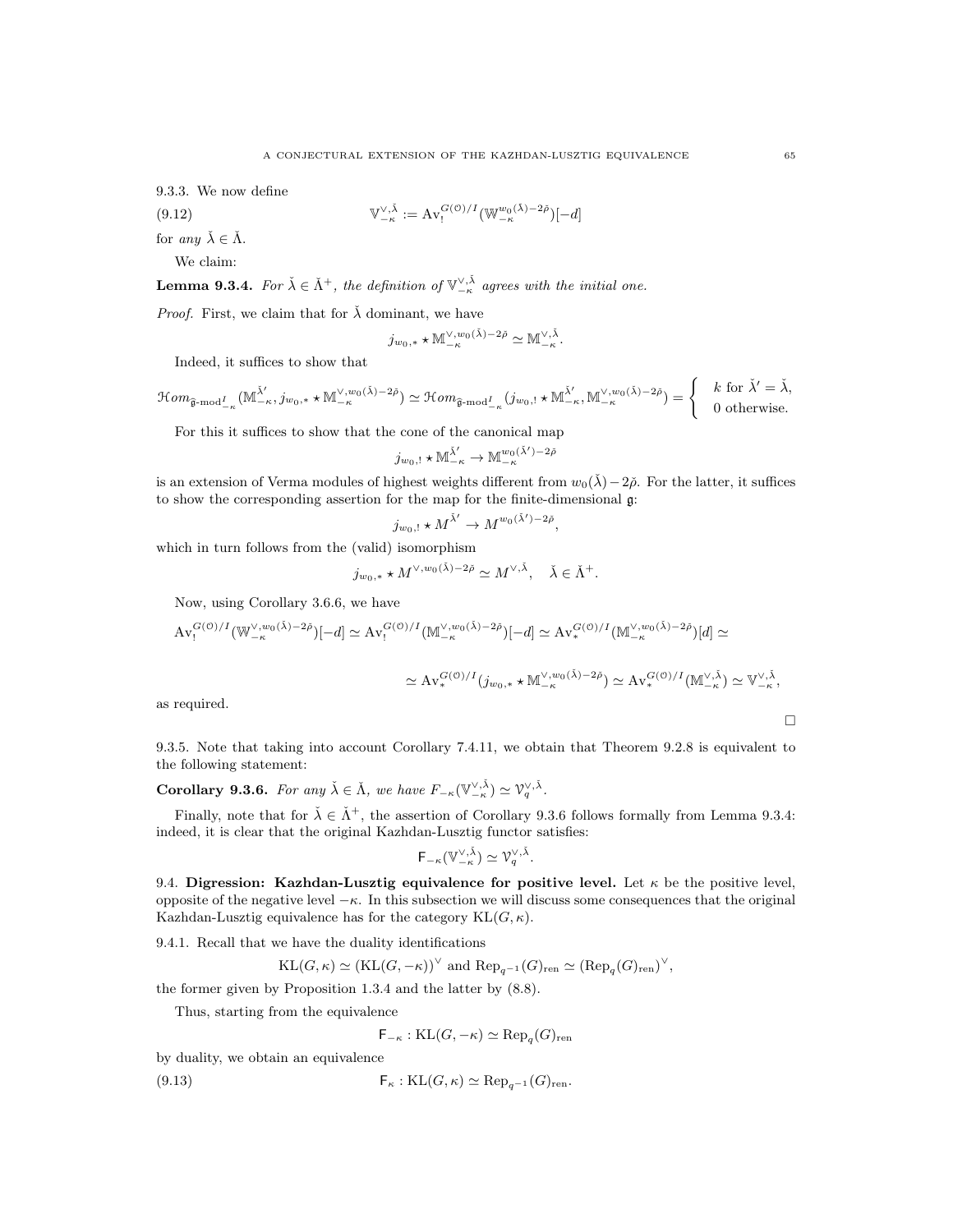9.4.2. Note that the compatibility of the equivalence  $\mathsf{F}_{\kappa}$  of (9.13) with the Hecke action reads as follows:

 $\mathsf{F}_{\kappa}(\mathrm{Sat}(V)\star{\mathcal M})\simeq\mathrm{Frob}_q^*(V^\tau)\otimes M,$ 

where  $\tau$  is the Cartan involution on  $\check{G}$ .

This is due to the fact that Verdier duality

$$
\mathbb{D}: (\mathrm{D\text{-}mod}_{-\kappa}(\mathrm{Gr}_G)^{G(\mathcal{O})})_c \to (\mathrm{D\text{-}mod}_{\kappa}(\mathrm{Gr}_G)^{G(\mathcal{O})})_c
$$

satisfies

(9.14) 
$$
\mathbb{D}(\text{Sat}(V)) \simeq \text{Sat}((V^{\tau})^{\vee}).
$$

9.4.3. Note that the equivalence  $\mathsf{F}_{\kappa} : \text{KL}(G, \kappa) \simeq \text{Rep}_{a^{-1}}(G)_{\text{ren}}$  satisfies:

$$
\mathsf{F}_{\kappa}(\mathbb{V}_{\kappa}^{\lambda}) \simeq \mathcal{V}_{q^{-1}}^{\vee,\check{\lambda}}, \quad \check{\lambda} \in \check{\Lambda}^{+}
$$

.

This follows from the identifications

$$
\mathbb{D}(\mathbb{V}_{-\kappa}^{\check{\lambda}}) \simeq \mathbb{V}_{\kappa}^{-w_0(\check{\lambda})} \text{ and } \mathbb{D}(\mathbb{V}_q^{-w_0(\check{\lambda})}) \simeq \mathbb{V}_{q^{-1}}^{\vee, \check{\lambda}}.
$$

9.4.4. For any  $\check{\lambda} \in \check{\Lambda}$ , set

$$
\mathbb{V}_\kappa^\lambda := \mathrm{Av}^{G(\mathfrak{O})/I}_*(\mathbb{D}(\mathbb{W}_{-\kappa}^{-w_0(\check{\lambda})})).
$$

Note that for  $\check{\lambda} \in \check{\Lambda}^+$ , this is consistent with the definition of  $\mathbb{V}_{\kappa}^{\check{\lambda}}$  as  $\text{Ind}_{\mathfrak{g}(0)}^{\widehat{\mathfrak{g}}_{\kappa}}(V^{\check{\lambda}})$ . Indeed,

$$
\mathrm{Av}^{G(\mathcal{O})/I}_{*}(\mathbb{D}(\mathbb{W}^{-w_0(\check{\lambda})}_{-\kappa})) \simeq \mathbb{D}\left(\mathrm{Av}^{G(\mathcal{O})/I}_{!}(\mathbb{W}^{-w_0(\check{\lambda})}_{-\kappa})\right) \simeq \mathbb{D}(\mathbb{V}^{-w_0(\check{\lambda})}_{-\kappa}) \simeq \mathbb{V}_{\kappa}^{\check{\lambda}}.
$$

Note that Theorem 9.2.8 is equivalent to the following:

**Theorem 9.4.5.** For any  $\check{\lambda} \in \check{\Lambda}$ , we have  $\mathsf{F}_k(\mathbb{V}_\kappa^{\check{\lambda}}) \simeq \mathbb{V}_{q-1}^{\vee, \check{\lambda}}$ .

Me emphasize again that the assertion of Theorem 9.4.5 follows from the usual Kazhdan-Lusztig equivalence for  $\check{\lambda} \in \check{\Lambda}^+$ .

9.5. Extension to the Iwahori case for positive level. In this subsection we will assume Conjecture 9.2.2 and deduce some consequences for the category  $\hat{\mathfrak{g}}$ -mod<sub> $k$ </sub>.

9.5.1. Recall now that we have the equivalences

$$
\widehat{\mathfrak{g}}\text{-mod}_{\kappa}^I \simeq (\widehat{\mathfrak{g}}\text{-mod}_{-\kappa}^I)^{\vee}
$$
 and  $\text{Rep}_{q^{-1}}^{\text{mxd}}(G) \simeq (\text{Rep}_q^{\text{mxd}}(G))^{\vee}$ ,

see Proposition 1.3.4 for the former and Theorem 8.3.5 for the latter.

Thus, starting from the conjectural equivalence

$$
\mathsf{F}_{-\kappa} : \widehat{\mathfrak{g}}\text{-}\mathrm{mod}^I_{-\kappa} \simeq \mathrm{Rep}_q^{\mathrm{mxd}}(G),
$$

by duality we obtain an equivalence

$$
\mathsf{F}_{\kappa} : \widehat{\mathfrak{g}}\text{-}\mathrm{mod}_{\kappa}^I \simeq \mathrm{Rep}_{q^{-1}}^{\mathrm{mxd}}(G).
$$

9.5.2. Let us explore the properties of this equivalence that follow from the properties of (9.7).

First, the diagram

(9.15)  
\n
$$
\begin{array}{c}\n\operatorname{KL}(G,\kappa) \xrightarrow{F_{\kappa}} \operatorname{Rep}_{q^{-1}}(G)_{\operatorname{ren}} \\
\downarrow \operatorname{oblv}_{\operatorname{big}\to\operatorname{mxd}} \\
\downarrow \operatorname{oblv}_{\operatorname{big}\to\operatorname{mxd}} \\
\widehat{\mathfrak{g}}\text{-mod}_{\kappa}^{I} \xrightarrow{F_{\kappa}} \operatorname{Rep}_{q^{-1}}^{m\times d}(G).\n\end{array}
$$

is commutative. This follows from the commutativity of (9.8) by duality, see Sect. 1.3.8 and Proposition 8.3.3.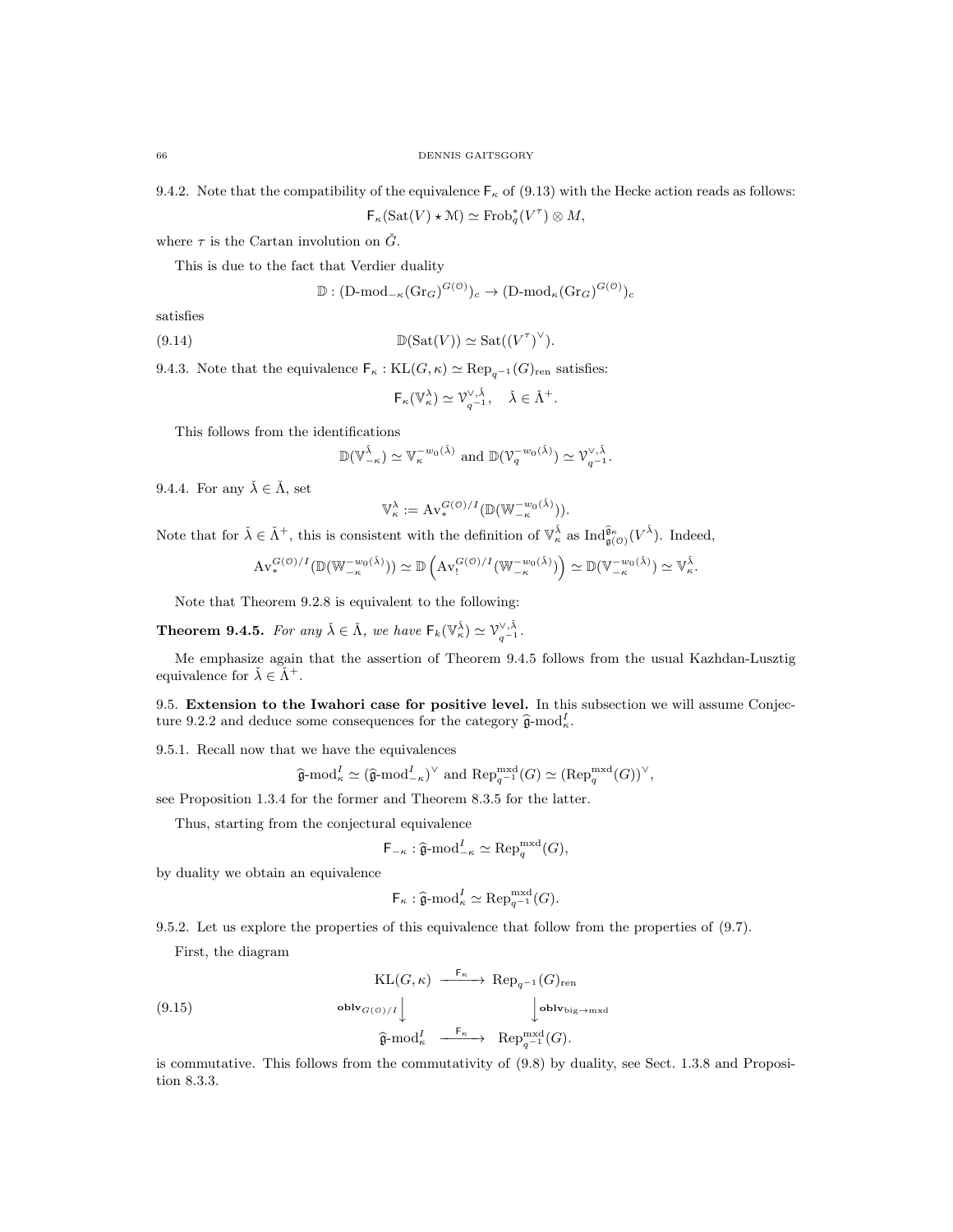9.5.3. Let us define the object

$$
J_{\mu}^{\mathbb{D}} \in \mathbf{D}\text{-mod}_{\kappa}(\mathbf{Fl}_{G}^{\text{aff}})^{I}
$$

as the Verdier dual of  $J_\mu$ . For example, for  $\mu$  dominant,  $J_\mu^{\mathbb{D}} \simeq j_{\mu,*}$  and  $J_{-\mu}^{\mathbb{D}} = j_{-\mu,!}$ .

Then the functor  $\mathsf{F}_{\kappa}$  intertwines the convolution action of  $J^{\mathbb{D}}_{\mu}$  on  $\hat{\mathfrak{g}}$ -mod<sub> $\kappa$ </sub> with the functor  $k^{-\mu} \otimes -$ <br> $\mathsf{D}_{\kappa}$  mxd $(G)$ on Rep<sup>mxd</sup> $(G)$ .

9.5.4. Assuming the existence of  $\mathsf{F}_{-\kappa}$  and hence that of  $\mathsf{F}_{\kappa}$ , we obtain the following:

Proposition 9.5.5. Under the equivalence

$$
\mathsf{F}_{\kappa} : \widehat{\mathfrak{g}}\text{-}\mathrm{mod}_{\kappa}^I \simeq \mathrm{Rep}_{q^{-1}}^{\mathrm{mxd}}(G),
$$

for  $\check{\lambda} \in \check{\Lambda}$  the functor

$$
C^{\frac{\infty}{2}}(\mathfrak{n}(\mathcal{K}), -)^{\check{\lambda}} : \widehat{\mathfrak{g}}\text{-}\mathrm{mod}^{I}_{\kappa} \to \mathrm{Vect}
$$

corresponds to the functor

 $C(U_{q^{-1}}^{Lus}(N), -)^{\check{\lambda}}: \text{Rep}_{q^{-1}}^{mxd}(G) \to \text{Vect}.$ 

Proof. By Theorem 8.3.5, the functor

$$
C(U_{q^{-1}}^{\text{Lus}}(N), -)^{\check{\lambda}} : \text{Rep}_{q^{-1}}^{\text{mxd}}(G) \to \text{Vect}
$$

is given by the pairing with  $\mathbb{M}_{q,\text{mxd}}^{-\tilde{\lambda}-2\tilde{\rho}}[d]$ , while by Corollary 2.4.4, the functor

$$
C^{\frac{\infty}{2}}(\mathfrak{n}(\mathfrak{K}), -)^{\check{\lambda}} : \widehat{\mathfrak{g}}\text{-mod}_{\kappa}^I \to \text{Vect}
$$

is given by the pairing with  $\mathbb{W}_{-\kappa}^{-\tilde{\lambda}-2\tilde{\rho}}[d]$ . Now the assertion follows from the isomorphism

$$
\mathsf{F}_{-\kappa}(\mathbb{W}^{\check{\mu}}_{-\kappa}) \simeq \mathbb{M}^{\check{\mu}}_{q,\mathrm{mxd}}.
$$

9.5.6. Bu juxtaposing Proposition 9.5.5 with the diagram (9.15), we obtain the following assertion, which, however, can be proved unconditionally:

Corollary 9.5.7. Under the equivalence

$$
\mathsf{F}_{\kappa}:\mathrm{KL}(G,\kappa)\simeq \mathrm{Rep}_{q^{-1}}(G)_{\mathrm{ren}},
$$

for  $\check{\lambda} \in \check{\Lambda}$  the functor

$$
C^{\frac{\infty}{2}}(\mathfrak{n}(\mathcal{K}), -)^{\tilde{\lambda}} : \mathrm{KL}(G, \kappa) \to \mathrm{Vect}
$$

corresponds to the functor

$$
C\left(U_{q^{-1}}^{\mathrm{Lus}}(N),-\right)^{\check{\lambda}}:\mathrm{Rep}_{q^{-1}}(G)_{\mathrm{ren}}\to\mathrm{Vect}\,.
$$

Remark 9.5.8. Corollary 9.5.7 reproduces the result of [Liu, Theorem 5.3.1]. The proof that we will give is close in spirit to one in loc.cit., but is logically inequivalent to it.

Proof. The functor

$$
C(U_{q^{-1}}^{Lus}(N), -)^{\tilde{\lambda}} : \text{Rep}_{q^{-1}}(G)_{\text{ren}} \to \text{Vect}
$$

is given by  $\mathcal{H}om_{\text{Rep}_{q^{-1}}(G)_{\text{ren}}}(\mathcal{V}_{q^{-1}}^{\tilde{\lambda}}, -)$ , i.e., by the pairing with the object

$$
(\mathcal{V}_{q-1}^{\check{\lambda}})^{\vee} \simeq \mathcal{V}_q^{\vee, -w_0(\check{\lambda})}.
$$

The functor  $C^{\infty}_{\infty}(\mathfrak{n}(\mathcal{K}), -)^{\tilde{\lambda}} : \hat{\mathfrak{g}} \text{-mod}^I_{\kappa} \to \text{Vect}$  is given by the pairing with  $\mathbb{W}_{-\kappa}^{-\tilde{\lambda}-2\tilde{\rho}}[d]$ , and hence as a functor  $C^{\frac{\infty}{2}}(\mathfrak{n}(\mathcal{K}), -)^{\tilde{\lambda}} : \text{KL}(G, \kappa) \to \text{Vect}$  by the pairing by the pairing with

$$
\mathrm{Av}^{G(\mathcal{O})/I}_{*}(\mathbb{W}_{-\kappa}^{-\check{\lambda}-2\check{\rho}}[d])\simeq \mathrm{Av}^{G(\mathcal{O})/I}_{!}(\mathbb{W}_{-\kappa}^{-\check{\lambda}-2\check{\rho}}[-d])=:\mathbb{V}_{-\kappa}^{\vee,-w_0(\check{\lambda})}.
$$

Now the assertion follows from Corollary 9.3.6.

 $\Box$ 

 $\Box$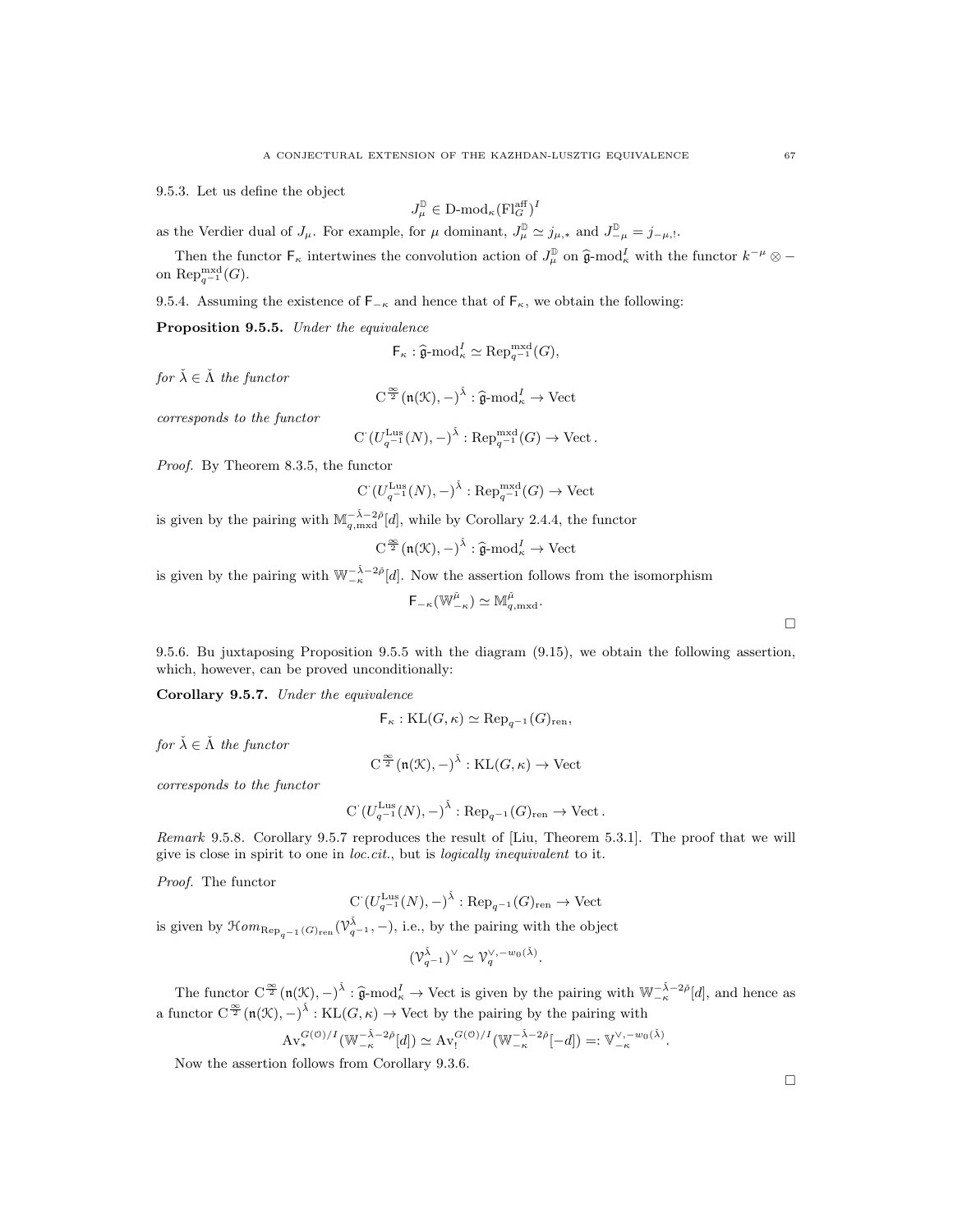#### 68 DENNIS GAITSGORY

10. Cohomology of the small quantum group via Kac-Moody algebras

The goal of this section is to prove Theorem 9.2.8. The idea is to bootstrap the assertion for any  $\lambda$ from the case when  $\lambda$  is dominant. In the process of doing so we will need to describe the counterpart on the Kac-Moody side of baby Verma modules for quantum groups.

As a byproduct we will describe the functor on the Kazhdan-Lusztig category that corresponds to the functor of cohomology with respect to  $u_q(N)$  for quantum groups.

10.1. The Drinfeld-Plücker formalism. The thrust of Sects. 10.1-10.3 is to give an expression of the baby Verma module  $\mathbb{M}_{q,\text{small}}^{\check{\lambda}}$  in terms of restrictions of (dual) Weyl modules for the big quantum group (we need such a description in order to be able to transfer it to the Kazhdan-Lusztig category via the functors  $F_{-\kappa}$  or  $F_{\kappa}$ ). The framework for doing so is provided by the Drinfeld-Plücker formalism<sup>3</sup>.

In this subsection we recall some material from [Ga2, Sect. 6].

10.1.1. We start with the following observation.

Let C be a DG category equipped with an action of Rep( $\check{G}$ ). Let

$$
\{c^{\mu}, \, \mu \in \Lambda\} \in \mathcal{C}
$$

be a collection of objects equipped with a *Drinfeld-Plücker data*, i.e., a homotopy-coherent system of tensor-compatible maps

(10.1) 
$$
(V^{\mu_1})^{\vee} \star c^{\mu_2} \to c^{-\mu_1 + \mu_2}.
$$

To the family  $\{c^{\mu}\}\$  we can attach the object

$$
c:=\underset{\nu\in\Lambda}{\oplus}\underset{\mu\in\Lambda^{+}}{\operatorname{colim}}V^{\mu}\star c^{-\nu-\mu}\in\mathcal{C}.
$$

In the formation of the colimit the transition maps are as follows: for  $\mu_2 = \mu_1 + \mu$ , the corresponding map is

$$
V^{\mu_1} \star c^{-\mu_1 - \nu} \to V^{\mu_1} \star V^{\mu_2} \star (V^{\mu_2})^{\vee} \star c^{-\mu_1 - \nu} \to V^{\mu_1 + \mu_2} \star c^{-\mu_1 - \mu_2 - \nu}.
$$

Let us denote the tautological maps  $V^{\mu} \star c^{-\mu-\nu} \to c$  by  $\phi_{\mu}$ . In particular, we have the maps  $\phi_0: c^{-\nu} \to c.$ 

According to  $[a2, Sect. 6]$ , the above object c has the following pieces of structure.

10.1.2. First off, c is a Hecke eigen-object, i.e., it carries a tensor-compatible system of maps

(10.2) 
$$
V \star c \simeq c \otimes \underline{V}, \quad V \in \text{Rep}(\check{G}),
$$

where  $V \in$  Vect is the vector space underlying V.

Explicitly, the maps (10.2) are given as follows: for  $\eta \in \Lambda^+$  large compared to V, we have

$$
V \star V^{\eta} \star c^{-\nu - \eta} \simeq (\underset{\epsilon}{\oplus} V^{\eta + \epsilon} \otimes \underline{V}(\epsilon)) \star c^{-\nu - \eta} \simeq \underset{\epsilon}{\oplus} V^{\eta + \epsilon} \star c^{(-\nu + \epsilon) - \eta - \epsilon} \otimes \underline{V}(\epsilon).
$$

Note that in terms of the Hecke structure, the map  $\phi_\mu : V^\mu \star c^{-\mu-\nu} \to c$  can be expressed via  $\phi_0$  as

(10.3) 
$$
V^{\mu} \star c^{-\mu-\nu} \stackrel{\mathrm{Id} \otimes \phi_0}{\longrightarrow} V^{\mu} \otimes c \simeq c \otimes \underline{V}^{\mu} \to c,
$$

where the last arrow is given by the *projection* onto the highest weight line.

10.1.3. Another piece of structure on c is an action of the algebraic group  $\check{B}$ . This action is compatible with the Hecke structure, i.e., the isomorphisms  $(10.2)$  are B-equivariant, where the B-action on the LHS is induced by that on c and on the RHS it is diagonal action.

 $3$ The terminology "Drinfeld-Plücker as well as the abstract framework for this formalism was suggested to us by S. Raskin.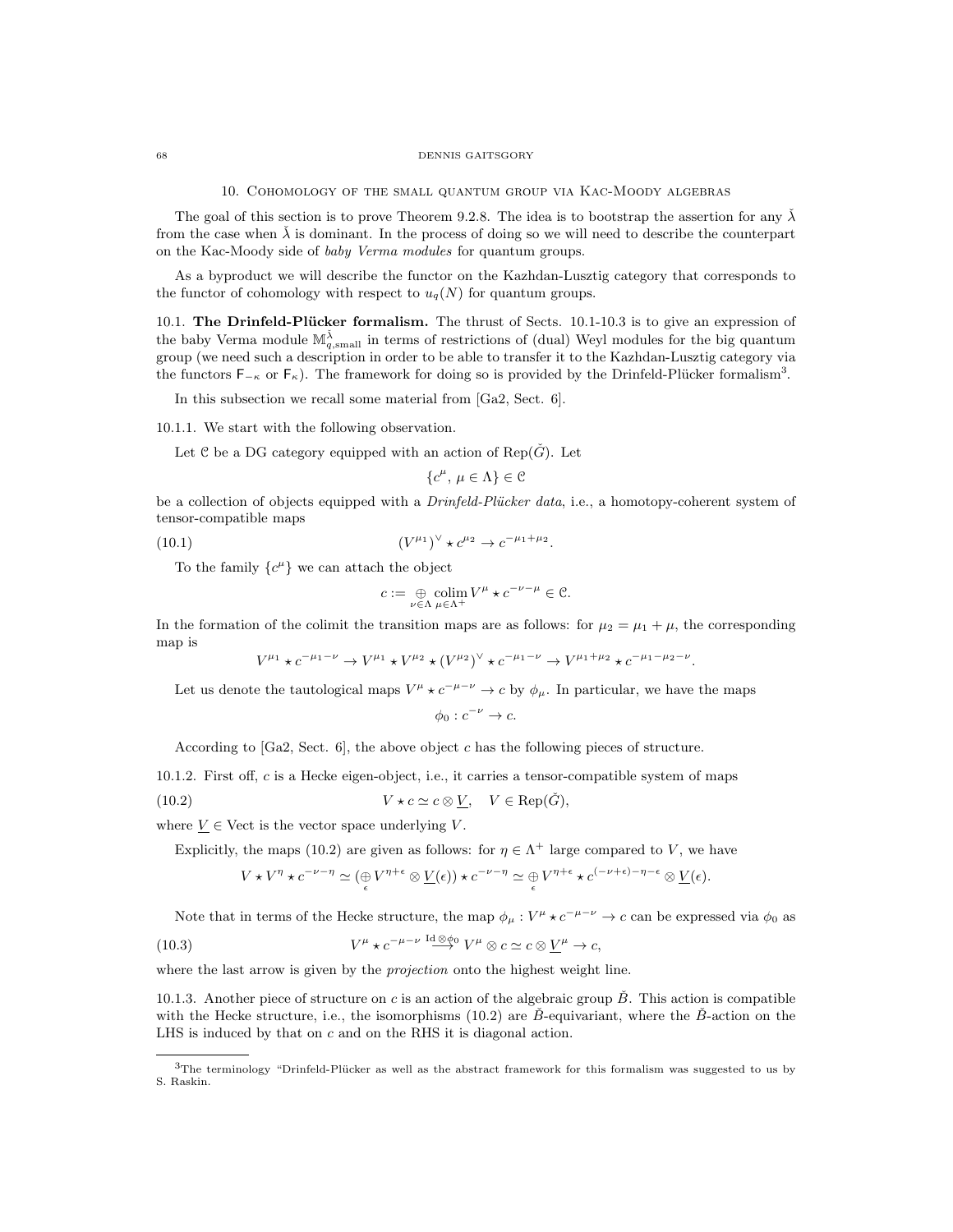10.1.4. The above compatibility means that c lifts to an object  $c^{\text{enh}}$  of the category

$$
\operatorname{Rep}(\check{B})\underset{\operatorname{Rep}(\check{G})}{\otimes}{\mathbb C}
$$

along the forgetful functor

$$
\operatorname{Rep}(\check{B})\underset{\operatorname{Rep}(\check{G})}{\otimes} \mathcal{C} \overset{\textbf{oblv}_{\check{B}}}{\longrightarrow} \operatorname{Vect}\underset{\operatorname{Rep}(\check{G})}{\otimes} \mathcal{C} \overset{\textbf{coind}_{\check{G}}}{\longrightarrow} \operatorname{Rep}(\check{G})\underset{\operatorname{Rep}(\check{G})}{\otimes} \mathcal{C} \simeq \mathcal{C}.
$$

Moreover:

- The direct summand colim  $V^{\mu} \star c^{-\mu-\nu}$  of c corresponds to the weight v-component of c with respect to the action of  $\check{T} \subset \check{B}$ , i.e.,  $\mathbf{inv}_{\check{T}}(k^{-\nu} \otimes c)$ ;
- The map  $\phi_0: c^{-\nu} \to c$  factors through  $c^{-\nu} \to inv_{\tilde{B}}(k^{-\nu} \otimes c) \to c$ .

10.1.5. We note that the latter property combined with (10.3) determines the  $\check{B}$ -action on all of c.

Indeed, for a point  $b \in \check{B}$ , the composite map

$$
V^\mu \star c^{-\nu-\mu} \stackrel{\phi_\mu}{\longrightarrow} c \stackrel{b}{\to} c
$$

identifies with

$$
V^{\mu} \star c^{-\mu-\nu} \stackrel{\mathrm{Id} \otimes \phi_0}{\longrightarrow} V^{\mu} \star c \simeq c \otimes \underline{V}^{\mu} \stackrel{(-\nu-\mu)(b)\cdot \otimes b\cdot}{\longrightarrow} c \otimes \underline{V}^{\mu} \to c,
$$
  
where  $(-\nu-\mu)(b)$  stands for the operation of multiplication by the scalar  $(-\nu-\mu)(b)$ .

10.2. Digression: a conceptual explanation. We will now present, following S. Raskin, a concep-

tual meaning of Drinfeld-Plücker structures, and of the construction

$$
\{c^{\mu}\} \leadsto c^{\text{enh}}
$$

of the previous subsection.

10.2.1. Consider the category

$$
\mathcal{C}\otimes\mathrm{Rep}(\check T)
$$

as acted on by  $\text{Rep}(\check{G}) \otimes \text{Rep}(\check{T})$ .

Consider the base affine space  $\overline{\check{G}/\check{N}}$  of  $\check{G}$ , as acted on by  $\check{G}\times\check{T}$ . We can view  $\mathcal{O}_{\overline{\check{G}/\check{N}}}$  as a commutative algebra object in  $\text{Rep}(\check{G}) \otimes \text{Rep}(\check{T})$ .

By definition, the category of families  $\{c^{\mu}\}\$ in Sect. 10.1.1, denoted DrPl(C), is

$$
\mathcal{O}_{\overline{\check{G}/\check{N}}}\text{-mod}(\mathcal{C}\otimes \text{Rep}(\check{T})).
$$

10.2.2. In terms of this interpretation, the construction

$$
\{c^{\mu}\} \leadsto c^{\text{enh}}
$$

is the functor

$$
\jmath^* : \mathrm{DrPl}(\mathcal{C}) \to \mathrm{Rep}(\check{B}) \underset{\mathrm{Rep}(\check{G})}{\otimes} \mathcal{C}
$$

given by

$$
\begin{split} \mathbb{O}_{\overline{G}/\overline{N}}\text{-mod}(\mathcal{C}\otimes\text{Rep}(\check{T}))&\simeq \mathbb{O}_{\overline{\check{G}/\overline{N}}}\text{-mod}(\text{Rep}(\check{G})\otimes\text{Rep}(\check{T}))\underset{\text{Rep}(\check{G})\otimes\text{Rep}(\check{T})}{\otimes}\mathbb{C}\otimes\text{Rep}(\check{T}))\simeq\\ &\simeq \text{QCoh}((\overline{\check{G}/\check{N}})/(\check{G}\times\check{T}))\underset{\text{Rep}(\check{G})\otimes\text{Rep}(\check{T})}{\otimes}(\mathcal{C}\otimes\text{Rep}(\check{T}))\to\\ &\to \text{QCoh}((\check{G}/\check{N})/(\check{G}\times\check{T}))\underset{\text{Rep}(\check{G})\otimes\text{Rep}(\check{T})}{\otimes}(\mathcal{C}\otimes\text{Rep}(\check{T}))\simeq \text{Rep}(\check{B})\underset{\text{Rep}(\check{G})\otimes\text{Rep}(\check{T})}{\otimes}(\mathcal{C}\otimes\text{Rep}(\check{T}))\simeq\\ &\simeq \text{Rep}(\check{B})\underset{\text{Rep}(\check{G})}{\otimes}\mathcal{C},\end{split}
$$

where the arrow

$$
\text{QCoh}((\overline{\check{G}}/\check{N})/(\check{G}\times\check{T}))\to \text{QCoh}((\check{G}/\check{N})/(\check{G}\times\check{T}))
$$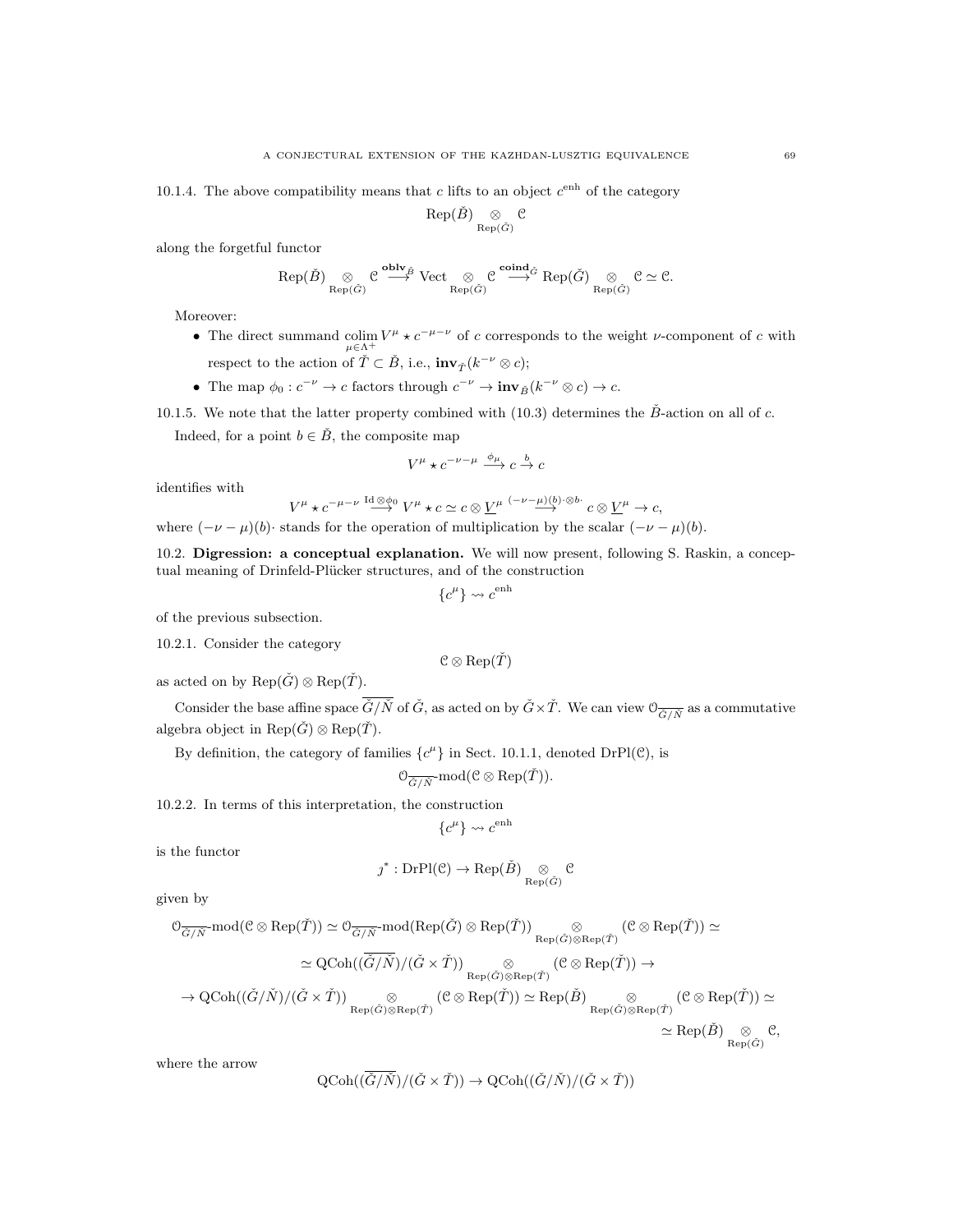is pullback with respect to the open embedding

$$
j:\check{G}/\check{N}\to \overline{\check{G}/\check{N}}.
$$

10.2.3. The functor  $j^*$  is the left adjoint to a *fully faithful* functor denoted  $j_*$ , corresponding to the direct image functor

$$
\text{QCoh}((\check{G}/\check{N})/(\check{G}\times\check{T}))\to \text{QCoh}((\overline{\check{G}/\check{N}})/(\check{G}\times\check{T})).
$$

Explicitly, the functor  $j_*$  sends to an object  $c' \in \text{Rep}(\check{B}) \underset{\text{Rep}(\check{G})}{\otimes} \mathcal{C}$  to the family  $\{c^{\mu}\}\$  with

$$
c^{\mu}:=\mathbf{coind}_{\check{B}\to\check{G}}(k^{\mu}\otimes c').
$$

The transition maps in this family are given by the canonical identifications

$$
(V^{\mu})^{\vee} \simeq \mathbf{coind}_{\check{B}\to\check{G}}(k^{-\mu}), \quad \mu \in \Lambda^{+},
$$

where we identify, by definition,

$$
V^\mu:=\text{{\rm ind}}_{\check B\to \check G}(k^\mu).
$$

10.3. The baby Verma object via the Drinfeld-Plücker formalism. We will now show how the object

$$
\mathbf{coind}_{\mathtt{Lus}^+ \rightarrow \frac{1}{2}}(k^{\check{\lambda}}) \in \mathrm{Rep}^{\frac{1}{2}}_q(G)_{\mathrm{ren}} \simeq \mathrm{Rep}(\check{B}) \underset{\mathrm{Rep}(\check{G})}{\otimes} \mathrm{Rep}_q(G)_{\mathrm{ren}}
$$

arises following the pattern of Sect. 10.1.1.

10.3.1. We take

(10.4) 
$$
c^{\mu} := \mathbf{coind}_{Lus^+ \to big}(k^{\tilde{\lambda} + \mu}),
$$

with the maps  $(10.1)$  given by the maps

(10.5) 
$$
\operatorname{Frob}_q^*((V^{\mu_1})^{\vee}) \otimes \operatorname{coind}_{Lus^+ \to big}(k^{\tilde{\lambda}+\mu_2}) \simeq
$$
  

$$
\simeq \operatorname{coind}_{Lus^+ \to big} (\operatorname{Frob}_q^*((V^{\mu_1})^{\vee})|_{\operatorname{Rep}_q(B)} \otimes k^{\tilde{\lambda}+\mu_2}) \to \operatorname{coind}_{Lus^+ \to big}(k^{\tilde{\lambda}-\mu_1+\mu_2})
$$

that come from the natural projections

$$
\operatorname{Frob}_q^*((V^\mu)^\vee)|_{\operatorname{Rep}_q(B)} \to k^{-\mu}.
$$

We claim that the resulting object

$$
c^{\text{enh}} \in \text{Rep}(\check{B}) \underset{\text{Rep}(\check{G})}{\otimes} \text{Rep}_q(G)_{\text{ren}} = \text{Rep}_q^{\frac{1}{2}}(G)_{\text{ren}}
$$

identifies canonically with  $\mathbf{coind}_{Lus^+ \to \frac{1}{2}}(k^{\tilde{\lambda}})$ .

10.3.2. First, note that the functor

(10.6) 
$$
\operatorname{Rep}(\check{B}) \underset{\operatorname{Rep}(\check{G})}{\otimes} \operatorname{Rep}_q(G)_{\operatorname{ren}} \stackrel{\operatorname{oblv}_{\check{B}}}{\longrightarrow} \operatorname{Vect} \underset{\operatorname{Rep}(\check{G})}{\otimes} \operatorname{Rep}_q(G)_{\operatorname{ren}} \stackrel{\operatorname{coind}_{\check{G}}}{\longrightarrow} \operatorname{Rep}_q(G)_{\operatorname{ren}}
$$

identifies with the composite

$$
\mathrm{Rep}^{\frac{1}{2}}_q(G)_{\mathrm{ren}} \stackrel{\mathbf{oblv}_{\frac{1}{2} \to \mathrm{sml}}}{\longrightarrow} \mathrm{Rep}^{\mathrm{sml}}_q(G)_{\mathrm{ren}} \stackrel{\mathbf{coind}_{\mathrm{sml} \to \mathrm{big}}}{\longrightarrow} \mathrm{Rep}_q(G)_{\mathrm{ren}}.
$$

We have:

$$
\begin{array}{ll} \mbox{(10.7)} & \mbox{\bf coind}_{\mathrm{sml} \rightarrow \mathrm{big}} \circ \mbox{\bf oblv}_{\frac{1}{2} \rightarrow \mathrm{sml}} \circ \mbox{\bf coind}_{\mathrm{Lus}^{\pm} \rightarrow \frac{1}{2}}(k^{\check{\lambda}}) \simeq \mbox{\bf coind}_{\mathrm{sml} \rightarrow \mathrm{big}} \circ \mbox{\bf coind}_{\mathrm{sml}^{\pm} \rightarrow \mathrm{sml}}(k^{\check{\lambda}}) \simeq \\ & \simeq \mbox{\bf coind}_{\mathrm{sml}^{\pm} \rightarrow \mathrm{big}}(k^{\check{\lambda}}) \simeq \mbox{\bf coind}_{\mathrm{Lus}^{\pm} \rightarrow \mathrm{big}} \circ \mbox{\bf coind}_{\mathrm{sml}^{\pm} \rightarrow \mathrm{Lus}^{\pm}}(k^{\check{\lambda}}) \simeq \\ & \simeq \mbox{\bf coind}_{\mathrm{Lus}^{\pm} \rightarrow \mathrm{big}} \left( \mathrm{Frob}_{q}^{*}(\mathbb{O}_{\check{B}}) \otimes k^{\check{\lambda}} \right). \end{array}
$$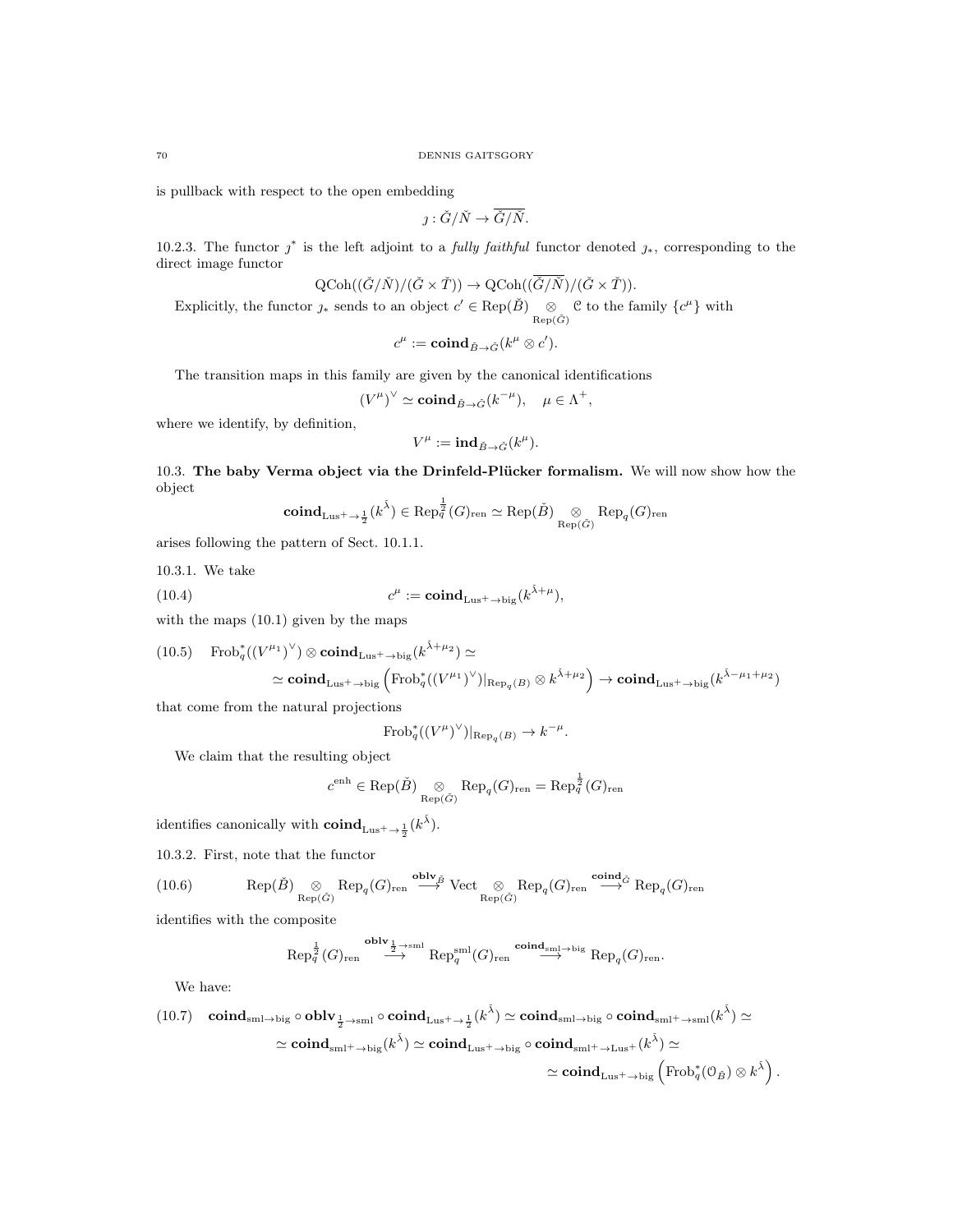We now note that  $\mathcal{O}_{\check{B}} \in \text{Rep}(\check{B})$  can be written as

(10.8) 
$$
\bigoplus_{\nu \in \Lambda} \underset{\mu \in \Lambda^+}{\text{colim oblv}} \widetilde{\sigma}_{\rightarrow \widetilde{B}}(V^{\mu}) \otimes k^{-\nu-\mu}.
$$

Hence, the RHS in (10.7) can be rewritten as

$$
\bigoplus_{\nu \in \Lambda} \underset{\mu \in \Lambda^+}{\text{colim }} \mathbf{coind}_{\mathrm{Lus}^+ \to \mathrm{big}} \left( \mathrm{Frob}_q^*(V^\mu) \otimes k^{\tilde{\lambda} - \nu - \mu} \right),
$$

which we finally rewrite as

(10.9) 
$$
\bigoplus_{\nu \in \Lambda} \text{colim } \text{Frob}_{q}^*(V^{\mu}) \otimes \mathbf{coind}_{\text{Lus}^+ \to \text{big}}(k^{\bar{\lambda} - \nu - \mu}).
$$

Thus, we have identified the image of  $\text{coind}_{Lus^+\to \frac{1}{2}}(k^{\check{\lambda}})$  under the functor (10.6) with the object  $c \in \text{Rep}_q(G)_{\text{ren}}$  corresponding to the family (10.4).

10.3.3. We claim that the Hecke property and the  $B$ -action on

(10.10) 
$$
\operatorname{coind}_{\sinl \to \text{big}} \circ \operatorname{oblv}_{\frac{1}{2} \to \text{sml}} \circ \operatorname{coind}_{Lus^{\pm} \to \frac{1}{2}}(k^{\check{\lambda}})
$$

coincide with those on the colimit (10.9), specified by the procedures in Sects. 10.1.2 and 10.1.3.

First off, in the formation of the colimit (10.9), for each  $\nu$ , we can replace the index set  $\{\mu \in \Lambda^+\}$ by its cofinal coset consisting of those  $\mu$ , for which  $\check{\lambda} - \nu - \mu$  belongs to  $-\check{\Lambda}^+ \subset \check{\Lambda}$ . In this case, the terms appearing in the colimit belong to  $(\text{Rep}_q(G)_{\text{ren}})^\heartsuit$ .

Hence, it suffices to check the corresponding assertions at the level of homotopy categories (i.e., homotopy-coherence is automatic).

10.3.4. Now, the fact that Hecke structure on (10.10) is given, in terms of its presentation as (10.9), by the procedure of Sect. 10.1.2 follows from the corresponding property of  $\mathcal{O}_{\vec{B}}$ : the isomorphisms

$$
\operatorname{\mathbf{oblv}}_{\check{G}\to \check{B}}(V)\otimes \mathbb{O}_{\check{B}}\simeq \mathbb{O}_{\check{B}}\otimes \underline{V}
$$

are given by

$$
\begin{aligned}\n\text{oblv}_{\check{G}\to \check{B}}(V)\otimes \text{oblv}_{\check{G}\to \check{B}}(V^{\eta})\otimes k^{-\nu-\eta} &\simeq \left(\underset{\epsilon}{\oplus}\text{oblv}_{\check{G}\to \check{B}}(V^{\eta+\epsilon})\otimes \underline{V}(\epsilon)\right)\otimes k^{-\nu-\eta}\simeq \\
&\simeq \underset{\epsilon}{\oplus}\text{oblv}_{\check{G}\to \check{B}}(V^{\eta+\epsilon})\otimes k^{(-\nu+\epsilon)-\eta-\epsilon}\otimes \underline{V}(\epsilon).\n\end{aligned}
$$

10.3.5. The fact that the  $\check{B}$ -actions agree follows from the fact that (at the level of homotopy categories), the Hecke structure determines the  $\check{B}$ -action (see Sect. 10.1.5), combined with the fact that the maps  $\phi_0$ 

$$
\operatorname{coind}_{\operatorname{Lus}^+ \to \operatorname{big}}(k^{\check{\lambda} - \nu}) \to \operatorname{coind}_{\operatorname{Lus}^+ \to \operatorname{big}} \circ \operatorname{coind}_{\operatorname{sml}^+ \to \operatorname{Lus}^+}(k^{\check{\lambda}}) \simeq \\ \simeq \operatorname{coind}_{\operatorname{sml} \to \operatorname{big}} \circ \operatorname{oblv}_{\frac{1}{2} \to \operatorname{sml}} \circ \operatorname{coind}_{\operatorname{Lus}^+ \to \frac{1}{2}}(k^{\check{\lambda}})
$$

identify with

$$
\textbf{inv}_{\check{B}} \left( k^{-\nu} \otimes \textbf{coind}_{\textbf{sml} \rightarrow \textbf{big}} \circ \textbf{oblv}_{\frac{1}{2} \rightarrow \textbf{sml}} \circ \textbf{coind}_{\textbf{Lus}^+ \rightarrow \frac{1}{2}} (k^{\check{\lambda}}) \right) \rightarrow \\ \hspace{2.5cm} \rightarrow \textbf{coind}_{\textbf{sml} \rightarrow \textbf{big}} \circ \textbf{oblv}_{\frac{1}{2} \rightarrow \textbf{sml}} \circ \textbf{coind}_{\textbf{Lus}^+ \rightarrow \frac{1}{2}} (k^{\check{\lambda}}).
$$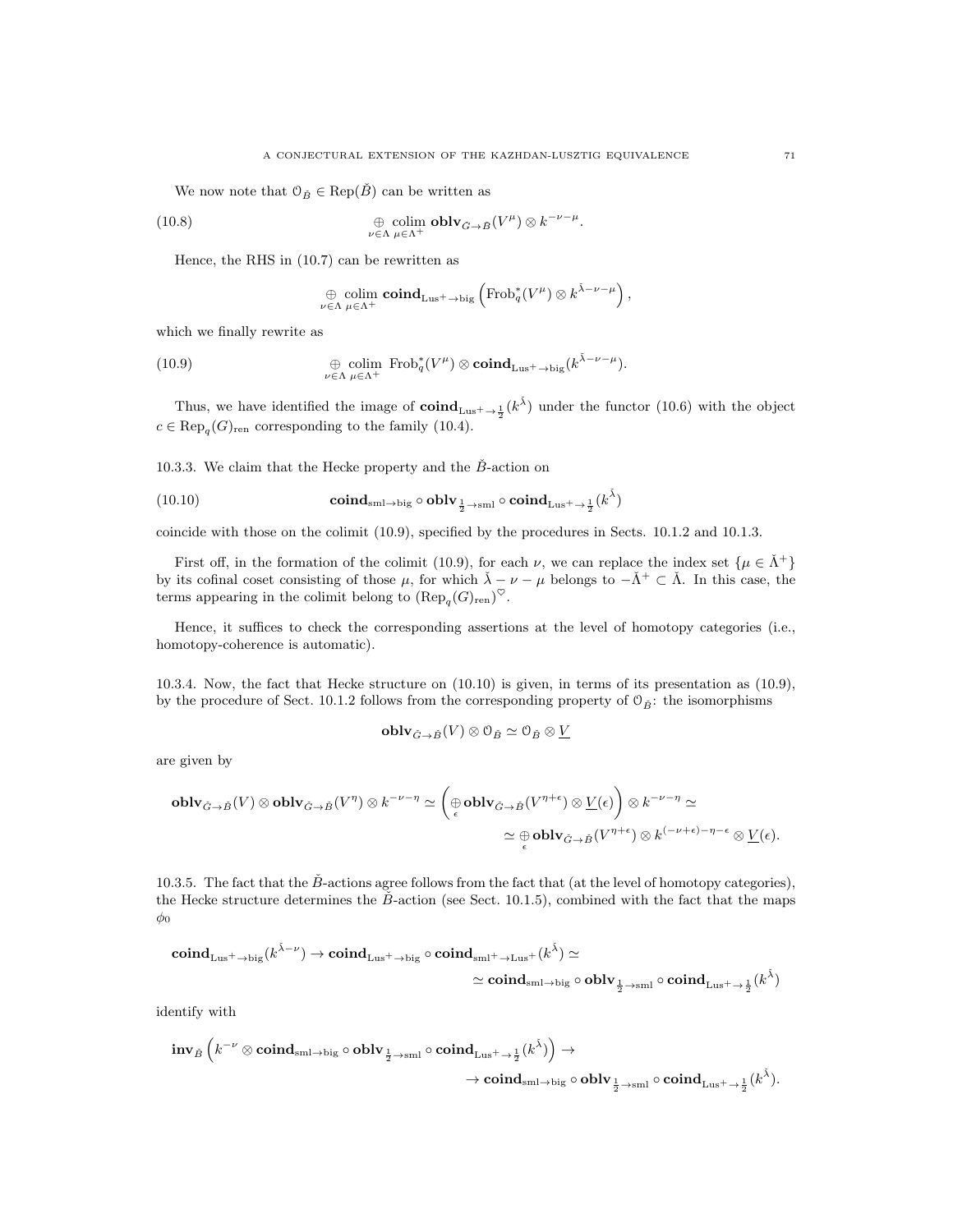10.4. The semi-infinite IC sheaf. We will now start the process of transferring the baby Verma module to the Kac-Moody side, i.e., we would like to describe the object of

$$
\text{Rep}(\check{B})\underset{\check{G}}{\otimes}\text{KL}(G,-\kappa)
$$

corresponding under  $F_{-\kappa}$  to

$$
{\rm \bf coind}_{\rm \bf Lus^+ \rightarrow {1 \over 2}}(k^{\check\lambda}) \in {\rm Rep}^{{1 \over 2}}_q(G)_{\rm ren} \simeq {\rm Rep}({\check B}) \underset{{\rm Rep}({\check G})}{\otimes} {\rm Rep}_q(G)_{\rm ren}.
$$

A key tool for this will be a certain geometric object, introduced in [Ga2] under the same "semiinfinite IC sheaf".

10.4.1. Let  $IC_{-\kappa}^{\frac{\infty}{2}} \in D\text{-mod}_{-\kappa}(\text{Gr}_G)^{T(\mathcal{O})}$  be the object introduced in [Ga2, Sect. 2.3]. Explicitly,

$$
\operatornamewithlimits{colim}_{\mu\in\Lambda^+}t^{-\mu}\cdot\operatorname{Sat}(V^{\mu})[\langle\mu,2\check\rho\rangle].
$$

Let  $\overline{IC}_{-\kappa}^{\infty}$  be its graded version, i.e.,

$$
\underset{\nu \in \Lambda}{\oplus} t^{-\nu} \cdot \mathrm{IC}_{\kappa}^{\frac{\infty}{2}}.
$$

It was shown in [Ga2, Sect. 6], the object  $c = \overline{\mathop{\rm IC}^\infty_{- \kappa}}$  can be obtained by the Drifeld-Plücker formalism of Sect. 10.1.1 starting from the collection of objects

$$
c^{\mu} := \delta_{t^{\mu}, \text{Gr}}[\langle -\mu, 2\check{\rho} \rangle] \in \mathcal{D}\text{-mod}_{-\kappa}(\text{Gr}_G)^{T(\mathcal{O})},
$$

and the maps

(10.11) 
$$
\delta_{t^{\mu_2}, \text{Gr}}[\langle -\mu_2, 2\check{\rho} \rangle] \star \text{Sat}((V^{\mu_1})^{\vee}) \to \delta_{t^{-\mu_1 + \mu_2}, \text{Gr}}[\langle \mu_1 - \mu_2, 2\check{\rho} \rangle],
$$

that come by adjunction from the canonical maps

$$
\delta_{t^{\mu},\text{Gr}}[\langle -\mu, 2\check{\rho}\rangle] \to \text{Sat}(V^{\mu}).
$$

10.4.2. In particular,  $\int_{-\kappa}^{\bullet} \frac{\infty}{2\pi}$  carries a Hecke structure and a  $\check{B}$ -action. Let  $(\int_{-\kappa}^{\bullet} \frac{\infty}{2\pi})^{\text{enh}}$  denote the resulting object of

$$
\mathrm{D\text{-}mod}_{-\kappa}(\mathrm{Gr}_G)^{T(\mathcal{O})}\underset{\mathrm{Rep}(\check{G})}{\otimes} \mathrm{Rep}(\check{B}).
$$

The following is established in *loc.cit.*:

**Theorem 10.4.3.** The tautological map  $\delta_{1,\text{Gr}} \to \mathring{\mathcal{IC}}_{-\kappa}^{\infty}$  identifies

$$
\delta_{1,\text{Gr}} \simeq \text{inv}_{\check{B}}(\mathop{\mathrm{IC}}\nolimits^{\bullet}_{-\kappa}_{-\kappa}).
$$

10.4.4. A key observation is that  $\mathop{\rm IC}^{\infty}_{-\kappa}$  is  $N(\mathcal{K})$ -equivariant, see [Ga2, Proposition 2.3.7(a)]. Hence, we obtain that  $\mathop{\rm IC}\nolimits^{\bullet\bullet}_{-\kappa}$  is naturally an object of D-mod<sub>- $\kappa(\mathrm{Gr}_G)^{N(\mathfrak{X})\cdot T(\mathfrak{O})}$ .</sub>

Since the forgetful functor

$$
\text{D-mod}_{-\kappa}(\text{Gr}_G)^{N(\mathcal{K}) \cdot T(\mathcal{O})} \to \text{D-mod}_{-\kappa}(\text{Gr}_G)^{T(\mathcal{O})}
$$

is fully faithful, we obtain that  $(\mathbf{IC}_{-\kappa}^{\infty})^{\text{enh}}$  is naturally an object of

$$
\operatorname{D-mod}_{-\kappa}(\operatorname{Gr}_G)^{N(\mathfrak{X}) \cdot T(\mathfrak{O})} \underset{\operatorname{Rep}(\check{G})}{\otimes} \operatorname{Rep}(\check{B}).
$$

10.5. The semi-infinite IC sheaf, Iwahori version.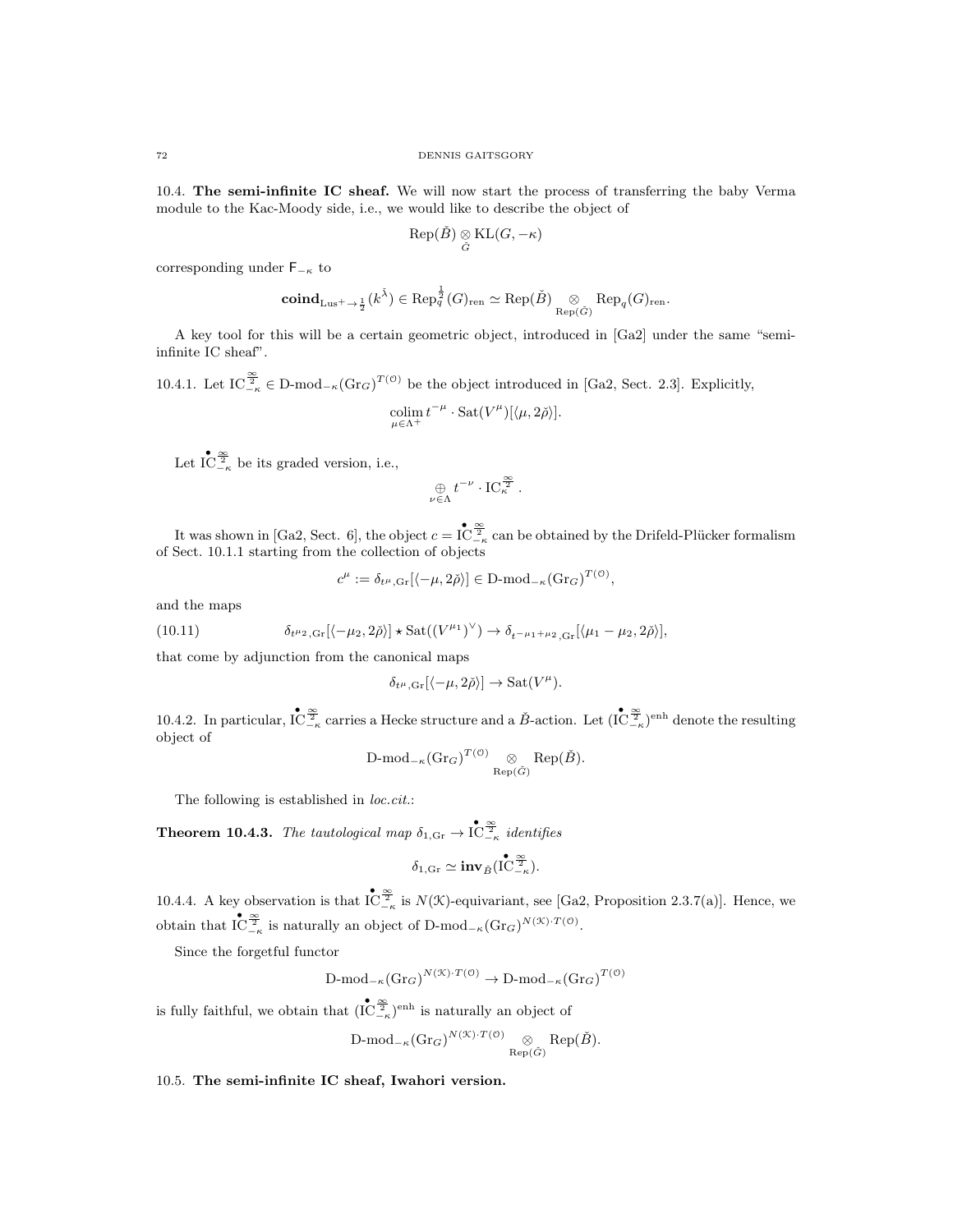10.5.1. Recall now that according to [Ga2, Sect. 5], the functor

$$
\mathrm{Av}^{I^-}_* : \mathrm{D\text{-}mod}_{-\kappa}(\mathrm{Gr}_G)^{T(\mathfrak{O})} \to \mathrm{D\text{-}mod}_{-\kappa}(\mathrm{Gr}_G)^{I^-\cdot T(\mathfrak{O})},
$$

when restricted to

$$
\mathrm{D\text{-}mod}_{-\kappa}(\mathrm{Gr}_G)^{N(\mathcal{K})\cdot T(\mathcal{O})} \subset \mathrm{D\text{-}mod}_{-\kappa}(\mathrm{Gr}_G)^{T(\mathcal{O})}
$$

defines an equivalence onto

$$
\text{D-mod}_{-\kappa}(\text{Gr}_G)^I \subset \text{D-mod}_{-\kappa}(\text{Gr}_G)^{I^-,T(\mathcal{O})}.
$$

Set

$$
\mathcal{F}_{-\kappa}^{\infty} := \mathrm{Av}_{*}^{I^{-}}(\mathbf{I}\mathbf{C}_{-\kappa}^{\infty}) \in \mathbf{D}\text{-mod}_{-\kappa}(\mathrm{Gr}_{G})^{I}.
$$

It is equipped with a Hecke structure and a compatible action of  $\check{B}$ . Let  $(\mathfrak{F}_{-\kappa}^{\infty})^{\text{enh}}$  denote the resulting object of

$$
\mathrm{D\text{-}mod}_{-\kappa}(\mathrm{Gr}_G)^I \underset{\mathrm{Rep}(\check{G})}{\otimes} \mathrm{Rep}(\check{B}).
$$

From Theorem 10.4.3 we obtain:

**Corollary 10.5.2.** The tautological map  $\delta_{1,\text{Gr}} \to \tilde{\mathcal{F}}_{-\kappa}^{\infty}$  defines an isomorphism

$$
\delta_{1,\text{Gr}} \simeq \text{inv}_{\check{B}}(\overset{\bullet}{\mathcal{F}}^{\underline{\infty}}_{-\kappa}).
$$

10.5.3. Note that by construction,  $(\mathcal{F}_{-\kappa}^{\infty})^{\text{enh}}$ , viewed as an object of

$$
\mathrm{D\text{-}mod}_{-\kappa}(\mathrm{Gr}_G)^{T(\mathfrak{O})}\underset{\mathrm{Rep}(\check{G})}{\otimes} \mathrm{Rep}(\check{B}),
$$

can be obtained by the procedure of Sect. 10.1.1 applied to the family of objects

$$
c^{\mu} := \mathrm{Av}_{*}^{I^{-}}(\delta_{t^{\mu},\mathrm{Gr}})[-\langle \mu, 2\check{\rho} \rangle] \in \mathrm{D}\text{-mod}_{-\kappa}(\mathrm{Gr}_{G})^{T(\mathcal{O})},
$$

and the maps

$$
\mathrm{Av}_{*}^{I^{-}}(\delta_{t^{\mu_2},G_{r}})[\langle -\mu_2, 2\check{\rho}\rangle] \star \mathrm{Sat}((V^{\mu_1})^{\vee}) \to \mathrm{Av}_{*}^{I^{-}}(\delta_{t^{\mu_1+\mu_2},G_{r}})[\langle \mu_1-\mu_2, 2\check{\rho}\rangle],
$$

induced by (10.11).

10.5.4. Consider now another family, namely,

$$
c^{\mu} := J_{\mu} \star \delta_{1,\text{Gr}},
$$

and the maps

$$
J_{\mu_2} \star \delta_{1,\text{Gr}} \star \text{Sat}((V^{\mu_1})^{\vee}) \to J_{-\mu_1 + \mu_2} \star \delta_{1,\text{Gr}}
$$

that come by adjunction from the canonical maps

$$
J_{\mu} \star \delta_{1,\text{Gr}} \simeq j_{\mu,!} \star \delta_{1,\text{Gr}} \simeq \pi_*(j_{\mu,!}) \to \text{Sat}(V^{\mu}), \quad \mu \in \check{\Lambda}^+,
$$

where  $\pi : \mathrm{Fl}_G^{\mathrm{aff}} \to \mathrm{Gr}_G$ .

We claim that the resulting object

$$
c^{enh} \in \mathcal{D}\text{-mod}_{-\kappa}(\mathcal{G}r_G)^{T(\mathcal{O})} \underset{\text{Rep}(\check{G})}{\otimes} \text{Rep}(\check{B})
$$

will be canonically isomorphic to

$$
c^{\mathrm{enh}}=(\overset{\bullet}{\mathcal{F}}^{\underline{\infty}}_{-\kappa})^{\mathrm{enh}}.
$$

This follows from the fact that if  $\mu \in \Lambda^+$ , we have an evident identification,

$$
c^{-\mu} \simeq c^{-\mu},
$$

whereas  $\Lambda^+ \subset \Lambda$  is cofinal.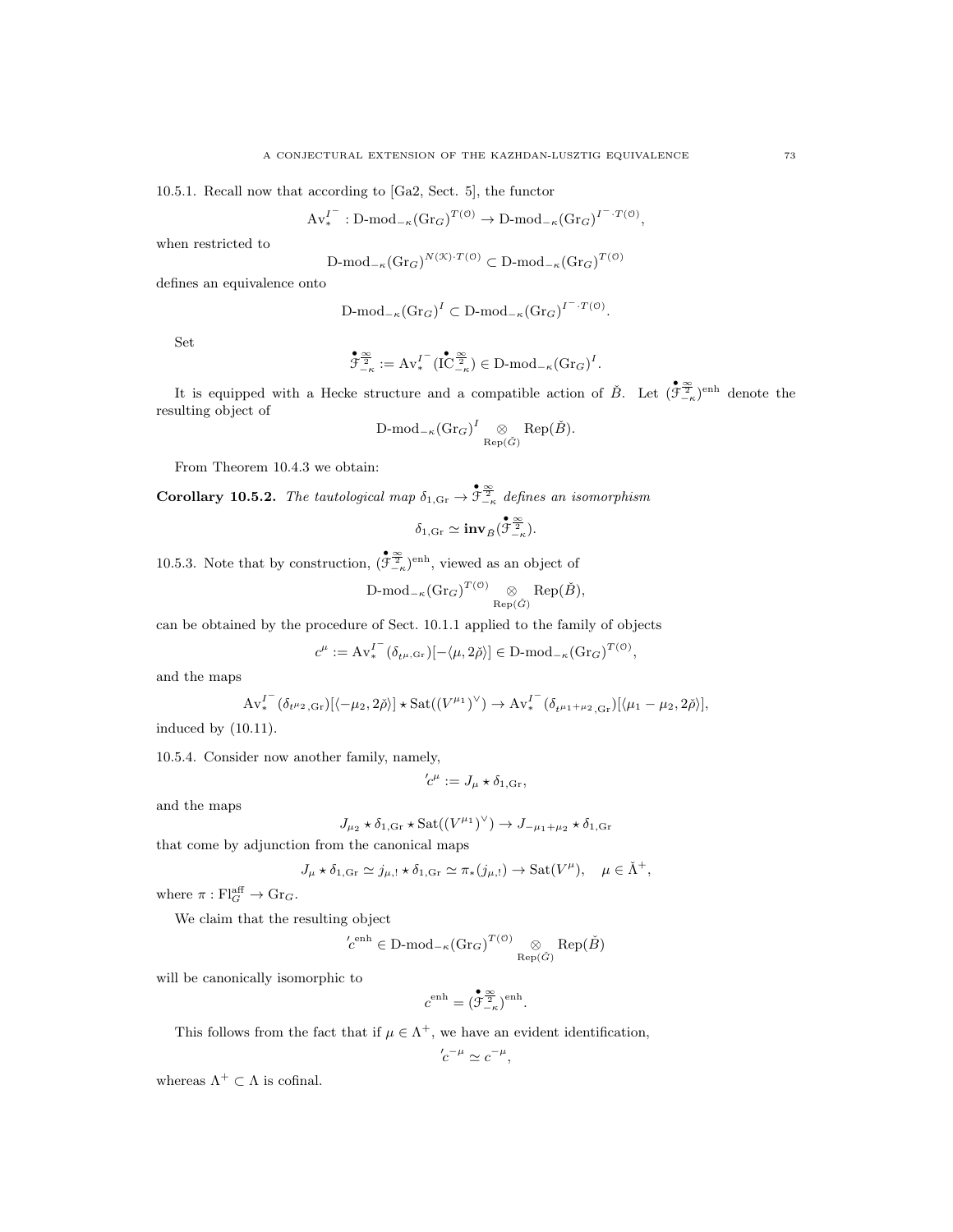Since the forgetful functor  $D\text{-mod}_{-\kappa}(Gr_G)^{\Gamma} \to D\text{-mod}_{-\kappa}(Gr_G)^{T(\mathcal{O})}$  is fully faithful, we obtain that the isomorphism  $c^{\text{enh}} \simeq c^{\text{enh}}$  holds also in

$$
\mathrm{D\text{-}mod}_{-\kappa}(\mathrm{Gr}_G)^I \underset{\mathrm{Rep}(\check{G})}{\otimes} \mathrm{Rep}(\check{B})
$$

10.5.5. In particular, we obtain an isomorphism

$$
\mathcal{F}_{-\kappa}^{\infty} \simeq \bigoplus_{\nu} \mathop{\text{colim}}_{\mu} j_{-\nu-\mu,*} * \mathop{\text{Sat}}(V^{\mu}),
$$

where the colimit is taken over the set of those  $\mu$  for which  $\nu + \mu \in \Lambda^+$ .

The latter presentation makes it clear that  $\mathfrak{F}_{-\kappa}^{\infty}$  lies in  $(D\text{-mod}_{-\kappa}(Gr_G)^I)^{\heartsuit}[d]$ : indeed, for  $\nu \in \Lambda^{++}$ , we have

$$
J_{-\nu} \star \delta_{1,\text{Gr}} \simeq j_{-\mu,*} \star \delta_{1,\text{Gr}} \in (\text{D-mod}_{-\kappa}(\text{Gr}_G)^I)^{\heartsuit}[d],
$$

while convolution with objects of the form  $\text{Sat}(V)$  for  $V \in \text{Rep}(\check{G})^{\heartsuit}$  is a t-exact endo-functor of  $\text{D-mod}_{-\kappa}(\text{Gr}_G)^I.$ 

10.5.6. Let inv denote the equivalence

(10.12) 
$$
D\text{-mod}_{-\kappa}(\text{Gr}_G)^I \simeq D\text{-mod}_{\kappa}(\text{Fl}_G^{\text{aff}})^{G(\mathcal{O})}
$$

given by the inversion on  $G(\mathcal{K})$ . We normalize it so that

$$
inv(\delta_{1,\text{Gr}}) \simeq \pi^*(\delta_{1,\text{Gr}}).
$$

Note that

$$
inv(\mathcal{F} \star \text{Sat}(V)) \simeq \text{Sat}(V^{\tau}) \star inv(\mathcal{F}), \quad V \in \text{Rep}(\check{G}),
$$

where  $V^{\tau}$  is obtained by the action of the Cartan involution  $\tau$  on V (in particular,  $(V^{\mu})^{\tau} \simeq V^{-w_0(\tau)}$ ).

Denote

$$
\overset{\bullet}{\mathcal{F}_{\kappa}^{\frac{\infty}{2},\mathrm{inv}}}:=\mathrm{inv}(\overset{\bullet}{\mathcal{F}_{-\kappa}^{\frac{\infty}{2}}})\in\mathbf{D}\text{-}\mathrm{mod}_{\kappa}(\mathrm{Fl}_{G}^{\mathrm{aff}})^{G(\mathbf{0})}.
$$

This object has a natural Hecke structure, and a compatible  $\check{B}$ -action. Explicitly,

$$
\mathcal{F}_{\kappa}^{\frac{\infty}{2},\mathrm{inv}} \simeq \bigoplus_{\nu} \mathrm{colim}_{\mu} \mathrm{Sat}(V^{-w_0(\mu)}) \star j_{\nu+\mu,*},
$$

where the colimit is taken over the set of those  $\mu$  for which  $\nu + \mu \in \Lambda^+$ .

Denote by  $(\mathfrak{F}_{\kappa}^{\infty}, {\text{inv}})_{\text{enh}}$  the corresponding object of

$$
Rep(\check{B})
$$
  $\underset{Rep(\check{G})}{\otimes} D$ - $mod_{\kappa} (Fl_{G}^{aff})^{G(\mathcal{O})}$ .

From Corollary 10.5.2 we obtain:

**Corollary 10.5.7.** The tautological map  $\pi^*(\delta_{1,\text{Gr}}) \to \mathfrak{F}_{\kappa}^{\infty}$  inv defines an isomorphism

$$
\pi^*(\delta_{1,\text{Gr}})\simeq \text{inv}_{\check{B}}(\overset{\bullet}{\mathcal{F}_{\kappa}^{\underline{\infty}},\text{inv}}).
$$

10.5.8. By construction,  $\mathcal{F}_k^{\infty}$ , inv, equipped with the above pieces of structure, arises by the procedure of Sect. 10.1.1 from the collection of objects

$$
c^\mu:=\operatorname{Av}^{G(\mathcal{O})/I}_*(J^\mathbb{D}_{-\mu})\in \operatorname{D-mod}_\kappa(\operatorname{Fl}^\text{aff}_G)^{G(\mathcal{O})}
$$

where we regard  $D\text{-mod}_{\kappa}(\mathrm{Fl}_G)^{G(\mathcal{O})}$  as acted on by  $\mathrm{Rep}(\check{G})$  via Sat  $\circ\tau$ . The corresponding maps

(10.13) 
$$
Sat((V^{-w_0(\mu_1)})^{\vee}) \star Av_*^{G(0)/I}(J^{\mathbb{D}}_{-\mu_2}) \to Av_*^{G(0)/I}(J^{\mathbb{D}}_{\mu_1-\mu_2}), \quad \mu_1 \in \Lambda^+
$$

are obtained by adjunction from the canonical maps

$$
\mathrm{Av}_{*}^{G(\mathcal{O})/I}(J_{-\mu}^{\mathbb{D}}) = \mathrm{Av}_{*}^{G(\mathcal{O})/I}(j_{-\mu,!}) \to \pi^{*}(\mathrm{Sat}(V^{-w_{0}(\mu)})), \quad \mu \in \Lambda^{+}.
$$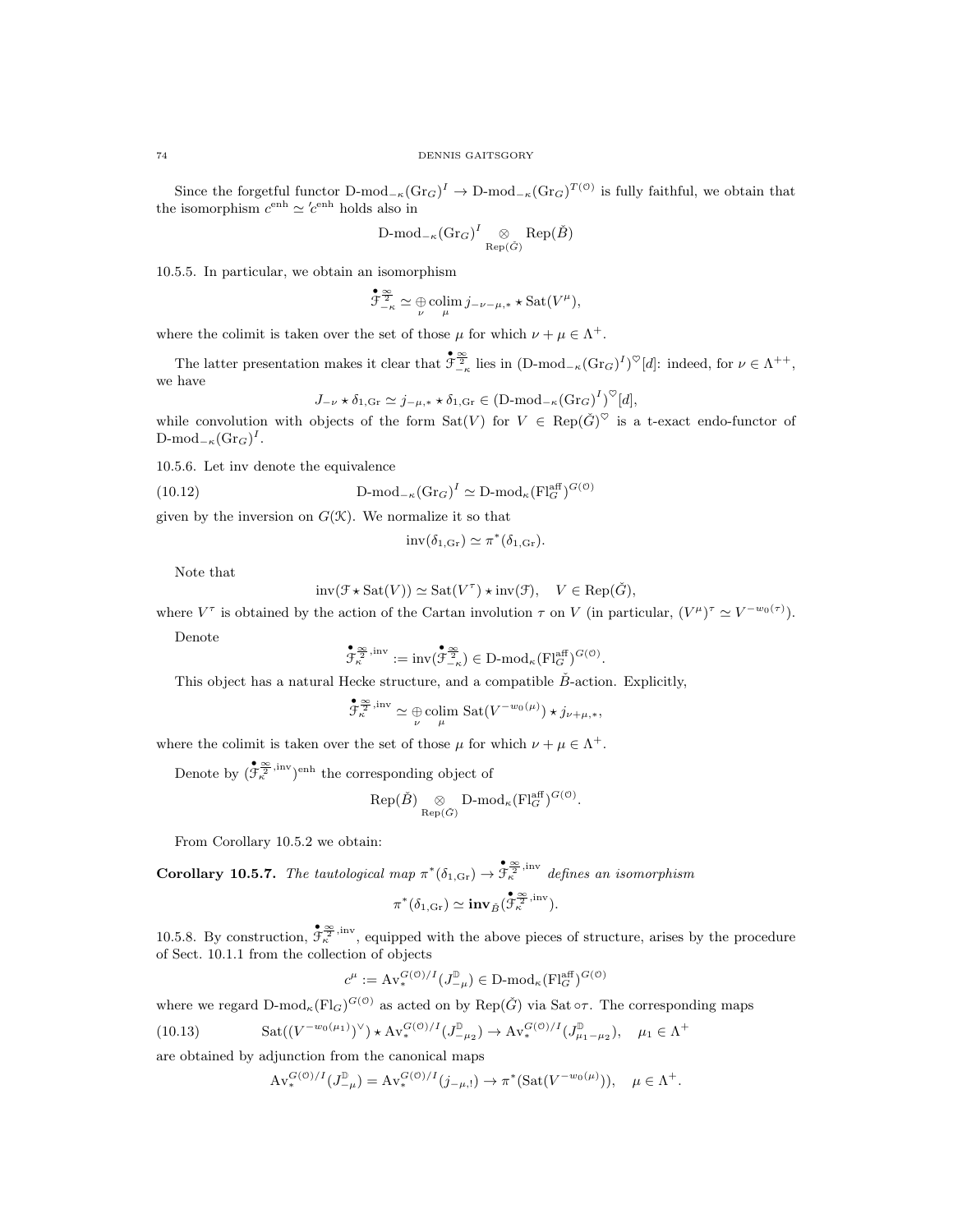10.6. The baby Verma object via Wakimoto modules: positive level case. In this subsection we will be able to carry out the program indicated in the preamble to Sect. 10.4 but for the Kazhdan-Lusztig category at the positive level.

This will lead to the proof of Theorem 9.4.5, and by duality, to that of Theorem 9.2.8.

10.6.1. Recall that the (dual) Kazhdan-Lusztig equivalence

$$
\mathsf{F}_{\kappa} : \mathrm{KL}(G, \kappa) \simeq \mathrm{Rep}_{q^{-1}}(G)_{\mathrm{ren}}
$$

respects the action of Rep( $\check{G}$ ), where Rep( $\check{G}$ ) acts on KL( $G, \kappa$ ) via Sat  $\circ \tau$ .

Hence, it induces an equivalence

(10.14) 
$$
\operatorname{Rep}(\check{B}) \underset{\operatorname{Rep}(\check{G})}{\otimes} \operatorname{KL}(G,\kappa) \simeq \operatorname{Rep}(\check{B}) \underset{\operatorname{Rep}(\check{G})}{\otimes} \operatorname{Rep}_{q^{-1}}(G)_{\operatorname{ren}},
$$

where we identify the right-hand side with  $\mathrm{Rep}_{q-1}^{\frac{1}{2}}(G)_{\text{ren}}$ .

Recall that for  $\check{\lambda} \in \check{\Lambda}$ , we have the object

$$
\mathbf{coind}_{\mathrm{Lus}^+ \to \frac{1}{2}}(k^{\check{\lambda}}) \in \mathrm{Rep}_{q^{-1}}^{\frac{1}{2}}(G)_{\mathrm{ren}}.
$$

In this subsection we will identify the image of this object under the equivalence (10.14).

10.6.2. Consider the object

$$
(\mathring{\mathcal{F}}_{\kappa}^{\frac{\infty}{2}, \mathrm{inv}})^{\mathrm{enh}} \star \mathbb{D}(\mathbb{W}_{-\kappa}^{-\check{\lambda}}) \in \mathrm{Rep}(\check{B}) \underset{\mathrm{Rep}(\check{G})}{\otimes} \mathrm{KL}(G, \kappa).
$$

We claim:

**Theorem 10.6.3.** The object  $(\mathfrak{F}_{\kappa}^{\otimes}^{\otimes}, {\text{inv}})_{\text{enh}} \star \mathbb{D}(\mathbb{W}_{-\kappa}^{-\check{\lambda}})$  corresponds to  $\text{coind}_{\text{Lus}^{\pm} \to \frac{1}{2}}(k^{\check{\lambda}})$  under the equivalence (10.14).

Remark 10.6.4. The proof of Theorem 10.6.3 that we give below will be "artificial" in that it will result from some explicit calculation. However, later on, in Sect. 11, we will show "why" Theorem 10.6.3 should hold, based on an additional property of the conjectural equivalence (9.7).

10.6.5. Before we prove Theorem 10.6.3, let us show that it implies Theorem 9.4.5, and hence Theorem 9.2.8. Indeed, consider the objects

$$
\overset{\bullet}{\mathcal{F}_{\kappa}^{\frac{\infty}{2},\mathrm{inv}}} \star \mathbb{D}(\mathbb{W}_{-\kappa}^{-\check{\lambda}}) \in \mathrm{KL}(G,\kappa)
$$

and

$$
\mathbf{coind}_{\mathbf{sml} \rightarrow \mathbf{big}} \circ \mathbf{oblv}_{\frac{1}{2} \rightarrow \mathbf{sml}} \circ \mathbf{coind}_{\mathbf{Lus}^+ \rightarrow \frac{1}{2}}(k^{\check{\lambda}}) \in \mathbf{Rep}_{q^{-1}}(G)_{\mathbf{ren}},
$$

regarded as equipped with  $\check{B}$ -actions.

According to Theorem 10.6.3, these two objects correspond to one another under the equivalence  $F_{\kappa}$ . Hence, so do the corresponding objects obtained by applying  $\mathbf{inv}_{\tilde{B}}$ .

However,

$$
\mathop{\bf inv}_{\check B}\left(\mathop{\bf coind}\nolimits_{\mathrm{sml}\to\mathrm{big}}\circ\mathop{\bf oblv}\nolimits_{\frac{1}{2}\to\mathrm{sml}}\circ\mathop{\bf coind}\nolimits_{\mathrm{Lus}^+ \to \frac{1}{2}}(k^{\check\lambda})\right)\simeq\mathop{\bf coind}\nolimits_{\mathrm{Lus}^+ \to \mathrm{big}}(k^{\check\lambda})=:\mathcal V^{\vee, w_0(\check\lambda)}_{q^{-1}},
$$

while according to Corollary 10.5.7, we have

$$
\mathop{\bf inv}_{\tilde{B}}\left(\mathring{\mathcal{F}}_{\kappa}^{\frac{\infty}{2},\mathrm{inv}}\star\mathbb{D}(\mathbb{W}_{-\kappa}^{-\check{\lambda}})\right)\simeq\mathop{\bf inv}_{\tilde{B}}\left(\mathring{\mathcal{F}}_{\kappa}^{\frac{\infty}{2},\mathrm{inv}}\right)\star\mathbb{D}(\mathbb{W}_{-\kappa}^{-\check{\lambda}})\simeq\simeq\\\simeq\pi^*(\delta_{1,\mathrm{Gr}})\star\mathbb{D}(\mathbb{W}_{-\kappa}^{-\check{\lambda}})\simeq\mathrm{Av}_{*}^{G(\mathbb{O})/I}(\mathbb{D}(\mathbb{W}_{-\kappa}^{-\check{\lambda}}))=:\mathbb{V}_{\kappa}^{w_0(\check{\lambda})},
$$

as desired.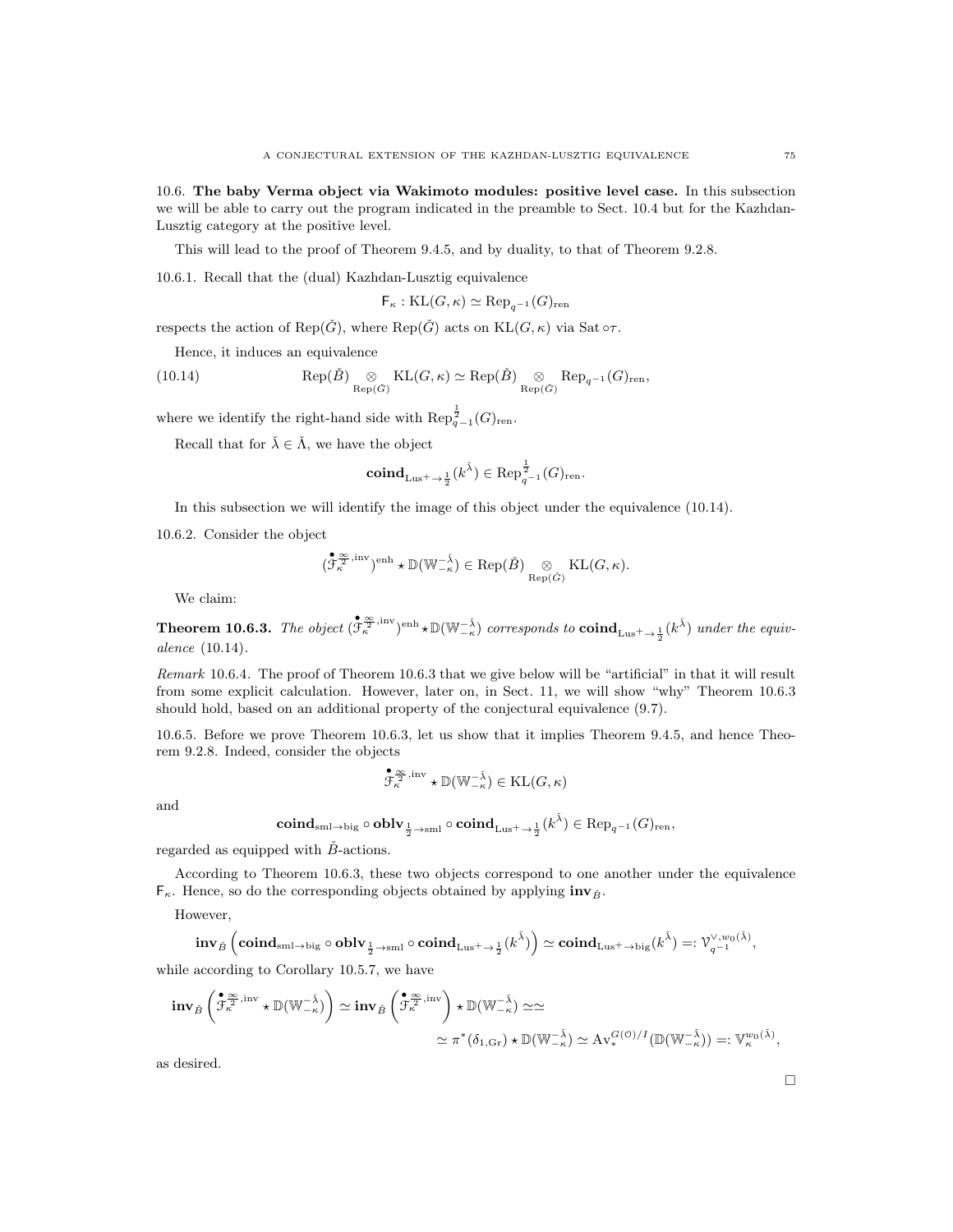10.6.6. The rest of this subsection is devoted to the proof of Theorem 10.6.3. We will show that the image of  $(\mathfrak{F}_{\kappa}^{\otimes}^{\mathfrak{Z},\text{inv}})_{\text{enh}} \star \mathbb{D}(\mathbb{W}_{-\kappa}^{-\tilde{\lambda}})$  under the functor  $(10.14)$  and  $\text{coind}_{Lus^+\to \frac{1}{2}}(k^{\tilde{\lambda}})$  are obtained by the Drinfeld-Plücker formalism of Sect. 10.1.1 from equivalent families of objects  $c^{\mu}$  and  $c^{\mu}$ .

On the one hand, by Sect. 10.5.8, the object  $(\mathcal{F}_{\kappa}^{\mathfrak{S}_{\hat{\kappa}}}^{\mathfrak{S}_{\hat{\kappa}}}^{\text{inv}})_{\text{enh}} \star \mathbb{D}(\mathbb{W}_{-\kappa}^{-\check{\lambda}})$  is obtained from the family of objects

$$
c^{\mu} := \mathrm{Av}_{*}^{G(\mathcal{O})/I}(J_{-\mu}^{\mathbb{D}}) \star \mathbb{D}(\mathbb{W}_{-\kappa}^{-\check{\lambda}}) =: \mathbb{V}_{\kappa}^{w_{0}(\check{\lambda}+\mu)},
$$

where the transition maps

(10.15) 
$$
\operatorname{Sat}((V^{-w_0(\mu_1)})^{\vee}) \star \mathbb{V}_{\kappa}^{w_0(\lambda+\mu_2)} \to \mathbb{V}_{\kappa}^{w_0(\lambda-\mu_1+\mu_2)}
$$

are obtained from the maps (10.13) by convolution.

On the other hand, by Sects. 10.3.1-10.3.3, the object  $\mathbf{coind}_{Lus^+\to \frac{1}{2}}(k^{\check{\lambda}})$  is obtained from the collection of objects

$$
'c^{\mu}
$$
 :=  $\operatorname{coind}_{Lus^+ \to big}(k^{\tilde{\lambda}+\mu}) =: \mathcal{V}_{q^{-1}}^{\vee, w_0(\tilde{\lambda}+\mu)},$ 

and the transtition maps

(10.16) 
$$
\operatorname{Frob}_{q^{-1}}^*((V^{\mu_1})^{\vee}) \otimes \operatorname{coind}_{Lus^+ \to big}(k^{\bar{\lambda}+\mu_2}) \simeq
$$
  

$$
\simeq \operatorname{coind}_{Lus^+ \to big}(\operatorname{Frob}_q^*((V^{\mu_1})^{\vee})|_{\operatorname{Rep}_q(B)} \otimes k^{\bar{\lambda}+\mu_2}) \to \operatorname{coind}_{Lus^+ \to big}(k^{\bar{\lambda}-\mu_1+\mu_2}).
$$

It suffices to show that the families  $F_{\kappa}(c^{-\mu})$  and  $c^{-\mu}$  can be identified for  $\mu$  running over a subset cofinal in Λ. We take this subset to consist of those  $\mu$  for which  $\lambda - \mu$  is anti-dominant.

10.6.7. Indeed, if  $\check{\lambda} - \mu$  is anti-dominant, we do know that

$$
\mathsf{F}_{\kappa}(\mathbb{V}_{\kappa}^{w_0(\check{\lambda}-\mu)}) \simeq \mathcal{V}_{q^{-1}}^{\vee, w_0(\check{\lambda}-\mu)}.
$$

Since these objects lie in  $(\text{Rep}_{q^{-1}}(G)_{\text{ren}})^\heartsuit$ , the compatibility with the transition maps is sufficient to check at the level of 1-morphisms (i.e., the compatibility with homotopy-coherence is automatic).

10.6.8. On the one hand, we note that the maps (10.16) are obtained by duality from the maps (9.5)

$$
\mathcal{V}_q^{\mu_1 - (\check{\lambda} + \mu_2)} \to \operatorname{Frob}_q^*(V^{\mu_1}) \otimes \mathcal{V}_q^{-(\check{\lambda} + \mu_2)},
$$

.

which are the images under  $F_{-\kappa}$  of the maps (9.2)

(10.17) 
$$
\mathbb{V}^{\mu_1-(\check{\lambda}+\mu_2)}_{-\kappa} \to \text{Sat}(V^{\mu_1}) \star \mathbb{V}^{-(\check{\lambda}+\mu_2)}_{-\kappa}
$$

On the other hand, the transition maps (10.15) are obtained by duality from the maps

(10.18) 
$$
Av_!^{G(\mathcal{O})/I}(\mathbb{W}^{\mu_1-\tilde{\lambda}-\mu_2}_{-\kappa}) \simeq Av_!^{G(\mathcal{O})/I}(J_{\mu_1} \star \mathbb{W}^{-\tilde{\lambda}-\mu_2}_{-\kappa}) \to \text{Sat}(V^{\mu_1}) \star Av_!^{G(\mathcal{O})/I}(\mathbb{W}^{-\tilde{\lambda}-\mu_2}_{-\kappa}),
$$
 induced by the maps

induced by the maps

(10.19) 
$$
Av_!^{G(0)/I}(J_\mu) = Av_!^{G(0)/I}(j_{\mu,!}) \to \pi^!(Sat(V^\mu)), \quad \mu \in \Lambda^+.
$$

10.6.9. Recall that for  $\check{\lambda}' \in \check{\Lambda}^+$  we identify  $Av_!^{G(0)/I}(\mathbb{W}_{-\kappa}^{\check{\lambda}'})$  with  $\mathbb{V}_{-\kappa}^{\check{\lambda}'}$  via

$$
\mathbb{W}^{\check{\lambda}'}_{-\kappa}\simeq \mathbb{M}^{\check{\lambda}'}_{-\kappa}
$$

and

$$
\operatorname{Av}_{!}^{G(\mathcal{O})/I}(\mathbb{M}_{-\kappa}^{\underline{\lambda}'} ) = \operatorname{Av}_{!}^{G(\mathcal{O})/I} \left( \operatorname{Ind}_{\mathfrak{g}(\mathcal{O})}^{\widehat{\mathfrak{g}}_{-\kappa}}(M^{\check{\lambda}'}) \right) \simeq \operatorname{Ind}_{\mathfrak{g}(\mathcal{O})}^{\widehat{\mathfrak{g}}_{-\kappa}} \left( \operatorname{Av}_{!}^{G(\mathcal{O})/I}(M^{\check{\lambda}'}) \right) \simeq \\ \simeq \operatorname{Ind}_{\mathfrak{g}(\mathcal{O})}^{\widehat{\mathfrak{g}}_{-\kappa}} \left( \operatorname{Av}_{!}^{G/B}(M^{\check{\lambda}'}) \right) \simeq \operatorname{Ind}_{\mathfrak{g}(\mathcal{O})}^{\widehat{\mathfrak{g}}_{-\kappa}}(V^{\check{\lambda}'}) \simeq \mathbb{V}_{-\kappa}^{\check{\lambda}'}.
$$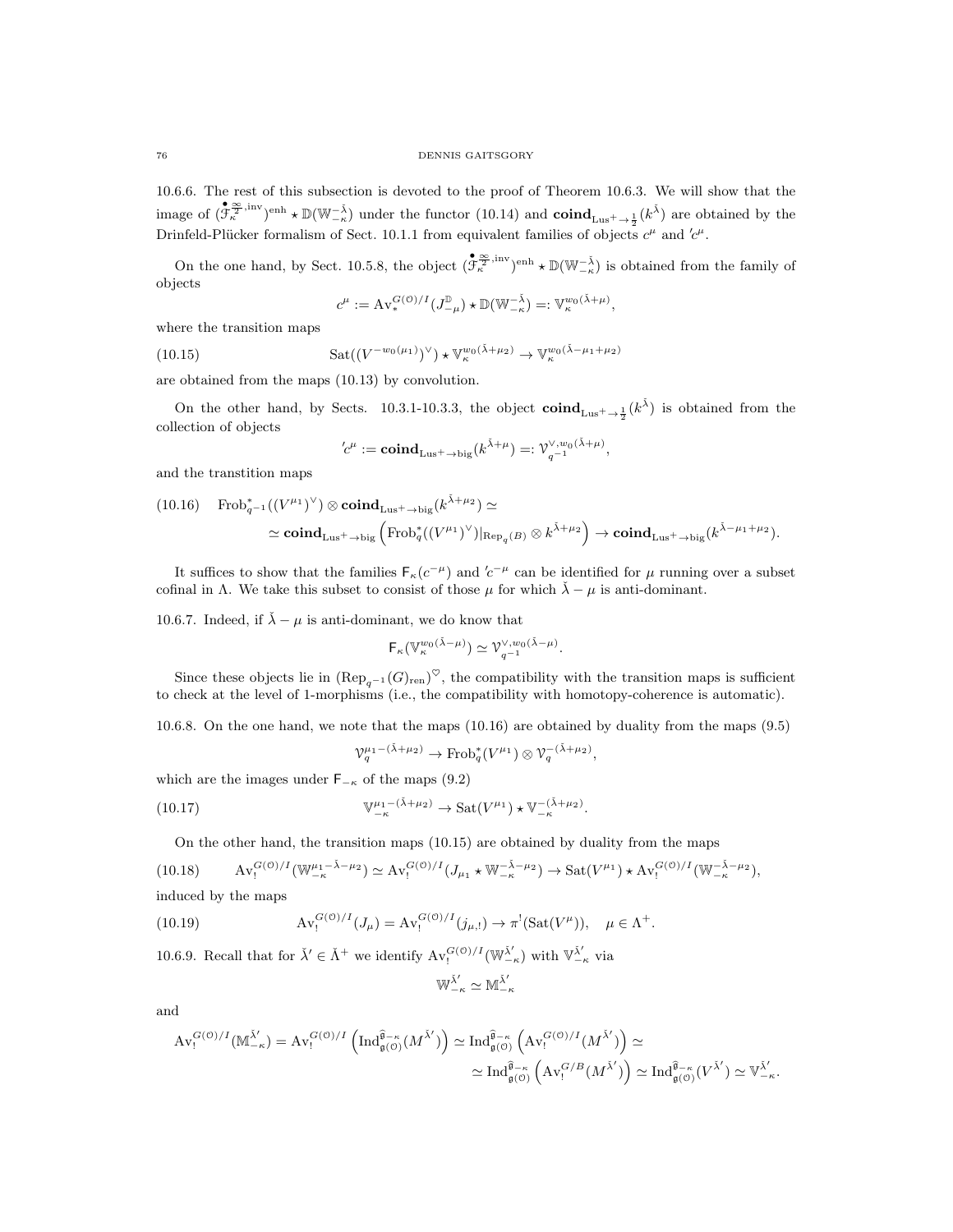So we need to show that for  $\check{\lambda}' \in \check{\Lambda}^+$  and  $\mu \in \Lambda^+$ , the map

$$
\mathbb{V}_{-\kappa}^{\mu+\tilde{\lambda}'} \simeq \operatorname{Av}_{!}^{G(0)/I}(\mathbb{M}_{-\kappa}^{\mu+\tilde{\lambda}'}) \simeq \operatorname{Av}_{!}^{G(0)/I}(j_{\mu,!} \star j_{-\mu,*} \star \mathbb{M}_{-\kappa}^{\mu+\tilde{\lambda}'}) \stackrel{(3.2)}{\longrightarrow} \to \operatorname{Av}_{!}^{G(0)/I}(j_{\mu,!} \star \mathbb{M}_{-\kappa}^{\tilde{\lambda}'}) \stackrel{(10.19)}{\longrightarrow} \operatorname{Sat}(V^{\mu}) \star \operatorname{Av}_{!}^{G(0)/I}(\mathbb{M}_{-\kappa}^{\tilde{\lambda}'}) \simeq \operatorname{Sat}(V^{\mu}) \star \mathbb{V}_{-\kappa}^{\tilde{\lambda}'}
$$

coincides with the canonical map

$$
\mathbb{V}^{\mu+\check{\lambda}'}_{-\kappa}\to \mathrm{Sat}(V^{\mu})\star \mathbb{V}^{\check{\lambda}'}_{-\kappa}.
$$

However, this follows by unwinding the definitions by tracking the image of the highest weight vector.

10.7. The baby Verma object via Wakimoto modules: the negative level case. Even though we have already proved Theorem 9.2.8, we would now like it to prove it more directly, without appealing to positive vs negative level duality.

For this we will need to carry out the program indicated in the preamble to Sect. 10.4 directly in the negative level case.

10.7.1. Consider the original Kazhdan-Lusztig equivalence

$$
\mathsf{F}_{-\kappa} : \mathrm{KL}(G, -\kappa) \simeq \mathrm{Rep}_q(G)_{\mathrm{ren}},
$$

and the induced equivalence

It induces an equivalence

(10.20) 
$$
\operatorname{Rep}(\check{B}) \underset{\operatorname{Rep}(\check{G})}{\otimes} \operatorname{KL}(G, -\kappa) \simeq \operatorname{Rep}(\check{B}) \underset{\operatorname{Rep}(\check{G})}{\otimes} \operatorname{Rep}_q(G)_{\operatorname{ren}}.
$$

In this subsection we will identify the image of

$$
{\rm \bf ind}_{\rm Lus^+ \rightarrow \frac{1}{2}}(k^{\check\lambda}) \in {\rm Rep}_q^{\frac{1}{2}}(G)_{\rm ren} \simeq {\rm Rep}({\check B}) \underset{{\rm Rep}({\check G})}{\otimes} {\rm Rep}_q(G)_{\rm ren}
$$

as an object of Rep( $\check{B}$ )  $\underset{\text{Rep}(\check{G})}{\otimes}$  KL( $G, -\kappa$ ) under the equivalence (10.20).

10.7.2. Consider the following variant of the object  $(\mathfrak{F}_{\kappa}^{\infty})^{\text{inv}}$ <sup>enh</sup>, denoted

$$
(\overset{\bullet}{\mathcal{F}}^{-,\frac{\infty}{2}, \mathrm{inv}}_{-\kappa})^{\mathrm{enh}} \in \mathrm{Rep}(\check{B}) \underset{\mathrm{Rep}(\check{G})}{\otimes} \mathrm{D-mod}_{-\kappa}(\mathrm{Fl}^{\mathrm{aff}}_G)^{G(\mathbf{0})}.
$$

Namely,

$$
(\mathring{\mathcal{F}}_{-\kappa}^{\frac{\infty}{2},\mathrm{inv}})^{\mathrm{enh}}:=\left((\mathring{\mathcal{F}}_{-\kappa}^{\frac{\infty}{2},\mathrm{inv}})^{\mathrm{enh}}\star j_{w_0,*}\right)^{\tau}[d],
$$

where  $\tau$  is the Cartan involution on  $\check{G}$  (normalized so that it preserves  $\check{B}$  and acts as  $\mu \mapsto -w_0(\mu)$  on the weights).

Explicitly,  $(\sum_{k=1}^{\infty}$ ,  $(\sum_{k=1}^{\infty}$ , inv enh is obtained by the Drinfeld-Plücker formalism of Sect. 10.1.1 from the  $\text{collection of objects}$ 

$$
c^{\mu} := \operatorname{Av}_{!}^{G(\mathcal{O})/I}(J_{\mu}),
$$

and the transition maps

(10.21) 
$$
Sat((V^{\mu_1})^{\vee}) \star Av_!^{G(\mathcal{O})/I}(J_{\mu_2}) \to Av_!^{G(\mathcal{O})/I}(J_{-\mu_1+\mu_2})
$$

coming by adjunction from the maps

$$
\operatorname{Av}^{G(\mathcal{O})/I}_! (J_\mu) = \operatorname{Av}^{G(\mathcal{O})/I}_! (j_{\mu, !}) \to \pi^! (\operatorname{Sat}(V^\mu)), \quad \mu \in \Lambda^+.
$$

The corresponding object  $\mathfrak{F}^{-,\frac{\infty}{2},\text{inv}}_{-\kappa} \in \mathcal{D}\text{-mod}_{-\kappa}(\mathcal{F}\text{H}^{\text{aff}}_{G})^{G(\mathcal{O})}$  is given by

$$
\bigoplus_{\nu \in \Lambda} \underset{\mu \in \Lambda^+}{\text{colim}} \ \text{Sat}(V^{\mu}) \star \text{Av}_{!}^{G(0)/I}(J_{-\mu-\nu}).
$$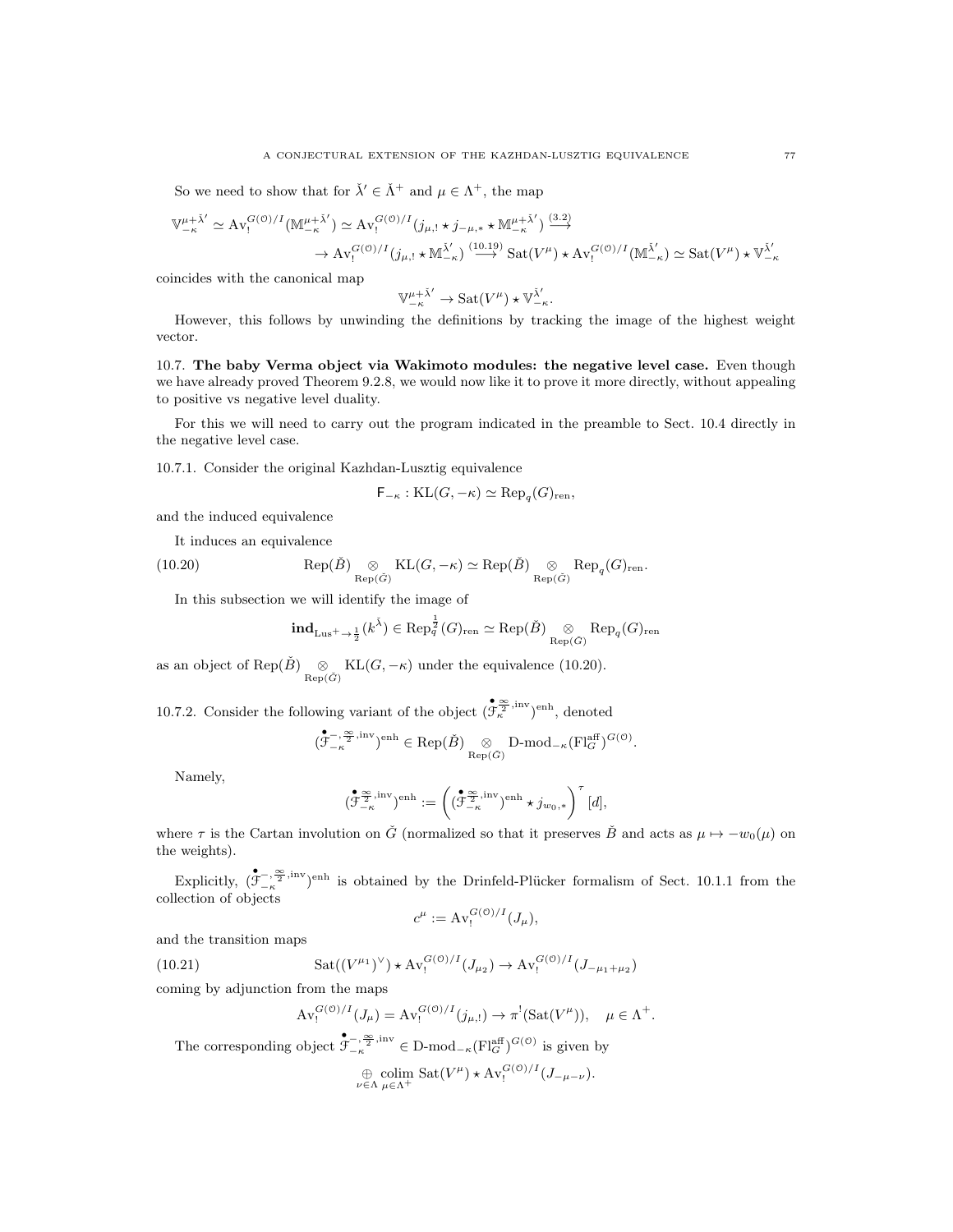10.7.3. We claim:

**Theorem 10.7.4.** Under the equivalence (10.20), the object  $\text{ind}_{Lus^+ \to \frac{1}{2}}(k^{\tilde{\lambda}})$  corresponds to

$$
\big(\overset{\bullet}{\mathcal{F}}^{-,\frac{\infty}{2},\mathrm{inv}}_{-\kappa}\big)^{\mathrm{enh}}\star J_{-2\rho}[-d]\star\mathbb{W}^{\check{\lambda}}_{-\kappa}.
$$

10.7.5. Before giving the proof, let us note that Theorem 10.7.4 gives another proof for Theorem 9.2.8. Indeed, let us apply  $\text{inv}_{\check{B}}$  to

$$
\operatorname{\mathbf{coind}}_{\check G}\circ\operatorname{\mathbf{oblv}}_{\check B}(\operatorname{\mathbf{ind}}_{\mathrm{Lus}^+ \to \frac{1}{2}}(k^{\check\lambda}))
$$

and

$$
\overset{\bullet}{\mathcal{F}}^{-,\frac{\infty}{2}, {\rm inv}}_{-\kappa}\star J_{-2\rho}[-d]\star \mathbb{W}^{\check{\lambda}}_{-\kappa}.
$$

On the quantum group side we get

$$
\operatorname{coind}_{\frac{1}{2}\to\operatorname{big}}\circ\operatorname{ind}_{\operatorname{Lus}^+\to\frac{1}{2}}(k^{\check{\lambda}})\simeq \operatorname{coind}_{\frac{1}{2}\to\operatorname{big}}\circ\operatorname{coind}_{\operatorname{Lus}^+\to\frac{1}{2}}(k^{\check{\lambda}+2\check{\rho}-2\rho})\simeq\\ \simeq \operatorname{coind}_{\operatorname{Lus}^+\to\operatorname{big}}(k^{\check{\lambda}+2\check{\rho}-2\rho})\simeq \operatorname{ind}_{\operatorname{Lus}^+\to\operatorname{big}}(k^{\check{\lambda}-2\rho})[-d].
$$

On the Kac-Moody side, by Corollary 10.5.7, we get

$$
\begin{split} \mathrm{Av}_{*}^{G(\mathcal{O})/I}(j_{w_{0},*} \star J_{-2\rho}[-d] \star \mathbb{W}_{-\kappa}^{\tilde{\lambda}})[d] &\simeq \mathrm{Av}_{*}^{G(\mathcal{O})/I}(j_{w_{0},*} \star J_{-2\rho} \star \mathbb{W}_{-\kappa}^{\tilde{\lambda}}) \simeq \\ &\simeq \mathrm{Av}_{*}^{G(\mathcal{O})/I}(j_{w_{0},*} \star \mathbb{W}_{-\kappa}^{\tilde{\lambda}-2\rho}) \simeq \pi^{!}(\delta_{1,\mathrm{Gr}}) \star \mathbb{W}_{-\kappa}^{\tilde{\lambda}-2\rho}[-d] \simeq \mathrm{Av}_{!}^{G(\mathcal{O})/I}(\mathbb{W}_{-\kappa}^{\tilde{\lambda}-2\rho})[-d]. \end{split}
$$

Thus, we obtain

$$
\mathsf{F}_{-\kappa}(\mathrm{Av}^{G(\mathcal{O})/I}_{!}(\mathbb{W}^{\tilde{\lambda}-2\rho}_{-\kappa}))[-d] \simeq \mathrm{\mathbf{ind}}_{\mathrm{Lus}^+\to \mathrm{big}}(k^{\tilde{\lambda}-2\rho})[-d],
$$

 $\Box$ 

as desired.

10.7.6. The rest of the subsection is devoted to the proof of Theorem 10.7.4. We will deduce it from Theorem 10.7.4 using an idea involving duality. On the first pass, this will look like an artificial procedure, but in Sect. 10.8 we will explain a conceptual framework that it fits in.

Let us start with a family of objects  $\{c^{\mu}\}\in\mathcal{C}$  as in Sect. 10.1.1; let us assume  $\mathcal{C}$  is compactly generated, and that the objects  $c^{\mu}$  are compact.

We define the dual family  $\{c^{\vee,\mu}\}\in \mathcal{C}^{\vee}$  by setting

$$
c^{\vee,\mu} := \mathbb{D}(c^{-\mu+2\rho})[-d],
$$

where  $\mathbb D$  denotes the canonical contravariant equivalence  $\mathbb C^c \to (\mathbb C^{\vee})^c$ . Let  $c^{\vee, \text{enh}}$  denote the resulting object of Rep( $\check{B}$ )  $\underset{\text{Rep}(\check{G})}{\otimes} \mathfrak{C}^{\vee}$ .

10.7.7. We apply the above procedure first to  $\mathcal{C} = KL(G, \kappa)$  and  $c^{\mu}$  being

$$
\operatorname{Av}^{G(\mathcal{O})/I}_*(J^{\mathbb{D}}_{-\mu}) \star \mathbb{D}(\mathbb{W}_{-\kappa}^{-\check{\lambda}})
$$

and the transition maps obtained from the maps (10.13) by convolution.

Note that the corresponding dual family  $c^{\vee,\mu}$  is

$$
\operatorname{Av}_{!}^{G(\mathcal{O})/I}(J_{\mu-2\rho}) \star \mathbb{W}_{-\kappa}^{-\check{\lambda}}[-d]
$$

and the transition maps obtained from the maps (10.21) by convolution. Hence the resulting object  $c^{\vee, \text{enh}}$  identifies with

$$
(\overset{\bullet}{\mathcal{F}}^{-,\frac{\infty}{2}, \mathrm{inv}}_{-\kappa})^{\mathrm{enh}} \star J_{-2\rho}[-d] \star \mathbb{W}_{-\kappa}^{-\check{\lambda}}.
$$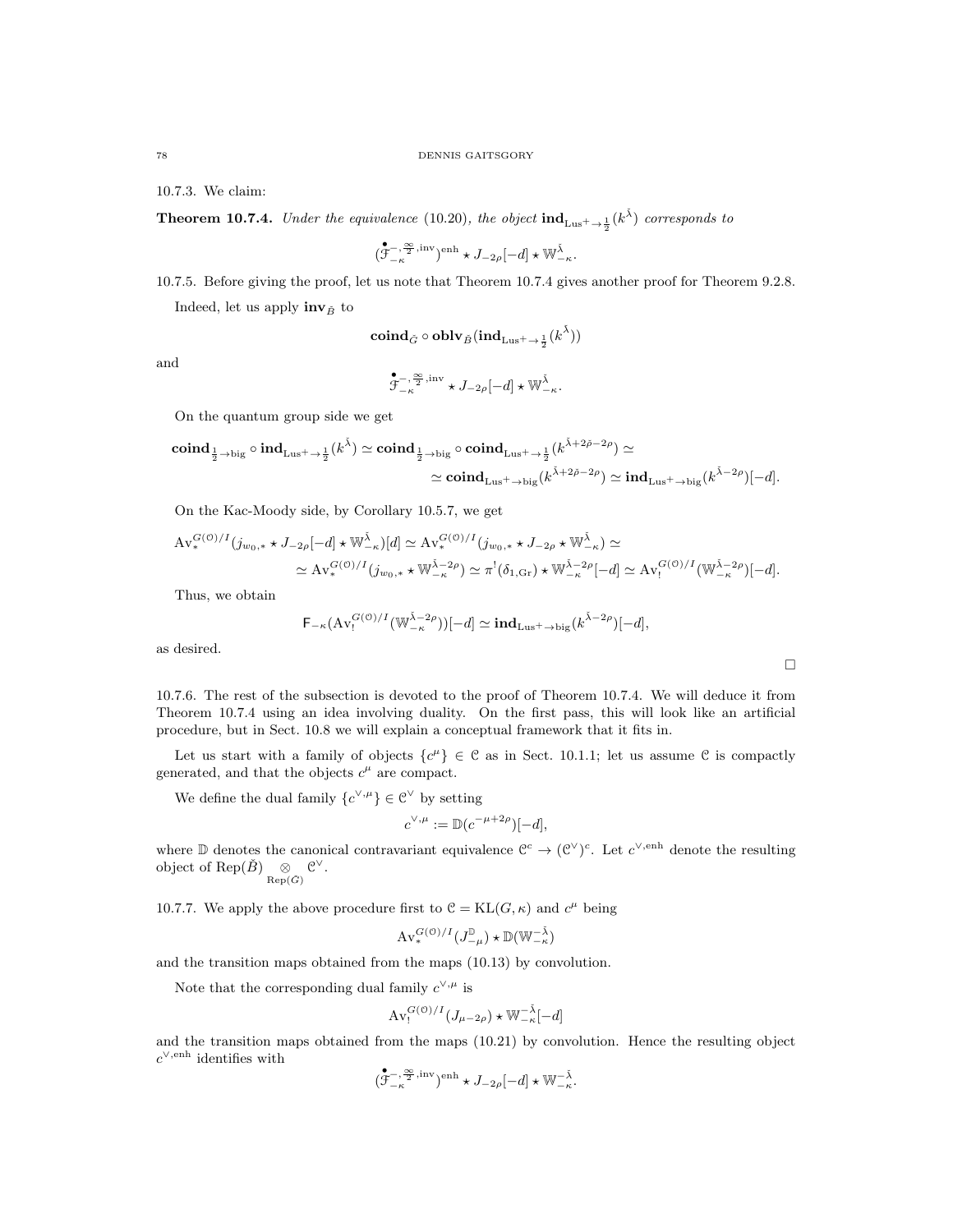10.7.8. We now perform the same procedure on the quantum group side. Take  $C := \text{Rep}_{q-1}(G)_{\text{ren}}$ . We start with the family  $c^{\mu}$ 

$$
\mathbf{coind}_{\mathrm{Lus}^+ \to \mathrm{big}}(k^{\check{\lambda} + \mu})
$$

and the transition maps (10.5). This family corresponds to the one on the Kac-Moody side under  $F_{\kappa}$ , by Sects. 10.6.7-10.6.9.

Consider the dual family  $c^{\vee,\mu}$ . We obtain that in order to prove Theorem 10.7.4 it suffices to show that the corresponding object

$$
c^{\vee,\mathrm{enh}}\in \mathrm{Rep}(\check{B})\underset{\mathrm{Rep}(\check{G})}{\otimes}\mathrm{Rep}_q(G)_{\mathrm{ren}}\simeq \mathrm{Rep}_q^{\frac{1}{2}}(G)_{\mathrm{ren}}
$$

identifies with  $\textbf{ind}_{Lus^+ \to \frac{1}{2}}(k^{-\check{\lambda}})$ .

We will give two proofs of this fact. One, more direct but less conceptual, right below, and an essentially equivalent but more conceptual one in Sect. 10.8.4.

10.7.9. Recall that according to Corollary 7.4.8,

$$
\mathrm{ind}_{\mathrm{Lus}^+ \to \frac{1}{2}}(k^{-\check\lambda}) \simeq \mathrm{\mathbf{coind}}_{\mathrm{Lus}^+ \to \frac{1}{2}}(k^{-\check\lambda + 2\check\rho - 2\rho}),
$$

and according to 10.3.1-10.3.3 it corresponds to  $c^{\text{enh}}$  given by the family

$$
'c^\mu := \mathbf{coind}_{Lus^+ \to big}(k^{-\check\lambda + \mu + 2\check\rho - 2\rho})
$$

and transition maps (10.5).

10.7.10. Hence, it suffices to show that the families  $c^{\vee,-\mu}$  and  $c^{-\mu}$  are equivalent for  $\mu$  belonging to a cofinal subset in Λ. We take the subset in question to consist of those  $\mu$  for which  $-\lambda - \mu + 2\rho - 2\rho$  is anti-dominant.

First, for an individual  $\mu$ , we have

$$
c^{\vee,-\mu} = (\mathbf{coind}_{\mathrm{Lus}^+ \to \mathrm{big}}(k^{\tilde{\lambda}+\mu+2\rho}))^{\vee}[-d] \simeq \mathbf{ind}_{\mathrm{Lus}^+ \to \mathrm{big}}(k^{-\tilde{\lambda}-\mu-2\rho})[-d],
$$

which by Corollary 7.4.11 identifies with

$$
\mathbf{coind}_{\mathrm{Lus}^+ \to \mathrm{big}} (k^{-\check{\lambda} - \mu + 2\check{\rho} - 2\rho}) \simeq {^\prime c^{-\mu}}.
$$

Now, when  $-\check{\lambda} - \mu + 2\check{\rho} - 2\rho \in -\check{\Lambda}^+$ , these objects belong to  $(\text{Rep}_q(G)_{\text{ren}})^\heartsuit$ . Hence, in order to show that the two coincide as systems, it is enough to do so at the level of 1-morphisms (homotopy-coherence is automatic).

10.7.11. Thus, we have to show that for  $\check{\lambda}' \in \check{\Lambda}$  and  $\mu \in \Lambda^+$  the following diagram commutes:

$$
\text{Frob}_{q}^{*}((V^{\mu})^{\vee}) \otimes \text{ind}_{\text{Lus}^{+} \to \text{big}}(k^{\mu+\tilde{\lambda}'})[-d] \longrightarrow \text{ind}_{\text{Lus}^{+} \to \text{big}}(k^{\tilde{\lambda}'})[-d]
$$
  
\n
$$
\sim \downarrow \qquad \qquad \downarrow \sim
$$

 $\mathrm{Frob}_q^\ast((V^\mu)^\vee) \otimes \mathbf{coind}_{\mathrm{Lus}^+ \to \mathrm{big}}(k)$  $^{\mu + \check\lambda' + 2\check\rho}) \;\longrightarrow\; \mathbf{coind}_{\mathrm{Lus}^+ \to \mathrm{big}}(k)$ ).

This follows by juxtaposing the following two commutative diagrams

$$
\begin{array}{ccc}\n\text{Frob}_{q}^*((V^{\mu})^{\vee})\otimes\text{ind}_{\text{Lus}^{+}\to\frac{1}{2}}(k^{\mu+\check{\lambda}'}) & \longrightarrow & \text{ind}_{\text{Lus}^{+}\to\frac{1}{2}}(k^{\check{\lambda}'})\\ & \sim \bigcup\limits_{\text{Frob}_{q}^*((V^{\mu})^{\vee})\otimes\text{coind}_{\text{Lus}^{+}\to\frac{1}{2}}(k^{\mu+\check{\lambda}'+2\check{\rho}-2\rho}) & \longrightarrow & \text{coind}_{\text{Lus}^{+}\to\frac{1}{2}}(k^{\check{\lambda}'+2\check{\rho}-2\rho}),\n\end{array}
$$

which follows from the construction, and

$$
(V^{\mu})^{\vee} \otimes \operatorname{ind}_{\tilde{B} \to \tilde{G}}(k^{\mu} \otimes V)[-d] \longrightarrow \operatorname{ind}_{\tilde{B} \to \tilde{G}}(V)[-d]
$$
  
\n
$$
\downarrow \qquad \qquad \downarrow
$$
  
\n
$$
(V^{\mu})^{\vee} \otimes \operatorname{coind}_{\tilde{B} \to \tilde{G}}(k^{\mu+2\rho} \otimes V) \longrightarrow \operatorname{coind}_{\tilde{B} \to \tilde{G}}(k^{2\rho} \otimes V),
$$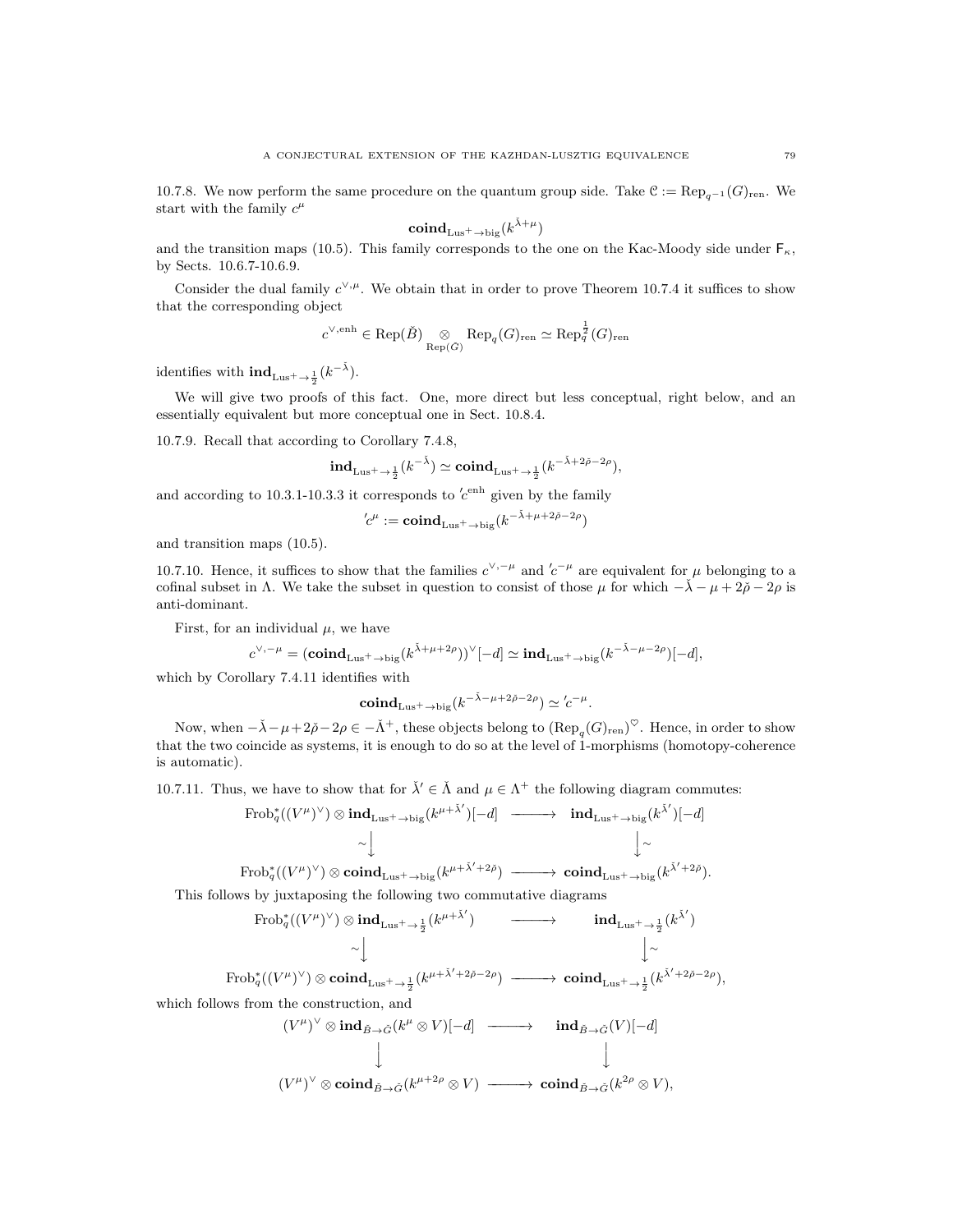which is a property of Serre duality on  $\check{G}/\check{B}$ .

10.8. Drinfeld-Plücker formalism and duality. In this subsection we will give a conceptual explanation of the duality procedure of Sect. 10.7.6.

10.8.1. Since C was assumed compactly generated, we obtain that Rep( $\check{B}$ )  $\otimes_{\text{Rep}(\check{G})}$  C is also compactly generated, and hence, dualizable. Moreover, we have a canonical identification

!<sup>∨</sup>

(10.22) 
$$
\left(\text{Rep}(\check{B})\underset{\text{Rep}(\check{G})}{\otimes} \mathcal{C}\right)^{\vee} \simeq \text{Rep}(\check{B})\underset{\text{Rep}(\check{G})}{\otimes} \mathcal{C}^{\vee},
$$

so that that the functor

$$
\operatorname{\textbf{oblv}}_{\check{G}\to \check{B}}:\operatorname{Rep}(\check{B})\underset{\operatorname{Rep}(\check{G})}{\otimes} \mathcal{C}^\vee\to \mathcal{C}^\vee
$$

is the dual of the functor

$$
\mathbf{coind}_{\check{B}\to \check{G}} : \mathrm{Rep}(\check{B}) \underset{\mathrm{Rep}(\check{G})}{\otimes} \mathcal{C} \to \mathcal{C}.
$$

Explicitly, for  $c \in \mathbb{C}^c$  and  $V \in \text{Rep}(\check{B})^c$ , we have

$$
\mathbb{D}(V \otimes c) \simeq V^{\vee} \otimes \mathbb{D}(c)
$$

as objects in the two sides of (10.22), respectively.

10.8.2. Let c' be a compact object of Rep( $\check{B}$ )  $\underset{\text{Rep}(\check{G})}{\otimes}$  C. Tautologically, we have  $\sim$   $\sim$ 

$$
\mathop{\mathrm{\bf coind}}\nolimits_{\check B\to \check G}(\mathbb D(c'))\simeq \mathbb D(\mathop{\mathrm{\bf ind}}\nolimits_{\check B\to \check G}(c'))
$$

as objects in  $\mathcal{C}^{\vee}$ .

Recall also that

$$
\mathbf{ind}_{\check B\rightarrow \check G}(c')\simeq \mathbf{coind}_{\check B\rightarrow \check G}(k^{2\rho}\otimes c')[d],
$$

and recall the functor

$$
\jmath^* : \text{Rep}(\check{B}) \underset{\text{Rep}(\check{G})}{\otimes} \mathcal{C} \to \text{DrPl}(\mathcal{C}).
$$

Hence, we obtain the following expression for  $\jmath_*(\mathbb{D}(c'))$ :

(10.23) 
$$
\jmath_*(\mathbb{D}(c'))^{\mu} \simeq \mathbb{D}(\jmath_*(c)^{-\mu+2\rho})[-d].
$$

This is the origin for the duality procedure in Sect. 10.7.6.

10.8.3. We now consider the situation when

$$
\mathcal{C} := \mathrm{Rep}_{q^{-1}}(G)_{\mathrm{ren}},
$$

so that  $\mathcal{C}^{\vee} = \text{Rep}_q(G)_{\text{ren}}$  and

$$
\text{Rep}(\check{B})\underset{\text{Rep}(\check{G})}{\otimes}\mathcal{C}=\text{Rep}_{q^{-1}}^{\frac{1}{2}}(G)_{\text{ren}},
$$

(10.24) 
$$
(\text{Rep}(\check{B}) \underset{\text{Rep}(\check{G})}{\otimes} \mathcal{C})^{\vee} \simeq \text{Rep}(\check{B}) \underset{\text{Rep}(\check{G})}{\otimes} \mathcal{C}^{\vee} \simeq \text{Rep}_{q}^{\frac{1}{2}}(G)_{\text{ren}}.
$$

By unwinding the constructions we obtain that the resulting pairing

$$
\text{Rep}_q^{\frac{1}{2}}(G)_{\text{ren}} \otimes \text{Rep}_{q^{-1}}^{\frac{1}{2}}(G)_{\text{ren}} \to \text{Vect}
$$

is given by

$$
\mathcal{M}_1, \mathcal{M}_2 \mapsto \mathcal{H}om_{\text{Rep}_q^{\frac{1}{2}}(G)_{\text{ren}}}(k, \mathcal{M}_1 \otimes \mathcal{M}_2^{\sigma}),
$$

where  $\sigma$  is a canonical equivalence

$$
(\text{Rep}_q^{\frac{1}{2}}(G)_{\text{ren}})^{\text{rev}} \to \text{Rep}_{q^{-1}}^{\frac{1}{2}}(G)_{\text{ren}}.
$$

 $\Box$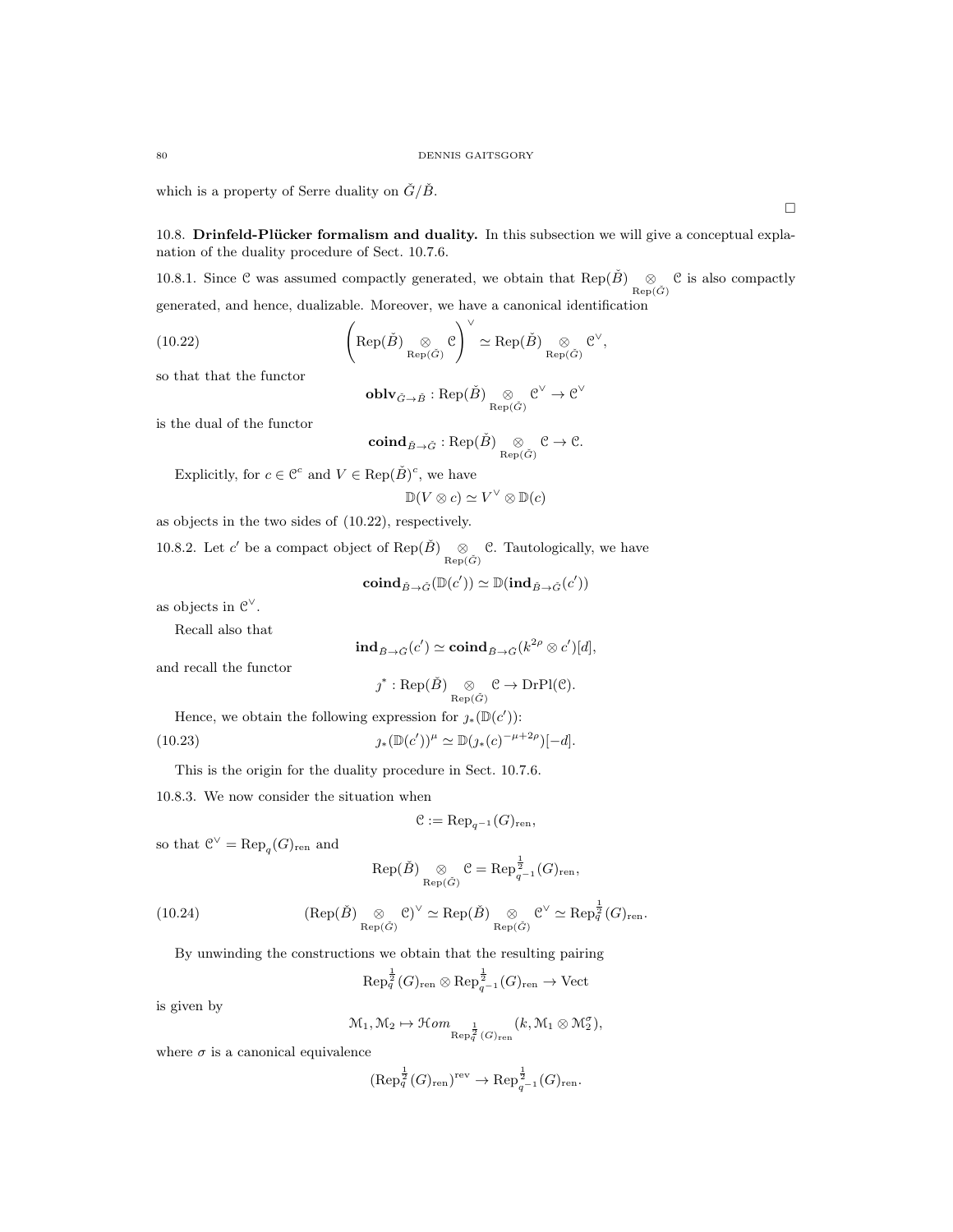In particular, we obtain that with respect to the duality (10.24) we have:

(10.25) 
$$
\mathbb{D}(\mathbf{coind}_{\mathrm{Lus}^+ \to \mathrm{big}}(k^{\check{\lambda}})) \simeq \mathbf{ind}_{\mathrm{Lus}^+ \to \mathrm{big}}(k^{-\check{\lambda}}).
$$

10.8.4. We will now give a conceptual proof of the identification stated Sect. 10.7.8, i.e., that for the family

$$
c^{\vee,\mu}:=({\rm\bf coind}_{\rm\bf Lus^+ \rightarrow big}(k^{\check\lambda-\mu+2\rho}))^\vee[-d]
$$

the resulting object  $c^{\vee, \text{enh}}$  identifies with  $\text{ind}_{\text{Lus}^+ \to \text{big}}(k^{-\tilde{\lambda}})$ .

Indeed, this follows from (10.23) and (10.25) using the fact that the functor  $\gamma_*$  is fully faithful and that the initial family

$$
c^\mu := \mathbf{coind}_{\mathrm{Lus}^+ \to \mathrm{big}}(k^{\check{\lambda} + \mu})
$$

identifies with  $\jmath_*({\rm \bf coind}_{\rm \bf Lus^+ \rightarrow big}(k^{\check\lambda})).$ 

10.9. Cohomology of the small quantum group. In this subsection we will show how Theorems 10.7.4 and 10.6.3 allow to express the functor of cohomology with respect to  $u_q(N)$  on the Kazhdan-Lusztig side.

10.9.1. Consider the functor

$$
\text{Rep}_{q}(G)_{\text{ren}} \to \text{Vect},
$$

given by

$$
\mathcal{M} \mapsto \mathrm{C}^{\cdot}(u_q(N), \mathcal{M})^{\check{\lambda}}.
$$

In this subsection we will explain what functor it corresponds to under the equivalences

 $\mathsf{F}_{-\kappa} : \mathrm{KL}(G, -\kappa) \simeq \mathrm{Rep}_q(G)_{\mathrm{ren}} \text{ and } \mathsf{F}_{\kappa} : \mathrm{KL}(G, \kappa) \simeq \mathrm{Rep}_{q^{-1}}(G)_{\mathrm{ren}}.$ 

10.9.2. Recall the object

$$
\overset{\bullet}{\mathcal{F}^{\frac{\infty}{2}}_{-\kappa}}:=\text{Av}^{I^-}_*(\overset{\bullet}{\text{IC}}^{\frac{\infty}{2}}_{-\kappa})\in\text{D-mod}_{-\kappa}(\text{Gr}_G)^I.
$$

It is acted on by  $\check{B}$ , and in particular by  $\check{T}$ . Set

$$
\mathfrak{F}_{-\kappa}^{\frac{\infty}{2}}:=\mathbf{inv}_{\check{T}}(\overset{\bullet}{\mathfrak{F}}^{\frac{\infty}{2}}_{-\kappa}).
$$

Explicitly,

$$
\mathcal{F}_{-\kappa}^{\frac{\infty}{2}} \simeq \operatorname{colim}_{\mu} j_{-\mu,*} \star \operatorname{Sat}(V^{\mu}).
$$

10.9.3. Recall also the object

$$
\overset{\bullet}{\mathcal{F}_{-\kappa}^{-,\frac{\infty}{2},\mathrm{inv}}} \in \mathbf{D}\text{-}\mathrm{mod}_{-\kappa}(\mathbf{Fl}_{G}^{\mathrm{aff}})^{G(\mathbf{0})},
$$

see Sect. 10.7.2. It is also acted on by  $\check{B}$  and hence by  $\check{T}$ .

Let

$$
\overset{\bullet}{\mathcal{F}_{\kappa}^{-}},\overset{\infty}{\mathcal{Z}}}\in\mathbf{D}\text{-}\mathrm{mod}_{\kappa}(\mathrm{Gr}_G)^{I}
$$

be the image of  $\mathfrak{F}^{-,\frac{\infty}{2},\text{inv}}_{-\kappa}$  under the inversion equivalence (10.12). Set

$$
\mathcal{F}_{\kappa}^{-,\frac{\infty}{2}}:=\mathbf{inv}_{\check{T}}(\overset{\bullet}{\mathcal{F}_{\kappa}^{-,\frac{\infty}{2}}}).
$$

Explicitly,

$$
\mathcal{F}_{\kappa}^{-,\frac{\infty}{2}} \simeq \operatorname{colim}_{\mu} J_{\mu}^{\mathbb{D}} \star \operatorname{Sat}(V^{-w_0(\mu)})[2d].
$$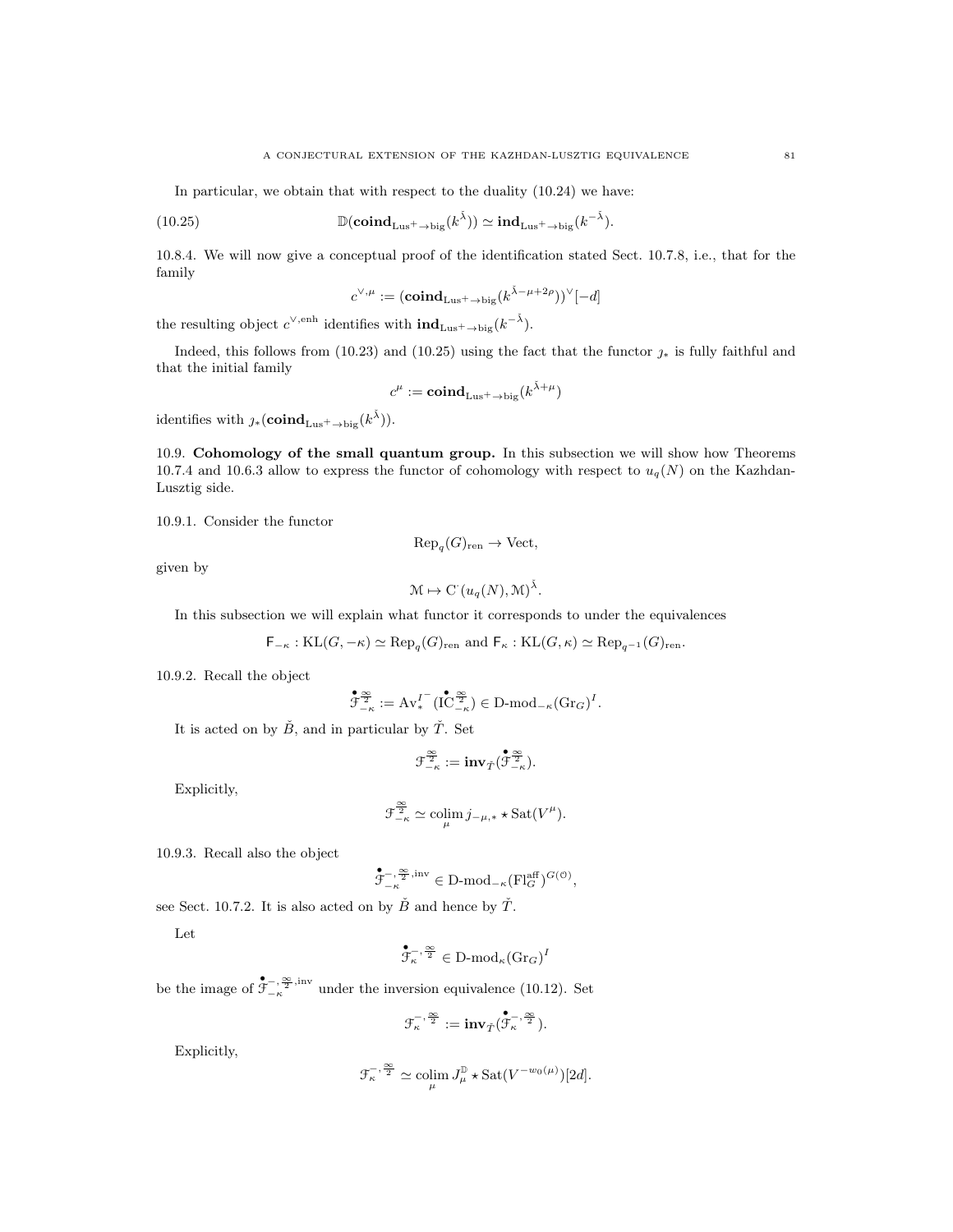10.9.4. We will prove:

## Theorem 10.9.5.

(a) Under the equivalence  $\mathsf{F}_{-\kappa} : \mathrm{KL}(G, -\kappa) \simeq \mathrm{Rep}_q(G)_{\mathrm{ren}}$ , the functor

$$
\mathcal{M} \mapsto \mathrm{C} \left( u_q(N), \mathcal{M} \right)^{\check{\lambda}}, \quad \mathrm{Rep}_q(G)_{\mathrm{ren}} \to \mathrm{Vect}
$$

corresponds to

$$
\mathcal{M} \mapsto \mathcal{H}om_{\widehat{\mathfrak{g}}\text{-}\mathrm{mod}^I_{-\kappa}}(\mathbb{W}_{-\kappa}^{\check{\lambda}},\mathcal{F}_{-\kappa}^{\frac{\infty}{2}}\star\mathcal{M}).
$$

(b) Under the equivalence  $\mathsf{F}_{\kappa} : \mathrm{KL}(G, \kappa) \simeq \mathrm{Rep}_{q^{-1}}(G)_{\mathrm{ren}}$ , the functor

$$
\mathcal{M} \mapsto \mathrm{C}^{\cdot}(u_{q^{-1}}(N), \mathcal{M})^{\tilde{\lambda}}, \quad \mathrm{Rep}_{q^{-1}}(G)_{\mathrm{ren}} \to \mathrm{Vect}
$$

corresponds to

$$
\mathcal{M} \mapsto C^{\frac{\infty}{2}}(\mathfrak{n}(\mathcal{K}),\mathcal{F}_{\kappa}^{-,\frac{\infty}{2}}\star\mathcal{M})^{\check{\lambda}}[-2d].
$$

Remark 10.9.6. Note that we can rewrite the RHS in Theorem 10.9.5(a) also as

$$
\mathcal{M} \mapsto \mathcal{H}\mathit{om}_{\widehat{\mathfrak{g}}\text{-}\mathrm{mod}^{\,T(\mathfrak{O})}_{-\kappa}}(\mathbb{W}_{-\kappa}^{\check{\lambda}},\mathrm{IC}_{-\kappa}^{\frac{\infty}{2}}\!\star\!\mathcal{M}).
$$

Similarly, set

$$
\mathrm{IC}_{\kappa}^{-,\frac{\infty}{2}}=w_0\cdot\mathrm{IC}_{\kappa}^{\frac{\infty}{2}}\in\mathcal{D}\text{-mod}_{\kappa}(\mathrm{Gr}_G)^{N^-(\mathcal{K})\cdot T(\mathcal{O})},
$$

and note that

$$
\mathcal{F}_{\kappa}^{-,\frac{\infty}{2}} \simeq \mathrm{Av}_{*}^{I/T(\mathcal{O})}(\mathrm{IC}_{\kappa}^{-,\frac{\infty}{2}})[2d] \simeq \mathrm{Av}_{*}^{N(\mathcal{O})}(\mathrm{IC}_{\kappa}^{-,\frac{\infty}{2}})[2d].
$$

Then the RHS in Theorem 10.9.5(b) can we rewritten as

$$
\mathcal{M} \mapsto C^{\frac{\infty}{2}}(\mathfrak{n}(\mathcal{K}), IC_{\kappa}^{-,\frac{\infty}{2}} \star \mathcal{M})^{\check{\lambda}}.
$$

10.9.7. The rest of this section is devoted to the proof of Theorem 10.9.5.

First, we note that the functor

$$
\mathcal{M} \mapsto \mathrm{C} \left( u_q(N), \mathcal{M} \right)^{\check{\lambda}}, \quad \mathrm{Rep}_q(G)_{\mathrm{ren}} \to \mathrm{Vect}
$$

can be interpreted as the functor of pairing with the object

$$
\mathbf{coind}_{\mathrm{sml},\mathrm{grd} \rightarrow \mathrm{big}} \circ \mathbf{coind}_{\mathrm{sml},\mathrm{grd}^+ \rightarrow \mathrm{sml},\mathrm{grd}}(k^{-\check{\lambda}}) \in \mathrm{Rep}_{q^{-1}}(G)_{\mathrm{ren}}.
$$

Note also that the above object

$$
\mathbf{coind}_{\mathrm{sml},\mathrm{grd}\to \mathrm{big}}\circ \mathbf{coind}_{\mathrm{sml},\mathrm{grd}^+ \to \mathrm{sml},\mathrm{grd}}(k^{-\check{\lambda}}) \simeq \mathbf{coind}_{\mathrm{sml},\mathrm{grd}^+ \to \mathrm{big}}(k^{-\check{\lambda}})
$$

can be canonically identified with

$$
\mathbf{inv}_{\tilde{T}}\left(\mathbf{coind}_{\mathbf{sml^+}\rightarrow\mathbf{big}}(k^{-\check{\lambda}})\right)\simeq\mathbf{inv}_{\tilde{T}}\left(\mathbf{coind}_{\mathbf{sml}\rightarrow\mathbf{big}}\circ\mathbf{coind}_{\mathbf{sml^+}\rightarrow\mathbf{sml}}(k^{-\check{\lambda}})\right).
$$

10.9.8. Hence, applying Theorems 10.6.3 and Theorem 10.7.4, respectively, we rewrite the corresponding functors on the Kazhdan-Lusztig side as

$$
\mathcal{M} \mapsto \langle \mathcal{F}_{\kappa}^{\frac{\infty}{2}, \mathrm{inv}} \star \mathbb{D}(\mathbb{W}_{\kappa}^{-\check{\lambda}}), \mathcal{M} \rangle
$$

(for point (a)), and

$$
\mathcal{M} \mapsto \langle \mathcal{F}_{-\kappa}^{-,\frac{\infty}{2},\mathrm{inv}} \star J_{-2\rho}[-d] \star \mathbb{W}_{-\kappa}^{-\check{\lambda}+2\rho-2\check{\rho}}, \mathcal{M} \rangle
$$

(for point (b)), respectively (here for point (b) we have also used Corollary 7.4.8 to pass from  ${\rm \bf coind}_{\rm sm^+ \to \rm sm}(k^{-{\check\lambda}}) \,\,{\rm to}\,\, {\rm ind}_{\rm sm^+ \to \rm sm}(k^{-{\check\lambda}+2\rho-2{\check\rho}})).$ 

We have:

$$
\langle \mathcal{F}^{\frac{\infty}{2}, \mathrm{inv}}_\kappa \star \mathbb{D}(\mathbb{W}^{\check{\lambda}}_{-\kappa}), \mathcal{M} \rangle \simeq \mathcal{H}om_{\widehat{\mathfrak{g}}\text{-}\mathrm{mod}^I_{-\kappa}}(\mathbb{W}^{\check{\lambda}}_{-\kappa}, \mathcal{F}^{\frac{\infty}{2}}_{-\kappa} \star \mathcal{M}),
$$

thereby proving point (a).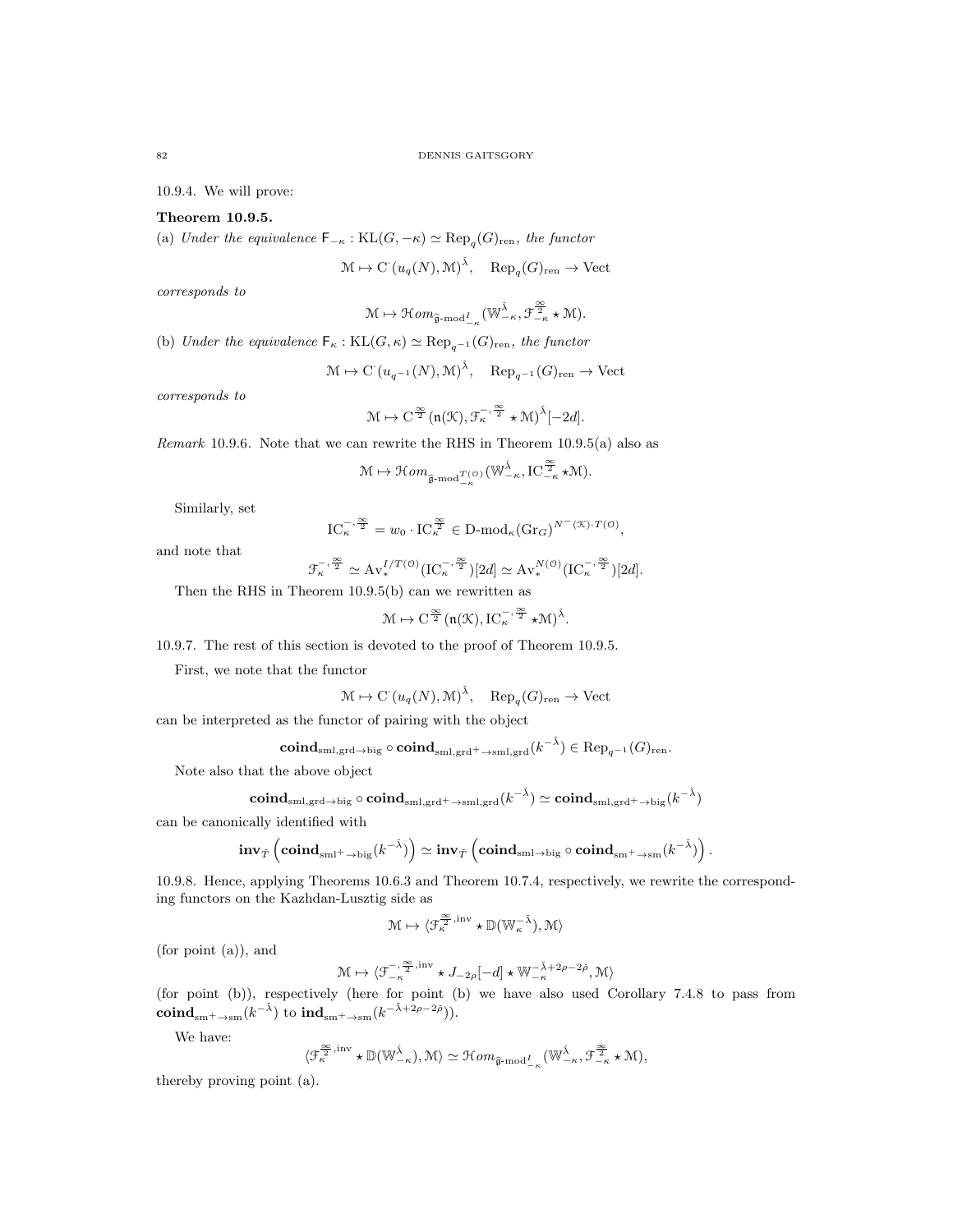For point (b) we have:

$$
\langle \mathcal{F}_{-\kappa}^{-,\frac{\infty}{2},\mathrm{inv}} \star J_{-2\rho}[-d] \star \mathbb{W}_{-\kappa}^{-\tilde{\lambda}+2\rho-2\tilde{\rho}}, \mathcal{M} \rangle \simeq \langle \mathcal{F}_{-\kappa}^{-,\frac{\infty}{2},\mathrm{inv}} \star \mathbb{W}_{-\kappa}^{-\tilde{\lambda}-2\tilde{\rho}}[-d], \mathcal{M} \rangle \simeq \langle \mathbb{W}_{-\kappa}^{-\tilde{\lambda}-2\tilde{\rho}}[d], \mathcal{F}_{\kappa}^{-,\frac{\infty}{2}} \star \mathcal{M} \rangle [-2d].
$$

Finally, we recall that for  $\mathcal{M}' \in \hat{\mathfrak{g}}$ -mod<sub> $\kappa$ </sub> we have

$$
\langle \mathbb{W}_{-\kappa}^{-\check{\lambda}-2\check{\rho}}[d], \mathcal{M}' \rangle \simeq \operatorname{C{}}^{\frac{\infty}{2}}(\mathfrak{n}(\mathcal{K}),\mathcal{M}')^{\check{\lambda}},
$$

by Corollary 2.4.4.

 $\Box$ 

#### 11. Compatibility with the Arkhipov-Bezrukavnikov action action

In this section we introduce one more requirement on the conjectural equivalence (9.7). This will provide a conceptual explanation of the isomorphisms of Theorems 10.7.4 and 10.6.3.

In the next section we will use it to give an interpretation of the functor of cohomology with respect to  $U_q^{\text{DK}}(N)$  on the Kac-Moody side.

#### 11.1. The Arkhipov-Bezrukavnikov action: a reminder.

11.1.1. Recall that in [AB, Sect. 3] a monoidal functor

(11.1) 
$$
\text{QCoh}(\check{\mathfrak{n}}/\text{Ad}(\check{B})) \to \text{D-mod}_{-\kappa}(\text{Fl}_G^{\text{aff}})^I
$$

was constructed.

We will need the following pieces of information regarding this functor:

• For  $\mu \in \Lambda$ ,

$$
\mathsf{q}^*(k^\mu) \mapsto J_\mu,
$$

where q denotes the projection

$$
\check{\mathfrak{n}}/\operatorname{Ad}(\check{B}) \to \operatorname{pt}/\check{B}.
$$

• The resulting action of  $\text{Rep}(\check{G})$  on  $D\text{-mod}_{-\kappa}(\text{Gr}_G)^I$  obtained via

(11.2) 
$$
\text{Rep}(\check{G}) \stackrel{\text{oblv}_{\check{G}\to\check{B}}}{\longrightarrow} \text{Rep}(\check{B}) \stackrel{\text{q}^*}{\to} \text{QCoh}(\check{\mathfrak{n}}/\text{Ad}(\check{B}))
$$

and the action of  $D\text{-mod}_{-\kappa}(\mathrm{Fl}_G^{\text{aff}})^I$  on  $D\text{-mod}_{-\kappa}(\mathrm{Gr}_G)^I$ , is given by

$$
\mathcal{F} \mapsto \mathcal{F} \star \text{Sat}(-).
$$

11.1.2. Thus, if C is a category equipped with an action of  $G(\mathcal{K})$  at level  $-\kappa$  (see Sect. 1.2.2), then the category  $\mathcal{C}^I$  acquires an action of  $\mathrm{QCoh}(\mathfrak{n}/\mathrm{Ad}(\check{B}))$  with the following properties:

• For  $c \in \mathcal{C}$  and  $\mu \in \Lambda$ , we have

$$
\mathsf{q}^*(k^\mu) \otimes c := J_\mu \star c.
$$

• The forgetful functor  $oblv_{G(0)/I}: \mathcal{C}^{G(0)} \to \mathcal{C}^I$  intertwines the Rep( $\check{G}$ )-action on  $\mathcal{C}^{G(0)}$  coming from Sat and the Rep( $\check{G}$ )-action on  $\mathcal{C}^I$  coming from (11.2).

11.1.3. It follows that the functor  $oblv_{G(0)/I}: \mathcal{C}^{G(0)} \to \mathcal{C}^I$  canonically factors as

$$
\mathcal{C}^{G(\texttt{0})}\overset{\textbf{oblv}_{\check{G}\to \check{B}}}{\longrightarrow}\text{Rep}(\check{B})\underset{\text{Rep}(\check{G})}{\otimes}\mathcal{C}^{G(\texttt{0})}\overset{\textbf{(oblv}_{G(\texttt{0})/I})^{\textbf{enh}}}{\longrightarrow}\mathcal{C}^{I},
$$

and its left adjoint  $Av_!^{G(0)/I}$  factors as

$$
e^{G(\mathcal{O})} \stackrel{\text{ind}_{\tilde{G}\rightarrow \tilde{B}}}{\longleftarrow} \text{Rep}(\tilde{B}) \underset{\text{Rep}(\tilde{G})}{\otimes} e^{G(\mathcal{O})} \stackrel{(\text{Av}_1^{G(\mathcal{O})}/I)_{\text{enh}}}{\longleftarrow} e^I,
$$

where  $(\text{Av}_!^{G(0)/I})^{\text{enh}}$  is the left adjoint of  $(\text{oblv}_{G(0)/I})^{\text{enh}}$ , and is a functor of  $\text{Rep}(\check{B})$ -module categories.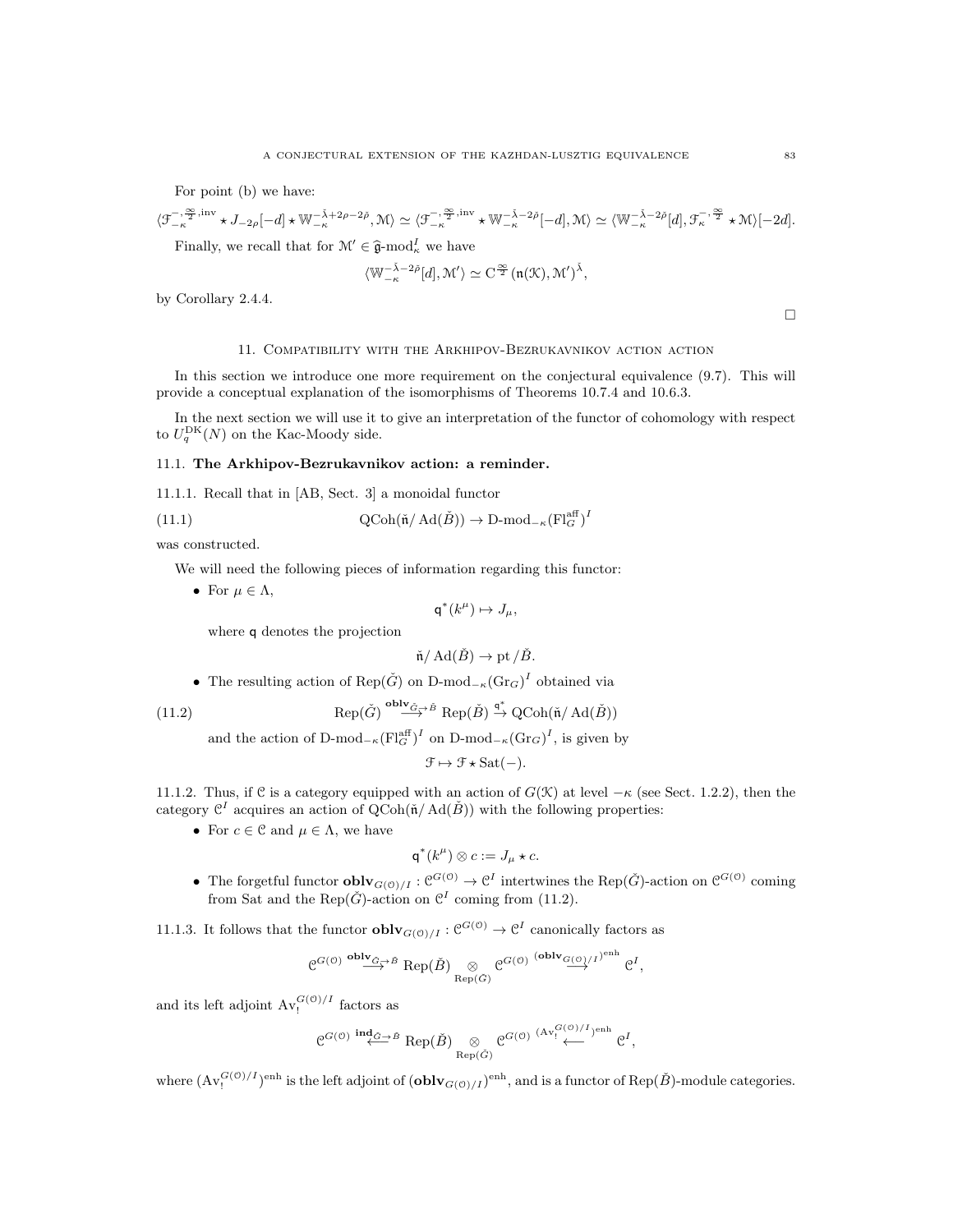11.1.4. Similarly,  $Av_*^{G(0)/I}$  factors as

$$
C^{G(\mathcal{O})} \stackrel{\mathbf{coind}_{\check{G}} \to \check{B}}{\longleftrightarrow} \text{Rep}(\check{B}) \underset{\text{Rep}(\check{G})}{\otimes} C^{G(\mathcal{O})} \stackrel{(\text{Av}_*^G(\mathcal{O})/I)^{\text{enh}}}{\longleftarrow} \mathcal{C}^I,
$$

where  $({\rm Av}_*^{G(0)/I})^{\text{enh}}$  is the right adjoint of  $({\bf oblv}_{G(0)/I})^{\text{enh}}$ , and is a functor of of Rep( $\check{B}$ )-modules categories.

Recall now that

$$
\operatorname{Av}^{G(\mathcal{O})/I}_{!} \simeq \operatorname{Av}^{G(\mathcal{O})/I}_{*}[2d] \text{ and } \operatorname{ind}_{\check{G}\to \check{B}}(-) \simeq \operatorname{coind}_{\check{G}\to \check{B}}(k^{2\rho} \otimes -)[d].
$$

It follows formally that we have a canonical isomorphism of functors of  $\text{Rep}(\check{B})$ -modules categories

$$
(\mathrm{Av}^{G(\mathcal{O})/I}_{!})^{\text{enh}} \simeq (\mathrm{Av}^{G(\mathcal{O})/I}_{*})^{\text{enh}} \circ (J_{-2\rho} \star -)[d].
$$

11.1.5. The following result was established in [FG3, Theorem 7.3.1]:

Theorem 11.1.6. The functor

$$
(\mathrm{Av}^{G(\mathcal{O})/I}_!)^{\mathrm{enh}}:\mathrm{D\text{-}mod}_{-\kappa}(\mathrm{Fl}^{\mathrm{aff}}_G)^I\rightarrow \mathrm{Rep}(\check{B})\underset{\mathrm{Rep}(\check{G})}{\otimes}\mathrm{D\text{-}mod}_{-\kappa}(\mathrm{Fl}^{\mathrm{aff}}_G)^{G(\mathcal{O})}
$$

is given by

$$
\mathcal{F}' \mapsto (\overset{\bullet}{\mathcal{F}}^{-,\frac{\infty}{2}, \mathrm{inv}}_{-\kappa})^{\mathrm{enh}} \star J_{-2\rho} \star \mathcal{F}'[-d].
$$

Corollary 11.1.7. For any  $C$  with an action of  $G(\mathcal{K})$  at level  $-\kappa$ , the functors

$$
(\operatorname{Av}^{G(\mathcal{O})/I}_!)^{\text{enh}}\ \text{and}\ (\operatorname{Av}^{G(\mathcal{O})/I}_*)^{\text{enh}},
$$

are given by convolution with the objects

$$
(\mathring{\mathcal{F}}^{-,\frac{\infty}{2},\mathrm{inv}}_{-\kappa})^{\mathrm{enh}}\star J_{-2\rho}[-d]\ \ and\ (\mathring{\mathcal{F}}^{-,\frac{\infty}{2},\mathrm{inv}}_{-\kappa})^{\mathrm{enh}}[-2d],
$$

respectively.

11.1.8. Let us now consider the situation at the positive level. We define the monoidal functor

(11.3) 
$$
\mathrm{QCoh}(\check{\mathfrak{n}}/\mathrm{Ad}(\check{B})) \to \mathrm{D}\text{-mod}_{\kappa}(\mathrm{Fl}_G^{\mathrm{aff}})^I
$$

by applying monoidal duality

 $\operatorname{QCoh}(\check{\mathfrak{n}}/\operatorname{Ad}(\check{B}))_c \to \operatorname{QCoh}(\check{\mathfrak{n}}/\operatorname{Ad}(\check{B}))_c$ 

(i.e., the naive duality on perfect complexes) and Verdier duality

 $\mathbb{D}: (\text{D-mod}_{-\kappa}(\text{Fl}_G^{\text{aff}})^I)_c \to (\text{D-mod}_{\kappa}(\text{Fl}_G^{\text{aff}})^I)_c.$ 

Thus, for a category C with an action of  $G(\mathcal{K})$  at level  $\kappa$ , we obtain an action of  $Q\text{Coh}(\mathfrak{n}/\text{Ad}(\check{B}))$ on  $\mathcal{C}^I$  with the following properties:

• For  $c \in \mathcal{C}$  and  $\mu \in \Lambda$ , we have

$$
\mathsf{q}^*(k^\mu) \otimes c := J_{-\mu}^{\mathbb{D}} \star c.
$$

• The forgetful functor  $oblv_{G(0)/I}: \mathcal{C}^{G(0)} \to \mathcal{C}^I$  intertwines the Rep( $\check{G}$ )-action on  $\mathcal{C}^{G(0)}$  coming from Sat  $\circ \tau$  and the Rep( $\check{G}$ )-action on  $\mathcal{C}^I$  coming from (11.2).

11.1.9. We still have the pair of functors

$$
(\mathbf{oblv}_{G(\mathcal{O})/I})^{\text{enh}}:\text{Rep}(\check{B})\underset{\text{Rep}(\check{G})}{\otimes}\mathcal{C}^{G(\mathcal{O})}\rightleftarrows\mathcal{C}^I:(\text{Av}_!^{G(\mathcal{O})/I})^{\text{enh}},
$$

and it follows formally from Theorem 11.1.6 that the functor  $(Av_j^{G(0)/I})^{\text{enh}}$  is given by convolution with the object

$$
(\mathfrak{F}^{\infty, \mathrm{inv}}_{\kappa})^{\mathrm{enh}} \star J_{2\rho}^{\mathbb{D}}[d] \in \mathrm{Rep}(\check{B}) \underset{\mathrm{Rep}(\check{G})}{\otimes} \mathrm{D}\text{-}\mathrm{mod}_{\kappa}(\mathrm{Fl}_{G}^{\mathrm{aff}})^{G(\mathbb{O})}.
$$

11.2. Compatibility with the equivalences  $F_{-\kappa}$  and  $F_{\kappa}$ .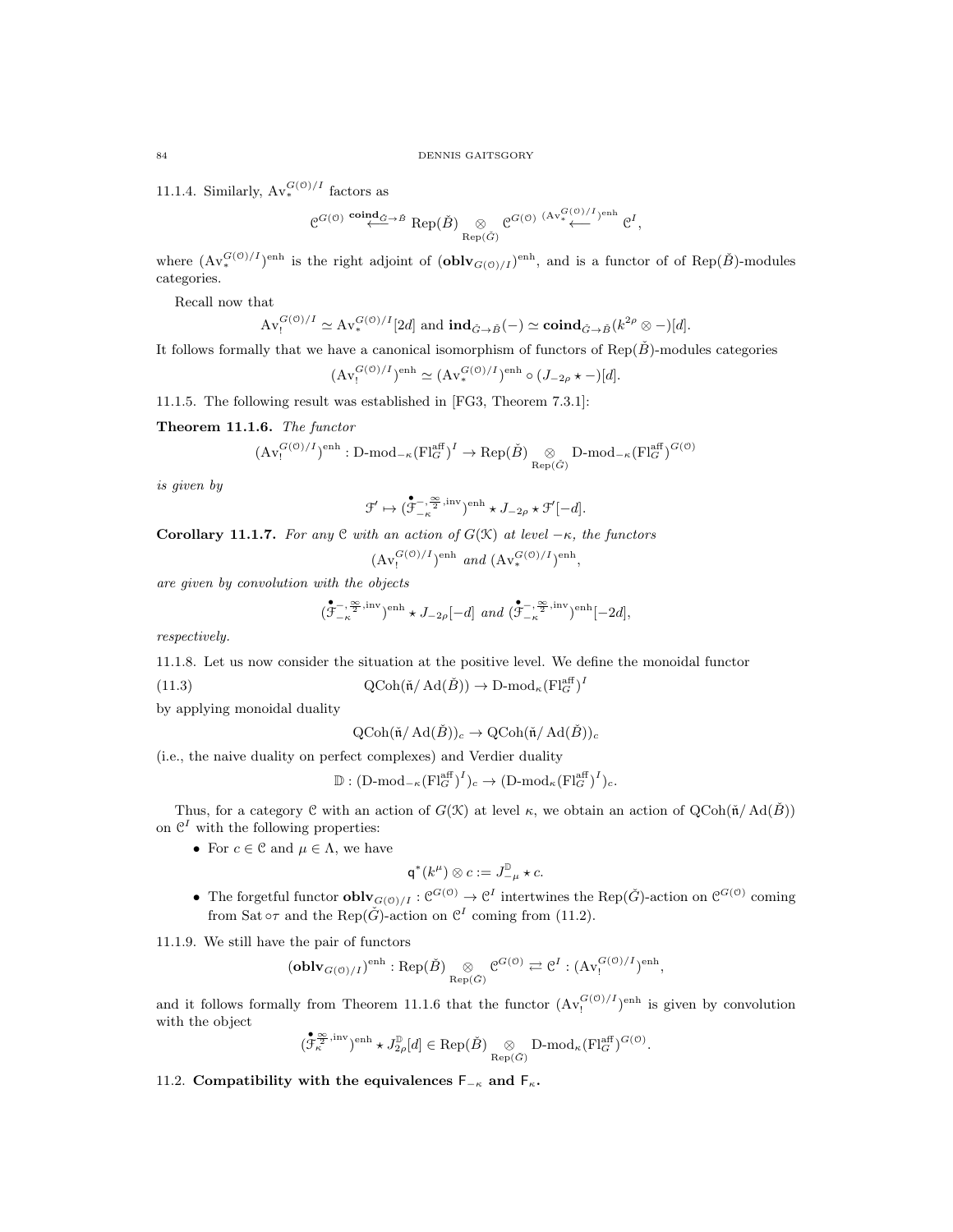The equivalence

$$
\mathsf{F}_{-\kappa} : \widehat{\mathfrak{g}}\text{-}\mathrm{mod}^I_{-\kappa} \to \mathrm{Rep}_q^{\mathrm{mxd}}(G)
$$

intertwines the QCoh( $\tilde{n}/\text{Ad}(\tilde{B})$ )-action on  $\hat{\mathfrak{g}}$ -mod<sup>I</sup><sub>K</sub> and on Rep<sup>mxd</sup>( $G$ ) (the latter is from Conjecture 7.3.2). Monocum (0.8) is a commutative diagram of optograms a stad on by Pen ( $G$ ) ture 7.2.3). Moreover, (9.8) is a commutative diagram of categories acted on by  $\text{Rep}_q(G)$ .

As a formal consequence we obtain the following commutative diagram

(11.4)  
\n
$$
Rep(\check{B}) \underset{(\mathrm{Av}_{1}^{G(\mathcal{O})/I})^{\mathrm{enh}}}{\otimes} KL(G, -\kappa) \xrightarrow{\mathsf{F}_{-\kappa}} Rep(\check{B}) \underset{\mathrm{Rep}(\check{G})}{\otimes} Rep_{q}(G)_{\mathrm{ren}}
$$
\n
$$
\xrightarrow{\mathsf{F}_{-\kappa}} \qquad \qquad \uparrow^{\mathsf{r}_{\mathrm{baby}\text{-}ren}\to\mathrm{ren}} \mathrm{oid}_{\mathrm{mxd}\to\frac{1}{2}}
$$
\n
$$
\hat{\mathfrak{g}}\text{-mod}_{-\kappa}^{I} \xrightarrow{\mathsf{F}_{-\kappa}} Rep_{q}^{\mathrm{mxd}}(G)
$$

of categories acted on by Rep( $\check{B}$ ).

11.2.2. Let us show how commutative diagram (11.4) explains the result of Theorem 10.7.4: indeed, we apply both circuits to  $\mathbb{W}_{-\kappa}^{\check{\lambda}}$ , noting that

$$
\textup{ind}_{\textup{mxd}\to \frac{1}{2}}(\mathbb{M}_{q,\textup{mxd}}^{\check{\lambda}})\simeq \mathbb{M}_{q,\frac{1}{2}}^{\check{\lambda}}\simeq \textup{ind}_{\textup{Lus}^+ \to \frac{1}{2}}(k^{\check{\lambda}}),
$$

and use Corollary 11.1.7.

11.2.3. By duality, we obtain that the equivalence

$$
\mathsf{F}_{\kappa} : \widehat{\mathfrak{g}}\text{-}\mathrm{mod}_{\kappa}^I \to \mathrm{Rep}_{q^{-1}}^{\mathrm{mxd}}(G)
$$

intertwines the QCoh( $\tilde{\mathfrak{n}}$ /Ad( $\tilde{B}$ ))-action on  $\hat{\mathfrak{g}}$ -mod<sub> $\kappa$ </sub> from Sect. 11.1.8, and on Rep<sup>mxd</sup>(*G*), and we obtain a commutative diagram

(11.5)  
\n
$$
\operatorname{Rep}(\check{B}) \underset{(\mathrm{Av}_1^{G(\mathcal{O})/I})^{\mathrm{enh}}}{\otimes} \operatorname{KL}(G,\kappa) \xrightarrow{\mathsf{F}_{\kappa}} \operatorname{Rep}(\check{B}) \underset{\mathrm{Rep}(\check{G})}{\otimes} \operatorname{Rep}_{q^{-1}}(G)_{\mathrm{ren}}
$$
\n
$$
\left(11.5\right) \qquad \qquad \left(\operatorname{Av}_1^{G(\mathcal{O})/I})^{\mathrm{enh}}\right) \qquad \qquad \qquad \overbrace{\mathfrak{g}}^{\mathrm{Fmod}} \xrightarrow{\mathsf{F}_{\kappa}} \qquad \qquad \operatorname{Rep}_{q^{-1}}^{\mathsf{F}_{\mathrm{b} \mathrm{ab}} \times \mathrm{ren} \to \mathrm{ren}} \circ \mathrm{ind}_{\mathrm{m} \times \mathrm{d} \to \frac{1}{2}}
$$

of categories acted on by Rep( $\check{B}$ ).

11.2.4. Note that (11.5) gives a conceptual explanation of Theorem 10.6.3. Indeed, let us apply both circuits of the diagram to  $\mathbb{D}(\mathbb{W}_{-\kappa}^{-\check{\lambda}-2\rho})[d]$ .

On the one hand,

$$
\mathsf{F}_{\kappa}(\mathbb{D}(\mathbb{W}_{-\kappa}^{-\tilde{\lambda}-2\rho})[d]) \simeq \mathbb{D}^{\mathrm{can}}(\mathbb{M}_{q,\mathrm{mxd}}^{-\tilde{\lambda}-2\rho})[-d] \simeq \mathbb{M}_{q^{-1},\mathrm{mxd}}^{\tilde{\lambda}+2\rho-2\tilde{\rho}},
$$

and

$$
\text{ind}_{\text{mxd}\to \frac{1}{2}}(\mathbb{M}^{\check{\lambda}+2\rho-2\check{\rho}}_{q^{-1},\text{mxd}})\simeq \text{ind}_{\text{Lus}^+ \to \frac{1}{2}}(k^{\check{\lambda}+2\rho-2\check{\rho}}_{q^{-1},\text{mxd}})\simeq \text{\bf coind}_{\text{Lus}^+ \to \frac{1}{2}}(k^{\check{\lambda}}_{q^{-1},\text{mxd}}).
$$

On the other hand,

$$
(\mathrm{Av}_{!}^{G(\mathcal{O})/I})^{\mathrm{enh}}(\mathbb{D}(\mathbb{W}_{-\kappa}^{-\check{\lambda}-2\rho})[d]) \simeq (\overset{\bullet}{\mathcal{F}_{\kappa}^{\frac{\infty}{2},\mathrm{inv}}})^{\mathrm{enh}} \star J_{2\rho}^{\mathbb{D}}[d] \star \mathbb{D}(\mathbb{W}_{-\kappa}^{-\check{\lambda}-2\rho}[d]) \simeq
$$

$$
\simeq (\overset{\bullet}{\mathcal{F}_{\kappa}^{\frac{\infty}{2},\mathrm{inv}}})^{\mathrm{enh}} \star \mathbb{D}(J_{2\rho} \star \mathbb{W}_{-\kappa}^{-\check{\lambda}-2\rho}) \simeq (\overset{\bullet}{\mathcal{F}_{\kappa}^{\frac{\infty}{2},\mathrm{inv}}})^{\mathrm{enh}} \star \mathbb{D}(\mathbb{W}_{-\kappa}^{-\check{\lambda}}),
$$

as required.

11.3. More on spherical vs Iwahori. The material in this subsection is included for the sake of completeness. We will not need in the sequel.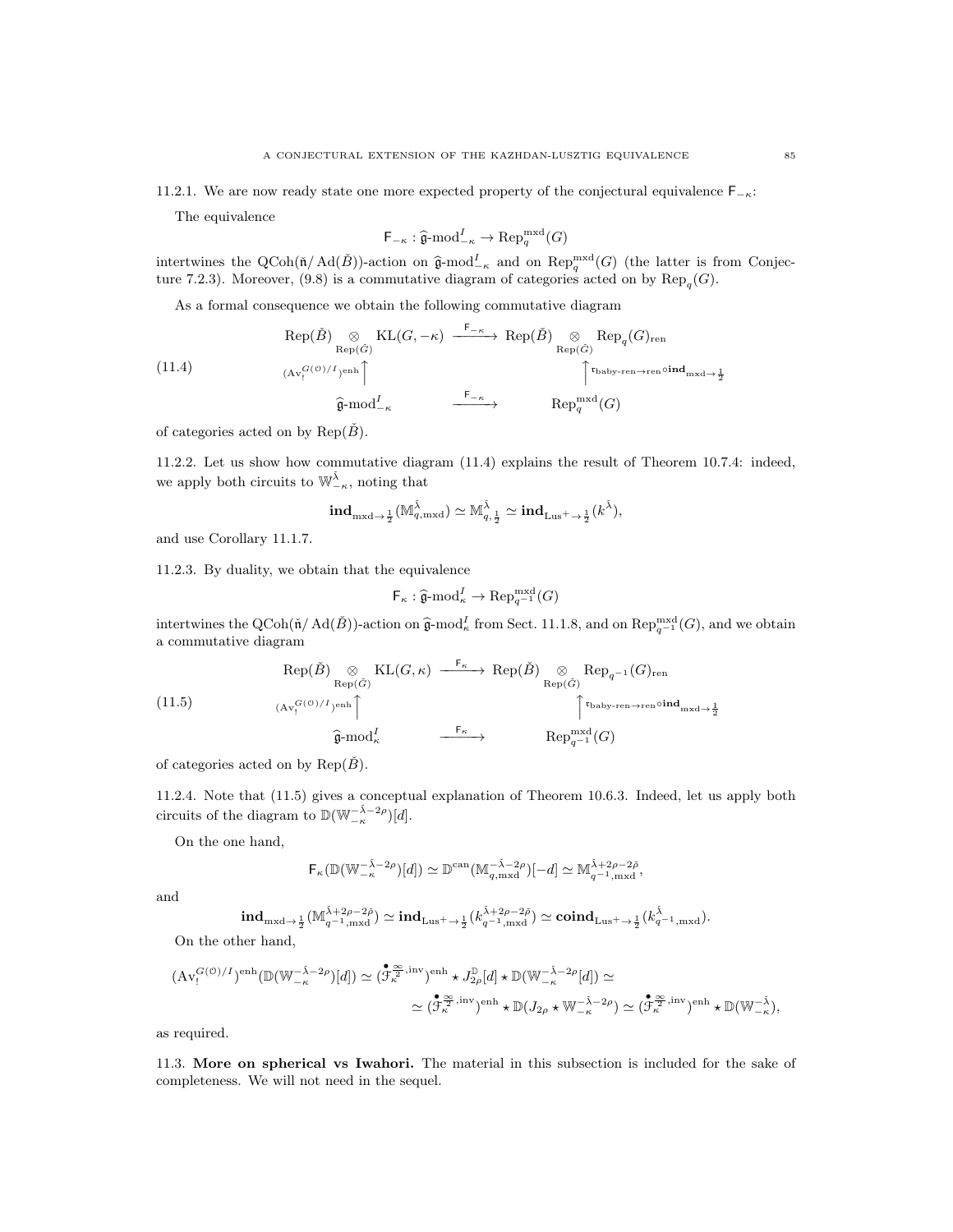11.3.1. We return to the general setting of Sect. 11.1.2. The following is established in [FG3, Main Theorem 4, Sect.  $5]^4$ :

**Theorem 11.3.2.** The functor of  $Rep(\check{B})$ -module categories

$$
(\mathrm{Av}_{*}^{G(\mathbb{O})/I})^{\mathrm{enh}} : \mathrm{D\text{-}mod}_{-\kappa}(\mathrm{Fl}_{G}^{\mathrm{aff}})^{I} \to \mathrm{Rep}(\check{B}) \underset{\mathrm{Rep}(\check{G})}{\otimes} \mathrm{D\text{-}mod}_{-\kappa}(\mathrm{Fl}_{G}^{\mathrm{aff}})^{G(\mathbb{O})}
$$

factors canonically as

$$
\begin{array}{ccc} \mathrm{D\text{-}mod}_{-\kappa}(\mathrm{Fl}_{G}^{\mathrm{aff}})^{I} \stackrel{\iota^*}{\longrightarrow} \mathrm{QCoh}(\mathrm{pt}/\check{B})&\otimes&\mathrm{D\text{-}mod}_{-\kappa}(\mathrm{Fl}_{G}^{\mathrm{aff}})^{I}\stackrel{\mathfrak{r}_{\mathrm{geom}}}{\rightarrow} \\ & & \to \mathrm{Rep}(\check{B})\underset{\mathrm{Rep}(\check{G})}{\otimes}&\mathrm{D\text{-}mod}_{-\kappa}(\mathrm{Fl}_{G}^{\mathrm{aff}})^{G(\mathbb{O})}, \end{array}
$$

where the functor  $\mathfrak{r}_{\text{geom}}$  is fully faithful.

Remark 11.3.3. The assertion of Theorem 11.3.2 is in fact a formal consequence of Bezrukavnikov's theorem in [Bez], which we will review in Sect. 13.1. The corresponding assertion on the coherent side is that the functor

$$
\operatorname{IndCoh}((\check{\mathfrak{n}}\underset{\tilde{\mathfrak{g}}}{\times}\widetilde{\tilde{\mathcal{N}}})/\operatorname{Ad}(\check{B})\overset{\iota^*}{\longrightarrow}\operatorname{IndCoh}((\operatorname{pt}\underset{\tilde{\mathfrak{g}}}{\times}\widetilde{\tilde{\mathcal{N}}})/\operatorname{Ad}(\check{B})
$$

factors as

$$
\begin{array}{ccc} \operatorname{IndCoh}((\check{n}\times\widetilde{\check{N}})/\operatorname{Ad}(\check{B})\stackrel{\iota^*}{\longrightarrow} \operatorname{QCoh}({\rm pt}\,/\check{B})\underset{\operatorname{QCoh}(\check{n}/\operatorname{Ad}(\check{B})}{\otimes}\operatorname{IndCoh}((\check{n}\times\widetilde{\check{N}})/\operatorname{Ad}(\check{B})\to\\ &\to \operatorname{IndCoh}(({\rm pt}\times\widetilde{\check{N}})/\operatorname{Ad}(\check{B}),\\ \end{array}
$$

where the second arrow is fully faithful (the latter can be seen from the theory of singular of [AriG]).

11.3.4. It follows formally from Theorem 11.3.2 that for C as in Sect. 11.1.2, the functor

$$
(\mathrm{Av}^{G(\mathcal{O})/I}_{*})^{\text{enh}}: \mathcal{C}^{I} \to \text{Rep}(\check{B}) \underset{\text{Rep}(\check{G})}{\otimes} \mathcal{C}^{G(\mathcal{O})}
$$

factors canonically as

$$
\mathcal{C}^I\stackrel{\iota^*}{\longrightarrow} \operatorname{QCoh}(\operatorname{pt}/\check{B})\underset{\operatorname{QCoh}(\check{\mathfrak{n}}/\operatorname{Ad}(\check{B})}{\otimes}\mathcal{C}^I\stackrel{\mathfrak{r}_\mathfrak{S}}{\rightarrow}\operatorname{Rep}(\check{B})\underset{\operatorname{Rep}(\check{G})}{\otimes}\mathcal{C}^{G(\mathfrak{O})},
$$

where the functor  $\mathfrak{r}_{\mathfrak{C}}$  is fully faithful.

Remark 11.3.5. The essential image of the functor

(11.6) 
$$
\mathfrak{r}_{\mathcal{C}} : \mathrm{QCoh}(\mathrm{pt}/\check{B}) \underset{\mathrm{QCoh}(\check{\mathfrak{n}}/ \mathrm{Ad}(\check{B})}{\otimes} \mathcal{C}^I \to \mathrm{Rep}(\check{B}) \underset{\mathrm{Rep}(\check{G})}{\otimes} \mathcal{C}^{G(\mathcal{O})}
$$

can be described explicitly via the derived Satake equivalence.

Namely, the category  $\mathcal{C}^{G(0)}$  is acted on by the monoidal category IndCoh((pt  $\times$  pt)/ $\check{G}$ ), and hence the category Rep( $\check{B}$ )  $\otimes$   $\mathcal{C}^{G(\mathcal{O})}$  is acted on by the monoidal category IndCoh((pt  $\times$  pt)/ $\check{B}$ ). Hence, objects in Rep( $\check{B}$ )  $\underset{\text{Rep}(\check{G})}{\otimes} \mathcal{C}^{G(\mathcal{O})}$  admit a singular support, which is a conical Ad( $\check{B}$ )-invariant Zariskiclosed subset in  $\check{\mathfrak{g}}^{\vee}$  (which is automatically contained in the nilpotent cone). It follows from [AriG, Proposition7.4.3] and Bezrukavnikov's theory [Bez] that the image of the functor  $\mathfrak{r}_c$  of (11.6) is the full subcategory consisting of objects whose singular support is contained in  $(\check{\mathfrak{g}}/\check{\mathfrak{n}})^\vee \subset \check{\mathfrak{g}}^\vee$ .

<sup>4</sup>The statement of [FG3, Main Theorem 4, Sect. 5] contains a typo: the functor Υ goes in the opposite direction.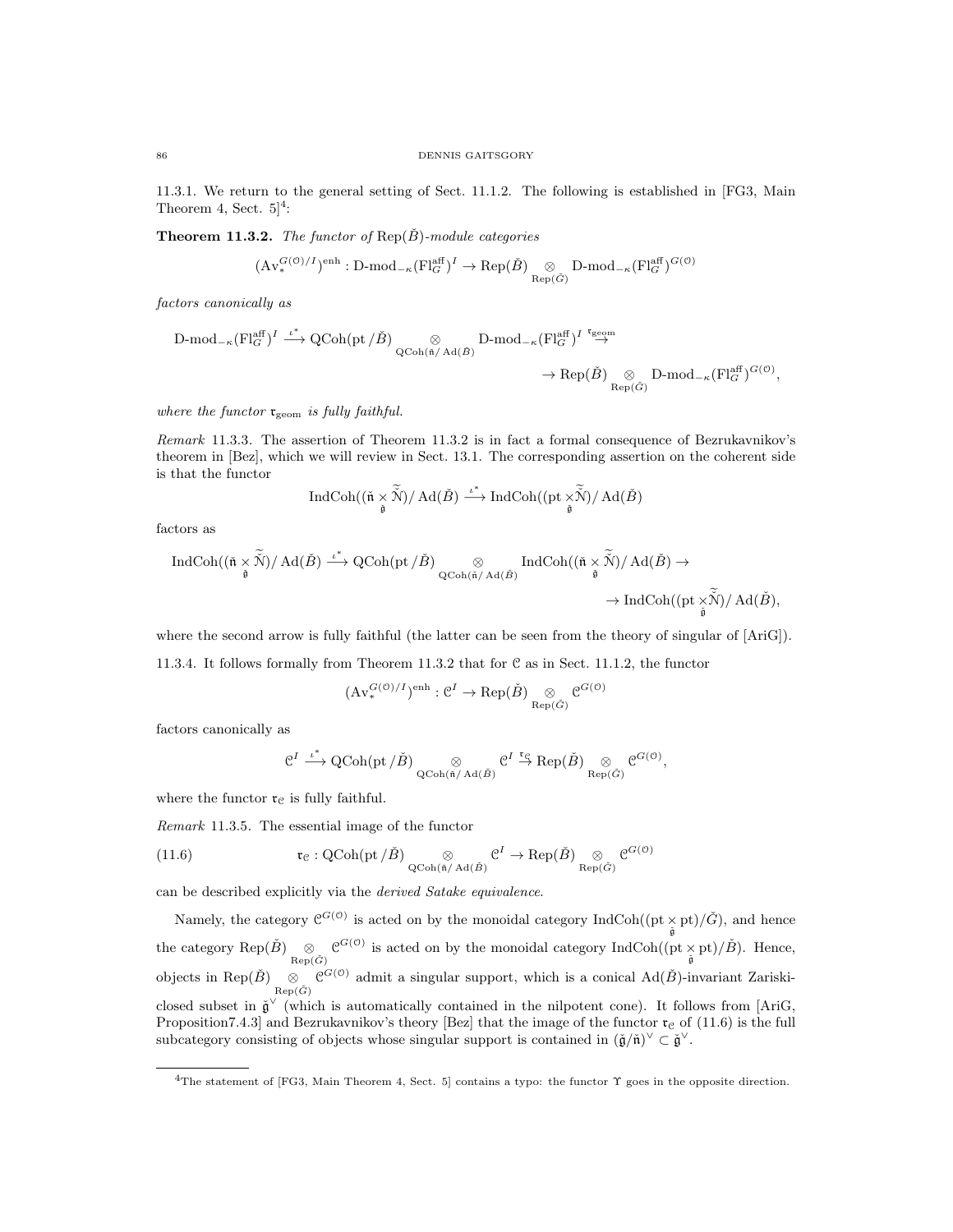11.3.6. Let us apply this to  $\mathcal{C} = \hat{\mathfrak{g}}$ -mod<sub>−κ</sub>. We obtain that the functor

$$
(\mathrm{Av}^{G(\mathcal{O})/I}_{!})^{\mathrm{enh}} : \widehat{\mathfrak{g}}\text{-}\mathrm{mod}^{I}_{-\kappa} \to \mathrm{Rep}(\check{B}) \underset{\mathrm{Rep}(\check{G})}{\otimes} \mathrm{KL}(G, -\kappa)
$$

factors via a fully faithful functor

$$
\mathfrak{r}_{\widehat{\mathfrak{g}}\text{-}\mathrm{mod}_{-\kappa}}: \mathrm{QCoh}(\mathrm{pt}/\check{B}) \underset{\mathrm{QCoh}(\tilde{\mathfrak{n}}/\mathrm{Ad}(\check{B})}{\otimes} \widehat{\mathfrak{g}}\text{-}\mathrm{mod}^I_{-\kappa} \to \mathrm{Rep}(\check{B}) \underset{\mathrm{Rep}(\check{G})}{\otimes} \mathrm{KL}(G,-\kappa).
$$

Recall that on the quantum group side we have

$$
\operatorname{QCoh}(\operatorname{pt}/\check{B})\underset{\operatorname{QCoh}(\check{\mathfrak{n}}/\operatorname{Ad}(\check{B})}{\otimes} \operatorname{Rep}_q^{\operatorname{mxd}}(G) \simeq \operatorname{Rep}_q^{\frac{1}{2}}(G)_{\operatorname{baby-ren}}.
$$

Thus, the functor  $\frak{r}_{\widehat{\frak{g}}\text{-mod}_{-\kappa}}$  corresponds to the fully faithful embedding

$$
\mathfrak{r}_{\mathrm{baby}\text{-}ren\to \mathrm{ren}}:\mathrm{Rep}_{q}^{\frac{1}{2}}(G)_{\mathrm{baby}\text{-}ren}\to \mathrm{Rep}_{q}^{\frac{1}{2}}(G)_{\mathrm{ren}}\simeq \mathrm{Rep}(\check{B})\underset{\mathrm{Rep}(\check{G})}{\otimes}\mathrm{Rep}_{q}(G)_{\mathrm{ren}}.
$$

#### 12. Cohomology of the De Concini-Kac quantum group via Kac-Moody algebras

In this section we will show how Conjecture 9.2.2 allows to interpret the functor of cohomology with respect to  $U_q^{\text{DK}}(N)$  on the Kac-Moody side of the equivalences  $\mathsf{F}_{-\kappa}$  and  $\mathsf{F}_{\kappa}$ .

#### 12.1. The statement.

12.1.1. Let us assume the existence of the equivalence

(12.1) 
$$
\mathsf{F}_{-\kappa} : \widehat{\mathfrak{g}}\text{-}\mathrm{mod}_{-\kappa}^I \simeq \mathrm{Rep}_q^{\mathrm{mxd}}(G)
$$

that satisfies the additional compatibility of Sect. 11.2.1, and hence by duality also of the equivalence

(12.2) 
$$
\mathsf{F}_{\kappa} : \widehat{\mathfrak{g}}\text{-}\mathrm{mod}_{\kappa}^{I} \simeq \mathrm{Rep}_{q^{-1}}^{\mathrm{mxd}}(G)
$$

with the corresponding additional compatibility.

For  $\check{\lambda} \in \check{\Lambda}$ , on the quantum group side we consider the functor

$$
\mathcal{M} \mapsto \mathrm{C} \left( U_q^{\mathrm{DK}}(N^-), - \right)^{\check{\lambda}} : \mathrm{Rep}_q^{\mathrm{mxd}}(G) \to \mathrm{Vect} \, .
$$

We now wish to describe what this functor corresponds to on the Kac-Moody side.

12.1.2. We will prove:

Theorem 12.1.3. Assume Conjecture 9.2.2. Then:

(a) Under the equivalence (12.1), the functor

$$
\mathcal{M} \mapsto \mathrm{C}^{\cdot}(U_q^{\mathrm{DK}}(N^-), -)^{\check{\lambda}}
$$

corresponds to the functor

$$
C^{\frac{\infty}{2}}(\mathfrak{n}^-(\mathfrak{K}),-)^{\check{\lambda}}:\widehat{\mathfrak{g}}\text{-}\mathrm{mod}^I_{-\kappa}\to \mathrm{Vect}\,.
$$

(b) Under the equivalence (12.2), the functor

$$
\mathcal{M} \mapsto \mathrm{C}^\cdot(U_{q^{-1}}^{\mathrm{DK}}(N^-),-)^{\check{\lambda}}
$$

corresponds to the functor

$$
\mathcal{M} \mapsto \mathrm{C}^{\frac{\infty}{2}}\,\bigg(\mathfrak{n}^-(\mathcal{K}), \underset{\mu\in \Lambda^+}{\mathrm{colim}}\, j_{-\mu,*}\star j_{\mu,*}\star\mathcal{M}\bigg)^{\check{\lambda}}\,.
$$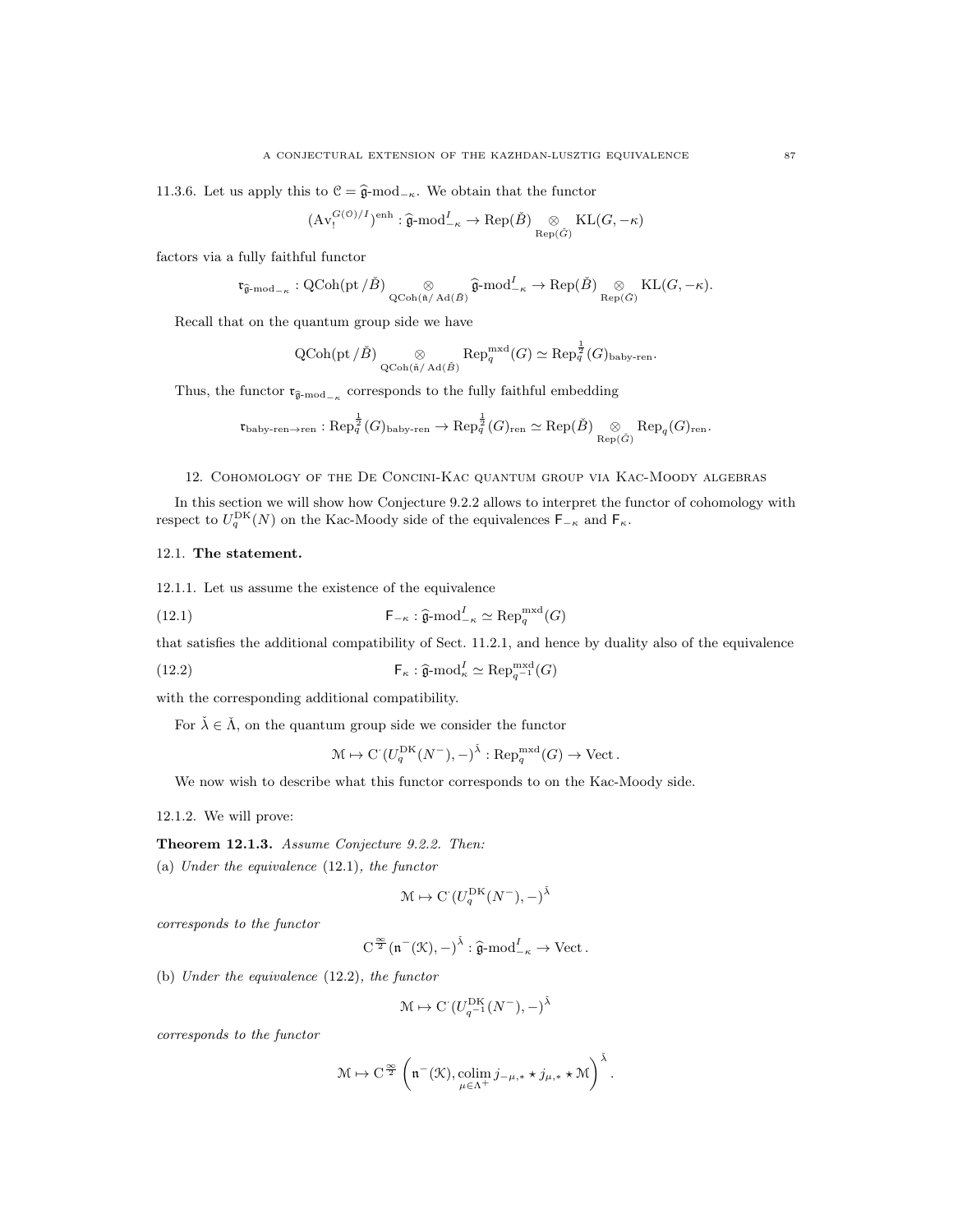12.1.4. As a plausibility check for Theorem 12.1.3(a), let us check that both sides of the theorem evaluate in the same way on

$$
\mathsf{F}_{-\kappa}(\mathbb{W}_{-\kappa}^{\check{\lambda}})\simeq \mathbb{M}_{q,\mathrm{mxd}}^{\check{\lambda}}.
$$

Indeed,

$$
C^{\frac{\infty}{2}}(\mathfrak{n}^-(\mathfrak{K}), \mathbb{W}_{-\kappa}^{\check{\lambda}})^{\check{\lambda}'} = \begin{cases} & k[-d] \text{ if } \check{\lambda}' = \check{\lambda} + 2\check{\rho} \\ & 0 \text{ otherwise,} \end{cases}
$$

by Proposition 2.4.7, and

$$
\mathcal{C}\left(U_q^{\mathrm{DK}}(N^-),\mathbb{M}_{q,\mathrm{mxd}}^{\check{\lambda}}\right)^{\check{\lambda}'}=\begin{cases} & k[-d] \text{ if } \check{\lambda}'=\check{\lambda}+2\check{\rho} \\ & 0 \text{ otherwise}, \end{cases}
$$

by Corollary 7.4.4.

12.1.5. As a formal consequence of Theorem 12.1.3 we obtain the following statement (which is conjectural, since Theorem 12.1.3 assumes Conjecture 9.2.2) pertaining to the original Kazhdan-Lusztig equivalence:

## Conjecture 12.1.6.

(a) Under the equivalence  $\mathsf{F}_{-\kappa} : \mathrm{KL}(G, -\kappa) \simeq \mathrm{Rep}_q(G)$ , the functor

$$
\mathcal{M} \mapsto \mathrm{C}^{\cdot} (U_q^{\mathrm{DK}}(N^-), -)^{\check{\lambda}}
$$

corresponds to the functor

$$
C^{\frac{\infty}{2}}(\mathfrak{n}^-(\mathfrak{K}),-)^{\check{\lambda}}.
$$

(b) Under the equivalence  $\mathsf{F}_{\kappa} : \mathrm{KL}(G, \kappa) \simeq \mathrm{Rep}_{a^{-1}}(G)$ , the functor

$$
\mathfrak{M} \mapsto \mathrm{C}^\cdot(U_{q^{-1}}^{\mathrm{DK}}(N^-),-)^{\check\lambda}
$$

corresponds to the functor

$$
\mathcal{M} \mapsto C^{\frac{\infty}{2}}\left(\mathfrak{n}^-(\mathfrak{K}), \underset{\mu \in \Lambda^+}{\operatorname{colim}} j_{-\mu,*} \star j_{\mu,*} \star \mathcal{M}\right)^{\check{\lambda}}.
$$

The rest of this section is devoted to the proof of Theorem 12.1.3.

12.2. Cohomology of  $U_q^{\text{DK}}(N^-)$  via the cohomology of  $U_q^{\text{Lus}}(N)$ . We begin the proof of Theorem 12.1.3 by showing that there is a certain categorical procedure that allows to express the cohomology of  $U_q^{\text{DK}}(N^-)$  in terms of the cohomology of  $U_q^{\text{Lus}}(N)$ .

The rest of the proof will essentially consist of applying the same procedure on the Kac-Moody side.

12.2.1. Let C be a category equipped with an action of Rep( $\check{G}$ ). For  $\mu \in \Lambda^+$  consider the following endo-functor of Rep( $\check{B}$ )  $\underset{\text{Rep}(\check{G})}{\otimes} \mathcal{C},$ 

$$
c \mapsto P_{\mu}(c) := k^{-\mu} \otimes \left( \textbf{oblv}_{\check{G} \to \check{B}} \circ \textbf{coind}_{\check{B} \to \check{G}}(k^{w_0(\mu)} \otimes c) \right).
$$

Pick a representative  $w'_0 \in \text{Norm}_{\tilde{G}}(\tilde{T})$  of  $w_0 \in W$ . The action of  $w'_0$  trivializes the lowest weight line in every  $V^{\mu}$ ; in particular we obtain a canonical map of  $\check{B}$ -modules

$$
(12.3) \t\t V^{-w_0(\mu)} \to k^{-\mu}
$$

or, equivalently, an identification

$$
V^{-w_0(\mu)} \simeq (V^{\mu})^{\vee}.
$$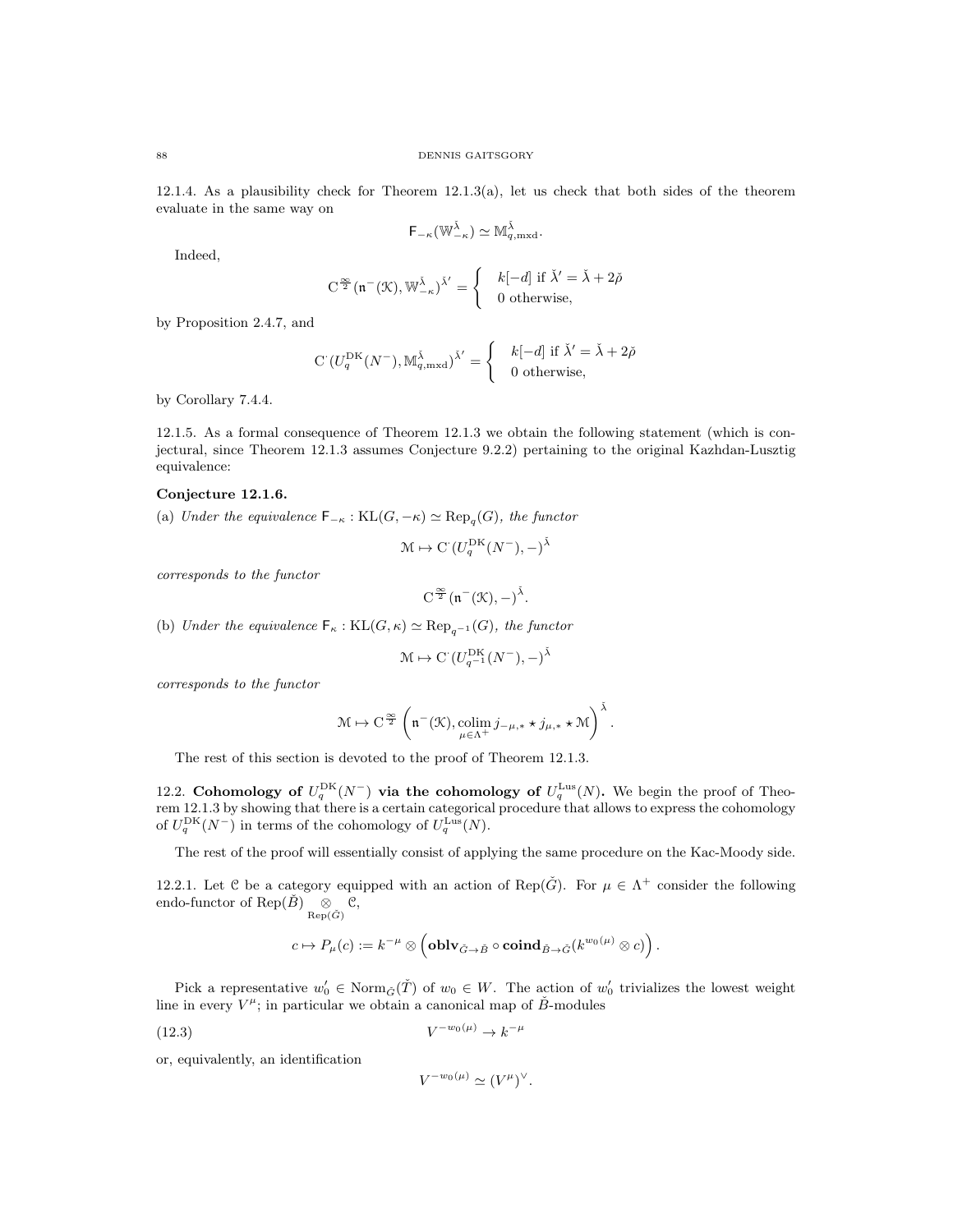The choice of  $w'_0$  defines on the family of functors  $\mu \leadsto P_\mu$  a structure of directed family with the transition maps being

$$
\begin{aligned} k^{-\mu_2} \otimes \left( {\bf oblv}_{\check G \to \check B} \circ {\bf coind}_{\check B \to \check G} (k^{w_0(\mu_2)} \otimes c) \right) &\to \\ & \to k^{-\mu_2} \otimes V^{-w_0(\mu_1)} \otimes (V^{-w_0(\mu_1)})^{\vee} \otimes \left( {\bf oblv}_{\check G \to \check B} \circ {\bf coind}_{\check B \to \check G} (k^{w_0(\mu_2)} \otimes c) \right) \stackrel{(12.3)}{\longrightarrow} \\ & \to k^{-\mu_1-\mu_2} \otimes (V^{-w_0(\mu_1)})^{\vee} \otimes \left( {\bf oblv}_{\check G \to \check B} \circ {\bf coind}_{\check B \to \check G} (k^{w_0(\mu_2)} \otimes c) \right) \to \\ & \to k^{-\mu_1-\mu_2} \otimes \left( {\bf oblv}_{\check G \to \check B} \circ {\bf coind}_{\check B \to \check G} (k^{w_0(\mu_1+\mu_2)} \otimes c) \right), \end{aligned}
$$

where the last arrow comes from the canonical map

 $(V^{\mu})^{\vee} \to \mathbf{coind}_{\check{B} \to \check{G}}(k^{-\mu}), \quad \mu \in \Lambda^+$ 

dual to  $\mathrm{ind}_{\check{B}\to\check{G}}(k^{\mu})\simeq V^{\mu}.$ 

Denote

$$
P:=\operatornamewithlimits{colim}_{\mu\in\Lambda^+}P_\mu.
$$

12.2.2. Take  $\mathfrak{C} := \text{Rep}_q(G)$ , and consider the above family of endo-functors of

$$
\operatorname{Rep}_q^{\frac{1}{2}}(G)_{\operatorname{ren}} \simeq \operatorname{Rep}(\check{B}) \underset{\operatorname{Rep}(\check{G})}{\otimes} \operatorname{Rep}_q(G).
$$

Consider now the following family of endo-functors of  $\text{Rep}_q^{\text{mxd}}(G)$ :

$$
\mathcal{M} \mapsto P_{\mu}(\mathcal{M}):=\mathbf{oblv}_{\frac{1}{2}\to\mathrm{mxd}}\circ\mathfrak{s}_{\mathrm{ren}\to\mathrm{baby}\text{-}\mathrm{ren}}\circ P_{\mu}\circ\mathfrak{r}_{\mathrm{baby}\text{-}\mathrm{ren}\to\mathrm{ren}}\circ\mathbf{coind}_{\mathrm{mxd}\to\frac{1}{2}}(\mathcal{M}),
$$

which we can also rewrite as

$$
\mathcal{M} \mapsto k^{-\mu} \otimes \left(\mathbf{oblv}_{\mathrm{big} \rightarrow \mathrm{mxd}} \circ \mathbf{coind}_{\mathrm{mxd} \rightarrow \mathrm{big}}(k^{w_0(\mu)} \otimes \mathcal{M})\right).
$$

We claim:

Proposition 12.2.3. The functor

$$
\mathcal{M} \mapsto \mathrm{C}^{\cdot} (U_q^{\mathrm{DK}}(N^-), \mathcal{M})^{\check{\lambda}}, \quad \mathrm{Rep}_q^{\mathrm{mxd}}(G) \to \mathrm{Vect}
$$

identifies canonically with

$$
\operatornamewithlimits{colim}_{\mu \in \Lambda^+} \operatorname{C}\left(U_q^{\mathrm{Lus}}(N),\widetilde{P}_\mu(\mathfrak{M})\right)^{w_0(\check{\lambda})}
$$

.

The rest of this subsection is devoted to the proof of Proposition 12.2.3.

12.2.4. We will deduce Proposition 12.2.3 from the following statement in the abstract context of Sect. 12.2.1.

Note that the action of  $w_0$  defines an endo-functor of Rep( $\tilde{T}$ ). A choice of a lift of  $w_0$  to an element  $w'_0 \in \text{Norm}_{\tilde{G}}(\tilde{T})$  endows this endo-functor with a structure of endo-functor of  $\text{Rep}(\tilde{T})$  as a module over  $Rep(\check{G})$ . In particular, we have a well-defined endo-functor

$$
\text{Rep}(\check T) \underset{\text{Rep}(\check G)}{\otimes} \mathcal{C} \overset{w_0'}{\to} \text{Rep}(\check T) \underset{\text{Rep}(\check G)}{\otimes} \mathcal{C}.
$$

We claim:

Proposition 12.2.5. The functor P identifies canonically with the composition

$$
\mathrm{Rep}(\check{B}) \underset{\mathrm{Rep}(\check{G})}{\otimes} \mathcal{C} \overset{\mathbf{oblv}_{\check{B},\check{G}},\check{T}}{\longrightarrow} \mathrm{Rep}(\check{T}) \underset{\mathrm{Rep}(\check{G})}{\otimes} \mathcal{C} \overset{w_0'}{\overset{\sim}{\rightarrow}} \mathrm{Rep}(\check{T}) \underset{\mathrm{Rep}(\check{G})}{\otimes} \mathcal{C} \overset{\mathbf{coind}_{\check{T}_1^{\check{G}},\check{B}}}{\longrightarrow} \mathrm{Rep}(\check{B}) \underset{\mathrm{Rep}(\check{G})}{\otimes} \mathcal{C}.
$$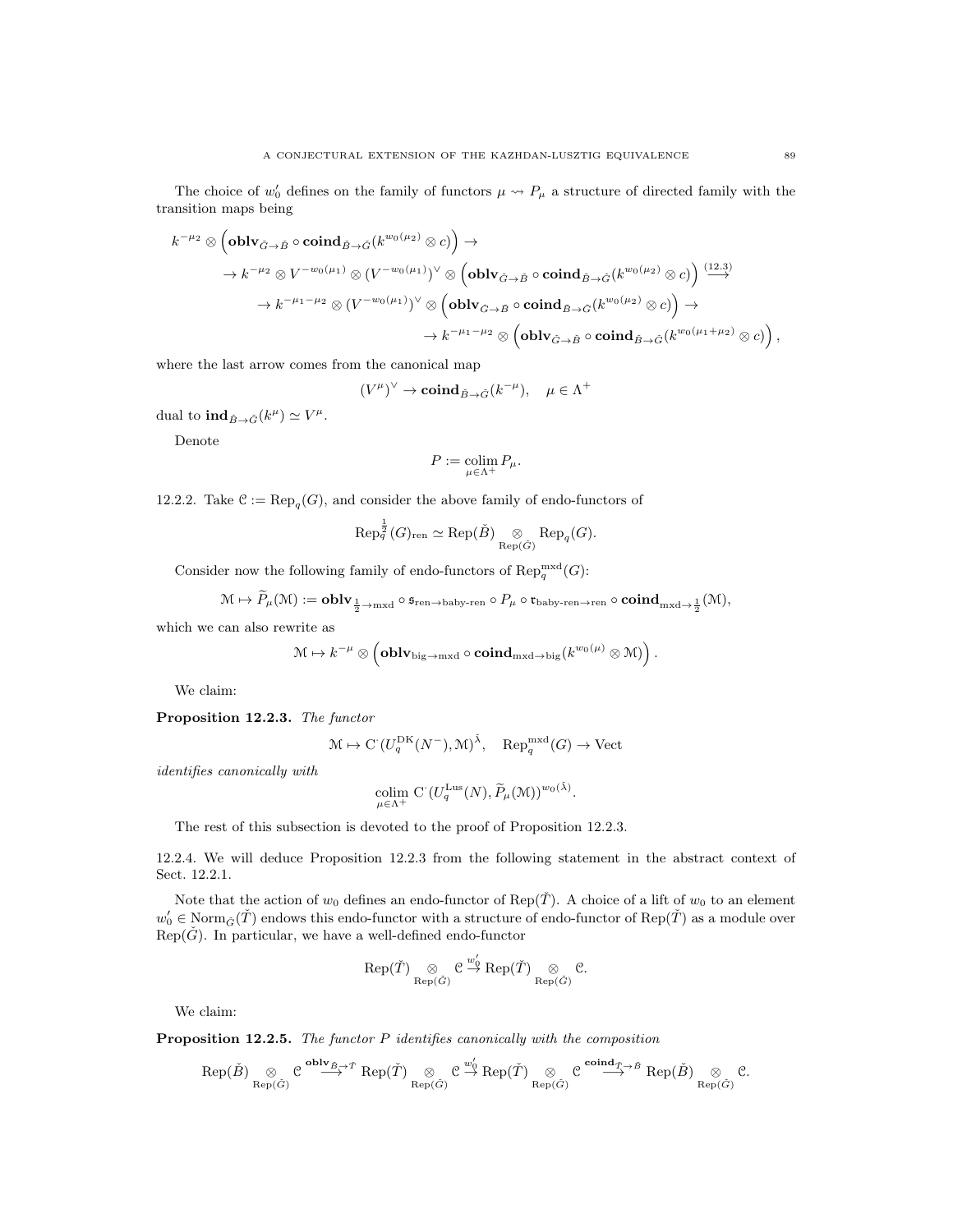12.2.6. Let us first show how Proposition 12.2.5 implies Proposition 12.2.3.

First off, we note that both sides are continuous functors out of  $\text{Rep}_q^{\text{mxd}}(G)$  (for the LHS this follows from the definition of  $\text{Rep}_q^{\text{mxd}}(G)$ , and for the RHS from Corollary 5.2.7). Hence, we can assume that M is compact. Denote  $\mathcal{M}' := \mathbf{coind}_{\mathrm{mxd}\to \frac{1}{2}}(\mathcal{M})$ . This is a compact object in  $\text{Rep}_q^{\frac{1}{2}}(G)_{\text{baby-ren}}$ .

We rewrite

$$
\begin{split} &C\left(U_{q}^{\mathrm{Lus}}(N),\widetilde{P}_{\mu}(\mathcal{M})\right)^{w_{0}(\tilde{\lambda})} \simeq \\ &\simeq \mathcal{H}om_{\mathrm{Rep}_{q}^{\mathrm{mxd}}(G)}\left(M_{q,\mathrm{mxd}}^{w_{0}(\tilde{\lambda})},\mathbf{oblv}_{\frac{1}{2}\to\mathrm{mxd}}\circ\mathfrak{s}_{\mathrm{ren}\to\mathrm{haby}\text{-ren}}\circ P_{\mu}\circ\mathfrak{r}_{\mathrm{baby}\text{-ren}\to\mathrm{ren}}\circ\mathbf{coind}_{\mathrm{mxd}\to\frac{1}{2}}(\mathcal{M})\right)\simeq \\ &\simeq \mathcal{H}om_{\mathrm{Rep}_{q}^{\frac{1}{2}}(G)_{\mathrm{baby}\text{-ren}}}\left(M_{q,\frac{1}{2}}^{w_{0}(\tilde{\lambda})},\mathfrak{s}_{\mathrm{ren}\to\mathrm{baby}\text{-ren}}\circ P_{\mu}\circ\mathfrak{r}_{\mathrm{baby}\text{-ren}\to\mathrm{ren}}(\mathcal{M}')\right), \end{split}
$$

and hence

$$
\begin{split} \underset{\mu \in \Lambda^{+}}{\text{colim}} \; & \; \mathrm{C} \left( U_{q}^{\mathrm{Lus}}(N), \widetilde{P}_{\mu}(\mathbb{M}) \right)^{w_{0}(\check{\lambda})} \simeq \\ & \; \; \simeq \underset{\mu \in \Lambda^{+}}{\text{colim}} \; \mathcal{H}om \underset{\mathrm{Rep}_{q}^{\frac{1}{2}}(G)_{\mathrm{baby-ren}}} \left( \mathbb{M}_{q,\frac{1}{2}}^{w_{0}(\check{\lambda})}, \mathfrak{s}_{\mathrm{ren}\to\mathrm{baby-ren}} \circ P_{\mu} \circ \mathfrak{r}_{\mathrm{baby-ren}\to\mathrm{ren}}(\mathbb{M}') \right) \simeq \\ & \; \simeq \mathcal{H}om \underset{\mathrm{Rep}_{q}^{\frac{1}{2}}(G)_{\mathrm{baby-ren}}} \left( \mathbb{M}_{q,\frac{1}{2}}^{w_{0}(\check{\lambda})}, \mathfrak{s}_{\mathrm{ren}\to\mathrm{baby-ren}} \circ P \circ \mathfrak{r}_{\mathrm{baby-ren}\to\mathrm{ren}}(\mathbb{M}') \right) \simeq \\ & \; \simeq \mathcal{H}om \underset{\mathrm{Rep}_{q}^{\frac{1}{2}}(G)_{\mathrm{ren}}} \left( \mathbb{M}_{q,\frac{1}{2}}^{w_{0}(\check{\lambda})}, P \circ \mathfrak{r}_{\mathrm{baby-ren}\to\mathrm{ren}}(\mathbb{M}') \right) \end{split}
$$

Now using Proposition 12.2.5 we rewrite the latter expression as

$$
\mathcal{H}om_{\text{Rep}_{q}^{\frac{1}{2}}(G)_{\text{ren}}} \left( \mathbb{M}_{q, \frac{1}{2}}^{w_0(\check{\lambda})}, \mathbf{coind}_{\check{T} \to \check{B}} \circ w_0' \circ \mathbf{oblv}_{\check{B} \to \check{T}} \circ \mathfrak{r}_{\text{bdby-ren}\to \text{ren}}(\mathcal{M}') \right)
$$

and further by adjunction as

$$
\mathcal Hom_{\text{Rep}_q^{\text{sml},\text{grd}}(G)_{\text{ren}}}\left(\mathbb M_{q,\text{sml}}^{w_0(\check\lambda)},w_0'\circ\textbf{oblv}_{\check B\to \check T}\circ \mathfrak r_{\text{baby-ren}\to \text{ren}}(\mathcal M')\right).
$$

Since both sides are compact as objects in  $\operatorname{Rep}_q^{\operatorname{sml},\operatorname{grd}}(G)_{\operatorname{ren}}$ , and since the functor  $\mathfrak s$  is fully faithful on compact objects, the latter expression maps isomorphically to

$$
\begin{split} \mathcal{H}om_{\mathrm{Rep}^{\mathrm{sml}},\mathrm{grd}}(G)\left(\mathbb{M}_{q,\mathrm{sml}}^{w_0(\check{\lambda})},\mathfrak{s}\circ w_0'\circ \mathbf{oblv}_{\check{B}\to\check{T}}\circ \mathfrak{r}_{\mathrm{bdry}\text{-}\mathrm{ren}\to\mathrm{ren}}(\mathcal{M}')\right) &\simeq\\ &\simeq \mathcal{H}om_{\mathrm{Rep}^{\mathrm{sml}},\mathrm{grd}}(G)\left(\mathbb{M}_{q,\mathrm{sml}}^{w_0(\check{\lambda})},w_0'\circ \mathbf{oblv}_{\check{B}\to\check{T}}\circ \mathfrak{s}\circ \mathfrak{r}_{\mathrm{bdry}\text{-}\mathrm{ren}\to\mathrm{ren}}(\mathcal{M}')\right) &\simeq\\ &\simeq \mathcal{H}om_{\mathrm{Rep}^{\mathrm{sml}},\mathrm{grd}}(G)\left(\mathbb{M}_{q,\mathrm{sml}}^{w_0(\check{\lambda})},w_0'\circ \mathbf{oblv}_{\check{B}\to\check{T}}\circ \mathfrak{s}_{\mathrm{baby}}(\mathcal{M}')\right). \end{split}
$$

Next, we rewrite

$$
\begin{split} \mathrm{C}\,(U_q^{\mathrm{DK}}(N^-),\mathcal{M})^{\check\lambda} &\simeq \mathrm{C}\,\left(u_q(N^-),\mathbf{oblv}_{\frac{1}{2}\to\mathrm{sml},\mathrm{grd}}\circ\mathfrak{s}_{\mathrm{baby}}\circ\mathbf{coind}_{\mathrm{mxd}\to\frac{1}{2}}(\mathcal{M})\right)^{\check\lambda} &\simeq \\ &\simeq \mathrm{C}\,\left(u_q(N^-),\mathbf{oblv}_{\check B\to\check T}\circ\mathfrak{s}_{\mathrm{baby}}(\mathcal{M}')\right)^{\check\lambda}, \end{split}
$$

which we further rewrite as

(12.4) 
$$
\mathcal{H}om_{\text{Rep}_q^{\text{sm1},\text{grd}}(G)}\left(\text{ind}_{\text{sm1}^-\to\text{sm1},\text{grd}}(k^{\check{\lambda}}),\text{oblv}_{\check{B}\to\check{T}}\circ\mathfrak{s}_{\text{baby}}(\mathcal{M}')\right).
$$

We have

$$
\operatorname{Rep}_q^{\operatorname{sml},\operatorname{grd}}(G) \simeq \operatorname{Rep}(\check{T}) \underset{\operatorname{Rep}(\check{G})}{\otimes} \operatorname{Rep}_q(G).
$$

Let us apply the functor  $w'_0$  and use the identification

$$
w_{0}'(\mathbf{ind}_{\mathrm{sml}^{-}\rightarrow\mathrm{sml},\mathrm{grd}}(k^{\check{\lambda}}))\simeq\mathbf{ind}_{\mathrm{sml}^{+}\rightarrow\mathrm{sml},\mathrm{grd}}(k^{w_{0}(\check{\lambda})}).
$$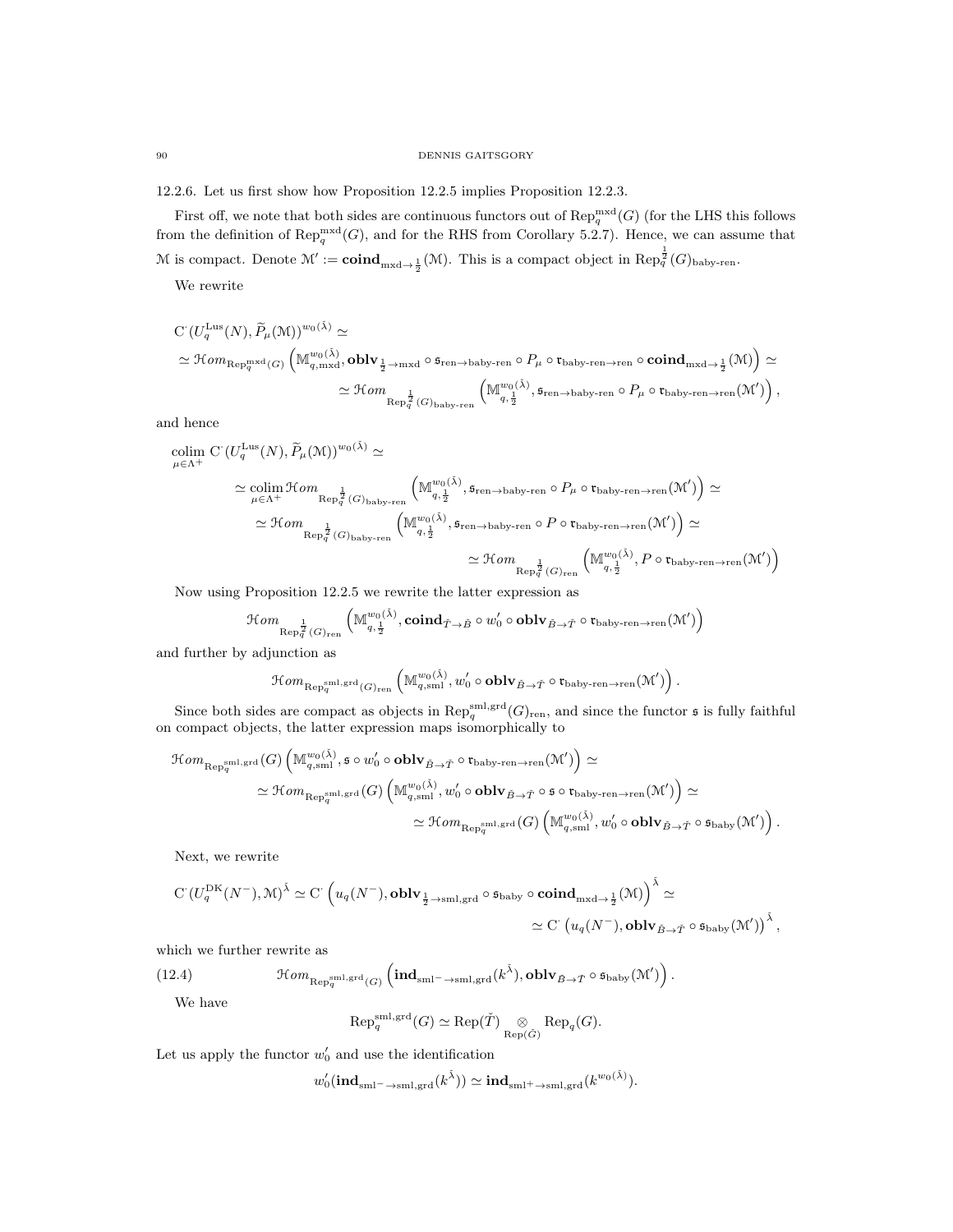Thus, we rewrite the expression in (12.4) as

$$
\mathop{\mathcal{H}\mathit{om}}\nolimits_{\mathop{\mathrm{Rep}}\nolimits_q^{\mathrm{sml},\mathop{\mathrm{grd}}\nolimits}(G)}\left(\mathop{\mathrm{\mathbf{ind}}}\nolimits_{\mathop{\mathrm{sml}}\nolimits+\mathop{\to}\mathop{\mathrm{sml}},\mathop{\mathrm{grd}}\nolimits}(k^{w_0(\check{\lambda})}), w'_0\cdot\mathop{\mathrm{\bf{oblv}}\nolimits_{\check{B}\to\check{T}}}\circ\mathop{\mathfrak{s}_{\mathrm{baby}}}\nolimits(\mathop{\mathcal{M}}'\nolimits')\right),
$$

as desired.

12.2.7. Proof of Proposition 12.2.5. In order to prove Proposition 12.2.5 it suffices to consider the universal case, i.e.,  $\mathcal{C} = \text{Rep}(\check{G})$ . We need to establish an isomorphism between the two endo-functors of Rep( $\check{B}$ ) as functors between Rep( $\check{G}$ )-module categories.

We first construct a natural transformation

(12.5)  $P \to \mathbf{coind}_{\tilde{T} \to \tilde{B}} \circ w'_0 \circ \mathbf{oblv}_{\tilde{B} \to \tilde{T}}.$ 

To do so, we need to construct a compatible family of natural transformations

 $P_\mu \to \mathbf{coind}_{\check T \to \check B} \circ w_0' \circ \mathbf{oblv}_{\check B \to \check T}, \quad \mu \in \Lambda^+.$ 

By adjunction, the latter amounts to a compatible system of natural transformations

$$
\operatorname{\mathbf{oblv}}_{\check{G}\to \check{T}}\circ \operatorname{\mathbf{coind}}_{\check{B}\to \check{G}}(k^{w_0(\mu)}\otimes -)\to w_0'\circ (k^{w_0(\mu)}\otimes \operatorname{\mathbf{oblv}}_{\check{B}\to \check{T}}(-)).
$$

These natural transformations are obtained from the natural transformation

 ${\bf oblv}_{\check{G}\rightarrow\check{T}}\circ{\bf coind}_{\check{B}\rightarrow\check{G}}\simeq w'_0\circ{\bf oblv}_{\check{G}\rightarrow\check{T}}\circ{\bf coind}_{\check{B}\rightarrow\check{G}}\simeq$ 

$$
\simeq w'_0\circ {\bf oblv}_{\check B\rightarrow \check T}\circ {\bf oblv}_{\check G\rightarrow \check B}\circ {\bf coind}_{\check B\rightarrow \check G}\rightarrow w'_0\circ {\bf oblv}_{\check B\rightarrow \check T}.
$$

.

In order to check that (12.5) is an isomorphism, it is enough to do so on the objects  $k^{\nu} \in \text{Rep}(\check{B})$ . We have

$$
P(k^{\nu}) \simeq \underset{\mu \in \Lambda^{+}}{\operatorname{colim}} \, k^{w_{0}(\mu)} \otimes \operatorname{\bf{oblv}}_{\check{G}\rightarrow \check{B}}((V^{\mu-\nu})^{\vee}) \overset{w_{0}'}{\simeq} \underset{\mu \in \Lambda^{+}}{\operatorname{colim}} \, k^{w_{0}(\mu)} \otimes \operatorname{\bf{oblv}}_{\check{G}\rightarrow \check{B}}(V^{w_{0}(-\mu+\nu)}),
$$

which maps isomorphically to  $\mathbf{coind}_{\tilde{T}\to\tilde{B}}(k^{w_0(\nu)})$  (see (10.8)), as required.

# 12.3. The  $P_\mu$  functors on the geometric side.

12.3.1. Let C be a category with an action of  $G(\mathcal{K})$  at level  $-\kappa$ . For  $\mu \in \Lambda^+$ , consider the endo-functor of  $\mathcal{C}^I$ , denoted  $\widetilde{P}''_{\mu}$  of  $\mathcal{C}^I$ , given by convolution with the object  $j_{-\mu,*} \star j_{\mu,*} \star j_{\mu_0,*}[-d]$ . These functors form a directed family under the transitions maps specified in Corollary 3.4.7.

Denote

$$
\widetilde{P}'' := \operatornamewithlimits{colim}_{\mu \in \Lambda^+} \widetilde{P}''_{\mu}.
$$

12.3.2. Consider now the object of D-mod<sub>- $\kappa$ </sub> $\left(\mathrm{Fl}_G^{\text{aff}}\right)^I$  equal to

(12.6) 
$$
j_{-\mu,*} * p^*(\delta_{1,\text{Gr}}) * j_{w_0(\mu),*}, \mu \in \Lambda^+
$$

We note that for  $\mu \in \Lambda^{++}$ , we have

$$
j_{-\mu,*}\star p^*(\delta_{1,\text{Gr}})\star j_{w_0(\mu),*}\in \text{(D-mod}_{-\kappa}(\text{Fl}_G^{\text{aff}})^I)^{\heartsuit}[d].
$$

This follows from the fact that

$$
p_*(j_{-\mu,*}) \in (\text{D-mod}_{-\kappa}(\text{Gr}_G^{\text{aff}})^I)^{\heartsuit}[d] \text{ and } \text{Av}_*^{G(\mathcal{O})/I}(j_{w_0(\mu),*}) \in \text{D-mod}_{-\kappa}(\text{Fl}_G^{\text{aff}})^{G(\mathcal{O})},
$$

combined with [FG3, Lemma 9.1.4].

We consider the submonoid  $\{0\} \cup \Lambda^{++} \subset \Lambda^+$ ; note that the resulting subcategory  $\Lambda^{++} \subset \Lambda^+$  is cofinal.

We claim that the objects (12.6) form a directed family indexed by  $\Lambda^{++}$ . Namely, the transition maps are induced by the maps

(12.7) 
$$
p^*(\delta_{1,\text{Gr}}) \to j_{-\mu,*} * p^*(\delta_{1,\text{Gr}}) * j_{w_0(\mu),*}, \quad \mu \in \Lambda^{++}
$$

constructed as follows: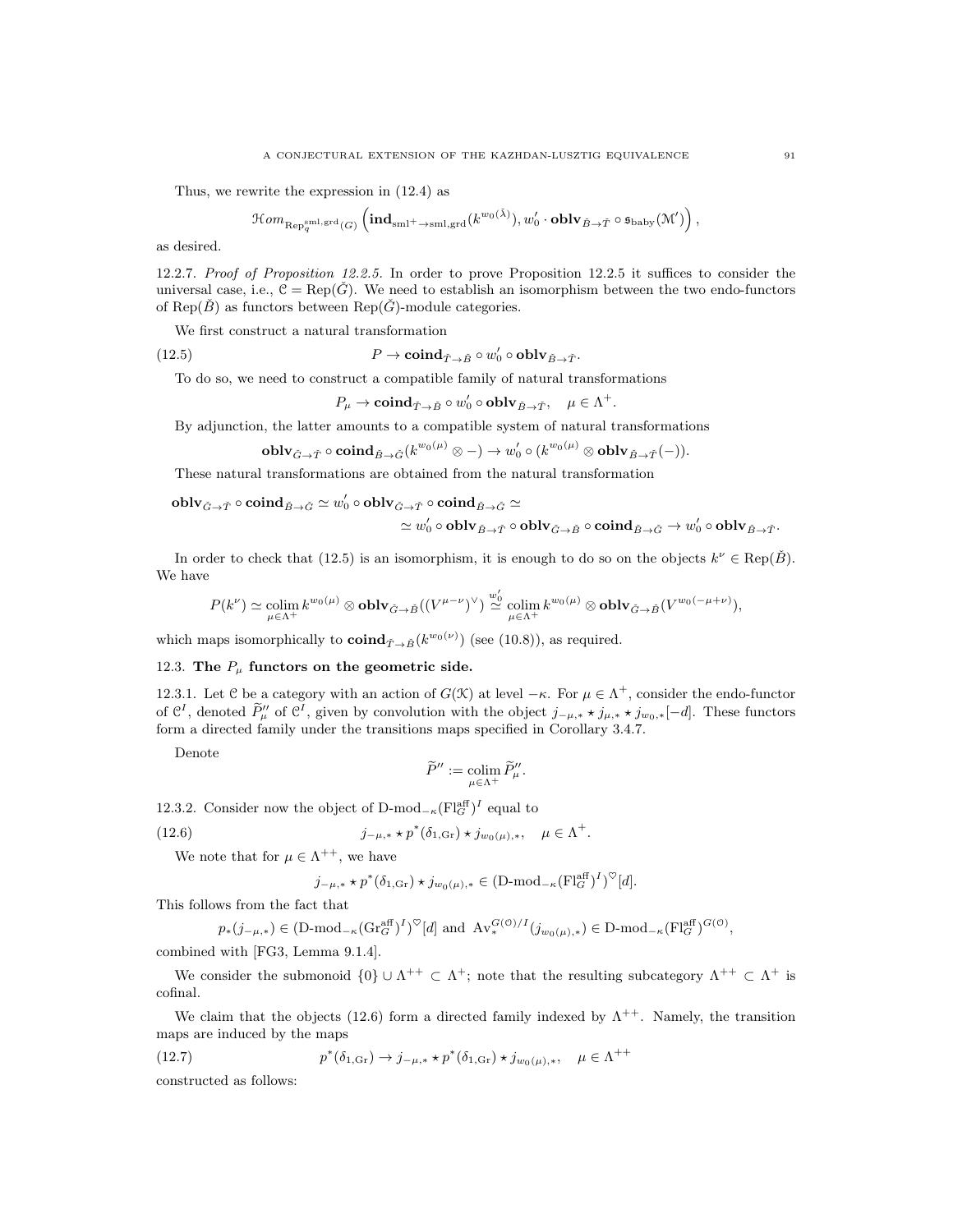By adjunction, the datum of a map (12.7) is equivalent to that of a map

 $\delta_{1,\text{Gr}} \to j_{-\mu,*} * p^*(\delta_{1,\text{Gr}}) * p_*(j_{w_0(\mu),*})$ 

and further to that of a map

(12.8) 
$$
p_*(j_{\mu,!}) \to p^*(\delta_{1,\text{Gr}}) \star p_*(j_{w_0(\mu),*}).
$$

We note:

$$
p_{*}(j_{w_{0}(\mu),*}) \simeq p_{*}(j_{w_{0}(\mu)\cdot w_{0},*})[d] = p_{*}(j_{w_{0}\cdot\mu,*})[d].
$$

The sought-for map (12.8) is

$$
p_{*}(j_{\mu,!}) \simeq j_{w_{0},!} \star p_{*}(j_{w_{0},\mu,!}) \to p^{!}(\delta_{1,\text{Gr}})[-d] \star p_{*}(j_{w_{0},\mu,!}) \simeq
$$
  

$$
\simeq p^{*}(\delta_{1,\text{Gr}})[d] \star p_{*}(j_{w_{0},\mu,!}) \to p^{*}(\delta_{1,\text{Gr}})[d] \star p_{*}(j_{w_{0},\mu,*}).
$$

Remark 12.3.3. Consider the object

$$
\underset{\mu \in \Lambda^{++}}{\text{colim }} j_{-\mu,*} \star p^*(\delta_{1,\text{Gr}}) \star j_{w_0(\mu),*} \in \text{D-mod}_{-\kappa}(\widetilde{\text{Fl}}_G^{\text{aff}})^I.
$$

In Sect. 13.5 we will see that under Bezrukavnikov's equivalence

$$
\text{D-mod}_{-\kappa}(\text{Fl}_G^{\text{aff}})^I \simeq \text{IndCoh}((\widetilde{\text{N}} \times \widetilde{\text{N}})/\check{G})
$$

the above object corresponds (up to a twist) to the dualizing sheaf on the big Schubert cell in

$$
(\check{G}/\check{B}\times \check{G}/\check{B})^o/\check{G}\subset (\check{G}/\check{B}\times \check{G}/\check{B})/\check{G}\subset (\tilde{\check{N}}\times \tilde{\check{N}})/\check{G}.
$$

12.3.4. Let  $\widetilde{P}'_{\mu}$  denote the endo-functor of  $\mathcal{C}^I$  given by convolution with  $j_{-\mu,*} \star p^*(\delta_{1,\text{Gr}}) \star j_{w_0(\mu),*}.$ Denote

$$
\widetilde{P}' := \operatornamewithlimits{colim}_{\mu \in \Lambda^{++}} \widetilde{P}'_{\mu}.
$$

Note that we have a natural transformation between the families

$$
\widetilde{P}'_{\mu} \to \widetilde{P}''_{\mu},
$$

namely

$$
j_{-\mu,*}\star p^*(\delta_{1,\text{Gr}})\star j_{w_0(\mu),*}\to j_{-\mu,*}\star j_{w_0,*}[-d]\star j_{w_0(\mu),*}\simeq j_{-\mu,*}\star j_{w_0\cdot w_0(\mu),*}[-d]\simeq\\ \simeq j_{-\mu,*}\star j_{\mu\cdot w_0,*}[-d]\simeq j_{-\mu,*}\star j_{\mu,*}\star j_{w_0,*}[-d].
$$

We will prove:

# **Theorem 12.3.5.** The resulting natural transformation  $\tilde{P}' \to \tilde{P}''$  is an isomorphism.

12.4. Relation to semi-infinite cohomology on the Kac-Moody side: negative level case. In this subsection we will use the formalism of the functors  $P_{\mu}$  to prove point (a) of Theorem 12.1.3.

12.4.1. Let  $P_\mu$  be the endo-functor of

$$
\mathrm{Rep}(\check{B}) \underset{\mathrm{Rep}(\check{G})}{\otimes} \mathfrak{C}^{G(\mathfrak{O})}
$$

defined in Sect. 12.2.1.

Define the endo-functor  $\widetilde{P}_{\mu}$  of  $\mathcal{C}^{I}$  by

$$
\widetilde{P}_{\mu} := \left(\mathbf{oblv}_{G(\mathcal{O})/I}\right)^{\text{enh}} \circ P_{\mu} \circ \left(\mathrm{Av}_{*}^{G(\mathcal{O})/I}\right)^{\text{enh}}.
$$

Denote

$$
\widetilde{P}:=\operatornamewithlimits{colim}_{\mu\in\Lambda^+}\widetilde{P}_\mu.
$$

Note that we have a term-wise isomorphism

(12.9)  $\widetilde{P}_{\mu} \simeq \widetilde{P}_{\mu}'$ .

We will prove: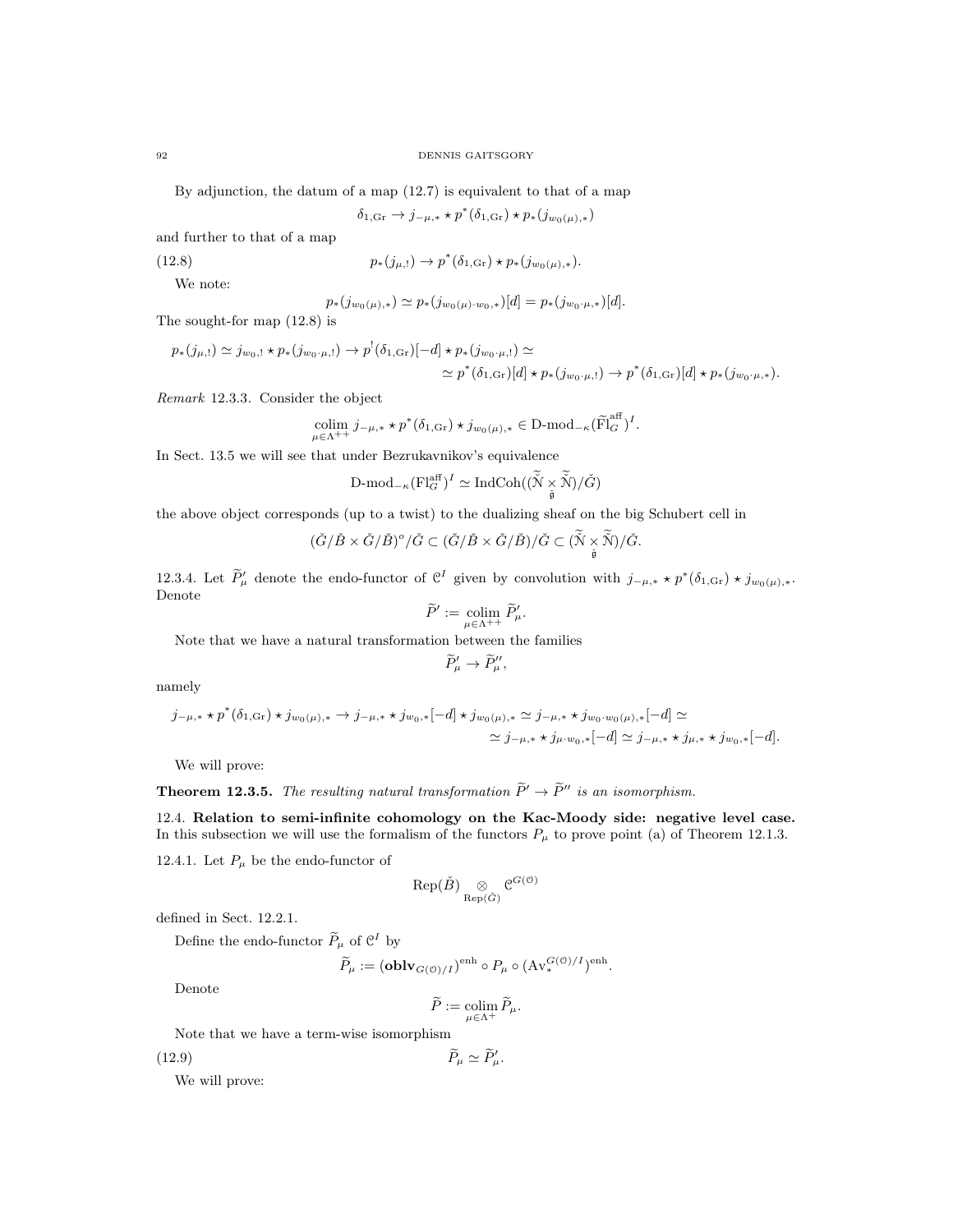Proposition 12.4.2. The term-wise isomorphism (12.9) lifts to an isomorphism of directed families for  $\mu \in \Lambda^{++}$ .

Remark 12.4.3. Recall that the transition maps for the family  $\{\widetilde{P}_{\mu}\}\$ came from the transition maps for the family  $\{P_\mu\}$ , and those depended on a choice of a lift of  $w_0 \in W$  to an element  $w'_0 \in \text{Norm}_{\tilde{G}}(\tilde{T})$ . However, in the course of the proof of Proposition 12.4.2 we will see that Geometric Satake provides a particular choice of such a lift.

**Corollary 12.4.4.** There exists an isomorphism of endo-functors  $\widetilde{P} \simeq \widetilde{P}'$ .

12.4.5. Let us assume Proposition 12.4.2 (and hence Corollary 12.4.4) and prove Theorem 12.1.3(a):

According to Corollary 3.4.7, we have:

$$
C^{\frac{\infty}{2}}(\mathfrak{n}^{-}(\mathcal{K}),\mathcal{M})^{\tilde{\lambda}}\simeq \underset{\mu\in\Lambda^{+}}{\mathrm{colim}}\mathcal{H}om_{\widehat{\mathfrak{g}}\text{-}\mathrm{mod}^{\underline{I}}_{-\kappa}}(\mathbb{W}^{w_{0}(\tilde{\lambda})}_{-\kappa},j_{-\mu,*}\star j_{\mu,*}\star j_{w_{0},*}[-d]\star\mathcal{M})\simeq
$$

$$
\simeq \mathcal{H}om_{\widehat{\mathfrak{g}}\text{-}\mathrm{mod}^{\underline{I}}_{-\kappa}}(\mathbb{W}^{w_{0}(\tilde{\lambda})}_{-\kappa},\widetilde{P}''(\mathcal{M})),
$$

which according to Theorem 12.3.5 identifies with

$$
\mathcal{H}om_{\widehat{\mathfrak{g}}\text{-}\mathrm{mod}^I_{-\kappa}}(\mathbb{W}^{w_0(\tilde{\lambda})}_{-\kappa},\widetilde{P}'(\mathfrak{M})),
$$

and further, by Corollary 12.4.4 with

$$
\mathcal Hom_{\widehat{\mathfrak g}\text{-}\mathrm{mod}^I_{-\kappa}}(\mathbb W^{w_0(\check\lambda)}_{-\kappa},\widetilde P(\mathfrak M)).
$$

Now, by Sect. 11.2.1, the equivalence  $\mathsf{F}_{-\kappa}$  intertwines the endo-functor  $\widetilde{P}$  on  $\widehat{\mathfrak{g}}$ -mod<sup>I</sup><sub> $\kappa$ </sub> with the functor  $\widetilde{P}$  on Rep<sup>mxd</sup>(G). Hence, the assertion of Theorem 12.1.3(a) follows from Proposition 12.2.3.

12.5. Relation to semi-infinite cohomology on the Kac-Moody side: positive level case. In this subsection we will use the formalism of the functors  $P_\mu$  to prove point (b) of Theorem 12.1.3.

12.5.1. Let C be a category acted on (strongly) by  $G(\mathcal{K})$  at level  $\kappa$ . We define the endo-functors  $\widetilde{P}_{\mu}^{\prime\prime}$  of  $\mathcal{C}^{I}$  to be given by convolution with the objects

$$
j_{w_0,*}[-d] \star j_{w_0(\mu),*} \star j_{-w_0(\mu),*}, \quad \mu \in \Lambda^+.
$$

Set

$$
\widetilde{P}'' := \operatornamewithlimits{colim}_{\mu \in \Lambda^+} \widetilde{P}''_{\mu}.
$$

Define the endo-functors  $\widetilde{P}_{\mu}$  to be given by convolutions with the objects

$$
j_{\mu,*}\star p^*(\delta_{1,\text{Gr}})\star j_{-w_0(\mu),*}.
$$

These functors form a directed family by a procedure similar to that in Sect. 12.3.2. Set

$$
\widetilde{P}' := \operatornamewithlimits{colim}_{\mu \in \Lambda^{++}} \widetilde{P}'_{\mu}.
$$

As in Sect. 12.3.4 we have a natural transformation between the families

$$
\widetilde{P}'_{\mu} \to \widetilde{P}''_{\mu}.
$$

From Theorem 12.3.5 we obtain:

**Corollary 12.5.2.** The resulting natural transformation  $\widetilde{P}' \to \widetilde{P}''$  is an isomorphism.

Proof. The assertion of Corollary 12.5.2 follows from the fact that the situation at the positive level is obtained from that at the negative level by applying the inversion equivalence

$$
\text{D-mod}_{-\kappa}(\text{Fl}_G^{\text{aff}})^I \to \text{D-mod}_{\kappa}(\text{Fl}_G^{\text{aff}})^I.
$$

 $\Box$ 

П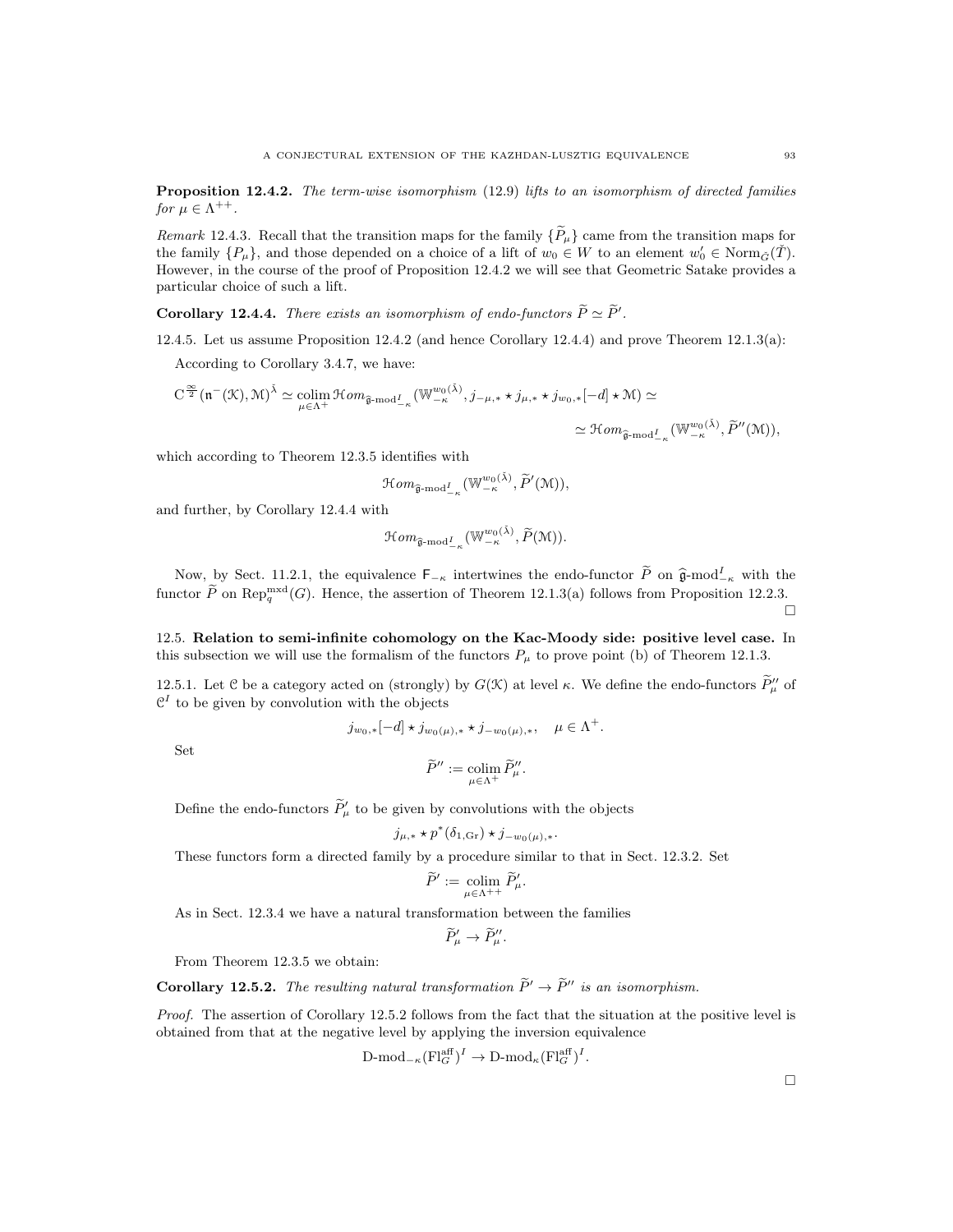12.5.3. Let  $P_\mu$  be the directed family of endo-functors of

$$
\mathrm{Rep}(\check B) \underset{\mathrm{Rep}(\check G)}{\otimes} \mathfrak{C}^{G(\mathfrak{O})}
$$

defined in Sect. 12.2.1. We have a term-wise identification

$$
\widetilde{P}_{\mu} \simeq \widetilde{P}_{\mu}'.
$$
 (12.10)

As in Proposition 12.4.2 we prove:

Proposition 12.5.4. The term-wise isomorphism (12.10) lifts to an isomorphism of directed families for  $\mu \in \Lambda^+$ .

Hence:

**Corollary 12.5.5.** There exists an isomorphism of endo-functors  $\widetilde{P} \simeq \widetilde{P}'$ .

12.5.6. We are now ready to deduce Theorem 12.1.3(b):

We have:

$$
C^{\frac{\infty}{2}} \left( \mathfrak{n}^{-}(\mathcal{K}), \underset{\mu \in \Lambda^{+}}{\text{colim}} j_{-\mu,*} \star j_{\mu,*} \star \mathcal{M} \right)^{\check{\lambda}} \simeq
$$
  

$$
\simeq C^{\frac{\infty}{2}} \left( \mathfrak{n}(\mathcal{K}), j_{w_{0},*}[-d] \star \left( \underset{\mu \in \Lambda^{+}}{\text{colim}} j_{-\mu,*} \star j_{\mu,*} \right) \star \mathcal{M} \right)^{w_{0}(\check{\lambda})} \simeq
$$
  

$$
\simeq C^{\frac{\infty}{2}} \left( \mathfrak{n}(\mathcal{K}), \widetilde{P}''(\mathcal{M}) \right)^{w_{0}(\check{\lambda})},
$$

which according to Corollary 12.5.2 identifies with

$$
C^{\frac{\infty}{2}}(\mathfrak{n}(\mathfrak{K}),\widetilde{P}'(\mathfrak{M}))^{w_0(\check{\lambda})},
$$

and further, according to Corollary 12.5.5, with

$$
C^{\frac{\infty}{2}}(\mathfrak{n}(\mathfrak{K}),\widetilde{P}(\mathfrak{M}))^{w_0(\check{\lambda})}.
$$

Now, by Sect. 11.2.1, the equivalence  $F_{\kappa}$  intertwines the endo-functor  $\widetilde{P}$  on  $\widehat{\mathfrak{g}}$ -mod<sub>k</sub> with the functor  $\widetilde{P}$  on Rep<sup>mxd</sup>(*G*). Hence, the assertion of Theorem 12.1.3(a) follows from Proposition 12.2.3.

 $\Box$ 

#### 12.6. Proof of Theorem 12.3.5.

12.6.1. Although the assertion of Theorem 12.3.5 is geometric (talks about D-modules on the affine flag scheme), we will use representation theory to prove it. Namely, choose an integral weight  $\check{\lambda} \in \check{\Lambda}$ which is  $\kappa$ -admissible (see Sect. 3.6.1) and *regular*, which means that the inequalities in (3.4) are strict.

Then the Kashiwara-Tanisaki localization theorem says that the functor

(12.11) 
$$
\mathcal{F} \mapsto \mathcal{F} \star \mathbb{M}_{-\kappa}^{\hat{\lambda}}, \quad \text{D-mod}_{-\kappa}(\text{Fl}_{G}^{\text{aff}})^{I} \to \hat{\mathfrak{g}} \text{-mod}_{-\kappa}^{I}
$$

is conservative (in addition to being t-exact).

Indeed, under the equivalence

$$
\mathrm{D\text{-}mod}_{-\kappa}(\mathrm{Fl}_G^{\mathrm{aff}})^I \simeq \mathrm{D\text{-}mod}_{(-\kappa,\lambda)}(\mathrm{Fl}_G^{\mathrm{aff}})^I,
$$

the functor (12.11) corresponds to the functor

$$
\Gamma(\mathrm{Fl}_G^{\text{aff}}, -): \mathrm{D-mod}_{(-\kappa,\lambda)}(\mathrm{Fl}_G^{\text{aff}})^I \to \widehat{\mathfrak{g}}\text{-mod}_{-\kappa}^I.
$$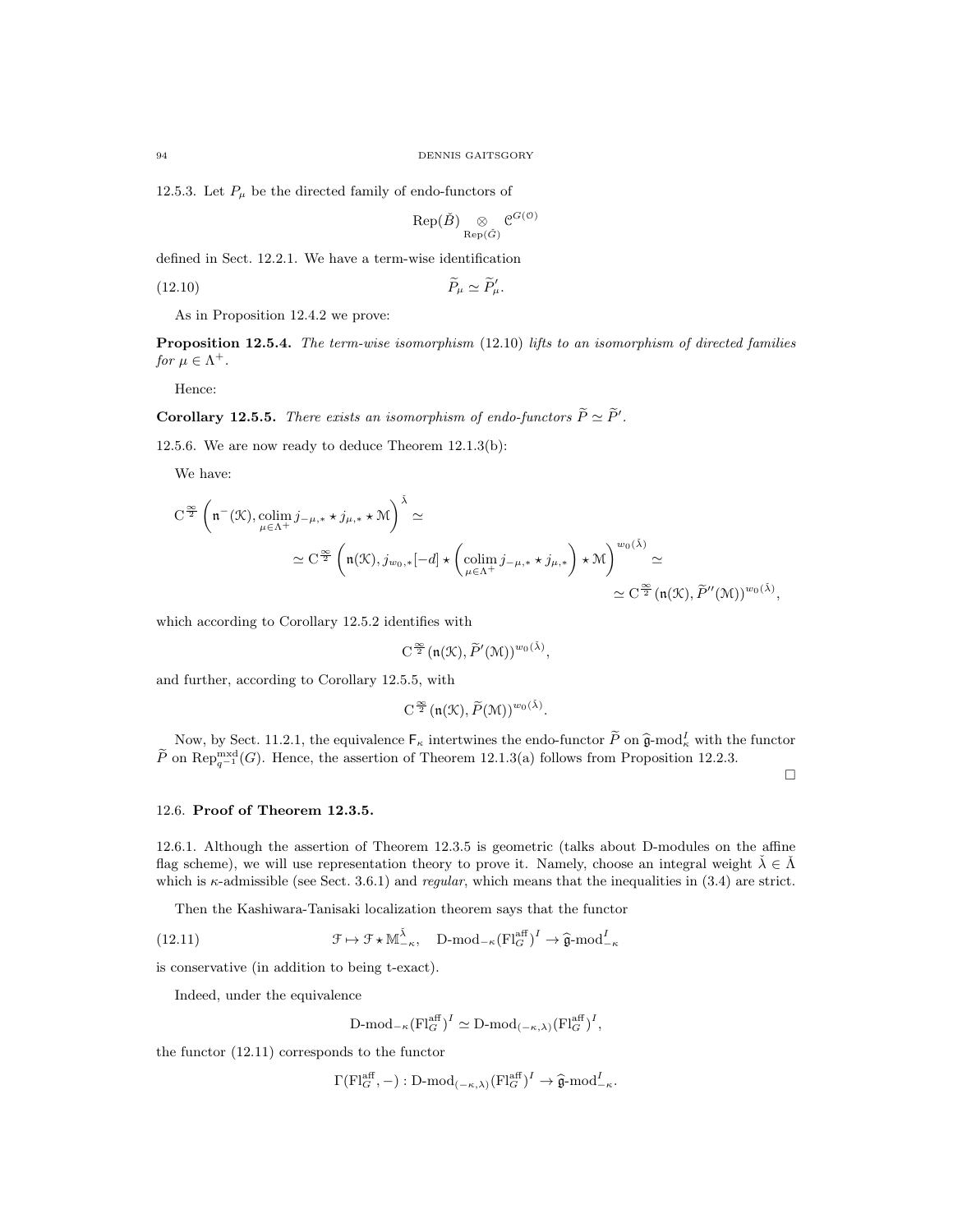12.6.2. Hence, it suffices to show that the resulting map

(12.12) 
$$
\underset{\mu \in \Lambda^{+}}{\text{colim}} j_{-\mu,*} \star p^{*}(\delta_{1,\text{Gr}}) \star j_{w_{0}(\mu),*} \star M^{\bar{\lambda}}_{-\kappa}[d] \to \underset{\mu \in \Lambda^{+}}{\text{colim}} j_{-\mu,*} \star j_{\mu,*} \star j_{w_{0},*} \star M^{\bar{\lambda}}_{-\kappa}
$$

is an isomorphism.

We will show that both sides of (12.12) yield an object  $\mathcal{M} \in \hat{\mathfrak{g}}$ -mod $_{-\kappa}^{I}$  that satisfies:

$$
\mathcal{H}om_{\widehat{\mathfrak{g}}\text{-}\mathrm{mod}^{\underline{I}}_{-\kappa}}(\mathbb{W}_{-\kappa}^{\check{\lambda}'}\mathcal{M})=\begin{cases} & k \text{ if } \check{\lambda}'=w_0(\check{\lambda})-2\check{\rho}; \\ & 0 \text{ otherwise.} \end{cases}
$$

This would imply that the map (12.12) is an isomorphism: indeed it is easy to see that it is non-zero, while the objects  $\mathbb{W}_{-\kappa}^{\tilde{\lambda}'}$  generate  $\hat{\mathfrak{g}}$ -mod $_{-\kappa}^{I}$ .

Remark 12.6.3. Note that the above object M is not one of the affine dual Verma modules: the latter are right-orthogonal to affine Verma modules, whereas our M is right-orthogonal to the Wakimoto modules.

12.6.4. The fact that the functor (12.11) is t-exact and conservative implies that  $\mathbb{M}^{\check{\lambda}}_{-\kappa}$  is irreducible.

This, in turn implies that the canonical map

$$
\mathbb{M}^{\check{\lambda}}_{-\kappa}\to \mathbb{W}^{\check{\lambda}}_{-\kappa}
$$

is an isomorphism (indeed, the two sides have equal formal characters).

12.6.5. Now the fact that the RHS in (12.12) yields an object with the desired orthogonality property follows from Corollary 3.4.10.

12.6.6. For the LHS we have:

$$
\begin{split} \mathcal{H}om_{\widehat{\mathfrak{g}}\text{-mod}^I_{-\kappa}}\left(\mathbb{W}^{\check{\lambda}'}_{-\kappa},\underset{\mu\in\Lambda^+}{\operatorname{colim}}j_{-\mu,*}\star p^*(\delta_{1,\mathrm{Gr}})\star j_{w_0(\mu),*}\star\mathbb{W}^{\check{\lambda}}_{-\kappa}[d]\right) &\simeq\\ &\simeq \underset{\mu\in\Lambda^+}{\operatorname{colim}}\mathcal{H}om_{\widehat{\mathfrak{g}}\text{-mod}^I_{-\kappa}}(\mathbb{W}^{\check{\lambda}'}_{-\kappa},j_{-\mu,*}\star p^*(\delta_{1,\mathrm{Gr}})\star j_{w_0(\mu),*}\star\mathbb{W}^{\check{\lambda}}_{-\kappa}[d]). \end{split}
$$

For an individual  $\mu$ , we have:

$$
\begin{split} \mathcal{H}om_{\widehat{\mathfrak{g}}\text{-mod}^I_{-\kappa}}( \mathbb{W}_{-\kappa}^{\bar{\lambda}'} , j_{-\mu,*}\star p^*(\delta_{1,\text{Gr}}) \star j_{w_0(\mu),*}\star \mathbb{W}_{-\kappa}^{\bar{\lambda}}[d]) &\simeq \\ &\simeq \mathcal{H}om_{\widehat{\mathfrak{g}}\text{-mod}^I_{-\kappa}}(j_{\mu,!}\star \mathbb{W}_{-\kappa}^{\bar{\lambda}'} , p^*(\delta_{1,\text{Gr}}) \star j_{w_0(\mu),*}\star \mathbb{W}_{-\kappa}^{\bar{\lambda}}[d]) &\simeq \\ &\simeq \mathcal{H}om_{\widehat{\mathfrak{g}}\text{-mod}^I_{-\kappa}}( \mathbb{W}_{-\kappa}^{\mu+\bar{\lambda}'}, p^*(\delta_{1,\text{Gr}}) \star \mathbb{W}_{-\kappa}^{w_0(\mu)+\bar{\lambda}}[d]) &\simeq \\ &\simeq \mathcal{H}om_{\widehat{\mathfrak{g}}\text{-mod}^I_{-\kappa}}\left( \mathbb{W}_{-\kappa}^{\mu+\bar{\lambda}'},\textbf{oblv}_{G(\mathbb{O})/I} \circ \mathbf{A}\mathbf{v}_{\kappa}^{G(\mathbb{O})/I}(\mathbb{W}_{-\kappa}^{\mu_0(\mu)+\bar{\lambda}})[d]\right) &\simeq \\ &\simeq \mathcal{H}om_{\widehat{\mathfrak{g}}\text{-mod}^I_{-\kappa}}\left( \mathbb{W}_{-\kappa}^{\mu+\bar{\lambda}'},\textbf{oblv}_{G(\mathbb{O})/I} \left( \mathbb{W}_{-\kappa}^{\mu+\bar{\lambda}'}\right), \mathbf{A}\mathbf{v}_{\kappa}^{G(\mathbb{O})/I}(\mathbb{W}_{-\kappa}^{w_0(\mu)+\bar{\lambda}})[d]\right). \end{split}
$$

Assume now that  $\mu$  is large enough so that  $\mu + \lambda'$  is dominant and  $w_0(\mu) + \lambda + 2\tilde{\rho}$  is anti-dominant. In this case

$$
\mathrm{Av}_{!}^{G(\mathcal{O})/I}(\mathbb{W}_{-\kappa}^{\mu+\tilde{\lambda}'}) \simeq \mathbb{V}_{-\kappa}^{\mu+\tilde{\lambda}'} \text{ and } \mathrm{Av}_{*}^{G(\mathcal{O})/I}(\mathbb{W}_{-\kappa}^{w_{0}(\mu)+\tilde{\lambda}})[d] \simeq \mathbb{V}_{-\kappa}^{\vee,\mu+w_{0}(\tilde{\lambda})-2\tilde{\rho}},
$$

and the desired orthogonality is manifest.

#### 12.7. Proof of Proposition 12.4.2.

12.7.1. Since the objects

$$
j_{-\mu,*} \star p^*(\delta_{1,\text{Gr}}) \star j_{w_0(\mu),*}, \quad \mu \in \Lambda^{++}
$$

lie in the heart of the t-structure, it suffices to show that the transition maps coincide for individual 1-morphisms (i.e., higher homotopy coherence is automatic).

 $\Box$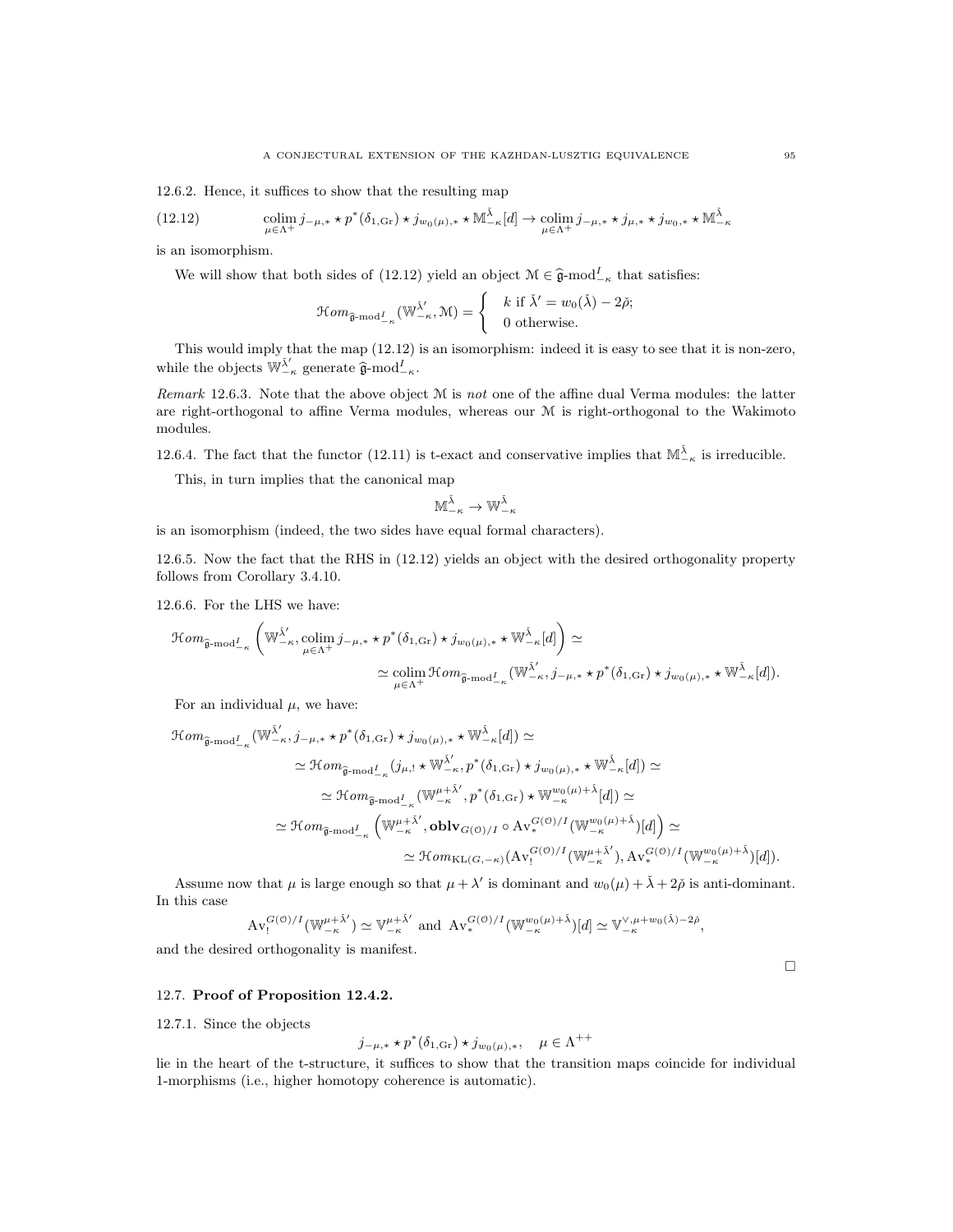12.7.2. Recall that the term-wise isomorphism

 $\widetilde{P}_{\mu} \simeq \widetilde{P}_{\mu}'$ 

comes from the (tautological) identifications

$$
\mathrm{Av}^{G(\mathbb{O})/I}_* \simeq \mathbf{coind}_{\check{B} \to \check{G}} \circ (\mathrm{Av}^{G(\mathbb{O})/I}_*)^{\text{enh}} \text{ and } \mathbf{oblv}_{G(\mathbb{O})/I} \simeq (\mathbf{oblv}_{G(\mathbb{O})/I})^{\text{enh}} \circ \mathbf{oblv}_{\check{G} \to \check{B}}.
$$

Recall also that according to Corollary 11.1.7, the functor  $(\text{Av}_*^{G(0)/I})^{\text{enh}}$  is given by convolution with the object

$$
(\mathring{\mathcal{F}}^{-,\frac{\infty}{2}, \textrm{inv}}_{-\kappa})^{\textrm{enh}}[-2d] \in \textrm{D-mod}_{-\kappa}(\textrm{Fl}_{G}^{\textrm{aff}})^{G(\mathcal{O})}.
$$

12.7.3. Let us now recall the construction of the transition maps for the family  $\{\widetilde{P}_{\mu}\}.$ 

First, let us note that Geometric Satake defines an identification

(12.13) 
$$
\operatorname{Sat}(V^{-w_0(\mu)}) \simeq \operatorname{Sat}((V^{\mu})^{\vee}),
$$

thereby fixing a choice of a lift  $w'_0 \in \text{Norm}_{\tilde{G}}(\tilde{T})$ .

Indeed,

$$
(12.14) \t\t\t Sat(V^{\mu}) \simeq IC_{\mu},
$$

so (12.13) is the assertion that the objects

$$
IC_{\mu}
$$
 and  $IC_{-w_0(\mu)}$ 

of D-mod<sub>− $\kappa$ </sub>(Gr<sub>G</sub>)<sup>*G*(0)</sup> are monoidal duals of each other. However, this follows from the fact that the operation of passage to the monoidal dual in D-mod<sub> $-\kappa$ </sub> $(\text{Gr}_G)^{G(0)}$  is given by

$$
\mathcal{F} \mapsto \mathbb{D}(\mathcal{F}^{\mathrm{inv}}),
$$

where

$$
inv: D\text{-mod}_{-\kappa}(\text{Gr}_G)^{G(\mathcal{O})} \to D\text{-mod}_{\kappa}(\text{Gr}_G)^{G(\mathcal{O})}
$$

is induced by inversion, and  $\mathbb{D}$  :  $D\text{-mod}_{\kappa}(\text{Gr}_G)^{G(\mathbb{O})} \to D\text{-mod}_{-\kappa}(\text{Gr}_G)^{G(\mathbb{O})}$  is Verdier duality.

12.7.4. Thus, the assertion of Proposition 12.4.2 amounts to the verification of the commutativity of the following diagram

$$
p^*(\delta_{1,\text{Gr}}) \longrightarrow \text{cond}_{\tilde{B}\to\tilde{G}}\left((\overset{\bullet}{\mathcal{F}}^{-,\overset{\infty}{\mathcal{F}},\text{inv}})_{\text{enh}}[-2d]\right)
$$
\n
$$
\downarrow \qquad \qquad \downarrow
$$
\n
$$
\downarrow \qquad \qquad \downarrow
$$
\n
$$
IC_{-w_0(\mu)} \star IC_{\mu} \star \text{coind}_{\tilde{B}\to\tilde{G}}\left((\overset{\bullet}{\mathcal{F}}^{-,\overset{\infty}{\mathcal{F}},\text{inv}})_{\text{enh}}[-2d]\right)
$$
\n
$$
\downarrow
$$
\n
$$
j_{-\mu,*} \star p^*(\delta_{1,\text{Gr}}) \star j_{w_0(\mu),*} \longrightarrow j_{-\mu,*} \star \text{coind}_{\tilde{B}\to\tilde{G}}\left((\overset{\bullet}{\mathcal{F}}^{-,\overset{\infty}{\mathcal{F}},\text{inv}})_{\text{enh}}[-2d]\right) \star j_{w_0(\mu),*}
$$

where the lower right vertical arrow comes from the canonical maps

$$
IC_{-w_0(\mu)} \to p_*(j_{-\mu,*})
$$

and

(12.15) 
$$
\text{IC}_{\mu} \star \mathbf{coind}_{\check{B}\to\check{G}}\left((\overset{\bullet}{\mathcal{F}_{-\kappa}}^{-,\overset{\infty}{2},\mathrm{inv}})^{\mathrm{enh}}\right) \to \mathbf{coind}_{\check{B}\to\check{G}}\left((\overset{\bullet}{\mathcal{F}_{-\kappa}}^{-,\overset{\infty}{2},\mathrm{inv}})^{\mathrm{enh}} \star j_{w_{0}(\mu),*}\right)
$$

Let us rewrite the map (12.15) more explicitly. First off, we have

$$
\mathbf{coind}_{\tilde{B}\to\tilde{G}}\left((\overset{\bullet}{\mathcal{F}}^{-,\overset{\infty}{2},\mathrm{inv}}_{-\kappa})^{\mathrm{enh}}\right)\simeq\mathbf{inv}_{\tilde{B}}\left(\overset{\bullet}{\mathcal{F}}^{-,\overset{\infty}{2},\mathrm{inv}}_{-\kappa}\right)
$$

.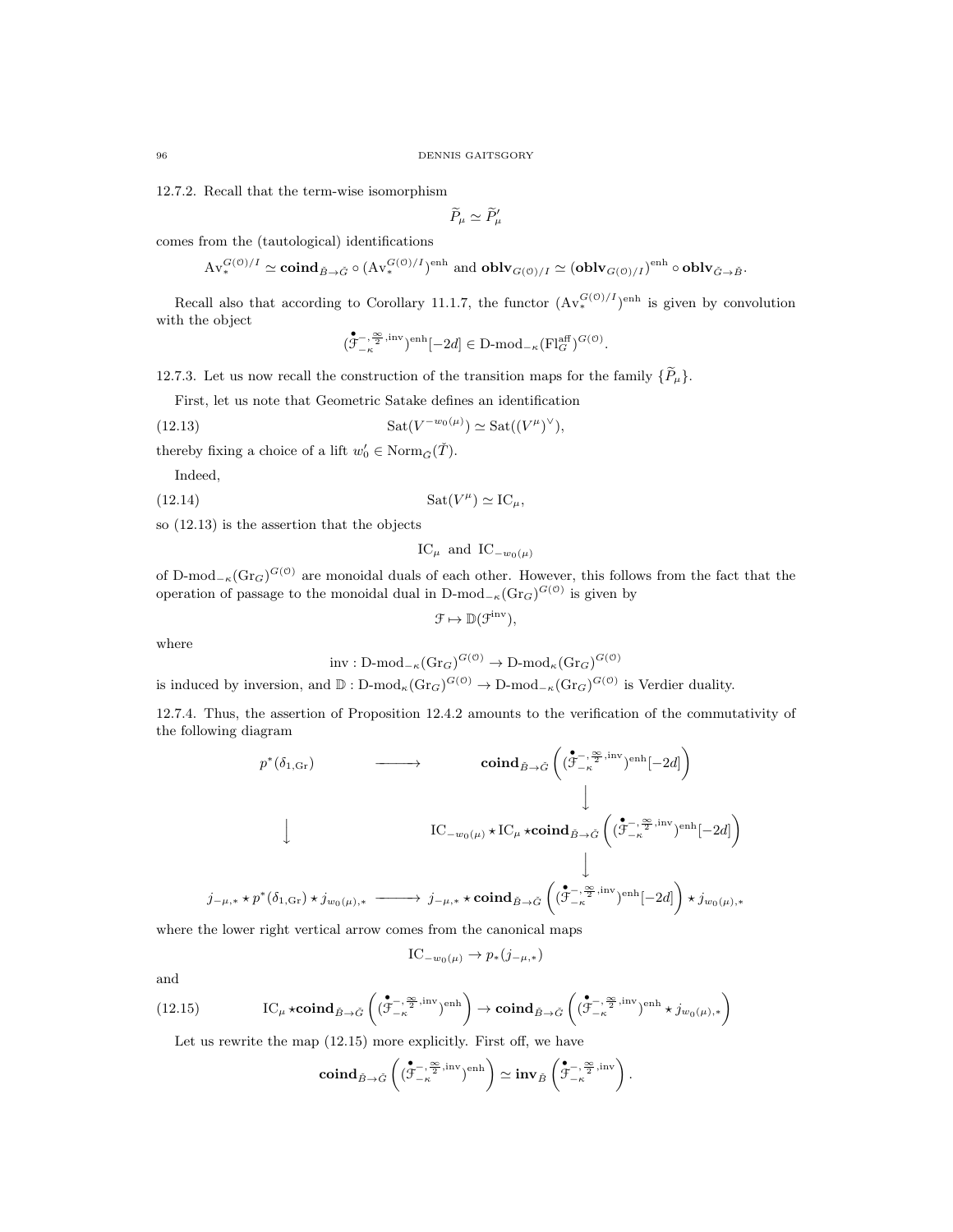By unwinding the definitions, we obtain that the map

$$
\textnormal{IC}_{\mu}\star\overset{\bullet}{\mathcal{F}}^{-,\frac{\infty}{2},\textnormal{inv}}_{-\kappa}\rightarrow \overset{\bullet}{\mathcal{F}}^{-,\frac{\infty}{2},\textnormal{inv}}_{-\kappa}\star j_{w_0(\mu),*},
$$

obtained from (12.15), and viewed as a map of objects of D-mod<sub>- $\kappa$ </sub> $(\text{Gr}_G)^{G(0)}$  equipped with an action of  $\check{B}$ , equals the composition

$$
\begin{split} \mathrm{IC}_{\mu}\star\overset{\bullet}{\mathcal{F}^{-,\frac{\infty}{2},\mathrm{inv}}_{-\kappa}}&=\mathrm{Sat}(V^{\mu})\star\overset{\bullet}{\mathcal{F}^{-,\frac{\infty}{2},\mathrm{inv}}_{-\kappa}}\simeq\overset{\bullet}{\mathcal{F}^{-,\frac{\infty}{2},\mathrm{inv}}_{-\kappa}}\otimes\underline{V^{\mu}}\rightarrow\\ &\longrightarrow\overset{\bullet}{\mathcal{F}^{-,\frac{\infty}{2},\mathrm{inv}}_{-\kappa}}\otimes k^{w_{0}(\mu)}\simeq\overset{\bullet}{\mathcal{F}^{-,\frac{\infty}{2},\mathrm{inv}}_{-\kappa}}\star j_{w_{0}(\mu),\ast}, \end{split}
$$

where the projection  $V^{\mu} \to k^{w_0(\mu)}$  uses the specified choice of the lift  $w'_0 \in \text{Norm}_{\tilde{G}}(\tilde{T})$ , and the isomorphism

$$
\mathring{\mathcal{F}}^{-,\frac{\infty}{2}, {\rm inv}}_{-\kappa}\otimes k^{w_0(\mu)}\simeq \mathring{\mathcal{F}}^{-,\frac{\infty}{2}, {\rm inv}}_{-\kappa}\star j_{w_0(\mu),*}
$$

follows from the construction of  $\mathring{\mathcal{F}}_{-\kappa}^{-,\frac{\infty}{2},\mathrm{inv}}$  as

$$
\bigoplus_{\nu} \underset{\mu' \in \Lambda^+}{\text{colim}} \ \text{Sat}(V^{\mu'}) \star \text{Av}_!^{G(\mathcal{O})/I}(j_{-\nu-\mu',*}).
$$

To summarize, we need to establish the commutativity of the following diagram

$$
p^*(\delta_{1,\text{Gr}}) \longrightarrow \mathfrak{F}_{-\kappa}^{\mathfrak{S},\text{inv}}[-2d]
$$
  
\n
$$
\downarrow \qquad \qquad \downarrow \qquad \qquad \downarrow
$$
  
\n
$$
\downarrow \qquad \qquad \downarrow
$$
  
\n
$$
IC_{-w_0(\mu)} \star IC_{\mu} \star \mathfrak{F}_{-\kappa}^{\mathfrak{S},\text{inv}}[-2d]
$$
  
\n
$$
\downarrow
$$
  
\n
$$
j_{-\mu,*} \star p^*(\delta_{1,\text{Gr}}) \star j_{w_0(\mu),*} \longrightarrow j_{-\mu,*} \star \mathfrak{F}_{-\kappa}^{-,\frac{\infty}{2},\text{inv}}[-2d] \star j_{w_0(\mu),*}.
$$

12.7.5. Let us now describe explicitly the map

$$
\textnormal{IC}_{\mu}\star\overset{\bullet}{\mathcal{F}_{-\kappa}^{-,\frac{\infty}{2},\textnormal{inv}}}\rightarrow \overset{\bullet}{\mathcal{F}_{-\kappa}^{-,\frac{\infty}{2},\textnormal{inv}}}\star j_{w_0(\mu),*}.
$$

By unwinding the constructions, we obtain that this map fits into the commutative diagrams

$$
\begin{array}{ccc}\n\text{IC}_{\mu} \star \text{IC}_{-w_{0}(\mu)} \star \text{Av}_{!}^{G(0)/I}(j_{-\nu+w_{0}(\mu),*}) & \longrightarrow & \text{Av}_{!}^{G(0)/I}(j_{-\nu+w_{0}(\mu),*}) \\
& \sim \downarrow & & \downarrow \sim \\
\text{IC}_{\mu} \star \text{Sat}(V^{-w_{0}(\mu)}) \star \text{Av}_{!}^{G(0)/I}(j_{-\nu+w_{0}(\mu),*}) & \text{Av}_{!}^{G(0)/I}(j_{-\nu,*}) \star j_{w_{0}(\mu),*} \\
& & \downarrow & & \downarrow \\
\text{IC}_{\mu} \star \stackrel{\bullet}{\mathcal{F}}_{-\kappa}^{-,\frac{\infty}{2},\text{inv}} & \longrightarrow & \stackrel{\bullet}{\mathcal{F}}_{-\kappa}^{-,\frac{\infty}{2},\text{inv}} \star j_{w_{0}(\mu),*}\n\end{array}
$$

for  $\nu \in \Lambda$ .

Hence, we are reduced to showing the commutativity of the next diagram

$$
p^*(\delta_{1,\text{Gr}}) \longrightarrow \text{IC}_{-w_0(\mu)} \star \text{Av}_!^{G(\mathcal{O})/I}(j_{w_0(\mu),*})[-2d]
$$
  
\n
$$
\downarrow \text{IC}_{-w_0(\mu)} \star \text{IC}_{\mu} \star \text{IC}_{-w_0(\mu)} \star \text{Av}_!^{G(\mathcal{O})/I}(j_{w_0(\mu),*})[-2d]
$$
  
\n
$$
j_{-\mu,*} \star p^*(\delta_{1,\text{Gr}}) \star j_{w_0(\mu),*} \longrightarrow j_{-\mu,*} \star \text{Av}_!^{G(\mathcal{O})/I}(j_{w_0(\mu),*})[-2d].
$$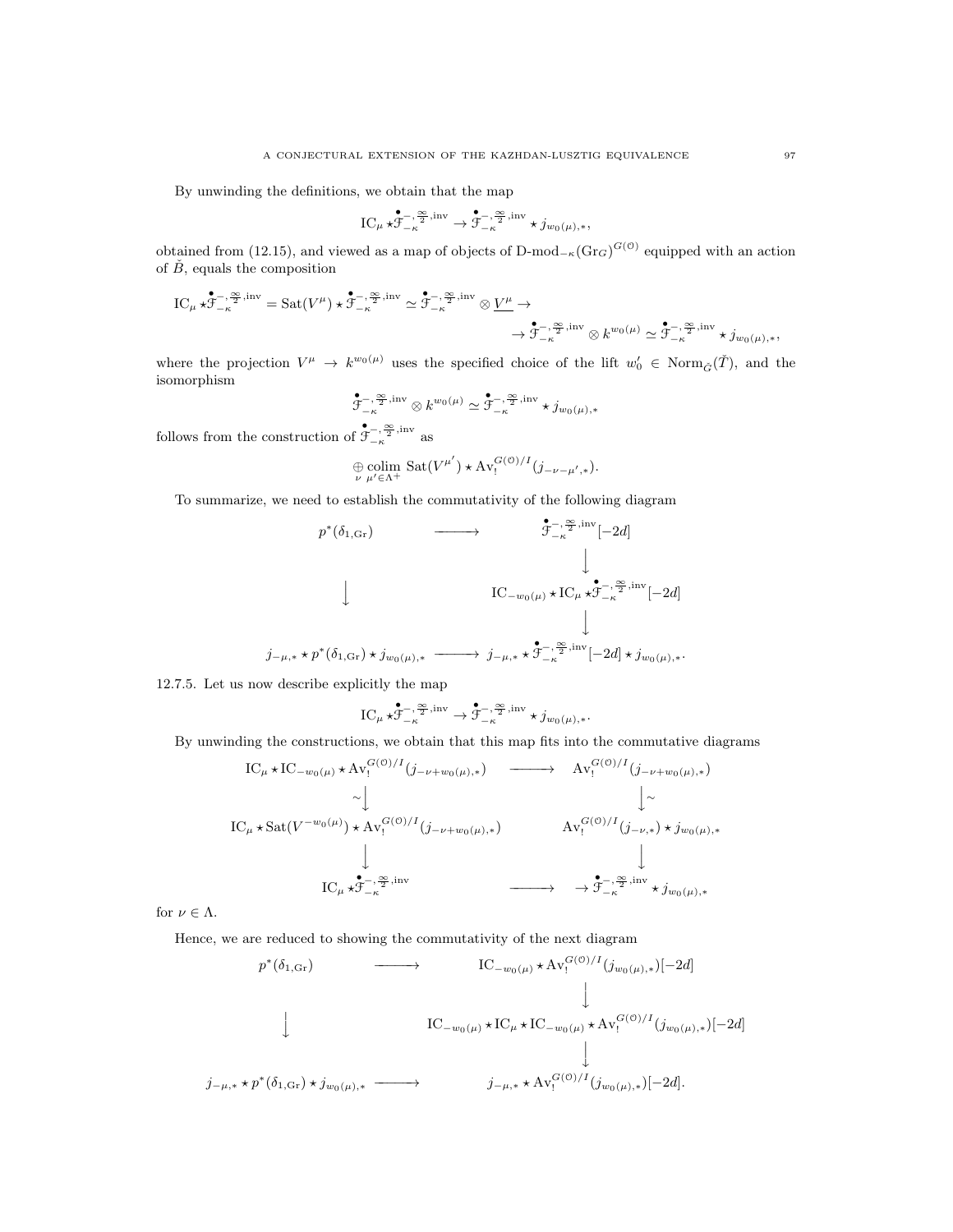12.7.6. We note, however, that the composite right vertical arrow coincides with the map

$$
IC_{-w_0(\mu)} \star \mathrm{Av}_!^{G(\mathcal{O})/I}(j_{w_0(\mu),*}) \to j_{-\mu,*} \star \mathrm{Av}_!^{G(\mathcal{O})/I}(j_{w_0(\mu),*})
$$

induced by the map  $\text{IC}_{-w_0(\mu)} \to p_*(j_{-\mu,*}).$ 

Identifying  $Av_!^{G(0)/I}(-)[-2d] \simeq Av_*^{G(0)/I}$ , we obtain that it suffices to show that the map

 $\delta_{1,\text{Gr}} \to j_{-\mu,*} * p^*(\delta_{1,\text{Gr}}) * p_*(j_{w_0(\mu),*})$ 

of (12.7) equals the composition

$$
p^*(\delta_{1,\text{Gr}}) \to \text{IC}_{-w_0(\mu)} \star \text{Av}_*^{G(\mathcal{O})/I}(j_{w_0(\mu),*}) \to j_{-\mu,*} \star \text{Av}_*^{G(\mathcal{O})/I}(j_{w_0(\mu),*}),
$$

which is an elementary verification.

#### 13. Interpretation in terms of coherent sheaves

In this final section we will show that the (conjectural) equivalence (9.7) allows to compare a *regular* block of Rep<sup>mxd</sup>(G) with the category of ind-coherent sheaves on the Steinberg variety for  $\check{G}$ ,

# 13.1. Bezrukavnikov's theory: recollections.

13.1.1. Bezrukavnikov's theory of [Bez] states the existence of an equivalence of monoidal categories

(13.1) 
$$
D\text{-mod}_{-\kappa}(\mathrm{Fl}_{G}^{\mathrm{aff}})^{I} \simeq \mathrm{IndCoh}((\check{\mathcal{N}}\times \check{\mathcal{N}})/\check{G})
$$

and of their module categories

(13.2) 
$$
\text{D-mod}_{-\kappa}(\widetilde{\mathrm{Fl}}_G^{\text{aff}})^I \simeq \text{IndCoh}((\widetilde{\mathcal{N}} \underset{\widetilde{\mathfrak{g}}}{\times} \widetilde{\widetilde{\mathfrak{g}}})/\check{G}),
$$

where  $\widetilde{\mathrm{Fl}}_G^{\mathrm{aff}} := G(\mathfrak{K})/\overset{\circ}{I}.$ 

Under the above equivalences, the direct image functor along

$$
\operatorname{IndCoh}((\widetilde{\hat{\mathcal{N}}}\times\widetilde{\hat{\mathcal{N}}})/\check{G}\to\operatorname{IndCoh}((\widetilde{\hat{\mathcal{N}}}\times\widetilde{\check{\mathfrak{g}}})/\check{G})
$$

corresponds to the pullback functor along  $\widetilde{\mathrm{Fl}}_G^{\text{aff}} \to \mathrm{Fl}_G^{\text{aff}}$  shifted by  $[\dim(T)]$ .

13.1.2. We normalize the equivalence (13.1) so that the object  $J_\mu \in \mathbb{D}\text{-mod}_{-\kappa}(\mathbf{Fl}_{G}^{\text{aff}})^{I}$  goes over to the image if  $k^{\mu} \in \text{Rep}(\check{B})$  under the composite functor

$$
\begin{aligned} \mathrm{Rep}(\check{B}) &\simeq \mathrm{QCoh}(\mathrm{pt}\,/\,\check{B}) \xrightarrow{\mathfrak{q}^*} \mathrm{QCoh}(\check{\mathfrak{n}}/\,\mathrm{Ad}(\check{B})) \xrightarrow{-\otimes \omega_{\check{\mathfrak{n}}/\,\mathrm{Ad}(\check{B})}} \mathrm{IndCoh}(\check{\mathfrak{n}}/\,\mathrm{Ad}(\check{B})) \simeq \\ &\simeq \mathrm{IndCoh}(\widetilde{\check{N}}/\check{G}) \xrightarrow{\ast\text{-pshfwd}} \mathrm{IndCoh}((\widetilde{\check{N}}\underset{\check{\mathfrak{g}}}{\times}\widetilde{\check{N}})/\check{G}). \end{aligned}
$$

In particular the monoidal unit  $\delta_{1,F}$   $\in$  D-mod<sub> $-\kappa$ </sub> $\left(\mathrm{Fl}_{G}^{\text{aff}}\right)^{I}$  corresponds to the image of  $k \in \text{Rep}(\check{B})$ under the above functor (which is a monoidal unit in  $IndCoh((\tilde{N} \times \tilde{N})/\tilde{G})$ , as it should be).

13.1.3. Along with the equivalences (13.1) and (13.2) one proves their spherical counterparts:

(13.3) 
$$
\text{D-mod}_{-\kappa}(\text{Fl}_G^{\text{aff}})^{G(\mathcal{O})} \simeq \text{IndCoh}((\text{pt} \times \check{\mathcal{N}})/\check{G})
$$

and

(13.4) 
$$
\text{D-mod}_{-\kappa}(\widetilde{\text{Fl}}_G^{\text{aff}})^{G(\mathcal{O})} \simeq \text{IndCoh}((\text{pt } \underset{\tilde{\mathfrak{g}}}{\times} \widetilde{\tilde{\mathfrak{g}}})/\check{G}).
$$

The equivalence (13.3) has the following features:

 $\Box$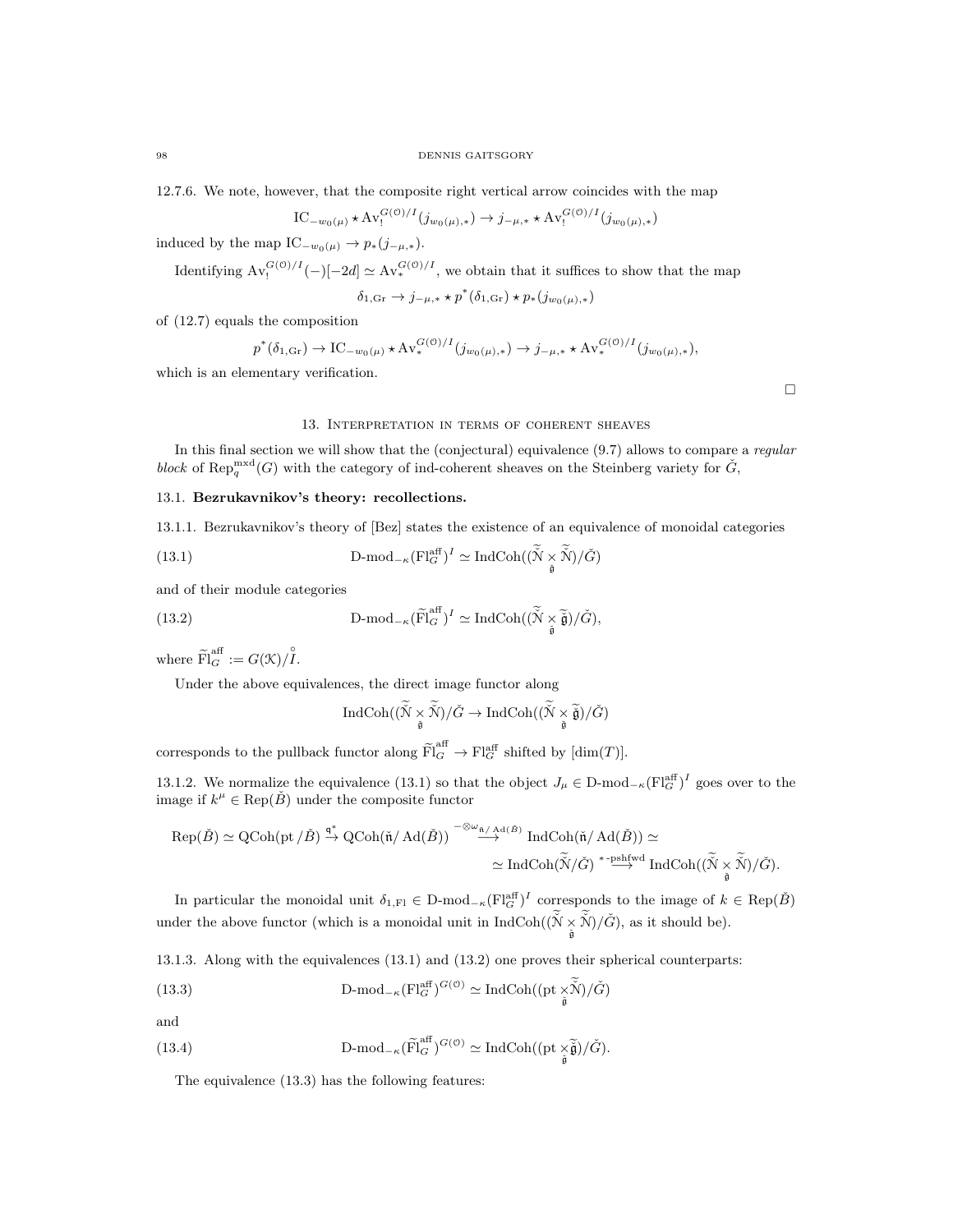• For  $\mu \in \Lambda$ , it sends  $Av_!^{G(0)/I}(J_\mu)[-d] \in \mathbb{D}$ -mod<sub>- $\kappa$ </sub>( $\text{Fl}_G^{\text{aff}}$ )<sup> $G(0)$ </sup> to the image of  $k^{\mu} \in \text{Rep}(\check{B})$ under the functor

(13.5) 
$$
\operatorname{Rep}(\check{B}) \simeq \operatorname{QCoh}(\operatorname{pt}/\check{B}) \stackrel{-\otimes \omega_{\operatorname{pt}}/\check{B}}{\longrightarrow} \operatorname{IndCoh}(\operatorname{pt}/\check{B}) \to \operatorname{IndCoh}((\operatorname{pt} \times \widetilde{\check{N}})/\check{G}),
$$

where the last arrow is ∗-pushforward along

$$
\operatorname{pt}/\check{B}\to (\operatorname{pt}\underset{\tilde{\mathfrak{g}}}{\times}\check{\mathfrak{n}})/\operatorname{Ad}(\check{B})\simeq (\operatorname{pt}\underset{\tilde{\mathfrak{g}}}{\times}\check{\check{\mathcal{N}}})/\check{G}.
$$

• For  $\mu \in \Lambda^+$  it sends  $p^!(\text{Sat}(V^{\mu}))[-d] \in \text{D-mod}_{-\kappa}(\text{Fl}_{G}^{\text{aff}})^{G(\mathcal{O})}$  to the image of  $V^{\mu} \in \text{Rep}(\check{G})$ under the composition of  $\text{oblv}_{\check{G}\to\check{B}}:\text{Rep}(\check{G})\to \text{Rep}(\check{B})$  and the functor (13.5).

13.1.4. The equivalences (13.1) and (13.3) are related via the commutative diagram

$$
\begin{array}{ccc}\n\text{D-mod}_{-\kappa}(\text{Fl}_G^{\text{aff}})^I & \xrightarrow{\hspace*{1.5cm}} \text{IndCoh}((\widetilde{\tilde{N}} \times \widetilde{\tilde{N}})/\check{G}) \\
\text{Av}_1^{G(\circ)/I}[-d] \Big\downarrow & & \Big\downarrow \\
\text{D-mod}_{-\kappa}(\text{Fl}_G^{\text{aff}})^{G(\circ)} & \xrightarrow{\hspace*{1.5cm}} \text{IndCoh}((\text{pt} \times \widetilde{\tilde{N}})/\check{G}),\n\end{array}
$$

where the right vertical arrow is

$$
\operatorname{IndCoh}((\widetilde{\breve{\mathcal{N}}}\times\widetilde{\breve{\mathcal{N}}})/\check{G})\simeq \operatorname{IndCoh}((\check{\mathfrak{n}}\times\widetilde{\breve{\mathcal{N}}})/\check{B})\stackrel{!-\text{plbck}}{\longrightarrow}\operatorname{IndCoh}((\text{pt}\times\widetilde{\breve{\mathcal{N}}})/\check{B})\stackrel{*- \text{pshfwd}}{\longrightarrow}\operatorname{IndCoh}((\text{pt}\times\widetilde{\breve{\mathcal{N}}})/\check{G})
$$

or, by passing to right adjoints, via the diagram

(13.6)  
\n
$$
D\text{-mod}_{-\kappa}(\mathrm{Fl}_{G}^{\mathrm{aff}})^{I} \longrightarrow \mathrm{IndCoh}((\widetilde{N} \times \widetilde{N})/\check{G})
$$
\n
$$
\longrightarrow \mathrm{b} \mathrm{Ind}_{G(\mathbb{O})/I} \uparrow \uparrow \uparrow \uparrow \uparrow
$$
\n
$$
D\text{-mod}_{-\kappa}(\mathrm{Fl}_{G}^{\mathrm{aff}})^{G(\mathbb{O})} \longrightarrow \mathrm{IndCoh}((\mathrm{pt} \times \widetilde{N})/\check{G}),
$$

where the right vertical arrow is the functor

$$
\begin{array}{ccc} \operatorname{IndCoh}((\mathrm{pt}\times\widetilde{\check{\mathbb{N}}})/\check{G})\stackrel{!-\mathrm{plbck}}{\longrightarrow} \operatorname{IndCoh}((\mathrm{pt}\times\widetilde{\check{\mathbb{N}}})/\check{B})\stackrel{k^{-2\rho}\otimes-}{\longrightarrow} \operatorname{IndCoh}((\mathrm{pt}\times\widetilde{\check{\mathbb{N}}})/\check{B})\stackrel{*-\mathrm{pshfwd}}{\longrightarrow}\\ \to \operatorname{IndCoh}((\check{\mathfrak{n}}\times\widetilde{\check{\mathbb{N}}})/\check{B})\simeq \operatorname{IndCoh}((\widetilde{\check{\mathbb{N}}}\times\widetilde{\check{\mathbb{N}}})/\check{G}).\end{array}
$$

The functors (13.2) and (13.4) are related in a similar way.

13.1.5. Note that it follows that the image of

$$
J_{2\rho} \star p^*(\delta_{1,\text{Gr}})[d] \in \text{D-mod}_{-\kappa}(\text{Fl}_G^{\text{aff}})^I
$$

under the equivalence (13.1) is the image of the dualizing sheaf on  $Q\text{Coh}((\check{G}/\check{B}\times\check{G}/\check{B})/\check{G}$ <sup>under</sup>

$$
\operatorname{IndCoh}((\check{G}/\check{B}\times \check{G}/\check{B})/\check{G})\stackrel{\ast\text{-pshfwd}}{\longrightarrow} \operatorname{IndCoh}((\widetilde{\check{N}}\underset{\check{\mathfrak{g}}}{\times}\widetilde{\check{N}})/\check{G}).
$$

#### 13.2. Regular block categories.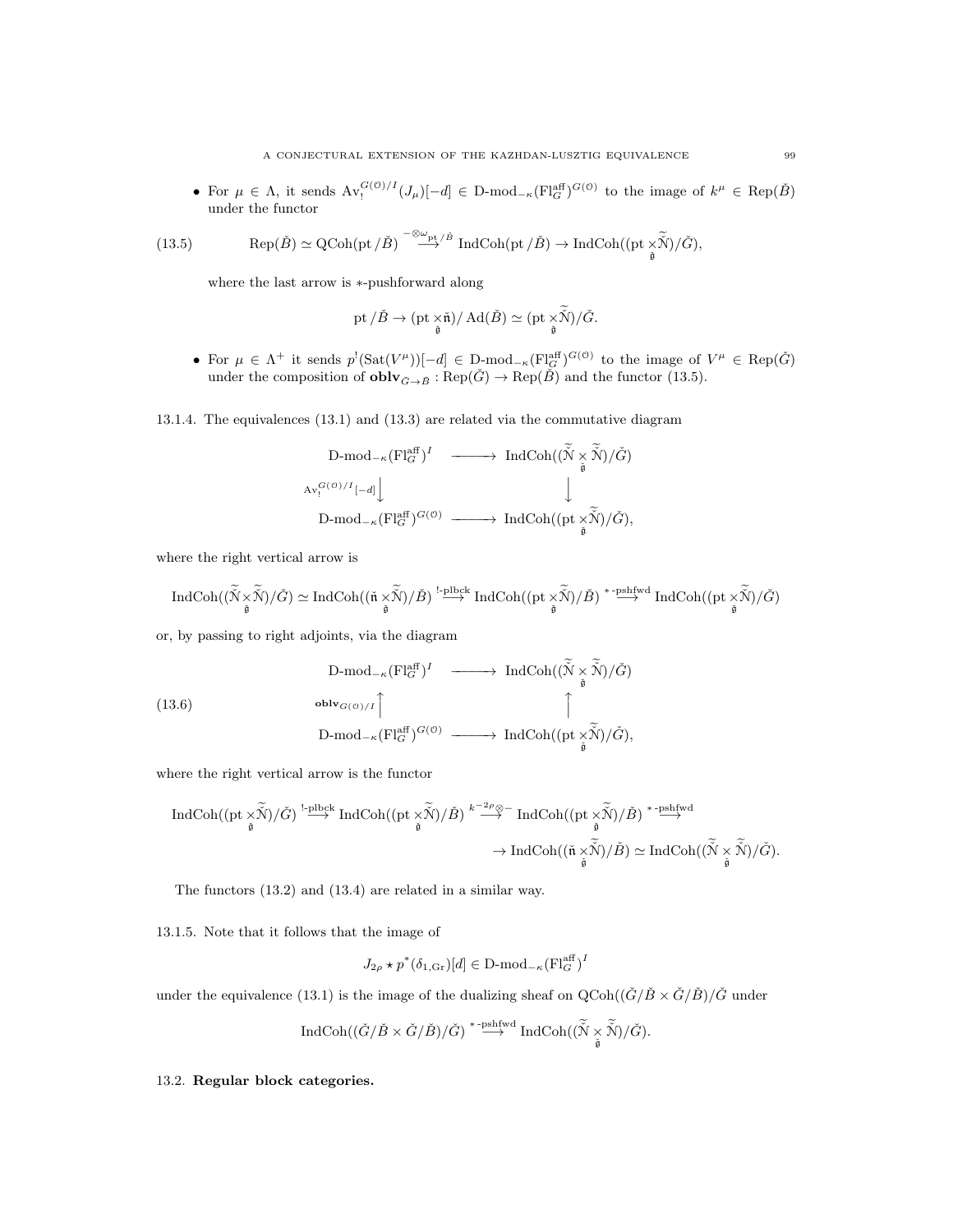13.2.1. The linkage principle for  $\hat{\mathfrak{g}}$ -mod<sup>I</sup><sub>- $\kappa$ </sub> says that

$$
\mathcal{H}om_{\widehat{\mathfrak{g}}\text{-}\mathrm{mod}^I_{-\kappa}}(\mathbb{M}_{-\kappa}^{\check{\lambda}_1},\mathbb{M}_{-\kappa}^{\check{\lambda}_2})=0
$$

unless  $\check{\lambda}_1, \check{\lambda}_2 \in \check{\Lambda}$  lie in the same orbit of the "dotted" action of  $W^{\text{aff},\text{ext}} := W \ltimes \Lambda$  on  $\check{\Lambda}$ , i.e., when  $\check{\lambda}_2$ is not of the form

$$
(\mu \cdot w) \cdot \check{\lambda}_1 := \mu + w(\check{\lambda}_1 + \check{\rho}) - \rho, \quad \mu \in \Lambda, w \in W.
$$

Fix a regular  $\kappa$ -admissible weight  $\check{\lambda}_0$ . Let

$$
\mathsf{Bl}(\widehat{\mathfrak{g}}\text{-}\mathrm{mod}^I_{-\kappa}) \subset \widehat{\mathfrak{g}}\text{-}\mathrm{mod}^I_{-\kappa}
$$

be the full subcategory generated by affine Verma modules  $\mathbb{M}_{-\kappa}^{\tilde{\lambda}}$  for  $\tilde{\lambda} \in W^{\text{aff}, \text{ext}} \cdot \tilde{\lambda}_0$ . By the above, this subcategory is actually a direct summand of  $\hat{\mathfrak{g}}$ -mod<sup>I</sup><sub>-κ</sub>.

Since the objects  $\mathbb{M}_{-\kappa}^{\check{\lambda}}$  and  $\mathbb{W}_{-\kappa}^{\check{\lambda}}$  have the same decomposition series, we have

$$
\mathbb{W}_{-\kappa}^{\check{\lambda}} \in \mathsf{Bl}(\widehat{\mathfrak{g}}\text{-}\mathrm{mod}^I_{-\kappa}) \Leftrightarrow \check{\lambda} \in W^{\mathrm{aff}, \mathrm{ext}} \cdot \check{\lambda}_0.
$$

13.2.2. The Kashiwara-Tanisaki localization theorem of [KT] (see also [FG1, Theorem 5.5]) says that there exists a canonical t-exact equivalence

(13.7) 
$$
\qquad \qquad \mathrm{D\text{-}mod}_{(-\kappa,\check{\lambda}_0)}(\widetilde{\mathrm{Fl}}_G^{\mathrm{aff}})^I \simeq \mathrm{Bl}(\widehat{\mathfrak{g}}\text{-}\mathrm{mod}^I_{-\kappa}),
$$

given by taking sections on  $\widetilde{Fl}_G^{\text{aff}}$  and then T-invariants.

The composite functor

$$
\text{D-mod}_{-\kappa}(\text{Fl}_G^{\text{aff}})^I \to \text{D-mod}_{-\kappa}(\widetilde{\text{Fl}}_G^{\text{aff}})^I \simeq \text{Bl}(\widehat{\mathfrak{g}}\text{-}\text{mod}^I_{-\kappa})
$$

is given by

$$
\mathcal{F}\mapsto \mathcal{F}\star \mathbb{M}^{\check{\lambda}_0}_{-\kappa}.
$$

Composing with (13.2) we thus obtain an equivalence

(13.8) 
$$
\operatorname{IndCoh}((\widetilde{\mathcal{N}} \underset{\widetilde{\mathfrak{g}}}{\times} \widetilde{\widetilde{\mathfrak{g}}})/\check{G}) \simeq \mathsf{Bl}(\widehat{\mathfrak{g}}\text{-}\mathrm{mod}^I_{-\kappa})
$$

13.2.3. The linkage principle for the small quantum group implies that

$$
\mathcal{H}om_{\mathrm{Rep}_q^{\mathrm{sml},\mathrm{grd}}(G)}(\mathbb{M}^{\check{\lambda}_1}_{q,\mathrm{sml}},\mathbb{M}^{\check{\lambda}_2}_{q,\mathrm{sml}})=0
$$

unless unless  $\check{\lambda}_1, \check{\lambda}_2 \in \check{\Lambda}$  lie in the same orbit of the dotted action of  $W^{\mathrm{aff},\mathrm{ext}}$  on  $\check{\Lambda}$ .

Using the grading, it follows that we also have

$$
\mathop{\mathcal{H}\mathit{om}}\nolimits_{\mathop{\mathrm{Rep}}\nolimits_q^{\mathop{\mathrm{mxd}}\nolimits}(G)}(\mathbb{M}^{\check{\lambda}_1}_{q,\mathop{\mathrm{mxd}}\nolimits},\mathbb{M}^{\check{\lambda}_2}_{q,\mathop{\mathrm{mxd}}\nolimits})=0
$$

unless  $\check{\lambda}_2 \in W^{\text{aff}, \text{ext}} \cdot \check{\lambda}_1$ .

Let

$$
\mathsf{Bl}(\mathrm{Rep}_q^{\mathrm{mxd}}(G)) \subset \mathrm{Rep}_q^{\mathrm{mxd}}(G)
$$

be the full subcategory generated by the standard objects  $\mathbb{M}_{q,\text{mxd}}^{\tilde{\lambda}}$  for  $\tilde{\lambda} \in W^{\text{aff},\text{ext}} \cdot \tilde{\lambda}_0$ . By the above, this subcategory is actually a direct summand of  $\text{Rep}_q^{\text{mxd}}(G)$ .

13.2.4. Thus, from Conjecture 9.2.2 we deduce:

Conjecture 13.2.5. There exists an equivalence

$$
\mathsf{Bl}(\widehat{\mathfrak{g}}\text{-}\mathrm{mod}^I_{-\kappa}) \simeq \mathsf{Bl}(\mathrm{Rep}_q^{\mathrm{mxd}}(G)).
$$

Combining with (13.8), we obtain:

Conjecture 13.2.6. There exists an equivalence

$$
\mathrm{IndCoh}((\widetilde{\mathcal{N}}\underset{\check{\mathfrak{g}}}{\times}\widetilde{\check{\mathfrak{g}}})/\check{G})\simeq\mathsf{Bl}(\mathrm{Rep}_q^{\mathrm{mxd}}(G)).
$$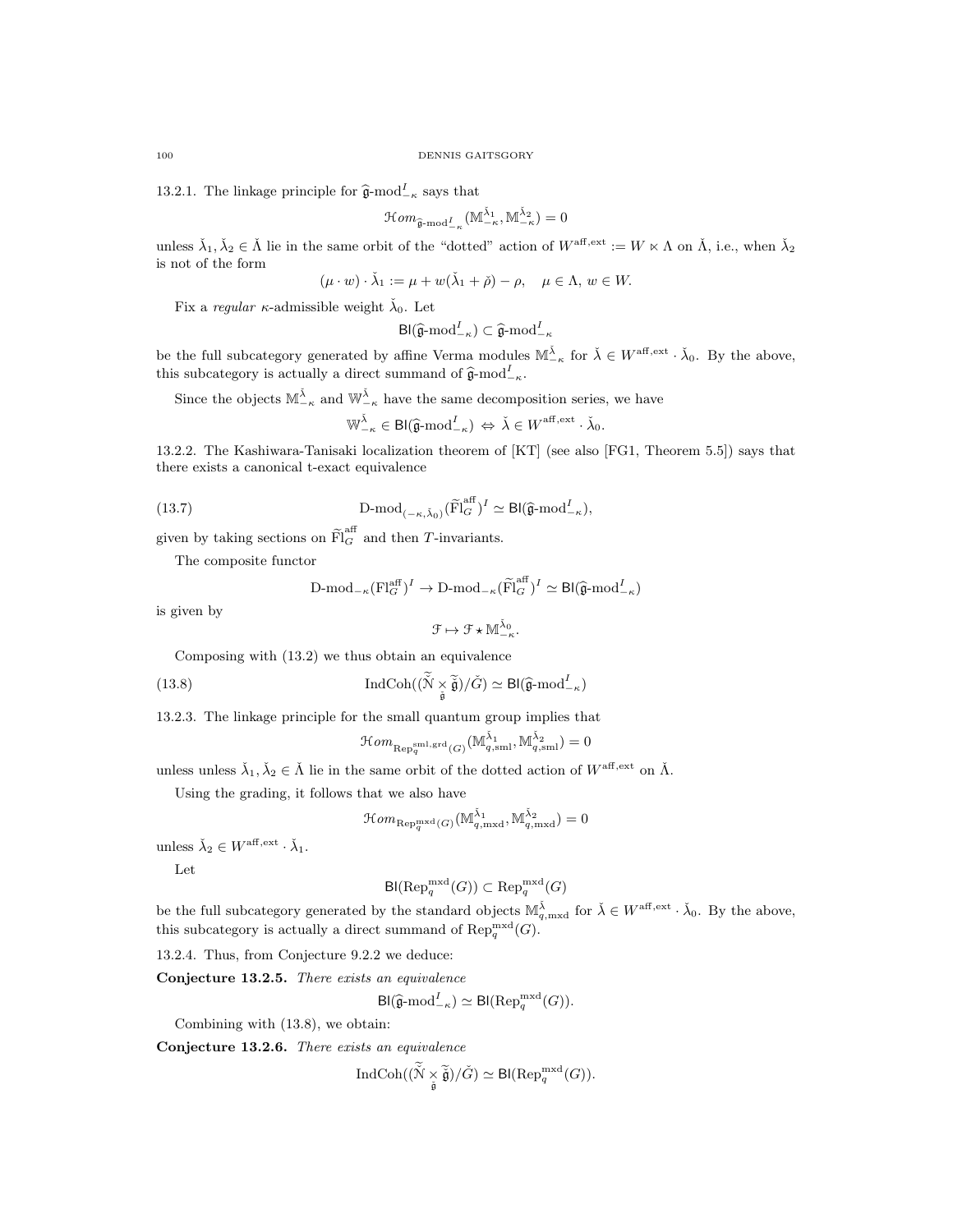13.2.7. Thus, we obtain a string if equivalences

(13.9) IndCoh
$$
((\widetilde{\widetilde{N}} \underset{\widetilde{\mathfrak{g}}}{\times} \widetilde{\widetilde{\mathfrak{g}}})/\check{G}) \simeq \mathrm{D}\text{-mod}_{-\kappa}(\widetilde{\mathrm{Fl}}_G^{\mathrm{aff}})^I \simeq \mathrm{Bl}(\widehat{\mathfrak{g}}\text{-mod}_{-\kappa}^I) \simeq \mathrm{Bl}(\mathrm{Rep}_q^{\mathrm{mxd}}(G)).
$$

If we assume also the compatibility of  $F_{-\kappa}$  specified in Sect. 11.2.1, then these equivalences respect the action of  $\mathrm{QCoh}(\tilde{\mathfrak{n}}/\mathrm{Ad}(\check{B})) \simeq \mathrm{QCoh}(\check{\mathfrak{N}}/\check{G}).$ 

Under the equivalences (13.9) we have the following correspondence of objects

(13.10) 
$$
\Delta^{\text{IndCoh}}_{*} \circ (-\otimes \omega_{\check{\mathfrak{n}}/\check{B}}) \circ \mathsf{q}^{*}(k^{\mu}) \leftrightarrow J_{\mu} \leftrightarrow \mathbb{W}^{\mu+\check{\lambda}_{0}}_{-\kappa} \leftrightarrow \mathbb{M}^{\mu+\check{\lambda}_{0}}_{q},
$$

13.2.8. We obtain that for  $\mu \in \Lambda \subset \check{\Lambda}$ , the functor

$$
C(U_q^{\text{Lus}}(N),-)^{\mu+\check{\lambda}_0} : \text{Bl}(\text{Rep}_q^{\text{mxd}}(G)) \to \text{Vect}
$$

corresponds to the functor on  $\text{IndCoh}((\check{N}\times \widetilde{\check{\mathfrak g}})/\check{G})$  given by

$$
\begin{aligned} \operatorname{IndCoh}((\widetilde{\tilde{N}}\underset{\tilde{\mathfrak{g}}}{\times}\widetilde{\tilde{\mathfrak{g}}})/\check{G})\stackrel{\Delta^{!}}{\longrightarrow} \operatorname{IndCoh}(\widetilde{\tilde{N}}/\check{G})&\simeq \operatorname{IndCoh}(\tilde{\mathfrak{n}}/\check{B})\stackrel{-\otimes \omega_{\tilde{\mathfrak{n}}/\check{B}}^{-1}}{\longrightarrow} \operatorname{QCoh}(\tilde{\mathfrak{n}}/\check{B})\stackrel{q_{\tilde{\mathfrak{n}}}}{\longrightarrow} \rightarrow \operatorname{QCoh}(\mathfrak{pt}/\check{B})\stackrel{\mathfrak{H}\circ m(k^{\mu},-)}{\longrightarrow} k. \end{aligned}
$$

Remark 13.2.9. The composite conjectural equivalence

(13.11) 
$$
\operatorname{IndCoh}(\tilde{\mathfrak{n}} \underset{\tilde{\mathfrak{g}}}{\times} \tilde{\tilde{\mathfrak{g}}})/\check{B}) \simeq \mathsf{Bl}(\operatorname{Rep}_q^{\operatorname{mxd}}(G)),
$$

viewed as categories acted on by  $Q\text{Coh}(\check{n}/\text{Ad}(\check{B}))$  implies the following:

Take an element  $\chi \in \tilde{\mathfrak{n}}$ , and let us tensor both sides of (13.11) with Vect over  $QCoh(\tilde{\mathfrak{n}}/Ad(\tilde{B}))$ , where

$$
\operatorname{QCoh}(\check{\mathfrak{n}}/\operatorname{Ad}(\check{B})) \to \operatorname{Vect}
$$

corresponds to the evaluation at  $\chi$ . We obtain that the resulting category

$$
\mathsf{Bl}(\mathrm{Rep}_q^{\chi}(G)):=\mathrm{Vect} \underset{\mathrm{QCoh}(\tilde{\mathfrak{n}}/\mathrm{Ad}(\tilde{B}))}{\otimes} \mathsf{Bl}(\mathrm{Rep}_q^{\mathrm{mxd}}(G))
$$

identifies with

(13.12) 
$$
\operatorname{Vect}_{\underset{\tilde{\mathbf{Q}} \text{Coh}(\tilde{\mathfrak{n}}/ \operatorname{Ad}(\tilde{B}))}{\otimes} \operatorname{IndCoh}(\tilde{\mathfrak{n}} \times \tilde{\tilde{\mathfrak{g}}})/\check{B}).
$$

Note that (13.12) is a full subcategory of

$$
\operatorname{IndCoh}(\operatorname{pt}\nolimits_{\underset{\check{\mathfrak{g}}}{\times}\widetilde{\check{\mathfrak{g}}}}),
$$

where  $pt \to \check{g}$  is the image of  $\chi$  under  $\check{n} \to \check{g}$ . Here the (derived) scheme

$$
\mathrm{pt}\underset{\check{\mathfrak{g}}}{\times}\widetilde{\check{\mathfrak{g}}}
$$

is the derived Springer fiber over  $\chi$ .

Remark 13.2.10. One actually expects something a little stronger than the above equivalence

(13.13) Vect 
$$
\underset{\text{QCoh}(\tilde{\mathfrak{n}}/ \text{Ad}(\tilde{B}))}{\otimes} \text{IndCoh}(\tilde{\mathfrak{n}} \times \tilde{\tilde{\mathfrak{g}}})/\tilde{B}) \simeq \text{Bl}(\text{Rep}_q^{\chi}(G))_{\chi}.
$$

Namely, let  $\operatorname{Rep}_q^{\chi}(G)_{\text{ren}}$  be the following renormalized version of

$$
\text{Rep}_q^{\chi}(G) := \text{Vect} \underset{\text{QCoh}(\tilde{\mathfrak{n}}/ \text{Ad}(\tilde{B}))}{\otimes} \text{Rep}_q^{\text{mxd}}(G).
$$

Namely,  $\text{Rep}_{q}^{\chi}(G)_{\text{ren}}$  is the ind-completion of the full (but not cocomplete) subcategory of comprised of objects whose image under the forgetful functor  $\text{Rep}_q^{\chi}(G) \to \text{Rep}_q^{\text{mxd}}(G)$  is compact.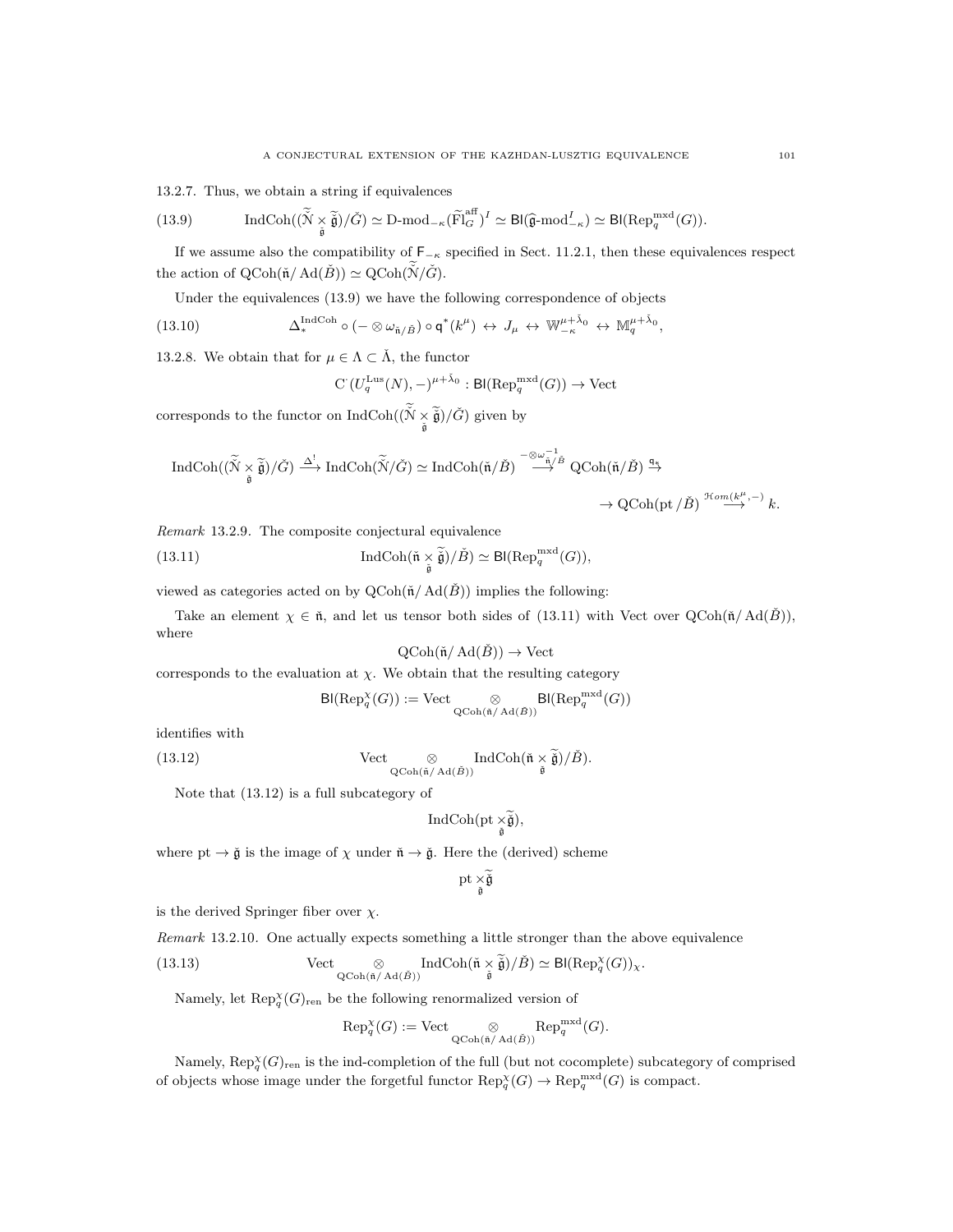Let  $\text{Bl}(\text{Rep}_{q}^{\chi}(G)_{\text{ren}})$  be the corresponding direct summand of  $\text{Rep}_{q}^{\chi}(G)_{\text{ren}}$ . Then we expect an equivalence

(13.14) 
$$
\operatorname{IndCoh}(\operatorname{pt} \underset{\tilde{\mathfrak{g}}}{\times} \tilde{\mathfrak{g}}) \simeq \operatorname{Bl}(\operatorname{Rep}_q^{\chi}(G)_{\text{ren}}).
$$

Note that for  $\chi = 0$ , we have

$$
\text{Rep}_q^0(G) \simeq \text{Rep}_q^{\text{sml}}(G)_{\text{baby-ren}}
$$
 and  $\text{Rep}_q^0(G)_{\text{ren}} \simeq \text{Rep}_q^{\text{sml}}(G)_{\text{ren}}$ ,

so in this case (13.14) recovers the equivalence

$$
\operatorname{IndCoh}(\operatorname{pt} \times_{\widetilde{\mathfrak g}}) \simeq \operatorname{Bl}(\operatorname{Rep}_q^{\operatorname{sml}}(G)_{\operatorname{ren}}),
$$

see (13.17) below.

# 13.3. Spherical case and relation to the [ABG] equivalence.

13.3.1. Let Bl(KL( $G, -\kappa$ )) denote the premiage of Bl( $\hat{\mathfrak{g}}$ -mod $_{-\kappa}^{I}$ ) under the forgetful functor

$$
\mathbf{oblv}_{G(\mathcal{O})/I} : \mathsf{Bl}(\mathrm{KL}(G, -\kappa)) \to \mathsf{Bl}(\widehat{\mathfrak{g}}\text{-}\mathrm{mod}^I_{-\kappa}).
$$

This is a direct summand of  $\text{Bl}(\text{KL}(G, -\kappa))$  generated by the Weyl modules

$$
\mathbb{V}_{-\kappa}^{\check{\lambda}}, \quad \check{\lambda} \in \check{\Lambda}^+ \cap (W^{\mathrm{aff},\mathrm{ext}} \cdot \check{\lambda}_0).
$$

The Kashiwara-Tanisaki equivalence induces an equivalence

$$
\text{D-mod}_{-\kappa}(\widetilde{\text{Fl}}_G^{\text{aff}})^{G(\mathcal{O})} \to \text{Bl}(\text{KL}(G, -\kappa))
$$

that makes the following diagram commute:

$$
\begin{array}{ccc}\n\text{D-mod}_{-\kappa}(\widetilde{\mathrm{Fl}}_{G}^{\mathrm{aff}})^{I} & \xrightarrow{\hspace{2cm}} & \text{Bl}(\widehat{\mathfrak{g}}\text{-mod}^{I}_{-\kappa}) \\
\uparrow & & \uparrow \\
\text{D-mod}_{-\kappa}(\widetilde{\mathrm{Fl}}_{G}^{\mathrm{aff}})^{G(\mathbb{O})} & \xrightarrow{\hspace{2cm}} & \text{Bl}(\mathrm{KL}(G,-\kappa)).\n\end{array}
$$

13.3.2. Let

 ${\sf Bl}(\mathrm{Rep}_{q}(G)_{\mathrm{ren}})\subset \mathrm{Rep}_{q}(G)_{\mathrm{ren}}$ 

be the full subcategory generated by the Weyl modules

$$
\mathcal{V}_q^{\check{\lambda}}, \quad \check{\lambda} \in \check{\Lambda}^+ \cap (W^{\text{aff}, \text{ext}} \cdot 0).
$$

The linkage principle for  $\text{Rep}_q(G)_{\text{ren}}$  says that  $\text{Bl}(\text{Rep}_q(G)_{\text{ren}})$  is actually a direct summand of  $\mathrm{Rep}_q(G)_{\mathrm{ren}}.$ 

The Kazhdan-Lusztig equivalence  $\mathsf{F}_{\mathsf{−}\kappa}$  induces an equivalence

$$
\text{Bl}(\text{KL}(G, -\kappa)) \to \text{Bl}(\text{Rep}_{q}(G)_{\text{ren}}).
$$

13.3.3. Composing, we obtain a string of equivalences

(13.15) IndCoh(
$$
(pt \underset{\tilde{\mathfrak{g}}}{\times} \tilde{\tilde{\mathfrak{g}}})/\tilde{G}
$$
)  $\simeq$  D-mod<sub>- $\kappa$</sub> ( $\tilde{Fl}_{G}^{\text{aff}})^{G(0)} \simeq$ Bl(KL $(G, -\kappa)$ )  $\simeq$ Bl(Rep<sub>q</sub> $(G)_{\text{ren}}$ ),

compatible with those in (13.9) under the functors specified earlier.

The composite equivalence

(13.16) 
$$
\operatorname{IndCoh}((\operatorname{pt} \underset{\tilde{\mathfrak{g}}}{\times} \tilde{\mathfrak{g}})/\check{G}) \simeq \operatorname{Bl}(\operatorname{Rep}_q(G)_{\operatorname{ren}})
$$

is the equivalence established in [ABG].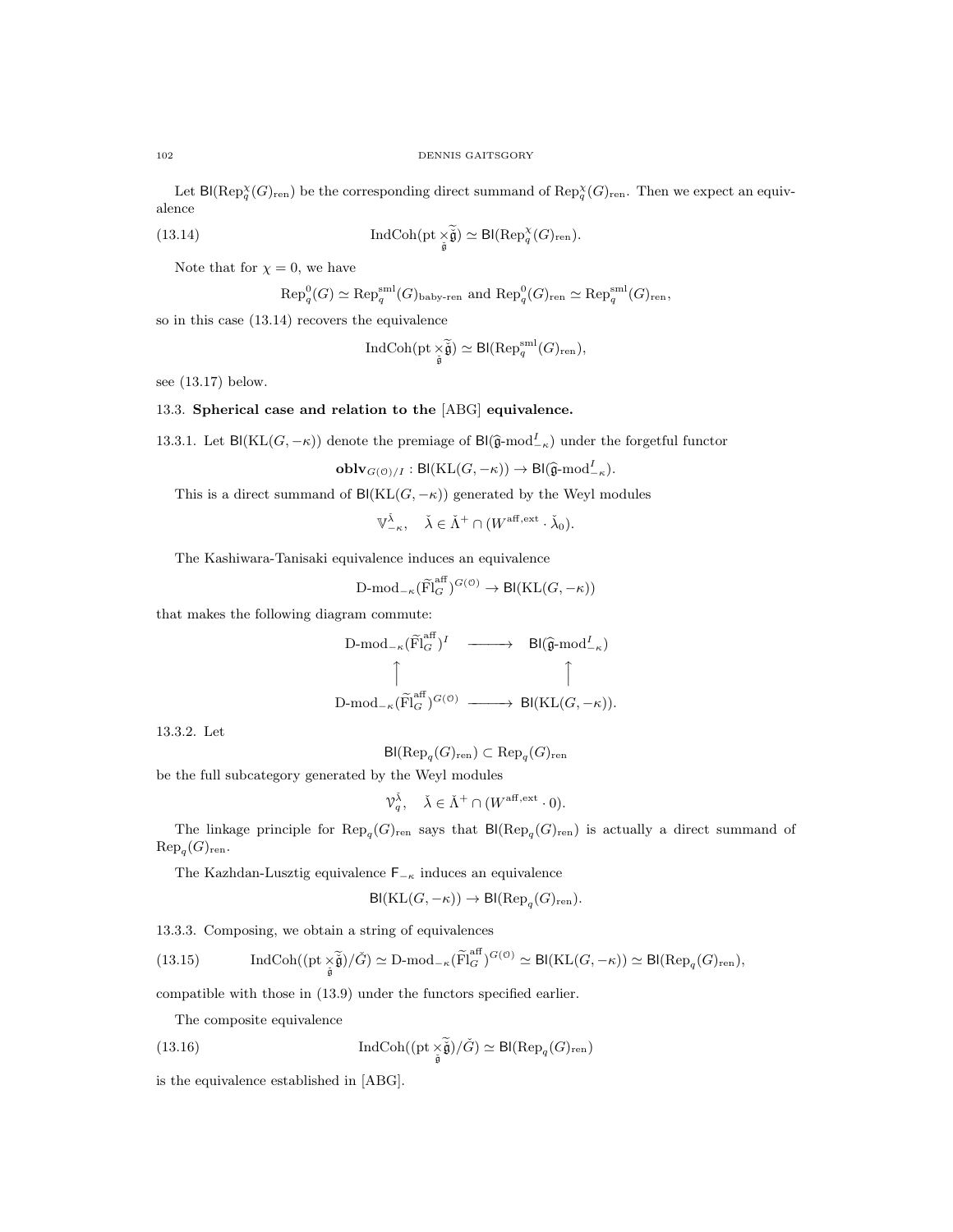13.3.4. Note that under the equivalence (13.16), the image of

$$
k^{\mu} \in \text{Rep}(\check{B}), \quad \mu \in \Lambda
$$

under the functor

$$
\mathrm{Rep}(\check{B}) \simeq \mathrm{QCoh}(\mathrm{pt}\,/\check{B}) \overset{-\otimes \omega_{\mathrm{pt}}\,/\check{B}}{\longrightarrow} \mathrm{IndCoh}(\mathrm{pt}\,/\check{B}) \overset{\ast\text{-}\mathrm{pshfwd}}{\longrightarrow} \mathrm{IndCoh}((\mathrm{pt}\, \times\check{\mathfrak{b}})/\check{B}) \simeq \mathrm{IndCoh}((\mathrm{pt}\, \times\check{\check{\mathfrak{g}}})/\check{G})
$$

corresponds to

$$
\mathcal{V}_q^{\mu+\tilde{\lambda}_0}[-d] \simeq \mathrm{ind}_{\mathrm{Lus}^+ \to \mathrm{big}}(k^{\mu+\tilde{\lambda}_0})[-d] \simeq \mathrm{coind}_{\mathrm{Lus}^+ \to \mathrm{big}}(k^{\mu+\tilde{\lambda}_0+2\tilde{\rho}}) \simeq \mathcal{V}_q^{\vee,\mu+\tilde{\lambda}_0+2\tilde{\rho}} \in \mathrm{Bl}(\mathrm{Rep}_q(G)_{\mathrm{ren}}).
$$

The latter identification seems well-known for  $\mu \in -\Lambda^+$ , but may be new for more general  $\mu$ .

13.3.5. The equivalence (13.16) induces a diagram of equivalences:

$$
\operatorname{IndCoh}(\text{pt} \underset{\tilde{\mathfrak{g}}}{\times \tilde{\mathfrak{g}}}) \longrightarrow B(\text{Rep}_{q}^{\text{sml}}(G)_{\text{ren}})
$$
\n
$$
\operatorname{IndCoh}((\text{pt} \underset{\tilde{\mathfrak{g}}}{\times \tilde{\mathfrak{g}}})/\tilde{T}) \longrightarrow B(\text{Rep}_{q}^{\text{sml,grd}\to\text{sml}}
$$
\n
$$
(13.17)
$$
\n
$$
\operatorname{IndCoh}((\text{pt} \underset{\tilde{\mathfrak{g}}}{\times \tilde{\mathfrak{g}}})/\tilde{B}) \longrightarrow B(\text{Rep}_{q}^{\frac{1}{2} \times \text{sml,grd}}(G)_{\text{ren}})
$$
\n
$$
\operatorname{IndCoh}((\text{pt} \underset{\tilde{\mathfrak{g}}}{\times \tilde{\mathfrak{g}}})/\tilde{B}) \longrightarrow B(\text{Rep}_{q}^{\frac{1}{2}}(G)_{\text{ren}})
$$
\n
$$
\operatorname{IndCoh}((\text{pt} \underset{\tilde{\mathfrak{g}}}{\times \tilde{\mathfrak{g}}})/\tilde{G}) \longrightarrow B(\text{Rep}_{q}^{\frac{1}{2}}(G)_{\text{ren}}).
$$

13.3.6. Let i denote the embedding of the unit point

$$
pt \to \check{G}/\check{B}.
$$

We obtain that with respect to the equivalence

(13.18) 
$$
\operatorname{IndCoh}((\mathrm{pt}\times_{\widetilde{\mathfrak{g}}})/\check{T})\simeq\mathsf{Bl}(\mathrm{Rep}_q^{\mathrm{sml},\mathrm{grd}}(G)_{\mathrm{ren}}),
$$

the image of  $k^{\mu} \in \text{Rep}(\check{T})$  under the functor

$$
\mathrm{Rep}(\check T)\simeq \mathrm{QCoh}(\mathrm{pt}\,/\check T)\stackrel{-\otimes_{\mathrm{opt}}\mathstrut/\check T}{\longrightarrow} \mathrm{IndCoh}(\mathrm{pt}\,/ \check T)\stackrel{\mathrm{indCoh}}{\xrightarrow{\ast}} \mathrm{IndCoh}((\mathrm{pt}\, \underset{\check{\mathfrak{g}}}{\times}\widetilde{\check{\mathfrak{g}}})/\check T)
$$

corresponds to the object

$$
\mathbf{ind}_{\mathrm{sml}^+ \to \mathrm{sml}, \mathrm{grd}}(k^{\mu+\check{\lambda}_0})[-d] \in \mathsf{Bl}(\mathrm{Rep}_q^{\mathrm{sml}, \mathrm{grd}}(G)_{\mathrm{ren}}).
$$

13.3.7. Let  $\mathsf{i}^-$  denote the embedding of the point  $w_0$ 

$$
\text{pt} \to \check{G}/\check{B}.
$$

We obtain that under the equivalence (13.18) the image of  $k^{\mu} \in \text{Rep}(\check{T})$  under the functor

$$
\mathrm{Rep}(\check{T}) \simeq \mathrm{QCoh}(\mathrm{pt}\,/\check{T}) \overset{-\otimes_{\omega_{\mathrm{pt}}}/\check{T}}{\longrightarrow} \mathrm{IndCoh}(\mathrm{pt}\,/ \check{T}) \overset{(\mathrm{i}^{-1})^{\mathrm{IndCoh}}_{\ast}}{\longrightarrow} \mathrm{IndCoh}((\mathrm{pt}\, \check{\phantom{X} \tilde{\mathfrak{g}}})/\check{T})
$$

corresponds to the object

$$
\mathbf{ind}_{\mathrm{sml}^-\to \mathrm{sml},\mathrm{grd}}(k^{\mu+\check\lambda_0})[-d]\in \mathsf{Bl}(\mathrm{Rep}^{\mathrm{sml},\mathrm{grd}}_q(G)_{\mathrm{ren}}).
$$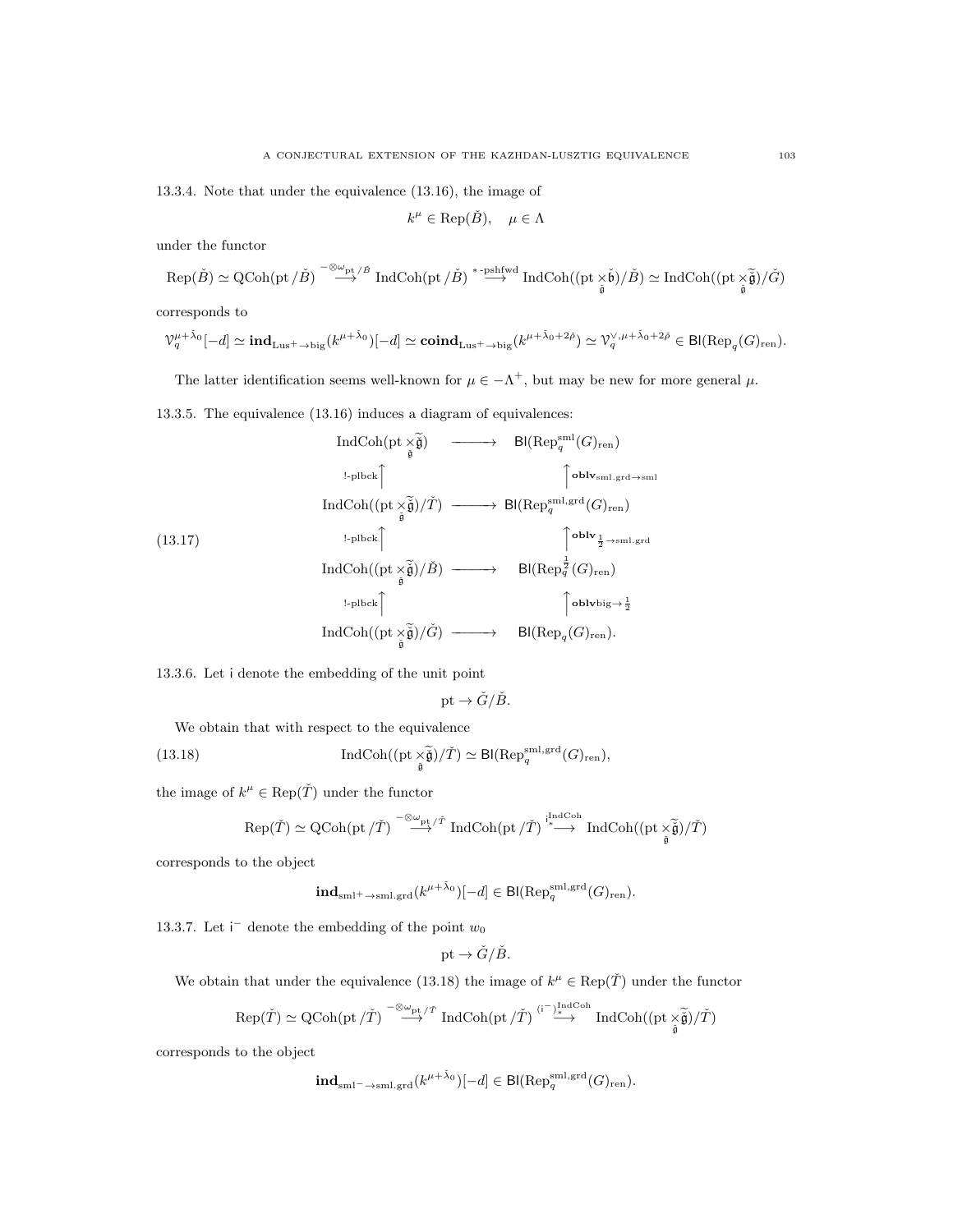13.3.8. From the above identifications, we obtain that for  $\mu \in \Lambda \subset \check{\Lambda}$ , the functor

$$
\operatorname{IndCoh}((\operatorname{pt}\nolimits_{\check{\check{\mathfrak g}}})/\check{T})\to\operatorname{Vect}
$$

given by

$$
\operatorname{IndCoh}((\mathrm{pt}\times\widetilde{\tilde{\mathfrak g}})/\check{T})\stackrel{\mathrm{i}^!}{\longrightarrow}\operatorname{IndCoh}(\mathrm{pt}\,/\check{T})\stackrel{-\otimes\omega^{-1}_{\mathrm{pt}\,/\check{T}}}{\longrightarrow}\operatorname{QCoh}(\mathrm{pt}\,/\check{T})\simeq\operatorname{Rep}(\check{T})\stackrel{\mathfrak{Hom}(k^{\mu},-)}{\longrightarrow}\operatorname{Vect}
$$

corresponds to the functor

$$
C^{\cdot}(u_q(N),-)^{\mu+\check{\lambda}_0}[d]:\mathsf{Bl}(\mathrm{Rep}_q^{\mathrm{sml},\mathrm{grd}}(G)_{\mathrm{ren}})\to\mathrm{Vect}\,.
$$

Similarly, the functor

$$
\text{Ind}\text{Coh}((\text{pt}\times\widetilde{\check{\mathfrak g}})/\check{T})\stackrel{(i^-)^!}{\longrightarrow}\text{Ind}\text{Coh}(\text{pt}/\check{T})\stackrel{-\otimes\omega_{\text{pt}}^{-1}/\check{T}}{\longrightarrow} \text{QCoh}(\text{pt}/\check{T})\simeq \text{Rep}(\check{T})\stackrel{\mathcal{H}\text{om}(k^{\mu},-)}{\longrightarrow} \text{Vect}
$$
  

$$
\text{C}'(u_q(N^-),-)^{\mu+\check{\lambda}_0}[d]:\text{Bl}(\text{Rep}_q^{\text{sml},\text{grd}}(G)_{\text{ren}})\to \text{Vect}.
$$

13.4. Cohomology of the DK quantum group via coherent sheaves. We will now give an interpretation of the functors  $C(U_q^{DK}(N^-), -)^{\tilde{\lambda}}$  on Bl(Rep<sub>q</sub><sup>mxd</sup>(G)) and Bl(Rep<sub>q</sub>(G)<sub>ren</sub>) (for some specific values of  $\check{\lambda}$ ) in terms of coherent sheaves.

For the duration of this subsection we will assume Conjecture 13.2.5.

13.4.1. We obtain that for  $\check{\lambda}$  of the form  $\mu + \check{\lambda}_0$ , the functor

(13.19) 
$$
\mathrm{C} (U_q^{\mathrm{DK}}(N^-), -)^{\mu + \check{\lambda}_0}[d]: \mathrm{Bl}(\mathrm{Rep}_q^{\mathrm{mxd}}(G)) \to \mathrm{Vect}
$$

corresponds to the functor

$$
\begin{aligned} \operatorname{IndCoh}((\tilde{\tilde{N}}\underset{\tilde{\mathfrak{g}}}{\times}\widetilde{\tilde{\mathfrak{g}}})/\check{G})&\simeq \operatorname{IndCoh}((\check{\mathfrak{n}}\underset{\tilde{\mathfrak{g}}}{\times}\widetilde{\tilde{\mathfrak{g}}})/\check{B})\stackrel{!-\mathrm{plbck}}{\longrightarrow} \\ &\to \operatorname{IndCoh}((\mathrm{pt}\underset{\tilde{\mathfrak{g}}}{\times}\widetilde{\tilde{\mathfrak{g}}})/\check{B})\stackrel{!-\mathrm{plbck}}{\longrightarrow} \operatorname{IndCoh}((\check{G}/\check{B})/\check{B})\stackrel{!-\mathrm{plbck}}{\longrightarrow} \\ &\to \operatorname{IndCoh}((\check{G}/\check{B})/\check{T})\stackrel{(\tilde{i}-\underset{\tilde{\mathfrak{g}}}{\times})}{\longrightarrow} \operatorname{IndCoh}(\mathrm{pt}/\check{T})\stackrel{-\otimes\omega^{-1}}{\longrightarrow} \operatorname{QCoh}(\mathrm{pt}/\check{T})\simeq \operatorname{Rep}(\check{T})\stackrel{\mathcal{H}om(k^{\mu},-)}{\longrightarrow} \operatorname{Vect}\,. \end{aligned}
$$

Note, however, that the composite map

$$
\operatorname{pt}/\check{T}\stackrel{\mathsf{i}^-}{\to}(\check{G}/\check{B})/\check{T}\to(\check{G}/\check{B})/\check{B}\to (\operatorname{pt}\underset{\check{\mathfrak{g}}}{\times}\widetilde{\check{\mathfrak{g}}})/\check{B}\to (\check{\mathfrak{n}}\underset{\check{\mathfrak{g}}}{\times}\widetilde{\check{\mathfrak{g}}})/\check{B}\simeq (\widetilde{\check{\mathfrak{N}}}\underset{\check{\mathfrak{g}}}{\times}\widetilde{\check{\mathfrak{g}}})/\check{G}
$$

appearing in the above formula identifies with

$$
\mathrm{pt}/\check{T}\simeq ((\check{G}/\check{B})\times (\check{G}/\check{B}))^o/\check{G}\subset (\check{\check{N}}\underset{\check{\mathfrak{g}}}{\times}\widetilde{\check{\mathfrak{g}}})/\check{G},
$$

where  $((\check{G}/\check{B})\times(\check{G}/\check{B}))^{\circ}\subset(\check{G}/\check{B})\times(\check{G}/\check{B})$  is the open Bruhat cell, which is naturally an open subset  $\mathrm{in} \; (\stackrel{\sim}{\mathfrak{N}} \times \; \stackrel{\sim}{\check{\mathfrak{g}}}) / \check{G}.$ 

Hence, we obtain that the functor (13.19) corresponds to

$$
\text{Ind}\text{Coh}((\tilde{\tilde{N}} \underset{\tilde{\mathfrak{g}}}{\times} \tilde{\tilde{\mathfrak{g}}})/\tilde{G}) \overset{! \text{ -plbck}}{\longrightarrow} \text{Ind}\text{Coh}(((\tilde{G}/\tilde{B}) \times (\tilde{G}/\tilde{B}))^{\circ}/\tilde{G}) \simeq \text{Ind}\text{Coh}(\text{pt}/\tilde{T}) \simeq
$$
  

$$
\simeq \text{QCoh}(\text{pt}/\tilde{T}) \simeq \text{Rep}(\tilde{T}) \overset{\mathcal{H}om(k^{\mu}, -)}{\longrightarrow} \text{Vect}.
$$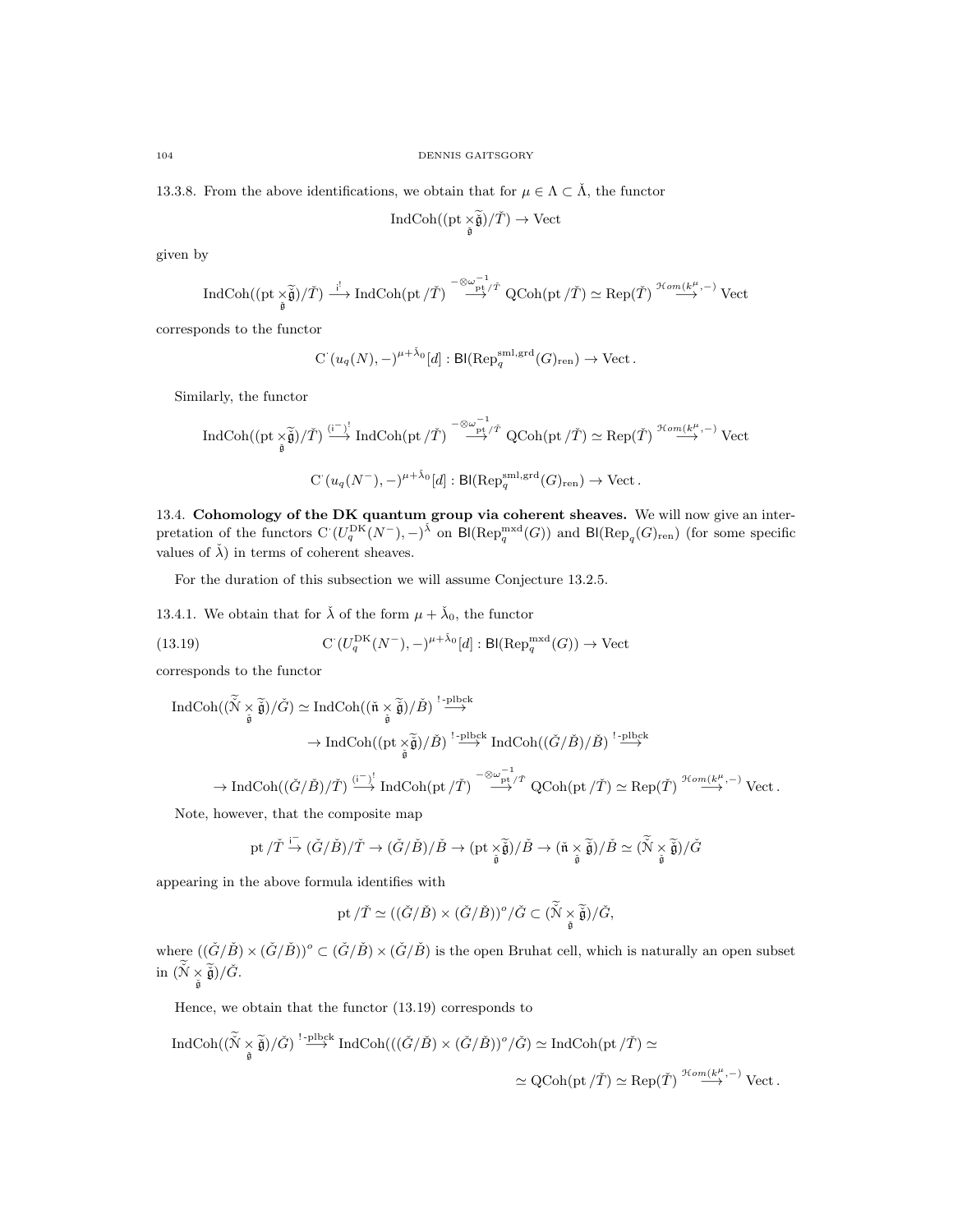13.4.2. Note now that we have a Cartesian diagram

(pt × ˇg ˇb <sup>−</sup>)/Tˇ −−−−−→ pt /Tˇ y y (pt × ˇg <sup>e</sup>ˇg)/B<sup>ˇ</sup> −−−−−→ (n<sup>ˇ</sup> <sup>×</sup> ˇg <sup>e</sup>ˇg)/B<sup>ˇ</sup>

and also a Cartesian diagram

(pt × ˇg ˇb <sup>−</sup>)/Tˇ −−−−−→ pt /Tˇ y y (pt × ˇg <sup>e</sup>ˇg)/G<sup>ˇ</sup> <sup>r</sup> −−−−−→ (G/ˇ Bˇ)/G, ˇ

where the right vertical arrow is the composite

$$
{\rm pt}\,/\check T \stackrel{\mathsf{i}^-}{\longrightarrow} (\check G/\check B)/\check T \to (\check G/\check B)/\check G,
$$

and the bottom horizontal arrow, denoted  $r$ , is

$$
(\mathrm{pt}\underset{\check{\mathfrak{g}}}{\times}\widetilde{\check{\mathfrak{g}}})/\check{G}\rightarrow \widetilde{\check{\mathfrak{g}}}/\check{G}\rightarrow (\check{G}/\check{B})/\check{G}.
$$

From here, combined with Conjecture 13.2.6 (and taking into account (13.6)), we obtain:

Conjecture 13.4.3. Under the [ABG] equivalence

$$
\operatorname{IndCoh}((\operatorname{pt} \times \widetilde{\check{\mathfrak g}})/\check{G}) \simeq \operatorname{Bl}(\operatorname{Rep}_q(G)_{\rm ren}),
$$

the functor

$$
C\left(U_q^{\mathrm{DK}}(N^-), -\right)^{\mu+\check{\lambda}_0}[d]: \mathsf{Bl}(\mathrm{Rep}_q(G)_{\mathrm{ren}}) \to \mathrm{Vect}
$$

corresponds to the composition

$$
\begin{array}{ccc}\n\text{IndCoh}((\text{pt}\times\widetilde{\check{\mathfrak g}})/\check{G})\stackrel{r_{\ast}\text{IndCoh}}{\longrightarrow}&\text{IndCoh}((\check{G}/\check{B})/\check{G})\stackrel{!-\text{plock}}{\longrightarrow}&\text{IndCoh}((\check{G}/\check{B})/\check{T})\stackrel{(\mathbf{i}-\mathbf{j})!}{\longrightarrow}&\\
\to&\text{IndCoh}(\text{pt}/\check{T})\stackrel{-\otimes\omega^{-1}_{\text{pt}/\check{T}}}{\longrightarrow}&\text{QCoh}(\text{pt}/\check{T})\simeq\text{Rep}(\check{T})\stackrel{\mathcal{H}\text{om}(k^{\mu+2\rho},-)}{\longrightarrow}&\text{Vect}\,.\\ \end{array}
$$

13.4.4. Equivalently, we obtain that the functor

$$
C\left(U_q^{\mathrm{DK}}(N), -\right)^{\mu+\check{\lambda}_0}[d]: \mathsf{Bl}(\mathrm{Rep}_q(G)_{\mathrm{ren}}) \to \mathrm{Vect}
$$

corresponds to the composition

$$
\begin{array}{ccc}\n\text{IndCoh}((\text{pt}\times\widetilde{\check{\mathfrak g}})/\check{G})\stackrel{r_{\ast}^{\text{IndCoh}}}{\longrightarrow}&\text{IndCoh}((\check{G}/\check{B})/\check{G})\stackrel{!-\text{plbck}}{\longrightarrow}&\text{IndCoh}((\check{G}/\check{B})/\check{T})\stackrel{i^!}{\longrightarrow}&\\
&\to\text{IndCoh}(\text{pt}/\check{T})\stackrel{-\otimes\omega^{-1}}{\longrightarrow}&\text{QCoh}(\text{pt}/\check{T})\simeq\text{Rep}(\check{T})\stackrel{\mathfrak{Hom}(k^{\mu+2\rho},-)}{\longrightarrow}&\text{Vect}\,.\\ \end{array}
$$

13.4.5. As a reality check, let us compare the latter expression for  $C(U_q^{DK}(N), -)^{\mu+\tilde{\lambda}_0}[d]$  with one for  $C(u_q(N), -)^{\mu + \tilde{\lambda}_0}[d]$  given in Sect. 13.3.8.

Namely, we note that for  $\mathcal{M} \in u_q(N)$ -mod $(\text{Rep}_q(T))$  the object

$$
\mathbf{coind}_{\mathrm{DK}^{+}\to\mathrm{sm}^{+}}\circ\mathbf{oblv}_{\mathrm{sm}^{+}\to\mathrm{DK}^{+}}(\mathcal{M})
$$

admits a filtration with associated graded isomorphic to

 $\mathcal{M} \otimes \text{Sym}(\check{\mathfrak{n}}[-1]).$ 

Similarly, the object

$$
r^*\circ i_*^{\operatorname{IndCoh}}(k^\mu)
$$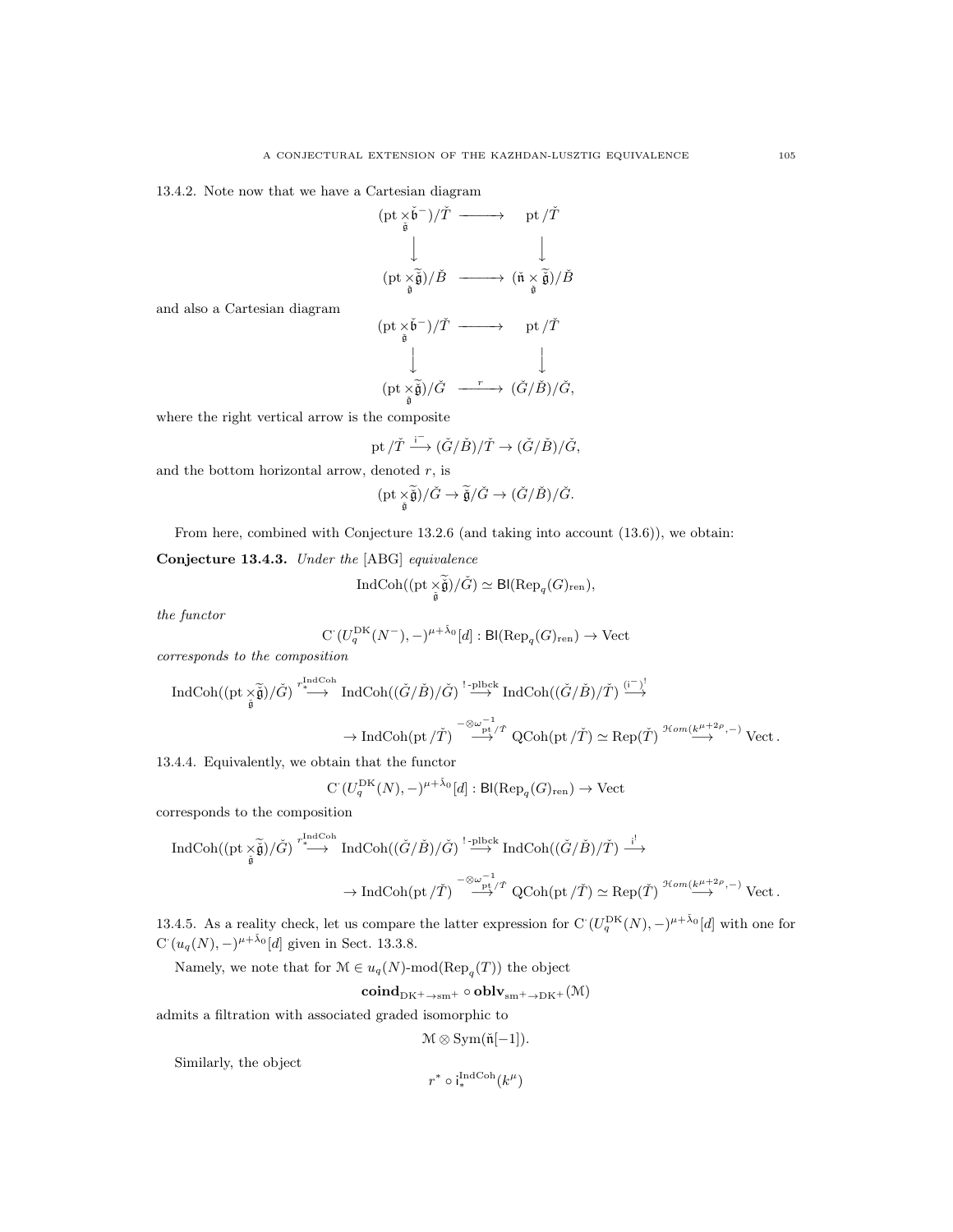has a canonical filtration with the associated being the image under

$$
\mathrm{Rep}(\check T)\simeq \mathrm{QCoh}(\mathrm{pt}\,/\check T)\stackrel{-\otimes\omega_{\mathrm{pt}}/\check T}\longrightarrow \mathrm{IndCoh}(\mathrm{pt}\,/\check T)\stackrel{\mathrm{indCoh}}{\longrightarrow}\mathrm{IndCoh}((\mathrm{pt}\, \check{\underset{\tilde{\mathfrak g}}{\times}\check{\widetilde{\mathfrak g}}})/\check G)
$$

of the objects

 $k^{\mu} \otimes \text{Sym}((\check{\mathfrak{g}}/\check{\mathfrak{b}})^{\vee}[1]) \simeq k^{\mu+2\rho} \otimes \text{Sym}(\check{\mathfrak{n}}^{\vee}[1]).$ 

#### 13.5. The big Schubert cell on the D-modules side.

13.5.1. In this subsection, for completeness, we will prove the following result:

Theorem 13.5.2. Under the equivalence (13.1), the object

$$
J_{2\rho}\star\left(\underset{\mu\in\Lambda^{++}}{\operatorname{colim}}j_{-\mu,*}\star p^*(\delta_{1,\text{Gr}})\star j_{w_0(\mu),*}\in\text{D-mod}_{-\kappa}(\text{Fl}_G^{\text{aff}})^I\right)[d]
$$

corresponds to the direct image of the dualizing sheaf along the map

$$
(\check{G}/\check{B}\times \check{G}/\check{B})^o/\check{G}\to (\widetilde{\check{N}}\times \widetilde{\check{N}})/\check{G}.
$$

The rest of this subsection is devoted to the proof of this theorem.

13.5.3. Consider the setting of Sect. 12.4.1 with  $\mathcal{C} = \text{D-mod}_{-\kappa}(\text{Fl}_{G}^{\text{aff}})^{I}$ . We have the diagram

(13.20)  
\n
$$
\text{Rep}(\check{B}) \underset{\text{Rep}(\check{G})}{\otimes} \text{D-mod}_{-\kappa}(\text{Fl}_{G}^{\text{aff}})^{G(\mathcal{O})} \xrightarrow{\text{(oblv}_{G(\mathcal{O})/I})^{\text{enh}}} \text{D-mod}_{-\kappa}(\text{Fl}_{G}^{\text{aff}})^{I}
$$
\n
$$
\text{Oblv}_{\check{G}\to\check{B}} \underset{\text{D-mod}_{-\kappa}(\text{Fl}_{G}^{\text{aff}})^{G(\mathcal{O})}}{\otimes \text{Vol}_{\check{G}\to\check{B}}} \longrightarrow \text{D-mod}_{-\kappa}(\text{Fl}_{G}^{\text{aff}})^{I}
$$

By Proposition 12.4.2, the  $\tilde{P}$  endofunctor of D-mod<sub>− $\kappa$ </sub> $\text{[Fl}_{G}^{\text{aff}})^{I}$  associated with this diagram is given by convolution with the object

$$
\operatornamewithlimits{colim}_{\mu \in \Lambda^{++}} j_{-\mu,*} \star p^*(\delta_{1,\text{Gr}}) \star j_{w_0(\mu),*}.
$$

By (13.6), under Bezrukavnikov's equivalence, the diagram (13.20) corresponds to the following diagram:

$$
\begin{array}{ccc} \operatorname{IndCoh}((\mathrm{pt}\times\widetilde{\mathbb{J}})/\check{B})&\xrightarrow{\mathfrak{q}^*(k^{-2\check{\rho}})\otimes \iota_*^{\operatorname{IndCoh}}}&\operatorname{IndCoh}(\check{\mathfrak{n}}\times\widetilde{\mathbb{J}})/\check{B})&\xrightarrow{\sim}(\widetilde{\mathbb{J}}\times\widetilde{\mathbb{J}})/\check{G}\\ &\xrightarrow[\check{\mathfrak{g}}] &\\ \operatorname{IndCoh}((\mathrm{pt}\times\widetilde{\mathbb{J}})/\check{G}). \end{array}
$$

Thus, we need to show that the value of the corresponding  $\widetilde{P}$  endofunctor of  $\text{IndCoh}(\widetilde{N} \times \widetilde{N})/\widetilde{B})$ on  $\Delta_*^{\text{IndCoh}}(\omega_{\tilde{\mathcal{N}}/\tilde{G}})$  produces the object isomorphic to the direct image of the dualizing sheaf along the map

$$
(\check G/\check B\times \check G/\check B)^\circ/\check G\to (\tilde{\check N}\underset{\check{\mathfrak g}}{\times}\widetilde{\check N})/\check G\simeq (\check{\mathfrak n}\underset{\check{\mathfrak g}}{\times}\widetilde{\check N})/\check B
$$

tensored by  $\mathsf{q}^*(k^{-2\tilde\rho})[-d].$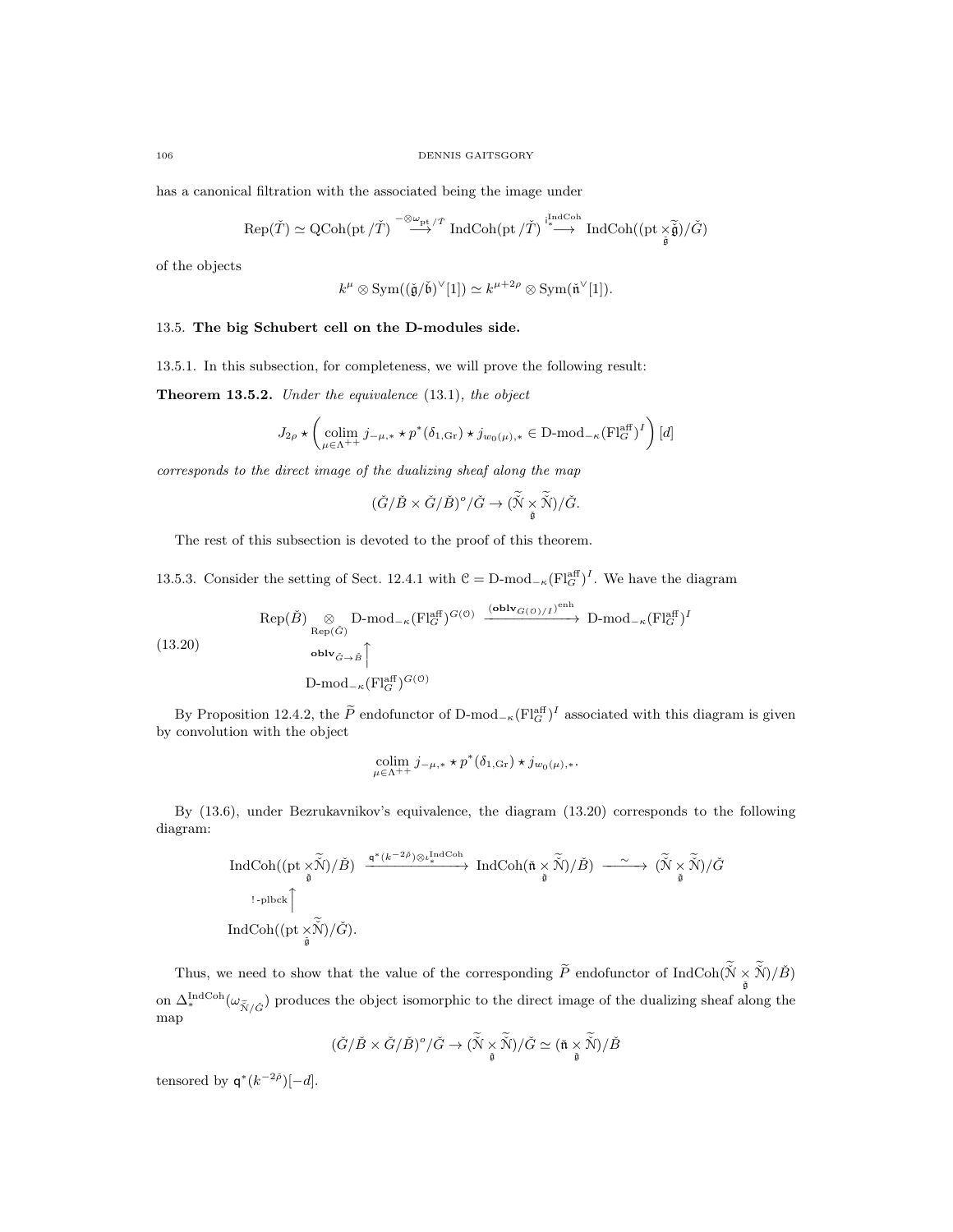13.5.4. The right adjoint of  $\mathsf{q}^*(k^{-2\tilde{\rho}}) \otimes \iota_*^{\text{IndCoh}}$  identifies with  $k^{2\tilde{\rho}} \otimes \iota^!$ . And we have a Cartesian diagram

$$
\begin{array}{ccc}\n\text{pt}/\check{B} & \xrightarrow{\hspace{0.5cm}} & \check{\mathfrak{n}}/\check{B} & \xrightarrow{\hspace{0.5cm}} & \check{\mathfrak{N}}/\check{G} \\
\downarrow & & \downarrow & & \downarrow \\
(\text{pt}\times\widetilde{\mathfrak{N}})/\check{B} & \xrightarrow{\iota} & (\check{\mathfrak{n}}\times\widetilde{\mathfrak{N}})/\check{B} & \xrightarrow{\hspace{0.5cm}} & (\check{\mathfrak{N}}\times\widetilde{\mathfrak{N}})/\check{G}, \\
\check{\mathfrak{s}} & & & \downarrow\n\end{array}
$$

hence,

$$
\iota^! (\Delta_*^{\mathrm{IndCoh}}(\omega_{\widetilde{\mathcal{N}}/\check{G}})) \simeq \iota_*^{\mathrm{IndCoh}}(\omega_{\mathrm{pt}/\check{B}}).
$$

Since the map  $\iota:$  pt  $\big/ \check{B} \to (\mathrm{pt} \times \check{\check{\mathcal{N}}})/\check{B}$  factors as

$$
\mathrm{pt}/\check{B}\stackrel{\mathrm{i}}{\longrightarrow} (\check{G}/\check{B})/\check{B}\to (\mathrm{pt}\underset{\check{\mathfrak{g}}}{\times}\widetilde{\check{\mathcal{N}}})/\check{B},
$$

it suffices to show that the value of the endofunctor of IndCoh( $(\check{G}/\check{B})/\check{B}$ ) given by P on the object

(13.21) 
$$
k^{2\tilde{\rho}} \otimes i_*^{\text{IndCoh}}(\omega_{\text{pt}/\tilde{B}}) \in \text{IndCoh}((\check{G}/\check{B})/\check{B})
$$

produces the dualizing sheaf on the big Schubert cell in  $(\check{G}/\check{B})/\check{B}$ , shifted by  $[-d]$ .

13.5.5. Consider the diagram

$$
\begin{array}{ccc}\n\text{QCoh}((\check{G}/\check{B})/\check{B}) & \xrightarrow{-\otimes \omega_{(\check{G}/\check{B})/\check{B}}} \text{IndCoh}((\check{G}/\check{B})/\check{B}) \\
\hline\n\ast\text{-plbck} \uparrow & \uparrow \text{-plbck} \\
\text{QCoh}(\text{pt}/\check{G}) & \xrightarrow{-\otimes \omega_{\text{pt}}/\check{G}} \text{IndCoh}(\text{pt}/\check{G}).\n\end{array}
$$

The object (13.21) identifies with

$$
i_*(\mathcal{O}_{\mathrm{pt}\,/\check{B}})[-d]\otimes \omega_{(\check{G}/\check{B})/\check{B}}.
$$

Hence, it suffices to show that the endofunctor of  $QCoh((\check{G}/\check{B})/\check{B})$  given by P on  $i_*(\mathcal{O}_{pt/\check{B}})$  produces the structure sheaf of the big Schubert cell. However, the latter is manifest.

#### **REFERENCES**

[AB] S. Arkhipov, R. Bezrukavnikov, Perverse sheaves on affine flags and Langlands duality, Israel J. of Math. 170  $(2009), 135-185.$ 

[ABG] S. Arkhipov, R. Bezrukavnikov and V. Ginzburg, Quantum groups, the loop Grassmannian and the Springer resolution, JAMS 17 (2004), 595–678.

[ABBGM] S. Arkhipov, R. Bezrukavnikov, A. Braverman, D. Gaitsgory and I. Mirković, Modules over the quantum group and semi-infinite flag manifold, Transformation Groups 10 (2005), 279–362.

[AG1] S. Arkhipov and D. Gaitsgory, Another realization of the category of modules over the small quantum group, Adv. in Math. 173 (2003), 114–143.

[AG2] S. Arkhipov and D. Gaitsgory, D-modules on the loop group via chiral algebras, IMRN (2002) no. 4, 165–210. [APW] H. H. Andersen, P. Polo and K. Wen, Representations of quantum algebras, Invent. Math. 104, 1–59 (1991). [BD] A. Beilinson and V. Drinfeld, Chiral Algebras, AMS Colloquium Publications 51 (2004).

[AriG] D. Arinkin and D. Gaitsgory, Singular support of coherent sheaves, and the geometric Langlands conjecture, Selecta Math. N.S. 21 (2015), 1–199.

[Bez] R. Bezrukavnikov, On two geometric realizations of an affine Hecke algebra, Publ.IHES 123, (2016), 1–67.

[Et] P. Etingof et al, Tensor categories, Mathematical Surveys and Monographs 205, AMS, Providence RI (2015).

[FF] B. Feigin and E.!Frenkel, A family of representations of affine Lie algebras, Russ. Math. Surv. 43 (1988) 221–222. [Fr1] E. Frenkel Determinant formulas for the free field representations of the Virasoro and Kac-Moody algebras, Physics letters B  $286$  (1992), 71–77.

[Fr2] E. Frenkel Wakimoto modules, opers and the center at the critical level, Adv. Math. 195 (2005) 297–404.

[FG1] E. Frenkel and D. Gaitsgory, *Localization of*  $\hat{\mathfrak{g}}$ -modules on the affine Grassmannian, joint with E. Frenkel, Ann. of Math. **170** (2009), 1339–1381.

[FG2] E. Frenkel and D. Gaitsgory, Local geometric Langlands correspondence and affine Kac-Moody algebras, in: Algebraic Geometry and Number Theory, Progr. Math. 253 (2006), 69–260, Birkhuser Boston.

- [FG3] E. Frenkel and D. Gaitsgory, D-modules on the affine flag variety and representations of affine Kac-Moody algebras, Represent. Theory 13 (2009), 470–608.
- 
- [Ga1] D. Gaitsgory, *Ind-coherent sheaves*, Moscow Mathematical J. 13 (2013), 399–528.<br>[Ga2] D. Gaitsgory, *The semi-infinite intersection cohomology sheaf*, Adv. in Math. 327 (2018), 789–868.
- [Ga3] D. Gaitsgory, Sheaves of categories and the notion of 1-affineness, Contemporary Mathematics 643 (2015), 1–99.